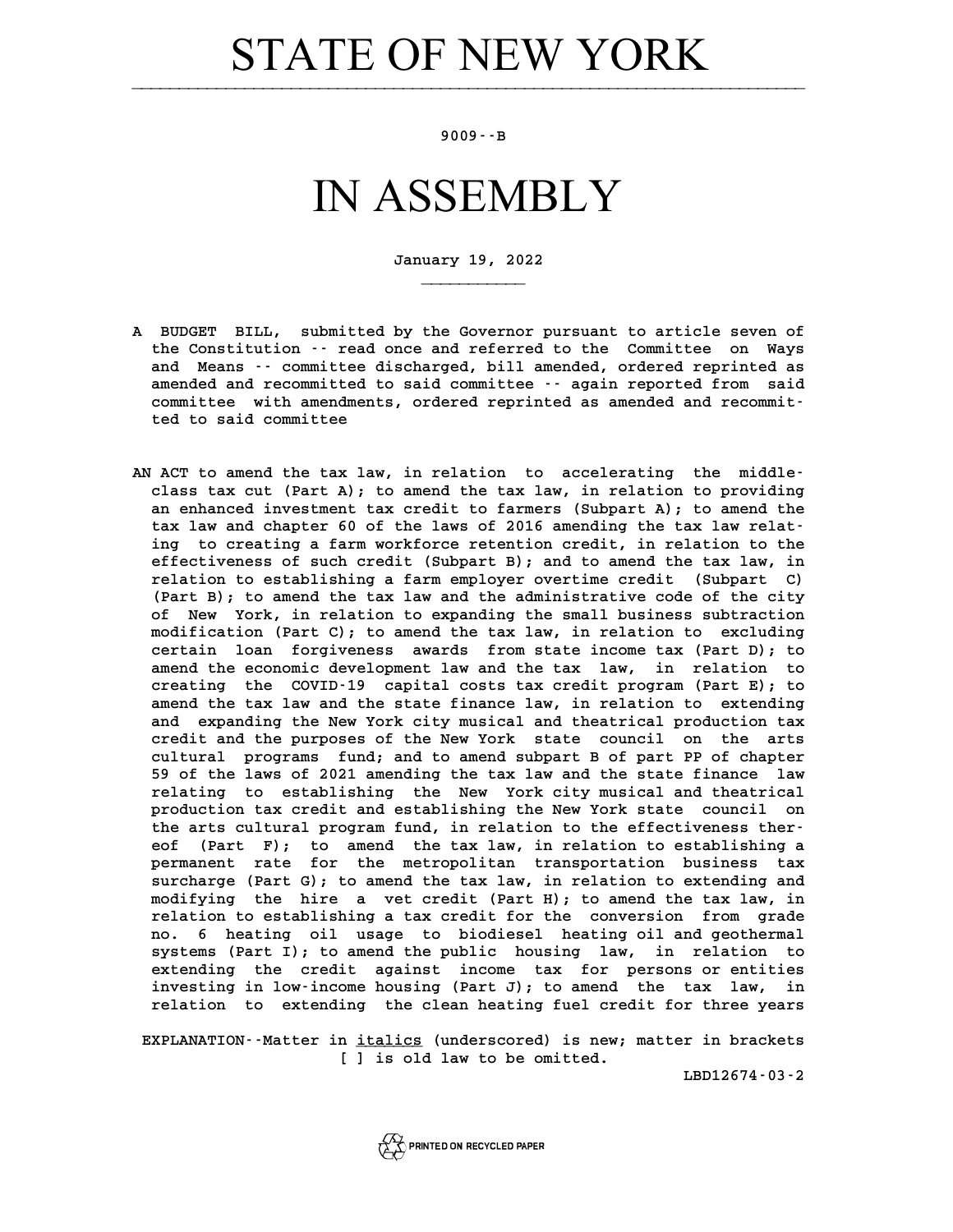**(Part K); to amend chapter 604 of the laws of 2011 amending the tax** (Part K); to amend chapter 604 of the laws of 2011 amending the tax<br>law relating to the credit for companies who provide transportation to<br>people with disabilities, in relation to the effectiveness thereof: **people with disabilities, in relation to the effectiveness thereof;** law relating to the credit for companies who provide transportation to<br>people with disabilities, in relation to the effectiveness thereof;<br>and to amend the tax law, in relation to the application of a credit<br>for companies people with disabilities, in relation to the effectiveness thereof;<br>and to amend the tax law, in relation to the application of a credit<br>for companies who provide transportation to individuals with disabili-<br>ties (Part I), and to amend the tax law, in relation to the application of a credit<br>for companies who provide transportation to individuals with disabili-<br>ties (Part L); to amend the tax law, in relation to the empire state<br>film producti for companies who provide transportation to individuals with disabili-<br>ties (Part L); to amend the tax law, in relation to the empire state<br>film production credit and the empire state film post production cred-<br>it (Part M) ties (Part L); to amend the tax law, in relation to the empire state<br>film production credit and the empire state film post production cred-<br>it (Part M); to amend the labor law, in relation to extending the New<br>York wouth i film production credit and the empire state film post production credit (Part M); to amend the labor law, in relation to extending the New York youth jobs program tax credit (Part N); to amend the labor law, it (Part M); to amend the labor law, in relation to extending the New<br>York youth jobs program tax credit (Part N); to amend the labor law,<br>in relation to extending the empire state apprenticeship tax credit<br>program (Part O York youth jobs program tax credit (Part N); to amend the labor law,<br>in relation to extending the empire state apprenticeship tax credit<br>program (Part O); to amend the tax law, in relation to extending the<br>alternative fuel in relation to extending the empire state apprenticeship tax credit<br>program (Part O); to amend the tax law, in relation to extending the<br>alternative fuels and electric vehicle recharging property credit<br>(Part B); to amend program (Part O); to amend the tax law, in relation to extending the alternative fuels and electric vehicle recharging property credit (Part P); to amend the labor law, in relation to the program period for the workers wit alternative fuels and electric vehicle recharging property credit<br>(Part P); to amend the labor law, in relation to the program period<br>for the workers with disabilities tax credit program; and to amend<br>part MM of shapter 59 (Part P); to amend the labor law, in relation to the program period<br>for the workers with disabilities tax credit program; and to amend<br>part MM of chapter 59 of the laws of 2014 amending the labor law and for the workers with disabilities tax credit program; and to amend part MM of chapter 59 of the laws of 2014 amending the labor law and the tax law relating to the creation of the workers with disabilities tax credit prog part MM of chapter 59 of the laws of 2014 amending the labor law and<br>the tax law relating to the creation of the workers with disabilities<br>tax credit program, in relation to the effectiveness thereof (Part Q);<br>intentionall the tax law relating to the creation of the workers with disabilities<br>tax credit program, in relation to the effectiveness thereof (Part Q);<br>intentionally omitted (Part R); to amend the tax law, in relation to<br>the investme **the investment tax credit (Part S); intentionally omitted (Part T);** intentionally omitted (Part R); to amend the tax law, in relation to<br>the investment tax credit (Part S); intentionally omitted (Part T);<br>intentionally omitted (Part U); intentionally omitted (Part V); to<br>amend the tax law the investment tax credit (Part S); intentionally omitted (Part T);<br>intentionally omitted (Part U); intentionally omitted (Part V); to<br>amend the tax law in relation to requiring publication of changes in<br>withbolding tables intentionally omitted (Part U); intentionally omitted (Part V); to amend the tax law in relation to requiring publication of changes in withholding tables and interest rates (Part W); to amend the tax law, in relation to e amend the tax law in relation to requiring publication of changes in<br>withholding tables and interest rates (Part W); to amend the tax law,<br>in relation to expanding the definition of financial institution under<br>the financia withholding tables and interest rates (Part W); to amend the tax law,<br>in relation to expanding the definition of financial institution under<br>the financial institution data match program (Part X); to amend the<br>real property in relation to expanding the definition of financial institution under<br>the financial institution data match program (Part X); to amend the<br>real property tax law and chapter 475 of the laws of 2013, relating to the financial institution data match program (Part X); to amend the<br>real property tax law and chapter 475 of the laws of 2013, relating to<br>assessment ceilings for local public utility mass real property, in<br>relation to ext real property tax law and chapter 475 of the laws of 2013, relating to<br>assessment ceilings for local public utility mass real property, in<br>relation to extending the assessment ceiling for local public utility<br>mass real pro assessment ceilings for local public utility mass real property, in relation to extending the assessment ceiling for local public utility mass real property to January 1, 2027 (Part Y); to amend the real **property tax law, in relation to good cause refunds for the STAR** mass real property to January 1, 2027 (Part Y); to amend the real<br>property tax law, in relation to good cause refunds for the STAR<br>program (Subpart A); intentionally omitted (Subpart B); to amend the<br>tax law in relation to property tax law, in relation to good cause refunds for the STAR<br>program (Subpart A); intentionally omitted (Subpart B); to amend the<br>tax law, in relation to clarifying the applicable income tax year for<br>the basis STAR gra **the basic STAR credit (Subpart A); intentionally omitted (Subpart B); to amend the tax law, in relation to clarifying the applicable income tax year for the basic STAR credit (Subpart C); to amend the tax law, in relation** tax law, in relation to clarifying the applicable income tax year for<br>the basic STAR credit (Subpart C); to amend the tax law, in relation<br>to allowing names of STAR credit recipients to be disclosed to asses-<br>sors outside the basic STAR credit (Subpart C); to amend the tax law, in relation to allowing names of STAR credit recipients to be disclosed to assessors outside of New York state (Subpart D); and to amend the tax law,<br>in relation to allowing decedent reports to be given to assessors<br>(Subpart E) (Dart sors outside of New York state (Subpart D); and to amend the tax law,<br>in relation to allowing decedent reports to be given to assessors<br>(Subpart E) (Part Z); to amend the real property tax law, in relation<br>to the gricular in relation to allowing decedent reports to be given to assessors (Subpart E) (Part Z); to amend the real property tax law, in relation to the grievance process with respect to the valuation of solar and wind energy sustan (Subpart E) (Part Z); to amend the real property tax law, in relation<br>to the grievance process with respect to the valuation of solar and<br>wind energy systems (Part AA); to amend the tax law, in relation to<br>establishing a h to the grievance process with respect to the valuation of solar and<br>wind energy systems (Part AA); to amend the tax law, in relation to<br>establishing a homeowner tax rebate credit (Part BB); intentionally<br>emitted (Part CC); wind energy systems (Part AA); to amend the tax law, in relation to<br>establishing a homeowner tax rebate credit (Part BB); intentionally<br>omitted (Part CC); to amend the racing, pari-mutuel wagering and<br>breeding law in relat establishing a homeowner tax rebate credit (Part BB); intentionally omitted (Part CC); to amend the racing, pari-mutuel wagering and breeding law, in relation to the utilization of funds in the Catskill **and Capital regions off-track betting corporation's capital acquisi**breeding law, in relation to the utilization of funds in the Catskill<br>and Capital regions off-track betting corporation's capital acquisi-<br>tion funds; and to amend part LLL of chapter 59 of the laws of 2021<br>amending the ra and Capital regions off-track betting corporation's capital acquisition funds; and to amend part LLL of chapter 59 of the laws of 2021<br>amending the racing, pari-mutuel wagering and breeding law, relating<br>to the utilization tion funds; and to amend part LLL of chapter 59 of the laws of 2021<br>amending the racing, pari-mutuel wagering and breeding law, relating<br>to the utilization of funds in the Catskill and Capital regions offamending the racing, pari-mutuel wagering and breeding law, relating<br>to the utilization of funds in the Catskill and Capital regions off-<br>track betting corporation's capital acquisition funds, in relation to to the utilization of funds in the Catskill and Capital regions off-<br>track betting corporation's capital acquisition funds, in relation to<br>the effectiveness thereof (Part DD); to amend the racing, pari-mutuel<br>tracering and track betting corporation's capital acquisition funds, in relation to<br>the effectiveness thereof (Part DD); to amend the racing, pari-mutuel<br>wagering and breeding law, in relation to licenses for simulcast<br>facilities, sume the effectiveness thereof (Part DD); to amend the racing, pari-mutuel<br>wagering and breeding law, in relation to licenses for simulcast<br>facilities, sums relating to track simulcast, simulcast of out-of-<br>state thereughbred r wagering and breeding law, in relation to licenses for simulcast<br>facilities, sums relating to track simulcast, simulcast of out-offacilities, sums relating to track simulcast, simulcast of out-of-<br>state thoroughbred races, simulcasting of races run by out-of-state<br>harness tracks and distributions of wagers; to amend chapter 281 of<br>the laws of 1994 am state thoroughbred races, simulcasting of races run by out-of-state<br>harness tracks and distributions of wagers; to amend chapter 281 of<br>the laws of 1994 amending the racing, pari-mutuel wagering and breed-<br>ing law and othe harness tracks and distributions of wagers; to amend chapter 281 of<br>the laws of 1994 amending the racing, pari-mutuel wagering and breed-<br>ing law and other laws relating to simulcasting; to amend chapter 346 the laws of 1994 amending the racing, pari-mutuel wagering and breed-<br>ing law and other laws relating to simulcasting; to amend chapter 346<br>of the laws of 1990 amending the racing, pari-mutuel wagering and<br>breeding law, an ing law and other laws relating to simulcasting; to amend chapter 346<br>of the laws of 1990 amending the racing, pari-mutuel wagering and<br>breeding law and other laws relating to simulcasting and the imposi-<br>tion of cortain t of the laws of 1990 amending the racing, pari-mutuel wagering and<br>breeding law and other laws relating to simulcasting and the imposi-<br>tion of certain taxes, in relation to extending certain provisions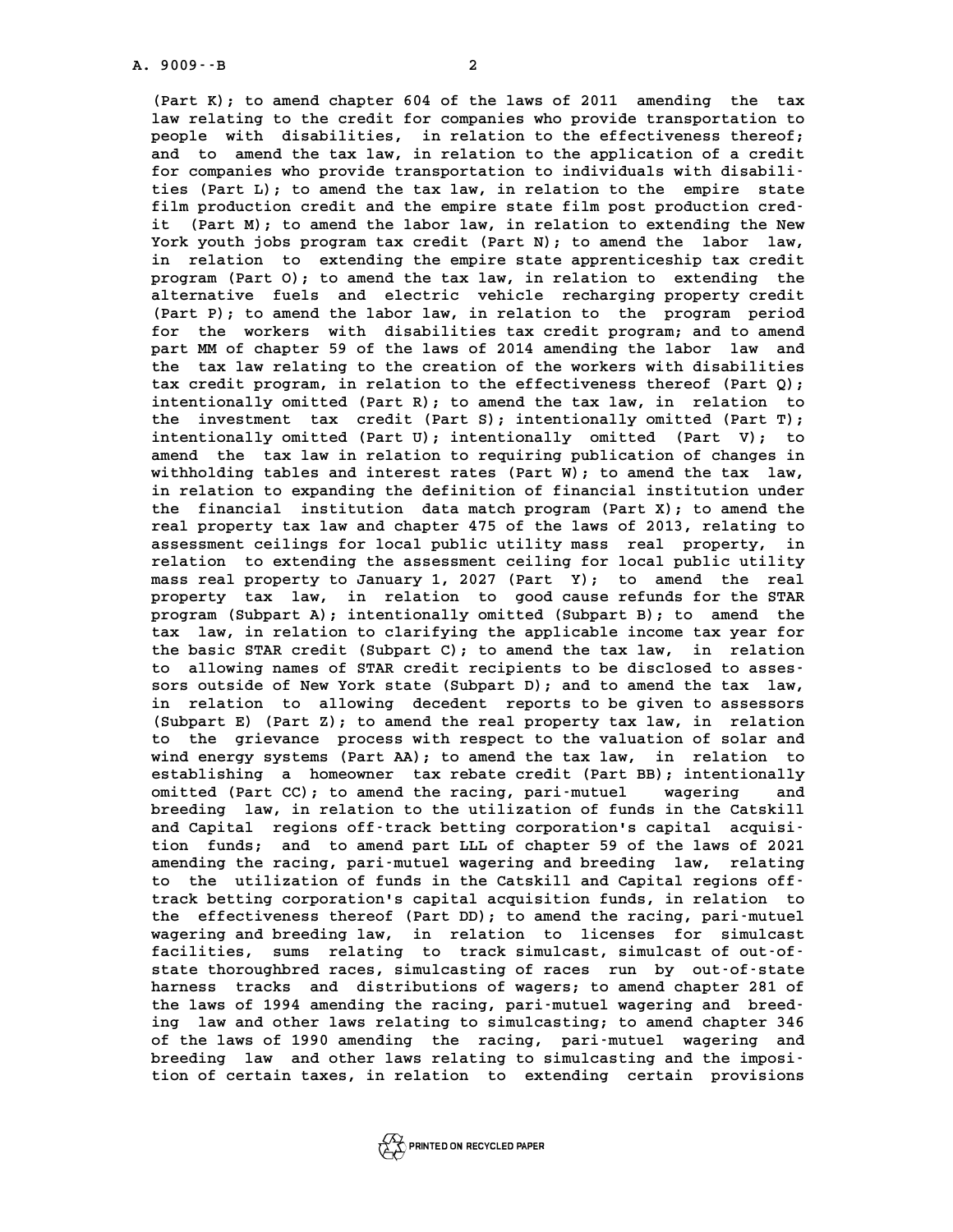**thereof; and to amend the racing, pari-mutuel wagering and breeding** thereof; and to amend the racing, pari-mutuel wagering and breeding<br>law, in relation to extending certain provisions thereof (Part EE); to<br>amend the tax law, in relation to providing for the advance payment of thereof; and to amend the racing, pari-mutuel wagering and breeding<br>law, in relation to extending certain provisions thereof (Part EE); to<br>amend the tax law, in relation to providing for the advance payment of<br>the carped i law, in relation to extending certain provisions thereof (Part EE); to amend the tax law, in relation to providing for the advance payment of the earned income tax credit (Part FF); to amend the tax law, in relation to pag amend the tax law, in relation to providing for the advance payment of<br>the earned income tax credit (Part FF); to amend the tax law, in<br>relation to pass-through manufacturers zero percent tax rate (Part<br>CC): to amend the t the earned income tax credit (Part FF); to amend the tax law, in relation to pass-through manufacturers zero percent tax rate (Part GG); to amend the tax law and the parks, recreation and historic pres-<br>
cryption law in re relation to pass-through manufacturers zero percent tax rate (Part GG); to amend the tax law and the parks, recreation and historic preservation law, in relation to extending the credit for rehabilitation of historic prope GG); to amend the tax law and the parks, recreation and historic pres-<br>ervation law, in relation to extending the credit for rehabilitation<br>of historic properties (Part HH); to amend the tax law, in relation to<br>pormitting ervation law, in relation to extending the credit for rehabilitation<br>of historic properties (Part HH); to amend the tax law, in relation to<br>permitting deductions for commercial cannabis activity; and providing<br>for the repe **for the repeal of such provisions upon expiration thereof (Part II);** permitting deductions for commercial cannabis activity; and providing<br>for the repeal of such provisions upon expiration thereof (Part II);<br>to amend the racing, pari-mutuel wagering and breeding law, in<br>relation to the New for the repeal of such provisions upon expiration thereof (Part II);<br>to amend the racing, pari-mutuel wagering and breeding law, in<br>relation to the New York Jockey Injury Compensation Fund, Inc. (Part<br>JJ): to amend the tax to amend the racing, pari-mutuel wagering and breeding law, in relation to the New York Jockey Injury Compensation Fund, Inc. (Part JJ); to amend the tax law, in relation to increasing the aggregate cap relation to the New York Jockey Injury Compensation Fund, Inc. (Part JJ); to amend the tax law, in relation to increasing the aggregate cap<br>on the amount of such credit (Part KK); to amend the tax law, in<br>relation to exemp *JJ)***; to amend the tax law, in relation to increasing the aggregate cap on the amount of such credit (Part KK); to amend the tax law, in relation to exempting the sale of the first thirty-five thousand<br>relation to exem** on the amount of such credit (Part KK); to amend the tax law, in<br>relation to exempting the sale of the first thirty-five thousand<br>dollars of a battery, electric, or plug-in hybrid electric vehicle<br>from state sales and comp relation to exempting the sale of the first thirty-five thousand<br>dollars of a battery, electric, or plug-in hybrid electric vehicle<br>from state sales and compensating use taxes; and providing for the<br>repeal of such provisio dollars of a battery, electric, or plug-in hybrid electric vehicle<br>from state sales and compensating use taxes; and providing for the<br>repeal of such provisions upon the expiration thereof (Part LL); to<br>aread the tax law in from state sales and compensating use taxes; and providing for the repeal of such provisions upon the expiration thereof (Part LL); to amend the tax law, in relation to establishing small business savings accounts (Part MM repeal of such provisions upon the expiration thereof (Part LL); to amend the tax law, in relation to establishing small business savings accounts (Part MM); to amend the tax law, in relation to establishing a credit for g amend the tax law, in relation to establishing small business savings accounts (Part MM); to amend the tax law, in relation to establishing<br>a credit for geothermal energy systems (Part NN); to amend the state<br>finance law, in relation to the liability of a person who presents<br>false claims for a credit for geothermal energy systems (Part NN); to amend the state<br>finance law, in relation to the liability of a person who presents<br>false claims for money or property to the state or a local government<br>(Part OO); to am finance law, in relation to the liability of a person who presents<br>false claims for money or property to the state or a local government<br>(Part OO); to amend the tax law, in relation to extending sales tax<br>overntion, for ex false claims for money or property to the state or a local government (Part 00); to amend the tax law, in relation to extending sales tax exemption for certain food and drink vending machines (Part PP); to (Part 00); to amend the tax law, in relation to extending sales tax<br>exemption for certain food and drink vending machines (Part PP); to<br>amend the real property tax law, in relation to providing that state<br>lands within the exemption for certain food and drink vending machines (Part PP); to<br>amend the real property tax law, in relation to providing that state<br>lands within the Eastport-South Manor Central School District are<br>subject to terming amend the real property tax law, in relation to providing that state<br>lands within the Eastport-South Manor Central School District are<br>subject to taxation for school purposes (Part QQ); to amend the real<br>proporty tax law a lands within the Eastport-South Manor Central School District are<br>subject to taxation for school purposes (Part QQ); to amend the real<br>property tax law and the tax law, in relation to the definition of **income in relation to the enhanced STAR exemption (Part RR); to amend the real property tax law, in relation to an abatement of real proper**income in relation to the enhanced STAR exemption (Part RR); to amend<br>the real property tax law, in relation to an abatement of real proper-<br>ty taxes for the creation or expansion of childcare centers in certain<br>huildings the real property tax law, in relation to an abatement of real proper-<br>ty taxes for the creation or expansion of childcare centers in certain<br>buildings in a city having a population of one million or more (Part<br>SS), to arr ty taxes for the creation or expansion of childcare centers in certain<br>buildings in a city having a population of one million or more (Part<br>SS); to amend the tax law and the administrative code of the city of<br>November in r **buildings** in a city having a population of one million or more (Part SS); to amend the tax law and the administrative code of the city of New York, in relation to the earned income tax credit (Part TT); to<br>New York, in r SS); to amend the tax law and the administrative code of the city of<br>New York, in relation to the earned income tax credit (Part TT); to<br>amend the administrative code of the city of New York, in relation to<br>catablishing a New York, in relation to the earned income tax credit (Part TT); to<br>amend the administrative code of the city of New York, in relation to<br>establishing a tax credit for child care against the unincorporated<br>hugines tay sepa amend the administrative code of the city of New York, in relation to establishing a tax credit for child care against the unincorporated business tax, general corporation tax, and the business corporation tax of 2015 (Par establishing a tax credit for child care against the unincorporated<br>business tax, general corporation tax, and the business corporation<br>tax of 2015 (Part UU); to amend the tax law and the economic develop-<br>mont lay in rela business tax, general corporation tax, and the business corporation<br>tax of 2015 (Part UU); to amend the tax law and the economic develop-<br>ment law, in relation to the creation of the empire state digital<br>caming media produ **gaming media production credit; and providing for the repeal of** ment law, in relation to the creation of the empire state digital<br>gaming media production credit; and providing for the repeal of<br>certain provisions upon expiration thereof (Part VV); and to amend the<br>racing pari-mutuel wa gaming media production credit; and providing for the repeal of<br>certain provisions upon expiration thereof (Part VV); and to amend the<br>racing, pari-mutuel wagering and breeding law, in relation to mobile<br>sports upsoring li certain provisions upon expiration th<br>racing, pari-mutuel wagering and bree<br>sports wagering licenses (Part WW)

### **The People of the State of New York, represented in Senate and Assem-**<br>The People of the State of New York, represented in Senate and Assem-<u>The People of the State o</u><br>bly, do enact as follows:

**1 Section 1. This act enacts into law major components of legislation 2**<br> **2** which are necessary to implement the state fiscal plan for the 2022-2023<br> **2** state fiscal wear Each component is wholly contained within a Bart Section 1. This act enacts into law major components of legislation<br>2 which are necessary to implement the state fiscal plan for the 2022-2023<br>3 state fiscal year. Each component is wholly contained within a Part<br>1 identif which are necessary to implement the state fiscal plan for the 2022-2023<br>3 state fiscal year. Each component is wholly contained within a Part<br>4 identified as Parts A through WW. The effective date for each particular<br>5 pr 5 state fiscal year. Each component is wholly contained within a Part<br>4 identified as Parts A through WW. The effective date for each particular<br>5 provision contained within such Part is set forth in the last section of<br>5 4 identified as Parts A through WW. The effective date for each particular<br>5 provision contained within such Part is set forth in the last section of<br>6 such Part. Any provision in any section contained within a Part,<br>inclu 5 provision contained within such Part is set forth in the last section of<br>6 such Part. Any provision in any section contained within a Part,<br>7 including the effective date of the Part, which makes a reference to a

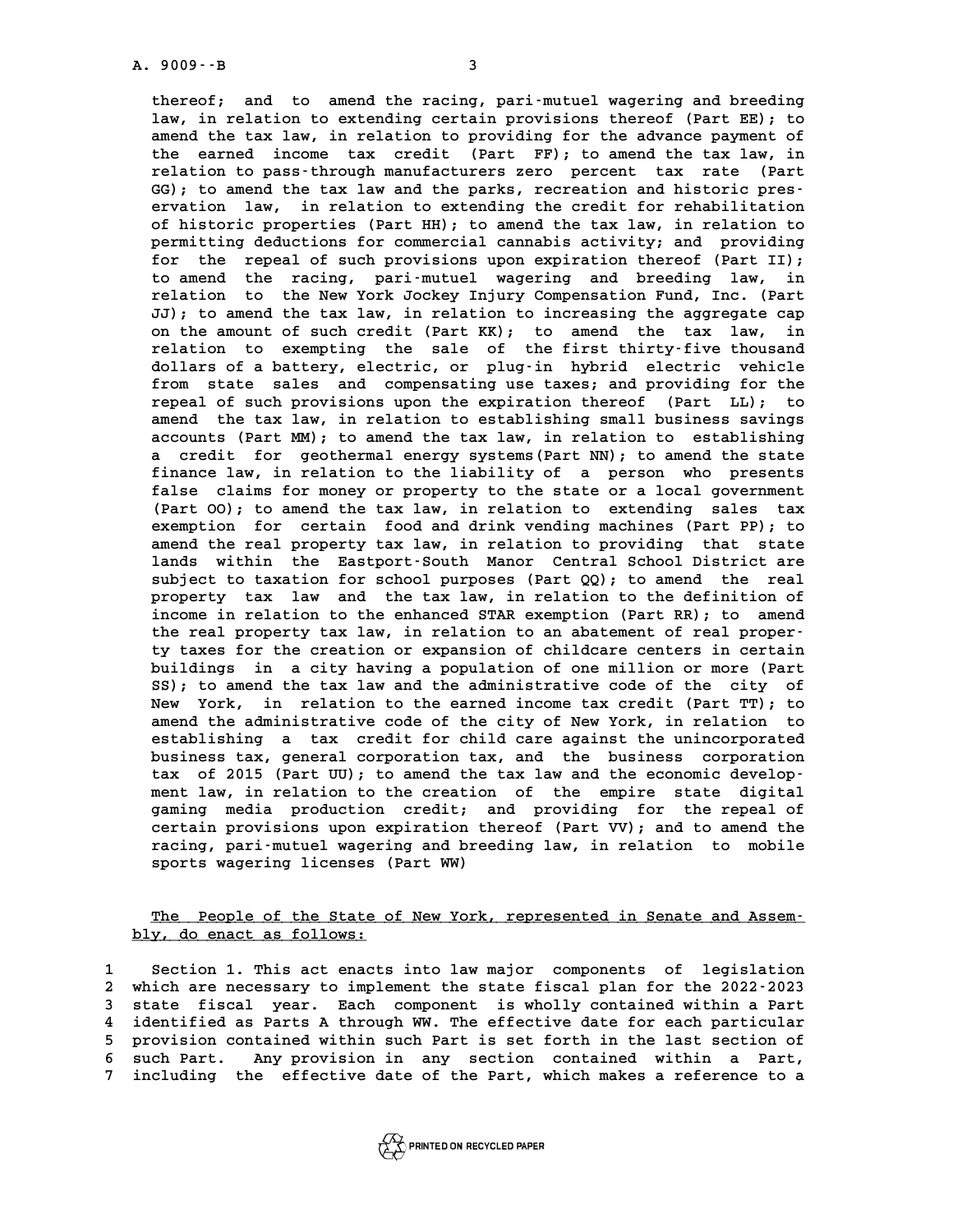**1 section "of this act", when used in connection with that particular 2** section "of this act", when used in connection with that particular<br>2 component, shall be deemed to mean and refer to the corresponding<br>3 section of the Part in which it is found Section three of this act sets **3** section "of this act", when used in connection with that particular<br>2 component, shall be deemed to mean and refer to the corresponding<br>3 section of the Part in which it is found. Section three of this act sets<br>4 forth 2 component, shall be deemed to mean and re<br>3 section of the Part in which it is found. Sectio:<br>4 forth the general effective date of this act. forth the general effective date of this act.<br>5 **PART A** 

**6 Section 1. Clauses (vi), (vii), (viii) and (ix) of subparagraph (B) of 7 paragraph 1 of subsection (a) of section 601 of the tax law, clauses 8 (a)** Section 1. Clauses (vi), (vii), (viii) and (ix) of subparagraph (B) of paragraph 1 of subsection (a) of section 601 of the tax law, clauses (vi), (vii) and (viii) as amended and clause (ix) as added by section 1 **9 paragraph 1 of subsection (a) of section 601 of the tax law, clauses** (vi), (vii) and (viii) as amended and clause (ix) as added by section 1 and part A of chapter 59 of the laws of 2021, are amended to read as 8 (vi), (vii)<br>9 of part A<br>10 follows:<br><sup>11</sup> (vi) For 9 of part A of chapter 59 of the laws of 2021, are amended to read as<br>10 follows:<br>11 (vi) For taxable years beginning in two thousand twenty-three <u>and</u> 10 follows:<br>11 (vi) For taxable years beginning in two thousand twenty-three<br>12 <u>before two thousand twenty-eight</u> the following rates shall apply:<br>13 LIf the Nov York taxable income is: The tax is: 11 (vi) For taxable years beginning in two thousan<br>12 <u>before two thousand twenty-eight</u> the following rates<br>13 [If the New York taxable income is: The tax is:<br><sup>14</sup> Net ever \$17,150 **12 before two thousand twenty-eight the following rates shall apply:**<br> **13** IIf the New York taxable income is: The tax is:<br> **14** Not over \$17,150 4% of the New York taxable income<br> **15** Over \$17,150 but not over \$23,500 **13** If the New York taxable income is: The tax is:<br> **14** Not over \$17,150<br>
Over \$17,150 but not over \$23,600 \$686 plus 4.5% of excess over **14** Not over \$17,150 <br> **15** Over \$17,150 but not over \$23,600 \$686 plus<br> **16** \$17,150 <br> **17** Over \$23,600 but not over \$27,800 \$876 plus **15 Over \$17,150 but not over \$23,600 \$686 plus 4.5% of excess over<br>16 \$17,150 \$976 plus 5.25% of excess over<br>19 \$976 plus 5.25% of excess over 16** \$17,150<br> **17** Over \$23,600 but not over \$27,900 \$976 plus<br> **18** \$23,600<br> **19** Over \$27,900 but not over \$161,550 \$1,202 plu **17 Over \$23,600 but not over \$27,900** \$976 plus 5.25% of excess over<br>18 \$23,600<br>19 Over \$27,900 but not over \$161,550 \$1,202 plus 5.73% of excess over **20** at not over \$27,900 the set of excess over \$27,900 the set of \$27,900 the set of \$27,900 the set of \$27,900 set  $\begin{array}{r} 18 \\ 19 \\ 20 \\ 21 \\ 22 \\ 360 \\ 37 \\ 427,900 \\ 427,900 \\ 500 \\ 500 \\ 600 \\ 600 \\ 71,900 \\ 72,900 \\ 88,860$  plus **21 Over \$27,900 but not over \$161,550** \$1,202 plus 5.73% of excess over<br> **20** \$27,900<br> **21 Over \$161,550 but not over \$323,200** \$8,860 plus 6.17% of excess over 20 \$27,900<br>21 Over \$161,550 but not over \$323,200 \$8,860 plus<br>22 \$161,550<br><sup>22</sup> Cuer \$323,200 but not ever \$323,200 \$19,934 plu **21 Over \$161,550 but not over \$323,200 \$8,860 plus 6.17% of exc**<br> **22** \$161,550 \$8,84 plus 6.85% of<br> **23 Over \$323,200 but not over** \$18,834 plus 6.85% of **22** \$161,550<br> **23** Over \$323,200 but not over \$18,834 plus 6.85% of<br> **24** \$2,155,350 excess over \$323,200<br>
25 Over \$3.155,350 but not over \$144,336 plus 9.65% of **23 Over \$323,200 but not over \$18,834 plus 6.85% of<br>24 \$2,155,350 <b>but not over** \$18,834 plus 6.85% of excess over<br>25 Over \$2,155,350 but not over \$144,336 plus 9.65% of excess over **23** Over \$323,200 but not over \$18,834 plus 6.85% of<br> **24** \$2,155,350<br> **25** Over \$2,155,350 but not over \$144,336 plus 9.65% of excess over<br> **26** \$5,000,000<br> **26** \$5,000,000<br> **26** \$2,155,350 **27 Over \$5,000,000 but not over \$418,845 plus 10.30% of excess over** 27 Over \$5,000,000 but not over<br>28 \$25,000,000<br>29 Over \$25,000,000 **29 Over \$25,000,000 \$2,478,845 plus 10.90% of excess over 28 \$25,000,000 \$5,000,000 \$5,000,000 \$25,000,000 \$25,000,000 \$2,478,845 plu**<br> **29 Over \$25,000,000 \$2,478,845 plu**<br>
30 \$25,000,000 \$25,000,000 \$25,000,000 \$25,000,000 **29 Over \$25,000,000**<br> **30** \$25,000,000 \$25,000,000<br> **31** (vii) For taxable years beginning in two thousand twenty-four the<br> **32** following rates shall apply: **32 following rates shall apply:** 31 (vii) For taxable years beginning in two thou<br>32 following rates shall apply:<br>33 If the New York taxable income is: The tax is:<br><sup>34</sup> Not suar \$17,150 **32 following rates shall apply:**<br> **33 If the New York taxable income is:** The tax is:<br> **34 Not over \$17,150** 4% of the New York taxable income<br> **4% of the New York taxable income**<br> **4% of the New York taxable income**<br> **4% 33 If the New York taxable income is: The tax is:<br>34 Not over \$17,150 <b>but not over \$23,600** \$686 plus 4.5% of excess over<br>35 Over \$17,150 but not over \$23,600 \$686 plus 4.5% of excess over **34** Not over \$17,150<br>
35 Over \$17,150 but not over \$23,600<br>
36<br>
37 Over \$23,600 but not over \$27,900<br>
37 Over \$23,600 but not over \$27,900<br>
3976 plus 5.25% of excess over **35 Over \$17,150 but not over \$23,600 \$686 plus 4.5% of excess over**<br>36 **\$17,150 \$17,150**<br>37 Over \$23,600 but not over \$27,900 \$976 plus 5.25% of excess over 37 Over \$23,600 but not over \$27,900 \$976 plus 5.25% of excess over<br>38 \$23,600<br>39 Over \$27,900 but not over \$161,550 \$1,202 plus 5.61% of excess over **37 Over \$23,600 but not over \$27,900** \$976 plus 5.25% of excess over<br>38 \$23,600<br>39 Over \$27,900 but not over \$161,550 \$1,202 plus 5.61% of excess over 99 Over \$27,900 but not over \$161,550 \$1,202 plus 5.61% of excess over<br>40 \$27,900 \$27,900<br>41 Over \$161,550 but not over \$323,200 \$8,700 plus 6.09% of excess over **41,202 plus 5.61% of excess over \$27,900 but not over \$161,550 \$1,202 plus 5.61% of excess over**<br> **40** \$27,900<br> **41 Over \$161,550 but not over \$323,200 \$8,700 plus 6.09% of excess over 40** \$27,900<br> **41** Over \$161,550 but not over \$323,200 \$8,700 plus<br> **42** \$161,550<br> **413** Puer \$323,200 but not ever \$323,200 \$19,544 plus **41 Over \$161,550 but not over \$323,200 \$8,700 plus 6.09% of excess over**<br> **42** \$161,550 \$8,700 \$8,700 \$8,700 \$8,700 \$161,550 \$164 \$18,544 plus 6.85% of excess over \$161,550<br>
43 Over \$323,200 but not over<br>
44 \$2,155,350<br>
45 Over \$2,155,350 but not over<br>
45 Over \$2,155,350 but not over<br>
\$144,047 plus 9.65% of excess over **43 Over \$323,200 but not over \$18,544 plus 6.85% of excess over \$2,155,350 \$323,200 \$323,200 \$44 \$2,155,350 but not over \$144,047 plus 9.65% of excess over \$2,155,350 but not over \$144,047 plus 9.65% of excess over \$2,000 44** \$2,155,350 \$323,200<br>
45 Over \$2,155,350 but not over \$144,047 plus<br>
46 \$5,000,000 \$2,155,350 \$2,155,350 \$2,155,350 **45** Over \$2,155,350 but not over \$144,047 plus 9.65% of excess over<br> **46** \$5,000,000<br> **47** Over \$5,000,000 but not over \$418,555 plus 10.30% of excess over<br> **48** \$25,000,000 000 \$5,000,000 \$5,000,000 \$5,000,000 \$25,000,00 \$2,155,350<br>
47 Over \$5,000,000 but not over \$418,555 plus 10.30% of excess over<br>
48 \$25,000,000<br>
49 Over \$25,000,000<br>
49 Over \$25,000,000<br>
49 Over \$25,000,000 **49 Over \$25,000,000 \$2,478,555 plus 10.90% of excess over 48** \$25,000,000<br> **49** Over \$25,000,000<br> **50** \$25,000,000<br> **50** \$25,000,000<br> **51** (viii) For taxable years beginning after two thous **51 (viii) For taxable years beginning after two thousand twenty-four and 52 before two thousand twenty-eight the following rates shall apply:]**

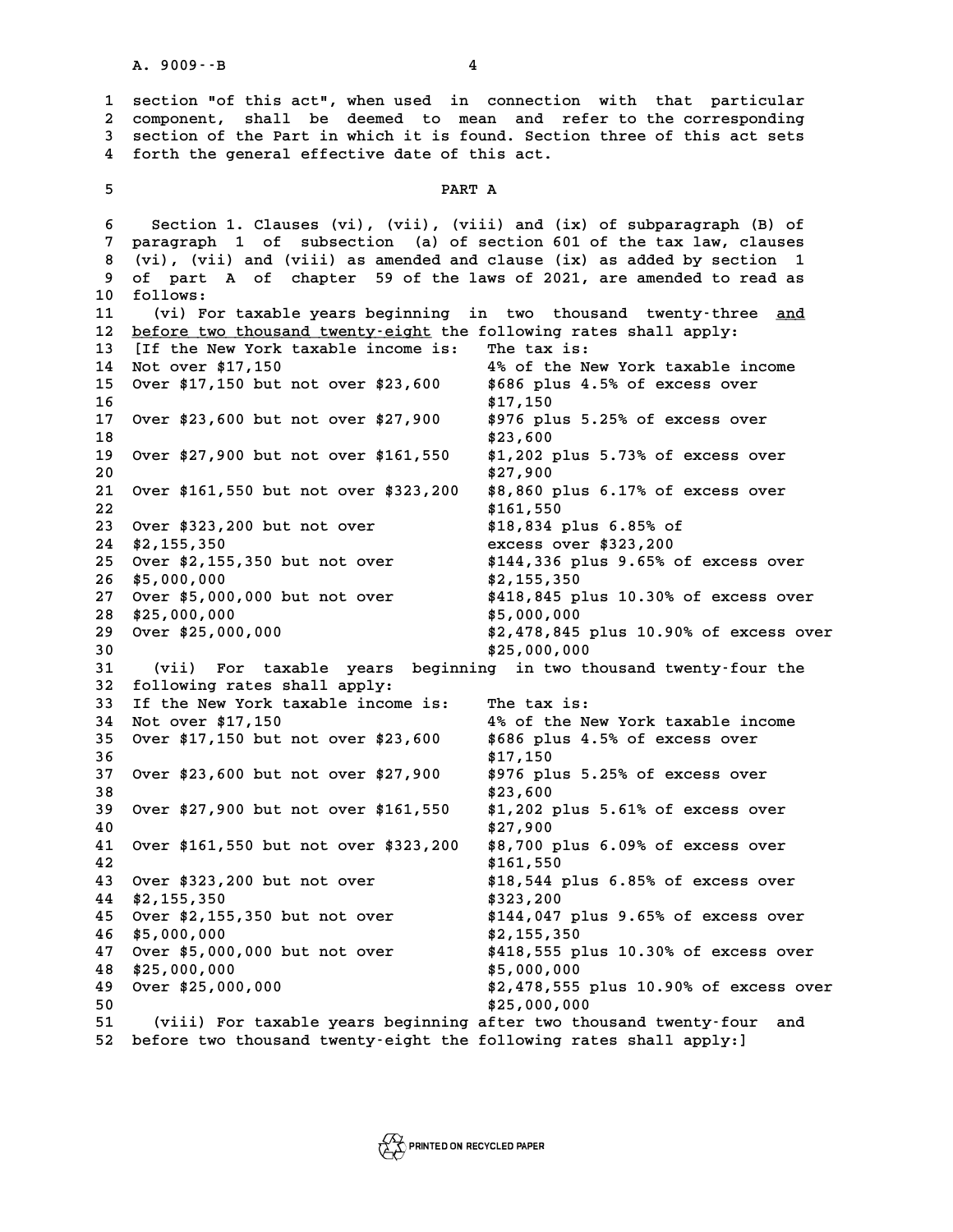**1** If the New York taxable income is: The tax is:<br> **1** If the New York taxable income is: The tax is:<br>
<sup>2</sup> Not ever \$17,150 1 If the New York taxable income is: The tax is:<br>2 Not over \$17,150 <sup>4%</sup> of the New York taxable income<br>3 Over \$17,150 but not over \$23,600 \$686 plus 4.5% of excess over **3** If the New York taxable income is: The tax is:<br>
2 Not over \$17,150 **but not over \$23,600** \$686 plus 4.5% of excess over<br>
4 \$17,150 but not over \$23,600 \$686 plus 4.5% of excess over 2 Not over \$17,150 <br>3 Over \$17,150 but not over \$23,600 \$686 plus<br>4 \$17,150 **4** \$17,150 **4** \$17,150 **4** \$23,600 **4** \$27,150 **4876** plus **5 Over \$17,150 but not over \$23,600 \$686 plus 4.5% of excess over<br>
<b>4** \$17,150<br> **5 Over \$23,600 but not over \$27,900** \$976 plus 5.25% of excess over **6 \$23,600 7** Over \$23,600 but not over \$27,900 \$976 plus 5.25% of excess over<br>6 \$23,600<br>7 Over \$27,900 but not over \$161,550 \$1,202 plus 5.5% of excess over **8** \$23,600<br> **8 8** and **1.202 but not over \$161,550** \$1,202 plu<br> **8** \$27,900 \$8<br> **8** and \$27,900 \$8 \$27,900 \$9 \$27,900 \$8 \$27,900 \$8 \$552 plu **9 Over \$27,900 but not over \$161,550 \$1,202 plus 5.5% of excess over<br>8 \$27,900<br>9 Over \$161,550 but not over \$323,200 \$8,553 plus 6.00% of excess over** 8 \$27,900<br>10 9 0ver \$161,550 but not over \$323,200 \$8,553 plus 6.00% of excess over<br>10 \$161,550 **9 Over \$161,550 but not over \$323,200 \$8,553 plus 6.00% of excess over**<br>10 \$161,550<br>11 Over \$323,200 but not over \$18,252 plus 6.85% of excess over<br><sup>\$2,252</sup> 200 **11** Over \$323,200 but not over \$18,252 plus 6.85% of excess over \$2,155,350<br>12 \$2,155,350 but not over \$323,200<br>13 Over \$2,155,350 but not over \$143,754 plus 9.65% of excess over **11 Over \$323,200 but not over \$18,252 plus 6.85% of excess over \$2,155,350 \$323,200<br>13 Over \$2,155,350 but not over \$143,754 plus 9.65% of excess over \$143,754 plus 9.65% of excess over 13** Over \$2,155,350 but not over \$143,754 p<br>14 \$5,000,000 \$2,155,350 **13 Over \$2,155,350 but not over \$143,754 plus 9.65% of excess over \$5,000,000 but not over \$2,155,350 <br>15 Over \$5,000,000 but not over \$418,263 plus 10.30% of excess over \$2,155,350 <br>16 \$25,000,000 but not over \$418,263 p 15** Over \$5,000,000 but not over \$418,263 plus 10.30% of excess over<br>16 \$25,000,000 \$5,000,000 \$5,000,000<br>17 Over \$25,000,000 \$2,478,263 plus 10.90% of excess over **15 Over \$5,000,000 but not over \$418,263 plus 10.30% of excess over \$25,000,000<br>16 \$25,000,000 \$5,000,000 \$2,478,263 plus 10.90% of excess over<br>19 \$2,478,263 plus 10.90% of excess over 18 \$25,000,000** 18 **18**<br>19 [(ix)]<u>(vii)</u> For taxable years beginning after two thousand twenty-sev-<br>20 en the following rates shall apply: 19 [(ix)]<u>(vii)</u> For taxable years beginning after to<br>20 en the following rates shall apply:<br>21 If the New York taxable income is: The tax is: 19 [(ix)]<u>(vii)</u> For taxable years beginning after two<br>20 en the following rates shall apply:<br>21 If the New York taxable income is: The tax is:<br><sup>22</sup> Not over \$17,150 20 en the following rates shall apply:<br>
21 If the New York taxable income is: The tax is:<br>
22 Not over \$17,150 4% of the New York taxable income<br>
23 Over \$17,150 but not over \$23,500 \$585 plus 4.5% of oversea over 21 If the New York taxable income is: The tax is:<br>22 Not over \$17,150 **but not over \$23,600** \$686 plus 4.5% of excess over<br>24 \$17,150 but not over \$23,600 \$686 plus 4.5% of excess over 22 Not over \$17,150<br>
23 Over \$17,150 but not over \$23,600<br>
24<br>
25 Over \$23,600 but not over \$27,900<br>
276 plus 5.25% of excess over **23 Over \$17,150 but not over \$23,600** \$686 plus 4.5% of excess over<br>24 \$17,150<br>25 Over \$23,600 but not over \$27,900 \$976 plus 5.25% of excess over 25 Over \$23,600 but not over \$27,900 \$976 plus 5.25% of excess over <br>26 \$23,600 \$976 plus 5.5% of excess over \$161,550 \$1,202 plus 5.5% of excess over **25 Over \$23,600 but not over \$27,900** \$976 plus 5.25% of excess over<br>26 \$23,600<br>27 Over \$27,900 but not over \$161,550 \$1,202 plus 5.5% of excess over 26 **\$23,600**<br>27 Over \$27,900 but not over \$161,550 \$1,202 plu<br>28 \$27,900 \$28<br>29 Over \$151,550 but pet over \$333,300 \$8,553 plu **27 Over \$27,900 but not over \$161,550** \$1,202 plus 5.5% of excess ove \$27,900<br> **28** \$27,900<br> **29 Over \$161,550 but not over \$323,200** \$8,553 plus 6.00% of excess **28** \$27,900<br>
29 Over \$161,550 but not over \$323,200 \$8,553 plus 6.00<br>
30 over \$161,550<br>
<sup>31</sup> Over \$323,200 but not over \$200 \$18,252 plus 6.8 **29 Over \$161,550 but not over \$323,200 \$8,553 plus 6.00% of excess**<br>30 **over \$323,200 but not over \$18,252 plus 6.85% of excess**<br>32 \$2,155,350 **but not over** \$18,252 plus 6.85% of excess **29** Over \$161,550 but not over \$323,200 \$8,553 plus 6.00% of excess<br>
30<br> **31** Over \$323,200 but not over \$161,550<br> **32** \$2,155,350<br> **33** Over \$2,155,350<br> **33** Over \$2,155,350<br> **33** Over \$2,155,350<br> **34**  $\begin{array}{r} 323,200 \text$ **33 Over \$2,155,350 \$143,754 plus 8.82% of excess 32** \$2,155,350<br>
33 Over \$2,155,350<br>
34 over \$2,155,350<br>
34 over \$2,155,350 over \$2,155,350<br>35 § 2. Clauses (vi), (vii), (viii) and (ix) of subparagraph (B) of para-<br>36 graph 1 of subsection (b) of section 601 of the tax law, clauses (vi), **35** § 2. Clauses (vi), (vii), (viii) and (ix) of subparagraph (B) of para-<br>36 graph 1 of subsection (b) of section 601 of the tax law, clauses (vi),<br>37 (wii) and (wiii) as amonded and glause (ix) as added by, sestion 3 of **35** § 2. Clauses (vi), (vii), (viii) and (ix) of subparagraph (B) of para-<br>36 graph 1 of subsection (b) of section 601 of the tax law, clauses (vi),<br>37 (vii) and (viii) as amended and clause (ix) as added by section 2 of<br> 36 graph 1 of subsection (b) of section 601 of the tax law, clauses (vi),<br>37 (vii) and (viii) as amended and clause (ix) as added by section 2 of<br>38 part A of chapter 59 of the laws of 2021, are amended to read as<br>50 follo 37 (vii) and (viii) as amended and clause (ix) as added by section 2 of 38 part A of chapter 59 of the laws of 2021, are amended to read as follows:<br>**39 follows:**<br>(vi) For taxable years beginning in two thousand twenty-thr **40 (vi) For taxable years beginning in two thousand twenty-three and \_\_\_** follows:<br>40 (vi) For taxable years beginning in two thousand twenty-three<br>41 <u>before two thousand twenty-eight</u> the following rates shall apply:<br><sup>42</sup> IIf the Now York taxable income is: The tax is: 40 (vi) For taxable years beginning in two thousan<br>41 <u>before two thousand twenty-eight</u> the following rates<br>42 [If the New York taxable income is: The tax is:<br><sup>42</sup> Not cuar \$12,900 41 <u>before two thousand twenty-eight</u> the following rates shall apply:<br>42 [If the New York taxable income is: The tax is:<br>43 Not over \$12,800 4% of the New York taxable income<br>44 Over \$12,800 417,650 \$512 plus 4.5% of over **42** If the New York taxable income is: The tax is:<br> **43** Not over \$12,800 **but not over \$17,650** \$512 plus 4.5% of excess over<br> **45 45 45 45 45 45 45 412,800** 44 Over \$12,800 but not over \$17,650 \$512 plus 4.5% of excess over<br>45 \$12,800<br>46 Over \$17,650 but not over \$20,900 \$730 plus 5.25% of excess over **44 Over \$12,800 but not over \$17,650** \$512 plus 4.5% of excess over<br>**45** \$12,800<br>46 Over \$17,650 but not over \$20,900 \$730 plus 5.25% of excess over 46 Over \$17,650 but not over \$20,900 \$730 plus 5.25% of excess over<br>47 \$17,650<br>48 Over \$20,900 but not over \$107,650 \$901 plus 5.73% of excess over **46 Over \$17,650 but not over \$20,900** \$730 plus 5.25% of excess over<br>47 \$17,650<br>48 Over \$20,900 but not over \$107,650 \$901 plus 5.73% of excess over 47 **\$17,650**<br>48 Over \$20,900 but not over \$107,650 \$901 plus<br>49 \$20,900 \$50 PM t pot over \$268,300 \$5,872 plu **48 Over \$20,900 but not over \$107,650** \$901 plus 5.73% of excess over<br> **49** \$20,900<br> **50 Over \$107,650 but not over \$269,300** \$5,872 plus 6.17% of excess over<br> **51 \$107,650 \$107,650 49** \$20,900<br>
50 Over \$107,650 but not over \$269,300 \$5,872 plus<br>
51 \$107,650<br>
52 Over \$369,300 but not ever \$250 \$15,845 plus **50** Over \$107,650 but not over \$269,300 \$5,872 plus 6.17% of excess ove<br> **51** \$107,650<br> **52** Over \$269,300 but not over \$15,845 plus 6.85% of excess **50** Over \$107,650 but not over \$269,300 \$5,872 plus 6.17% of excess over \$1<br>51 \$107,650<br>52 Over \$269,300 but not over \$15,845 plus 6.85% of excess<br>53 \$1,616,450 but not over \$108,125 plus 9.65% of excess over<br>54 Over \$1,6 \$108,125 plus 9.65% of excess over

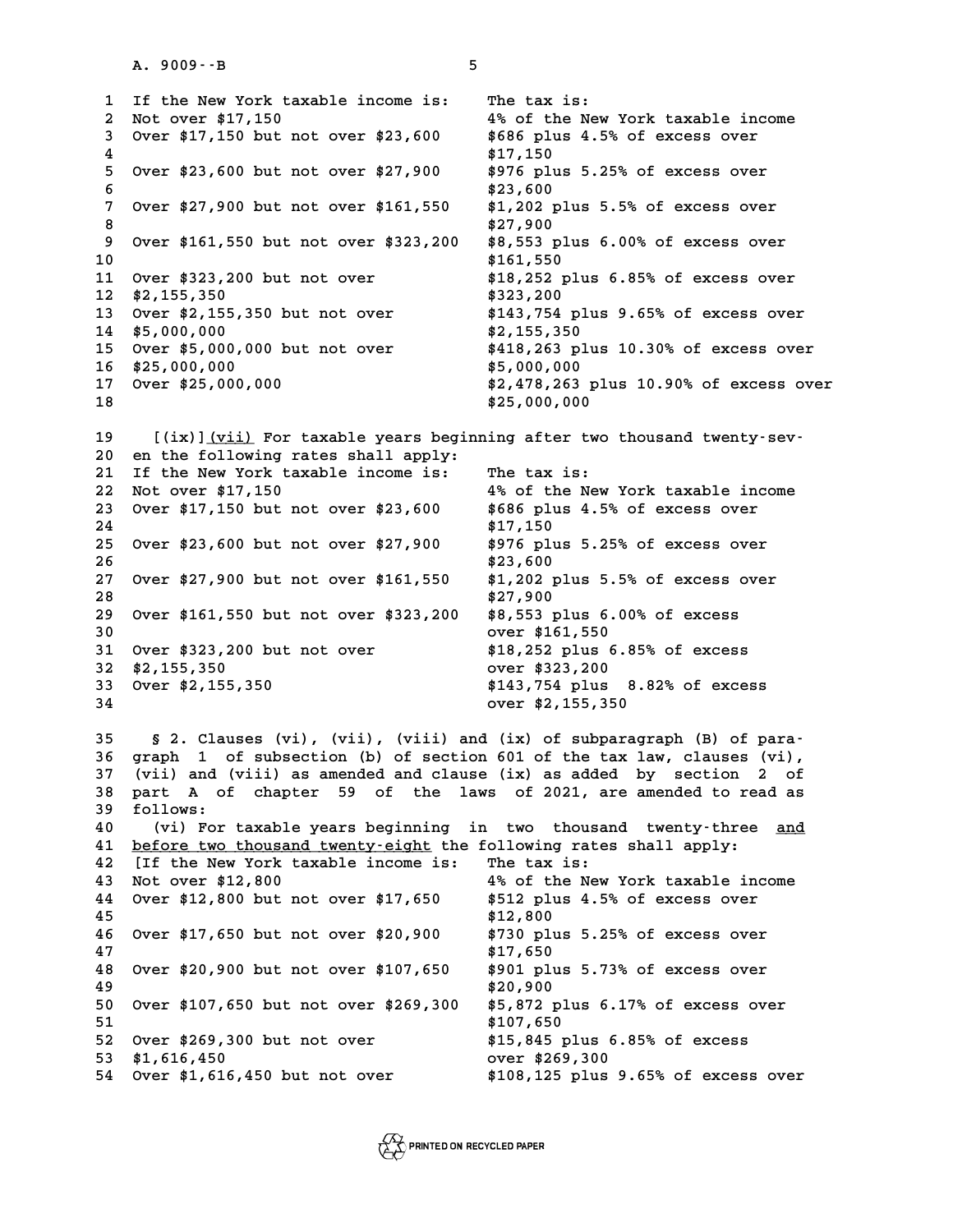**1.** 9009 - - B<br> **1.** \$5,000,000<br> **2.** Arian stress of the ASS of the ASS of the ASS of the ASS of the ASS of the ASS of the ASS of the ASS of the A **2** \$5,000,000<br>2 Over \$5,000,000 but not over \$434,638 plus 10.30% of excess over<br>3 \$35,000,000 \$5,000,000<br>
2 Over \$5,000,000 but not over<br>
3 \$25,000,000<br>
4 Over \$25,000,000<br>
4 Over \$25,000,000<br>
4 Over \$25,000,000<br>
3 \$2,494,638 plus 10.90% of excess over **2 Over \$5,000,000 but not over \$434,638 plus 10.30% of excess over**<br>3 \$25,000,000 \$5,000,000 \$5,000,000<br>4 \$25,000,000 \$2,494,638 plus 10.90% of excess over<br>5 **5 \$25,000,000**<br> **4 Over \$25,000,000**<br> **5** \$25,000,000<br> **5** \$25,000,000<br> **5** \$25,000,000<br> **5** (iii) For toughbourse borinaing in two thou **6 (d)** 4 (a) 10.90% (ver \$25,000,000<br> **6** (vii) For taxable years beginning in two thousand twenty-four the<br> **6** (vii) For taxable years beginning in two thousand twenty-four the **7 following rates shall apply: 8 (vii) For taxable years beginning in two thou<br>
<b>8 If the New York taxable income is:** The tax is:<br> **8 Not over \$12,900**<br> **8 Not over \$12,900 9** 1 **collowing rates shall apply:**<br> **9** Not over \$12,800<br> **9** Not over \$12,800<br> **9** Over \$12,900 but not over \$17.650 \$512 plus 4.5% of overses over **10 Over \$12,800 But Not over \$12,800 But not over \$17,650 \$512 plus 4.5% of excess over**<br> **10 Over \$12,800 but not over \$17,650** \$512 plus 4.5% of excess over<br> **11** \$12,800 \$12,800 \$12,800 9 Not over \$12,800 <br>
10 Over \$12,800 but not over \$17,650 <br>
11 \$12,800<br>
<sup>12</sup> Over \$17.650 but not over \$20,800 \$730 plus **10** Over \$12,800 but not over \$17,650 \$512 plus 4.5% of excess over<br> **11** \$12,800<br> **12** Over \$17,650 but not over \$20,900 \$730 plus 5.25% of excess over<br> **13** \$17,650 **13 \$17,650 12 Over \$17,650 but not over \$20,900** \$730 plus 5.25% of excess over<br>13 \$17,650<br>14 Over \$20,900 but not over \$107,650 \$901 plus 5.61% of excess over **13** \$17,650<br> **14** Over \$20,900 but not over \$107,650 \$901 plus<br> **15** \$20,900 \$50 \$107,650 \$20,900 \$5000 \$5000 \$5000 \$5000 \$5000 \$5000 \$5000 \$5000 \$5000 \$5000 \$5000 \$5000 \$5000 \$5000 \$5000 \$5000 \$5000 \$5000 \$5000 \$5000 \$50 **14 Over \$20,900 but not over \$107,650** \$901 plus 5.61% of excess over<br>15 \$20,900<br>16 Over \$107,650 but not over \$269,300 \$5,768 plus 6.09% of excess over **15** \$20,900<br>16 Over \$107,650 but not over \$269,300 \$5,768 plus<br>17 \$107,650 \$1269,300 but not over \$269,300 \$15,650 **16 Over \$107,650 but not over \$269,300 \$5,768 plus 6.09% of excess ove**<br>**17** \$107,650 \$109% over \$269,300 but not over \$15,612 plus 6.85% of excess<br><sup>\$1,612</sup> \$1,612 plus 6.85% of excess **17** \$107,650<br> **18** Over \$269,300 but not over \$15,612 plus 6.8<br> **19** \$1,616,450 **but not over \$269,300**<br>
20 Over \$1,616,450 but not over \$269,300 **and \$107,882 plus** 8 **20 Over \$269,300 but not over \$15,612 plus 6.85% of excess**<br> **20 \$1,616,450 but not over \$269,300**<br> **20 Over \$1,616,450 but not over** \$107,892 plus 9.65% of excess over<br> **21** \$5,000,000 **21 \$15,612 plus 6.85% of excess \$1,616,450**<br> **20 0 20 31,616,450 but not over \$269,300**<br> **20 0ver \$1,616,450 but not over** \$107,892 plus 9.65% of excess over \$5,000,000<br> **21** \$5,000,000 **20** Over \$1,616,450 but not over \$107,892 plus 9.65% of excess over<br> **21** \$5,000,000<br> **22** Over \$5,000,000 but not over \$434,404 plus 10.30% of excess over<br>
23 \$25,000,000 at a different over the set of the set of the set of the set of the set of the set of the set of the set of th<br>
23 \$25,000,000 \$5,000,000 \$5,000,000 \$2,494,404 plus 10.90% of excess over the set of the set of the set of th **22 Over \$5,000,000 but not over \$434,404 plus 10.30% of excess over \$25,000,000<br>23 \$25,000,000 \$5,000,000 \$2,494,404 plus 10.90% of excess over \$25,000,000 \$2,494,404 plus 10.90% of excess over** 23 \$25,000,000<br>
24 Over \$25,000,000<br>
25 \$25,000,000<br>
25 \$25,000,000<br>
25 **\$25,000,000**<br>
25 **Algebra two these 26 (viii) For taxable years beginning after two thousand twenty-four and** <sup>25</sup> \$25,000,000<br>
26 (viii) For taxable years beginning after two thousand twenty-four<br>
<sup>27</sup> before two thousand twenty-eight the following rates shall apply:<br>
<sup>28</sup> If the New York taxable income is: (viii) For taxable years beginning after two thous<br>27 before two thousand twenty-eight the following rates<br>28 If the New York taxable income is: The tax is:<br><sup>29</sup> Not cuar \$12,900 27 before two thousand twenty-eight the following rates shall apply:]<br>28 If the New York taxable income is: The tax is:<br>29 Not over \$12,800 4% of the New York taxable income<br>20 Over \$12,800 5 550 \$512 plus 4.5% of oversea **30 If the New York taxable income is:** The tax is:<br> **30 Not over \$12,800 but not over \$17,650** \$512 plus 4.5% of excess over<br> **31** \$12,800 \$12,800 Over \$12,800 but not over \$17,650 **\$512 plus 4.5% of excess over**<br>\$12,800 \$12,800 \$12,800 *\$17,650* but not over \$20,900 \$730 plus 5.25% of excess over **30** Over \$12,800 but not over \$17,650 \$512 plus 4.5% of excess over<br>31 \$12,800<br>32 Over \$17,650 but not over \$20,900 \$730 plus 5.25% of excess over **31** <br>**32** Over \$17,650 but not over \$20,900 \$730 plus<br>33 <br><sup>34</sup> Over \$30,900 but pot over \$107.650 \$801 plus **32 Over \$17,650 but not over \$20,900** \$730 plus 5.25% of excess over<br>33 \$17,650<br>34 Over \$20,900 but not over \$107,650 \$901 plus 5.5% of excess over **33** \$17,650<br>
34 Over \$20,900 but not over \$107,650 \$901 plus<br>
35 \$20,900 \$5<br>
26 Over \$107,650 but pet over \$260,300 \$5,672 plu **34 Over \$20,900 but not over \$107,650** \$901 plus 5.5% of excess over<br>35 \$20,900<br>36 Over \$107,650 but not over \$269,300 \$5,672 plus 6.00% of excess over **34** Over \$20,900 but not over \$107,650 \$901 plus 5.5% of excess over \$20,900<br> **36** Over \$107,650 but not over \$269,300 \$5,672 plus 6.00% of excess over \$7<br> **38** Over \$269,300 but not over \$15,371 plus 6.85% of excess over **36 Over \$107,650 but not over \$269,300 \$5,672 plus 6.00% of excess over**<br>37 **\$107,650**<br>38 Over \$269,300 but not over \$15,371 plus 6.85% of excess over<br>39 \$1,616,450 **37** \$107,650<br> **38** Over \$269,300 but not over \$15,371 plu<br> **39** \$1,616,450 \$269,300 \$269,300 \$269,300 \$107.651 **40 Over \$269,300 but not over \$15,371 plus 6.85% of excess over**<br> **40 Over \$1,616,450 but not over** \$107,651 plus 9.65% of excess over<br> **40 Over \$1,616,450 but not over** \$1,616,450 \$1,616,450 \$1,616,450 \$1,616,450 \$1,616, \$269,300<br>
40 Over \$1,616,450 but not over<br>
41 \$5,000,000<br>
42 Over \$5,000,000 but not over<br>
434,163 plus 10.30% of excess over<br>
<sup>\$434,163 plus 10.30% of excess over</sup> **40** Over \$1,616,450 but not over \$107,651 plus 9.65% of excess over<br> **41** \$5,000,000<br> **42** Over \$5,000,000 but not over \$434,163 plus 10.30% of excess over<br> **43** \$25,000,000 **43 \$25,000,000 \$5,000,000 44 Over \$25,000,000 \$2,494,163 plus 10.90% of excess over** 43 \$25,000,000<br>44 Over \$25,000,000<br>45 \$2,494,163 plu<br>45 \$25,000,000 45 **a**<br>46 **[(ix)]<u>(vii)</u> For taxable years beginning after two thousand twenty-sev-<br>47 an the following rates shall apply: 46 [(ix)]<u>(vii)</u> For taxable years beginn<br>47 en the following rates shall apply:<br>48 If the New York taxable ingere is: 46** I(ix)](vii) For taxable years beginning after two<br>47 en the following rates shall apply:<br>48 If the New York taxable income is: The tax is:<br><sup>48</sup> Not over \$12,900 **47** en the following rates shall apply:<br> **48** If the New York taxable income is: The tax is:<br> **49** Not over \$12,800 **4%** of the New York taxable income<br> **4%** of the New York taxable income<br> **4%** of the New York taxable in **50 If the New York taxable income is: The tax is:<br>
49 Not over \$12,800 <br>
50 Over \$12,800 but not over** \$512 plus 4.5% of excess over<br>
51 \$17,650 \$12,900 \$12,900 **49** Not over \$12,800<br>
50 Over \$12,800 but not over<br>
51 \$17,650<br>
52 Over \$17,650 but not over<br>
52 Over \$17,650 but not over<br>
52 Over \$17,650 but not over<br>
52 Over \$17,650 but not over<br>
52 Over \$17,650 but not over<br>
52 Over **50** Over \$12,800 but not over \$512 plus 4.5% of excess over<br> **51** \$17,650 **but not over** \$12,800<br> **52** Over \$17,650 but not over \$730 plus 5.25% of excess over 52 Over \$17,650 but not over \$730 plus 5.25% of excess ove<br>53 \$20,900 **\$17,650**<br>54 Over \$20,900 but not over \$901 plus 5.5% of excess over **52 Over \$17,650 but not over \$730 plus 5.25% of excess over \$20,900 plus 5.25% of excess over \$17,650 plus 5.5% of excess over \$20,900 plus 5.5% of excess over \$20,900 plus 5.5% of excess over \$901 plus 5.5% of excess ove 53** \$20,900<br>54 Over \$20,900 but not over \$901 pl<br>55 \$107,650 \$20,900

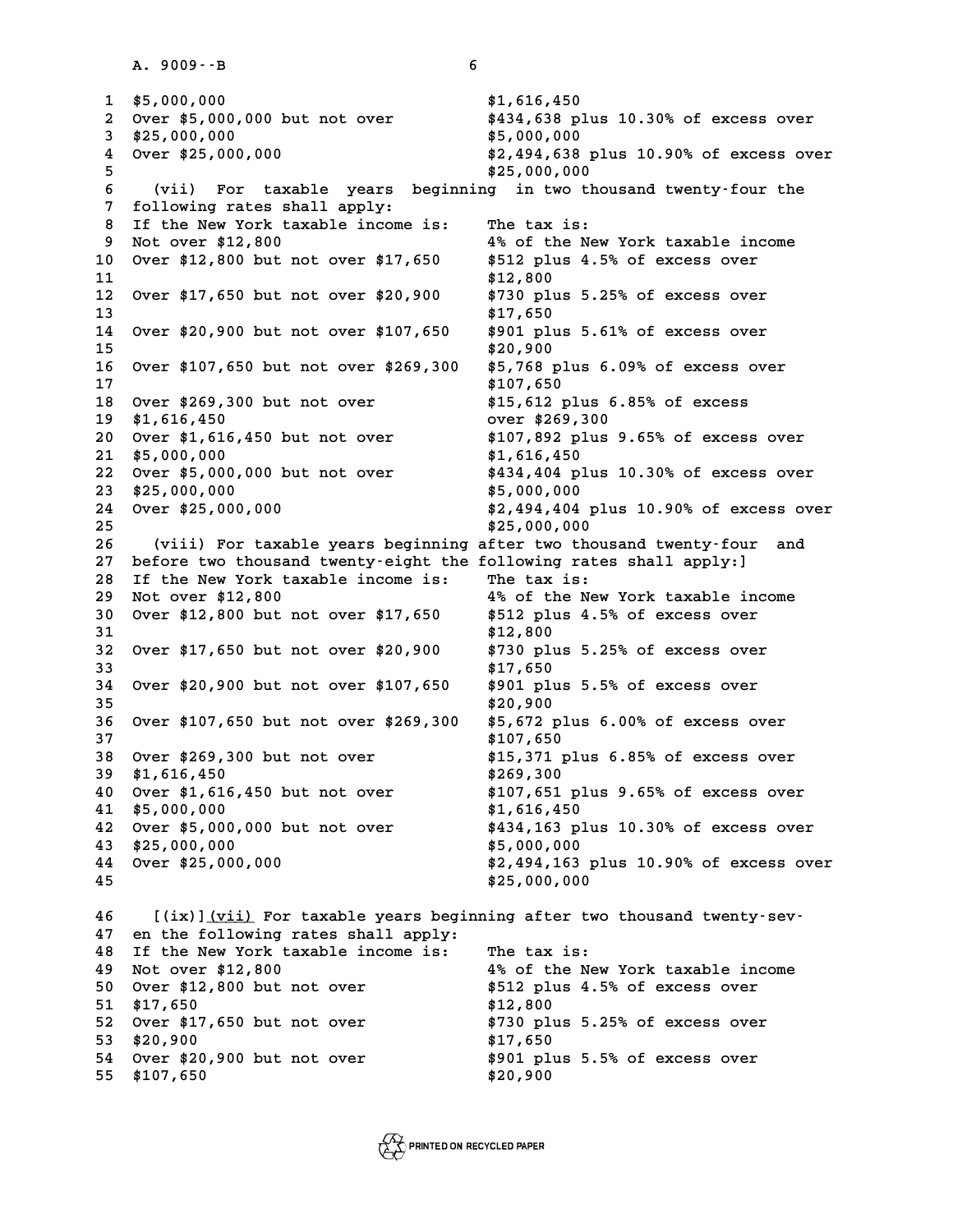**A. 9009--B 7 1** Over \$107,650 but not over **108**<br> **1** Over \$107,650 but not over \$5,672 plus 6.00% of excess **2** \$107,650 but not over \$5,672 plus 6.00% of excess<br> **2** \$269,300 0ver \$107,650 over \$107,650 over \$269,300 but not over \$15,371 plus 6.85% of excess **3** Over \$107,650 but not over \$5,672 plus 6.00% of excess<br> **3** Over \$269,300 but not over \$15,371 plus 6.85% of excess<br> **4** \$1.616,450 **and** \$1.616,450 **and** \$1.616,450 **and** \$1.616,450 **4 \$1,616,450 over \$269,300 but not over \$15,371 plus 6.85% of excess<br>
4 \$1,616,450 over \$269,300<br>
5 Over \$1,616,450 \$107,651 plus 8.82% of excess 5 Over \$269,300 but not over \$15,371 plus 6.85% of excess<br>
\$1,616,450 <b>\$1,616,450 \$107,651 plus 8.82% of excess**<br>  $\frac{1}{6}$  Over \$1,616,450 **\$107,651 plus 8.82% of excess 4** \$1,616,450<br>
5 Over \$1,616,450<br>
6 over \$1,616,450<br>
6 over \$1,616,450 **8**<br> **8 3. Clauses (vi), (vii), (viii) and (ix) of subparagraph (B) of para-<br>
<b>8 graph 1** of subsection (c) of section 601 of the tax law, clauses (vi), **8 graph 1 of subsection (c) of section 601 of the tax law, clauses (vi), 9 (a)** S 3. Clauses (vi), (vii), (vii) and (ix) of subparagraph (B) of para-<br> **9 (vii) and (viii) as amended, and clause (ix) as added by section 3 of**<br> **9 (vii) and (viii) as amended, and clause (ix) as added by section** 8 graph 1 of subsection (c) of section 601 of the tax law, clauses (vi),<br>9 (vii) and (viii) as amended, and clause (ix) as added by section 3 of<br>10 part A of chapter 59 of the laws of 2021, are amended to read as<br><sup>11 follo</sup> 9 (vii) and (<br>10 part A of<br>11 follows:<br><sup>12</sup> (vi) For 10 part A of chapter 59 of the laws of 2021, are amended to read as<br>11 follows:<br>12 (vi) For taxable years beginning in two thousand twenty-three <u>and</u> 11 follows:<br>12 (vi) For taxable years beginning in two thousand twenty-three<br>13 <u>before two thousand twenty-eight</u> the following rates shall apply:<br>14 LIf the Nov York taxable income is: The tax is: 12 (vi) For taxable years beginning in two thousan<br>13 <u>before two thousand twenty-eight</u> the following rates<br>14 [If the New York taxable income is: The tax is:<br><sup>15</sup> Net ever <sup>#9 500</sup> **13 before two thousand twenty-eight the following rates shall apply:**<br> **14** If the New York taxable income is: The tax is:<br> **15 Not over \$8,500** 4% of the New York taxable income<br> **16 Over \$9,500 but not over \$11,700** \$34 **14** If the New York taxable income is: The tax is:<br>
15 Not over \$8,500 600 4% of the New York taxable income<br>
16 Over \$8,500 but not over \$11,700 \$340 plus 4.5% of excess over<br>
17 \$8,500 **16** Over \$8,500 but not over \$11,700 \$340 plus 4.5% of excess over \$17<br>17 \$8,500 \$8,500 \$88,500 \$484 plus 5.25% of excess over **16 Over \$8,500 but not over \$11,700** \$340 plus 4.5% of excess over<br>17 \$8,500<br>18 Over \$11,700 but not over \$13,900 \$484 plus 5.25% of excess over **17** <br> **18** Over \$11,700 but not over \$13,900 <br> **19** <br> **19** <br> **11,700** <br> **11,700** <br> **11,700** <br> **11,700** <br> **11,700** <br> **11,700** <br> **11,800 plus 20 Over \$11,700 but not over \$13,900** \$484 plus 5.25% of excess over<br> **20 Over \$13,900 but not over \$80,650** \$600 plus 5.73% of excess over<br>
21 \$13,900 but not over \$80,650 \$600 plus 5.73% of excess over **20** \$11,700<br> **20** Over \$13,900 but not over \$80,650 \$600 plus<br> **21** \$13,900 \$600 \$13,900 \$4,424 plu **20 Over \$13,900 but not over \$80,650** \$600 plus 5.73% of excess over<br>21 \$13,900<br>22 Over \$80,650 but not over \$215,400 \$4,424 plus 6.17% of excess over 21 **\$13,900**<br>22 Over \$80,650 but not over \$215,400 \$4,424 plu<br>23 \$80,650 \$215,400 put not over \$215,400 \$80,650 **22 Over \$80,650 but not over \$215,400** \$4,424 plus 6.17% of excess ove<br> **23** \$80,650<br> **24 Over \$215,400 but not over** \$12,738 plus 6.85% of excess 22 Over \$80,650 but not over \$215,400 \$4,424 plus 6.17% of excess over<br>
23 \$80,650<br>
24 Over \$215,400 but not over \$12,738 plus 6.85% of excess<br>
25 \$1,077,550<br>
26 Over \$1,077,550 but not over \$71,796 plus 9.65% of excess ov **24 Over \$215,400 but not over \$12,738 plus 6.85% of excess<br>
<b>25 \$1,077,550 but not over \$215,400**<br> **26 Over \$1,077,550 but not over** \$71,796 plus 9.65% of excess over<br> **27 \$5,000,000 26** Over \$1,077,550 but not over \$71,796 plus 9.65% of excess over <br>27 \$5,000,000 \$1,077,550<br>28 Over \$5,000,000 but not over \$450,312 plus 10.30% of excess over **26 Over \$1,077,550 but not over \$71,796 plus 9.65% of excess over \$5,000,000 \$1,077,550<br>28 Over \$5,000,000 but not over \$450,312 plus 10.30% of excess over \$25,000,000 but not over \$450,312 plus 10.30% of excess over 27** \$5,000,000<br> **28 Over \$5,000,000 but not over** \$450,312 plus<br> **29 \$25,000,000**<br> **29 \$25,000,000** \$5,000,000<br> **20** \$2,510,312 pl **29 \$25,000,000**<br>30 Over \$25,000,000 **\$2,510,312** plus 10.90% of excess over<br>31 \$25,000,000 **29** \$25,000,000<br>
30 Over \$25,000,000<br>
31 \$25,000,000<br> **31** \$25,000,000<br> **32** (vii) For taxable vears beginning in two thou **30** Over \$25,000,000<br> **31** \$25,000,000<br> **32** (vii) For taxable years beginning in two thousand twenty-four the<br> **32** following rates shall apply: **33 following rates shall apply: 32** (vii) For taxable years beginning in two thou<br>**33** following rates shall apply:<br>**34** If the New York taxable income is: The tax is:<br><sup>25</sup> Not cuar \$8,500 **33 following rates shall apply:**<br> **34 If the New York taxable income is:** The tax is:<br> **35 Not over \$8,500** 4% of the New York taxable income<br> **4% of the New York taxable income**<br> **4% of the New York taxable income**<br> **4% 34 If the New York taxable income is:** The tax is:<br>
35 Not over \$8,500 000 4% of the New York taxable income<br>
36 Over \$8,500 but not over \$11,700 \$340 plus 4.5% of excess over<br>
37 \$8,500 36 Over \$8,500 but not over \$11,700 \$340 plus 4.5% of excess over<br>37 \$8,500<br>38 Over \$11,700 but not over \$13,900 \$484 plus 5.25% of excess over **36 Over \$8,500 but not over \$11,700** \$340 plus 4.5% of excess over<br>37 \$8,500<br>38 Over \$11,700 but not over \$13,900 \$484 plus 5.25% of excess over 38 Over \$11,700 but not over \$13,900 \$484 plus 5.25% of excess over<br>39 \$11,700 \$11,700<br>40 Over \$13,900 but not over \$80,650 \$600 plus 5.61% of excess over **40 Over \$11,700 but not over \$13,900** \$484 plus 5.25% of excess over<br> **40 Over \$13,900 but not over \$80,650** \$600 plus 5.61% of excess over<br> **41 a12,900** \$600 plus 5.61% of excess over 40 Over \$13,900 but not over \$80,650 \$600 plus 5.61% of excess over<br>41 \$13,900 \$13,900 \$4,344 plus 6.09% of excess over **40** Over \$13,900 but not over \$80,650 \$600 plus 5.61% of excess over<br> **41** \$13,900<br> **42** Over \$80,650 but not over \$215,400 \$4,344 plus 6.09% of excess over<br>
\*80,650 \$80,650 \$80,650 \$80,650 \$80,650 **41 \*13,900**<br> **42** Over \$80,650 but not over \$215,400 **\*4,344 plu**<br> **43 \*80,650 \*315,400 but pot over** \*12,550 pl **42 Over \$80,650 but not over \$215,400** \$4,344 plus 6.09% of excess ove<br> **43** \$80,650<br> **44 Over \$215,400 but not over** \$12,550 plus 6.85% of excess \$80,650<br> **44** Over \$215,400 but not over \$12,550 plus 6.85% of excess<br>
\$1,077,550<br> **46 Over \$1,077,550 but not over** \$71,608 plus 9.65% of excess over **44 Over \$215,400 but not over \$12,550 plus 6.85% of excess<br>
<b>45 \$1,077,550 but not over \$215,400 over \$215,400**<br> **46 Over \$1,077,550 but not over** \$71,608 plus 9.65% of excess over **45** \$1,077,550<br>
46 Over \$1,077,550 but not over \$215,400<br>
47 \$5,000,000 \$1,077,550<br>
48 Over \$5,000,000 but pot over \$1,077,550<br>
48 Over \$5,000,000 but pot over \$450,124 plus **46 Over \$1,077,550 but not over \$71,608 plus 9.65% of excess over \$5,000,000 but not over \$1,077,550<br>48 Over \$5,000,000 but not over \$450,124 plus 10.30% of excess over \$25,000,000 but not over \$5,000 pm \$450,124 plus 10.** \$1,077,550<br>
48 Over \$5,000,000 but not over<br>
49 \$25,000,000<br>
50 Over \$25,000,000<br>
50 Over \$25,000,000<br>
42,510,124 plus 10.90% of excess over **50 Over \$25,000,000 \$2,510,124 plus 10.90% of excess over 49** \$25,000,000<br>
50 Over \$25,000,000<br>
51 \$25,000,000<br> **51** \$25,000,000<br> **52** (viii) For taxable years beginning after two thous **52 (viii) For taxable years beginning after two thousand twenty-four and 53 before two thousand twenty-eight the following rates shall apply:]**

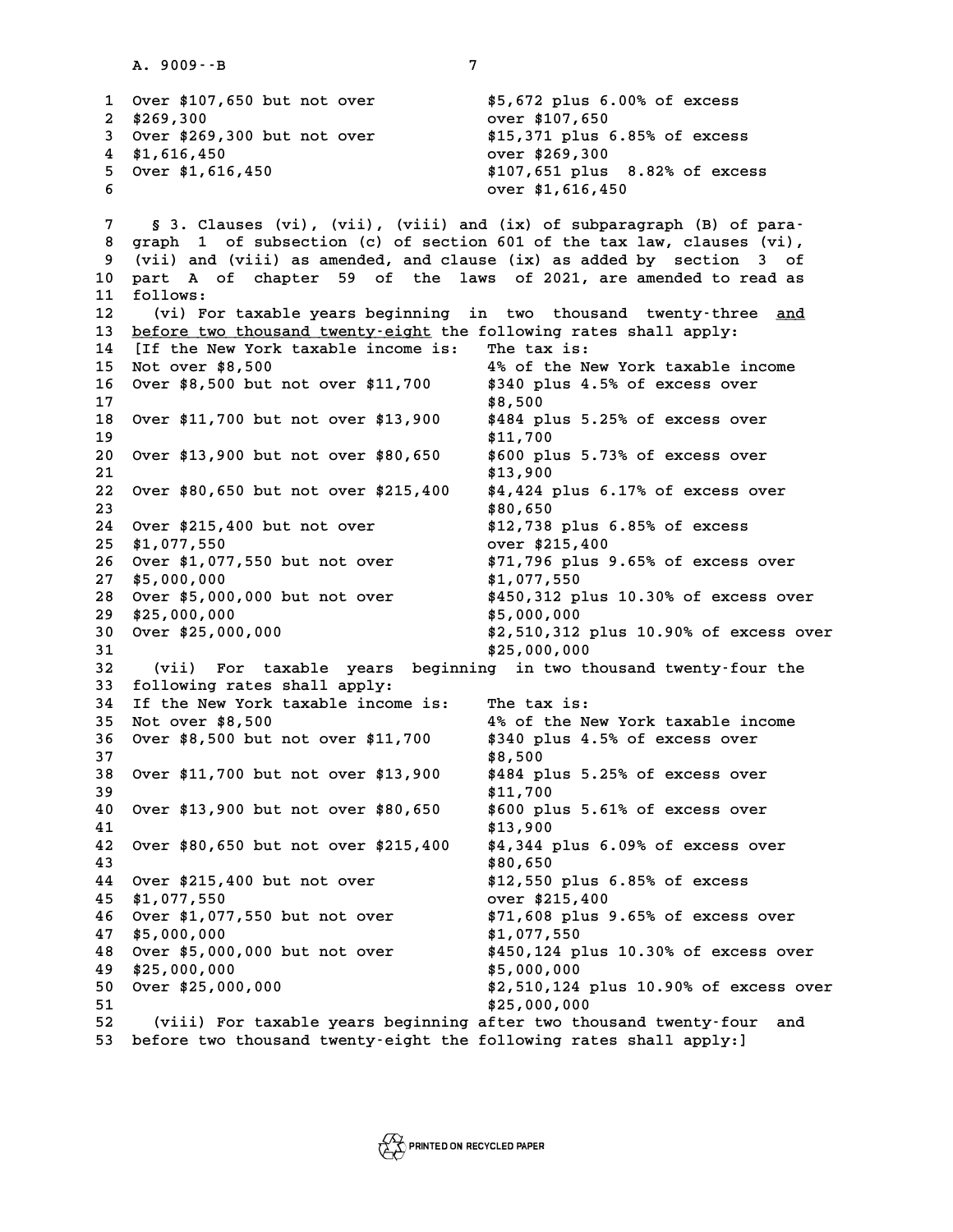**1** If the New York taxable income is: The tax is:<br> **1** If the New York taxable income is: The tax is:<br>
<sup>2</sup> Not ever \$8,500 **2** If the New York taxable income is: The tax is:<br>2 Not over \$8,500 4% of the New York taxable income<br>3 Over \$8,500 but not over \$11,700 \$340 plus 4.5% of excess over **3** If the New York taxable income is: The tax is:<br>
2 Not over \$8,500 but not over \$11,700 \$340 plus 4.5% of excess over<br>
4 \$9,500 but not over \$11,700 \$340 plus 4.5% of excess over 2 Not over \$8,500 4% of the<br>3 Over \$8,500 but not over \$11,700 \$340 plus<br>4 \$8,500 \$484 plus **5 Over \$8,500 but not over \$11,700** \$340 plus 4.5% of excess over<br> **4** \$8,500<br> **5 Over \$11,700 but not over \$13,900** \$484 plus 5.25% of excess over **6 \$11,700 7** Over \$11,700 but not over \$13,900 \$484 plus 5.25% of excess over<br> **6** \$11,700<br>
7 Over \$13,900 but not over \$80,650 \$600 plus 5.50% of excess over **8** \$11,700<br> **8** \$13,900 but not over \$80,650 \$600 plus<br>
8 \$13,900 \$4.271 plu **9 Over \$13,900 but not over \$80,650 \$600 plus 5.50% of excess over<br>8 \$13,900 \$413,900 \$4,271 plus 6.00% of excess over<br>0 \$80,650 but not over \$215,400 \$4,271 plus 6.00% of excess over 10 \$80,650 10** Over \$80,650 but not over \$215,400 \$4,271 plus 6.00% of excess over<br> **10** \$80,650<br> **11** Over \$215,400 but not over \$12,356 plus 6.85% of excess over<br> **12** \$1,077,550 **11** Over \$215,400 but not over \$12,356 plus 6.85% of excess over<br>12 \$1,077,550 but not over \$215,400<br>13 Over \$1,077,550 but not over \$71,413 plus 9.65% of excess over **11 Over \$215,400 but not over \$12,356 plus 6.85% of excess over \$1,077,550 <br>
12 \$1,077,550 <br>
13 Over \$1,077,550 but not over \$71,413 plus 9.65% of excess over<br>
14 \$5,000,000 000 000 \$1,077,550 \$1,077,550 \$1,077,550 \$1,077 13** Over \$1,077,550 but not over \$71,413 plinum \$5,000,000 **\$1,077**,550 **13 Over \$1,077,550 but not over \$71,413 plus 9.65% of excess over \$5,000,000 \$1,077,550 <br>14 \$5,000,000 but not over \$1,077,550 \$449,929 plus 10.30% of excess over \$5,000,000 but not over \$449,929 plus 10.30% of excess ove 15** Over \$5,000,000 but not over \$449,929 plus 10.30% of excess over<br>16 \$25,000,000 \$5,000,000 \$5,000,000<br>17 Over \$25,000,000 \$2,509,929 plus 10.90% of excess over **15 Over \$5,000,000 but not over \$449,929 plus 10.30% of excess over \$25,000,000<br>16 \$25,000,000 \$5,000,000 \$2,509,929 plus 10.90% of excess over<br>19 \$2,509,929 plus 10.90% of excess over 16** \$25,000,000 \$5,000,000<br> **17** Over \$25,000,000 \$2,509,929 plu<br> **18** \$25,000,000 \$25,000,000<br> **19** 5/ivil(vii) For tarable vears bestining after two **17** Over \$25,000,000<br> **18 (ix)**](vii) For taxable years beginning after two thousand twenty-sev-<br> **19 (ix)**](vii) For taxable years beginning after two thousand twenty-sev-<br>
20 **on the following rates shall annly:** 18<br>19 [(ix)]<u>(vii)</u> For taxable years beginn<br>20 en the following rates shall apply:<br>21 If the New York taxable income is: 19 [(ix)]<u>(vii)</u> For taxable years beginning after two<br>20 en the following rates shall apply:<br>21 If the New York taxable income is: The tax is:<br><sup>22</sup> Not over \$8,500, 20 en the following rates shall apply:<br>
21 If the New York taxable income is: The tax is:<br>
22 Not over \$8,500<br>
23 Over \$8,500 but pot over \$11,700 \$340 plus 4.5% of excess over **20** en the following rates shall apply:<br> **21** If the New York taxable income is: The tax is:<br> **22** Not over \$8,500 **but not over** \$11,700 \$340 plus 4.5% of excess over<br> **24** \$8,500 \$8,500 \$8,500 \$8,500 \$8,500 \$8,500 \$8,50 23 Over \$8,500 but not over \$11,700 **\$340 plus 4.5% of excess over \$14,800**<br>24 \$8,500 \$8,500 \$8500 \$484 plus 5.25% of excess over **23 Over \$8,500 but not over \$11,700** \$340 plus 4.5% of excess over<br>24 \$8,500<br>25 Over \$11,700 but not over \$13,900 \$484 plus 5.25% of excess over 25 Over \$11,700 but not over \$13,900 \$484 plus 5.25% of excess over<br>26 \$11,700 \$11,700 \$11,700 \$13,900 but not over \$80,650 \$600 plus 5.50% of excess over **25 Over \$11,700 but not over \$13,900** \$484 plus 5.25% of excess over<br>26 \$11,700<br>27 Over \$13,900 but not over \$80,650 \$600 plus 5.50% of excess over 27 Over \$13,900 but not over \$80,650 \$600 plus 5.50% of excess of<br>28 \$13,900 \$13,900<br>29 Over \$80,650 but not over \$215,400 \$4,271 plus 6.00% of excess **27 Over \$13,900 but not over \$80,650** \$600 plus 5.50% of excess over \$28<br> **28** \$13,900<br>
29 Over \$80,650 but not over \$215,400 \$4,271 plus 6.00% of excess **28** \$13,900<br>
29 Over \$80,650 but not over \$215,400 \$4,271 plus 6.0<br>
30 over \$80,650<br>
31 Over \$315,400 but not over \$80,650 **29 Over \$80,650 but not over \$215,400** \$4,271 plus 6.00% of excess<br>30 over \$215,400 but not over \$12,356 plus 6.85% of excess<br>31 Over \$215,400 but not over \$12,356 plus 6.85% of excess **30** over \$215,400 but not over <br> **31** Over \$215,400 but not over \$12,356 plus 6.85% of excess<br> **32** \$1,077,550 over \$215,400<br> **33** Over \$1,077,550 **671,413** plus 8.82% of excess **31 Over \$215,400 but not over \$12,356 plus 6.85% of excess**<br> **32 \$1,077,550 \$1,077,550 \$71,413 plus 8.82% of excess**<br> **33 Over \$1,077,550 \$71,413 plus 8.82% of excess 32** \$1,077,550<br>
33 Over \$1,077,550<br>
34 over \$1,077,550<br>
34 over \$1,077,550 **35 § 4. This act shall take effect immediately. 36 PART B**

**37 Section 1. This act enacts into law components of legislation relating 38 to certain tax credits. Each component is wholly contained within a 39 Subpart identified as Subparts A through C. The effective date for each 40 particular provision contained within such Subpart is set forth in the 40 Subpart identified as Subparts A through C. The effective date for each**<br> **40 particular provision contained within such Subpart is set forth in the**<br> **41 last section of such Subpart. Any provision in any section cont 40 particular provision contained within such Subpart is set forth in the last section of such Subpart. Any provision in any section contained within a Subpart, including the effective date of the Subpart, which<br>A making 41** last section of such Subpart. Any provision in any section contained<br>42 within a Subpart, including the effective date of the Subpart, which<br>43 makes reference to a section "of this act", when used in connection with<br> 42 within a Subpart, including the effective date of the Subpart, which<br>43 makes reference to a section "of this act", when used in connection with<br>44 that particular component, shall be deemed to mean and refer to the<br>45 43 makes reference to a section "of this act", when used in connection with<br>44 that particular component, shall be deemed to mean and refer to the<br>45 corresponding section of the Subpart in which it is found. Section three 44 that particular component, shall be deemed to mean and refer<br>45 corresponding section of the Subpart in which it is found. Sectio<br>46 of this act sets forth the general effective date of this act. 46 of this act sets forth the general effective date of this act.<br>47 SUBPART A

**48 Section 1. Subdivision 1 of section 210-B of the tax law is amended by 49 adding a new paragraph (a-1) to read as follows: 50** (a-1) For a taxpayer that is an eligible farmer, as defined in subdi-<br>**51** vision eleven of this section, the percentage to be used to compute, the

vision eleven of this section, the percentage to be used to compute the

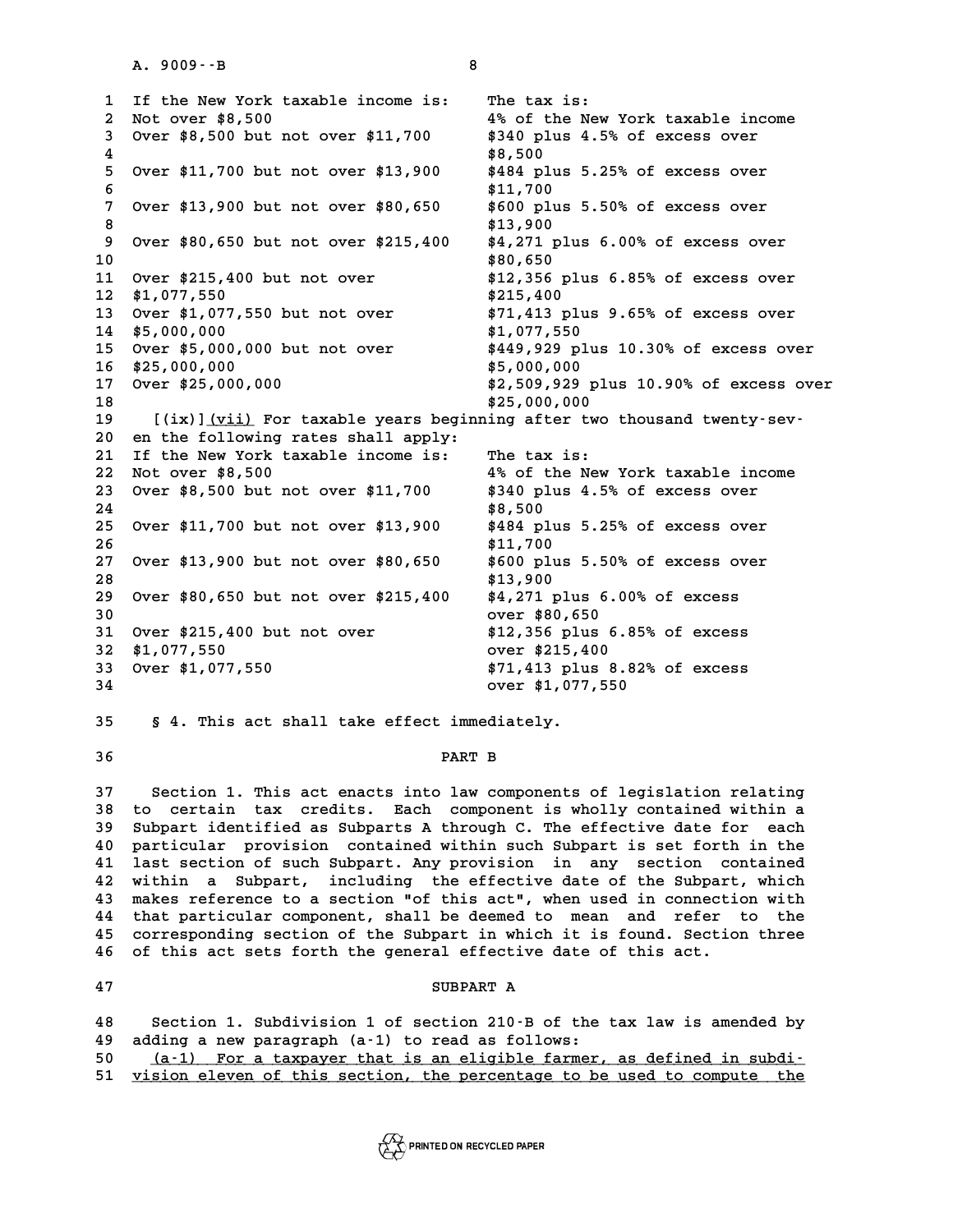A. 9009 · · B<br>1 <u>credit allowed under this subdivision shall be twenty percent for prop-</u><br>2 orty described in subpararanth (i) of pararanth (b) of this subdivision 2 <u>credit allowed under this subdivision shall be twenty percent for prop-</u><br>2 <u>erty described in subparagraph (i) of paragraph (b) of this subdivision</u><br>3 that is principally used by the taxpayer in the production of goods 3 credit allowed under this subdivision shall be twenty percent for prop-<br>2 erty described in subparagraph (i) of paragraph (b) of this subdivision<br>3 that is principally used by the taxpayer in the production of goods by<br>4 erty described in subparagraph (i) of paragraph (b) of this subdiv<br> **4** that is principally used by the taxpayer in the production of good<br>
<u>farming, agriculture, horticulture, floriculture or viticulture.</u><br> **5** 2 Subsecti **5 Example 18 Solution** is principally used by the taxpayer in the production of goods by farming, agriculture, horticulture, floriculture or viticulture.<br>
5 **8** 2. Subsection (a) of section 606 of the tax law is amended

4 <u>farming, agriculture, horticulture, floric</u><br>5 § 2. Subsection (a) of section 606 of th<br>6 a new paragraph 1-a to read as follows:<br><sup>7</sup> (1-a) For a targeture that is an a 5 § 2. Subsection (a) of section 606 of the tax law is amended by adding<br>6 a new paragraph 1-a to read as follows:<br><u>(1-a) For a taxpayer that is an eligible farmer, as defined in</u><br>8 subsection (n) of this section, the perc

8 <u>subsection (n) of this section, the percentage to be used to compute the</u><br>**8** subsection (n) of this section, the percentage to be used to compute the<br>**9** credit allowed under this subsection shall be twenty percent for **9 credit allowed under this subsection shall be twenty percent for proper- \_\_\_\_\_\_\_\_\_\_\_\_\_\_\_\_\_\_\_\_\_\_\_\_\_\_\_\_\_\_\_\_\_\_\_\_\_\_\_\_\_\_\_\_\_\_\_\_\_\_\_\_\_\_\_\_\_\_\_\_\_\_\_\_\_\_\_\_\_\_\_\_** 8 <u>subsection (n) of this section, the percentage to be used to compute the<br>9 credit allowed under this subsection shall be twenty percent for proper-<br>10 <u>ty described in subparagraph (A) of paragraph two of this subsectio</u></u> 9 credit allowed under this subsection shall be twenty percent for proper-<br>
10 ty described in subparagraph (A) of paragraph two of this subsection<br>
11 that is principally used by the taxpayer in the production of goods by 10 ty described in subparagraph (A) of paragraph two of this subse<br>
11 that is principally used by the taxpayer in the production of goo<br>
12 farming, agriculture, horticulture, floriculture or viticulture.<br>
<sup>13</sup> 5<sup>3</sup> This **11 that is principally used by the taxpayer in the production of goods by<br>
12 <u>farming, agriculture, horticulture, floriculture or viticulture.</u><br>
13 § 3. This act shall take effect immediately and apply to property<br>
14 pl** 

12 <u>farming, agriculture, horticulture, floricultur</u><br>13 § 3. This act shall take effect immediately<br>14 placed in service on or after April 1, 2022. 5 3. This act shall take effect immediately and apply to property<br>14 placed in service on or after April 1, 2022.<br>15 SUBPART B

**16 Section 1. Subsection (e) of section 42 of the tax law, as amended by** 16 Section 1. Subsection (e) of section 42 of the tax law, as amended by<br>17 section 1 of part FF of chapter 59 of the laws of 2021, is amended to 16 Section 1. Subse<br>17 section 1 of part F<br>18 read as follows:<br>19 (a) For taxable 17 section 1 of part FF of chapter 59 of the laws of 2021, is amended to<br>18 read as follows:<br>(e) For taxable years beginning on or after January first, two thou-<br>20 sand seventeen and before January first, two thousand eig

<sup>2</sup> 18 read as follows:<br>
20 (e) For taxable years beginning on or after January first, two thou-<br>
20 sand seventeen and before January first, two thousand eighteen, the<br>
21 apount of the gredit allowed under this section s **20** (e) For taxable years beginning on or after January first, two thou-<br>20 sand seventeen and before January first, two thousand eighteen, the<br>21 amount of the credit allowed under this section shall be equal to the<br>22 a 20 sand seventeen and before January first, two thousand eighteen, the<br>21 amount of the credit allowed under this section shall be equal to the<br>22 product of the total number of eligible farm employees and two hundred<br>23 f 21 amount of the credit allowed under this section shall be equal to the 22 product of the total number of eligible farm employees and two hundred 23 fifty dollars. For taxable years beginning on or after January first, 22 product of the total number of eligible farm employees and two hundred<br>23 fifty dollars. For taxable years beginning on or after January first,<br>24 two thousand eighteen and before January first, two thousand nineteen,<br>2 **23 fifty dollars. For taxable years beginning on or after January first,<br>24 two thousand eighteen and before January first, two thousand nineteen,<br>25 the amount of the credit allowed under this section shall be equal to<br>2** 24 two thousand eighteen and before January first, two thousand nineteen,<br>25 the amount of the credit allowed under this section shall be equal to<br>26 the product of the total number of eligible farm employees and three<br>27 25 the amount of the credit allowed under this section shall be equal to<br>26 the product of the total number of eligible farm employees and three<br>27 hundred dollars. For taxable years beginning on or after January first,<br>28 26 the product of the total number of eligible farm employees and three<br>27 hundred dollars. For taxable years beginning on or after January first,<br>28 two thousand nineteen and before January first, two thousand twenty, the 27 hundred dollars. For taxable years beginning on or after January first,<br>28 two thousand nineteen and before January first, two thousand twenty, the<br>29 amount of the credit allowed under this section shall be equal to th 28 two thousand nineteen and before January first, two thousand twenty, the<br>29 amount of the credit allowed under this section shall be equal to the<br>30 product of the total number of eligible farm employees and five hundre 29 amount of the credit allowed under this section shall be equal to the<br>30 product of the total number of eligible farm employees and five hundred<br>31 dollars. For taxable years beginning on or after January first, two<br>tho 30 product of the total number of eligible farm employees and five hundred<br>31 dollars. For taxable years beginning on or after January first, two<br>32 thousand twenty-and before January first, two thousand twenty-one, the<br>33 31 dollars. For taxable years beginning on or after January first, two<br>32 thousand twenty and before January first, two thousand twenty-one, the<br>33 amount of the credit allowed under this section shall be equal to the 32 thousand twenty and before January first, two thousand twenty-one, the<br>33 amount of the credit allowed under this section shall be equal to the<br>34 product of the total number of eligible farm employees and four hundred<br> 33 amount of the credit allowed under this section shall be equal to the<br>34 product of the total number of eligible farm employees and four hundred<br>35 dollars. For taxable years beginning on or after January first, two<br>tho 34 product of the total number of eligible farm employees and four hundred<br>35 dollars. For taxable years beginning on or after January first, two<br>36 thousand twenty-one and before January first, two thousand [twenty-five]<br> **35 dollars. For taxable years beginning on or after January first, two<br>36 thousand twenty-one and before January first, two thousand [twenty-five]<br>37 <u>twenty-six</u>, the amount of the credit allowed under this section shall** 36 thousand twenty-one and before January first, two thousand [twenty-five]<br>37 <u>twenty-six</u>, the amount of the credit allowed under this section shall be<br>38 equal to the product of the total number of eligible farm employe <u>twenty-six</u>, the amount of the credit allowed under this section shall be<br>38 equal to the product of the total number of eligible farm employees and<br>39 [six] <u>twelve</u> hundred dollars.<br>40 § 2. Section 5 of part RR of chapt

**40 § 2. Section 5 of part RR of chapter 60 of the laws of 2016 amending 41 the tax law relating to creating a farm workforce retention credit, as 40** § 2. Section 5 of part RR of chapter 60 of the laws of 2016 amending<br>41 the tax law relating to creating a farm workforce retention credit, as<br>42 amended by section 2 of part FF of chapter 59 of the laws of 2021, is<br>4 41 the tax law relating to crea<br>42 amended by section 2 of part F<br>43 amended to read as follows: **42 amended by section 2 of part FF of chapter 59 of the laws of 2021, is<br>43 amended to read as follows:<br>44 § 5. This act shall take effect immediately and shall apply only to<br>45 taxable wears beginning on or after Innuary** 

**43 amended to read as follows:<br>44 § 5. This act shall take effect immediately and shall apply only to<br>45 taxable years beginning on or after January 1, 2017 and before January<br>46 1 [2025] 2026 44 5** 5. This act<br>**45** taxable years begi:<br>**46** 1, [2025] 2026. 45 taxable years beginning on or after January 1, 20<br>46 1, [2025] <u>2026</u>.<br>47 § 3. This act shall take effect immediately.

**47** § 3. This act shall take effect immediately.<br>**48** SUBPART C

**49 Section 1. Subdivision (f) of section 42 of the tax law, as added by 50 Section 1. Subdivision (f) of section 42 of the tax law, as added by**<br>50 section 1 of part RR of chapter 60 of the laws of 2016, is amended to **51 read as follows:**

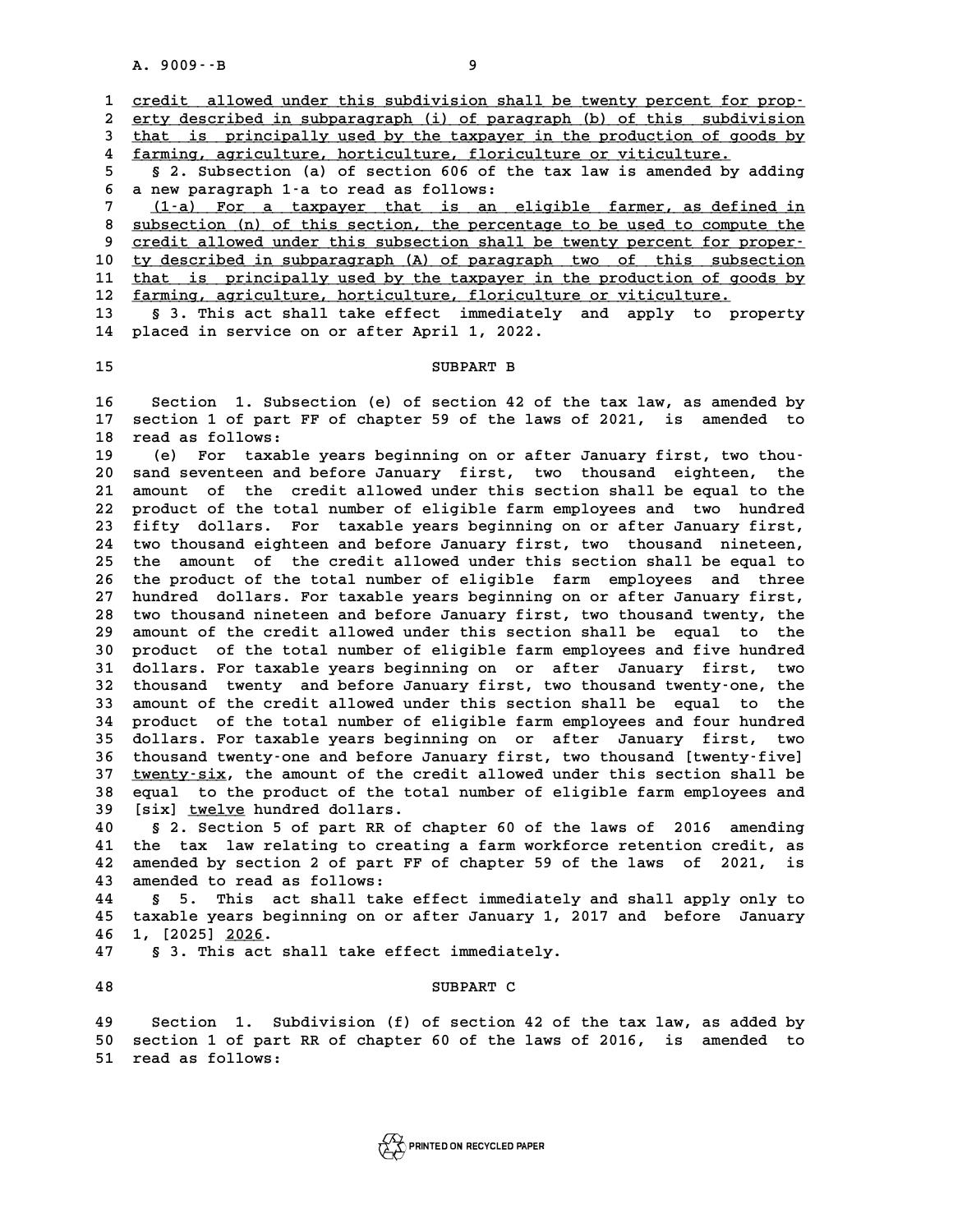A. 9009 - - B<br>1 (f) A taxpayer claiming the credit allowed under this section shall<br>2 not be allowed to glaim any other tax gredit allowed under this shapter. **2** (f) A taxpayer claiming the credit allowed under this section shall<br>2 not be allowed to claim any other tax credit allowed under this chapter,<br>3 except the gredit allowed under section, forty,two,a of this article (f) A taxpayer claiming the credit allowed under this section shall<br>
2 not be allowed to claim any other tax credit allowed under this chapter,<br>
3 <u>except the credit allowed under section</u> forty-two-a of this article,<br>
1 w 2 not be allowed to claim any other tax credit allowed under this chapter,<br>3 <u>except the credit allowed under section</u> forty-two-a of this article,<br>4 with respect to any eligible farm employee included in the total number<br> 3 except the credit allowed under section forty-two-a of this article,<br>4 with respect to any eligible farm employee included in the total number<br>5 of eligible farm employees used to determine the amount of the credit<br>6 all 4 with respect to any eligible farm employee included in the total number<br>5 of eligible farm employees used to determine the amount of the credit<br>6 allowed under this section.<br>7 § 2. The tax law is amended by adding a new **7 6 6 eligible** farm employees used to determine the amount of the credit<br>**6** allowed under this section.<br>**7 8** 2. The tax law is amended by adding a new section 42-a to read as<br>**8** follows: 6 allowed under this section.<br>
7 § 2. The tax law is amend<br>
8 follows:<br>
9 § 42-a. Farm employer ove 8 <u>§ 42-a. Farm employer overtime credit. (a) Notwithstanding subdivision</u><br>10 (f) of section forty-two of this article, a taxpayer that is a farm 10 follows:<br>
10 <u>\$ 42-a. Farm employer overtime credit. (a) Notwithstanding subdivision</u><br>
10 <u>(f) of section forty-two of this article, a taxpayer that is a farm</u><br>
11 employer or an owner of a farm employer shall be eligib **10** <u>\$42-a. Farm employer overtime credit. (a) Notwithstanding subdivision</u><br> **10** <u>(f) of section forty-two of this article, a taxpayer that is a farm</u><br> **11** <u>employer or an owner of a farm employer shall be eligible for </u> 10 <u>(f) of section forty-two of this article, a taxpayer that is a farm</u><br>11 <u>employer or an owner of a farm employer shall be eligible for a credit</u><br>12 <u>against the tax imposed under article nine-A or twenty-two of this ch</u> 11 employer or an owner of a farm employer shall be eligible for a credit<br>12 against the tax imposed under article nine A or twenty two of this chap-<br>13 ter, pursuant to the provisions referenced in subdivision (h) of this 12 <u>against the<br>13 ter, pursu</u><br>14 section. **13 ter, pursuant to the provisions referenced in subdivision (h) of this**<br> **14 section.**<br> **15 (b) A farm employer is a corporation (including a New York S corpo-**<br> **16 ration)** a solo proprietorship a limited lightlity co 14 <u>section.</u><br>15 <u>(b) A farm employer is a corporation (including a New York S corpo-</u><br>16 <u>ration), a sole proprietorship, a limited liability company or a part-</u><br>17 porchip that is an eligible farmer 15 (b) A farm employer is a corporation<br>16 <u>ration), a sole proprietorship, a limership that is an eligible farmer.</u><br>19 (c) For purposes of this section, the **16 <u>ration), a sole proprietorship, a limited liability company or a part-**<br>17 <u>nership that is an eligible farmer.</u><br>18 (c) For purposes of this section, the term "eligible farmer" means a<br>terming and defined in</u> **17** <u>nership that is an eligible farmer.</u><br>
18 (c) For purposes of this section, the term "eligible farmer" means a<br>
19 taxpayer whose federal gross income from farming as defined in<br>
20 subsection (n) of section giv bundr 18 (c) For purposes of this section, the term "eligible farmer" means a<br>19 <u>taxpayer whose federal gross income from farming as defined in</u><br>20 <u>subsection (n) of section six hundred six of this chapter for the taxa-</u><br>21 bl 19 taxpayer whose federal gross income from farming as defined in<br>
20 <u>subsection (n) of section six hundred six of this chapter for the taxa-</u><br>
21 <u>ble year is at least two-thirds of excess federal gross income. Excess</u><br> 22 <u>federal gross income means the amount of federal gross income from all</u><br>23 <u>sources for the taxable year in excess of thirty thousand dollars. For</u> 21 <u>ble year is at least two-thirds of excess federal gross income. Excess</u><br>22 <u>federal gross income means the amount of federal gross income from all</u><br>23 <u>sources for the taxable year in excess of thirty thousand dollars.</u> 22 <u>federal gross income means the amount of federal gross income from all<br>23 sources for the taxable year in excess of thirty thousand dollars. For<br>24 purposes of this section, payments from the state's farmland protectio</u> 23 sources for the taxable year in excess of thirty thousand dollars. For<br>24 purposes of this section, payments from the state's farmland protection<br>25 program, administered by the department of agriculture and markets,<br>26 24 purposes of this section, payments from the state's farmland protection<br>25 <u>program, administered by the department of agriculture and markets,</u><br>26 shall be included as federal gross income from farming for otherwise 25 <u>program, administer</u><br>26 <u>shall be included as</u><br>27 <u>eligible farmers.</u> 26 shall be included as federal gross income from farming for otherwise<br>
27 eligible farmers.<br>
28 (d) An eligible farm employee is an individual who meets the defi-<br>
29 pition of a "farm laborer" under section two of the l **27 eligible farmers.**<br>
28 (d) An eligible farm employee is an individual who meets the defi-<br>
29 nition of a "farm laborer" under section two of the labor law who is<br>
20 numbered by a farm employer in New York state, but **38 (d) An eligible farm employee is an individual who meets the defi-**<br>29 <u>mition of a "farm laborer" under section two of the labor law who is<br>30 employed by a farm employer in New York state, but excluding general<br>31 ex</u> **39 mition of a "farm laborer" under section two employed by a farm employer in New York**<br> **31 executive officers of the farm employer.**<br> **32** (a) Fligible overtime is the aggregate 30 employed by a farm employer in New York state, but excluding general<br>31 <u>executive officers of the farm employer.</u><br>32 (e) Eligible overtime is the aggregate number of hours of work<br>33 performed during the taxable year b 31 <u>executive officers of the farm employer.</u><br>32 (e) Eligible overtime is the aggregate number of hours of work<br>33 performed during the taxable year by an eligible farm employee that in<br>34 apy calordar wook exceeds the eve 32 (e) Eligible overtime is the aggregate number of hours of work<br>33 performed during the taxable year by an eligible farm employee that in<br>34 <u>any calendar week exceeds the overtime work threshold set by the commis-</u><br>35 s 32 <u>(e) Eligible overtime is the aggregate number of hours of work</u><br>33 <u>performed during the taxable year by an eligible farm employee that in</u><br>34 <u>any calendar week exceeds the overtime work threshold set by the commis-</u><br> 34 any calendar week exceeds the overtime work threshold set by the commis-<br>35 <u>sioner of labor pursuant to the recommendation of the farm laborers wage</u><br>36 <u>board, provided that work performed in such calendar week in exc</u> 35 <u>sioner of labor pursuant to the recom</u><br>36 <u>board, provided that work performed i</u><br>37 <u>sixty hours shall not be included.</u><br>(6) Sposial wiles If wave that **36 <u>board</u>, provided that work performed in such calendar week in excess of sixty hours shall not be included.<br>
<u>18 (f) Special rules. If more than fifty percent of such eligible farm-</u><br>
<b>29 er's federal gross income from** <u>f) Special rules. If more than fifty percent of such eligible farmetally cristederal gross income from farming is from the sale of wine from a<br>**40 licensed farm winery as provided** for in article six of the alcoholic</u> 40 <u>licensed farm winery as provided for in article six of the alcoholic</u><br>41 beverage control law, or <u>from the sale of cider from a licensed farm</u> **40** <u>the sale of wine from the sale of wine from a</u> licensed farm winery as provided for in article six of the alcoholic beverage control law, or from the sale of cider from a licensed farm a cidery as provided for in sec **40** licensed farm winery as provided for in article six of the alcoholic beverage control law, or from the sale of cider from a licensed farm cidery as provided for in section fifty-eight-c of the alcoholic bever-<br> **A2** c **41 beverage control law, or from the sale of cider from a licensed farm**<br> **42 cidery as provided for in section fifty-eight-c of the alcoholic bever-**<br> **43 age control law, then an eligible farm employee of such eligible** 42 <u>cidery as provided for in section fifty-eight-c of the alcoholic bever-</u><br>43 <u>age control law, then an eligible farm employee of such eligible farmer</u><br><u>shall be included for purposes of calculating the amount of credit</u> **43** age control law, then an eligible farm employee of such eligible farmer<br> **44** shall be included for purposes of calculating the amount of credit<br> **45** allowed under this section only if such eligible farm employee is<br> 44 shall be included for purposes of calculating the amount of credit<br>45 allowed under this section only if such eligible farm employee is<br>46 employed by such eligible farmer on qualified agricultural property as<br>47 define 45 allowed under this section only if such eligible farm employee is<br>46 <u>employed by such eligible farmer on qualified agricultural property as</u><br>47 <u>defined in paragraph four of subsection (n) of section six hundred six</u><br>4 employed by such eligible farmer on qualified agricultural property as<br>47 defined in paragraph four of subsection (n) of section six hundred six<br>48 of this chapter.<br>49 (g) The amount of the credit allowed under this sectio **47** defined in paragraph four of subsection (n) of section six hundred six<br>48 of this chapter.<br>(g) The amount of the credit allowed under this section shall be equal<br>to the aggregate amount of such gradit allowed per elig **50 to the aggregate amount of the credit allowed under this section shall be equal<br>
<u>to the aggregate amount of such credit allowed per eligible farm employ-</u><br>**  $\frac{1}{2}$  **and**  $\frac{1}{2}$  **and**  $\frac{1}{2}$  **and**  $\frac{1}{2}$  **and \frac{1** 49 (g) The amount of the credit allowed under this section shall be equal<br>50 to the aggregate amount of such credit allowed per eligible farm employ-<br>51 ee, as follows. The amount of the credit allowed per eligible farm<br>52 to the aggregate amount of such credit allowed per eligible farm employ-<br>
<u>ee, as follows. The amount of the credit allowed per eligible farm</u><br>
<u>sa employee shall be equal to the product of (i) the eligible overtime</u><br>
work 51 ee, as follows. The amount of the credit allowed per eligible farm<br>52 employee shall be equal to the product of (i) the eligible overtime<br>53 worked during the taxable year by the eligible farm employee and (ii)<br>54 the e 52 employee shall be equal to the product of (i) the eligible overtime<br>53 <u>worked during the taxable year by the eligible farm employee and (ii)</u><br>the overtime rate paid by the farm employer to the eligible farm employ-<br>55 **53** worked during the taxable year by the eligible farm employee and (ii)<br>
the overtime rate paid by the farm employer to the eligible farm employ-<br>
<u>ee less such employee's regular rate of</u> pay plus any related fringe<br>
s 54 the overtime rate paid by the farm employer to the eligible farm employ-<br>55 ee less such employee's regular rate of pay plus any related fringe<br>56 <u>benefit costs.</u>

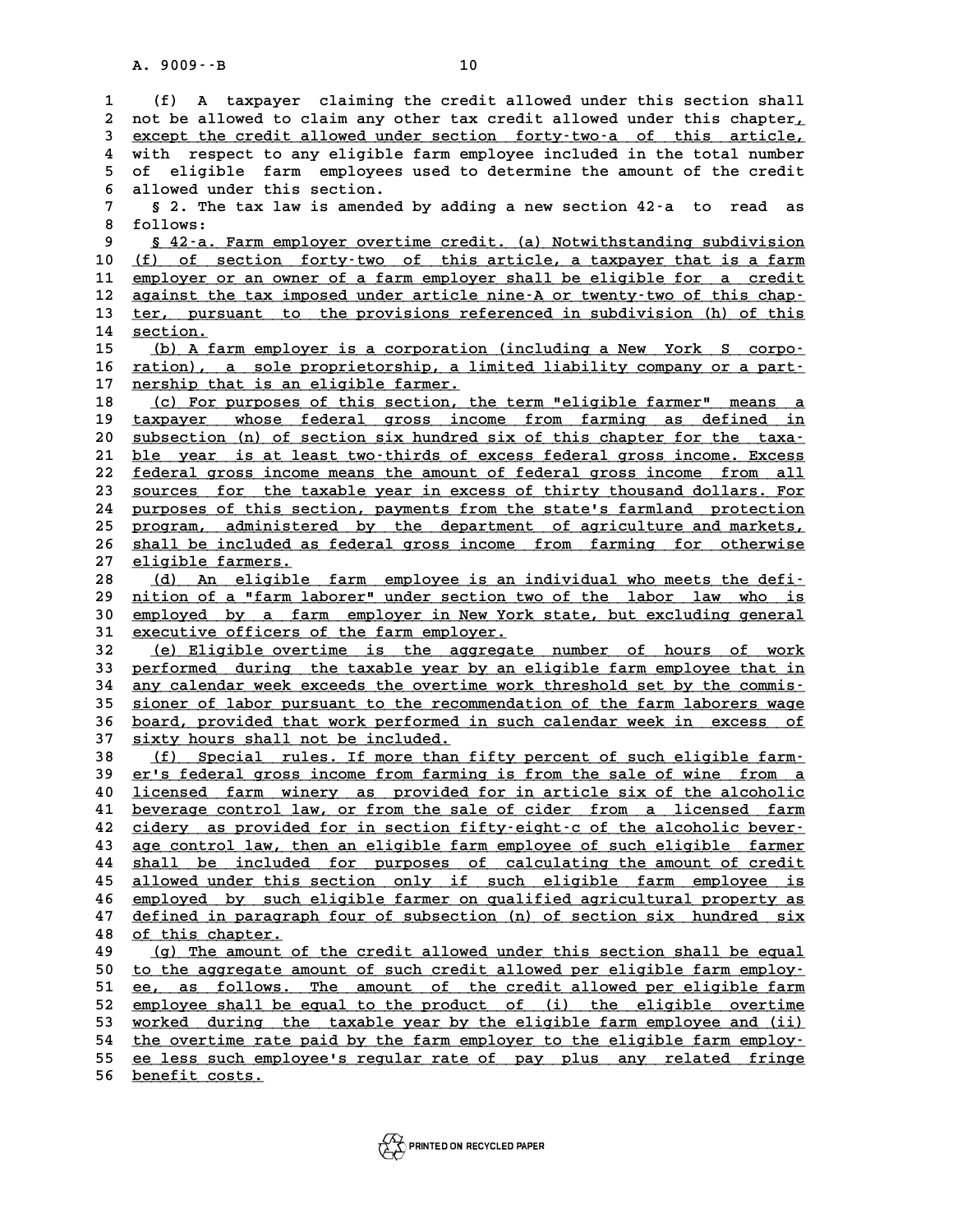A. 9009 · · B<br>
11<br>
<u>(h) Advance payment option. (1) For taxable years beginning on or</u><br>
2 after Ianuary first, two thousand tyonty-tyo and thoroafter a taxoayor <u>(h) Advance payment option. (1) For taxable years beginning on or</u><br>2 <u>after January first, two thousand twenty-two and thereafter, a taxpayer</u><br>3 may ghoose to use any one or more of guarterly periods (July thirty. (h) Advance payment option. (1) For taxable years beginning on or<br>
2 after January first, two thousand twenty-two and thereafter, a taxpayer<br>
3 <u>may choose to use any one or more of quarterly periods (July thirty-</u><br>
4 firs 4 after January first, two thousand twenty-two and thereafter, a taxpayer<br>  $\frac{1}{2}$  may choose to use any one or more of quarterly periods (July thirty-<br>  $\frac{1}{2}$  first, October thirty-first, January thirty-first or Apri **5** may choose to use any one or more of quarterly periods (July thirty-<br> **iinst**, October thirty-first, January thirty-first or April thirtieth) as<br>
<u>the date to calculate their overtime credit based on the eligible over-</u> 4 <u>first, October thirty-first, January thirty-first or April thirtieth) as<br>5 the date to calculate their overtime credit based on the eligible over-<br>6 time threshold ending such date to the extent the overtime rate was pa</u> the date to calculate their overtime credit based on the eligible over-<br>
<u>time threshold ending such date to the extent the overtime rate was paid</u><br>
<u>to eligible employees, as determined by subdivisions (e) and (g) of this</u> 8 <u>time thresh</u><br>
8 <u>section.</u><br>
8 (2) 1 to v to eligible employees, as determined by subdivisions (e) and (g) of this<br>8 <u>section.</u><br>9 (2) A taxpayer shall be required to submit the form prescribed by the<br>2 commissioner attoring the eligibility of tax gradit to the com 8 <u>section.</u><br>
9 (2) A taxpayer shall be required to submit the form prescribed by the<br>
10 <u>commissioner, attesting the eligibility of tax credit to the commission.</u><br>
11 er 10 (2) A taxpayer shall be required to submit the form prescribed by the<br>10 <u>commissioner, attesting the eligibility of tax credit to the commission-</u><br>11 <u>er.</u><br>12 (3) A taxpayer must submit such request no later than twent commissioner, attesting the eligibility of tax credit to the commission-<br>
11 <u>er.</u><br>
(3) A taxpayer must submit such request no later than twenty days<br>
immediately following the end of each guarterly period to receive 11 <u>er.</u><br>12 (3) A taxpayer must submit such request no later than twenty days<br>13 <u>immediately following the end of each quarterly period to receive</u><br>14 advance payment. For these taxpayers who have requested an advance 12 (3) A taxpayer must submit such request no later than twenty days<br>13 <u>immediately following the end of each quarterly period to receive</u><br>14 advance payment. For those taxpayers who have requested an advance<br>215 november 13 <u>immediately following the end of each quarterly period to receive</u><br>14 <u>advance payment. For those taxpayers who have requested an advance</u><br>15 <u>payment and for whom the commissioner has determined eligible for this</u><br>16 16 <u>credit, the commissioner shall advance a payment of the tax credit</u><br>17 allowed to the taxpayer as soon as practicable. The remainder of the **15 payment and for whom the commissioner has determined eligible for this**<br>16 <u>credit, the commissioner shall advance a payment of the tax credit</u><br>17 <u>allowed to the taxpayer as soon as practicable. The remainder of the</u><br> 16 <u>credit, the commissioner shall advance a payment of the tax credit</u><br>17 <u>allowed to the taxpayer as soon as practicable. The remainder of the</u><br>28 <u>credit, if any, shall be reconciled upon filing tax returns due for the</u> 17 allowed to the t.<br>18 <u>credit, if any,</u><br>19 taxable year.<br>20 (i) Cross refe 20 **20 (i)** Cross references: For application of the credit provided in this section, see the following provisions of this chapter: 20 <u>(i) Cross references: For application of the credit provided in this</u><br>21 <u>section, see the following provisions of this chapter:</u><br>22 <u>(1) Article 9–A: Section 210–B, subdivision 58.</u> 21 <u>section, see the following provisions of this chapter:</u><br>
22 <u>(1) Article 9-A: Section 210-B, subdivision 58.</u><br>
23 (2) Article 22: Section 606, subsection (nnn). 21 <u>section, see the following provisions of this chapt</u><br>
22 (1) Article 9-A: Section 210-B, subdivision 58.<br>
23 (2) Article 22: Section 606, subsection (nnn). **24 § 3. Section 210-B of the tax law is amended by adding a new subdivi-23** <u>(2) Article 22: Section 606,</u><br>24 § 3. Section 210-B of the t.<br>25 sion 58 to read as follows: **8 3. Section 210 B of the tax law is amended by adding a new subdivi-**<br> **25 sion 58 to read as follows:**<br>
<u>58. Farm employer overtime credit. (a) Allowance of credit. A taxpay-</u><br> **27** or shall be allowed a gredit to be co <sup>25</sup> sion 58 to read as follows:<br>
26 58. Farm employer overtime credit. (a) Allowance of credit. A taxpay-<br>
27 er shall be allowed a credit, to be computed as provided in section<br>
5 forty type of this shorter, espinat the 58. Farm employer overtime credit. (a) Allowance of credit. A taxpay-<br>27 er shall be allowed a credit, to be computed as provided in section<br>28 forty-two-a of this chapter, against the tax imposed by this article.<br>(b) Appl 27 er shall be allowed a credit, to be computed as provided in section<br>
28 <u>forty-two-a of this chapter, against the tax imposed by this article.</u><br>
29 (b) Application of credit. The credit allowed under this subdivision<br>
3 30 <u>for any taxable year shall not reduce the tax due for such year to less</u><br>31 than the amount prescribed in paragraph (d) of subdivision one of (b) Application of credit. The credit allowed under this subdivision<br>30 <u>for any taxable year shall not reduce the tax due for such year to less</u><br>31 <u>than the amount prescribed in paragraph</u> (d) of subdivision one of<br>32 se **30** <u>for any taxable year shall not reduce the tax due for such year to less</u><br> **31** <u>than the amount prescribed in paragraph</u> (d) of subdivision one of<br>
<u>section two hundred ten of this article. However, if the amount of </u> 31 than the amount prescribed in paragraph (d) of subdivision one of<br>32 <u>section two hundred ten of this article</u>. However, if the amount of cred-<br>33 <u>it allowed under this subdivision for any taxable year reduces the tax</u> 32 <u>section two hundred ten of this article. However, if the amount of cred-<br>33 it allowed under this subdivision for any taxable year reduces the tax<br>34 to such amount or if the taxpayer otherwise pays tax based on the fi</u> 33 it allowed under this subdivision for any taxable year reduces the tax<br>34 <u>to such amount or if the taxpayer otherwise pays tax based on the fixed</u><br>35 <u>dollar minimum amount, any amount of credit thus not deductible in </u> to such amount or if the taxpayer otherwise pays tax based on the fixed<br>
35 dollar minimum amount, any amount of credit thus not deductible in such<br>
36 taxable year shall be treated as an overpayment of tax to be credited 35 dollar minimum amount, any amount of credit thus not deductible in such<br>36 taxable year shall be treated as an overpayment of tax to be credited or<br>37 refunded in accordance with the provisions of section one thousand<br>3 36 taxable year shall be treated as an overpayment of tax to be credited or<br>37 refunded in accordance with the provisions of section one thousand<br>38 eighty-six of this chapter. Provided, however, the provisions of<br>subsecti **37** refunded in accordance with the provisions of section one thousand<br> **38** eighty-six of this chapter. Provided, however, the provisions of<br> **39** subsection (c) of section one thousand eighty-eight of this chapter<br> **10** destandance of this chapter. Provided, however, the provisions of this chapter and subsection (c) of section one thousand eighty-eight of this chapter notwithstanding, no interest shall be paid thereon.<br> **41 8** 4. Subpar **41 § 4. Subparagraph (B) of paragraph 1 of subsection (i) of section 606 40** <u>notwithstanding, no interest shall be paid thereon.</u><br>41 § 4. Subparagraph (B) of paragraph 1 of subsection (i) of section 606<br>42 of the tax law is amended by adding a new clause (xlix) to read as<br><sup>43</sup> follows: **41 5 4. Subp**<br>**42** of the ta:<br>**43** follows: **44 (xlix) Farm employer overtime Amount of credit under \_\_\_\_\_\_\_\_\_\_\_\_\_\_\_\_\_\_\_\_\_\_\_\_\_\_\_\_\_ \_\_\_\_\_\_\_\_\_\_\_\_\_\_\_\_\_\_\_\_\_\_** 43 follows:<br>
44 <u>(xlix) Farm employer overtime</u> <u>Amount of credit under</u><br>
45 <u>credit under subsection (nnn)</u> <u>section two hundred ten–B</u><br>
<u>section two hundred ten–B</u> 44 (xlix) Farm employer overtime<br>
45 <u>credit under subsection (nnn)</u><br>
46 <u>section two hundred ten-B</u><br>
47 5 5 Section 506 of the tax law is amonded by adding a new sub 45 **credit under subsection (nnn)**<br>46 **section 606 of the tax law is amended by adding a new subsection**<br>49 (nnn) to read as follows: **48 (nnn) to read as follows: 47** § 5. Section 606 of the tax law is amended by adding a new subsection<br>48 (nnn) to read as follows:<br><u>(nnn) Farm employer overtime credit. (1) A taxpayer shall be allowed a</u><br>50 sredit to be computed as previded in secti 48 (nnn) to read as follows:<br>49 <u>(nnn) Farm employer overtime credit. (1) A taxpayer shall be allowed a</u><br>50 <u>credit, to be computed as provided in section forty-two-a of this chap-</u><br>51 ter against the tax imposed by this a 49 (nnn) Farm employer overtime credit. (1) A tax<br>50 <u>credit, to be computed as provided in section f</u><br>51 <u>ter, against the tax imposed by this article.</u><br>52 (2) Application of grodit, If the amount of GT 50 <u>credit, to be computed as provided in section forty-two-a of this chap-</u><br>51 <u>ter, against the tax imposed by this article.</u><br>52 (2) Application of credit. If the amount of credit allowed under this<br>53 subsection for any 51 <u>ter, against the tax imposed by this article.</u><br>
52 (2) Application of credit. If the amount of credit allowed under this<br>
53 <u>subsection</u> for any taxable year exceeds the taxpayer's tax for such<br>
54 year, the excess sh 52 (2) Application of credit. If the amount of credit allowed under this<br>53 <u>subsection for any taxable year exceeds the taxpayer's tax for such</u><br>54 year, the excess shall be treated as an overpayment of tax to be credit-<br> 53 <u>subsection for any taxable year exceeds the taxpayer's tax for such</u><br>54 year, the excess shall be treated as an overpayment of tax to be credit-<br>55 <u>ed or refunded in accordance with the provision of section six hundre</u>

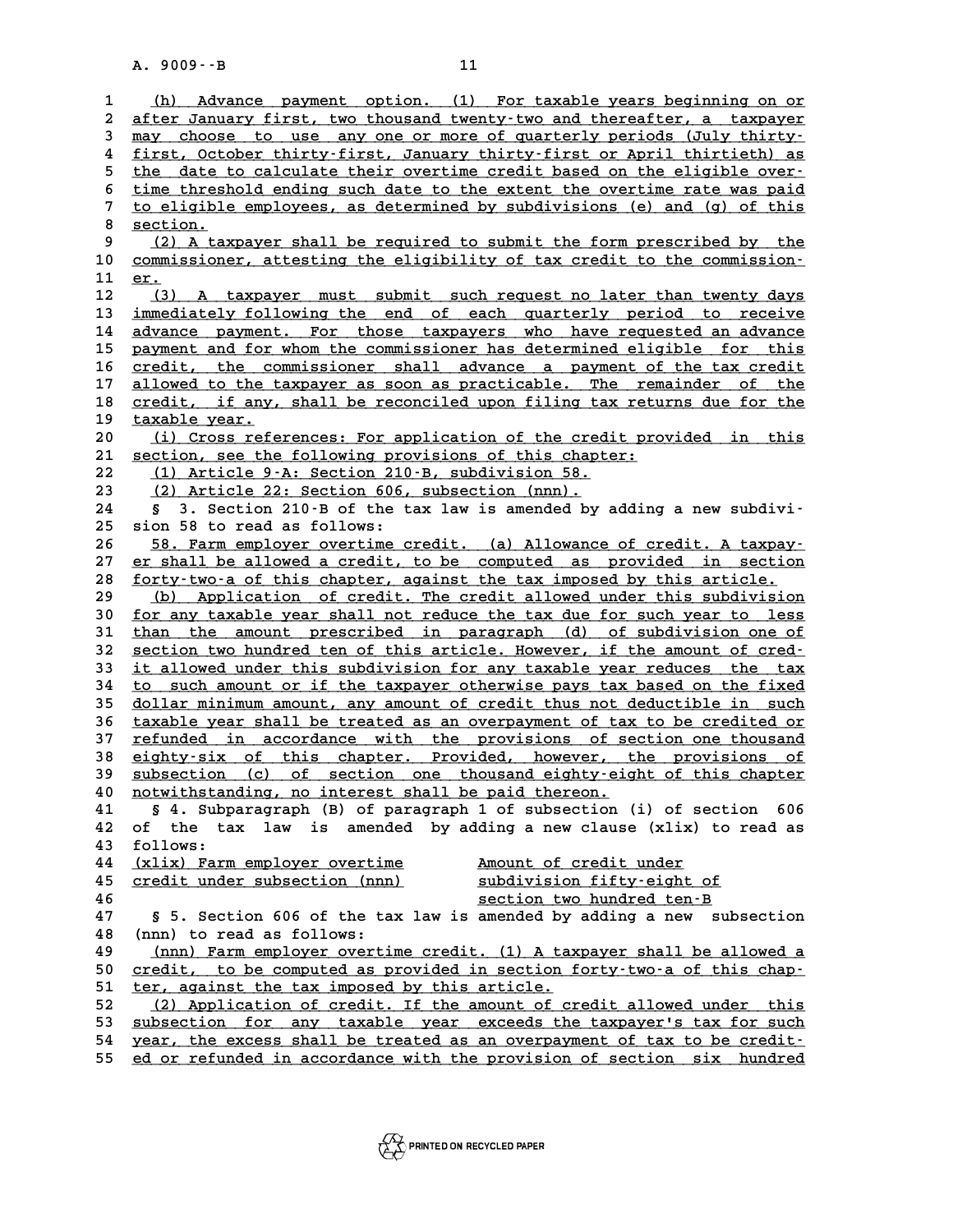|          | $A. 9009 - B$<br>12                                                                                                                                |
|----------|----------------------------------------------------------------------------------------------------------------------------------------------------|
| 1<br>2   | eighty-six of this article, provided, however, that no interest shall be<br>paid thereon.                                                          |
| 3<br>4   | § 6. This act shall take effect immediately and shall apply to taxable<br>years beginning on or after January 1, 2022.                             |
| 5        | This act shall take effect immediately provided, however, that<br>2.<br>Ş.                                                                         |
| 6<br>7   | the applicable effective date of Subparts A through C of this act shall<br>be as specifically set forth in the last section of such Subparts.      |
| 8        | PART C                                                                                                                                             |
| 9        | Section 1. Paragraph 39 of subsection (c) of section 612 of the tax                                                                                |
| 10       | law, as added by section 1 of part Y of chapter 59 of the laws of 2013,                                                                            |
| 11       | is amended to read as follows:                                                                                                                     |
| 12<br>13 | (39)<br>(A)<br>In the case of a taxpayer who is a small business or a<br>taxpayer who is a member, partner, or shareholder of a limited liability  |
| 14       | company, partnership, or New York S corporation, respectively, that is a                                                                           |
| 15       | small business, who or which has business income and/or farm income<br>as                                                                          |
| 16       | in the laws of the United States, an amount equal to [three]<br>defined                                                                            |
| 17       | fifteen percent of the net items of income, gain, loss and deduction                                                                               |
| 18       | attributable to such business or farm entering into federal adjusted                                                                               |
| 19       | gross income, but not less than zero[, for taxable years beginning after                                                                           |
| 20       | two thousand thirteen, an amount equal to three and three-quarters                                                                                 |
| 21<br>22 | percent of the net items of income, gain, loss and deduction attribut-<br>able to such business or farm entering into federal adjusted gross       |
| 23       | less than zero, for taxable years beginning after two<br>income,<br>but not                                                                        |
| 24       | thousand fourteen, and an amount equal to five percent of the net<br>items                                                                         |
| 25       | loss and deduction attributable to such business or<br>of<br>income, gain,                                                                         |
| 26       | farm entering into federal adjusted gross income, but not less than                                                                                |
| 27       | zero, for taxable years beginning after two thousand fifteen].                                                                                     |
| 28       | (B) (i) For the purposes of this paragraph, the term small business                                                                                |
| 29       | shall mean: (I) a sole proprietor [or a farm business] who employs one                                                                             |
| 30<br>31 | or more persons during the taxable year and who has net business income<br>or net farm income of greater than zero but less than two hundred fifty |
| 32       | thousand dollars;                                                                                                                                  |
| 33       | a limited liability company, partnership, or New York S corpo-<br>(II)                                                                             |
| 34       | ration that during the taxable year employs one or more persons and has                                                                            |
| 35       | net farm income attributable to a farm business that is greater than                                                                               |
| 36       | <u>zero but less than two hundred fifty thousand dollars; or</u>                                                                                   |
| 37<br>38 | (III) a limited liability company, partnership, or New York S corpo-<br>ration that during the taxable year employs one or more persons and has    |
| 39       | New York gross business income attributable to a non-farm business that                                                                            |
| 40       | is greater than zero but less than one million five hundred thousand                                                                               |
| 41       | dollars.                                                                                                                                           |
| 42       | (ii) For purposes of this paragraph, the term New York gross business                                                                              |
| 43       | income shall mean: (I) in the case of a limited liability company or a                                                                             |
| 44       | partnership, New York source gross income as defined in subparagraph (B)                                                                           |
| 45       | of paragraph three of subsection (c) of section six hundred fifty-eight<br>of this article; and (II) in the case of a New York S corporation, New  |
| 46<br>47 | York receipts included in the numerator of the apportionment factor                                                                                |
| 48       | determined under section two hundred ten-A of this chapter for the taxa-                                                                           |
| 49       | ble year.                                                                                                                                          |
| 50       | (C) To qualify for this modification in relation to a non-farm small                                                                               |
| 51       | business that is a limited liability company, partnership, or New York S                                                                           |
| 52<br>53 | corporation, the taxpayer's income attributable to the net business<br>income from its ownership interests in non-farm limited liability compa-    |

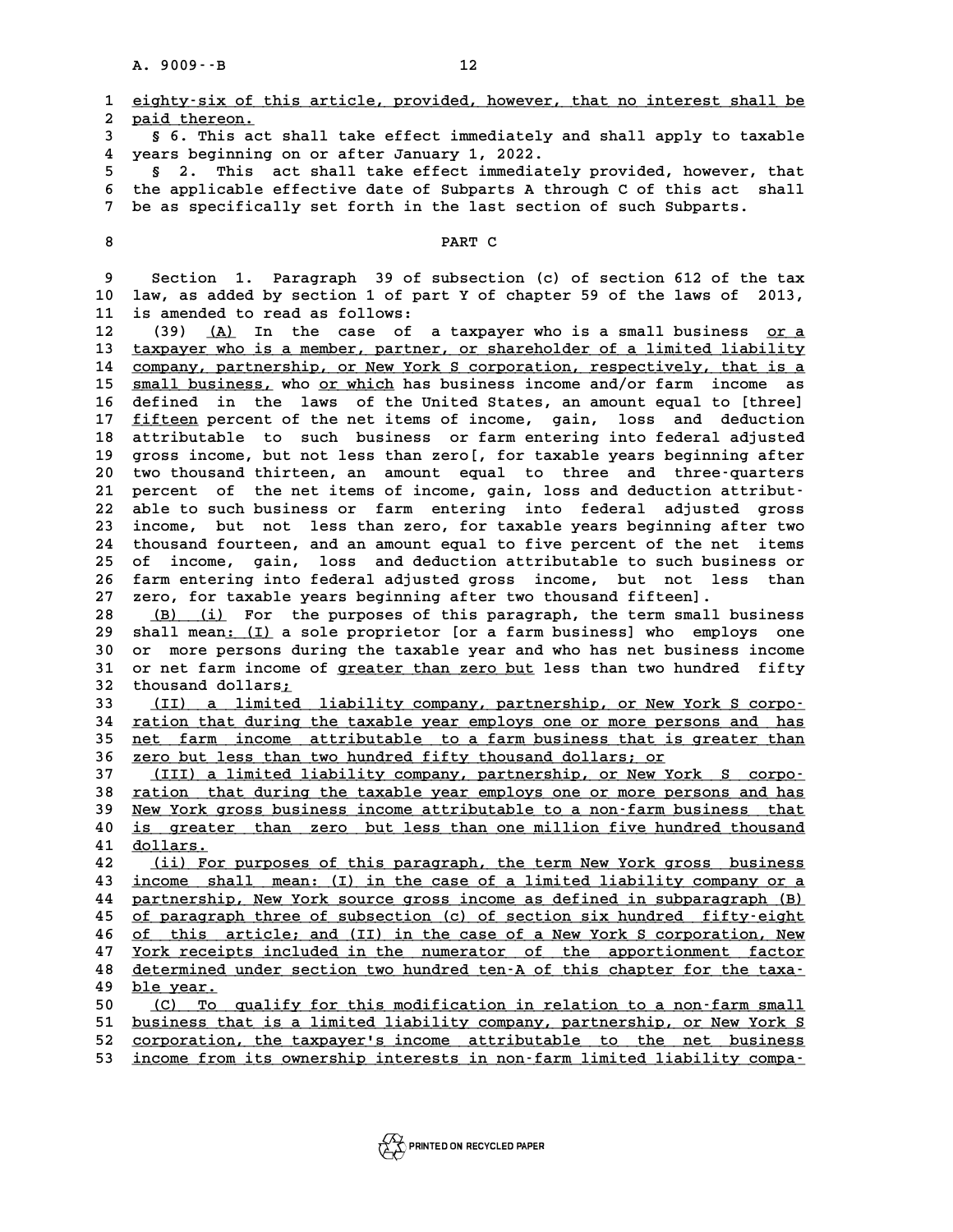|                | $A. 9009 - B$<br>13                                                                                                                            |
|----------------|------------------------------------------------------------------------------------------------------------------------------------------------|
| 1              | nies, partnerships, or New York S corporations must be less than two                                                                           |
| $\overline{a}$ | hundred fifty thousand dollars.                                                                                                                |
| 3              | § 2. Paragraph 35 of subdivision (c) of section 11-1712 of the admin-                                                                          |
| 4              | istrative code of the city of New York, as added by section 2 of part Y                                                                        |
| 5              | of chapter 59 of the laws of 2013, is amended to read as follows:                                                                              |
| 6              | In the case of a taxpayer who is a small business or a<br>(35)<br>(A)                                                                          |
| 7              | taxpayer who is a member, partner, or shareholder of a limited liability                                                                       |
| 8              | company, partnership, or New York S corporation, respectively, that is a                                                                       |
| 9<br>10        | small business, who or which has business income and/or farm income as                                                                         |
| 11             | defined in the laws of the United States, an amount equal to [three]<br>fifteen percent of the net items of income, gain, loss and deduction   |
| 12             | attributable to such business or farm entering into federal adjusted                                                                           |
| 13             | gross income, but not less than zero[, for taxable years beginning after                                                                       |
| 14             | two thousand thirteen, an amount equal to three and three-quarters                                                                             |
| 15             | of the net items of income, gain, loss and deduction attribut-<br>percent                                                                      |
| 16             | able to such business or farm entering<br>into federal<br>adjusted gross                                                                       |
| 17             | income, but not less than zero, for taxable years beginning after two                                                                          |
| 18             | thousand fourteen, and an amount equal to five percent of the net<br>items                                                                     |
| 19             | of income, gain, loss and deduction attributable to such business or                                                                           |
| 20             | farm entering into federal adjusted gross income, but not less than                                                                            |
| 21             | zero, for taxable years beginning after two thousand fifteen].                                                                                 |
| 22             | (B) (i) For the purposes of this paragraph, the term small business                                                                            |
| 23             | shall mean: (I) a sole proprietor [or a farm business] who employs one                                                                         |
| 24             | or more persons during the taxable year and who has net business income                                                                        |
| 25             | or net farm income of greater than zero but less than two hundred fifty                                                                        |
| 26             | thousand dollars;                                                                                                                              |
| 27<br>28       | (II) a limited liability company, partnership, or New York S corpo-<br>ration that during the taxable year employs one or more persons and has |
| 29             | net farm income that is greater than zero but less than two hundred                                                                            |
| 30             | fifty thousand dollars; or                                                                                                                     |
| 31             | (III) a limited liability company, partnership, or New York S corpo-                                                                           |
| 32             | ration that during the taxable year employs one or more persons and has                                                                        |
| 33             | New York gross business income attributable to a non-farm business that                                                                        |
| 34             | is greater than zero but less than one million five hundred thousand                                                                           |
| 35             | dollars.                                                                                                                                       |
| 36             | (ii) For purposes of this paragraph, the term New York gross business                                                                          |
| 37             | income shall mean: (I) in the case of a limited liability company or a                                                                         |
| 38             | partnership, New York source gross income as defined in subparagraph (b)                                                                       |
| 39             | or paragraph three of subsection (c) of section six hundred fifty-eight                                                                        |
| 40             | of the tax law, and, (II) in the case of a New York S corporation, New                                                                         |
| 41<br>42       | York receipts included in the numerator of the apportionment factor                                                                            |
| 43             | determined under section two hundred ten-A of the tax law for the taxa-<br>ble year.                                                           |
| 44             | (C) To qualify for this modification in relation to a non-farm small                                                                           |
| 45             | business that is a limited liability company, partnership, or New York S                                                                       |
| 46             | corporation, the taxpayer's income attributable to the net business                                                                            |
| 47             | income from its ownership interests in non-farm limited liability compa-                                                                       |
| 48             | nies, partnerships, or New York S corporations must be less than two                                                                           |
| 49             | hundred fifty thousand dollars.                                                                                                                |
| 50             | § 3. This act shall take effect immediately and shall apply to taxable                                                                         |
| 51             | years beginning on or after January 1, 2022.                                                                                                   |
| 52             | PART D                                                                                                                                         |
| 53             | Section 1. Subsection (c) of section 612 of the tax law is amended                                                                             |
| $F^{\prime}$   | by adding a now paragraph 16 to read as follows:                                                                                               |

**54 by adding a new paragraph 46 to read as follows:**

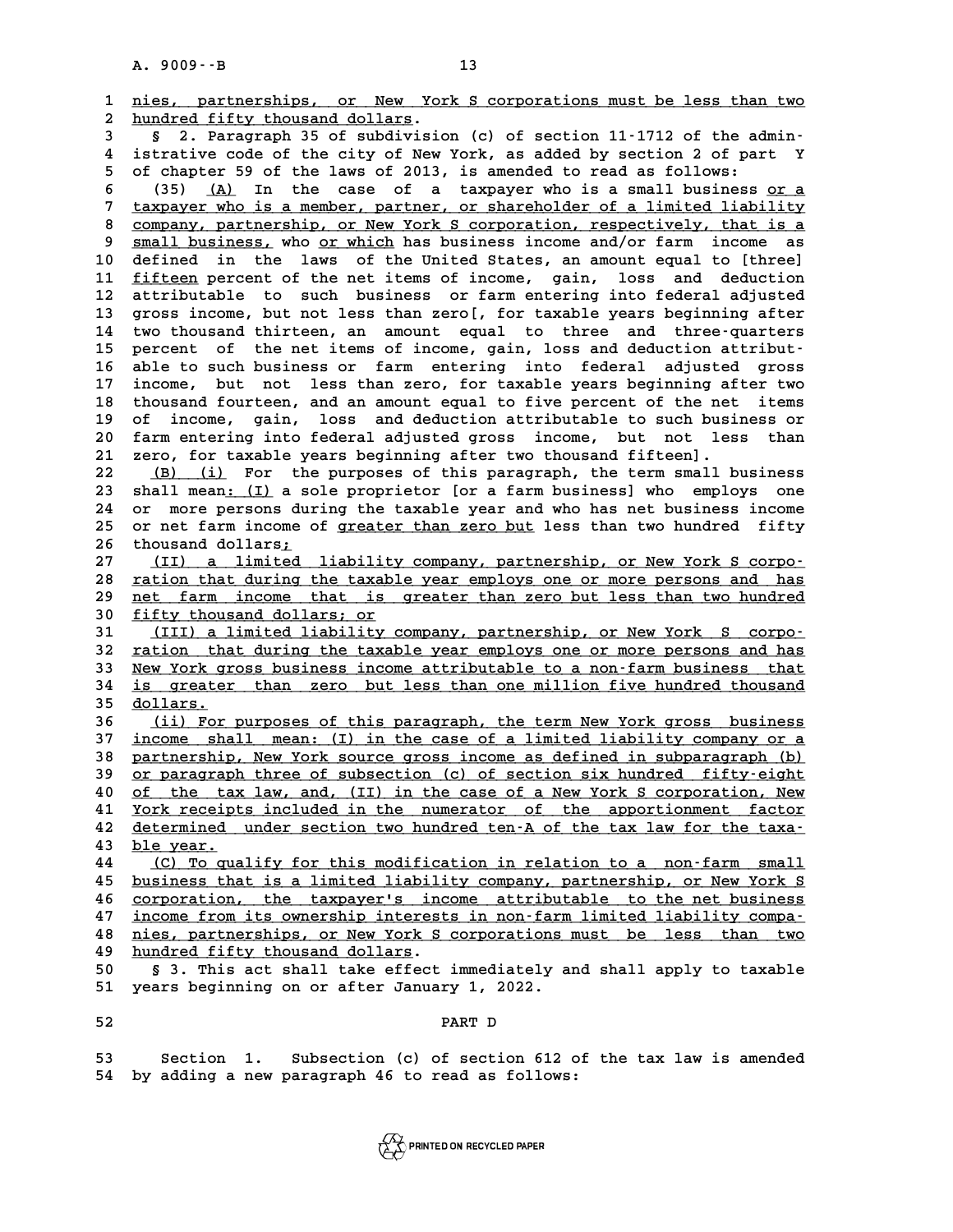|    | $A. 9009 - B$<br>14                                                          |
|----|------------------------------------------------------------------------------|
|    |                                                                              |
| 1  | (46) The amount of any student loan forgiveness award made by the            |
| 2  | state, including any awards made pursuant to a program established under     |
| 3  | article fourteen of the education law, to the extent included in federal     |
| 4  | adjusted gross income.                                                       |
| 5. | This act<br>shall take effect immediately and shall apply to tax<br>2.<br>Ş. |
| 6  | years beginning on or after January 1, 2022.                                 |
|    |                                                                              |
| 7  | PART E                                                                       |
| 8  | Section 1. The economic development law is amended by adding a<br>new        |
| 9  | article 26 to read as follows:                                               |
| 10 | ARTICLE 26                                                                   |
|    |                                                                              |
| 11 | COVID-19 CAPITAL COSTS TAX CREDIT PROGRAM                                    |
| 12 | Section 480. Short title.                                                    |
| 13 | 481. Statement of legislative findings and declaration.                      |
| 14 | 482. Definitions.                                                            |
| 15 | 483. Eligibility criteria.                                                   |
| 16 | 484. Application and approval process.                                       |
| 17 | 485. COVID-19 capital costs tax credit.                                      |
| 18 | 486. Powers and duties of the commissioner.                                  |
| 19 | 487. Maintenance of records.                                                 |
| 20 | 488. Reporting.                                                              |
| 21 | 489. Cap on tax credit.                                                      |
| 22 | § 480. Short title. This article shall be known and may be cited as          |
| 23 | the "COVID-19 capital costs tax credit program act".                         |
| 24 | § 481. Statement of legislative findings and declaration. It is hereby       |
| 25 | found and declared that New York state needs, as a matter of public          |
| 26 | policy, to provide critical assistance to small businesses to comply         |
| 27 | with public health or other emergency orders or regulations, and to take     |
| 28 | infectious disease mitigation measures related to the COVID-19 pandemic.     |
| 29 | The COVID-19 capital costs tax credit program is created to provide          |
| 30 | financial assistance to economically harmed businesses to offer relief       |
| 31 | and reduce the duration and severity of the current economic difficul-       |
| 32 | ties.                                                                        |
| 33 | § 482. Definitions. For the purposes of this article:                        |
| 34 | 1. "Certificate of tax credit" means the document issued to a business       |
| 35 | entity by the department after the department has verified that the          |
| 36 | business entity has met all applicable eligibility criteria in this          |
| 37 | article. The certificate shall specify the exact amount of the tax cred-     |
| 38 | it under this article that a business entity may claim, pursuant to          |
| 39 | section four hundred eighty-five of this article.                            |
| 40 | 2. "Commissioner" shall mean commissioner of the department of econom-       |
| 41 | ic development.                                                              |
| 42 | 3. "Department" shall mean the department of economic development.           |
| 43 | 4. "Qualified COVID-19 capital costs" shall mean costs incurred from         |
| 44 | January first, two thousand twenty-one through December thirty-first,        |
| 45 | two thousand twenty-two at a business location in New York state to          |
| 46 | comply with public health or other emergency orders or regulations           |
| 47 | related to the COVID-19 pandemic, or to generally increase safety            |
| 48 | through infectious disease mitigation, including costs for: (i) supplies     |
| 49 | to disinfect and/or protect against COVID-19 transmission; (ii) restock-     |
| 50 | ing of perishable goods to replace those lost during the COVID-19            |
| 51 | pandemic; (iii) physical barriers and sneeze guards; (iv) hand sanitizer     |
| 52 | stations; (v) respiratory devices such as air purifier systems installed     |
| 53 | at the business entity's location; (vi) signage related to the COVID-19      |
| 54 | pandemic including, but not limited to, signage detailing vaccine and        |
|    |                                                                              |

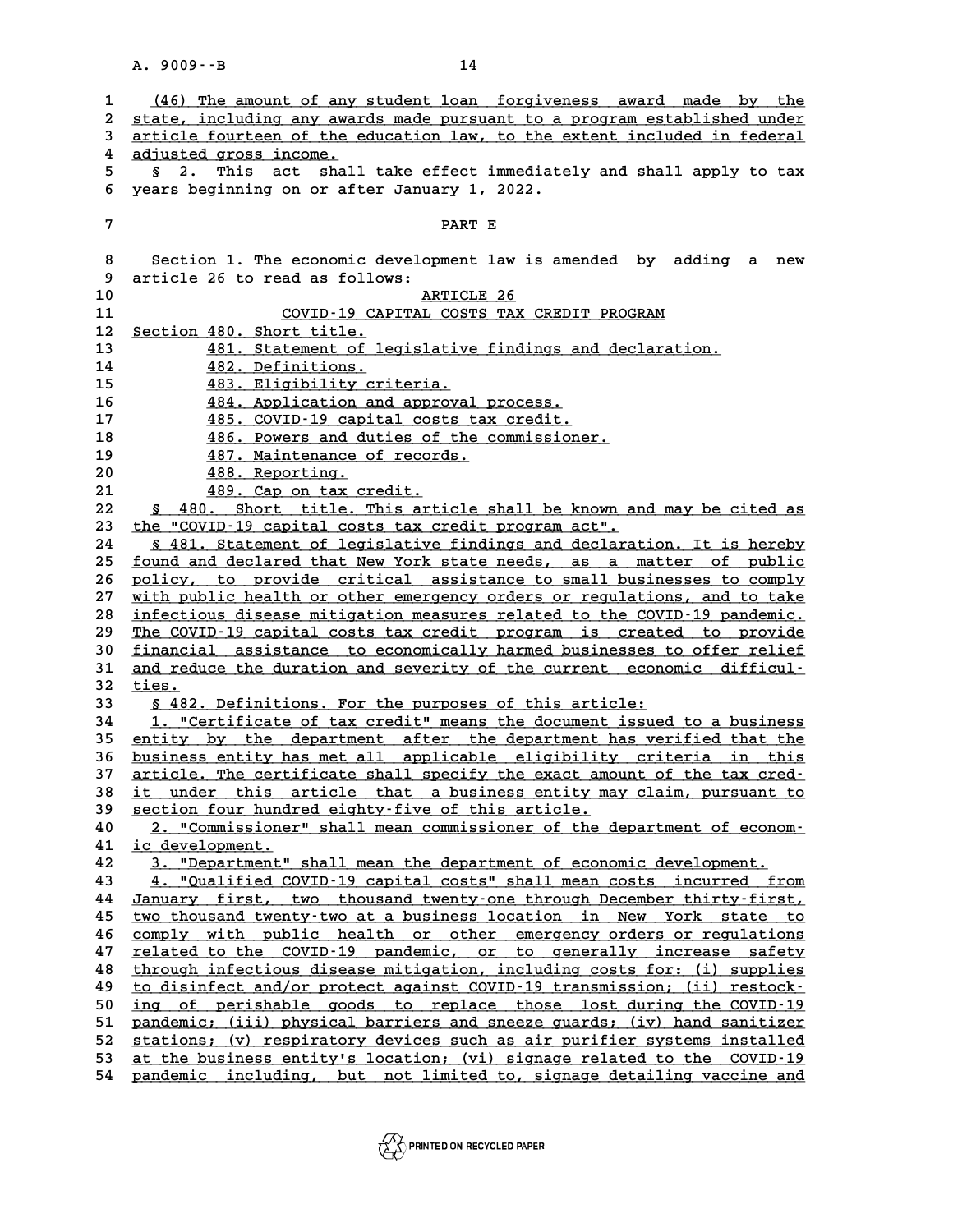A. 9009 · · B<br>15<br>1 <u>masking requirements, and social distancing; (vii) materials required to</u><br>2 define and/or protect space such as barriers; (wiii) materials peodod to 1 <u>masking requirements, and social distancing; (vii) materials required to</u><br>2 <u>define and/or protect space such as barriers; (viii) materials needed to</u><br>3 block off certain seats to allow for social distancing: (ix) certa 1 <u>masking requirements, and social distancing; (vii) materials required to define and/or protect space such as barriers; (viii) materials needed to block off certain seats to allow for social distancing; (ix) certain poin</u> define and/or protect space such as barriers; (viii) materials needed to<br> **4** block off certain seats to allow for social distancing; (ix) certain<br> **4** point of sale payment equipment to allow for contactless payment; (x)<br> block off certain seats to allow for social distancing; (ix) certain<br>4 point of sale payment equipment to allow for contactless payment; (x)<br>5 equipment and/or materials and supplies for new product lines in<br>5 response to 8 point of sale payment equipment to allow for contactless payment; (x)<br>
5 equipment and/or materials and supplies for new product lines in<br>
<u>sesponse to the COVID-19 pandemic; (xi) software for online payment</u><br>
This part 5 equipment and/or materials and supplies for new product lines in<br>
f response to the COVID-19 pandemic; (xi) software for online payment<br>
platforms to enable delivery or contactless purchases; (xii) building<br>
construction 8 response to the COVID-19 pandemic; (xi) software for online payment<br>
7 platforms to enable delivery or contactless purchases; (xii) building<br>
8 <u>construction</u> and retrofits to accommodate social distancing and instal-<br>
9 9 platforms to enable delivery or contactless purchases; (xii) building<br>8 <u>construction and retrofits to accommodate social distancing and instal-</u><br>9 <u>lation of air purifying equipment but not for costs for non-COVID-19</u><br>1 8 construction and retrofits to accommodate social distancing and instal-<br>
9 lation of air purifying equipment but not for costs for non-COVID-19<br> **pandemic related capital renovations or general "closed for renovations"**<br> 9 lation of air purifying equipment but not for costs for non-COVID-19<br>
10 pandemic related capital renovations or general "closed for renovations"<br>
11 upgrades; (xii) machinery and equipment to accommodate contactless<br>
22 **10** pandemic related capital renovations or general "closed for renovations"<br> **11** upgrades; (xii) machinery and equipment to accommodate contactless<br> **22** sales; (xiv) materials to accommodate increased outdoor activity 11 upgrades; (xiii) machinery and equipment to accommodate contactless<br>
12 <u>sales; (xiv)</u> materials to accommodate increased outdoor activity such as<br>
13 heat lamps, outdoor lighting, and materials related to outdoor space 13 <u>heat lamps, outdoor lighting, and materials related to outdoor space</u><br>14 <u>expansions; and (xv) other costs as determined by the department to be</u><br>15 eligible under this section; provided, however, that "qualified COVID **15** eligible under this section; provided, however, that "qualified COVID-19<br>16 capital costs" do not include any cost, paid, for with other COVID-19 **14 expansions; and (xv) other costs as determined by the department to be**<br>15 eligible under this section; provided, however, that "qualified COVID-19<br>20 capital costs" do not include any cost paid for with other COVID-19 **15 eligible under this section; provided, however, t**<br>16 capital costs" do not include any cost paid for<br>17 grant funds as determined by the commissioner.<br>18 fe<sup>192</sup> Fligibility criteria 1 ma be eligible **16 <u>capital costs"</u> do not include any cost paid for with other COVID-19<br>17 grant funds as determined by the commissioner.<br>18 <u>\$ 483. Eligibility criteria. 1. To be eligible for a tax credit under</u><br>the COVID-19 gapital go** qrant funds as determined by the commissioner.<br>
18 <u>\$ 483. Eligibility</u> criteria. 1. To be eligible for a tax credit under<br>
the COVID-19 capital costs tax credit program, a business entity must:<br>
(a) be a small business as **8 483. Eligibility criteria. 1. To be eligible for a tax credit under**<br> **20** (a) be a small business as defined in section one hundred thirty-one<br> **21** of this chapter and baye type million five hundred thousand dollars o the COVID-19 capital costs tax credit program, a business entity must:<br>
20 (a) be a small business as defined in section one hundred thirty-one<br>
21 of this chapter and have two million five hundred thousand dollars or<br>
22 (a) be a small business as defined in section one hundred thirty-one<br>
21 of this chapter and have two million five hundred thousand dollars or<br>
22 <u>less of gross receipts in the taxable year that includes December thir-</u><br> 21 <u>of this chapter and have two million f</u><br>22 <u>less of gross receipts in the taxable yea</u><br>23 <u>ty-first, two thousand twenty-one; and</u><br>24 (b) coerate a business lostion in New i **22 <u>less of gross receipts in the taxable year that include</u><br>
<b>23** <u>ty-first, two thousand twenty-one; and</u><br>
<u>24 (b) operate a business location in New York state.</u><br>
25 2 A business optiture with bein substantial complian **23** <u>ty-first, two thousand twenty-one; and</u><br>
<u>24 (b) operate a business location in New York state.</u><br>
<u>25 2. A business entity must be in substantial compliance with any public</u><br>
boath or sther grappersy: orders ar requi 24 (b) operate a business location in New York state.<br>
25 2. A business entity must be in substantial compliance with any public<br>
26 <u>health or other emergency orders or regulations related to the entity's</u><br>
27 husiness se 25 2. A business entity must be in substantial compliance with any public<br>
26 <u>health or other emergency orders or regulations related to the entity's<br>
27 business sector or other laws and regulations as determined by the<br></u> 26 <u>health or other emergency orders or regulations related to the entity's<br>27 business sector or other laws and regulations as determined by the<br>28 <u>commissioner. In addition, a business entity may not owe past due state</u></u> **27 business sector or other laws and regulations as determined by the commissioner. In addition, a business entity may not owe past due state**<br> **29 taxes or local property taxes unless the business entity is making paymen** 28 commissioner. In addition, a business entity may not owe past due state<br>29 taxes or local property taxes unless the business entity is making<br>30 payments and complying with an approved binding payment agreement<br>31 enter <sup>29</sup> taxes or local property taxes unless the<br>
30 payments and complying with an approv<br>
31 entered into with the taxing authority. pothermal and complying with an approved binding payment agreement<br>
31 <u>entered into with the taxing authority</u>.<br>
32 <u>§ 484. Application and approval process. 1. A business entity must</u><br>
33 submit a complete application as 31 <u>entered into with the taxing authority.</u><br>
32 <u>§ 484. Application and approval process. 1. A business entity</u><br>
33 <u>submit a complete application as prescribed by the commissioner.</u><br>
<sup>24</sup> <sup>2</sup> The commissioner shall estab **32** <u>§ 484. Application and approval process. 1. A business entity must</u><br> **33** <u>submit a complete application as prescribed by the commissioner.</u><br>
<u>2. The commissioner shall establish procedures and a timeframe for</u><br> **bus** 33 <u>submit a complete application as prescribed by the commissioner.</u><br>
<u>2. The commissioner shall establish procedures and a timeframe for<br>
business entities to submit applications. As part of the application,<br>
26 angle bu</u> **34** 2. The commissioner shal<br>35 <u>business entities to submit a</u><br>36 <u>each business entity must:</u><br>27 (a) provide ovidence in **35 business entities to submit applications. As part of the application,**<br> **36 each business entity must:**<br> **37** (a) provide evidence in a form and manner prescribed by the commis-<br> **38 signor of their business eligibilit** 36 each business entity must:<br>37 (a) provide evidence in a form and is<br>38 sioner of their business eligibility;<br><sup>29</sup> (b) agree to allow the department of t **37** (a) provide evidence in a form and manner prescribed by the commis-<br> **38** <u>sioner of their business eligibility;</u><br> **39** (b) agree to allow the department of taxation and finance to share the<br> **10** business entitula ta 38 <u>sioner of their business eligibility;</u><br>(b) agree to allow the department of taxation and finance to share the<br>40 <u>business entity's tax information with the department. However, any</u><br>41 information shared as a result o (b) agree to allow the department of taxation and finance to share the<br>
40 <u>business entity's tax information with the department. However, any<br>
41 <u>information shared</u> as a result of this program shall not be available<br>
f</u> **40** <u>business entity's tax information with the department. However, any information shared as a result of this program shall not be available for disclosure or inspection under the state freedom of information law; (c) a</u> 41 <u>information shared as a result of this program shall not be available</u><br>42 <u>for disclosure or inspection under the state freedom of information law;</u><br>43 <u>(c) allow the department and its agents access to any and all boo</u> **<u>42** for disclosure or inspection under the state freedom of information law;<br>
43 (c) allow the department and its agents access to any and all books<br>
44 and records the department may require to monitor compliance;<br>
45 (</u> 43 (c) allow the department and its agents access to any and all books<br>44 <u>and records the department may require to monitor compliance;</u><br>45 (d) certify, under penalty of perjury, that it is in substantial<br>26 compliance wi and records the department may require to monitor compliance;<br>
(d) certify, under penalty of perjury, that it is in substantial<br>
<u>compliance with all emergency orders or public health regulations</u><br>
(d) certify, under penal 45 (d) certify, under penalty of perjury, that it is in substan<br>46 <u>compliance with all emergency orders or public health regulat</u><br>47 <u>currently required of such entity, and local, and state tax laws;</u><br>(e) contificial prop 46 compliance with all emergency orders or public health regulations<br>47 <u>currently required of such entity, and local, and state tax laws;</u><br><u>(e) certify, under penalty of perjury, that it did not include any</u><br>2001 point of **47** currently required of such entity, and local, and state tax laws;<br> **48** (e) certify, under penalty of perjury, that it did not include any<br>
<u>cost paid for with other COVID-19</u> grant funds as determined by the<br>
commiss **50 (e) certify, under penalty of perjury, that it did not include any<br>
<u>cost paid for with other COVID-19</u> grant funds as determined by the<br>
<u>commissioner in its application for a tax credit under the COVID-19</u><br>
capital c 50** cost paid for with other COVID-19 grant<br>
50 commissioner in its application for<br>
<u>capital costs tax credit program; and</u><br>
52 (f) agree to provide any additional **50** commissioner in its application for a tax credit under the COVID-19<br> **51** capital costs tax credit program; and<br> **52** (f) agree to provide any additional information required by the<br> **63** department relevant to this a 51 <u>capital costs tax credit program; and</u><br>
52 <u>(f) agree to provide any additional information required by the</u><br>
53 <u>department relevant to this article.</u><br>
54 3. After reviewing a business entity's completed final applica 52 <u>(f) agree to provide any additional information required by the</u><br>53 <u>department relevant to this article.</u><br>54 3. After reviewing a business entity's completed final application and<br>55 determining that the business enti

**55 determining that the business entity meets the eligibility criteria as \_\_\_\_\_\_\_\_\_\_\_\_\_\_\_\_\_\_\_\_\_\_\_\_\_\_\_\_\_\_\_\_\_\_\_\_\_\_\_\_\_\_\_\_\_\_\_\_\_\_\_\_\_\_\_\_\_\_\_\_\_\_\_\_\_\_\_\_\_\_\_\_**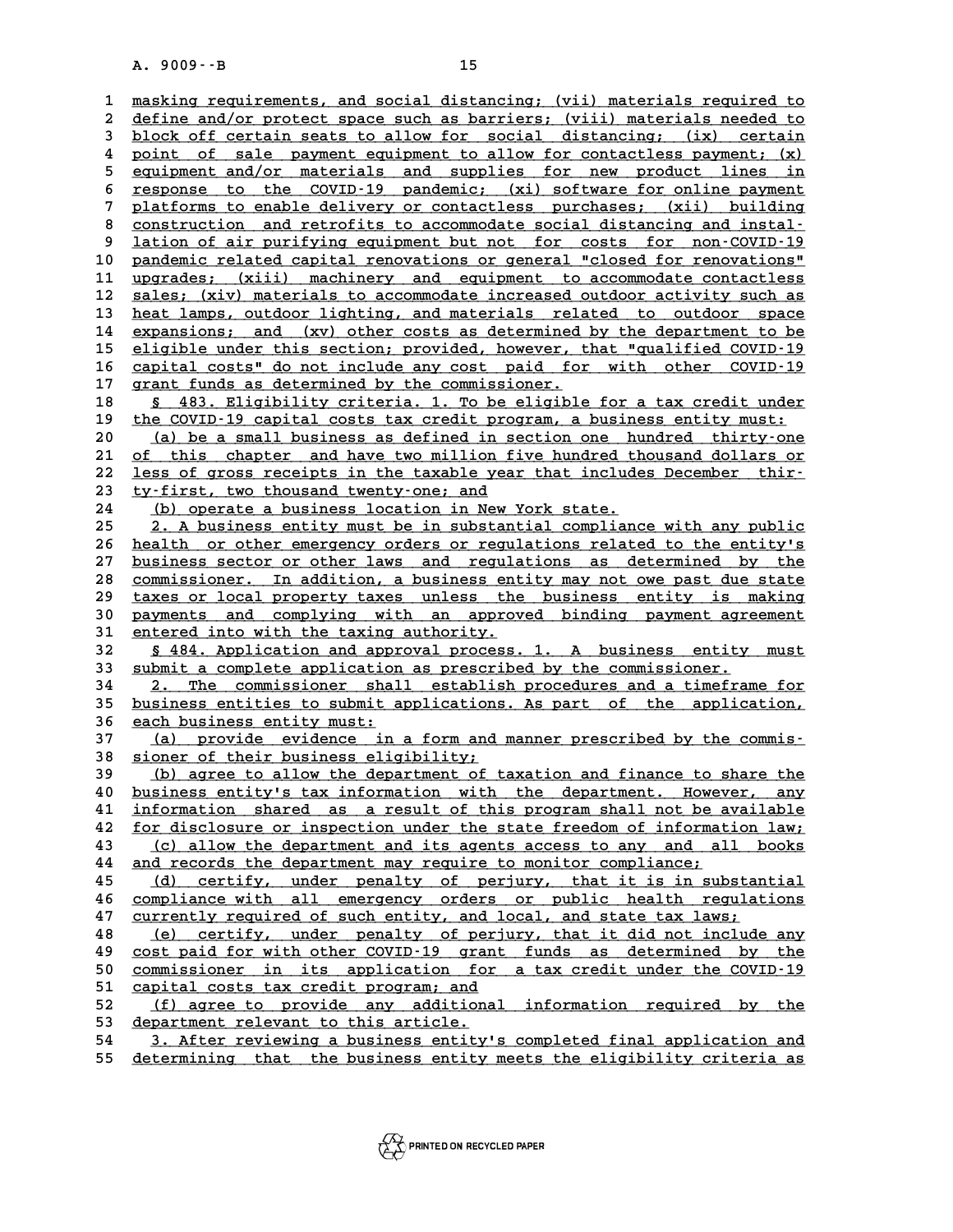|          | $A. 9009 - B$<br>16                                                                                                                              |
|----------|--------------------------------------------------------------------------------------------------------------------------------------------------|
|          |                                                                                                                                                  |
| 1        | set forth in this article, the department may issue to that business                                                                             |
| 2        | entity a certificate of tax credit.                                                                                                              |
| 3<br>4   | 4. The business entity must submit its application by March thirty-<br>first, two thousand twenty-three.                                         |
| 5        | § 485. COVID-19 capital costs tax credit. 1. A business entity in the                                                                            |
| 6        | COVID-19 capital costs tax credit program that meets the eligibility                                                                             |
| 7        | requirements of section four hundred eighty-three of this article may be                                                                         |
| 8        | eligible to claim a credit equal to fifty percent of its qualified                                                                               |
| 9        | COVID-19 capital costs as defined in subdivision four of section four                                                                            |
| 10       | hundred eighty-two of this article.                                                                                                              |
| 11       | 2. A business entity, including a partnership, limited liability                                                                                 |
| 12       | company and subchapter S corporation, may not receive in excess of twen-                                                                         |
| 13       | ty-five thousand dollars under this program.                                                                                                     |
| 14       | The credit shall be allowed as provided in section forty-seven,<br>3.                                                                            |
| 15       | subdivision fifty-eight of section two hundred ten-B and subsection                                                                              |
| 16       | (nnn) of section six hundred six of the tax law.                                                                                                 |
| 17       | 4. A business entity may claim the tax credit in the taxable year that                                                                           |
| 18       | includes the date the certificate of tax credit was issued by the                                                                                |
| 19<br>20 | department pursuant to subdivision three of section four hundred eight-<br>y-four of this article.                                               |
| 21       | § 486. Powers and duties of the commissioner. 1. The commissioner may                                                                            |
| 22       | promulgate regulations establishing an application process and eligibil-                                                                         |
| 23       | ity criteria, that will be applied consistent with the purposes of this                                                                          |
| 24       | article, so as not to exceed the annual cap on tax credits set forth in                                                                          |
| 25       | section four hundred eighty-nine of this article which, notwithstanding                                                                          |
| 26       | any provisions to the contrary in the state administrative procedure                                                                             |
| 27       | act, may be adopted on an emergency basis.                                                                                                       |
| 28       | 2. The commissioner shall, in consultation with the department of                                                                                |
| 29<br>30 | taxation and finance, develop a certificate of tax credit that shall be<br>issued by the commissioner to eligible businesses. Such certificate   |
| 31       | shall contain such information as required by the department of taxation                                                                         |
| 32       | and finance.                                                                                                                                     |
| 33       | 3. The commissioner shall solely determine the eligibility of any                                                                                |
| 34       | applicant applying for entry into the program and shall remove any busi-                                                                         |
| 35       | ness entity from the program for failing to meet any of the requirements                                                                         |
| 36       | set forth in section four hundred eighty-three of this article, or for                                                                           |
| 37       | failing to meet the requirements set forth in subdivision one of section                                                                         |
| 38<br>39 | <u>four hundred eighty-four of this article.</u><br>487. Maintenance of records. Each business entity participating in                           |
| 40       | the program shall keep all relevant records for their duration of                                                                                |
| 41       | program participation for at least three years.                                                                                                  |
| 42       | § 488. Reporting. Each business entity participating in this program                                                                             |
| 43       | shall submit a performance report to the department at a time prescribed                                                                         |
| 44       | in regulations by the commissioner. The commissioner shall on or before                                                                          |
| 45       | April first, two thousand twenty-three and every quarter thereafter,                                                                             |
| 46       | until program funds are fully expended, submit a report to the governor,                                                                         |
| 47       | the temporary president of the senate, the speaker of the assembly, the                                                                          |
| 48<br>49 | chair of the senate finance committee, and the chair of the assembly<br>ways and means committee, setting forth the activities undertaken by the |
| 50       | program. Such report shall include, but not necessarily be limited to,                                                                           |
| 51       | the following in each reporting period: total number of participants                                                                             |
| 52       | approved and the economic development region in which the business is                                                                            |
| 53       | located; total amount of payments disbursed and tax credits claimed, and                                                                         |
| 54       | average amount of payments disbursed and tax credits claimed; names of                                                                           |
| 55       | payment recipients and tax credits claimed; and such other information                                                                           |
| 56       | as the commissioner determines necessary and appropriate to effectuate                                                                           |

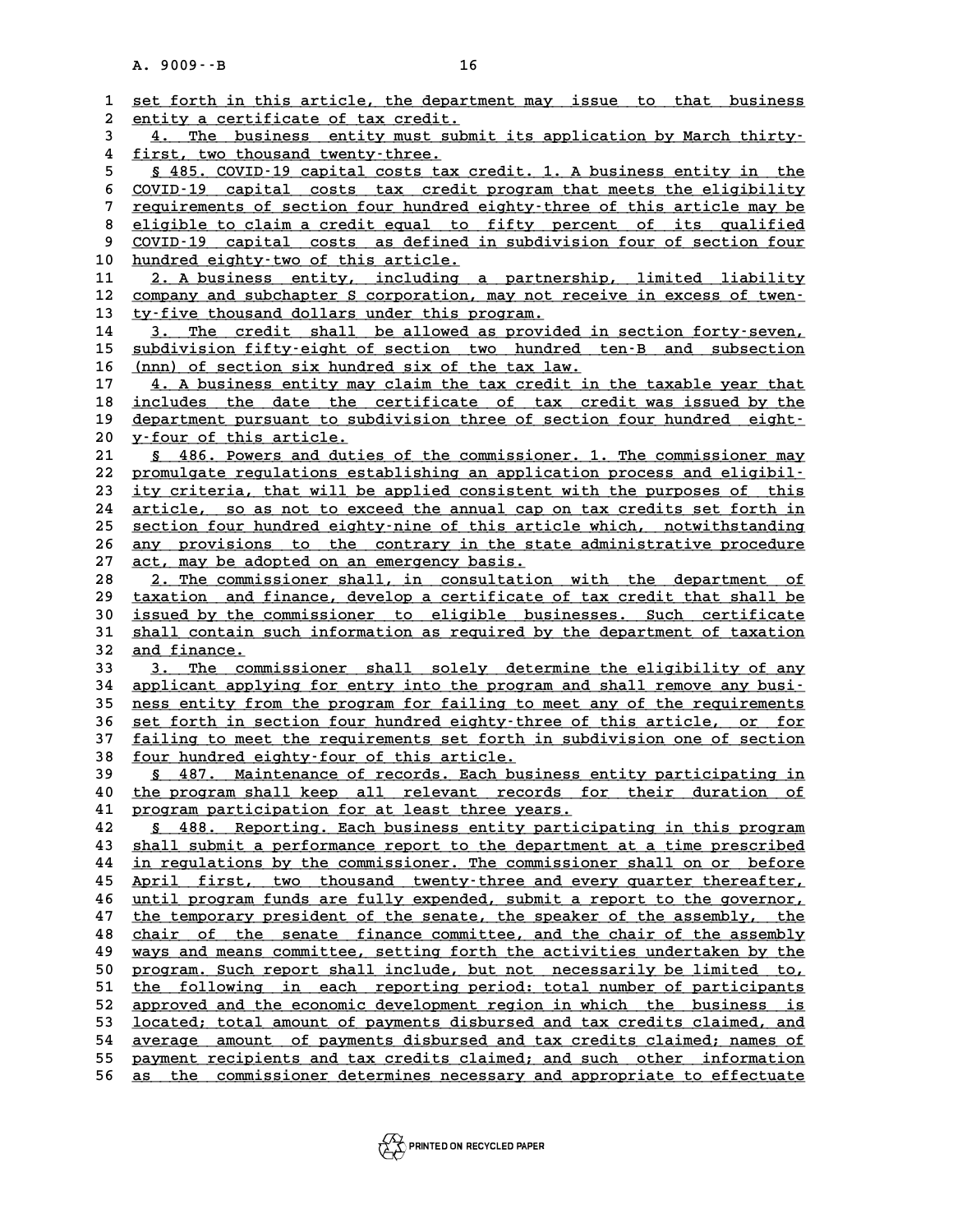|          | $A. 9009 - B$<br>17                                                                                                                                 |
|----------|-----------------------------------------------------------------------------------------------------------------------------------------------------|
|          |                                                                                                                                                     |
| 1        | the purpose of the program. Such reports shall, at the same time, be                                                                                |
| 2        | included on the department's website and any other publicly accessible                                                                              |
| 3        | database that lists economic development programs as determined by the                                                                              |
| 4        | department.                                                                                                                                         |
| 5        | § 489. Cap on tax credit. The total amount of tax credits listed on                                                                                 |
| 6        | certificates of tax credit issued by the commissioner pursuant to this                                                                              |
| 7        | article may not exceed two hundred fifty million dollars.                                                                                           |
| 8        | is amended by adding a new section 47 to read as<br>S.<br>2.<br>The<br>tax<br>law                                                                   |
| 9        | follows:                                                                                                                                            |
| 10<br>11 | § 47. COVID-19 capital costs tax credit. (a) Allowance of credit. A<br>taxpayer subject to tax under article nine-A or twenty-two of this chap-     |
| 12       | ter shall be allowed a credit against such tax, pursuant to the                                                                                     |
| 13       | provisions referenced in subdivision (f) of this section. The amount of                                                                             |
| 14       | the credit is equal to the amount determined pursuant to section four                                                                               |
| 15       | hundred eighty-five of the economic development law. No cost or expense                                                                             |
| 16       | paid or incurred by the taxpayer which is included as part of the calcu-                                                                            |
| 17       | lation of this credit shall be the basis of any other tax credit allowed                                                                            |
| 18       | under this chapter.                                                                                                                                 |
| 19       | (b) Eligibility. To be eligible for the COVID-19 capital costs tax                                                                                  |
| 20       | credit, the taxpayer shall have been issued a certificate of tax credit                                                                             |
| 21       | by the department of economic development pursuant to subdivision three                                                                             |
| 22       | of section four hundred eighty-four of the economic development law,                                                                                |
| 23       | which certificate shall set forth the amount of the credit that may be                                                                              |
| 24       | claimed for the taxable year. The taxpayer shall be allowed to claim                                                                                |
| 25       | only the amount listed on the certificate of tax credit for that taxable                                                                            |
| 26       | year. A taxpayer that is a partner in a partnership, member of a limited                                                                            |
| 27       | liability company or shareholder in a subchapter S corporation that has                                                                             |
| 28       | received a certificate of tax credit shall be allowed its pro rata share                                                                            |
| 29       | of the credit earned by the partnership, limited liability company or                                                                               |
| 30       | subchapter S corporation.                                                                                                                           |
| 31       | Tax return requirement. The taxpayer shall be required to attach<br>(C)                                                                             |
| 32       | to its tax return in the form prescribed by the commissioner, proof of                                                                              |
| 33       | receipt of its certificate of tax credit issued by the commissioner of                                                                              |
| 34       | the department of economic development.                                                                                                             |
| 35       | (d) Information sharing. Notwithstanding any provision of this chap-                                                                                |
| 36       | ter, employees of the department of economic development and the depart-                                                                            |
| 37       | ment shall be allowed and are directed to share and exchange:                                                                                       |
| 38       | (1)<br>information derived from tax returns or reports that is relevant<br>to a taxpayer's eligibility to participate in the COVID-19 capital costs |
| 39<br>40 | tax credit program;                                                                                                                                 |
| 41       | (2) information regarding the credit applied for, allowed or claimed                                                                                |
| 42       | pursuant to this section and taxpayers that are applying for the credit                                                                             |
| 43       | or that are claiming the credit; and                                                                                                                |
| 44       | (3) information contained in or derived from credit claim forms                                                                                     |
| 45       | submitted to the department and applications for admission into the                                                                                 |
| 46       | COVID-19 capital costs tax credit program. Except as provided in para-                                                                              |
| 47       | graph two of this subdivision, all information exchanged between the                                                                                |
| 48       | department of economic development and the department shall not be                                                                                  |
| 49       | subject to disclosure or inspection under the state's freedom of infor-                                                                             |
| 50       | mation law.                                                                                                                                         |
| 51       | (e) Credit recapture. If a certificate of tax credit issued by the                                                                                  |
| 52       | department of economic development under article twenty-six of the                                                                                  |
| 53       | economic development law is revoked by such department, the amount of                                                                               |
| 54       | credit described in this section and claimed by the taxpayer prior to                                                                               |
| 55       | that revocation shall be added back to tax in the taxable year in which                                                                             |
| 56       | any such revocation becomes final.                                                                                                                  |

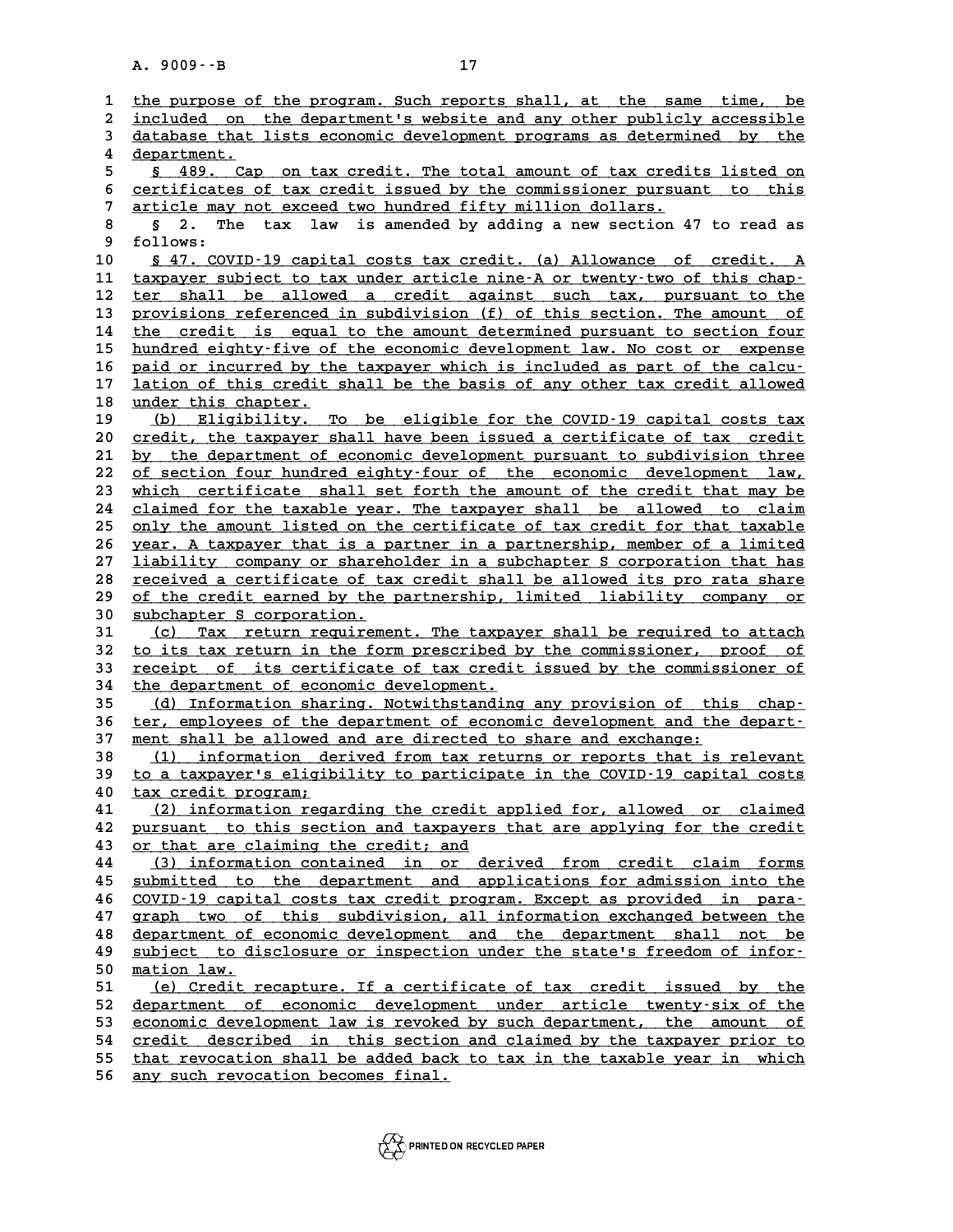|                | 18<br>$A. 9009 - B$                                                                                                                             |
|----------------|-------------------------------------------------------------------------------------------------------------------------------------------------|
| 1              | (f) Cross references. For application of the credit provided for in                                                                             |
| $\overline{a}$ | this section, see the following provisions of this chapter:                                                                                     |
| 3              | (1) article 9-A: section 210-B, subdivision 58;                                                                                                 |
| 4              | (2) article 22: section 606, subsection (nnn).                                                                                                  |
| 5              | 3. Section 210-B of the tax law is amended by adding a new subdivi-<br>S.                                                                       |
| 6              | sion 58 to read as follows:                                                                                                                     |
| 7              | 58. COVID-19 capital costs tax credit. (a) Allowance of credit. A                                                                               |
| 8<br>9         | taxpayer shall be allowed a credit, to be computed as provided in<br>section forty-seven of this chapter, against the taxes imposed by this     |
| 10             | <u>article.</u>                                                                                                                                 |
| 11             | (b) Application of credit. The credit allowed under this subdivision                                                                            |
| 12             | for the taxable year shall not reduce the tax due for such year to less                                                                         |
| 13             | than the amount prescribed in paragraph (d) of subdivision one of                                                                               |
| 14             | section two hundred ten of this article. However, if the amount of cred-                                                                        |
| 15             | it allowed under this subdivision for the taxable year reduces the tax                                                                          |
| 16             | to such amount or if the taxpayer otherwise pays tax based on the fixed                                                                         |
| 17             | dollar minimum amount, any amount of credit thus not deductible in such                                                                         |
| 18<br>19       | taxable year shall be treated as an overpayment of tax to be credited or                                                                        |
| 20             | refunded in accordance with the provisions of section one thousand<br>eighty-six of this chapter. Provided, however, the provisions of          |
| 21             | subsection (c) of section one thousand eighty-eight of this chapter                                                                             |
| 22             | notwithstanding, no interest will be paid thereon.                                                                                              |
| 23             | § 4. Section 606 of the tax law is amended by adding a new subsection                                                                           |
| 24             | (nnn) to read as follows:                                                                                                                       |
| 25             | (nnn) COVID-19 capital costs tax credit. (1) Allowance of credit. A                                                                             |
| 26             | taxpayer shall be allowed a credit, to be computed as provided in                                                                               |
| 27             | section forty-seven of this chapter, against the tax imposed by this                                                                            |
| 28<br>29       | <u>article.</u><br>(2) Application of credit. If the amount of the credit allowed under                                                         |
| 30             | this subsection for the taxable year exceeds the taxpayer's tax for such                                                                        |
| 31             | year, the excess shall be treated as an overpayment of tax to be credit-                                                                        |
| 32             | ed or refunded in accordance with the provisions of section six hundred                                                                         |
| 33             | eighty-six of this article, provided, however, that no interest will be                                                                         |
| 34             | paid thereon.                                                                                                                                   |
| 35             | 5. Subparagraph (B) of paragraph 1 of subsection (i) of section 606<br>S.                                                                       |
| 36             | of the tax law is amended by adding a new clause (xlix) to<br>read<br>as                                                                        |
| 37             | follows:                                                                                                                                        |
| 38<br>39       | (xlix) COVID-19 capital costs<br>Amount of credit under<br>tax credit under subsection (nnn)<br>subdivision 58 of                               |
| 40             | section two hundred ten-B                                                                                                                       |
| 41             | § 6. This act shall take effect immediately.                                                                                                    |
| 42             | PART F                                                                                                                                          |
| 43             | Section 1. Paragraph 2 of subdivision (a) of section 24-c of the tax                                                                            |
| 44             | law, as added by section 1 of subpart B of part PP of chapter 59 of the                                                                         |
| 45             | laws of 2021, is amended to read as follows:                                                                                                    |
| 46             | The amount of the credit shall be the product (or pro rata share<br>(2)                                                                         |
| 47             | of the product, in the case of a member of a partnership) of twenty-five                                                                        |
| 48<br>49       | percent and the sum of the qualified production expenditures paid for<br>during the qualified New York city musical and theatrical production's |
| 50             | credit period. Provided however that the amount of the credit cannot                                                                            |
| 51             | exceed three million dollars per qualified New York city musical and                                                                            |
| 52             | theatrical production for productions whose first performance is [during                                                                        |
| 53             | the first year in which applications are accepted] prior to January                                                                             |
| 54             | first, two thousand twenty-three. For productions whose first perform-                                                                          |

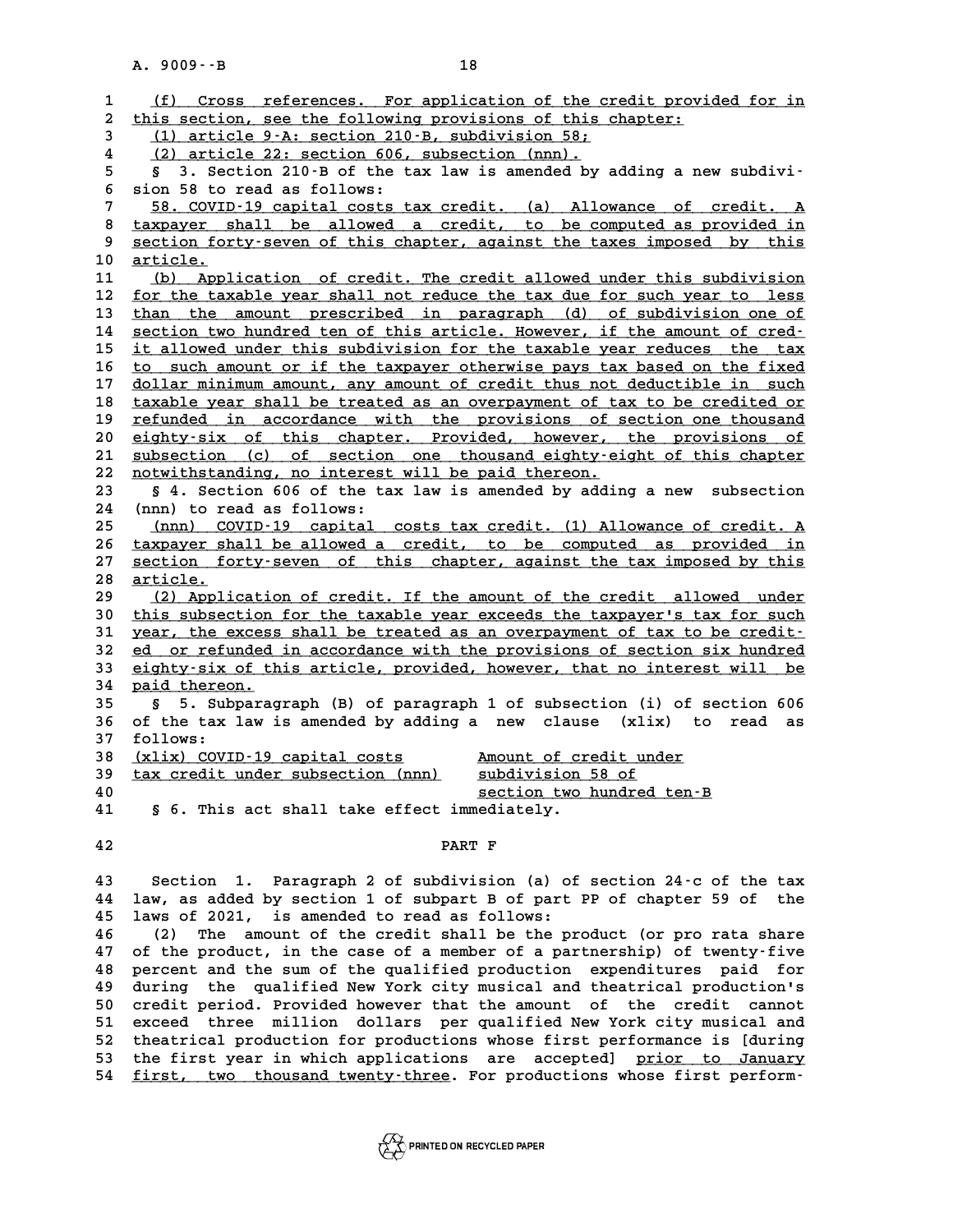**19**<br> **1** ance is [during the second year in which applications are accepted] <u>on</u><br> **2** are after January first, two thousand typety-three such san shall **2** ance is [during the second year in which applications are accepted] <u>on</u><br>2 <u>or after January first, two thousand twenty-three</u>, such cap shall<br>3 decrease to one million five bundred thousand dollars per qualified New **3** and is [during the second year in which applications are accepted] on<br>2 <u>or after January first, two thousand twenty-three</u>, such cap shall<br>3 decrease to one million five hundred thousand dollars per qualified New<br>2 Yo 2 <u>or after January first, two thousand twenty-three</u>, such cap shall<br>3 decrease to one million five hundred thousand dollars per qualified New<br>4 York city musical and theatrical production unless the New York city<br>5 touri **5** decrease to one million five hundred thousand dollars per qualified New<br> **4** York city musical and theatrical production unless the New York city<br> **5** tourism economy has not sufficiently recovered, as determined by th Fork city musical and theatrical production unless the New York city<br>
5 tourism economy has not sufficiently recovered, as determined by the<br>
6 department of economic development in consultation with the division of<br>
<sup>7</sup> t 5 tourism economy has not sufficiently recovered, as determined by the<br>6 department of economic development in consultation with the division of<br>7 the budget. In determining whether the New York city tourism economy has<br>20 **8 department of economic development in consultation with the division of**<br> **8 sufficiently recovered, the department of economic development will**<br> **8 sufficiently recovered, the department of economic development will**<br> 9 the budget. In determining whether the New York city tourism economy has<br>8 sufficiently recovered, the department of economic development will<br>9 perform an analysis of key New York city economic indicators which shall 8 sufficiently recovered, the department of economic development will<br>9 perform an analysis of key New York city economic indicators which shall<br>10 include, but not be limited to, hotel occupancy rates and travel<br><sup>11</sup> metr 9 perform an analysis of key New York city economic indicators which shall<br>10 include, but not be limited to, hotel occupancy rates and travel<br>11 metrics. The department of economic development's analysis shall also be<br><sup>12</sup> 10 include, but not be limited to, hotel occupancy rates and travel<br>11 metrics. The department of economic development's analysis shall also be<br>12 informed by the status of any remaining COVID-19 restrictions affecting<br><sup>13</sup> 11 metrics. The department of economic development's analysis shall also be<br>12 informed by the status of any remaining COVID-19 restrictions affecting<br>13 New York city musical and theatrical productions. In no event shall 12 informed by the status of any remaining COVID-19 restrictions affecting<br>13 New York city musical and theatrical productions. In no event shall a<br>14 qualified New York city musical and theatrical production be eligible<br>1 13 New York city musical and theatrical productions. In no event shall a<br>14 qualified New York city musical and theatrical production be eligible<br>15 for more than one credit under this program.<br>16 s 2. Section 24–c of the 14 qualified New York city musical and theatrical production be eligible<br>15 for more than one credit under this program.<br>16 § 2. Section 24-c of the tax law is amended by adding a new subdivi-<br><sup>17</sup> Sion (b) to road as foll

**15 for more than one credit under**<br>**16 § 2. Section 24-c of the ta:**<br>**17 sion (h) to read as follows:**<br>**19 (h) Deceptive** In addition **16 § 2.** Section 24-c of the tax law is amended by adding a new subdivi-<br>17 sion (h) to read as follows:<br><u>(h) Recapture. In addition to any other requirements under this</u><br>costion any gualified Nov York gity musical and th

**17** sion (h) to read as follows:<br> **18** (h) Recapture. In addition to any other requirements under this<br>
<u>19 section, any qualified New York city musical and theatrical production</u><br>
company that performs in a qualified New 18 (h) Recapture. In addition to any other requirements under this<br>19 <u>section, any qualified New York city musical and theatrical production</u><br>20 <u>company that performs in a qualified New York city production facility</u><br>21 19 <u>section, any qualified New York city musical and theatrical production</u><br>20 <u>company that performs in a qualified New York city production facility</u><br>21 <u>and applied to receive a credit under this section shall be requir</u> company that performs in a qualified New York city production facility<br>
21 and applied to receive a credit under this section shall be required:<br>
22 (1) to have extended an offer of re-employment to all employees at<br>
23 su 21 <u>and applied to receive a credit under this section shall be required:<br>22 (1) to have extended an offer of re-employment to all employees at<br>23 <u>substantially similar rates of pay and benefits to such rates and bene-</u><br>2</u> 22 (1) to have extended an offer of re-employment to all employees at<br>23 <u>substantially similar rates of pay and benefits to such rates and bene</u>-<br>24 <u>fits that were previously provided during the first week of March, two</u> 23 <u>substantially similar rates of pay and benefits to such rates and bene-</u><br>24 fits that were previously provided during the first week of March, two<br>25 thousand twenty if such production was performed prior to March twel 24 <u>fits that were previously provided during the first week of March, two thousand twenty if such production was performed prior to March twelfth, two thousand twenty; or (2) if such production was not performed in a gual</u> <sup>25</sup> thousand twenty if such production was performed prior to March twelfth, two thousand twenty; or (2) if such production was not performed in a qualified New York city production facility prior to March twelfth, two th 26 two thousand twenty; or (2) if such production was not performed in a<br>27 qualified New York city production facility prior to March twelfth, two<br>28 thousand twenty, such production company shall provide all employees<br>pr 27 <u>qualified New York city production facility prior to March twelfth, two</u><br>28 <u>thousand twenty, such production company shall provide all employees</u><br>29 <u>providing services for such production with no less than the terms </u> 28 thousand twenty, such production company shall provide all employees<br>29 providing services for such production with no less than the terms and<br>30 <u>conditions of employment, including rates of pay and benefits, that were</u> providing services for such production with no less than the terms and<br>30 <u>conditions of employment, including rates of pay and benefits, that were</u><br>31 <u>provided to employees for similar work during the first week of March</u> 30 conditions of employment, including rates of pay and benefits, that were<br>31 provided to employees for similar work during the first week of March,<br>32 two thousand twenty. If such production company has failed and/or fai 31 <u>provided to employees for similar work during the first week of March,</u><br>32 <u>two thousand twenty. If such production company has failed and/or fails</u><br>33 <u>to extend substantially similar terms and conditions to all emplo</u> **32 <u>two</u> thousand twenty. If such production company has failed and/or fails<br>
33 to extend substantially similar terms and conditions to all employees<br>
<u>providing services, the credit allowed under paragraph two of subdiv**</u> to extend substantially similar terms and conditions to all employees<br> **providing services**, the credit allowed under paragraph two of subdivi-<br>
<u>sion (a)</u> of this section shall be reduced by a fraction which shall be<br>
ser **34 providing services, the credit allowed under paragraph two of subdivi-**<br>35 <u>sion (a) of this section shall be reduced by a fraction which shall be<br>36 computed as follows: the numerator is the number of employees who ha</u> 35 <u>sion (a) of this section shall be reduced by a fraction which shall be<br>36 computed as follows: the numerator is the number of employees who have<br>37 <u>not received the similar terms and conditions at any time during the</u></u> 36 computed as follows: the numerator is the number of employees who have<br>37 <u>not received the similar terms and conditions at any time during the<br>38 credit period under paragraph four of subdivision (b) and the denomina-<br></u> 37 <u>not received the similar terms and conditions at any time during the credit period under paragraph four of subdivision (b) and the denomina-<br>39 tor is the total number of employees providing such services during such<br>2</u> <u>credit period under paragraph four of subdivision (b) and the denomination tor is the total number of employees providing such services during such<br>
40 period.<br>
41 § 3. Subparagraph (i) of paragraph 5 of subdivision (b) o</u> **40 <u>beriod.</u><br>
<b>41 §** 3. Subparagraph (i) of paragraph 5 of subdivision (b) of section<br> **42** 24 c of the tax law, as added by section 1 of subpart B of part PP of

**40** <u>period.</u><br>41 § 3. Subparagraph (i) of paragraph 5 of subdivision (b) of section<br>42 24-c of the tax law, as added by section 1 of subpart B of part PP of<br>43 chapter 59 of the laws of 2021 is amended to read as follows: 41 § 3. Subparagraph (i) of paragraph 5 of subdivision (b) of 42 24-c of the tax law, as added by section 1 of subpart B of part 43 chapter 59 of the laws of 2021, is amended to read as follows: 42 24 - c of the tax law, as added by section 1 of subpart B of part PP of<br>43 chapter 59 of the laws of 2021, is amended to read as follows:<br>(i) "The credit period of a qualified New York city musical and theat-<br><sup>15</sup> rigal

43 chapter 59 of the laws of 2021, is amended to read as follows:<br>44 (i) "The credit period of a qualified New York city musical and theat-<br>45 rical production company" is the period starting on the production start<br>46 dat (i) "The credit period of a qualified New York city musical and theat-<br>45 rical production company" is the period starting on the production start<br>46 date and ending on the earlier of the date the qualified musical and<br>47 a tical production company" is the period starting on the production start<br>46 date and ending on the earlier of the date the qualified musical and<br>47 theatrical production has expended sufficient qualified production<br>18 cu **46 date and ending on the earlier of the date the qualified musical and<br>47 theatrical production has expended sufficient qualified production<br>48 expenditures to reach its credit cap, [March thirty-first] September<br>thirtic** 47 theatrical production has expended sufficient qualified production<br>48 expenditures to reach its credit cap, [March thirty-first] <u>September</u><br>49 thirtieth, two thousand twenty-three or the date the qualified musical<br>50 a 48 expenditures to reach its credit<br>49 <u>thirtieth</u>, two thousand twenty-three<br>50 and theatrical production closes.<br>51 8 dependent 1 of subdivision (f **50 thirtieth, two thousand twenty-three or the date the qualified musical**<br>50 and theatrical production closes.<br>51 § 4. Paragraph 1 of subdivision (f) of section 24-c of the tax law, as<br>52 added by section 1 of subpart

**50** and theatrical production closes.<br>
51 § 4. Paragraph 1 of subdivision (f) of section 24-c of the tax law, as<br>
52 added by section 1 of subpart B of part PP of chapter 59 of the laws of<br>
53 2021 is amended to read as f 51 § 4. Paragraph 1 of subdivision (f) o<br>52 added by section 1 of subpart B of par<br>53 2021, is amended to read as follows:<br>54 (1) The aggregate amount of tax gradi

**54 (1) The aggregate amount of tax credits allowed under this section, 53 2021, is amended to read as follows:**<br> **54** (1) The aggregate amount of tax credits allowed under this section,<br> **55 subdivision fifty-seven of section two hundred ten-B and subsection**<br> **56** (mm) of aggion six hundred 54 (1) The aggregate amount of tax credits allowed under this section,<br>55 subdivision fifty-seven of section two hundred ten-B and subsection<br>56 (mmm) of section six hundred six of this chapter shall be [one] <u>two</u>

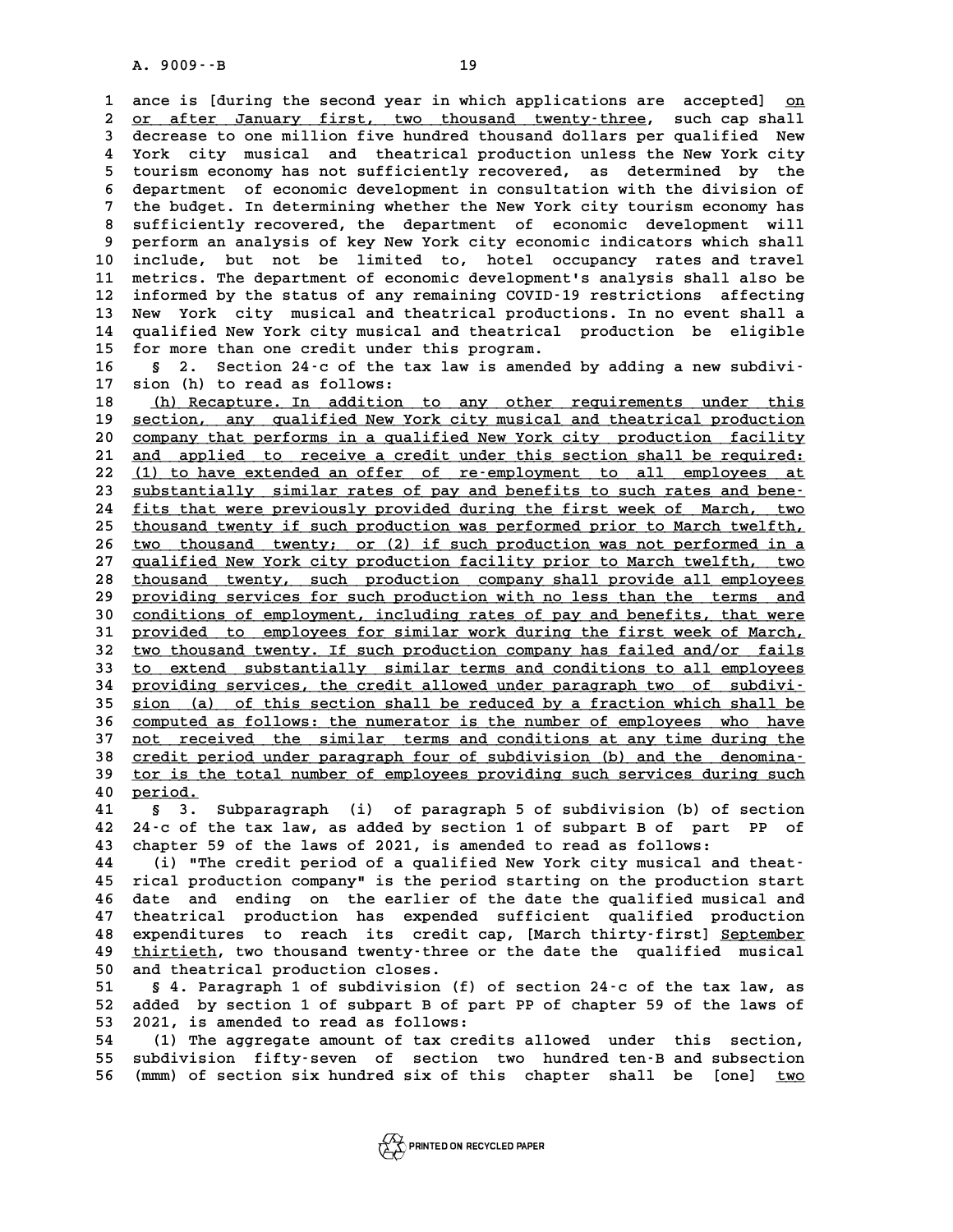A. 9009 - - B<br>1 hundred million dollars. Such aggregate amount of credits shall be allo-<br>2 sated by the department of esepenis development among taunauors based on **2** hundred million dollars. Such aggregate amount of credits shall be allo-<br>2 cated by the department of economic development among taxpayers based on<br>3 the date of first performance of the qualified musical and theatrica 1 hundred million dollars. Such aggregate amount of credits shall be allo-<br>2 cated by the department of economic development among taxpayers based on<br>3 the date of first performance of the qualified musical and theatrical<br> 2 cated by the d<br>3 the date of<br>4 production.<br>5 S Program **5** the date of first performance of the qualified musical and theatrical<br>4 production.<br>5 § 5. Paragraph 2 of subdivision (f) of section 24-c of the tax law, as<br>5 added by section 1 of subpart B of part BB of shapter 50 of **6 added by section.**<br> **6 added by section 1 of subdivision (f) of section 24-c of the tax law, as<br>
<b>6 added by section 1 of subpart B of part PP of chapter 59 of the laws of**<br> **6 added by section 1 of subpart B of part PP** 5 5. Paragraph 2 of subdivision (f) o<br>6 added by section 1 of subpart B of par<br>7 2021, is amended to read as follows: **8 added by section 1 of subpart B of part PP of chapter 59 of the laws of<br>
8 (2) The commissioner of economic development, after consulting with<br>
8 (2) The commissioner of economic development, after consulting with<br>
8 th** 9 1021, is amended to read as follows:<br>
8 (2) The commissioner of economic development, after consulting with<br>
9 the commissioner, shall promulgate regulations to establish procedures<br>
10 for the allocation of tax credits 10 **10 for the commissioner of economic development,** after consulting with<br>
10 the commissioner, shall promulgate regulations to establish procedures<br>
10 for the allocation of tax credits as required by this section. Such 9 the commissioner, shall promulgate regulations to establish procedures<br>
10 for the allocation of tax credits as required by this section. Such<br>
11 rules and regulations shall include provisions describing the applica-<br>
<sup></sup> 10 for the allocation of tax credits as required by this section. Such<br>11 rules and regulations shall include provisions describing the applica-<br>12 tion process, the due dates for such applications, the standards that<br>13 w 11 rules and regulations shall include provisions describing the applica-<br>12 tion process, the due dates for such applications, the standards that<br>13 will be used to evaluate the applications, the documentation that will<br>1 **14 be provided by applicants to substantiate to the department the amount 15 of qualified production expenditures of such applicants, and such other** 14 be provided by applicants to substantiate to the department the amount<br>15 of qualified production expenditures of such applicants, and such other<br>16 provisions as deemed necessary and appropriate. Notwithstanding any<br>17 15 of qualified production expenditures of such applicants, and such other<br>16 provisions as deemed necessary and appropriate. Notwithstanding any<br>17 other provisions to the contrary in the state administrative procedure<br>20 16 provisions as deemed necessary and appropriate. Notwithstanding any<br>17 other provisions to the contrary in the state administrative procedure<br>18 act, such rules and regulations may be adopted on an emergency basis. In<br>1 17 other provisions to the contrary in the state administrative procedure<br>18 act, such rules and regulations may be adopted on an emergency basis. In<br>19 no event shall a qualified New York city musical and theatrical<br>20 no 18 act, such rules and regulations may be adopted on an emergency basis. In<br>
19 no event shall a qualified New York city musical and theatrical<br>
20 production submit an application for this program after [December thir-<br>
<sup></sup> 19 no event shall a qualified New York city musical and theatrical<br>20 production submit an application for this program after [December thir-<br>21 ty-first, two thousand twenty-two] <u>June thirtieth, two thousand twenty-</u><br>22 20 production submit an application for this program after [December thir-<br>21 ty-first, two thousand twenty-two] <u>June thirtieth, two thousand twenty-</u><br>22 <u>three</u>.<br>5 6. Subdivision (g) of section 24-c of the tax law, as ad **21 ty-first, two thousand twenty-two]** June thirtieth, two thousand twenty-<br>
22 three.<br>
23 § 6. Subdivision (g) of section 24-c of the tax law, as added by<br>
24 section 1 of subpart B of part PB of shapter 58 of the laws o 22 <u>three</u>.<br>23 § 6. Subdivision (g) of section 24-c of the tax law, as added by<br>24 section 1 of subpart B of part PP of chapter 59 of the laws of 2021, is<br>25 amonded to read as follows: 23 **a** 6. Subdivision (g) of<br>24 section 1 of subpart B of part<br>25 amended to read as follows: 24 section 1 of subpart B of part PP of chapter 59 of the laws of 2021, is<br>25 amended to read as follows:<br>26 (g) Any qualified New York city musical and theatrical production<br>27 company that performs in a qualified New Yor **27 company that performs in a qualified New York city production facility 28 (g) Any qualified New York city musical and theatrical production**<br>27 company that performs in a qualified New York city production facility<br>28 and applies to receive a credit under this section shall be required to:<br>2 27 company that performs in a qualified New York city production facility<br>28 and applies to receive a credit under this section shall be required to:<br>29 (1) participate in a New York state diversity and arts job training<br>2 **30 program; (2) create and implement a plan to ensure that their production** is available and accessible for low-or no-cost to low income New York-**30 program; (2) create and implement a plan to ensure that their production**<br>**31 is available and accessible for low or no cost to low income New York-**<br>**32 ers; and (3) contribute to the New York state council on the art 31** is available and accessible for low or no cost to low income New York-<br>32 ers; and (3) contribute to the New York state council on the arts,<br>33 cultural program fund an amount up to fifty percent of the total credits<br> **32 ers; and (3) contribute to the New York state council on the arts,<br>
33 cultural program fund an amount up to fifty percent of the total credits<br>
34 received if its production earns ongoing revenue prospectively after t** 33 cultural program fund an amount up to fifty percent of the total credits<br>34 received if its production earns ongoing revenue prospectively after the<br>35 end of the credit period that is at least equal to two hundred perc 33 cultural program fund an amount up to fifty percent of the total credits<br>34 received if its production earns ongoing revenue prospectively after the<br>35 end of the credit period that is at least equal to two hundred perc 35 end of the credit period that is at least equal to two hundred percent<br>36 of its ongoing production costs, with such amount payable from twenty-<br>37 five percent of net operating profits, such amounts payable on a monthl 36 of its ongoing production costs, with such amount payable from twenty-<br>37 five percent of net operating profits, such amounts payable on a monthly<br>38 basis, up until such fifty percent of the total credit amount is<br>29 r 37 five percent of net operating profits, such amounts payable on a monthly<br>38 basis, up until such fifty percent of the total credit amount is<br>39 reached. Any funds deposited pursuant to this subdivision may be used<br>40 fo 38 basis, up until such fifty percent of the total credit amount is<br>39 reached. Any funds deposited pursuant to this subdivision may be used<br>40 for arts and cultural educational and workforce development <u>grant</u><br>41 program 99 reached. Any funds deposited pursuant to this subdivision may be used<br>40 for arts and cultural educational and workforce development <u>grant</u><br>41 programs <u>of the New York state council on the arts</u>.<br>**57.** Subdivision 5 o **42 § 7. Subdivision 5 of section 99-ll of the state finance law, as added** 41 programs <u>of the New York state council on the arts</u>.<br>42 § 7. Subdivision 5 of section 99-11 of the state finance law, as added<br>43 by section 5 of subpart B of part PP of chapter 59 of the laws of 2021, 42 § 7. Subdivision 5 of section 9<br>43 by section 5 of subpart B of par<br>44 is amended to read as follows:<br><sup>45</sup> <sup>mb</sup>e monougin quab fund sha **43 by section 5 of subpart B of part PP of chapter 59 of the laws of 2021,<br>44 is amended to read as follows:**<br>45 5. The moneys in such fund shall be expended for the purpose of<br>46 supplementing and sultural graph programs

44 is amended to read as follows:<br>45 5. The moneys in such fund shall be expended for the purpose of<br>46 supplementing art and cultural <u>grant</u> programs <u>of the New York state</u><br>47 council on the arts for secondary and eleme 47 <u>council on the arts</u> for secondary and elementary children, including<br>48 programs that increase access to art and cultural programs and events 46 supplementing art and cultural <u>grant</u> programs of the New York state<br>47 <u>council on the arts</u> for secondary and elementary children, including<br>48 programs that increase access to art and cultural programs and events<br>49 47 <u>council on the arts</u> for secondary and elements are programs that increase access to art and for children in underserved communities. **50 § 8. Section 6 of subpart B of part PP of chapter 59 of the laws of**

**50 51 2021** amending the tax law and the state finance law relating to estab-<br> **51 2021** amending the tax law and the state finance law relating to estab-<br> **52 lights the New York gity musical and theotrical production** 50 § 8. Section 6 of subpart B of part PP of chapter 59 of the laws of<br>51 2021 amending the tax law and the state finance law relating to estab-<br>52 lishing the New York city musical and theatrical production tax credit<br>53 51 2021 amending the tax law and the state finance law relating to estab-<br>52 lishing the New York city musical and theatrical production tax credit<br>53 and establishing the New York state council on the arts cultural progra 52 lishing the New York city musical and the S<sub>53</sub> and establishing the New York state counties of the S<sub>54</sub> fund, is amended to read as follows: 53 and establishing the New York state council on the arts cultural program<br>54 fund, is amended to read as follows:<br>55 § 6. This act shall take effect immediately and shall apply to taxable<br>56 wears beginning an arafter In

**56 years beginning on or after January 1, 2021, and before January 1, 2024**

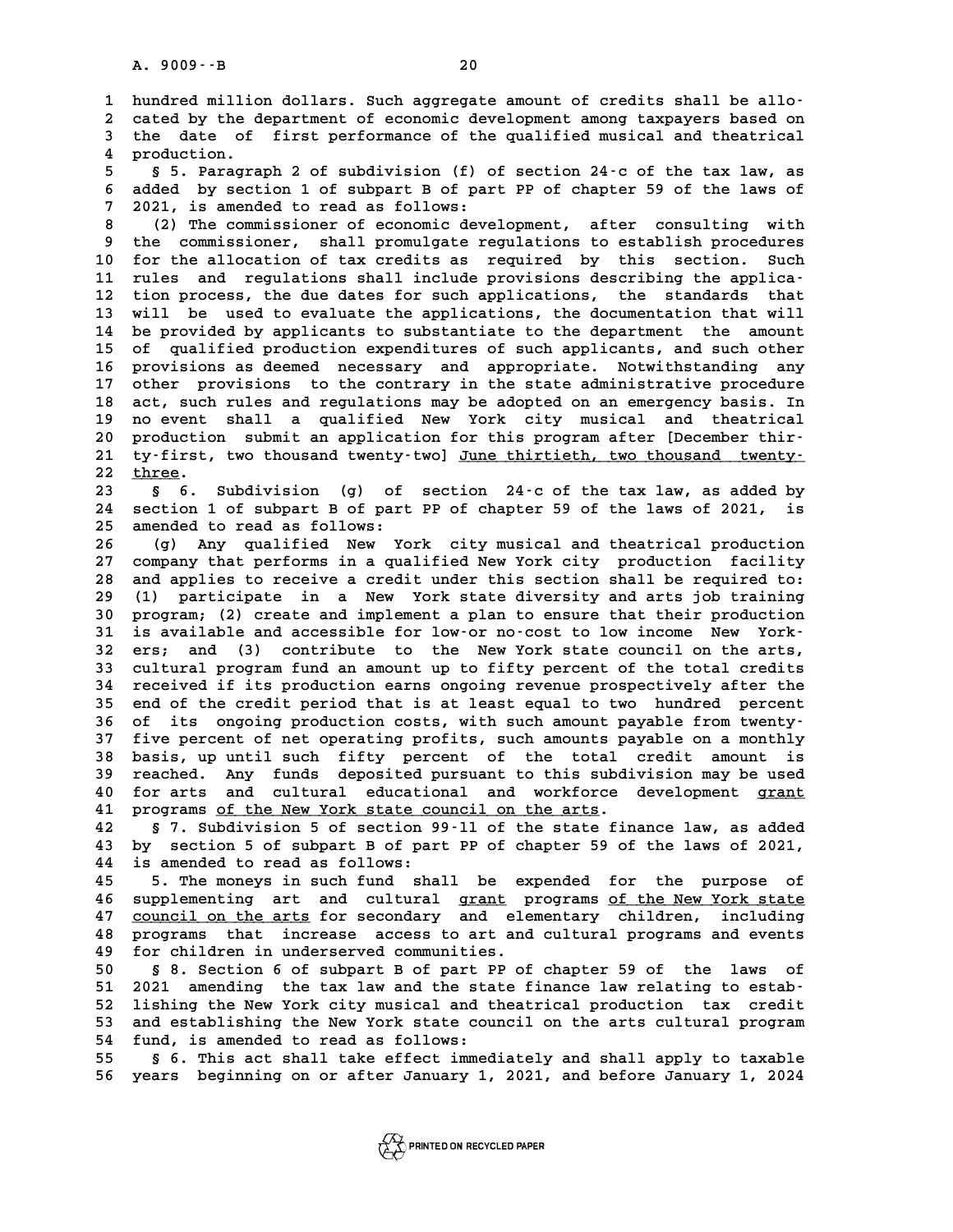**1 and shall expire and be deemed repealed [on] January 1, 2024; provided, 2** and shall expire and be deemed repealed [on] January 1, 2024; provided,<br>2 however that the obligations under paragraph 3 of subdivision [g] <u>(g)</u> of<br>3 section, 24.5 of the tax law, as added by section one of this act, **3 and shall expire and be deemed repealed [on] January 1, 2024; provided,<br>
2 however that the obligations under paragraph 3 of subdivision [g] <u>(g)</u> of<br>
3 section 24-c of the tax law, as added by section one of this act,** 2 however that the obligations under paragraph<br>3 section 24 -c of the tax law, as added by se<br>4 remain in effect until December 31, 2025. 5 **section** 24 c of the tax law, as added by section one of this act, shall<br>4 remain in effect until December 31, 2025.<br>5 **§ 9. This act shall take effect immediately; provided that the amend-**<br>5 month to sostion 24 s of t

**6 4 6 ments to sect in the tax 1.9025.**<br> **6 ments to section 24-c of the tax law and section 99-11 of the state**<br> **6 ments to section 24-c of the tax law and section 99-11 of the state**<br> **7 finance law made by sections 8 9. This act shall take effect immediately; provided that the amend-**<br>**6 ments to section 24.c of the tax law and section 99.11 of the state**<br>**7 finance law made by sections one, two, three, four, five, six, and seven**<br> 8 ments to section 24-c of the tax law and section 99-11 of the state<br>7 finance law made by sections one, two, three, four, five, six, and seven<br>8 of this act shall not affect the repeal of such sections and shall be<br>8 dee 7 finance law made by sections<br>8 of this act shall not affe<br>9 deemed repealed therewith. 9 deemed repealed therewith.<br>10 **PART G** 

**11 Section 1. Paragraph (a) of subdivision 1 of section 209-b of the tax** 11 Section 1. Paragraph (a) of subdivision 1 of section 209<sup>.</sup>b of the tax<br>12 law, as amended by section 7 of part A of chapter 59 of the laws of **11 Section 1. Paragraph (a) of subdivisi**<br> **12 law, as amended by section 7 of pa**<br> **13 2014, is amended to read as follows:**<br> **14** (a) For the privilege of europsistes is 12 law, as amended by section 7 of part A of chapter 59 of the laws of<br>13 2014, is amended to read as follows:<br>14 (a) For the privilege of exercising its corporate franchise, or of<br>15 deige business or of employing appital

13 2014, is amended to read as follows:<br>
14 (a) For the privilege of exercising its corporate franchise, or of<br>
15 doing business, or of employing capital, or of owning or leasing proper-<br>
16 ty in a corporate or organized **14** (a) For the privilege of exercising its corporate franchise, or of doing business, or of employing capital, or of owning or leasing proper-<br>16 ty in a corporate or organized capacity, or of maintaining an office, or<br>1 15 doing business, or of employing capital, or of owning or leasing proper-<br>16 ty in a corporate or organized capacity, or of maintaining an office, or<br>17 of deriving receipts from activity in the metropolitan commuter tra 16 ty in a corporate or organized capacity, or of maintaining an office, or<br>17 of deriving receipts from activity in the metropolitan commuter trans-<br>18 portation district, for all or any part of its taxable year, there is 17 of deriving receipts from activity in the metropolitan commuter trans-<br>18 portation district, for all or any part of its taxable year, there is<br>19 hereby imposed on every corporation, other than a New York S corpo-18 portation district, for all or any part of its taxable year, there is<br>19 hereby imposed on every corporation, other than a New York S corpo-<br>20 ration, subject to tax under section two hundred nine of this article,<br>21 o **20** hereby imposed on every corporation, other than a New York S corporation, subject to tax under section two hundred nine of this article,<br>21 or any receiver, referee, trustee, assignee or other fiduciary, or any<br>22 off 20 ration, subject to tax under section two hundred nine of this article,<br>21 or any receiver, referee, trustee, assignee or other fiduciary, or any<br>22 officer or agent appointed by any court, who conducts the business of<br>2 21 or any receiver, referee, trustee, assignee or other fiduciary, or any<br>22 officer or agent appointed by any court, who conducts the business of<br>23 any such corporation, a tax surcharge, in addition to the tax imposed 22 officer or agent appointed by any court, who conducts the business of<br>23 any such corporation, a tax surcharge, in addition to the tax imposed<br>24 under section two hundred nine of this article, to be computed at the<br>25 23 any such corporation, a tax surcharge, in addition to the tax imposed<br>24 under section two hundred nine of this article, to be computed at the<br>25 rate of seventeen percent of the tax imposed under such section for such<br> 24 under section two hundred nine of this article, to be computed at the<br>25 rate of seventeen percent of the tax imposed under such section for such<br>26 taxable years or any part of such taxable years ending on or after<br>27 25 rate of seventeen percent of the tax imposed under such section for such<br>26 taxable years or any part of such taxable years ending on or after<br>27 December thirty-first, nineteen hundred eighty-three and before January 26 taxable years or any part of such taxable years ending on or after<br>27 December thirty-first, nineteen hundred eighty-three and before January<br>28 first, two thousand fifteen after the deduction of any credits otherwise<br>2 27 December thirty-first, nineteen hundred eighty-three and before January<br>28 first, two thousand fifteen after the deduction of any credits otherwise<br>29 allowable under this article, at the rate of twenty-five and six-ten 28 first, two thousand fifteen after the deduction of any credits otherwise<br>
29 allowable under this article, at the rate of twenty-five and six-tenths<br>
30 percent of the tax imposed under such section for taxable years be 29 allowable under this article, at the rate of twenty-five and six-tenths<br>30 percent of the tax imposed under such section for taxable years begin-<br>31 ning on or after January first, two thousand fifteen and before Januar 30 percent of the tax imposed under such section for taxable years begin-<br>31 ning on or after January first, two thousand fifteen and before January<br>32 first, two thousand sixteen before the deduction of any credits other-31 ning on or after January first, two thousand fifteen and before January<br>32 first, two thousand sixteen before the deduction of any credits other<br>33 wise allowable under this article, [and] at the rate determined by the **32 first, two thousand sixteen before the deduction of any credits other-**<br>**33 wise allowable under this article, [and] at the rate determined by the commissioner pursuant to paragraph (f) of this subdivision of the tax<br><b>** 33 wise allowable under this article, [and] at the rate determined by the<br>34 commissioner pursuant to paragraph (f) of this subdivision of the tax<br>35 imposed under such section, for taxable years beginning on or after<br>36 I 34 commissioner pursuant to paragraph (f) of this subdivision of the tax<br>35 imposed under such section, for taxable years beginning on or after<br>36 January first, two thousand sixteen <u>and before January first, two thou</u>-<br>3 35 imposed under such section, for taxable years beginning on or after<br>36 January first, two thousand sixteen <u>and before January first, two thou-</u><br>37 <u>sand twenty-three</u> before the deduction of any credits otherwise allow 36 January first, two thousand sixteen <u>and before January first, two thou-</u><br>37 <u>sand twenty-three</u> before the deduction of any credits otherwise allow-<br>38 able under this article, and at the rate of no less than thirty pe 39 <u>of the tax imposed under such section for taxable years beginning on or</u><br>40 <u>after January first, two thousand twenty-three before the deduction of</u> able under this article, and at the rate of no less than thirty percent<br>
of the tax imposed under such section for taxable years beginning on or<br>  $\frac{10}{2}$  after January first, two thousand twenty-three before the deducti **41** <u>after January first, two thousand twenty-three before the deduction of</u><br>41 <u>any credits otherwise allowable under this article</u>. However, such rate<br>42 of the surgharge shall be applied only to that perties of the tax **40** after January first, two thousand twenty-three before the deduction of any credits otherwise allowable under this article. However, such rate of tax surcharge shall be applied only to that portion of the tax imposed u 41 any credits otherwise allowable under this article. However, such rate<br>42 of tax surcharge shall be applied only to that portion of the tax<br>43 imposed under section two hundred nine of this article before the<br>44 deducti 42 of tax surcharge shall be applied only to that portion of the tax<br>43 imposed under section two hundred nine of this article before the<br>44 deduction of any credits otherwise allowable under this article which is<br>45 attri 43 imposed under section two hundred nine of this article before the<br>44 deduction of any credits otherwise allowable under this article which is<br>45 attributable to the taxpayer's business activity carried on within the<br>46 deduction of any credits otherwise allowable under this article which is<br>45 attributable to the taxpayer's business activity carried on within the<br>46 metropolitan commuter transportation district; and provided, further,<br>47 46 metropolitan commuter transportation district; and provided, further,<br>47 the surcharge computed on a combined report shall include a surcharge on<br>48 the fixed dollar minimum tax for each member of the combined group 46 metropolitan commuter transportation district; and provided, further,<br>47 the surcharge computed on a combined report shall include a surcharge on<br>48 the fixed dollar minimum tax for each member of the combined group<br>49 47 the surcharge computed on a combined report shall i<br>48 the fixed dollar minimum tax for each member of<br>49 subject to the surcharge under this subdivision.<br>50 s.<sup>2</sup> mhis ast shall take offect immediately. 48 the fixed dollar minimum tax for each member o<br>49 subject to the surcharge under this subdivision.<br>50 \$ 2. This act shall take effect immediately. 50 subject to the surcharge under this subdivision.<br>
50 § 2. This act shall take effect immediately.<br>
51 PART H

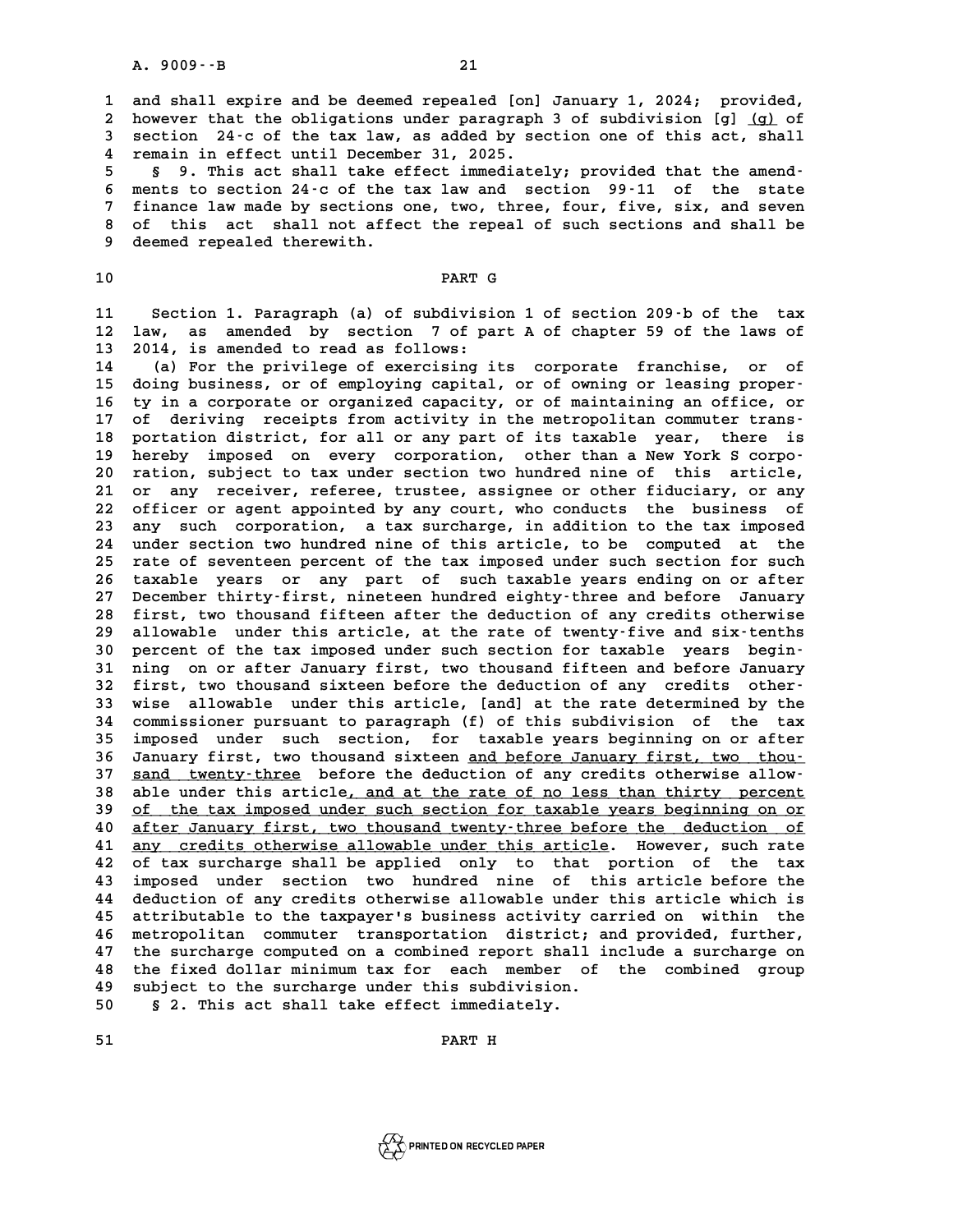**1 Section 1. Paragraphs (a), (b) and (d) of subdivision 29 of section 2** 210-B of the tax law, paragraphs (a), (b) and (d) of subdivision 29 of section<br>2 210-B of the tax law, paragraph (a) and subparagraph 2 of paragraph (b)<br>3 35 amended by section 1 of part II of chanter 59 of the laws of **3 as amended by section 1. Paragraphs (a), (b) and (d) of subdivision 29 of section 2 210 B of the tax law, paragraph (a) and subparagraph 2 of paragraph (b) as amended by section 1 of part II of chapter 59 of the laws of** 2 210 B of the tax law, paragraph (a) and subparagraph 2 of paragraph (b)<br>3 as amended by section 1 of part II of chapter 59 of the laws of 2021,<br>4 paragraph (b) as amended by section 1 of part Q of chapter 59 of the<br>5 law **5 as amended by section 1 of part II of chapter 59 of the laws of 2021,<br>4 paragraph (b) as amended by section 1 of part Q of chapter 59 of the<br>5 laws of 2018, subparagraph 1 of paragraph (b) as amended by chapter 490<br>6 of 6 paragraph (b) as amended by section 1 of part Q of chapter 59 of the laws of 2018, subparagraph 1 of paragraph (b) as amended by chapter 490 of the laws of 2019 and paragraph (d) as added by section 17 of part A<br>
<sup>7</sup> of 7** Jaws of 2018, subparagraph 1 of paragraph (b) as amended by chapter 6 of the laws of 2019 and paragraph (d) as added by section 17 of part of chapter 59 of the laws of 2014, are amended to read as follows: 6 of the laws of 2019 and paragraph (d) as added by section 17 of part A<br>
7 of chapter 59 of the laws of 2014, are amended to read as follows:<br>
(a) Allowance of credit. For taxable years beginning on or after Janu-<br>
<sup>8</sup> ar

9 of chapter 59 of the laws of 2014, are amended to read as follows:<br>8 (a) Allowance of credit. For taxable years beginning on or after Janu-<br>9 ary first, two thousand fifteen and before January first, two thousand<br>10 [twe **10 [twenty-three] twenty-six, a taxpayer shall be allowed a credit, to be \_\_\_\_\_\_\_\_\_\_** 9 ary first, two thousand fifteen and before January first, two thousand<br>10 [twenty-three] <u>twenty-six</u>, a taxpayer shall be allowed a credit, to be<br>11 computed as provided in this subdivision, against the tax imposed by<br>t 10 [twenty-three] <u>twenty-six</u>, a taxpayer shall be allowed a credit, to be<br>11 computed as provided in this subdivision, against the tax imposed by<br>12 this article, for hiring and employing, for not less than [one year and 11 computed as provided in this subdivision, against the tax imposed by<br>12 this article, for hiring and employing, for not less than [one year and<br>13 for not less than thirty-five hours each week] <u>twelve continuous and</u><br>1 12 this article, for hiring and employing, for not less than [one year and<br>13 for not less than thirty-five hours each week] <u>twelve-continuous and</u><br>14 <u>uninterrupted months (hereinafter referred to as the twelve-month per</u> 13 for not less than thirty-five hours each week] <u>twelve continuous and</u><br>14 <u>uninterrupted months (hereinafter referred to as the twelve-month peri-</u><br>15 <u>od) in a full-time or part-time position</u>, a qualified veteran with **16 state. The taxpayer may claim the credit in the year in which the qual-15** <u>od) in a full-time or part-time position</u>, a qualified veteran within the state. The taxpayer may claim the credit in the year in which the qual-<br>17 ified veteran completes [one year] the twelve-month period of emplo 16 state. The taxpayer may claim the credit in the year in which the qual-<br>17 ified veteran completes [one year] <u>the twelve-month period</u> of employment<br>18 by the taxpayer. If the taxpayer claims the credit allowed under t 17 ified veteran completes [one year] <u>the twelve-month period</u> of employment<br>18 by the taxpayer. If the taxpayer claims the credit allowed under this<br>19 subdivision, the taxpayer may not use the hiring of a qualified vete 18 by the taxpayer. If the taxpayer claims the credit allowed under this subdivision, the taxpayer may not use the hiring of a qualified veteran 20 that is the basis for this credit in the basis of any other credit allowed 20 subdivision, the taxpayer may not use the hiring of a qualified veteran<br>
20 that is the basis for this credit in the basis of any other credit<br>
21 allowed under this article.<br>
22 (b) Qualified veteran. A qualified veter 20 that is the basis for this credit in the basis of any other credit<br>
21 allowed under this article.<br>
22 (b) Qualified veteran. A qualified veteran is an individual:<br>
23 (1) who served on active duty in the United States

**23 (1) who served on active duty in the United States army, navy, air 24 force, space force, marine corps, coast guard or the reserves thereof, \_\_\_\_\_\_\_\_\_\_\_\_\_** 23 (1) who served on active duty in the United States army, navy, air<br>24 force, <u>space force,</u> marine corps, coast guard or the reserves thereof,<br>25 or who served in active military service of the United States as a<br>26 mem 24 force, <u>space force,</u> marine corps, coast guard or the reserves thereof,<br>25 or who served in active military service of the United States as a<br>26 member of the army national guard, air national guard, New York guard or<br> 25 or who served in active military service of the United States as a<br>26 member of the army national guard, air national guard, New York guard or<br>27 New York naval militia<u>, or who served in the active uniformed services</u><br> 26 member of the army national guard, air national guard, New York guard or<br>27 New York naval militia, or who served in the active uniformed services<br>28 <u>of the United States as a member of the commissioned corps of the</u><br>2 27 New York naval militia, or who served in the active uniformed services<br>28 <u>of the United States as a member of the commissioned</u> corps of the<br><u>national oceanic and atmospheric administration or the commissioned</u><br>20 geor 38 of the United States as a member of the commissioned corps of the<br>
29 <u>national oceanic and atmospheric administration or the commissioned</u><br>
30 <u>corps of the United States public health service</u>; who (i) was released<br>
3 **30 <u>national oceanic and atmospheric administration or the commissioned</u><br>30 <u>corps of the United States public health service</u>; who (i) was released<br>31 from active duty by general or honorable discharge [after September 30** corps of the United States public health service; who (i) was released<br>31 from active duty by general or honorable discharge [after September<br>32 eleventh, two thousand one], or (ii) has a qualifying condition, as<br>33 d 31 from active duty by general or honorable discharge [after September<br>32 eleventh, two thousand one], or (ii) has a qualifying condition, as<br>33 defined in section three hundred fifty of the executive law, and has<br>24 requi 32 eleventh, two thousand one], or (ii) has a qualifying condition, as<br>33 defined in section three hundred fifty of the executive law, and has<br>34 received a discharge other than bad conduct or dishonorable from such<br>35 ser **33 defined in section three hundred fifty of the executive law, and has**<br>**34 received a discharge other than bad conduct or dishonorable from such**<br>**35 service** [after September eleventh, two thousand one], or (iii) is a<br> **34 received a discharge other than bad conduct or dishonorable from such service [after September eleventh, two thousand one], or (iii) is a<br>36 discharged LGBT veteran, as defined in section three hundred fifty of<br>27 the** 35 service [after September eleventh, two thousand one], or (iii) is a<br>36 discharged LGBT veteran, as defined in section three hundred fifty of<br>37 the executive law, and has received a discharge other than bad conduct<br>28 o 36 discharged LGBT veteran, as defined in section three hundred fifty of<br>37 the executive law, and has received a discharge other than bad conduct<br>38 or dishonorable from such service [after September eleventh, two thou-<br><sup></sup> 37 the executive<br>38 or dishonorab<br>39 sand one];<br><sup>40</sup> (2) who **40 (2) and one);**<br>**40 (2) who commences employment by the qualified taxpayer on or after<br><b>40** (2) who commences employment by the qualified taxpayer on or after<br><sup>41</sup> January first, two thousand fourteen, and before Januar

39 sand one];<br>40 (2) who commences employment by the qualified taxpayer on or after<br>41 January first, two thousand fourteen, and before January first, two<br>42 thousand [twenty-two] <u>twenty-five</u>; and 42 thousand [twenty-two] <u>twenty-five</u>; and<br>43 (3) who certifies by signed affidav

**43 (3) who certifies by signed affidavit, under penalty of perjury, that 42 thousand [twenty-two] <u>twenty-five</u>; and<br>43 (3) who certifies by signed affidavit, under penalty of perjury, that<br>44 he or she has not been employed for thirty-five or more hours during any<br>45 wook in the one hundred e 43** (3) who certifies by signed affidavit, under penalty of perjury, that<br>44 he or she has not been employed for thirty-five or more hours during any<br>45 week in the one hundred eighty day period immediately prior to his o 44 he or she has not been employed fo<br>45 week in the one hundred eighty day<br>46 her employment by the taxpayer. week in the one hundred eighty day period immediately prior to his or<br>46 her employment by the taxpayer.<br>47 (d) Amount of credit. The amount of the credit shall be [ten] <u>fifteen</u><br>48 percent of the total amount of wages pa

**48 percent of the total amount of wages paid to the qualified veteran** 49 during the veteran's first [full year] <u>twelve-month period</u> of employ-<br>50 ment. Provided, however, that, if the qualified veteran is a disabled **50 ment of the total amount of wages paid to the qualified veteran during the veteran's first [full year] <u>twelve-month period</u> of employ-<br>
50 ment. Provided, however, that, if the qualified veteran is a disabled<br>
51 vete 49 during the veteran's first [full year] <u>twelve-month period</u> of employ-<br>50 ment. Provided, however, that, if the qualified veteran is a disabled<br>51 veteran, as defined in paragraph (b) of subdivision one of section<br>52** 50 ment. Provided, however, that, if the qualified veteran is a disabled<br>51 veteran, as defined in paragraph (b) of subdivision one of section<br>52 eighty-five of the civil service law, the amount of the credit shall be<br>53 [ 51 veteran, as defined in paragraph (b) of subdivision one of section<br>52 eighty-five of the civil service law, the amount of the credit shall be<br>53 [fifteen] <u>twenty</u> percent of the total amount of wages paid to the quali-52 eighty-five of the civil service law, the amount of the credit shall be<br>53 [fifteen] <u>twenty</u> percent of the total amount of wages paid to the quali-<br>54 fied veteran during the veteran's first [full year] <u>twelve-month </u> 53 [fifteen] <u>twenty</u> percent of the total amount of wages paid to the quali-<br>54 fied veteran during the veteran's first [full year] <u>twelve-month period</u><br>55 of employment. The credit allowed pursuant to this subdivision s 55 of employment. The credit allowed pursuant to this subdivision shall not<br>56 exceed in any taxable year, [five] <u>fifteen</u> thousand dollars for any

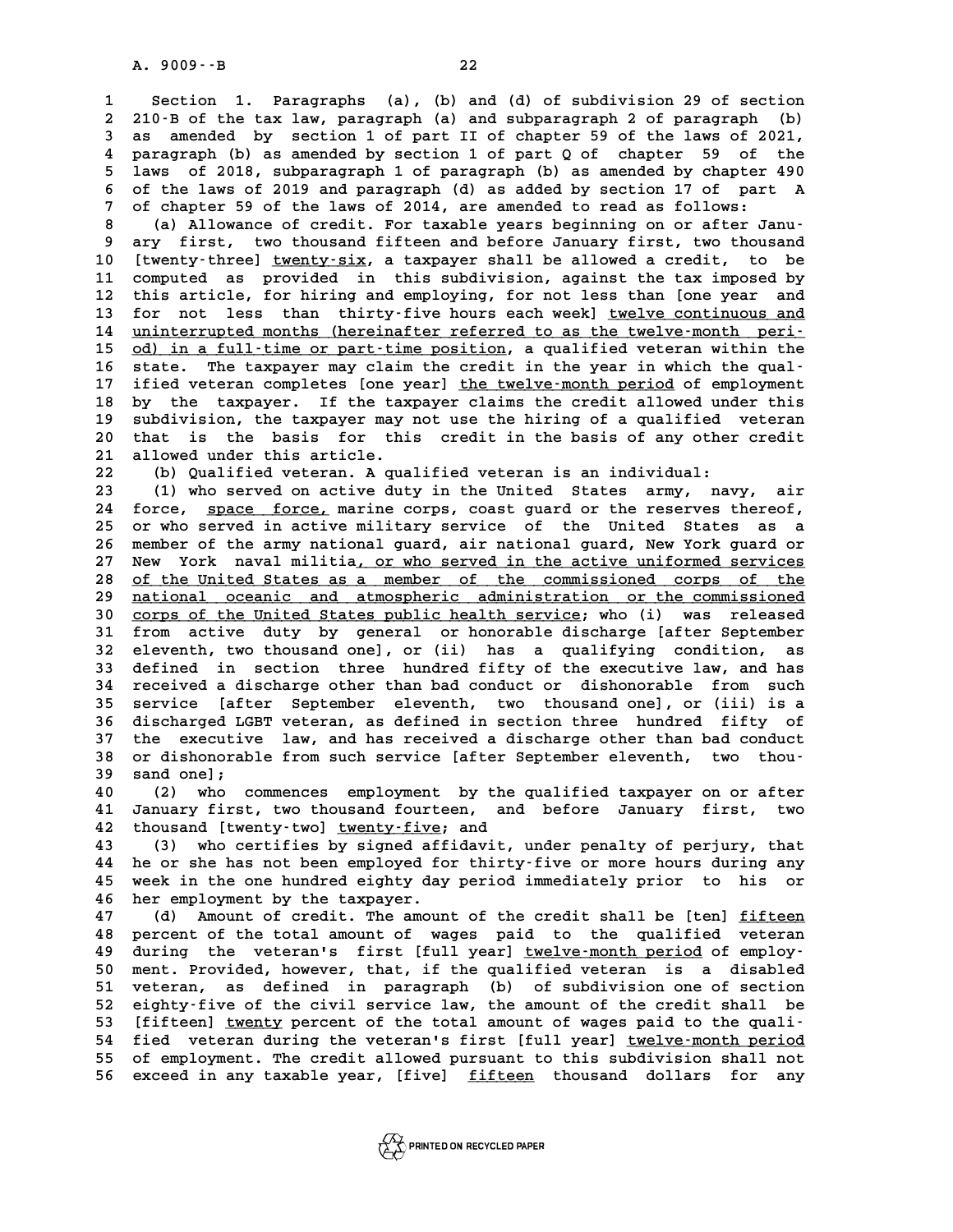A. 9009 · · B<br>1 qualified veteran [and fifteen] <u>employed in a full-time position for one</u><br>2 thousand oight hundred typety or more bours in one typlye-menth poriod qualified veteran [and fifteen] <u>employed in a full–time position for one</u><br>2 <u>thousand eight hundred twenty or more hours in one twelve-month period,</u><br>3 twenty thousand dollars for any qualified, yeteran, who is a disabled qualified veteran [and fifteen] employed in a full-time position for one<br>2 thousand eight hundred twenty or more hours in one twelve-month period,<br>3 <u>twenty</u> thousand dollars for any qualified veteran who is a disabled<br>4 u thousand eight hundred twenty or more hours in one twelve-month period,<br>
<del>twenty</del> thousand dollars for any qualified veteran who is a disabled<br>
veteran <u>employed in a full-time position for one thousand eight hundred</u><br>
twe For any qualified veteran who is a disabled<br>  $\frac{4}{3}$  veteran <u>employed in a full-time position</u> for one thousand eight hundred<br>  $\frac{5}{3}$  twenty or more hours in one twelve-month period, seven thousand five<br>  $\frac{5}{3}$  hu 4 veteran <u>employed in a full-time position for one thousand eight hundred</u><br>
5 <u>twenty or more hours in one twelve-month</u> period, seven thousand five<br>
6 <u>hundred dollars for any qualified veteran employed in a part-time po</u> 5 twenty or more hours in one twelve-month period, seven thousand five<br>6 hundred dollars for any qualified veteran employed in a part-time posi-<br>7 tion for at least one thousand forty hours but not more than one thou-<br>8 sa 8 <u>sand eight hundred nineteen hours in one than one thoudens and eight hundred nineteen hours in one twelve-month period, and ten<br>8 thousand dollars for any qualified veteran who is a disabled veteran</u> From for at least one thousand forty hours but not more than one thousand eight hundred nineteen hours in one twelve-month period, and ten thousand dollars for any qualified veteran who is a disabled veteran employed in a 8 <u>sand eight hundred nineteen hours in one twelve-month period, and ten</u><br>
9 thousand dollars for any qualified veteran who is a disabled veteran<br>
10 employed in a part-time position for at least one thousand forty hours<br> 9 thousand dollars for any qualified veteran who is a disabled veteran<br>10 <u>employed in a part-time position for at least one thousand forty hours</u><br>11 <u>but not more than one thousand eight hundred nineteen hours in one</u><br>12 10 <u>employed in a part-time position for at least one thousand forty hours<br>11 <u>but not more than one thousand eight hundred nineteen hours in one</u><br>12 <u>twelve-month period</u>.<br>13 § 2. Paragraphs 1, 2 and 4 of subsection (a-2)</u> **11 <u>but not more than one thousand eight hundred nineteen hours in one</u><br>
<b>12 <u>twelve-month period</u>.**<br> **13** § 2. Paragraphs 1, 2 and 4 of subsection (a-2) of section 606 of the<br> **14** tax law, paragraph 1 and subparagraph (

**12 <u>twelve-month period</u>.<br>13 § 2. Paragraphs 1, 2 and 4 of subsection (a–2) of section 606 of the<br>14 tax law, paragraph 1 and subparagraph (B) of paragraph 2 as amended by<br>15 section, 2 of part II of shapter 50 of the law** 13 **s** 2. Paragraphs 1, 2 and 4 of subsection (a-2) of section 606 of the<br>14 tax law, paragraph 1 and subparagraph (B) of paragraph 2 as amended by<br>15 section 2 of part II of chapter 59 of the laws of 2021, paragraph 2 as<br> 14 tax law, paragraph 1 and subparagraph (B) of paragraph 2 as amended by<br>15 section 2 of part II of chapter 59 of the laws of 2021, paragraph 2 as<br>16 amended by section 2 of part Q of chapter 59 of the laws of 2018,<br>17 su 15 section 2 of part II of chapter 59 of the laws of 2021, paragraph 2 as<br>16 amended by section 2 of part 0 of chapter 59 of the laws of 2018,<br>17 subparagraph (A) of paragraph 2 as amended by chapter 490 of the laws of<br>18 16 amended by section 2 of part Q of chapter 59 of the laws of 2018,<br>17 subparagraph (A) of paragraph 2 as amended by chapter 490 of the laws of<br>18 2019 and paragraph 4 as added by section 3 of part AA of chapter 59 of<br>the 17 subparagraph (A) of paragraph 2 as amended by chapte<br>18 2019 and paragraph 4 as added by section 3 of part<br>19 the laws of 2013, are amended to read as follows:<br>20 (1) Milovange of grodit, For taxable vears beginni 2019 and paragraph 4 as added by section 3 of part AA of chapter 59 of<br>
19 the laws of 2013, are amended to read as follows:<br>
20 (1) Allowance of credit. For taxable years beginning on or after Janu-<br>
21 ary first, two tho

20 (1) Allowance of credit. For taxable years beginning on or after Janu-<br>21 ary first, two thousand fifteen and before January first, two thousand<br>22 [twenty-three] twenty-six, a taxpayer shall be allowed a credit, to be 22 [twenty-three] <u>twenty-six</u>, a taxpayer shall be allowed a credit, to be<br>23 computed as provided in this subsection, against the tax imposed by this 21 ary first, two thousand fifteen and before January first, two thousand<br>22 [twenty-three] <u>twenty-six</u>, a taxpayer shall be allowed a credit, to be<br>23 computed as provided in this subsection, against the tax imposed by t 22 [twenty-three] <u>twenty-six</u>, a taxpayer shall be allowed a credit, to be<br>23 computed as provided in this subsection, against the tax imposed by this<br>24 article, for hiring and employing, for not less than [one year and 23 computed as provided in this subsection, against the tax imposed by this<br>24 article, for hiring and employing, for not less than [one year and for<br>25 not less than thirty-five hours each week] <u>twelve continuous and uni</u> 24 article, for hiring and employing, for not less than [one year and for<br>25 not less than thirty-five hours each week] <u>twelve-continuous and unin-</u><br>26 <u>terrupted months (hereinafter referred to as the twelve-month period</u> 25 not less than thirty-five hours each week] <u>twelve continuous and unin-</u><br>26 <u>terrupted months (hereinafter referred to as the twelve-month period) in<br>27 <u>a full-time or part-time position</u>, a qualified veteran within th</u> **28 terrupted months (hereinafter referred to as the twelve-month period) in**<br>27 **a full-time or part-time position, a qualified veteran within the state.**<br>28 The taxpayer may claim the credit in the year in which the qual 27 a full-time or part-time position, a qualified veteran within the state.<br>28 The taxpayer may claim the credit in the year in which the qualified<br>29 veteran completes [one year] <u>the twelve-month period</u> of employment by The taxpayer may claim the credit in the year in which the qualified<br>29 veteran completes [one year] <u>the twelve-month period</u> of employment by<br>30 the taxpayer. If the taxpayer claims the credit allowed under this<br>31 subse 29 veteran completes [one year] the twelve-month period of employment by<br>30 the taxpayer. If the taxpayer claims the credit allowed under this<br>31 subsection, the taxpayer may not use the hiring of a qualified veteran<br>22 th 30 the taxpayer. If the taxpayer claims the credit allowed under this subsection, the taxpayer may not use the hiring of a qualified veteran 32 that is the basis for this credit in the basis of any other credit<br>33 allowed 31 subsection, the taxpayer may not use the hiring of a qualified veteran<br>32 that is the basis for this credit in the basis of any other credit<br>33 allowed under this article.<br>34 (2) Qualified veteran. A qualified veteran i 32 that is the basis for this credit in the basis of any other credit<br>33 allowed under this article.<br>34 (2) Qualified veteran. A qualified veteran is an individual:<br>35 (A) who served on active duty in the United States arm

**33 allowed under this article.**<br> **34** (2) Qualified veteran. A qualified veteran is an individual:<br> **35** (A) who served on active duty in the United States army, navy, air<br> **36 force space force marine serve seed guard ar 34** (2) Qualified veteran. A qualified veteran is an individual:<br>35 (A) who served on active duty in the United States army, navy, air<br>36 force, space force, marine corps, coast guard or the reserves thereof,<br>37 or the se **35** (A) who served on active duty in the United States army, navy, air<br>36 force, <u>space force,</u> marine corps, coast guard or the reserves thereof,<br>37 or who served in active military service of the United States as a<br>28 m **36 force, space force, marine corps, coast guard or the reserves thereof,**<br>37 or who served in active military service of the United States as a<br>38 member of the army national guard, air national guard, New York guard or<br> 37 or who served in active military service of the United States as a<br>38 member of the army national guard, air national guard, New York guard or<br>39 New York naval militia<u>, or who served in the active uniformed services</u><br> A member of the army national guard, air national guard, New York guard or<br>
10 New York naval militia<u>, or who served in the active uniformed services</u><br>
10 <u>of the United States as a member of the commissioned corps of the</u> 41 <u>national oceanic and atmospheric administration or the commissioned</u><br>42 <u>corps of the United States public health service</u>; who (i) was released **42** corps of the United States public health service; who (i) was released<br>43 from active duty by general or honorable discharge [after September A factional oceanic and atmospheric administration or the commissioned<br>
42 corps of the United States public health service; who (i) was released<br>
43 from active duty by general or honorable discharge [after September<br>
44 **42** corps of the United States public health service; who (i) was released<br>43 from active duty by general or honorable discharge [after September<br>44 eleventh, two thousand one], or (ii) has a qualifying condition, as<br>45 d **43** from active duty by general or honorable discharge [after September<br>44 eleventh, two thousand one], or (ii) has a qualifying condition, as<br>45 defined in section three hundred fifty of the executive law, and has<br>16 res 44 eleventh, two thousand one], or (ii) has a qualifying condition, as<br>45 defined in section three hundred fifty of the executive law, and has<br>46 received a discharge other than bad conduct or dishonorable from such<br>47 ser **45 defined in section three hundred fifty of the executive law, and has received a discharge other than bad conduct or dishonorable from such 47 service [after September eleventh, two thousand one], or (iii) is a<br>48 disch** Fraceived a discharge other than bad conduct or dishonorable from such<br>47 service [after September eleventh, two thousand one], or (iii) is a<br>48 discharged LGBT veteran, as defined in section three hundred fifty of<br>the exe **47 service [after September eleventh, two thousand one], or (iii) is a**<br>**48 discharged LGBT veteran, as defined in section three hundred fifty of**<br>**49 the executive law, and has received a discharge other than bad conduct** 48 discharged LGBT veteran, as defined in section three hundred fifty of<br>49 the executive law, and has received a discharge other than bad conduct<br>50 or dishonorable from such service [after September eleventh, two thou-<br>5 49 the executive<br>50 or dishonoral<br>51 sand one];<br>52 (B) who come 50 or dishonorable from such service [after September eleventh, two thou-<br>51 sand one];<br>(B) who commences employment by the qualified taxpayer on or after<br>53 January first, two thousand fourteen, and before January first,

51 sand one];<br>52 (B) who commences employment by the qualified taxpayer on or after<br>53 January first, two thousand fourteen, and before January first, two<br>54 thousand [twontwitive] twontwifive, and 52 (B) who commences employment by the qualified taxpayer on or after<br>53 January first, two thousand fourteen, and before January first, two<br>54 thousand [twenty-two] <u>twenty-five</u>; and<br>55 (C) who certifies by signed affida 53 January first, two thousand fourteen, and before January first, two<br>54 thousand [twenty-two] <u>twenty-five</u>; and<br>55 (C) who certifies by signed affidavit, under penalty of perjury, that<br>56 began the began the permutation

**56 he or she has not been employed for thirty-five or more hours during any**

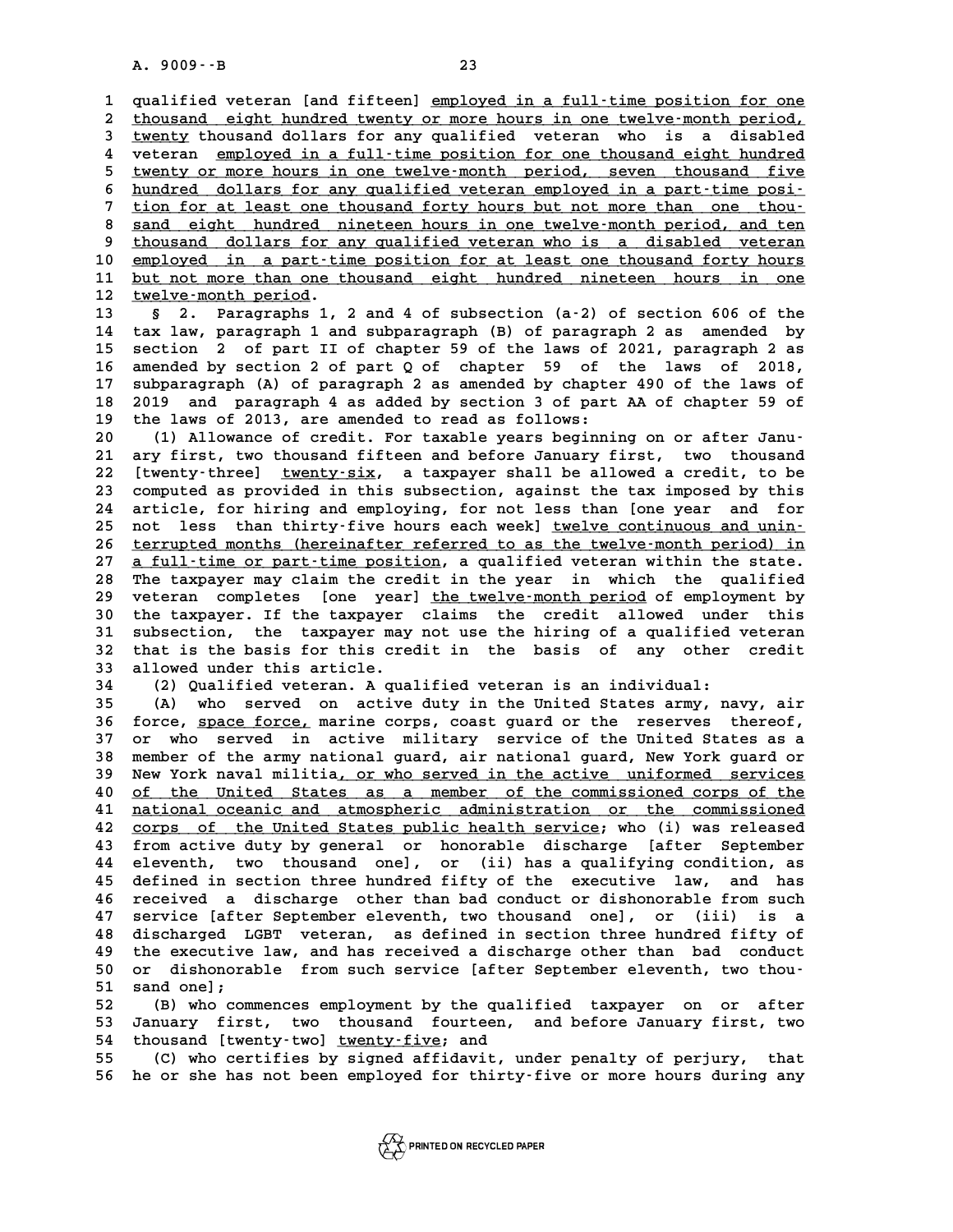**1 week in the one hundred eighty day period immediately prior to his or 2** week in the one-hundred-eighty<br>2 her employment by the taxpayer.<br>3 (4) Amount of credit, The amoun **3** (4) Amount of credit. The amount of the credit shall be [ten] fifteen<br> **3** (4) Amount of credit. The amount of the credit shall be [ten] fifteen<br> **A** persont of the total amount of uses paid to [be] the gualified uptor

**4 per employment by the taxpayer.**<br> **4 percent of the total amount of wages paid to [he] <u>the</u> qualified veteran<br>
<b>4** percent of the total amount of wages paid to [he] <u>the</u> qualified veteran<br> **5** during the uptorals firs 4) Amount of credit. The amount of the credit shall be [ten] <u>fifteen</u><br>4 percent of the total amount of wages paid to [he] <u>the</u> qualified veteran<br>5 during the veteran's first [full year] <u>twelve-month period</u> of employ-<br>5 4 percent of the total amount of wages paid to [he] <u>the</u> qualified veteran<br>5 during the veteran's first [full year] <u>twelve-month period</u> of employ-<br>6 ment. Provided, however, that, if the qualified veteran is a disabled<br> 5 during the veteran's first [full year] <u>twelve-month period</u> of employ-<br>6 ment. Provided, however, that, if the qualified veteran is a disabled<br>7 veteran, as defined in paragraph (b) of subdivision one of section<br>circlif 8 ment. Provided, however, that, if the qualified veteran is a disabled<br>
7 veteran, as defined in paragraph (b) of subdivision one of section<br>
8 eighty-five of the civil service law, the amount of the credit shall be<br>
9 [f 9 **113** weteran, as defined in paragraph (b) of subdivision one of section<br>
9 [fifteen] <u>twenty</u> percent of the total amount of wages paid to the quali-<br>
9 [fifteen] <u>twenty</u> percent of the total amount of wages paid to th 8 eighty-five of the civil service law, the amount of the credit shall be<br>9 [fifteen] <u>twenty</u> percent of the total amount of wages paid to the quali-<br>10 fied veteran during the veteran's first [full year] <u>twelve-month pe</u> 10 [fifteen] <u>twenty</u> percent of the total amount of wages paid to the quali-<br>10 fied veteran during the veteran's first [full year] <u>twelve-month period</u><br>11 of employment. The credit allowed pursuant to this subsection sh 10 fied veteran during the veteran's first [full year] <u>twelve-month period</u><br>11 of employment. The credit allowed pursuant to this subsection shall not<br>12 exceed in any taxable year, [five] <u>fifteen</u> thousand dollars for a 11 of employment. The credit allowed pursuant to this subsection shall not<br>12 exceed in any taxable year, [five] <u>fifteen</u> thousand dollars for any<br>13 qualified veteran [and fifteen] <u>employed in a full-time position for o</u> 12 exceed in any taxable year, [five] <u>fifteen</u> thousand dollars for any<br>13 qualified veteran [and fifteen] <u>employed in a full-time position for one</u><br>14 thousand eight hundred twenty or more hours in one twelve-month peri 12 exceed in any taxable year, [five] <u>fifteen</u> thousand dollars for any qualified veteran [and fifteen] <u>employed in a full-time position for one</u> thousand eight hundred twenty or more hours in one twelve-month period, tw 14 <u>thousand eight hundred twenty or more hours in one twelve-month period,</u><br>15 <u>twenty</u> thousand dollars for any qualified veteran who is a disabled<br>16 veteran <u>employed in a full-time position for one thousand eight hund</u> **15** <u>twenty</u> thousand dollars for any qualified veteran who is a disabled<br>16 veteran <u>employed in a full-time position for one thousand eight hundred</u><br>17 <u>twenty or more hours in one twelve-month period, seven thousand fi</u> **16** veteran <u>employed in a full-time position for one thousand eight hundred</u><br>17 <u>twenty or more hours in one twelve-month period, seven thousand five<br>18 hundred dollars for any qualified veteran employed in a part-time p</u> 17 twenty or more hours in one twelve-month period, seven thousand five<br>18 hundred dollars for any qualified veteran employed in a part-time posi-<br>19 tion for at least one thousand forty hours but not more than one thou-<br>2 18 <u>hundred dollars for any qualified veteran employed in a part-time posi-</u><br>19 <u>tion for at least one thousand forty hours but not more than one thou-</u><br>20 <u>sand eight hundred nineteen hours in one twelve-month period, and</u> 21 tion for at least one thousand forty hours but not more than one thou-<br>20 sand eight hundred nineteen hours in one twelve-month period, and ten<br>21 thousand dollars for any qualified veteran who is a disabled veteran<br>22 22 employed in a part-time position for at least one thousand forty hours<br>23 but not more than one thousand eight hundred nineteen hours in one 21 <u>thousand dollars for any qualified veteran who is a disabled veteran</u><br>22 <u>employed in a part-time position for at least one thousand forty hours</u><br>23 <u>but not more than one thousand eight hundred nineteen hours in one</u> 22 <u>employed in a part-ti</u><br>
23 <u>but not more than one t</u><br>
24 <u>twelve-month period</u>.<br>
25 5 2 Paragraphs 1 **23** <u>but not more than one thousand eight hundred nineteen hours in one</u><br>24 <u>twelve-month period</u>.<br>25 § 3. Paragraphs 1, 2 and 4 of subdivision (g-1) of section 1511 of the<br>26 tour low programs 1 and subpergament (B) of p

**24 twelve-month period.**<br>
25 § 3. Paragraphs 1, 2 and 4 of subdivision (g-1) of section 1511 of the<br>
26 tax law, paragraph 1 and subparagraph (B) of paragraph 2 as amended by<br>
27 section 3 of part II of shapter 58 of the 8 3. Paragraphs 1, 2 and 4 of subdivision (g-1) of section 1511 of the<br>26 tax law, paragraph 1 and subparagraph (B) of paragraph 2 as amended by<br>27 section 3 of part II of chapter 59 of the laws of 2021, paragraph 2 as<br>28 26 tax law, paragraph 1 and subparagraph (B) of paragraph 2 as amended by section 3 of part II of chapter 59 of the laws of 2021, paragraph 2 as amended by section 3 of part Q of chapter 59 of the laws of 2018, subparagrap 27 section 3 of part II of chapter 59 of the laws of 2021, paragraph 2 as<br>28 amended by section 3 of part Q of chapter 59 of the laws of 2018,<br>29 subparagraph (A) of paragraph 2 as amended by chapter 490 of the laws of<br>20 28 amended by section 3 of part Q of chapter 59 of the laws of 2018,<br>29 subparagraph (A) of paragraph 2 as amended by chapter 490 of the laws of<br>30 2019 and paragraph 4 as added by section 5 of part AA of chapter 59 of<br><sup>31</sup> 39 subparagraph (A) of paragraph 2 as amended by chapte<br>30 2019 and paragraph 4 as added by section 5 of part A<br>31 the laws of 2013, are amended to read as follows:<br><sup>22</sup> (1) Allowange of grodit, For tawable wears beginni **30 2019 and paragraph 4 as added by section 5 of part AA of chapter 59 of the laws of 2013, are amended to read as follows:**<br> **32** (1) Allowance of credit. For taxable years beginning on or after Janu-<br> **33** ary first two

**31 the laws of 2013, are amended to read as follows:**<br> **32** (1) Allowance of credit. For taxable years beginning on or after Janu-<br> **33 ary first, two thousand fifteen and before January first, two thousand**<br> **14 Ityorius 32** (1) Allowance of credit. For taxable years beginning on or after Janu-<br>33 ary first, two thousand fifteen and before January first, two thousand<br>34 [twenty-three] <u>twenty-six</u>, a taxpayer shall be allowed a credit, to 32 (1) Allowance of credit. For taxable years beginning on or after Janu-<br>33 ary first, two thousand fifteen and before January first, two thousand<br>34 [twenty-three] <u>twenty-six</u>, a taxpayer shall be allowed a credit, to b **14 [twenty-three] <u>twenty-six</u>, a taxpayer shall be allowed a credit, to be<br>35 computed as provided in this subdivision, against the tax imposed by<br>36 this article, for hiring and employing, for not less than [one year an** 35 computed as provided in this subdivision, against the tax imposed by<br>36 this article, for hiring and employing, for not less than [one year and<br>37 for not less than thirty-five hours each week] <u>twelve continuous and</u><br>2 36 this article, for hiring and employing, for not less than [one year and<br>37 for not less than thirty-five hours each week] <u>twelve-month peri-</u><br>38 <u>uninterrupted months (hereinafter referred to as the twelve-month peri-</u> 37 for not less than thirty-five hours each week] <u>twelve continuous and</u><br>38 <u>uninterrupted months (hereinafter referred to as the twelve-month peri-<br>39 <u>od) in a full-time or part-time position</u>, a qualified veteran withi</u> **40 state. The taxpayer may claim the the twelve-month period in a full-time or part-time position, a qualified veteran within the state. The taxpayer may claim the credit in the year in which the qual-<br>
40 state. The taxp** 39 <u>od) in a full-time or part-time position</u>, a qualified veteran within the<br>40 state. The taxpayer may claim the credit in the year in which the qual-<br>41 ified veteran completes [one year] <u>the twelve-month period</u> of em 40 state. The taxpayer may claim the credit in the year in which the qual-<br>41 if ied veteran completes [one year] <u>the twelve-month period</u> of employment<br>42 by the taxpayer. If the taxpayer claims the credit allowed under 41 ified veteran completes [one year] <u>the twelve-month period</u> of employment<br>42 by the taxpayer. If the taxpayer claims the credit allowed under this<br>43 subdivision, the taxpayer may not use the hiring of a qualified vete 42 by the taxpayer. If the taxpayer claims the credit allowed under this subdivision, the taxpayer may not use the hiring of a qualified veteran 44 that is the basis for this credit in the basis of any other credit allowed 43 subdivision, the taxpayer may not use the hiring of a qualified veteran<br>44 that is the basis for this credit in the basis of any other credit<br>45 allowed under this article.<br>46 (2) Qualified veteran. A qualified veteran 44 that is the basis for this credit in the basis of any other credit<br>
45 allowed under this article.<br>
46 (2) Qualified veteran. A qualified veteran is an individual:<br>
47 (A) who served on active duty in the United States

**47 (A) who served on active duty in the United States army, navy, air 46** (2) Qualified veteran. A qualified veteran is an individual:<br>47 (A) who served on active duty in the United States army, navy, air<br>48 force, <u>space force,</u> marine corps, coast guard or the reserves thereof,<br>49 or the **47** (A) who served on active duty in the United States army, navy, air<br>48 force, <u>space force,</u> marine corps, coast guard or the reserves thereof,<br>49 or who served in active military service of the United States as a<br>50 m **50 member of the army national state army national guard** or the reserves thereof,<br>**50 member of the army national guard, air national guard, New York guard or**<br>**51 New York nawal militia or who served in the active unifo** 49 or who served in active military service of the United States as a<br>50 member of the army national guard, air national guard, New York guard or<br>51 New York naval militia, <u>or who served in the active uniformed services</u><br> 50 member of the army national guard, air national guard, New York guard or<br>51 New York naval militia<u>, or who served in the active uniformed services</u><br>52 <u>of the United States as a member of the commissioned corps of the</u> 51 New York naval militia<u>, or who served in the active uniformed services</u><br>52 <u>of the United States as a member of the commissioned corps of the<br>53 <u>national oceanic and atmospheric administration or the commissioned</u><br>54 </u> 52 <u>of the United States as a member of the commissioned corps of the national oceanic and atmospheric administration or the commissioned<br>54 <u>corps of the United States public health service</u>; who (i) was released<br>55 from </u> **53** <u>mational oceanic and atmospheric administration or the commissioned</u><br>54 corps of the United States public health service; who (i) was released<br>55 from active duty by general or honorable discharge [after September<br>56 54 corps of the United States public health service; who (i) was released<br>55 from active duty by general or honorable discharge [after September<br>56 eleventh, two thousand one], or (ii) has a qualifying condition, as

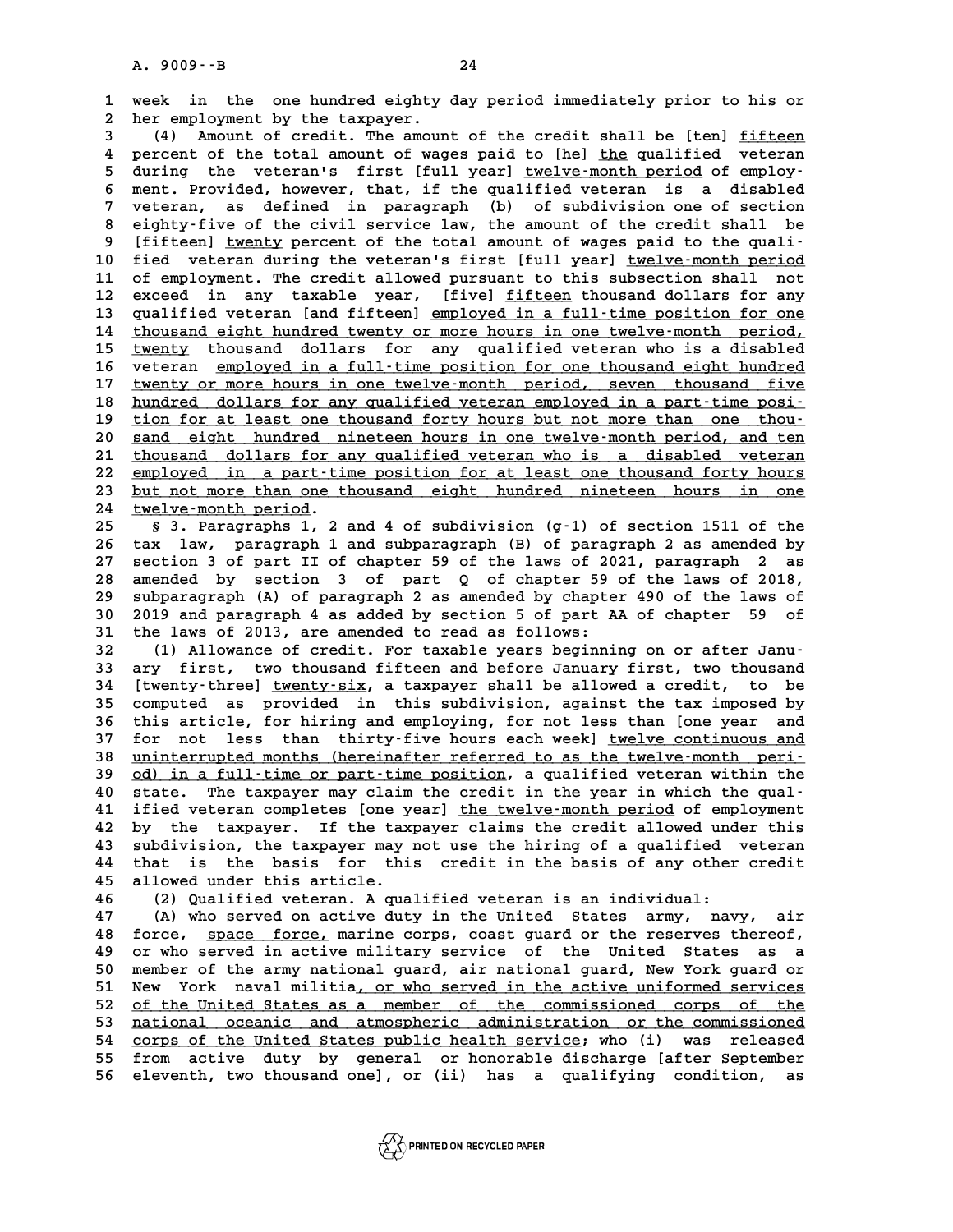**1 defined in section three hundred fifty of the executive law, and has 2** defined in section three hundred fifty of the executive law, and has<br>2 received a discharge other than bad conduct or dishonorable from such<br>3 service [after September eleventh two thousand one] or (iii) is a **3** defined in section three hundred fifty of the executive law, and has<br>2 received a discharge other than bad conduct or dishonorable from such<br>3 service [after September eleventh, two thousand one], or (iii) is a<br>4 disch a discharge other than bad conduct or dishonorable from such<br>3 service [after September eleventh, two thousand one], or (iii) is a<br>4 discharged LGBT veteran, as defined in section three hundred fifty of<br>the executive law a **5** service [after September eleventh, two thousand one], or (iii) is a<br>4 discharged LGBT veteran, as defined in section three hundred fifty of<br>5 the executive law, and has received a discharge other than bad conduct<br>5 and 4 discharged LGBT veteran, as defined in section three hundred fifty of<br>5 the executive law, and has received a discharge other than bad conduct<br>6 or dishonorable from such service [after September eleventh, two thou-<br>7 sa 5 the executive<br>6 or dishonoral<br>7 sand one];<br><sup>8</sup> (B) the serm 8 or dishonorable from such service [after September eleventh, two thou-<br> **8 (B)** who commences employment by the qualified taxpayer on or after<br> **8** Innuary first, type thousand fourteen and before January first, type

**9 January first, two thousand fourteen, and before January first, two** 10 thousand [twenty-two] <u>twenty-five</u>; and<br>11 (C) who certifies by signed affidavit

**11 (C) who certifies by signed affidavit, under penalty of perjury, that 10 thousand [twenty-two] <u>twenty-five</u>; and<br>11 (C) who certifies by signed affidavit, under penalty of perjury, that<br>12 he or she has not been employed for thirty-five or more hours during any<br>13 week, in the one hundred** 11 (C) who certifies by signed affidavit, under penalty of perjury, that<br>12 he or she has not been employed for thirty-five or more hours during any<br>13 week in the one hundred eighty day period immediately prior to his or 12 he or she has not been employed fo<br>13 week in the one hundred eighty<br>14 her employment by the taxpayer. week in the one-hundred-eighty-day-period-immediately-prior-to-his-or-<br>14 her-employment by-the-taxpayer.<br>15 (4) Amount of credit. The amount of the credit shall be [ten] <u>fifteen</u><br>16 percent of the total amount of wages p

**16 percent of the total amount of wages paid to the qualified veteran** 15 (4) Amount of credit. The amount of the credit shall be [ten] <u>fifteen</u><br>16 percent of the total amount of wages paid to the qualified veteran<br>17 during the veteran's first [full year] <u>twelve-month period</u> of employ-<br>20 16 percent of the total amount of wages-paid-to-the-qualified-veteran 17 during the veteran's first [full year] <u>twelve-month period</u> of employ-<br>18 ment. Provided, however, that, if the qualified veteran is a disabled<br>19 u 17 during the veteran's first [full year] <u>twelve-month period</u> of employ-<br>18 ment. Provided, however, that, if the qualified veteran is a disabled<br>19 veteran, as defined in paragraph (b) of subdivision one of section<br>20 c 18 ment. Provided, however, that, if the qualified veteran is a disabled<br>19 veteran, as defined in paragraph (b) of subdivision one of section<br>20 eighty-five of the civil service law, the amount of the credit shall be<br>21 [ veteran, as defined in paragraph (b) of subdivision one of section 20 eighty-five of the civil service law, the amount of the credit shall be<br>21 [fifteen] <u>twenty</u> percent of the total amount of wages paid to the quali-<br>22 fied veteran during the veteran's first [full year] <u>twelve-month </u> 21 [fifteen] <u>twenty</u> percent of the total amount of wages paid to the quali-<br>22 fied veteran during the veteran's first [full year] <u>twelve-month period</u><br>23 of employment. The credit allowed pursuant to this subdivision s 22 fied veteran during the veteran's first [full year] <u>twelve-month period</u><br>23 of employment. The credit allowed pursuant to this subdivision shall not<br>24 exceed in any taxable year, [five] <u>fifteen</u> thousand dollars for 23 of employment. The credit allowed pursuant to this subdivision shall not<br>24 exceed in any taxable year, [five] <u>fifteen</u> thousand dollars for any<br>25 qualified veteran [and fifteen] <u>employed in a full-time position for </u> 24 exceed in any taxable year, [five] <u>fifteen</u> thousand dollars for any<br>25 qualified veteran [and fifteen] <u>employed in a full-time position for one</u><br>26 <u>thousand eight hundred twenty or more hours in one twelve-month per</u> qualified veteran [and fifteen] employed in a full-time position for one<br>26 thousand eight hundred twenty or more hours in one twelve-month period,<br>27 twenty thousand dollars for any qualified veteran who is a disabled<br>28 26 <u>thousand eight hundred twenty or more hours in one twelve-month period,</u><br>27 <u>twenty</u> thousand dollars for any qualified veteran who is a disabled<br>28 veteran <u>employed in a full-time position for one thousand eight hund</u> <u>twenty</u> thousand dollars for any qualified veteran who is a disabled<br>28 veteran <u>employed in a full-time position for one thousand eight hundred</u><br>29 <u>twenty or more hours in one twelve-month period, seven thousand five</u><br>2 veteran <u>employed in a full-time position for one thousand eight hundred</u><br>29 <u>twenty or more hours in one twelve-month period, seven thousand five<br>30 hundred dollars for any qualified veteran employed in a part-time posi-<br></u> twenty or more hours in one twelve-month period, seven thousand five<br>30 <u>hundred dollars for any qualified veteran employed in a part-time posi-</u><br>31 <u>tion for at least one thousand forty hours but not more than one thou-</u><br> 30 <u>hundred dollars for any qualified veteran employed in a part-time posi-</u><br>31 <u>tion for at least one thousand forty hours but not more than one thou-</u><br>32 <u>sand eight hundred nineteen hours in one twelve-month period, and</u> 31 tion for at least one thousand forty hours but not more than one thou-<br>32 <u>sand eight hundred nineteen hours in one twelve-month period, and ten</u><br>33 <u>thousand dollars for any qualified veteran who is a disabled veteran</u> 32 <u>sand eight hundred nineteen-hours in one twelve-month period, and ten</u><br>33 <u>thousand dollars for any qualified veteran who is a disabled veteran</u><br>34 <u>employed in a part-time position for at least one thousand forty hour</u> 33 thousand dollars for any qualified veteran who is a disabled veteran employed in a part-time position for at least one thousand forty hours but not more than one thousand eight hundred nineteen hours in one 34 <u>employed in a part-ti</u><br>35 <u>but not more than one t</u><br>36 <u>twelve-month period</u>.<br>37 54 This ast shall t **35 <u>but not more than one thousand eight hundred nineteen hours in one</u><br>36 <u>twelve-month period</u>.<br>37 § 4. This act shall take effect immediately and shall apply to taxable<br>28 wears beginning on a after Innuany 1, 2022** 

**38 years beginning on or after January 1, 2022. 39 PART I**

**40 Section 1. The tax law is amended by adding a new section 47 to read 40** Section 1.<br>41 as follows:<br>42 5.47 Crade: Section 1. The tax law is amended by adding a new section 47 to read<br> **41** as follows:<br>
<u>§ 47. Grade no. 6 heating oil conversion tax credit. (a) (1) Allowance</u><br> **42** of gradit. A terminary that mosts the eligibility requi

 as follows:<br> **42** <u>§ 47. Grade no. 6 heating oil conversion tax credit. (a) (1) Allowance</u><br>
<u>43 of credit. A taxpayer that meets the eligibility requirements of subdi-</u><br> *14 vision (b)* of this sestion and is subject <u>§ 47. Grade no. 6 heating oil conversion tax credit. (a) (1) Allowance</u><br>43 <u>of credit. A taxpayer that meets the eligibility requirements of subdi-<br>44 vision (b) of this section and is subject to tax under article ni</u> of credit. A taxpayer that meets the eligibility requirements of subdi-<br> **44** vision (b) of this section and is subject to tax under article nine-A or<br> **45** twenty-two of this chapter may be eligible to claim a grade vision (b) of this section and is subject to tax under article nine-A or<br>45 <u>twenty-two of this chapter may be eligible to claim a grade no. 6 heat-</u><br>46 <u>ing oil conversion tax credit in the taxable year the conversio</u> <u>twenty-two of this chapter may be eligible to claim a grade no. 6 heat-</u><br>46 <u>ing oil conversion tax credit in the taxable year the conversion is<br>47 complete. The credit shall be equal to fifty percent of the conversi</u> <u>ing oil conversion tax credit in the taxable year the conversion is<br>47 complete. The credit shall be equal to fifty percent of the conversion<br>48 costs for all of the taxpayer's buildings located in a municipality pai</u> complete. The credit shall be equal to fifty percent of the conversion<br>48 costs for all of the taxpayer's buildings located in a municipality paid<br>by such taxpayer on or after January first, two thousand twenty-two an 80 costs for all of the taxpayer's buildings located in a municipality paid<br>49 <u>by such taxpayer on or after January first, two thousand twenty-two and</u><br>50 <u>before July first, two thousand twenty-three. The credit cannot e</u> by such taxpayer on or after January first, two thousand twenty-two and<br>
50 <u>before July first, two thousand twenty-three. The credit cannot exceed</u><br>
51 <u>five hundred thousand dollars per municipality.</u><br>
52 (2) A taxpayer before July first, two thousand twenty-three. The credit cannot exceed<br> **51** <u>five hundred thousand dollars per municipality.</u><br>
<u>52 (2) A taxpayer that is a partner in a partnership, member of a limited</u><br> **53** lightli

51 <u>five hundred thousand dollars per municipality.</u><br>
52 (2) A taxpayer that is a partner in a partnership, member of a limited<br>
53 <u>liability company or shareholder in a subchapter S corporation shall be</u><br>
54 allowed its 52 (2) A taxpayer that is a partner in a partnership, member of a limited<br>53 <u>liability company or shareholder in a subchapter S corporation shall be</u><br>54 <u>allowed its pro rata share of the credit earned by the partnership,</u>

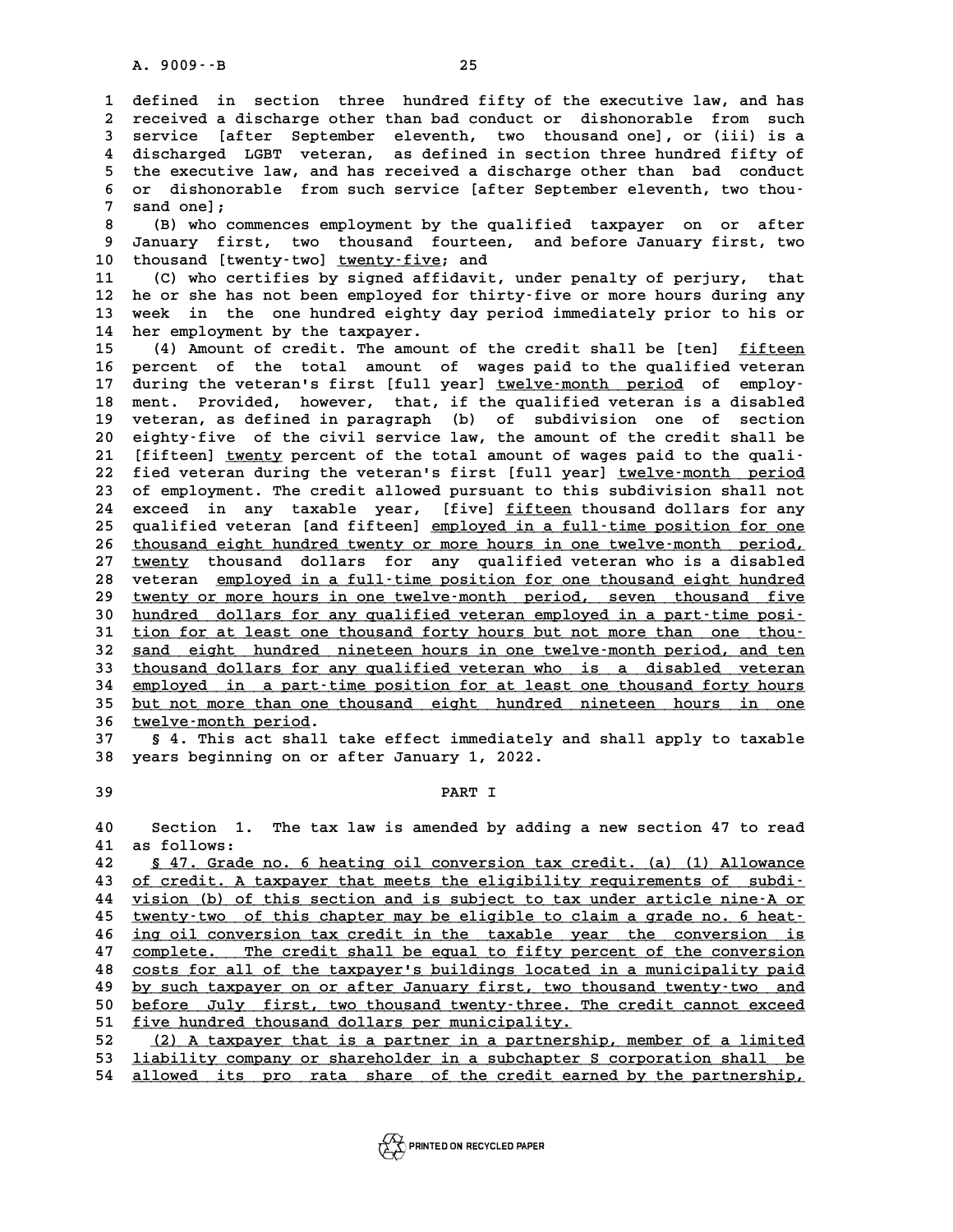|                         | $A. 9009 - B$<br>26                                                                                                                           |
|-------------------------|-----------------------------------------------------------------------------------------------------------------------------------------------|
| $\mathbf{1}$            | limited liability company or subchapter S corporation that meets the                                                                          |
| $\boldsymbol{2}$        | eligibility criteria described in subdivision (b) of this section to                                                                          |
| 3                       | claim a grade no. 6 heating oil conversion tax credit. In no event may                                                                        |
| $\overline{\mathbf{4}}$ | the total amount of the credit earned by the partnership, limited                                                                             |
| 5                       | liability company or subchapter S corporation exceed five hundred thou-                                                                       |
| 6                       | sand dollars for all buildings located in a municipality.                                                                                     |
| $\overline{7}$          | No cost or expense paid or incurred by the taxpayer that is<br>(3)                                                                            |
| 8                       | included as part of the calculation of this credit shall be the basis of                                                                      |
| 9                       | any other tax credit allowed under this chapter.                                                                                              |
| 10                      | (b) Eligibility criteria. (1) To be eligible to claim a grade no. 6                                                                           |
| 11                      | heating oil conversion tax credit, a business entity must:                                                                                    |
| 12                      | (i) incur expenses for the conversion from grade no. 6 heating oil                                                                            |
| 13                      | fuel, as described as "conversion costs" in paragraph (1) of subdivision                                                                      |
| 14                      | (c) of this section, to biodiesel heating oil or a geothermal system at                                                                       |
| 15                      | any building located in New York state outside the city of New York;                                                                          |
| 16                      | submit an application to and obtain approval of such application<br>(ii) (ii                                                                  |
| 17                      | by the New York state energy research and development authority describ-                                                                      |
| 18                      | ing the conversion and approved costs to complete such conversion;                                                                            |
| 19                      | (iii) not be principally engaged in the generation or distribution<br>оf                                                                      |
| 20                      | electricity, power or energy;                                                                                                                 |
| 21                      | (iv) be in compliance with all environmental conservation laws and                                                                            |
| 22                      | regulations; and                                                                                                                              |
| 23<br>24                | (v) not owe past due state taxes unless the business entity is making<br>payments and complying with an approved binding payment agreement    |
| 25                      | entered into with the taxing authority.                                                                                                       |
| 26                      | (c) Definitions. As used in this section the following terms<br>shall                                                                         |
| 27                      | have the following meanings:                                                                                                                  |
| 28                      | Conversion costs means the equipment and labor costs associated<br>(1)                                                                        |
| 29                      | with the design, installation and use of space heating and other energy                                                                       |
| 30                      | conversion systems that are designed to or accommodate the use of biod-                                                                       |
| 31                      | iesel fuel or a geothermal system and, at the option of the taxpayer,                                                                         |
| 32                      | the costs of completing an ASHRAE level 2 energy audit including assess-                                                                      |
| 33                      | ment of electrification options.                                                                                                              |
| 34                      | (2) Biodiesel means a minimum blend of eighty-five (85) percent biod-                                                                         |
| 35                      | iesel, defined as fuel manufactured from vegetable oils, animal fats, or                                                                      |
| 36                      | other agricultural or other products or by-products, with petrodiesel                                                                         |
| 37                      | fuel commonly used for heating systems.                                                                                                       |
| 38                      | (3) Geothermal means a system that uses the ground or ground water as                                                                         |
| 39                      | a thermal energy source/sink to heat or cool a building or provide hot                                                                        |
| 40<br>41                | water within the building.                                                                                                                    |
| 42                      | (4) Municipality, for purposes of this section, means a city or town.<br>(d) The commissioner, in consultation with the New York state energy |
| 43                      | research and development authority, will develop an application process                                                                       |
| 44                      | to certify the expenses necessary for the conversion and a taxpayer will                                                                      |
| 45                      | not be eligible to claim the credit unless it has completed that appli-                                                                       |
| 46                      | cation process and the application has been approved by the New York                                                                          |
| 47                      | state energy research and development authority.                                                                                              |
| 48                      | (e) Information sharing. The department, the department of environ-                                                                           |
| 49                      | mental conservation and the New York state energy research and develop-                                                                       |
| 50                      | ment authority shall be allowed and are directed to share and exchange                                                                        |
| 51                      | information regarding the information contained on the credit applica-                                                                        |
| 52                      | tion for claiming the grade no. 6 heating oil conversion tax credit and                                                                       |
| 53                      | such information exchanged between the department, the department of                                                                          |
| 54                      | environmental conservation and the New York state energy research and                                                                         |
| 55                      | development authority shall not be subject to disclosure or inspection                                                                        |
| 56                      | under the state's freedom of information law.                                                                                                 |

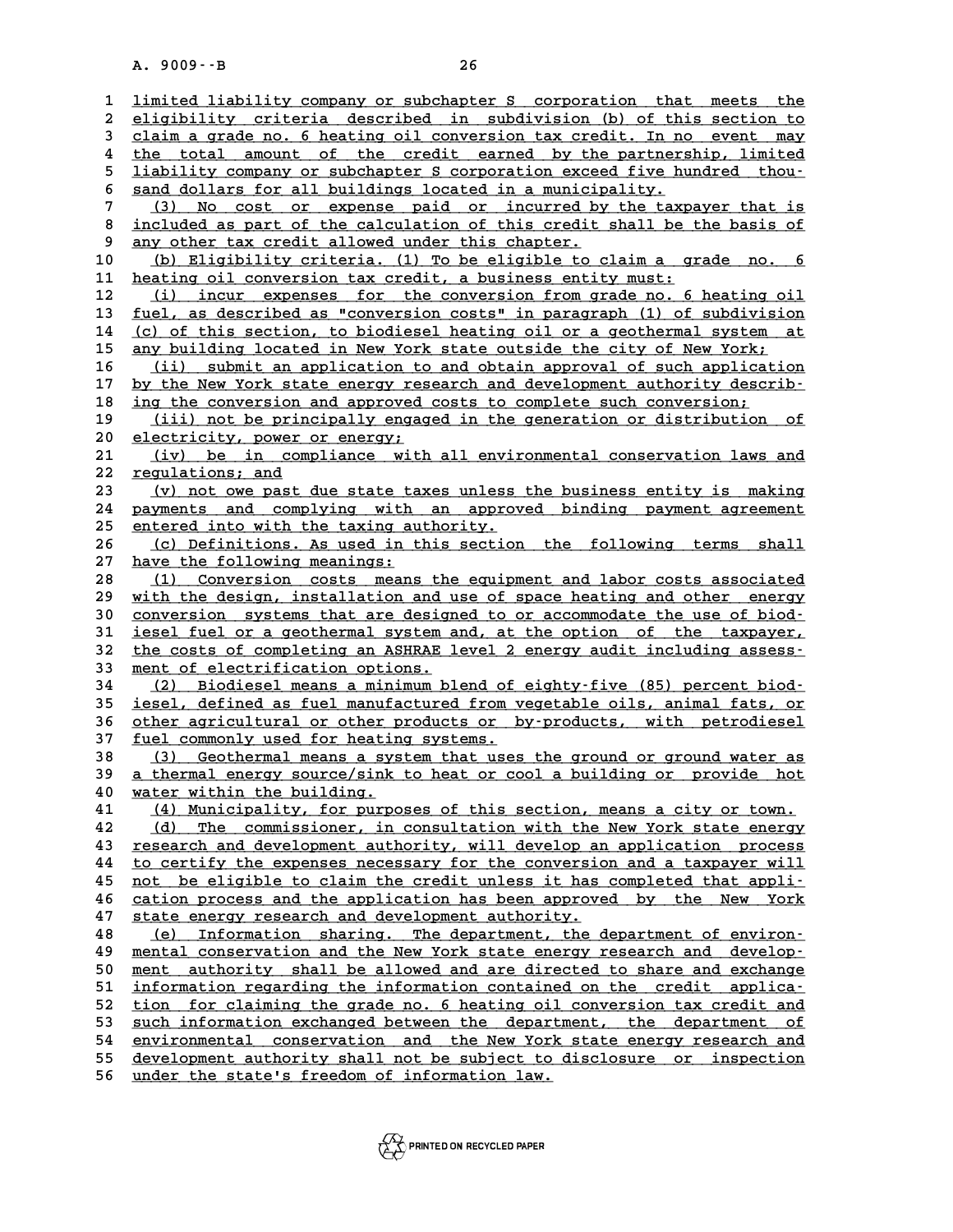|              | 27<br>$A. 9009 - B$                                                                                                                            |
|--------------|------------------------------------------------------------------------------------------------------------------------------------------------|
| $\mathbf{1}$ | (f) Cross references. For application of the credit provided for in                                                                            |
| 2            | this section, see the following provisions of this chapter:                                                                                    |
| 3            | (1) article 9-A: section 210-B, subdivision 58;                                                                                                |
| 4            | (2) article 22: section 606, subsection (nnn).                                                                                                 |
| 5            | 2. Section 210-B of the tax law is amended by adding a new subdivi-<br>S.                                                                      |
| 6            | sion 58 to read as follows:                                                                                                                    |
| 7            | 58. Grade no. 6 heating oil conversion tax credit. (a) Allowance of                                                                            |
| 8            | credit. A taxpayer will be allowed a credit, to be computed as provided                                                                        |
| 9            | in section forty-seven of this chapter, against the taxes imposed by                                                                           |
| 10           | this article.                                                                                                                                  |
| 11<br>12     | (b) Application of credit. The credit allowed under this subdivision<br>for the taxable year will not reduce the tax due for such year to less |
| 13           | than the amount prescribed in paragraph (d) of subdivision one of                                                                              |
| 14           | section two hundred ten of this article. However, if the amount of cred-                                                                       |
| 15           | it allowed under this subdivision for the taxable year reduces the tax                                                                         |
| 16           | to such amount or if the taxpayer otherwise pays tax based on the fixed                                                                        |
| 17           | dollar minimum amount, any amount of credit not deductible in such taxa-                                                                       |
| 18           | ble year will be treated as an overpayment of tax to be credited or                                                                            |
| 19           | refunded in accordance with the provisions of section one thousand                                                                             |
| 20           | eighty-six of this chapter. Provided, however, the provisions of                                                                               |
| 21           | subsection (c) of section one thousand eighty-eight of this chapter                                                                            |
| 22           | notwithstanding, no interest will be paid thereon.                                                                                             |
| 23           | § 3. Subparagraph (B) of paragraph 1 of subsection (i) of section 606                                                                          |
| 24           | of the tax law is amended by adding a new clause (xlix) to read as                                                                             |
| 25           | follows:                                                                                                                                       |
| 26           | (xlix) Grade no. 6 heating oil<br>Amount of credit under subdivision                                                                           |
| 27           | conversion tax credit under<br>fifty-eight of section two hundred                                                                              |
| 28<br>29     | subsection (nnn)<br>ten-B<br>§ 4. Section 606 of the tax law is amended by adding a new subsection                                             |
| 30           | (nnn) to read as follows:                                                                                                                      |
| 31           | (nnn) Grade no. 6 heating oil conversion tax credit. (1) Allowance of                                                                          |
| 32           | credit. A taxpayer shall be allowed a credit, to be computed as provided                                                                       |
| 33           | in section forty-seven of this chapter, against the tax imposed by this                                                                        |
| 34           | <u>article.</u>                                                                                                                                |
| 35           | (2) Application of credit. If the amount of the credit allowed under                                                                           |
| 36           | <u>this subsection for the taxable year exceeds the taxpayer's tax for such</u>                                                                |
| 37           | year, the excess will be treated as an overpayment of tax to be credited                                                                       |
| 38           | or refunded in accordance with the provisions of section six hundred                                                                           |
| 39           | eighty-six of this article, provided, however, that no interest will be                                                                        |
| 40           | paid thereon.                                                                                                                                  |
| 41           | § 5. This act shall take effect immediately and shall apply to taxable                                                                         |
| 42           | years beginning on or after January 1, 2022.                                                                                                   |
| 43           | PART J                                                                                                                                         |
| 44           | Section 1. Subdivision 4 of section 22 of the public housing law,<br>as                                                                        |
| 45           | amended by section 2 of part GG of chapter 59 of the laws of 2021, is                                                                          |
| 46           | amended to read as follows:                                                                                                                    |
| 47           | 4. Statewide limitation. The aggregate dollar amount of credit which                                                                           |
| 48           | the commissioner may allocate to eligible low-income buildings under                                                                           |
| 49           | this article shall be one hundred [twenty] twenty-seven million dollars.                                                                       |
| 50           | The limitation provided by this subdivision applies only to allocation                                                                         |
| 51           | of the aggregate dollar amount of credit by the commissioner, and does                                                                         |
| E O.         | unngo to a taunayow of the gradit with you                                                                                                     |

The limitation provided by this subdivision applies only to allocation<br>
51 of the aggregate dollar amount of credit by the commissioner, and does<br>
52 not apply to allowance to a taxpayer of the credit with respect to an<br>
5 51 of the aggregate dollar amount of credit by the commissioner,<br>52 not apply to allowance to a taxpayer of the credit with respect<br>53 eligible low-income building for each year of the credit period.

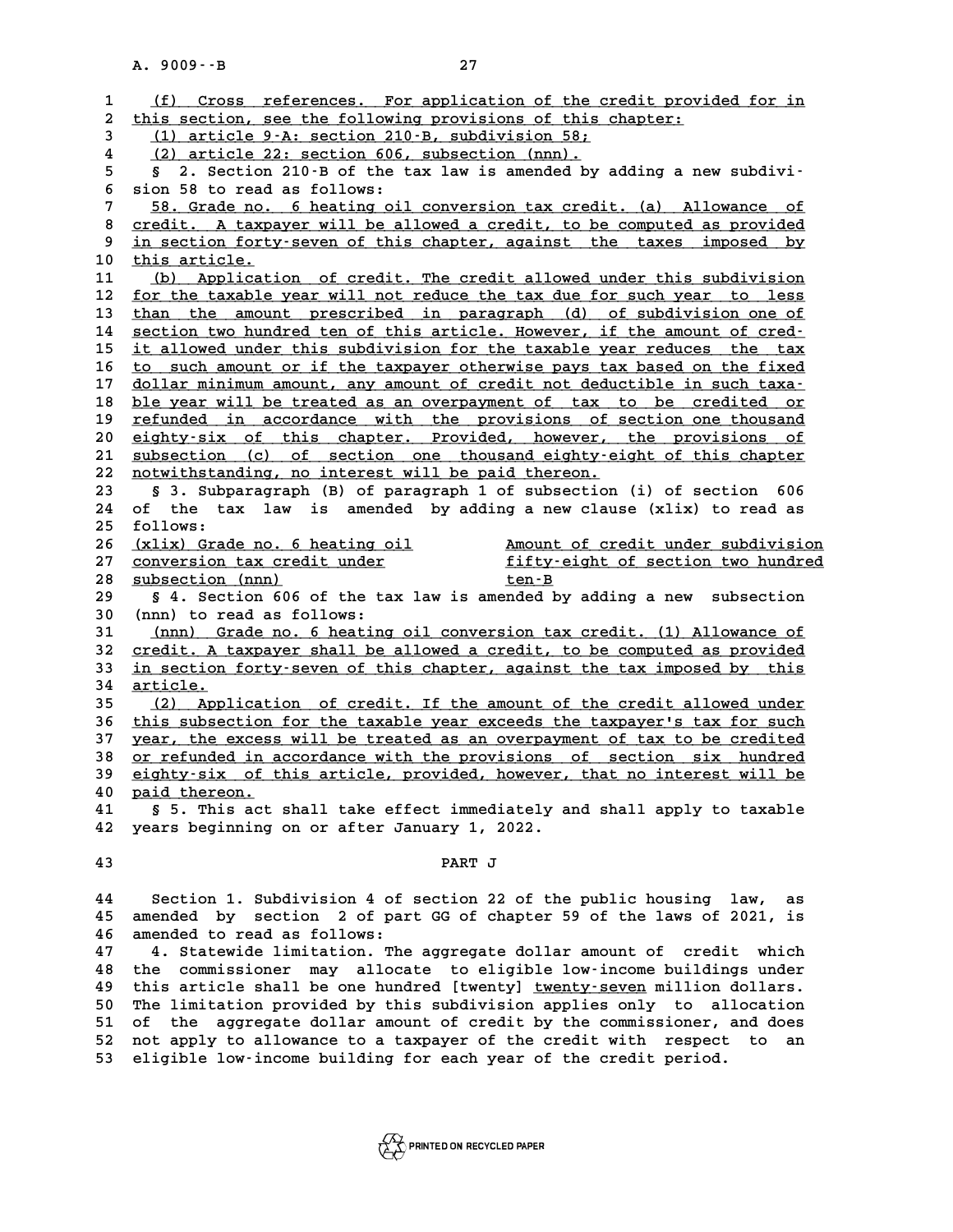**1 § 2. Subdivision 4 of section 22 of the public housing law, as 2.** Subdivision 4 of section 22 of the public housing law, as<br>2 amended by section 3 of part GG of chapter 59 of the laws of 2021, is 1 § 2. Subdivision 4 of<br>2 amended by section 3 of part G<br>3 amended to read as follows:<br><sup>4</sup> Statewide limitation m **4 4. Statewide limitation. The aggregate dollar amount of credit which** 3 amended to read as follows:<br>4 4. Statewide limitation. The aggregate dollar amount of credit which<br>5 the commissioner may allocate to eligible low-income buildings under<br>5 this article shall be ane hundred fructureightl 4 4. Statewide limitation. The aggregate dollar amount of credit which<br>5 the commissioner may allocate to eligible low-income buildings under<br>6 this article shall be one hundred [twenty-eight] <u>forty-two</u> million<br>7 dollars 5 the commissioner may allocate to eligible low-income buildings under<br>6 this article shall be one hundred [twenty-eight] <u>forty-two</u> million<br>7 dollars. The limitation provided by this subdivision applies only to<br>2 allocat 8 this article shall be one hundred [twenty-eight] <u>forty-two</u> million<br>7 dollars. The limitation provided by this subdivision applies only to<br>8 allocation of the aggregate dollar amount of credit by the commissioner,<br>9 and 9 dollars. The limitation provided by this subdivision applies only to<br>8 allocation of the aggregate dollar amount of credit by the commissioner,<br>9 and does not apply to allowance to a taxpayer of the credit with respect<br>1 10 allocation of the aggregate dollar amount of credit by the commissioner,<br>
10 to an eligible low-income building for each year of the credit period.<br>
11 s. 3 subdivision 4 of section 22 of the public bousing law as amend 9 and does not apply to allowance to a taxpayer of the credit with respect<br>10 to an eligible low-income building for each year of the credit period.<br>11 § 3. Subdivision 4 of section 22 of the public housing law, as amended **10** to an eligible low-income building for each year of the credit period.<br>
11 § 3. Subdivision 4 of section 22 of the public housing law, as amended<br>
12 by section 4 of part GG of chapter 59 of the laws of 2021, is amend 11 § 3. Subdivision<br>12 by section 4 of par<br>13 read as follows:<br><sup>14</sup> <sup>4</sup> Statewide 1; 12 by section 4 of part GG of chapter 59 of the laws of 2021, is amended to<br>13 read as follows:<br>14 4. Statewide limitation. The aggregate dollar amount of credit which<br>15 the commissioner may allocate to eligible lovingome 13 read as follows:<br>14 14. Statewide limitation. The aggregate dollar amount of credit which<br>15 the commissioner may allocate to eligible low-income buildings under<br>16 this article shall be one hundred [thirty-six] fifty-s 14 4. Statewide limitation. The aggregate dollar amount of credit which<br>15 the commissioner may allocate to eligible low-income buildings under<br>16 this article shall be one hundred [thirty-six] <u>fifty-seven</u> million<br>2011ar 15 the commissioner may allocate to eligible low-income buildings under<br>16 this article shall be one hundred [thirty-six] <u>fifty-seven</u> million<br>17 dollars. The limitation provided by this subdivision applies only to<br>18 all **16 this article shall be one hundred [thirty-six] fifty-seven million**<br>17 dollars. The limitation provided by this subdivision applies only to<br>18 allocation of the aggregate dollar amount of credit by the commissioner,<br>20 17 dollars. The limitation provided by this subdivision applies only to allocation of the aggregate dollar amount of credit by the commissioner, and does not apply to allowance to a taxpayer of the credit with respect to a allocation of the aggregate dollar amount of credit by the commissioner,<br>19 and does not apply to allowance to a taxpayer of the credit with respect<br>20 to an eligible low-income building for each year of the credit period. 20 and does not apply to allowance to a taxpayer of the credit with respect<br>20 to an eligible low-income building for each year of the credit period.<br>21 § 4. Subdivision 4 of section 22 of the public housing law, as amende **20** to an eligible low-income building for each year of the credit period.<br>21 § 4. Subdivision 4 of section 22 of the public housing law, as amended<br>22 by section 5 of part GG of chapter 59 of the laws of 2021, is amended 21 **5 4. Subdivision**<br>
22 by section 5 of par<br>
23 read as follows:<br>
24 **4** Statewide list 22 by section 5 of part GG of chapter 59 of the laws of 2021, is amended to<br>23 read as follows:<br>24 4. Statewide limitation. The aggregate dollar amount of credit which<br>25 the commissioner may allocate to eligible lovingome 23 read as follows:<br>24 d. Statewide limitation. The aggregate dollar amount of credit which<br>25 this article shall be ane hundred [forty-four] seventy-type million 24 4. Statewide limitation. The aggregate dollar amount of credit which<br>25 the commissioner may allocate to eligible low-income buildings under<br>26 this article shall be one hundred [forty-four] <u>seventy-two</u> million<br>27 dol 25 the commissioner may allocate to eligible low-income buildings under<br>26 this article shall be one hundred [forty-four] <u>seventy-two</u> million<br>27 dollars. The limitation provided by this subdivision applies only to<br>28 all 26 this article shall be one hundred [forty-four] <u>seventy-two</u> million<br>27 dollars. The limitation provided by this subdivision applies only to<br>28 allocation of the aggregate dollar amount of credit by the commissioner,<br>29 27 dollars. The limitation provided by this subdivision applies only to<br>28 allocation of the aggregate dollar amount of credit by the commissioner,<br>29 and does not apply to allowance to a taxpayer of the credit with respec allocation of the aggregate dollar amount of credit by the commissioner,<br>29 and does not apply to allowance to a taxpayer of the credit with respect<br>30 to an eligible low-income building for each year of the credit period. 29 and does not apply to allowance to a taxpayer of the credit with respect 30 to an eligible low-income building for each year of the credit period.<br>31 § 5. This act shall take effect immediately; provided, however, **30** to an eligible low-income building for each year of the credit period.<br> **31** § 5. This act shall take effect immediately; provided, however,<br>
32 section one of this act shall take effect April 1, 2022; section two of **31** § 5. This act shall take effect immediately; provided, however,<br>32 section one of this act shall take effect April 1, 2022; section two of<br>33 this act shall take effect April 1, 2023; section three of this act<br>24 shal 32 section one of this act shall take effect April 1, 2022; section two of<br>33 this act shall take effect April 1, 2023; section three of this act<br>34 shall take effect April 1, 2024; and section four of this act shall take 33 this act shall take effect April 1, 2023; section three of this act<br>34 shall take effect April 1, 2024; and section four of this act shall take

# **36 PART K**

**28**<br>37 Section 1. Paragraph (a) of subdivision 25 of section 210-B of the tax<br>38 Jay 25 arouded by section 1 of part B of chapter, 58 of the Jays of 37 Section 1. Paragraph (a) of subdivision 25 of section 210<sup>.</sup>B of the tax<br>38 law, as amended by section 1 of part R of chapter 59 of the laws of **37** Section 1. Paragraph (a) of subdivisieral as identity as a mended by section 1 of part R 39 2019, is amended to read as follows:

**40 (a) General. A taxpayer shall be allowed a credit against the tax 41 imposed by this article. Such credit, to be computed as hereinafter 40** (a) General. A taxpayer shall be allowed a credit against the tax<br>**41 imposed by this article.** Such credit, to be computed as hereinafter<br>**42 provided, shall be allowed for bioheating fuel, used for space heating<br>23** 41 imposed by this article. Such credit, to be computed as hereinafter<br>42 provided, shall be allowed for bioheating fuel, used for space heating<br>43 or hot water production for residential purposes within this state<br>44 purp **42 provided, shall be allowed for bioheating fuel, used for space heating<br>43 or hot water production for residential purposes within this state<br>44 purchased before January first, two thousand [twenty-three] twenty-six.<br><sup>4**</sup> 43 or hot water production for residential purposes within this state<br>44 purchased before January first, two thousand [twenty-three] <u>twenty-six</u>.<br>45 Such credit shall be \$0.01 per percent of biodiesel per gallon of<br>hickob **44 purchased before January first, two thousand [twenty-three] <u>twenty-six</u>.<br>45 Such credit shall be \$0.01 per percent of biodiesel per gallon of<br>46 bioheating fuel, not to exceed twenty cents per gallon, purchased by<br>47** For a such credit shall be \$0.01 per percent of biodiesel per gallon of<br>46 bioheating fuel, not to exceed twenty cents per gallon, purchased by<br>47 such taxpayer. Provided, however, that on or after January first, two<br>thous 46 bioheating fuel, not to exceed twenty cents per gallon, purchased by<br>47 such taxpayer. Provided, however, that on or after January first, two<br>48 thousand seventeen, this credit shall not apply to bioheating fuel that<br>49 47 such taxpayer. Provided, however, that on or after January first,<br>48 thousand seventeen, this credit shall not apply to bioheating fuel.<br>49 is less than six percent biodiesel per gallon of bioheating fuel.<br>50 5.2 Percen 48 thousand seventeen, this credit shall not apply to bioheating fuel that<br>49 is less than six percent biodiesel per gallon of bioheating fuel.<br>50 § 2. Paragraph 1 of subdivision (mm) of section 606 of the tax law, as<br>51 s

**50 is less than six percent biodiesel per gallon of bioheating fuel.**<br> **50 § 2. Paragraph 1 of subdivision (mm) of section 606 of the tax law, as<br>
51 amended by section 2 of part R of chapter 59 of the laws of 2019, is<br>
5** 50 § 2. Paragraph 1 of subdivis<br>51 amended by section 2 of part R<br>52 amended to read as follows:<br>53 (1) A tarrayor shall be a 50 § 2. Paragraph 1 of subdivision (mm) of section 606 of the tax law, as<br>51 amended by section 2 of part R of chapter 59 of the laws of 2019, is<br>52 amended to read as follows:<br>53 (1) A taxpayer shall be allowed a credit a

**54 this article. Such credit, to be computed as hereinafter provided, shall**

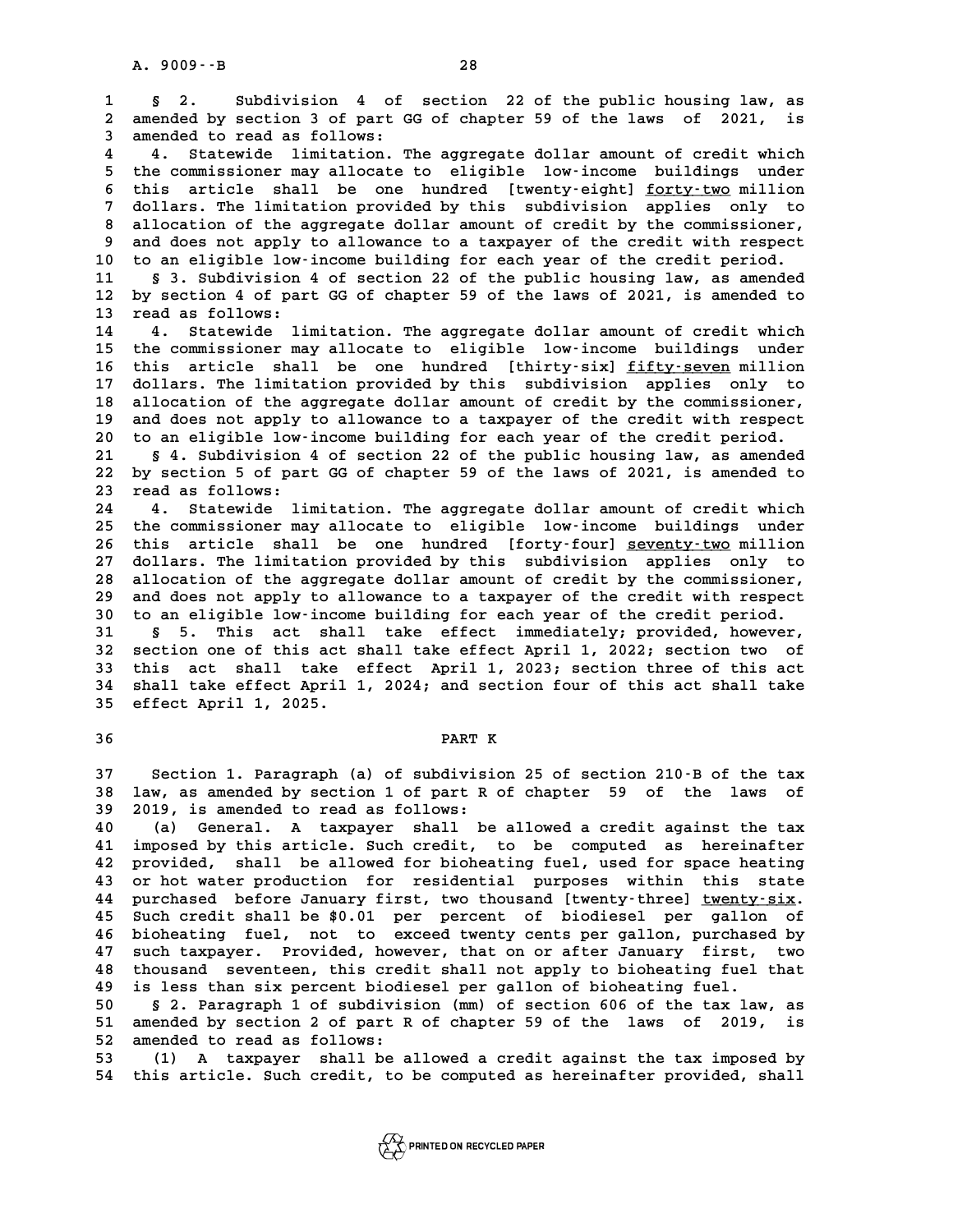**1 be allowed for bioheating fuel, used for space heating or hot water 2** be allowed for bioheating fuel, used for space heating or hot water<br>2 production for residential purposes within this state and purchased on<br>3 or after July first, two thousand six and before July first, two thou. 1 be allowed for bioheating fuel, used for space heating or hot water<br>
2 production for residential purposes within this state and purchased on<br>
3 or after July first, two thousand six and before July first, two thou-<br>
<sup>4</sup> 2 production for residential purposes within this state and purchased on<br>3 or after July first, two thousand six and before July first, two thou-<br>4 sand seven and on or after January first, two thousand eight and before<br>5 3 or after July first, two thousand six and before July first, two thou-<br>4 sand seven and on or after January first, two thousand eight and before<br>5 January first, two thousand [twenty-three] <u>twenty-six</u>. Such credit shal 8 sand seven and on or after January first, two thousand eight and before<br>5 January first, two thousand [twenty-three] <u>twenty-six</u>. Such credit shall<br>6 be \$0.01 per percent of biodiesel per gallon of bioheating fuel, not January first, two thousand [twenty-three] <u>twenty-six</u>. Such credit shall<br>6 be \$0.01 per percent of biodiesel per gallon of bioheating fuel, not to<br>7 exceed twenty cents per gallon, purchased by such taxpayer. Provided,<br>8 **8 be \$0.01 per percent of biodiesel per gallon of bioheating fuel, not to<br>
7 exceed twenty cents per gallon, purchased by such taxpayer. Provided,<br>
8 however, that on or after January first, two thousand seventeen, this<br>** exceed twenty cents per gallon, purchased by such taxpayer. Provided, **10 biodiesel per gallon of bioheating fuel.** credit shall not apply to bioheating fuel that is less than six percent

**11** § 3. This act shall take effect immediately.<br>**12** PART L

**13 Section 1. Section 5 of chapter 604 of the laws of 2011 amending the** 13 Section 1. Section 5 of chapter 604 of the laws of 2011 amending the<br>14 tax law relating to the credit for companies who provide transportation<br>15 to peeple with disabilities, as amended by section 1 of part K of shap. **13** Section 1. Section 5 of chapter 604 of the laws of 2011 amending the<br> **14** tax law relating to the credit for companies who provide transportation<br>
15 to people with disabilities, as amended by section 1 of part K of 14 tax law relating to the credit for companies who provide tra:<br>15 to people with disabilities, as amended by section 1 of part<br>16 ter 60 of the laws of 2016, is amended to read as follows:<br><sup>17</sup> 5.5 This 20t shall take of 15 to people with disabilities, as amended by section 1 of part K of chap-<br>16 ter 60 of the laws of 2016, is amended to read as follows:<br>17 § 5. This act shall take effect immediately and shall remain in effect<br>18 until De

**16 ter 60 of the laws of 2016, is amended to read as follows:**<br>17 § 5. This act shall take effect immediately and shall remain in effect<br>18 until December 31, 2016 when upon such date it shall be deemed repealed;<br>provided **17** § 5. This act shall take effect immediately and shall remain in effect<br>18 until December 31, 2016 when upon such date it shall be deemed repealed;<br>19 provided that this act shall be deemed to have been in full force a **20 effect on December 31, 2010; provided further that this act shall apply 21 provided that this act shall be deemed to have been in full force and apply to all tax years commencing on or after January 1, 2011; and provided**<br>21 to all tax years commencing on or after January 1, 2011; and provide 20 effect on December 31, 2010; provided further that this act shall apply<br>21 to all tax years commencing on or after January 1, 2011; and provided<br>22 further that sections one and two of this act shall remain in effect<br>23 21 to all tax years commencing on or after January 1, 2011; and provided<br>22 further that sections one and two of this act shall remain in effect<br>23 until December 31, [2022] 2028 when upon such date such sections shall<br>24 22 further that sections one and two of this act shall remain in effect<br>23 until December 31, [2022] <u>2028</u> when upon such date such sections shall<br>24 be deemed repealed.<br>25 § 2. Paragraph (c) of subdivision 38 of section

23 until December 31, [2022] 2028 when upon such date such sections shall<br>24 be deemed repealed.<br>25 § 2. Paragraph (c) of subdivision 38 of section 210-B of the tax law,<br>26 as amended by section 2 of part K of chapter 60 o 24 be deemed repealed.<br>25 § 2. Paragraph (c) of subdivision 38 of section 210 B of the tax law,<br>26 as amended by section 2 of part K of chapter 60 of the laws of 2016, is<br>27 amended to read as follows: 25 § 2. Paragraph (c) of subdiv<br>26 as amended by section 2 of pa<br>27 amended to read as follows:<br>28 (c) Application of gradit 26 as amended by section 2 of part K of chapter 60 of the laws of 2016, is<br>27 amended to read as follows:<br>28 (c) Application of credit. In no event shall the credit allowed under<br>29 this subdivision for any taxable year re

27 amended to read as follows:<br>28 (c) Application of credit. In no event shall the credit allowed under<br>29 this subdivision for any taxable year reduce the tax due for such year<br>20 to loss than the amount proscribed in par **38 (c) Application of credit. In no event shall the credit allowed under**<br>**29 this subdivision for any taxable year reduce the tax due for such year**<br>**30 to less than the amount prescribed in paragraph (d) of subdivision** 29 this subdivision for any taxable year reduce the tax due for such year<br>30 to less than the amount prescribed in paragraph (d) of subdivision one<br>31 of section two hundred ten of this article. However, if the amount of<br>3 30 to less than the amount prescribed in paragraph (d) of subdivision one<br>31 of section two hundred ten of this article. However, if the amount of<br>32 credit allowed under this subdivision for any taxable year reduces the **33 tax to such amount or if the taxpayer otherwise pays tax based on the** 32 credit allowed under this subdivision for any taxable year reduces the<br>33 tax to such amount or if the taxpayer otherwise pays tax based on the<br>34 fixed dollar minimum amount, any amount of credit thus not deductible in 33 tax to such amount or if the taxpayer otherwise pays tax based on the<br>34 fixed dollar minimum amount, any amount of credit thus not deductible in<br>35 such taxable year shall be carried over to the following year or years **34 fixed dollar minimum amount, any amount of credit thus not deductible in**<br>35 such taxable year shall be carried over to the following year or years,<br>36 and may be deducted from the taxpayer's tax for such year or years 35 such taxable year shall be carried over to the following year or years,<br>36 and may be deducted from the taxpayer's tax for such year or years. The<br>37 tax credit allowed pursuant to this subdivision shall not apply to ta 36 and may be deducted from the taxpayer's tax for such year or years. The tax credit allowed pursuant to this subdivision shall not apply to taxa-<br>38 ble years beginning on or after January first, two thousand [twenty-<br><sup>3</sup> **37 tax credit allowed pur<br>38 ble years beginning on<br>39 three] <u>twenty-nine</u>.<br>40 53 This 25t shall</u>** 38 ble years beginning on or after January first,<br>39 three] <u>twenty-nine</u>.<br>40 § 3. This act shall take effect immediately.

39 three] <u>twenty-nine</u>.<br>40 § 3. This act shall take effect immediately.<br>41 **PART M** 

**42 Section 1. Paragraph 4 of subdivision (a) of section 24 of the tax 43 law, as added by section 5 of part Q of chapter 57 of the laws of 2010,** 42 Section 1. Paragraph 4 of s:<br>43 law, as added by section 5 of pa<br>44 is amended to read as follows:<br><sup>45</sup> (4) (i) Notwithstanding the for **43 law, as added by section 5 of part Q of chapter 57 of the laws of 2010,<br>44 is amended to read as follows:<br>(4) <u>(i)</u> Notwithstanding the foregoing provisions of this subdivision,<br>** $\frac{16}{2}$ **, subdivisied film production** 

**44 is amended to read as follows:**<br> **45 (4) <u>(i)</u> Notwithstanding the foregoing provisions of this subdivision,<br>
<b>46 a qualified film production company or qualified independent film**<br> **17 production company, that has app 47 (4) (i) Notwithstanding the foregoing provisions of this subdivision,<br>46 a qualified film production company or qualified independent film**<br>47 production company, that has applied for credit under the provisions of<br>thi **46 a qualified film production company or qualified independent film**<br>47 production company, that has applied for credit under the provisions of<br>48 this section, agrees as a condition for the granting of the credit:<br><sup>49</sup> 47 production company, that has applied for credit under the provisions of<br>48 this section, agrees as a condition for the granting of the credit:<br>49 [(i)] <u>(A)</u> to include in each qualified film distributed by DVD, or othe **50 media for the section, agrees as a condition for the granting of the credit:**<br>**49 [(i)]** <u>(A)</u> to include in each qualified film distributed by DVD, or other<br>50 media for the secondary market, a New York promotional vi **50 [(i)] <u>(A)</u> to include in each qualified film distributed by DVD, or other<br>50 media for the secondary market, a New York promotional video approved by<br>51 the governor's office of motion picture and television developme 52 include in the end credits of each qualified film "Filmed With the**

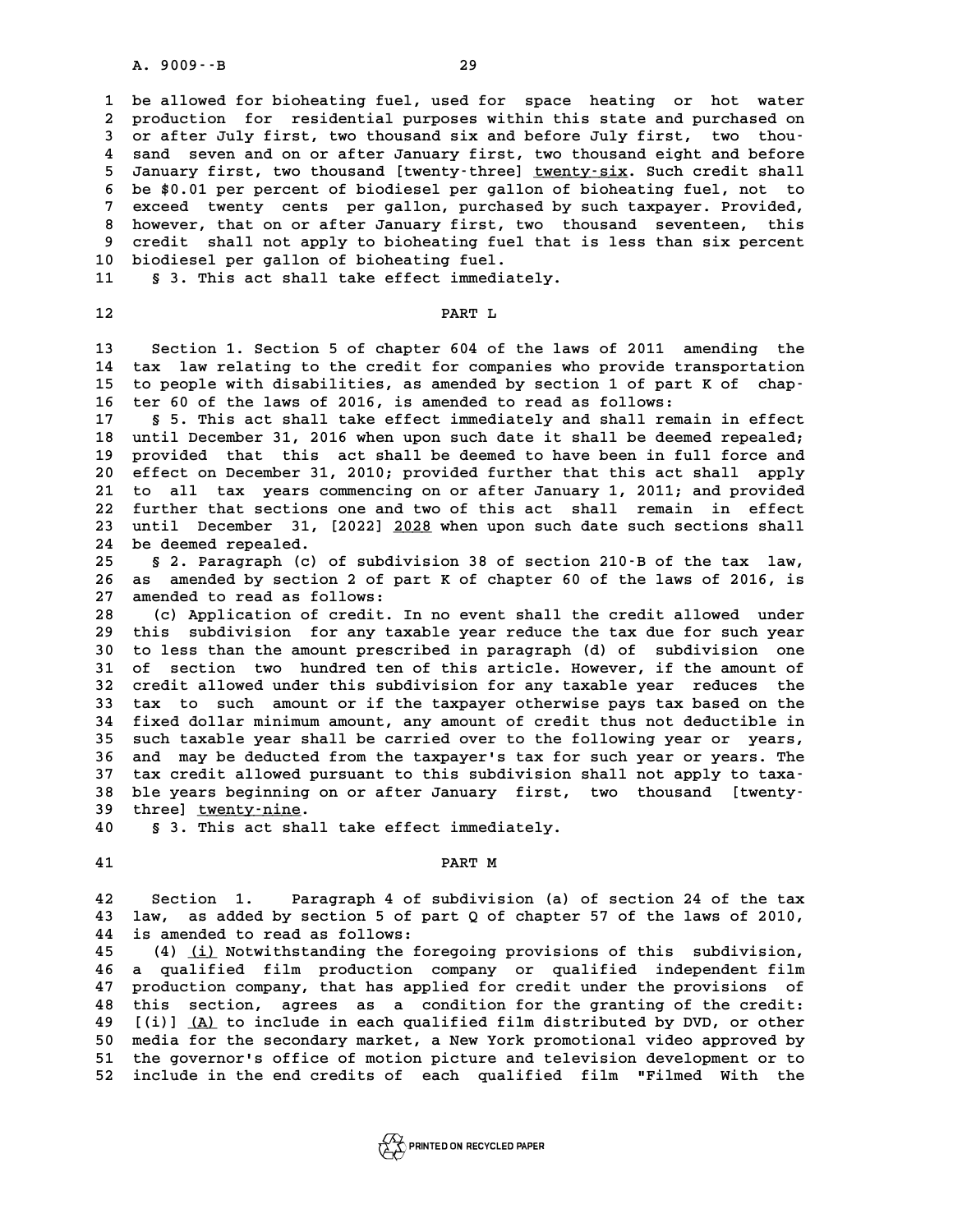**1 Support of the New York State Governor's Office of Motion Picture and 2 Television Development" and a logo provided by the governor's office of 3 Support of the New York State Governor's Office of Motion Picture and<br>
<b>2 Television Development"** and a logo provided by the governor's office of<br> **3 motion picture and television development, and [(ii)]** <u>(B)</u> to cert **4** Television Development" and a logo provided by the governor's office of<br> **4** that it will purchase taxable tangible property and services, defined as<br> **4** that it will purchase taxable tangible property and services, d 3 motion picture and television development, and [(ii)] <u>(B)</u> to certify<br>4 that it will purchase taxable tangible property and services, defined as<br>5 qualified production costs pursuant to paragraph one of subdivision (b)<br> 4 that it will purchase taxable tangible property and services, defined as<br>5 qualified production costs pursuant to paragraph one of subdivision (b)<br>6 of this section, only from companies registered to collect and remit<br>7 5 qualified production costs pursuant to paragraph one of subdivision (b)<br>6 of this section, only from companies registered to collect and remit<br>7 state and local sales and use taxes pursuant to articles twenty-eight<br>2 and 6 of this section, only from companie<br>
7 state and local sales and use ta:<br>
8 and twenty-nine of this chapter.<br>
<sup>8</sup> (i) On or after Innuary first 9 state and local sales and use taxes pursuant to articles twenty-eight<br>
8 and twenty-nine of this chapter.<br>
9 (ii) On or after January first, two thousand twenty-three, a qualified<br>
6 film production company or gualified

8 and twenty-nine of this chapter.<br>
9 (ii) On or after January first, two thousand twenty-three, a qualified<br>
10 <u>film production company or qualified independent film production company</u><br>
11 that has applied for gredit un 9 (ii) On or after January first, two thousand twenty-three, a qualified<br>10 <u>film production company or qualified independent film production company</u><br>11 that has applied for credit under the provisions of this section sha 10 <u>film production company or qualified independent film production company</u><br>
11 that has applied for credit under the provisions of this section shall,<br>
12 as a condition for the granting of the credit, file a diversity that has applied for credit under the provisions of this section shall,<br>
12 as a condition for the granting of the credit, file a diversity plan<br>
13 with the governor's office for motion picture and television development<br> **12 as a condition for the granting of the credit, file a diversity plan**<br> **13 with the governor's office for motion picture and television development**<br> **14 outlining specific goals for hiring a diverse workforce. The com** with the governor's office for motion picture and television development<br>14 <u>outlining specific goals for hiring a diverse workforce. The commission-</u><br>15 <u>er of economic development shall promulgate regulations implementin</u> outlining specific goals for hiring a diverse workforce. The commission-<br>
is <u>er of economic development shall promulgate regulations implementing the</u><br>
<u>requirements of this paragraph, which, notwithstanding any provision</u> **15 er** of economic development shall promulgate regulations implementing the requirements of this paragraph, which, notwithstanding any provisions to the contrary in the state administrative procedure act, may be adopte **16** <u>requirements of this paragraph, which, notwithstanding any provisions to</u><br>17 <u>the contrary in the state administrative procedure act, may be adopted</u><br>20 <u>on an emergency basis, to ensure compliance with the provision</u> the contrary in the state administrative procedure act, may be adopted<br>
18 <u>on an emergency basis, to ensure compliance with the provisions of this</u><br>
<u>paragraph.</u> The governor's office for motion picture and television<br>
do 20 development shall review each submitted plan as to whether it meets the<br>
20 development shall review each submitted plan as to whether it meets the<br>
21 requirements established by the commissioner of economic developmen 20 <u>development shall review each submitted plan as to whether it meets the requirements established by the commissioner of economic development,<br>
22 and shall verify that the applicant has met or made good-faith efforts</u> development shall review each submitted plan as to whether it meets the<br>
<u>requirements</u> established by the commissioner of economic development,<br>
22 and shall verify that the applicant has met or made good-faith efforts<br>
i 21 <u>requirements established by the commissioner of economic development,</u><br>22 <u>and shall verify that the applicant has met or made good-faith efforts</u><br>23 <u>in achieving these goals. The diversity plan also shall indicate wh</u> 22 <u>and shall verify that the applicant has met or made good-faith efforts<br>23 in achieving these goals. The diversity plan also shall indicate whether<br>24 the qualified film production company or qualified independent film<br></u> in achieving these goals. The diversity plan also shall indicate whether<br>
24 the qualified film production company or qualified independent film<br>
25 production company that has applied for credit under the provisions of<br>
t 24 the qualified film production company or qualified independent film<br>25 <u>production company</u> that has applied for credit under the provisions of<br>26 this section intends to participate in training, education, and recruitproduction company that has applied for credit under the provisions of<br>26 this section intends to participate in training, education, and recruit-<br>27 ment programs that are designed to promote and encourage the training<br>28 26 this section intends to participate in training, education, and recruit-<br>27 ment programs that are designed to promote and encourage the training<br>28 and hiring in the film and television industry of New York residents w 28 <u>and hiring in the film and television industry of New York residents who</u><br>29 <u>represent the diversity of the State's population.</u><br>30 § 2. Paragraph 5 of subdivision (a) of section 24 of the tax law, as **30 and hiring in the film and television industry of New York residents who**<br> **30 s** 2. Paragraph 5 of subdivision (a) of section 24 of the tax law, as<br> **31** appended by section 1 of part F of chapter 59 of the laws of

**131 29 american Exercise 1 of the State's population.**<br> **30 5** 2. Paragraph 5 of subdivision (a) of section 24 of the tax law, as<br> **31 amended by section 1 of part F of chapter 59 of the laws of 2021, is<br>
<b>32** amended t **30 §** 2. Paragraph 5 of subdiv<br>
31 amended by section 1 of part F<br>
32 amended to read as follows:<br>
<sup>33</sup> (5) For the period two thou 31 amended by section 1 of part F of chapter 59 of the laws of 2021, is<br>32 amended to read as follows:<br>33 (5) For the period two thousand fifteen through two thousand [twenty-<br><sup>34</sup> six] typety-pine in addition to the amoun

32 amended to read as follows:<br>33 (5) For the period two thousand fifteen through two thousand [twenty-<br>34 six] <u>twenty-nine</u>, in addition to the amount of credit established in<br>35 paragraph two of this subdivision, a taxp **33** (5) For the period two thousand fifteen through two thousand [twenty-<br>34 six] <u>twenty-nine</u>, in addition to the amount of credit established in<br>35 paragraph two of this subdivision, a taxpayer shall be allowed a credi 34 six] <u>twenty-nine</u>, in addition to the amount of credit established in<br>35 paragraph two of this subdivision, a taxpayer shall be allowed a credit<br>36 equal to the product (or pro rata share of the product, in the case of 35 paragraph two of this subdivision, a taxpayer shall be allowed a credit<br>36 equal to the product (or pro rata share of the product, in the case of a<br>37 member of a partnership) of ten percent and the amount of wages or s **36 equal to the product (or pro rata share of the product, in the case of a**<br>37 member of a partnership) of ten percent and the amount of wages or sala-<br>38 ries paid to individuals directly employed (excluding those emplo 37 member of a partnership) of ten percent and the amount of wages or sala-<br>38 ries paid to individuals directly employed (excluding those employed as<br>39 writers, directors, music directors, producers and performers, inclu **40 background actors with an interproped as writers, directors, music directors, producers and performers, including**<br>**40 background actors with no scripted lines) by a qualified film production**<br>**41 company or a qualifie** 39 writers, directors, music directors, producers and performers, including<br>40 background actors with no scripted lines) by a qualified film production<br>41 company or a qualified independent film production company for serv **40 background actors with no scripted lines) by a qualified film production**<br>**41 company or a qualified independent film production company for services**<br>**42 performed by those individuals in one of the counties specified** 41 company or a qualified independent film production company for services<br>42 performed by those individuals in one of the counties specified in this<br>43 paragraph in connection with a qualified film with a minimum budget o 42 performed by those individuals in one of the counties specified in this<br>43 paragraph in connection with a qualified film with a minimum budget of<br>44 five hundred thousand dollars. For purposes of this additional credit, **43 paragraph in connection with a qualified film with a minimum budget of<br>44 five hundred thousand dollars. For purposes of this additional credit,<br>45 the services must be performed in one or more of the following countie** five hundred thousand dollars. For purposes of this additional credit,<br>45 the services must be performed in one or more of the following counties:<br>46 Albany, Allegany, Broome, Cattaraugus, Cayuga, Chautauqua, Chemung,<br>47 C 45 the services must be performed in one or more of the following counties:<br>46 Albany, Allegany, Broome, Cattaraugus, Cayuga, Chautauqua, Chemung,<br>47 Chenango, Clinton, Columbia, Cortland, Delaware, Dutchess, Erie, Essex,<br> As Albany, Allegany, Broome, Cattaraugus, Cayuga, Chautauqua, Chemung, Chemango, Clinton, Columbia, Cortland, Delaware, Dutchess, Erie, Essex, Tranklin, Fulton, Genesee, Greene, Hamilton, Herkimer, Jefferson, Lewis, Timing 47 Chenango, Clinton, Columbia, Cortland, Delaware, Dutchess, Erie, Essex,<br>48 Franklin, Fulton, Genesee, Greene, Hamilton, Herkimer, Jefferson, Lewis,<br>49 Livingston, Madison, Monroe, Montgomery, Niagara, Oneida, Onondaga,<br> Franklin, Fulton, Genesee, Greene, Hamilton, Herkimer, Jefferson, Lewis, Livingston, Madison, Monroe, Montgomery, Niagara, Oneida, Onondaga, Ontario, Orange, Orleans, Oswego, Otsego, Putnam, Rensselaer, Saratoga, Schenecta Expedition and Monroe, Montgomery, Niagara, Oneida, Onondaga, Ontario, Orange, Orleans, Oswego, Otsego, Putnam, Rensselaer, Saratoga, Schenectady, Schoharie, Schuyler, Seneca, St. Lawrence, Steuben, Sulli-50 Ontario, Orange, Orleans, Oswego, Otsego, Putnam, Rensselaer, Saratoga,<br>51 Schenectady, Schoharie, Schuyler, Seneca, St. Lawrence, Steuben, Sulli-<br>52 van, Tioga, Tompkins, Ulster, Warren, Washington, Wayne, Wyoming, or<br> 52 van, Tioga, Tompkins, Ulster, Warren, Washington, Wayne, Wyoming, or<br>53 Yates. The aggregate amount of tax credits allowed pursuant to the<br>54 authority of this paragraph shall be five million dollars each year 52 van, Tioga, Tompkins, Ulster, Warren, Washington, Wayne, Wyoming, or<br>53 Yates. The aggregate amount of tax credits allowed pursuant to the<br>54 authority of this paragraph shall be five million dollars each year<br>55 duries Follow the period two the series allowed pursuant to the authority of this paragraph shall be five million dollars each year<br>
55 during the period two thousand fifteen through two thousand [twenty-six]<br>
56 turntu-nine of t 54 authority of this paragraph shall be five million dollars each year<br>55 during the period two thousand fifteen through two thousand [twenty-six]<br>56 <u>twenty-nine</u> of the annual allocation made available to the program

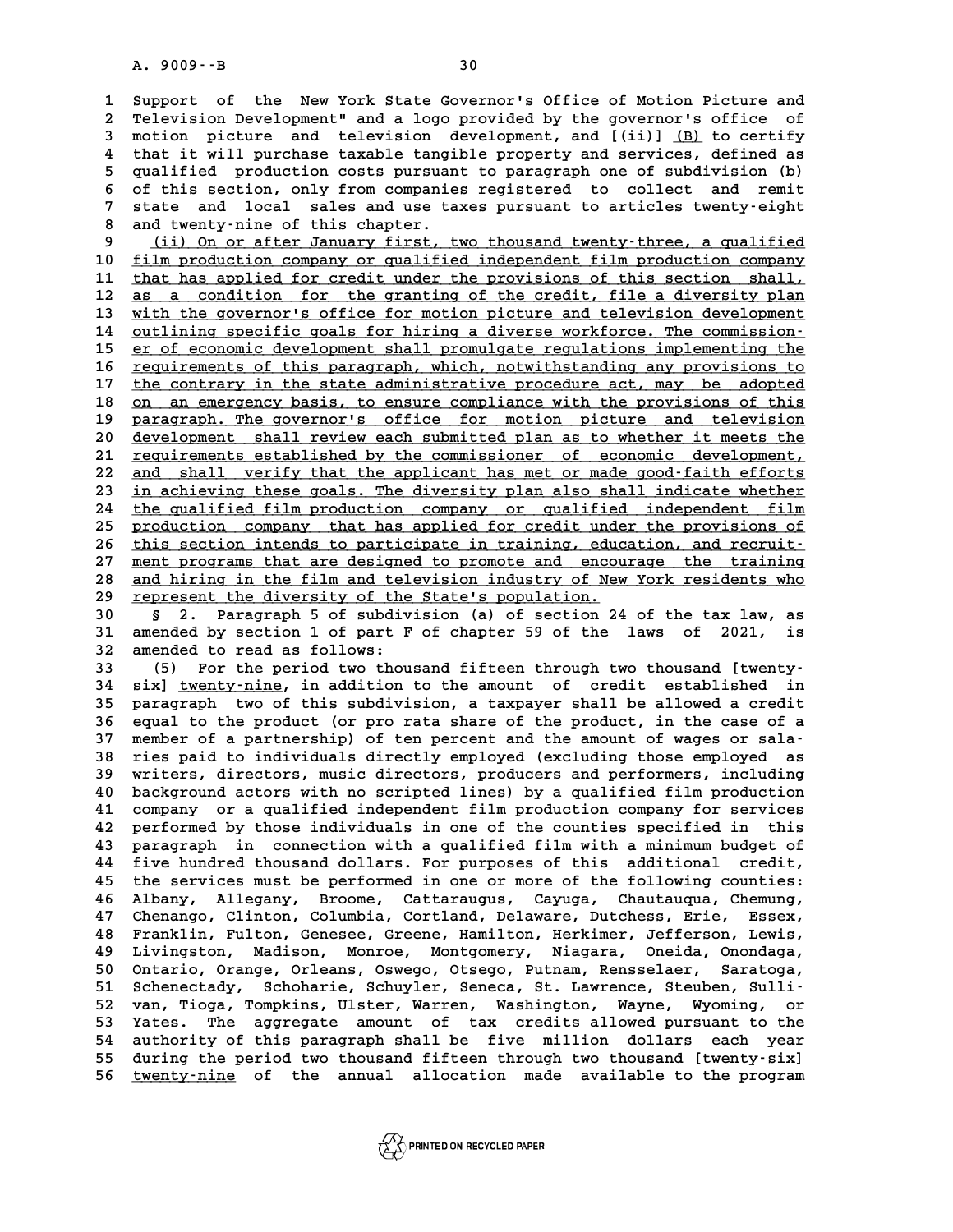**1 pursuant to paragraph four of subdivision (e) of this section. Such** 1 pursuant to paragraph four of subdivision (e) of this section. Such<br>2 aggregate amount of credits shall be allocated by the governor's office<br>3 for motion picture and television development among taxpayers in order 1 pursuant to paragraph four of subdivision (e) of this section. Such<br>2 aggregate amount of credits shall be allocated by the governor's office<br>3 for motion picture and television development among taxpayers in order<br>4 of aggregate amount of credits shall be allocated by the governor's office<br>
for motion picture and television development among taxpayers in order<br>
4 of priority based upon the date of filing an application for allocation<br>
5 5 for motion picture and television development among taxpayers in order<br>
4 of priority based upon the date of filing an application for allocation<br>
5 of film production credit with such office. If the total amount of allo **6 cated credits applies and the date of filing an application for allocation**<br> **6 cated credits applied for under this paragraph in any year exceeds the**<br> **6 cated credits applied for under this paragraph in any year exce** 5 of film production credit with such office. If the total amount of allo-<br>6 cated credits applied for under this paragraph in any year exceeds the<br>7 aggregate amount of tax credits allowed for such year under this para-<br><sup></sup> 6 cated credits applied for under this paragraph in any year exceeds the<br>7 aggregate amount of tax credits allowed for such year under this para-<br>8 graph, such excess shall be treated as having been applied for on the<br>firs 9 aggregate amount of tax credits allowed for such year under this para-<br>8 graph, such excess shall be treated as having been applied for on the<br>9 first day of the next year. If the total amount of allocated tax credits<br>10 8 graph, such excess shall be treated as having been applied for on the<br>9 first day of the next year. If the total amount of allocated tax credits<br>10 applied for under this paragraph at the conclusion of any year is less<br><sup></sup> <sup>9</sup> first day of the next year. If the total amount of allocated tax credits<br>10 applied for under this paragraph at the conclusion of any year is less<br>11 than five million dollars, the remainder shall be treated as part of 10 applied for under this paragraph at the conclusion of any year is less<br>11 than five million dollars, the remainder shall be treated as part of the<br>12 annual allocation made available to the program pursuant to paragraph 11 than five million dollars, the remainder shall be treated as part of the<br>12 annual allocation made available to the program pursuant to paragraph<br>13 four of subdivision (e) of this section. However, in no event may the<br> 12 annual allocation made available to the program pursuant to paragraph<br>13 four of subdivision (e) of this section. However, in no event may the<br>14 total of the credits allocated under this paragraph and the credits<br>15 al 13 four of subdivision (e) of this section. However, in no event may the<br>14 total of the credits allocated under this paragraph and the credits<br>15 allocated under paragraph five of subdivision (a) of section thirty-one<br>16 14 total of the credits allocated under this paragraph and the credits<br>
15 allocated under paragraph five of subdivision (a) of section thirty-one<br>
16 of this article exceed five million dollars in any year during the peri **15 allocated under paragraph five of subdivision (a) of section thirty-one of this article exceed five million dollars in any year during the peri-<br>17 od two thousand fifteen through two thousand [twenty-six] <u>twenty-nine**</u> **16 of this article exceed five million dollars in any year during the peri-**<br>17 od two thousand fifteen through two thousand [twenty-six] <u>twenty-nine</u>.<br>18 § 3. Paragraph 4 of subdivision (e) of section 24 of the tax law,

17 od two thousand fifteen through two thousand [twenty-six] <u>twenty-nine</u>.<br>18 § 3. Paragraph 4 of subdivision (e) of section 24 of the tax law, as<br>19 amended by section 2 of part F of chapter 59 of the laws of 2021, is<br>20 18 § 3. Paragraph 4 of subdivis<br>19 amended by section 2 of pa<br>20 amended to read as follows:<br>21 (4) Additional pool 2. The **20 amended by section 2 of part F of chapter 59 of the laws of 2021, is<br>
20 amended to read as follows:**<br>
21 (4) Additional pool 2 - The aggregate amount of tax credits allowed in<br>
22 subdivision (a) of this sostion shall

**20 amended to read as follows:**<br> **21** (4) Additional pool 2 - The aggregate amount of tax credits allowed in<br> **22 subdivision (a) of this section shall be increased by an additional four**<br> **23 hundred twenty million dolla 21 (4) Additional pool 2 - The aggregate amount of tax credits allowed in 22 subdivision (a) of this section shall be increased by an additional four 23 hundred twenty million dollars in each year starting in two thousand** 22 subdivision (a) of this section shall be increased by an additional four<br>23 hundred twenty million dollars in each year starting in two thousand ten<br>24 through two thousand [twenty-six] <u>twenty-nine</u> provided however, s 23 hundred twenty million dollars in each year starting in two thousand ten<br>24 through two thousand [twenty-six] <u>twenty-nine</u> provided however, seven<br>25 million dollars of the annual allocation shall be available for the<br> 24 through two thousand [twenty-six] <u>twenty-nine</u> provided however, seven<br>25 million dollars of the annual allocation shall be available for the<br>26 empire state film post production credit pursuant to section thirty-one<br>2 25 million dollars of the annual allocation shall be available for the<br>26 empire state film post production credit pursuant to section thirty-one<br>27 of this article in two thousand thirteen and two thousand fourteen,<br>28 tw 26 empire state film post production credit pursuant to section thirty-one<br>27 of this article in two thousand thirteen and two thousand fourteen,<br>28 twenty-five million dollars of the annual allocation shall be available<br>2 27 of this article in two thousand thirteen and two thousand fourteen,<br>28 twenty-five million dollars of the annual allocation shall be available<br>29 for the empire state film post production credit pursuant to section<br>20 t 28 twenty-five million dollars of the annual allocation shall be available<br>29 for the empire state film post production credit pursuant to section<br>30 thirty-one of this article in each year starting in two thousand fifteen 29 for the empire state film post production credit pursuant to section<br>30 thirty-one of this article in each year starting in two thousand fifteen<br>31 through two thousand [twenty-six] <u>twenty-nine</u> and five million dollar 30 thirty-one of this article in each year starting in two thousand fifteen<br>31 through two thousand [twenty-six] <u>twenty-nine</u> and five million dollars<br>32 of the annual allocation shall be made available for the television 31 through two thousand [twenty-six] <u>twenty-nine</u> and five million dollars<br>32 of the annual allocation shall be made available for the television<br>33 writers' and directors' fees and salaries credit pursuant to section<br>34 32 of the annual allocation shall be made available for the television<br>33 writers' and directors' fees and salaries credit pursuant to section<br>34 twenty-four-b of this article in each year starting in two thousand<br>35 twent 33 writers' and directors' fees and salaries credit pursuant to section<br>34 twenty-four-b of this article in each year starting in two thousand<br>35 twenty through two thousand [twenty-six] <u>twenty-nine</u>. This amount shall<br>26 **34 twenty-four-b of this article in each year starting in two thousand**<br>**35 twenty through two thousand [twenty-six] <u>twenty-nine</u>. This amount shall<br>36 be allocated by the governor's office for motion picture and televis** 35 twenty through two thousand [twenty-six] <u>twenty-nine</u>. This amount shall<br>36 be allocated by the governor's office for motion picture and television<br>37 development among taxpayers in accordance with subdivision (a) of t **36 be allocated by the governor's office for motion picture and television**<br>37 development among taxpayers in accordance with subdivision (a) of this<br>38 section. If the commissioner of economic development determines that **37 development among taxpayers in accordance with subdivision (a) of this**<br>38 section. If the commissioner of economic development determines that the<br>39 aggregate amount of tax credits available from additional pool 2 fo 38 section. If the commissioner of economic development determines that the<br>39 aggregate amount of tax credits available from additional pool 2 for the<br>40 empire state film production tax credit have been previously alloca 39 aggregate amount of tax credits available from additional pool 2 for the 40 empire state film production tax credit have been previously allocated, 41 and determines that the pending applications from eligible applicant 40 empire state film production tax credit have been previously allocated,<br>41 and determines that the pending applications from eligible applicants<br>42 for the empire state film post production tax credit pursuant to sectio 41 and determines that the pending applications from eligible applicants<br>42 for the empire state film post production tax credit pursuant to section<br>43 thirty-one of this article is insufficient to utilize the balance of<br>4 42 for the empire state film post production tax credit pursuant to section<br>43 thirty-one of this article is insufficient to utilize the balance of<br>44 unallocated empire state film post production tax credits from such<br>15 43 thirty-one of this article is insufficient to utilize the balance of<br>44 unallocated empire state film post production tax credits from such<br>45 pool, the remainder, after such pending applications are considered,<br>46 shal 44 unallocated empire state film post production tax credits from such<br>45 pool, the remainder, after such pending applications are considered,<br>46 shall be made available for allocation in the empire state film tax<br>47 sredi 45 pool, the remainder, after such pending applications are considered,<br>46 shall be made available for allocation in the empire state film tax<br>47 credit pursuant to this section, subdivision twenty of section two 46 shall be made available for allocation in the empire state film tax<br>47 credit pursuant to this section, subdivision twenty of section two<br>48 hundred ten-B and subsection (gg) of section six hundred six of this<br>49 sharte 47 credit pursuant to this section, subdivision twenty of section two<br>48 hundred ten-B and subsection (gg) of section six hundred six of this<br>49 chapter. Also, if the commissioner of economic development determines<br>50 that As hundred ten-B and subsection (gg) of section six hundred six of this<br>
49 chapter. Also, if the commissioner of economic development determines<br>
50 that the aggregate amount of tax credits available from additional pool<br> 49 chapter. Also, if the commissioner of economic development determines<br>
50 that the aggregate amount of tax credits available from additional pool<br>
51 2 for the empire state film post production tax credit have been prev 50 that the aggregate amount of tax credits available from additional pool<br>51 2 for the empire state film post production tax credit have been previ-<br>52 ously allocated, and determines that the pending applications from<br>53 51 2 for the empire state film post production tax credit have been previ-<br>52 ously allocated, and determines that the pending applications from<br>53 eligible applicants for the empire state film production tax credit<br>54 pur 52 ously allocated, and determines that the pending applications from<br>
53 eligible applicants for the empire state film production tax credit<br>
54 pursuant to this section is insufficient to utilize the balance of unal-<br>
55 53 eligible applicants for the empire state film production tax credit<br>54 pursuant to this section is insufficient to utilize the balance of unal-<br>55 located film production tax credits from such pool, then all or part of<br> **56 the remainder, after such pending applications are considered, shall be**

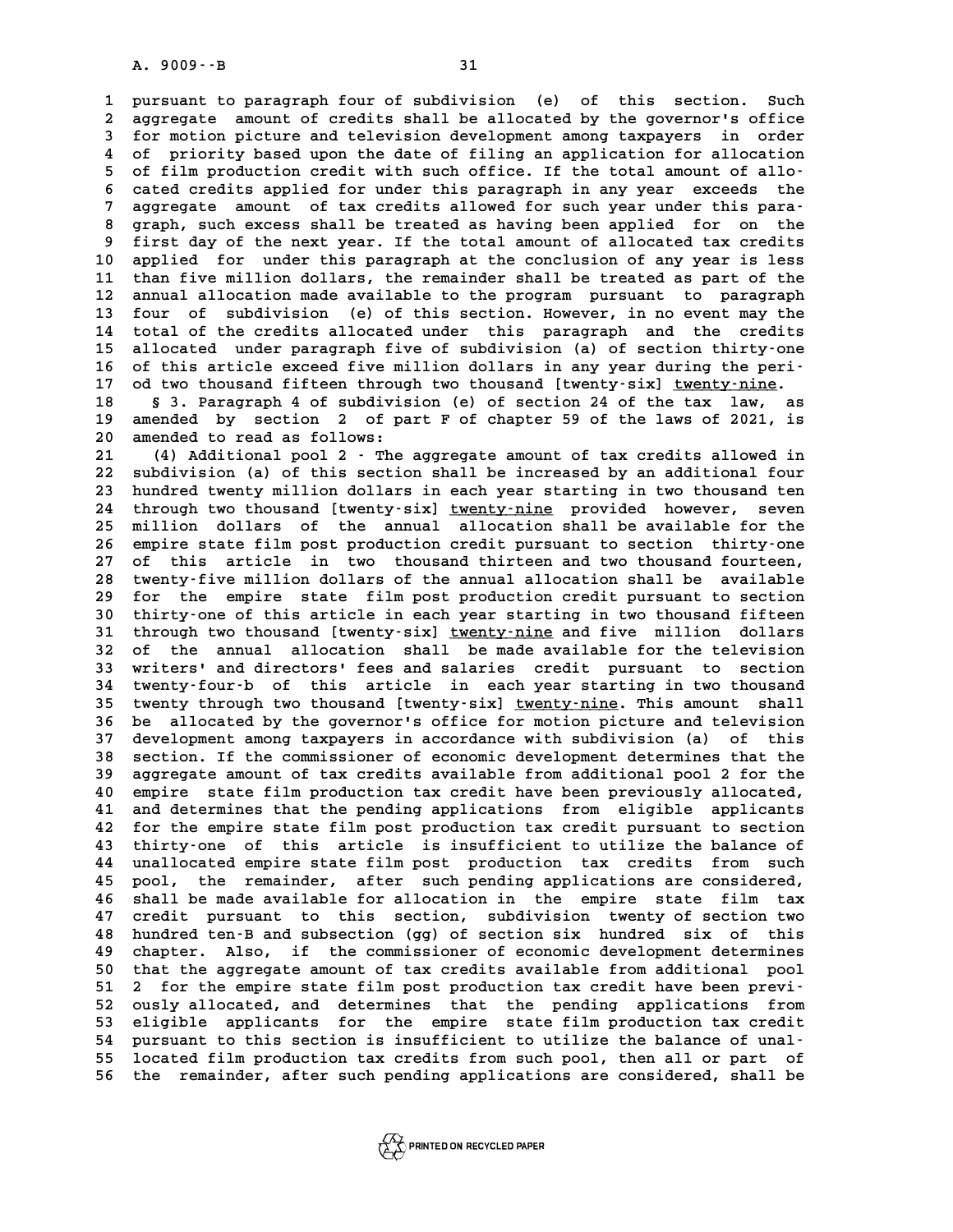**1 made available for allocation for the empire state film post production** 1 made available for allocation for the empire state film post production<br>2 credit pursuant to this section, subdivision thirty-two of section two<br>3 bundred ten.B and subsection (co) of section six, bundred, six, of this 1 made available for allocation for the empire state film post production<br>2 credit pursuant to this section, subdivision thirty-two of section two<br>3 hundred ten-B and subsection (qq) of section six hundred six of this<br>2 sh 2 credit pursuant to this section, subdivision thirty-two of section two<br>3 hundred ten-B and subsection (qq) of section six hundred six of this<br>4 chapter. The governor's office for motion picture and television devel-<br>5 op 3 hundred ten-B and subsection (qq) of section six hundred six of this<br>4 chapter. The governor's office for motion picture and television devel-<br>5 opment must notify taxpayers of their allocation year and include the<br>5 all 4 chapter. The governor's office for motion picture and television devel-<br>5 opment must notify taxpayers of their allocation year and include the<br>6 allocation year on the certificate of tax credit. Taxpayers eligible to<br>7 5 opment must notify taxpayers of their allocation year and include the<br>6 allocation year on the certificate of tax credit. Taxpayers eligible to<br>7 claim a credit must report the allocation year directly on their empire<br>8 8 allocation year on the certificate of tax credit. Taxpayers eligible to<br>
8 state film production credit tax form for each year a credit is claimed<br>
9 and include a copy of the certificate with their tax return. In the ca 9 claim a credit must report the allocation year directly on their empire<br>8 state film production credit tax form for each year a credit is claimed<br>9 and include a copy of the certificate with their tax return. In the case 8 state film production credit tax form for each year a credit is claimed<br>
9 and include a copy of the certificate with their tax return. In the case<br>
10 of a qualified film that receives funds from additional pool 2, no<br> 9 and include a copy of the certificate with their tax return. In the case<br>10 of a qualified film that receives funds from additional pool 2, no<br>11 empire state film production credit shall be claimed before the later of<br><sup></sup> 10 of a qualified film that receives funds from additional pool 2, no<br>11 empire state film production credit shall be claimed before the later of<br>12 the taxable year the production of the qualified film is complete, or<br>13 11 empire state film production credit shall be claimed before the later of<br>12 the taxable year the production of the qualified film is complete, or<br>13 the taxable year immediately following the allocation year for which t 12 the taxable year the production of the qualified film is complete, or<br>13 the taxable year immediately following the allocation year for which the<br>14 film has been allocated credit by the governor's office for motion<br>15 13 the taxable year immediately following the allocation year for which the<br>14 film has been allocated credit by the governor's office for motion<br>15 picture and television development.<br>16 \$ 4. Paragraph 4 of subdivision (e

**16 § 4. Paragraph 4 of subdivision (e) of section 24 of the tax law, as 15 picture and television development.**<br>16 § 4. Paragraph 4 of subdivision (e) of section 24 of the tax law, as<br>17 amended by section 3 of part F of chapter 59 of the laws of 2021, is<br>18 amended to read as follows: 16 § 4. Paragraph 4 of subdiv<br>17 amended by section 3 of part F<br>18 amended to read as follows:<br><sup>19</sup> (4) Additional pool 2. The 17 amended by section 3 of part F of chapter 59 of the laws of 2021, is<br>18 amended to read as follows:<br>19 (4) Additional pool 2 - The aggregate amount of tax credits allowed in<br>20 subdivision (a) of this section shall be i

**20 subdivision (a) of this section shall be increased by an additional four 21 (4) Additional pool 2 - The aggregate amount of tax credits allowed in**<br> **20 subdivision (a) of this section shall be increased by an additional four**<br> **21 hundred twenty million dollars in each year starting in two th** 20 subdivision (a) of this section shall be increased by an additional four<br>21 hundred twenty million dollars in each year starting in two thousand ten<br>22 through two thousand [twenty-six] <u>twenty-nine</u> provided however, s 21 hundred twenty million dollars in each year starting in two thousand ten<br>22 through two thousand [twenty-six] <u>twenty-nine</u> provided however, seven<br>23 million dollars of the annual allocation shall be available for the<br> 22 through two thousand [twenty-six] <u>twenty-nine</u> provided however, seven<br>23 million dollars of the annual allocation shall be available for the<br>24 empire state film post production credit pursuant to section thirty-one<br>2 23 million dollars of the annual allocation shall be available for the<br>24 empire state film post production credit pursuant to section thirty-one<br>25 of this article in two thousand thirteen and two thousand fourteen and<br>26 24 empire state film post production credit pursuant to section thirty-one<br>25 of this article in two thousand thirteen and two thousand fourteen and<br>26 twenty-five million dollars of the annual allocation shall be availabl 25 of this article in two thousand thirteen and two thousand fourteen and<br>26 twenty-five million dollars of the annual allocation shall be available<br>27 for the empire state film post production credit pursuant to section<br>1 26 twenty-five million dollars of the annual allocation shall be available<br>27 for the empire state film post production credit pursuant to section<br>28 thirty-one of this article in each year starting in two thousand fifteen 29 through two thousand [twenty-six] <u>twenty-nine</u>. This amount shall be<br>30 allocated by the governor's office for motion picture and television **30 allocated by the governor's office for motion picture and television** 29 through two thousand [twenty-six] <u>twenty-nine</u>. This amount shall be<br>30 allocated by the governor's office for motion picture and television<br>31 development among taxpayers in accordance with subdivision (a) of this<br>32 **30 allocated by the governor's office for motion picture and television**<br>31 development among taxpayers in accordance with subdivision (a) of this<br>32 section. If the commissioner of economic development determines that th 31 development among taxpayers in accordance with subdivision (a) of this<br>32 section. If the commissioner of economic development determines that the<br>33 aggregate amount of tax credits available from additional pool 2 for 32 section. If the commissioner of economic development determines that the aggregate amount of tax credits available from additional pool 2 for the empire state film production tax credit have been previously allocated, a **33 aggregate amount of tax credits available from additional pool 2 for the empire state film production tax credit have been previously allocated, and determines that the pending applications from eligible applicants**<br>**3** 34 empire state film production tax credit have been previously allocated,<br>35 and determines that the pending applications from eligible applicants<br>36 for the empire state film post production tax credit pursuant to sectio 35 and determines that the pending applications from eligible applicants<br>36 for the empire state film post production tax credit pursuant to section<br>37 thirty-one of this article is insufficient to utilize the balance of<br>2 36 for the empire state film post production tax credit pursuant to section<br>37 thirty-one of this article is insufficient to utilize the balance of<br>38 unallocated empire state film post production tax credits from such<br>29 37 thirty-one of this article is insufficient to utilize the balance of<br>38 unallocated empire state film post production tax credits from such<br>39 pool, the remainder, after such pending applications are considered,<br>40 shal 38 unallocated empire state film post production tax credits from such<br>39 pool, the remainder, after such pending applications are considered,<br>40 shall be made available for allocation in the empire state film tax<br>41 sredi 39 pool, the remainder, after such pending applications are considered, 40 shall be made available for allocation in the empire state film tax 41 credit pursuant to this section, subdivision twenty of section two 42 hundre **40** shall be made available for allocation in the empire state film tax<br>41 credit pursuant to this section, subdivision twenty of section two<br>42 hundred ten-B and subsection (gg) of section six hundred six of this<br>43 chap 41 credit pursuant to this section, subdivision twenty of section two<br>42 hundred ten-B and subsection (gg) of section six hundred six of this<br>43 chapter. Also, if the commissioner of economic development determines<br>44 that 42 hundred ten-B and subsection (gg) of section six hundred six of this<br>43 chapter. Also, if the commissioner of economic development determines<br>44 that the aggregate amount of tax credits available from additional pool<br>45 43 chapter. Also, if the commissioner of economic development determines<br>44 that the aggregate amount of tax credits available from additional pool<br>45 2 for the empire state film post production tax credit have been previ-44 that the aggregate amount of tax credits available from additional pool<br>45 2 for the empire state film post production tax credit have been previ-<br>46 ously allocated, and determines that the pending applications from<br>47 45 2 for the empire state film post production tax credit have been previ-<br>46 ously allocated, and determines that the pending applications from<br>47 eligible applicants for the empire state film production tax credit<br>48 pur 46 ously allocated, and determines that the pending applications from<br>47 eligible applicants for the empire state film production tax credit<br>48 pursuant to this section is insufficient to utilize the balance of unal-<br>19 lo **47 eligible applicants for the empire state film production tax credit<br>48 pursuant to this section is insufficient to utilize the balance of unal-<br>49 located film production tax credits from such pool, then all or part of** 48 pursuant to this section is insufficient to utilize the balance of unal-<br>49 located film production tax credits from such pool, then all or part of<br>50 the remainder, after such pending applications are considered, shall **19** located film production tax credits from such pool, then all or part of<br>50 the remainder, after such pending applications are considered, shall be<br>51 made available for allocation for the empire state film post produc 50 the remainder, after such pending applications are considered, shall be<br>51 made available for allocation for the empire state film post production<br>52 credit pursuant to this section, subdivision thirty-two of section tw 51 made available for allocation for the empire state film post production<br>52 credit pursuant to this section, subdivision thirty-two of section two<br>53 hundred ten-B and subsection (qq) of section six hundred six of this<br>5 52 credit pursuant to this section, subdivision thirty-two of section two<br>
53 hundred ten-B and subsection (qq) of section six hundred six of this<br>
54 chapter. The governor's office for motion picture and television devel-**55 opment must notify taxpayers of their allocation year and include the 56 allocation year on the certificate of tax credit. Taxpayers eligible to**

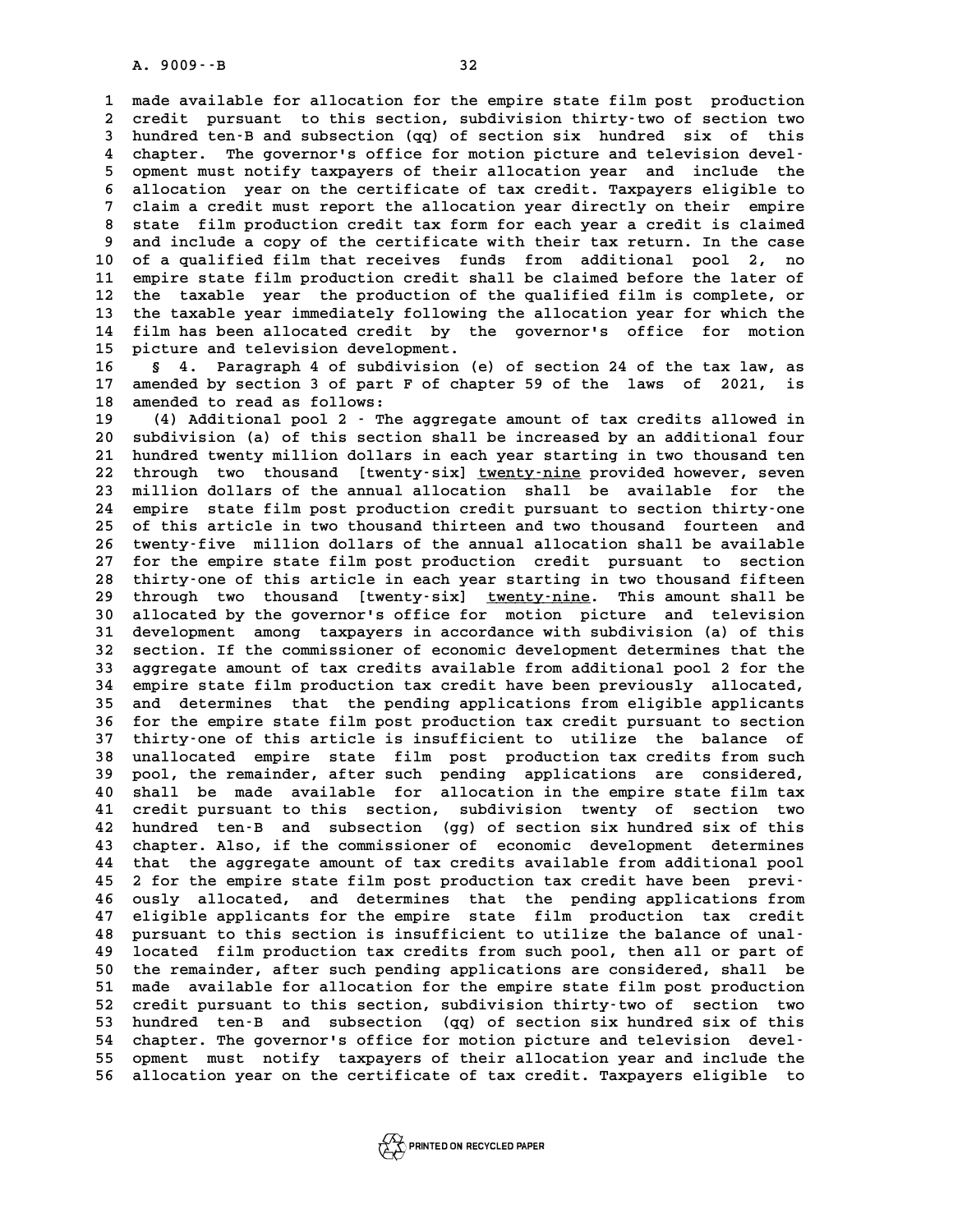**1 claim a credit must report the allocation year directly on their empire 2** claim a credit must report the allocation year directly on their empire<br>2 state film production credit tax form for each year a credit is claimed<br>3 and include a copy of the certificate with their tax return. In the ca 2 claim a credit must report the allocation year directly on their empire<br>2 state film production credit tax form for each year a credit is claimed<br>3 and include a copy of the certificate with their tax return. In the case 2 state film production credit tax form for each year a credit is claimed<br>3 and include a copy of the certificate with their tax return. In the case<br>4 of a qualified film that receives funds from additional pool 2, no<br>5 cm 3 and include a copy of the certificate with their tax return. In the case<br>4 of a qualified film that receives funds from additional pool 2, no<br>5 empire state film production credit shall be claimed before the later of<br>the 4 of a qualified film that receives funds from additional pool 2, no<br>5 empire state film production credit shall be claimed before the later of<br>6 the taxable year the production of the qualified film is complete, or<br><sup>7</sup> th 5 empire state film production credit shall be claimed before the later of<br>6 the taxable year the production of the qualified film is complete, or<br>7 the taxable year immediately following the allocation year for which the<br> 6 the taxable year the production of the qualified film is complete, or<br>7 the taxable year immediately following the allocation year for which the<br>8 film has been allocated credit by the governor's office for motion<br>8 nigh 7 the taxable year immediately following<br>8 film has been allocated credit by<br>9 picture and television development.<br>0 5 Personanh 1 of subdivision (f) 8 film has been allocated credit by the governor's office for motion<br>9 picture and television development.<br>10 § 5. Paragraph 1 of subdivision (f) of section 24 of the tax law, as<br>11 added by section 2 of subpart 4 of part

9 picture and television development.<br>10 § 5. Paragraph 1 of subdivision (f) of section 24 of the tax law, as<br>11 added by section 2 of subpart A of part H of chapter 39 of the laws of<br>12 2019 is arranded to read as follows 10 § 5. Paragraph 1 of subdivision (f) o<br>11 added by section 2 of subpart A of pa<br>12 2019, is amended to read as follows:<br><sup>13</sup> (1) With regard to certificates of ta: 10 § 5. Paragraph 1 of subdivision (f) of section 24 of the tax law, as<br>
11 added by section 2 of subpart A of part H of chapter 39 of the laws of<br>
12 2019, is amended to read as follows:<br>
13 (1) With regard to certificate

**14 ary first, two thousand twenty, the commissioner of economic development 15 shall reduce by one-quarter of one percent the amount of credit allowed** 14 ary first, two thousand twenty, the commissioner of economic development<br>15 shall reduce by one-quarter of one percent the amount of credit allowed<br>16 to a taxpayer and this reduced amount shall be reported on a certifi 15 shall reduce by one-quarter of one percent the amount of credit allowed<br>16 to a taxpayer and this reduced amount shall be reported on a certificate<br>17 of tax credit issued pursuant to this section and the regulations<br>18 16 to a taxpayer and this reduced amount shall be reported on a certificate<br>17 of tax credit issued pursuant to this section and the regulations<br>18 promulgated by the commissioner of economic development to implement<br>this 17 of tax credit issued pursuant to this section and the regulations<br>18 promulgated by the commissioner of economic development to implement<br>19 this credit program. <u>Provided, however, for certificates of tax credit</u><br>20 <u>i</u> 18 promulgated by the commissioner of economic development to implement<br>19 this credit program. <u>Provided, however, for certificates of tax credit</u><br>20 <u>issued on or after January first, two thousand twenty-three, the amoun</u> this credit program. <u>Provided, however, for certificates of tax credit</u><br>20 <u>issued on or after January first, two thousand twenty-three, the amount<br>21 of credit shall be reduced by one-half of one percent allowed to the<br>2</u> 20 <u>issued on or<br>21 of credit<br>22 taxpayer.</u><br>23 5 5 Paraq **21** <u>of credit shall be reduced by one-half of one percent allowed to the taxpayer.<br> **22** <u>\$66. Paragraph 6 of subdivision</u> (a) of section 31 of the tax law, as<br>
24 appended by section 4 of part E of shapter 59 of the law</u>

**22 <u>taxpayer.</u><br>23 § 6. Paragraph 6 of subdivision (a) of section 31 of the tax law, as<br>24 amended by section 4 of part F of chapter 59 of the laws of 2021, is<br>25 amended to read as follows:** 22 **taxpayer.**<br> **23 5** 6. Paragraph 6 of subdivision (a) of section 31 of the tax law, as<br>
24 amended by section 4 of part F of chapter 59 of the laws of 2021, is<br>
25 amended to read as follows:<br>
26 (6) For the period tw 24 amended by section 4 of part F of chapter 59 of the laws of 2021, is<br>
25 amended to read as follows:<br>
26 (6) For the period two thousand fifteen through two thousand [twenty-<br>
27 given type: in addition to the amount of

27 six] <u>twenty-nine</u>, in addition to the amount of credit established in<br>28 paragraph two of this subdivision, a taxpayer shall be allowed a credit **28 (6) For the period two thousand fifteen through two thousand [twenty-**<br>27 six] <u>twenty-nine</u>, in addition to the amount of credit established in<br>28 paragraph two of this subdivision, a taxpayer shall be allowed a credi 27 six] <u>twenty-nine</u>, in addition to the amount of credit established in<br>28 paragraph two of this subdivision, a taxpayer shall be allowed a credit<br>29 equal to the product (or pro rata share of the product, in the case of 28 paragraph two of this subdivision, a taxpayer shall be allowed a credit<br>
29 equal to the product (or pro rata share of the product, in the case of a<br>
30 member of a partnership) of ten percent and the amount of wages or 29 equal to the product (or pro rata share of the product, in the case of a<br>30 member of a partnership) of ten percent and the amount of wages or sala-<br>31 ries paid to individuals directly employed (excluding those employe 30 member of a partnership) of ten percent and the amount of wages or sala-<br>31 ries paid to individuals directly employed (excluding those employed as<br>32 writers, directors, music directors, producers and performers, inclu 31 ries paid to individuals directly employed (excluding those employed as<br>32 writers, directors, music directors, producers and performers, including<br>33 background actors with no scripted lines) for services performed by<br> 32 writers, directors, music directors, producers and performers, including<br>33 background actors with no scripted lines) for services performed by<br>34 those individuals in one of the counties specified in this paragraph in<br> 33 background actors with no scripted lines) for services performed by<br>34 those individuals in one of the counties specified in this paragraph in<br>35 connection with the post production work on a qualified film with a<br>36 mi **34 those individuals in one of the counties specified in this paragraph in<br>35 connection with the post production work on a qualified film with a<br>36 minimum budget of five hundred thousand dollars at a qualified post<br>37 p** 35 connection with the post production work on a qualified film with a<br>36 minimum budget of five hundred thousand dollars at a qualified post<br>37 production facility in one of the counties listed in this paragraph. For<br>38 p 36 minimum budget of five hundred thousand dollars at a qualified post<br>37 production facility in one of the counties listed in this paragraph. For<br>38 purposes of this additional credit, the services must be performed in<br>29 37 production facility in one of the counties listed in this paragraph. For<br>38 purposes of this additional credit, the services must be performed in<br>39 one or more of the following counties: Albany, Allegany, Broome, Catta purposes of this additional credit, the services must be performed in<br>
39 one or more of the following counties: Albany, Allegany, Broome, Catta-<br>
40 raugus, Cayuga, Chautauqua, Chemung, Chenango, Clinton, Columbia, Cort-<br> 39 one or more of the following counties: Albany, Allegany, Broome, Catta-<br>40 raugus, Cayuga, Chautauqua, Chemung, Chenango, Clinton, Columbia, Cort-<br>41 land, Delaware, Dutchess, Erie, Essex, Franklin, Fulton, Genesee,<br>42 40 raugus, Cayuga, Chautauqua, Chemung, Chenango, Clinton, Columbia, Cort-<br>41 land, Delaware, Dutchess, Erie, Essex, Franklin, Fulton, Genesee,<br>42 Greene, Hamilton, Herkimer, Jefferson, Lewis, Livingston, Madison,<br><sup>43 Monr</sup> 41 land, Delaware, Dutchess, Erie, Essex, Franklin, Fulton, Genesee,<br>42 Greene, Hamilton, Herkimer, Jefferson, Lewis, Livingston, Madison,<br>43 Monroe, Montgomery, Niagara, Oneida, Onondaga, Ontario, Orange, Orleans,<br>44 Osyc 42 Greene, Hamilton, Herkimer, Jefferson, Lewis, Livingston, Madison,<br>43 Monroe, Montgomery, Niagara, Oneida, Onondaga, Ontario, Orange, Orleans,<br>44 Oswego, Otsego, Putnam, Rensselaer, Saratoga, Schenectady, Schoharie,<br>45 A3 Monroe, Montgomery, Niagara, Oneida, Onondaga, Ontario, Orange, Orleans, 24 Oswego, Otsego, Putnam, Rensselaer, Saratoga, Schenectady, Schoharie, 25 Schuyler, Seneca, St. Lawrence, Steuben, Sullivan, Tioga, Tompkins, **44 Oswego, Otsego, Putnam, Rensselaer, Saratoga, Schenectady, Schoharie, <br>45 Schuyler, Seneca, St. Lawrence, Steuben, Sullivan, Tioga, Tompkins,<br>46 Ulster, Warren, Washington, Wayne, Wyoming, or Yates. The aggregate**<br>47 N 45 Schuyler, Seneca, St. Lawrence, Steuben, Sullivan, Tioga, Tompkins, 46 Ulster, Warren, Washington, Wayne, Wyoming, or Yates. The aggregate amount of tax credits allowed pursuant to the authority of this para-<br>48 graph s **46 Ulster, Warren, Washington, Wayne, Wyoming, or Yates. The aggregate**<br>47 amount of tax credits allowed pursuant to the authority of this para-<br>48 graph shall be five million dollars each year during the period two<br>thous 47 amount of tax credits allowed pursuant to the authority of this para-<br>48 graph shall be five million dollars each year during the period two<br>49 thousand fifteen through two thousand [twenty-six] <u>twenty-nine</u> of the<br>50 **50 annual allocation made available to the empire state film post** 49 thousand fifteen through two thousand [twenty-six] <u>twenty-nine</u> of the<br>50 annual allocation made available to the empire state film post<br>51 production credit pursuant to paragraph four of subdivision (e) of<br>52 section 50 annual allocation made available to the empire state film post<br>51 production credit pursuant to paragraph four of subdivision (e) of<br>52 section twenty-four of this article. Such aggregate amount of credits<br>53 shall be a 51 production credit pursuant to paragraph four of subdivision (e) of<br>
52 section twenty-four of this article. Such aggregate amount of credits<br>
53 shall be allocated by the governor's office for motion picture and tele-<br> 52 section twenty-four of this article. Such aggregate amount of credits<br>53 shall be allocated by the governor's office for motion picture and tele-<br>54 vision development among taxpayers in order of priority based upon the 53 shall be allocated by the governor's office for motion picture and tele-<br>54 vision development among taxpayers in order of priority based upon the<br>55 date of filing an application for allocation of post production credi 53 shall be allocated by the governor's office for motion picture and tele-<br>54 vision development among taxpayers in order of priority based upon the<br>55 date of filing an application for allocation of post production credi

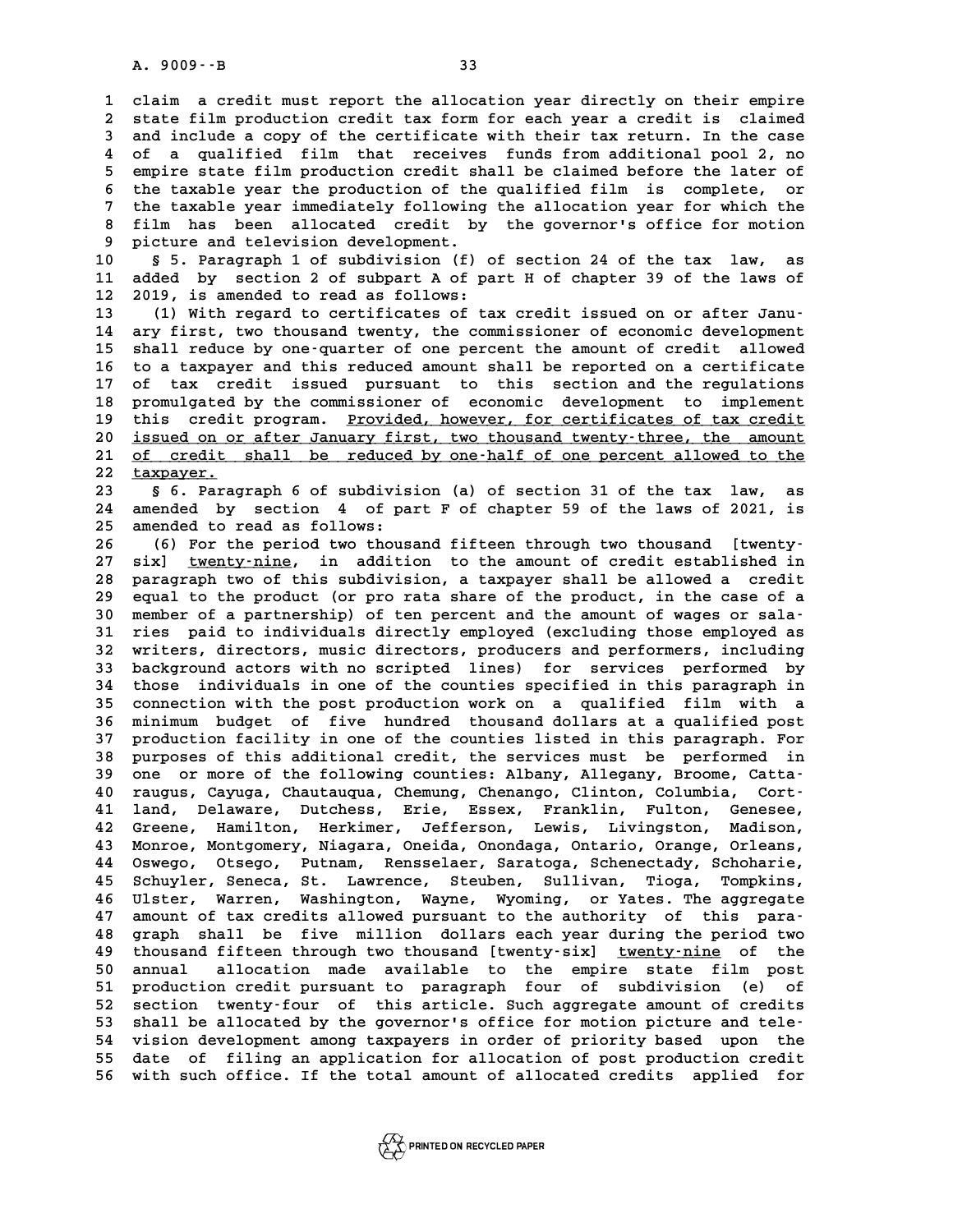**1 under this paragraph in any year exceeds the aggregate amount of tax 2** under this paragraph in any year exceeds the aggregate amount of tax<br>2 credits allowed for such year under this paragraph, such excess shall be<br>3 treated as baying been applied for on the first day of the pext year. If 1 under this paragraph in any year exceeds the aggregate amount of tax<br>2 credits allowed for such year under this paragraph, such excess shall be<br>3 treated as having been applied for on the first day of the next year. If<br>t 2 credits allowed for such year under this paragraph, such excess shall be<br>3 treated as having been applied for on the first day of the next year. If<br>4 the total amount of allocated tax credits applied for under this para-I treated as having been applied for on the first day of the next year. If<br>
4 the total amount of allocated tax credits applied for under this para-<br>
5 graph at the conclusion of any year is less than five million dollars, 4 the total amount of allocated tax credits applied for under this para-<br>5 graph at the conclusion of any year is less than five million dollars,<br>6 the remainder shall be treated as part of the annual allocation for two<br>7 5 graph at the conclusion of any year is less than five million dollars,<br>6 the remainder shall be treated as part of the annual allocation for two<br>7 thousand seventeen made available to the empire state film post<br>productio **8** the remainder shall be treated as part of the annual allocation for two<br> **8** production credit pursuant to paragraph four of subdivision (e) of<br> **8** section two-ty-four of this article Heyeuer in no event may the total 9 thousand seventeen made available to the empire state film post<br>8 production credit pursuant to paragraph four of subdivision (e) of<br>9 section twenty-four of this article. However, in no event may the total 8 production credit pursuant to paragraph four of subdivision (e) of<br>9 section twenty-four of this article. However, in no event may the total<br>10 of the credits allocated under this paragraph and the credits allocated<br><sup>11</sup> 9 section twenty-four of this article. However, in no event may the total<br>10 of the credits allocated under this paragraph and the credits allocated<br>11 under paragraph five of subdivision (a) of section twenty-four of this 10 of the credits allocated under this paragraph and the credits allocated<br>11 under paragraph five of subdivision (a) of section twenty-four of this<br>12 article exceed five million dollars in any year during the period two<br> 11 under paragraph five of subdivision (a) of section twenty-four of this<br>12 article exceed five million dollars in any year during the period two<br>13 thousand fifteen through two thousand [twenty-six] <u>twenty-nine</u>.<br>14 \$ 7 12 article exceed five million dollars in any year during the period two<br>13 thousand fifteen through two thousand [twenty-six] <u>twenty-nine</u>.<br>14 § 7. This act shall take effect immediately; provided, however that<br>15 the ap

**13 thousand fifteen through two thousand [twenty-six] <u>twenty-nine</u>.<br>14 S 7. This act shall take effect immediately; provided, however that<br>15 the amendments to paragraph 4 of subdivision (e) of section 24 of the<br>16 there** 14 § 7. This act shall take effect immediately; provided, however that<br>15 the amendments to paragraph 4 of subdivision (e) of section 24 of the<br>16 tax law made by section three of this act shall take effect on the same<br>17 15 the amendments to paragraph 4 of subdivision (e) of section 24 of the<br>16 tax law made by section three of this act shall take effect on the same<br>17 date and in the same manner as section 5 of chapter 683 of the laws of<br> 16 tax law made by section three of t<br>17 date and in the same manner as s<br>18 2019, as amended, takes effect. 18 2019, as amended, takes effect.<br>19 **PART N** 

**20 20 Section 1. Subdivision (a) of section 25-a of the labor law, as<br>20 Section 1. Subdivision (a) of section 25-a of the labor law, as<br>21 amended by section 1 of subpart A of part N of chapter 59 of the laws of** 20 Section 1. Subdivision (a) of section 25<sup>-</sup>a of the labor law, as<br>21 amended by section 1 of subpart A of part N of chapter 59 of the laws of 20 Section 1. Subdivision (a) of section<br>21 amended by section 1 of subpart A of pa<br>22 2017, is amended to read as follows:<br>23 (a) The commissioner is authorized 21 amended by section 1 of subpart A of part N of chapter 59 of the laws of<br>22 2017, is amended to read as follows:<br>23 (a) The commissioner is authorized to establish and administer the<br>24 program established under this se

22 2017, is amended to read as follows:<br>
23 (a) The commissioner is authorized to establish and administer the<br>
24 program established under this section to provide tax incentives to<br>
25 employers for employing at rigk you 23 (a) The commissioner is authorized to establish and administer the<br>
24 program established under this section to provide tax incentives to<br>
25 employers for employing at risk youth in part-time and full-time posi-<br>
26 t 24 program established under this section to provide tax incentives to<br>25 employers for employing at risk youth in part-time and full-time posi-<br>26 tions. There will be ten distinct pools of tax incentives. Program one<br>27 **25 employers for employing at risk youth in part-time and full-time posi-**<br>26 tions. There will be ten distinct pools of tax incentives. Program one<br>27 will cover tax incentives allocated for two thousand twelve and two<br>2 26 tions. There will be ten distinct pools of tax incentives. Program one<br>27 will cover tax incentives allocated for two thousand twelve and two<br>28 thousand thirteen. Program two will cover tax incentives allocated in<br>29 t 27 will cover tax incentives allocated for two thousand twelve and two 28 thousand thirteen. Program two will cover tax incentives allocated in two thousand fourteen. Program three will cover tax incentives allocated in tw 28 thousand thirteen. Program two will cover tax incentives allocated in<br>
29 two thousand fourteen. Program three will cover tax incentives allocated<br>
30 in two thousand fifteen. Program four will cover tax incentives allo 29 two thousand fourteen. Program three will cover tax incentives allocated<br>30 in two thousand fifteen. Program four will cover tax incentives allo-<br>31 cated in two thousand sixteen. Program five will cover tax incentives<br> 31 cated in two thousand sixteen. Program five will cover tax incentives<br>32 allocated in two thousand seventeen. Program six will cover tax incen-<br>33 tives allocated in two thousand eighteen. Program seven will cover tax **33 tives allocated in two thousand eighteen. Program seven will cover tax 32 allocated in two thousand seventeen. Program six will cover tax incen-**<br>**33 tives allocated in two thousand eighteen. Program seven will cover tax<br><b>34 incentives allocated in two thousand nineteen. Program eight will c 33 tives allocated in two thousand eighteen. Program seven will cover tax<br>34 incentives allocated in two thousand nineteen. Program eight will cover<br>35 tax incentives allocated in two thousand twenty. Program nine will co** 34 incentives allocated in two thousand nineteen. Program eight will cover<br>35 tax incentives allocated in two thousand twenty. Program nine will cover<br>36 tax incentives allocated in two thousand twenty-one. Program ten wil 35 tax incentives allocated in two thousand twenty. Program nine will cover<br>36 tax incentives allocated in two thousand twenty-one. Program ten will<br>37 cover tax incentives allocated in two thousand twenty-three.<br>38 en wil **38 <u>en will cover tax incentives allocated in two thousand twenty-three.**<br>39 Program twelve will cover tax incentives allocated in two thousand twen-</u> 39 <u>Program twelve will cover tax incentives allocated in two thousand twen-</u><br>40 <u>ty-four. Program thirteen will cover tax incentives allocated in two</u> **40 ty-four. Program thirteen will cover tax incentives allocated in two \_\_\_\_\_\_\_\_\_\_\_\_\_\_\_\_\_\_\_\_\_\_\_\_\_\_\_\_\_\_\_\_\_\_\_\_\_\_\_\_\_\_\_\_\_\_\_\_\_\_\_\_\_\_\_\_\_\_\_\_\_\_\_\_\_\_\_\_\_\_\_\_** Program twelve will cover tax incentives allocated in two thousand twenty-<br>40 ty-four. Program thirteen will cover tax incentives allocated in two<br>41 thousand twenty-five. Program fourteen will cover tax incentives allo-<br>8 **40** <u>ty-four. Program thirteen will cover tax incentives allocated in two thousand twenty-five. Program fourteen will cover tax incentives allo-<br> **22** cated in two thousand twenty-six. Program fifteen will cover tax incen</u> 41 thousand twenty-five. Program fourteen will cover tax incentives allo-<br>42 cated in two thousand twenty-six. Program fifteen will cover tax incen-<br>43 tives allocated in two thousand twenty-seven. The commissioner is<br>auth 42 <u>cated in two thousand twenty-six. Program fifteen will cover tax incen-</u><br>43 <u>tives allocated in two thousand twenty-seven.</u> The commissioner is<br>44 authorized to allocate up to twenty-five million dollars of tax credits 43 <u>tives allocated in two thousand twenty-seven.</u> The commissioner is<br>44 authorized to allocate up to twenty-five million dollars of tax credits<br>45 under program one, ten million dollars of tax credits under program two,<br> **44 authorized to allocate up to twenty-five million dollars of tax credits**<br>45 under program one, ten million dollars of tax credits under program two,<br>46 twenty million dollars of tax credits under program three, fifty m 45 under program one, ten million dollars of tax credits under program two,<br>46 twenty million dollars of tax credits under program three, fifty million<br>47 dollars of tax credits under each of programs four and five, and fo 46 twenty million dollars of tax credits under program three, fifty million<br>47 dollars of tax credits under each of programs four and five, and forty<br>48 million dollars of tax credits under programs six, seven, eight, nine 47 dollars of tax credits under each of programs four and five,<br>48 million dollars of tax credits under programs six, seven, ei<br>49 [and], ten, eleven, twelve, thirteen, fourteen and fifteen.<br>50 metas. Personal of subdivisi **50 § 2. Paragraph 4 of subdivision (b) of section 25-a of the labor law,**

**50** [and], ten, eleven, twelve, thirteen, fourteen and fifteen.<br>
50 § 2. Paragraph 4 of subdivision (b) of section 25-a of the labor law,<br>
51 as added by section 1-a of subpart A of part N of chapter 59 of the laws<br>
52 of 50 § 2. Paragraph 4 of subdivision (b) of<br>51 as added by section 1-a of subpart A of pa<br>52 of 2017, is amended to read as follows:<br>53 (4) For programs six soven eight pi 50 § 2. Paragraph 4 of subdivision (b) of section 25-a of the labor law,<br>51 as added by section 1-a of subpart A of part N of chapter 59 of the laws<br>52 of 2017, is amended to read as follows:<br>(4) For programs six, seven, e

**54 thirteen, fourteen, and fifteen the tax credit under each program shall \_\_\_\_\_\_\_\_\_\_\_\_\_\_\_\_\_\_\_\_\_\_\_\_\_\_\_\_\_\_\_**

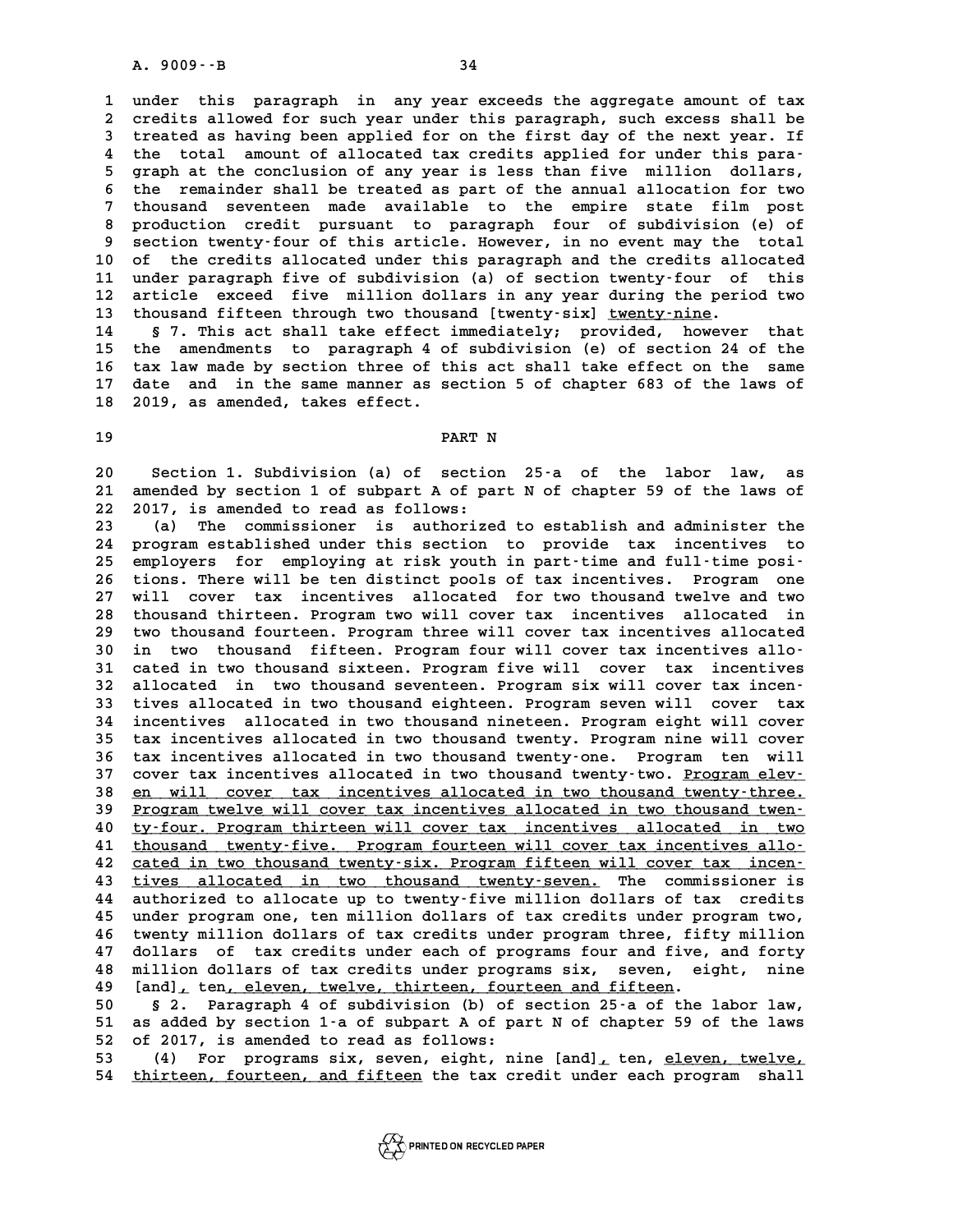**1 be allocated as follows: (i) twenty million dollars of tax credit for 2** be allocated as follows: (i) twenty million dollars of tax credit for<br>2 qualified employees; and (ii) twenty million dollars of tax credit for<br>3 individuals, who meet all of the requirements for a qualified employee 1 be allocated as follows: (i) twenty million dollars of tax credit for<br>2 qualified employees; and (ii) twenty million dollars of tax credit for<br>3 individuals who meet all of the requirements for a qualified employee<br>2 avo qualified employees; and (ii) twenty million dollars of tax credit for<br>
individuals who meet all of the requirements for a qualified employee<br>
4 except for the residency requirement of subparagraph (ii) of paragraph<br>
two o Individuals who meet all of the requirements for a qualified employee<br>4 except for the residency requirement of subparagraph (ii) of paragraph<br>5 two of this subdivision, which individuals shall be deemed to meet the<br>5 regi 4 except for the residency requirement of subparagraph (ii) of paragraph<br>5 two of this subdivision, which individuals shall be deemed to meet the<br>6 residency requirements of subparagraph (ii) of paragraph two of this<br>7 sub 5 two of this subdivision, which individuals shall be deemed to meet the<br>6 residency requirements of subparagraph (ii) of paragraph two of this<br>7 subdivision if they reside in New York state.<br>8 \$ 3. The opening paragraph o

**8 § 3. The opening paragraph of subdivision (d) of section 25-a of the 9 labor law, as amended by section 2 of part R of chapter 59 of the laws 10 of 2018, is amended to read as follows:** 9 labor law, as amended by section 2 of part R of chapter 59 of the laws<br>10 of 2018, is amended to read as follows:<br>11 To participate in the program established under this section, an<br><sup>12</sup> employer must submit an applicati

10 of 2018, is amended to read as follows:<br>
11 To participate in the program established under this section, an<br>
12 employer must submit an application (in a form prescribed by the commis-<br>
<sup>13</sup> Sioner) to the commissioner To participate in the program established under this section, an<br>
12 employer must submit an application (in a form prescribed by the commis-<br>
13 sioner) to the commissioner after January first, two thousand twelve but<br>
14 12 employer must submit an application (in a form prescribed by the commis-<br>13 sioner) to the commissioner after January first, two thousand twelve but<br>14 no later than November thirtieth, two thousand twelve for program o 13 sioner) to the commissioner after January first, two thousand twelve but<br>14 no later than November thirtieth, two thousand twelve for program one,<br>15 after January first, two thousand fourteen but no later than November 13 sioner) to the commissioner after January first, two thousand twelve but<br>14 no later than November thirtieth, two thousand twelve for program one,<br>15 after January first, two thousand fourteen but no later than November **17 two thousand fifteen but no later than November thirtieth, two thousand** 16 thirtieth, two thousand fourteen for program two, after January first,<br>17 two thousand fifteen but no later than November thirtieth, two thousand<br>18 fifteen for program three, after January first, two thousand sixteen b 17 two thousand fifteen but no later than November thirtieth, two thousand<br>18 fifteen for program three, after January first, two thousand sixteen but<br>19 no later than November thirtieth, two thousand sixteen for program f 18 fifteen for program three, after January first, two thousand sixteen but<br>19 no later than November thirtieth, two thousand sixteen for program four,<br>20 after January first, two thousand seventeen but no later than Novem 19 no later than November thirtieth, two thousand sixteen for program four,<br>20 after January first, two thousand seventeen but no later than November<br>21 thirtieth, two thousand seventeen for program five, after January fir 20 after January first, two thousand seventeen but no later than November<br>21 thirtieth, two thousand seventeen for program five, after January first,<br>22 two thousand eighteen but no later than November thirtieth, two thous 21 thirtieth, two thousand seventeen for program five, after January first,<br>22 two thousand eighteen but no later than November thirtieth, two thousand<br>23 eighteen for program six, after January first, two thousand ninetee 22 two thousand eighteen but no later than November thirtieth, two thousand<br>23 eighteen for program six, after January first, two thousand nineteen but<br>24 no later than November thirtieth, two thousand nineteen for program 23 eighteen for program six, after January first, two thousand nineteen but<br>
24 no later than November thirtieth, two thousand nineteen for program<br>
25 seven, after January first, two thousand twenty but no later than Nove 24 no later than November thirtieth, two thousand nineteen for program<br>25 seven, after January first, two thousand twenty but no later than Novem-<br>26 ber thirtieth, two thousand twenty for program eight, after January<br>27 f **27 first, two thousand twenty-one but no later than November thirtieth, two 26 ber thirtieth, two thousand twenty for program eight, after January first, two thousand twenty-one but no later than November thirtieth, two thousand twenty-one for program nine, [and] after January first, two thousand** 27 first, two thousand twenty-one but no later than November thirtieth, two thousand twenty-one for program nine, [and] after January first, two thousand twenty-two but no later than November thirtieth, two thousand<br>20 two 28 thousand twenty-one for program nine, [and] after January first, two<br>29 thousand twenty-two but no later than November thirtieth, two thousand<br>30 twenty-two for program ten, after January first, two thousand twenty-<br>31 thousand twenty-two but no later than November thirtieth, two thousand<br>30 twenty-two for program ten, after January first, two thousand twenty-<br>31 three but no later than November thirtieth, two thousand twenty-three<br>50 fo 30 twenty-two for program ten<u>, after January first, two thousand twenty-</u><br>31 <u>three but no later than November thirtieth, two thousand twenty-three</u><br>32 <u>for program eleven, after January first, two thousand twenty-four bu</u> 31 three but no later than November thirtieth, two thousand twenty-three<br>32 <u>for program eleven, after January first, two thousand twenty-four but no<br>33 later than November thirtieth, two thousand twenty-four for program<br>2</u> **32** <u>for program eleven, after January first, two thousand twenty-four but no</u><br> **133** <u>later than November thirtieth, two thousand twenty-four for program</u><br> **14** <u>twelve, after January first, two thousand twenty-five but </u> 33 <u>later than November thirtieth, two thousand twenty-four for program</u><br>34 <u>twelve, after January first, two thousand twenty-five but no later than</u><br>35 November thirtieth, two thousand twenty-five for program thirteen, af **34 <u>twelve,</u> after January first, two thousand twenty-five but no later than November thirtieth, two thousand twenty-five for program thirteen, after January first, two thousand twenty-six but no later than November thir-**November thirtieth, two thousand twenty-five for program thirteen, after<br> **January first, two thousand twenty-six but no later than November thir-**<br> **direct** the thousand twenty-six for program fourteen, and after January<br> **36 January first, two thousand twenty-six but no later than November thir-**<br>37 <u>tieth, two thousand twenty-six for program fourteen, and after January</u><br>38 <u>first, two thousand twenty-seven but no later than November thirt</u> 37 tieth, two thousand twenty-six for program fourteen, and after January<br>38 first, two thousand twenty-seven but no later than November thirtieth,<br>39 two thousand twenty-seven for program fifteen. The qualified employees<br> **40 must start their employment on or after January first, two thousand 41 twelve but no later than December thirty-first, two thousand twelve for** A program one, on or after January first, two thousand<br>
41 twelve but no later than December thirty-first, two thousand twelve for<br>
42 program one, on or after January first, two thousand fourteen but no<br>
43 later than Dec 41 twelve but no later than December thirty-first, two thousand twelve for<br>42 program one, on or after January first, two thousand fourteen but no<br>43 later than December thirty-first, two thousand fourteen for program two, 42 program one, on or after January first, two thousand fourteen but no<br>43 later than December thirty-first, two thousand fourteen for program two,<br>44 on or after January first, two thousand fifteen but no later than Decem **43 later than December thirty-first, two thousand fourteen for program two,<br>44 on or after January first, two thousand fifteen but no later than Decem-<br>45 ber thirty-first, two thousand fifteen for program three, on or af** 44 on or after January first, two thousand fifteen but no later than Decem-<br>45 ber thirty-first, two thousand fifteen for program three, on or after<br>46 January first, two thousand sixteen but no later than December thirty-45 ber thirty-first, two thousand fifteen for program three, on or after<br>46 January first, two thousand sixteen but no later than December thirty-<br>47 first, two thousand sixteen for program four, on or after January first, 47 first, two thousand sixteen for program four, on or after January first,<br>48 two thousand seventeen but no later than December thirty-first, two<br>49 thousand seventeen for program five, on or after January first, two **47 first, two thousand sixteen for program four, on or after January first,<br>48 two thousand seventeen but no later than December thirty-first, two<br>49 thousand seventeen for program five, on or after January first, two<br>50 50 two thousand seventeen but no later than December thirty-first, two<br>
49 thousand seventeen for program five, on or after January first, two<br>
50 thousand eighteen but no later than December thirty-first, two thousand<br>
5** 49 thousand seventeen for program five, on or after January first, two<br>50 thousand eighteen but no later than December thirty-first, two thousand<br>51 eighteen for program six, on or after January first, two thousand nine-<br>5 50 thousand eighteen but no later than December thirty-first, two thousand<br>51 eighteen for program six, on or after January first, two thousand nine-<br>52 teen but no later than December thirty-first, two thousand nineteen f 51 eighteen for program six, on or after January first, two thousand nine-<br>52 teen but no later than December thirty-first, two thousand nineteen for<br>53 program seven, on or after January first, two thousand twenty but no<br> **54 later than December thirty-first, two thousand twenty for program eight,** 53 program seven, on or after January first, two thousand twenty but no<br>54 later than December thirty-first, two thousand twenty for program eight,<br>55 on or after January first, two thousand twenty-one but no later than<br>56 54 later than December thirty-first, two thousand twenty for program eight,<br>55 on or after January first, two thousand twenty-one but no later than<br>56 December thirty-first, two thousand twenty-one for program nine, [and]

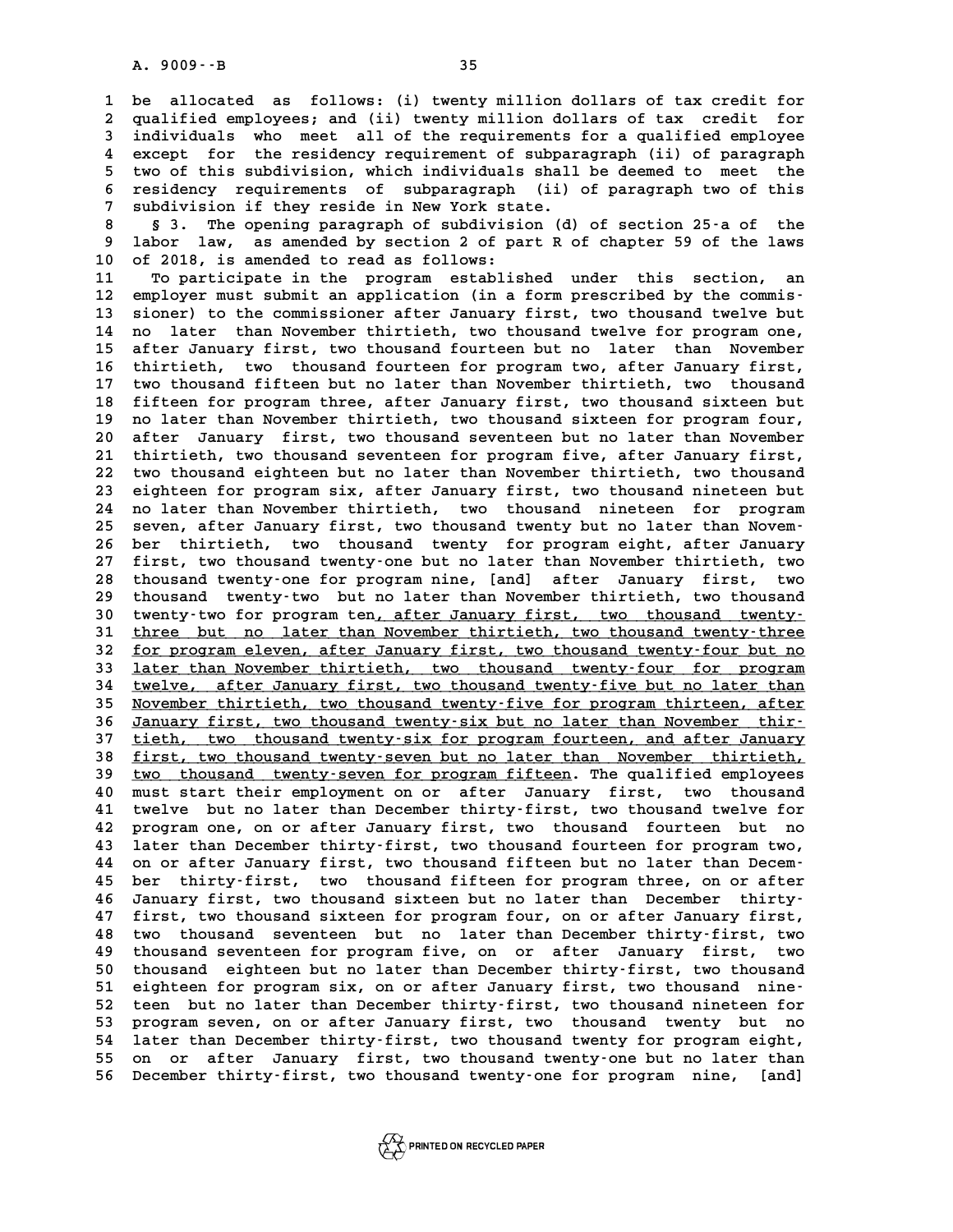**1 on or after January first, two thousand twenty-two but no later than 2** On or after January first, two thousand twenty-two but no later than<br>2 December thirty-first, two thousand twenty-two for program ten<u>, on or</u><br>3 after January first, two thousand twenty-three but no later than Decem. 3 on or after January first, two thousand twenty-two but no later than 2 December thirty-first, two thousand twenty-two for program ten, on or after 3 after January first, two thousand twenty-three but no later than Decem-Pecember thirty-first, two thousand twenty-two for program ten<u>, on or</u><br>
after January first, two thousand twenty-three but no later than Decem-<br>
<u>ber thirty-first, two thousand three for program eleven, on or after</u><br>
Innu 3 <u>after January first, two thousand twenty-three but no later than Decem-<br>4 ber thirty-first, two thousand three for program eleven, on or after<br>5 January first, two thousand twenty-four but no later than December thir-<br>5</u> 4 ber thirty-first, two thousand three for program eleven, on or after<br>
5 January first, two thousand twenty-four but no later than December thir-<br>
<u>ty-first, two thousand twenty-four for program twelve, on or after Janu-</u> *January first, two thousand twenty-four but no later than December thirty-*<br> *ty-first, two thousand twenty-four for program twelve, on or after Janu-*<br> *ary first, two thousand twenty-five but no later than December thir* 8 ty-first, two thousand twenty-four for program twelve, on or after Janu-<br>
<sup>7</sup> ary first, two thousand twenty-five but no later than December thirty-<br>
<sup>8</sup> first, two thousand twenty-five for program thirteen, on or after<br> **ary first, two thousand twenty-five but no later than December thirty-**<br> **8 first, two thousand twenty-five for program thirteen, on or after**<br> **9 January first, two thousand twenty-six but no later than December thir-**<br> 8 <u>first, two thousand twenty-five for program thirteen, on or after</u><br>10 <u>January first, two thousand twenty-six but no later than December thir-</u><br>10 <u>ty-first, two thousand twenty-six for program fourteen, and on or after</u> January first, two thousand twenty-six but no later than December thir-<br>10 <u>ty-first, two thousand twenty-seven but no later than December</u><br>11 January first, two thousand twenty-seven but no later than December<br>12 thirty-f **10** ty-first, two thousand twenty-six for program fourteen, and on or after<br> **11** January first, two thousand twenty-seven but no later than December<br> **12** thirty-first, two thousand twenty-seven for program fifteen. As p 11 January first, two thousand twenty-sev<br>12 thirty-first, two thousand twenty-sev<br>13 such application, an employer must:<br>14 s.d. mbis 20t shall take offect imme 12 <u>thirty-first, two thousand twenty-seven for prog</u><br>13 such application, an employer must:<br>14 § 4. This act shall take effect immediately. 13 such application, an employer must:<br>14 § 4. This act shall take effect immediately.<br>15 **PART O** 

**16 Section 1. Subdivision (a) of section 25-c of the labor law, as added** 16 Section 1. Subdivision (a) of section 25–c of the labor law, as added<br>17 by section 1 of subpart B of part N of chapter 59 of the laws of 2017,<br>18 is amended to read as follows. 16 Section 1. Subdivision (a) of s<br>17 by section 1 of subpart B of pa<br>18 is amended to read as follows:<br><sup>19</sup> (a) The commissioner is authori **17 by section 1 of subpart B of part N of chapter 59 of the laws of 2017,<br>18 is amended to read as follows:**<br>(a) The commissioner is authorized to establish and administer the<br>20 empire state appropriately the gradit prog

<sup>2</sup> 18 is amended to read as follows:<br>
20 empire state apprenticeship tax credit program to provide tax incentives<br>
21 to certified employers for employing qualified apprentices pursuant to **20** (a) The commissioner is authorized to establish and administer the<br>20 empire state apprenticeship tax credit program to provide tax incentives<br>21 to certified employers for employing qualified apprentices pursuant to<br> 20 empire state apprenticeship tax credit program to provide tax incentives<br>21 to certified employers for employing qualified apprentices pursuant to<br>22 an apprenticeship agreement registered with the department pursuant t 21 to certified employers for employing qualified apprentices pursuant to<br>22 an apprenticeship agreement registered with the department pursuant to<br>23 paragraph (d) of subdivision one of section eight hundred eleven of thi **24 chapter. The commissioner is authorized to allocate up to ten million 25 dollars of tax credits annually, beginning in two thousand eighteen and** chapter. The commissioner is authorized to allocate up to ten million<br>25 dollars of tax credits annually, beginning in two thousand eighteen and<br>26 ending before two thousand [twenty-three] <u>twenty-eight</u>. Any unused annu-25 dollars of tax credits annually, beginning in two thousand eighteen and<br>26 ending before two thousand [twenty-three] <u>twenty-eight</u>. Any unused annu-<br>27 al allocation of the credit shall be made available in each of the 26 ending before two thousand [twenty-three] <u>twenty-eight</u>. Any unused a<br>27 al allocation of the credit shall be made available in each of<br>28 subsequent years before two thousand [twenty-three] <u>twenty-eight</u>.<br>29 s.2 This 27 al allocation of the credit shall be made a<br>28 subsequent years before two thousand [twenty-thre<br>29 \$ 2. This act shall take effect immediately. % and subsequent years before two thousand [twenty-three] <u>twenty-eight</u>.<br>
29 \$ 2. This act shall take effect immediately.<br>
30 **PART P** 

**21 Section 1. Subdivision 6 of section 187-b of the tax law, as amended**<br> **31** Section 1. Subdivision 6 of section 187-b of the tax law, as amended 31 Section 1. Subdivision 6 of section 187<sup>.</sup>b of the tax law, as amended<br>32 by section 1 of part O of chapter 59 of the laws of 2017, is amended to 31 Section 1. Subdivision 6 of section 187-b of the tax law, as amended<br>32 by section 1 of part 0 of chapter 59 of the laws of 2017, is amended to<br>33 read as follows:<br>6. Termination. The credit allowed by subdivision two o **32 by section 1 of part 0 of chapter 59 of the laws of 2017, is amended to read as follows:**<br>**34 6. Termination. The credit allowed by subdivision two of this section**<br>**35 shall not analy in tarable years beginning after** 

**33 read as follows:**<br>**34 6. Termination. The credit allowed by subdivision two of this section<br>35 shall not apply in taxable years beginning after December thirty-first,<br>36 two thouseed [tworty-two] tworty-gover 34** 6. Termination. The credit allowed by sum<br> **35 shall not apply in taxable years beginnin**<br> **36 two thousand [twenty-two]** <u>twenty-seven</u>.<br> **37** 8.2 Baragraph (f) of subdivision 30 of

**35 shall not apply in taxable years beginning after December thirty-first,**<br>36 two thousand [twenty-two] <u>twenty-seven</u>.<br>37 § 2. Paragraph (f) of subdivision 30 of section 210-B of the tax law,<br>38 as amended by section 2 **36 two thousand [twenty-two] <u>twenty-seven</u>.<br>37 § 2. Paragraph (f) of subdivision 30 of section 210-B of the tax law,<br>38 as amended by section 2 of part O of chapter 59 of the laws of 2017, is<br>39 amended to read as follow** 37 **§ 2. Paragraph (f) of subdiv**<br>38 as amended by section 2 of pa<br>39 amended to read as follows:<br>40 (f) mormination mbo gradit **40 (a)**  $\frac{1}{2}$  and  $\frac{1}{2}$  of part  $\frac{1}{2}$  of chapter 59 of the laws of 2017, is<br> **40** (f) Termination. The credit allowed by paragraph (b) of this subdivi-<br> **41 (i)**  $\frac{1}{2}$  and  $\frac{1}{2}$  and  $\frac{1}{2}$  and  $\frac{1$ 

39 amended to read as follows:<br>40 (f) Termination. The credit allowed by paragraph (b) of this subdivi-<br>41 sion shall not apply in taxable years beginning after December thirty-<br>42 first the thousand [trenty-tre] trenty-ga 40 (f) Termination. The credit allowed by paragrap<sup>1</sup><br>41 sion shall not apply in taxable years beginning<br>42 first, two thousand [twenty-two] <u>twenty-seven</u>. 41 sion shall not apply in taxable years beginning after December thirty-<br>42 first, two thousand [twenty-two] <u>twenty-seven</u>.<br>43 § 3. Paragraph 6 of subsection (p) of section 606 of the tax law, as<br>44 amended by section 3

42 first, two thousand [twenty-two] twenty-seven.<br>43 § 3. Paragraph 6 of subsection (p) of section 606 of the tax law, as<br>44 amended by section 3 of part 0 of chapter 59 of the laws of 2017, is<br>45 amended to read as follow 43 § 3. Paragraph 6 of subsecti44 amended by section 3 of pa<br>45 amended to read as follows:<br>46 (6) mormination mbo gradit **44 amended by section 3 of part 0 of chapter 59 of the laws of 2017, is<br>45 amended to read as follows:**<br>46 (6) Termination. The credit allowed by this subsection shall not apply<br><sup>47</sup> in taxable years beginning after Decem

45 amended to read as follows:<br>46 (6) Termination. The credit allowed by this subsection shall not apply<br>47 in taxable years beginning after December thirty-first, two thousand<br>48 [treaty.typ] typety.goven. **46 (6) Termination. The credit<br>47 in taxable years beginning af<br>48 [twenty-two] <u>twenty-seven</u>.<br>49 5 4 This 35t Shall take of** 47 in taxable years beginning after December thirt<br>48 [twenty–two] <u>twenty–seven</u>.<br>49 § 4. This act shall take effect immediately. 48 [twenty-two] <u>twenty-seven</u>.<br>49 § 4. This act shall take effect immediately.<br>50 **PART Q** 

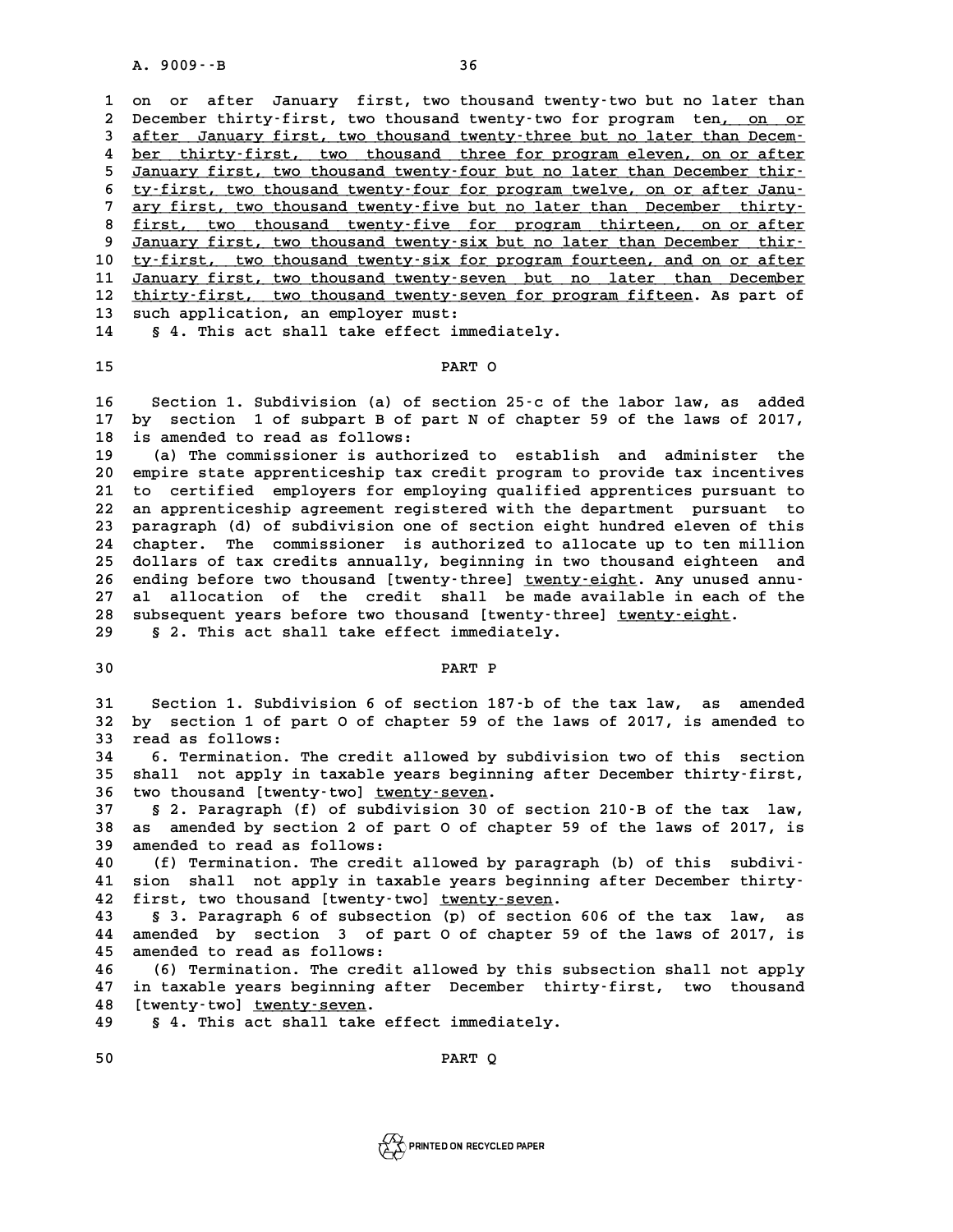| $A. 9009 - B$<br>37                                                                                                                                                                                                                                                                                                                                                                                                                                                                                                                                                                                                                                                                                                                                                                                                                                                                                                                                                                                                                                                                                                                                                                                                                                                                                                                                                                                                                                                                                                                                                                                                                                                                                                                                                                                                                                                                                                                                                                                                                                                                                                                                                                                                                                                                                                                |
|------------------------------------------------------------------------------------------------------------------------------------------------------------------------------------------------------------------------------------------------------------------------------------------------------------------------------------------------------------------------------------------------------------------------------------------------------------------------------------------------------------------------------------------------------------------------------------------------------------------------------------------------------------------------------------------------------------------------------------------------------------------------------------------------------------------------------------------------------------------------------------------------------------------------------------------------------------------------------------------------------------------------------------------------------------------------------------------------------------------------------------------------------------------------------------------------------------------------------------------------------------------------------------------------------------------------------------------------------------------------------------------------------------------------------------------------------------------------------------------------------------------------------------------------------------------------------------------------------------------------------------------------------------------------------------------------------------------------------------------------------------------------------------------------------------------------------------------------------------------------------------------------------------------------------------------------------------------------------------------------------------------------------------------------------------------------------------------------------------------------------------------------------------------------------------------------------------------------------------------------------------------------------------------------------------------------------------|
| Section 1. Section 5 of part MM of chapter 59 of the laws of 2014<br>amending the labor law and the tax law relating to the creation of the<br>workers with disabilities tax credit program, as amended by section 1 of<br>part E of chapter 59 of the laws of 2019, is amended to read as follows:<br>This act shall take effect January 1, 2015, and shall apply to<br>Ş.<br>5.<br>taxable years beginning on and after that date[; provided, however, that<br>this act shall expire and be deemed repealed January 1, 2023].<br>§ 2. Section 25 -b of the labor law is amended by adding a new subdivi-<br>sion (f) to read as follows:<br>(f) The tax credits provided under this program shall be applicable to<br>taxable periods beginning before January first, two thousand twenty-<br>nine.<br>§ 3. This act shall take effect immediately.                                                                                                                                                                                                                                                                                                                                                                                                                                                                                                                                                                                                                                                                                                                                                                                                                                                                                                                                                                                                                                                                                                                                                                                                                                                                                                                                                                                                                                                                              |
| PART R                                                                                                                                                                                                                                                                                                                                                                                                                                                                                                                                                                                                                                                                                                                                                                                                                                                                                                                                                                                                                                                                                                                                                                                                                                                                                                                                                                                                                                                                                                                                                                                                                                                                                                                                                                                                                                                                                                                                                                                                                                                                                                                                                                                                                                                                                                                             |
| Intentionally Omitted                                                                                                                                                                                                                                                                                                                                                                                                                                                                                                                                                                                                                                                                                                                                                                                                                                                                                                                                                                                                                                                                                                                                                                                                                                                                                                                                                                                                                                                                                                                                                                                                                                                                                                                                                                                                                                                                                                                                                                                                                                                                                                                                                                                                                                                                                                              |
| PART S                                                                                                                                                                                                                                                                                                                                                                                                                                                                                                                                                                                                                                                                                                                                                                                                                                                                                                                                                                                                                                                                                                                                                                                                                                                                                                                                                                                                                                                                                                                                                                                                                                                                                                                                                                                                                                                                                                                                                                                                                                                                                                                                                                                                                                                                                                                             |
| Section 1. Subparagraph (i) of paragraph (b) of subdivision 1 of<br>section 210-B of the tax law, as amended by section 2 of part P of chap-<br>ter 59 of the laws of 2017, is amended to read as follows:<br>(i) A credit shall be allowed under this subdivision with<br>respect<br>to<br>tangible personal property and other tangible property, including build-<br>ings and structural components of buildings, which are: depreciable<br>pursuant to section one hundred sixty-seven of the<br>internal<br>revenue<br>code, have a useful life of four years or more, are acquired by purchase<br>defined in section one hundred seventy-nine (d) of the internal<br>as<br>revenue code, have a situs in this state and are (A) principally used by<br>the taxpayer in the production of goods by manufacturing, processing,<br>assembling, refining, mining, extracting, farming, agriculture, horti-<br>culture, floriculture, viticulture or commercial fishing, (B) industrial<br>waste treatment facilities or air pollution control facilities, used in<br>the taxpayer's trade or business, (C) research and development property,<br>(D) principally used in the ordinary course of the taxpayer's trade<br>or<br>or business as a broker or dealer in connection with the purchase<br>or<br>(which shall include but not be limited to the issuance, entering<br>sale<br>into, assumption, offset, assignment, termination, or transfer)<br>оf<br>bonds or other securities as defined in section four hundred<br>stocks,<br>seventy-five (c)(2) of the Internal Revenue Code, or of commodities<br>as<br>defined in section four hundred seventy-five (e) of the Internal Revenue<br>principally used in the ordinary course of the taxpayer's<br>Code, (E)<br>trade or business of providing investment advisory services for a<br>requ-<br>investment company as defined in section eight hundred fifty-one<br>lated<br>of the Internal Revenue Code, or lending, loan arrangement or loan orig-<br>ination services to customers in connection with the purchase or<br>sale<br>shall include but not be limited to the issuance, entering into,<br>(which<br>assumption, offset, assignment, termination, or transfer) of securities<br>as defined in section four hundred seventy-five (c) (2) of the Internal |
| Revenue Code, (F) principally used in the ordinary course of the taxpay-<br>er's business as an exchange registered as a national<br>securities<br>exchange within the meaning of sections 3(a)(1) and 6(a) of the Securi-<br>ties Exchange Act of 1934 or a board of trade as defined in subparagraph<br>one of paragraph (a) of section fourteen hundred ten of the not-for-pro-                                                                                                                                                                                                                                                                                                                                                                                                                                                                                                                                                                                                                                                                                                                                                                                                                                                                                                                                                                                                                                                                                                                                                                                                                                                                                                                                                                                                                                                                                                                                                                                                                                                                                                                                                                                                                                                                                                                                                 |
|                                                                                                                                                                                                                                                                                                                                                                                                                                                                                                                                                                                                                                                                                                                                                                                                                                                                                                                                                                                                                                                                                                                                                                                                                                                                                                                                                                                                                                                                                                                                                                                                                                                                                                                                                                                                                                                                                                                                                                                                                                                                                                                                                                                                                                                                                                                                    |

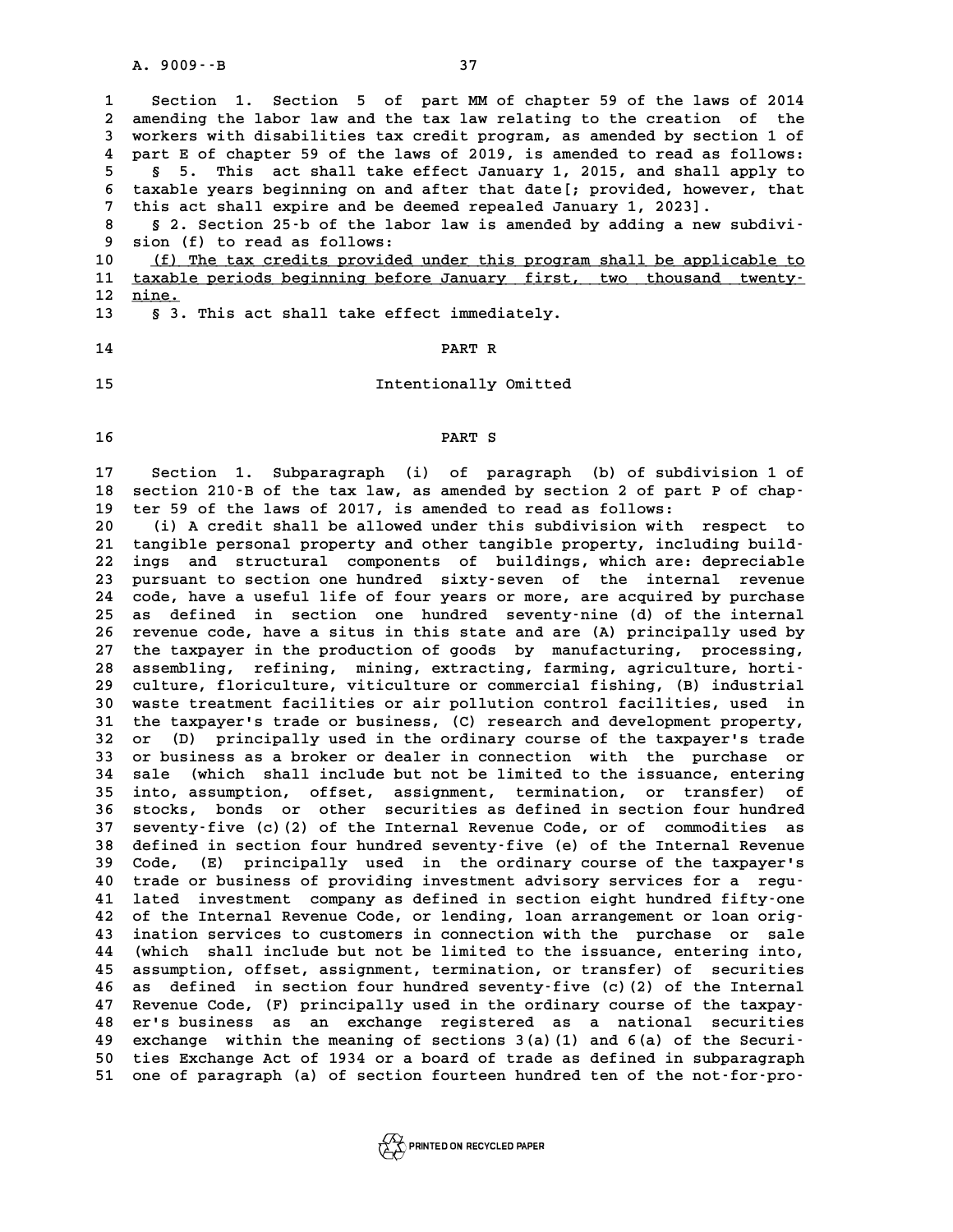A. 9009 - - B<br>1 fit corporation law or as an entity that is wholly owned by one or more<br>2 gugh pational comunities exchanges or beards of trade and that provides 1 fit corporation law or as an entity that is wholly owned by one or more<br>2 such national securities exchanges or boards of trade and that provides<br>3 automation or technical services thereto, or (C) principally used as 1 fit corporation law or as an entity that is wholly owned by one or more<br>2 such national securities exchanges or boards of trade and that provides<br>3 automation or technical services thereto, or (G) principally used as a<br>4 2 such national securities exchanges or boards of trade and that provides<br>3 automation or technical services thereto, or (G) principally used as a<br>4 qualified film production facility including qualified film production<br>5 3 automation or technical services thereto, or (G) principally used as a<br>4 qualified film production facility including qualified film production<br>5 facilities having a situs in an empire zone designated as such pursuant<br>5 4 qualified film production facility including qualified film production<br>5 facilities having a situs in an empire zone designated as such pursuant<br>6 to article eighteen-B of the general municipal law, where the taxpayer<br>7 **Facilities having a situs in an empire zone designated as such pursuant**<br> **6** to article eighteen B of the general municipal law, where the taxpayer<br> **7** is providing three or more services to any qualified film productio **8 to article eighteen-B of the general municipal law, where the taxpayer**<br>7 is providing three or more services to any qualified film production<br>8 company using the facility, including such services as a studio lighting<br>2 It is providing three or more services to any qualified film production<br>
8 company using the facility, including such services as a studio lighting<br>
9 grid, lighting and grip equipment, multi-line phone service, broadband<br> 8 company using the facility, including such services as a studio lighting<br>9 grid, lighting and grip equipment, multi-line phone service, broadband<br>10 information technology access, industrial scale electrical capacity,<br>11 9 grid, lighting and grip equipment, multi-line phone service, broadband<br>10 information technology access, industrial scale electrical capacity,<br>11 food services, security services, and heating, ventilation and air<br>22 cond 10 information technology access, industrial scale electrical capacity,<br>
11 food services, security services, and heating, ventilation and air<br>
12 conditioning. For purposes of clauses (D), (E) and (F) of this subpara-<br>
<sup>1</sup> 11 food services, security services, and heating, ventilation and air<br>12 conditioning. For purposes of clauses (D), (E) and (F) of this subpara-<br>13 graph, property purchased by a taxpayer affiliated with a regulated<br>14 bro 12 conditioning. For purposes of clauses (D), (E) and (F) of this subpara-<br>13 graph, property purchased by a taxpayer affiliated with a regulated<br>14 broker, dealer, registered investment advisor, national securities<br>25 exc 13 graph, property purchased by a taxpayer affiliated with a regulated<br>14 broker, dealer, registered investment advisor, national securities<br>15 exchange or board of trade, is allowed a credit under this subdivision<br>16 if t 14 broker, dealer, registered investment advisor, national securities<br>15 exchange or board of trade, is allowed a credit under this subdivision<br>16 if the property is used by its affiliated regulated broker, dealer,<br>17 regi 15 exchange or board of trade, is allowed a credit under this subdivision<br>16 if the property is used by its affiliated regulated broker, dealer,<br>17 registered investment advisor, national securities exchange or board of<br>18 16 if the property is used by its affiliated regulated broker, dealer,<br>17 registered investment advisor, national securities exchange or board of<br>18 trade in accordance with this subdivision. For purposes of determining<br>if 17 registered investment advisor, national securities exchange or board of<br>18 trade in accordance with this subdivision. For purposes of determining<br>19 if the property is principally used in qualifying uses, the uses by th 18 trade in accordance with this subdivision. For purposes of determining<br>19 if the property is principally used in qualifying uses, the uses by the<br>20 taxpayer described in clauses (D) and (E) of this subparagraph may be<br> 19 if the property is principally used in qualifying uses, the uses by the 20 taxpayer described in clauses (D) and (E) of this subparagraph may be aggregated. In addition, the uses by the taxpayer, its affiliated regu-<br>
2 20 taxpayer described in clauses (D) and (E) of this subparagraph may be<br>21 aggregated. In addition, the uses by the taxpayer, its affiliated regu-<br>22 lated broker, dealer and registered investment advisor under either or<br> 21 aggregated. In addition, the uses by the taxpayer, its affiliated regu-<br>22 lated broker, dealer and registered investment advisor under either or<br>23 both of those clauses may be aggregated. Provided, however, a taxpayer 22 lated broker, dealer and registered investment advisor under either or<br>23 both of those clauses may be aggregated. Provided, however, a taxpayer<br>24 shall not be allowed the credit provided by clauses (D), (E) and (F) of 23 both of those clauses may be aggregated. Provided, however, a taxpayer<br>24 shall not be allowed the credit provided by clauses (D), (E) and (F) of<br>25 this subparagraph unless the property is first placed in service befor 24 shall not be allowed the credit provided by clauses (D), (E) and (F) of<br>25 this subparagraph unless the property is first placed in service before<br>26 October first, two thousand fifteen and (i) eighty percent or more of 25 this subparagraph unless the property is first placed in service before<br>26 October first, two thousand fifteen and (i) eighty percent or more of<br>27 the employees performing the administrative and support functions<br>28 no 26 October first, two thousand fifteen and (i) eighty percent or more of<br>27 the employees performing the administrative and support functions<br>28 resulting from or related to the qualifying uses of such equipment are<br>29 log 27 the employees performing the administrative and support functions<br>28 resulting from or related to the qualifying uses of such equipment are<br>29 located in this state or (ii) the average number of employees that<br>20 perfor 28 resulting from or related to the qualifying uses of such equipment are<br>29 located in this state or (ii) the average number of employees that<br>30 perform the administrative and support functions resulting from or<br><sup>31</sup> rel 29 located in this state or (ii) the average number of employees that<br>30 perform the administrative and support functions resulting from or<br>31 related to the qualifying uses of such equipment and are located in this<br>32 sta 30 perform the administrative and support functions resulting from or<br>31 related to the qualifying uses of such equipment and are located in this<br>32 state during the taxable year for which the credit is claimed is equal<br>33 31 related to the qualifying uses of such equipment and are located in this<br>32 state during the taxable year for which the credit is claimed is equal<br>33 to or greater than ninety-five percent of the average number of emplo 32 state during the taxable year for which the credit is claimed is equal<br>33 to or greater than ninety-five percent of the average number of employ-<br>34 ees that perform these functions and are located in this state during<br> 33 to or greater than ninety-five percent of the average number of employ-<br>34 ees that perform these functions and are located in this state during<br>35 the thirty-six months immediately preceding the year for which the cred 34 ees that perform these functions and are located in this state during<br>35 the thirty-six months immediately preceding the year for which the cred-<br>36 it is claimed, or (iii) the number of employees located in this state<br> 35 the thirty-six months immediately preceding the year for which the cred-<br>36 it is claimed, or (iii) the number of employees located in this state<br>37 during the taxable year for which the credit is claimed is equal to or 36 it is claimed, or (iii) the number of employees located in this state<br>37 during the taxable year for which the credit is claimed is equal to or<br>38 greater than ninety percent of the number of employees located in this<br>3 37 during the taxable year for which the credit is claimed is equal to or<br>38 greater than ninety percent of the number of employees located in this<br>39 state on December thirty-first, nineteen hundred ninety-eight or, if th 38 greater than ninety percent of the number of employees located in this<br>39 state on December thirty-first, nineteen hundred ninety-eight or, if the<br>40 taxpayer was not a calendar year taxpayer in nineteen hundred ninety-39 state on December thirty-first, nineteen hundred ninety-eight or, if the<br>40 taxpayer was not a calendar year taxpayer in nineteen hundred ninety-<br>41 eight, the last day of its first taxable year ending after December<br>42 **40 taxpayer was not a calendar year taxpayer in nineteen hundred ninety-**<br>**41 eight, the last day of its first taxable year ending after December**<br>**42 thirty-first, nineteen hundred ninety-eight. If the taxpayer becomes**<br> 41 eight, the last day of its first taxable year ending after December<br>42 thirty-first, nineteen hundred ninety-eight. If the taxpayer becomes<br>43 subject to tax in this state after the taxable year beginning in nine-<br>44 to **44 teen hundred ninety-eight, then the taxpayer is not required to satisfy** 43 subject to tax in this state after the taxable year beginning in nine-<br>44 teen hundred ninety-eight, then the taxpayer is not required to satisfy<br>45 the employment test provided in the preceding sentence of this subpara **44 teen hundred ninety-eight, then the taxpayer is not required to satisfy**<br>**45 the employment test provided in the preceding sentence of this subpara-**<br>**46 graph for its first taxable year. For purposes of clause (iii) o** 45 the employment test provided in the preceding sentence of this subpara<sup>-</sup><br>46 graph for its first taxable year. For purposes of clause (iii) of this<br>47 subparagraph the employment test will be based on the number of empl 46 graph for its first taxable year. For purposes of clause (iii) of this<br>47 subparagraph the employment test will be based on the number of employ-<br>48 ees located in this state on the last day of the first taxable year th 47 subparagraph the employment test will be based on the number of employ-<br>48 ees located in this state on the last day of the first taxable year the<br>49 taxpayer is subject to tax in this state. If the uses of the property **48 ees located in this state on the last day of the first taxable year the taxpayer is subject to tax in this state. If the uses of the property must be aggregated to determine whether the property is principally used**<br>in **49 taxpayer is subject to tax in this state. If the uses of the property**<br>50 must be aggregated to determine whether the property is principally used<br>51 in qualifying uses, then either each affiliate using the property mu 50 must be aggregated to determine whether the property is principally used<br>51 in qualifying uses, then either each affiliate using the property must<br>52 satisfy this employment test or this employment test must be satisfie 51 in qualifying uses, then either each affiliate using the property must<br>52 satisfy this employment test or this employment test must be satisfied<br>53 through the aggregation of the employees of the taxpayer, its affiliate 52 satisfy this employment test or this employment test must be satisfied<br>53 through the aggregation of the employees of the taxpayer, its affiliated<br>54 regulated broker, dealer, and registered investment adviser using the 53 through the aggregation of the employees of the taxpayer, its affiliated<br>54 regulated broker, dealer, and registered investment adviser using the<br>55 property. For purposes of clause (A) of this subparagraph, tangible<br>56 55 property. For purposes of clause (A) of this subparagraph, tangible<br>56 personal property and other tangible property shall not include property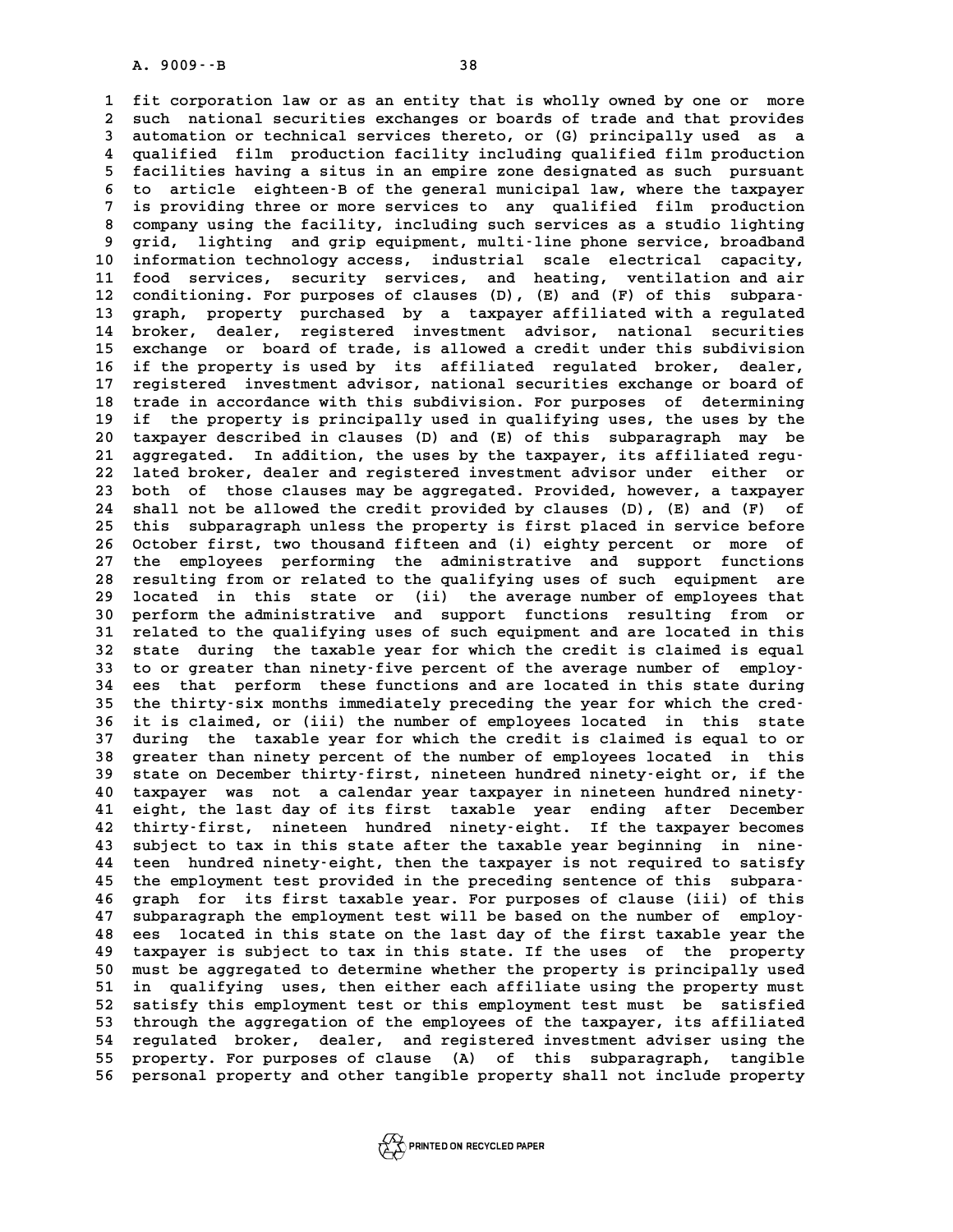**1 principally used by the taxpayer (I) in the production or distribution \_\_\_ 2** principally used by the taxpayer <u>(I)</u> in the production or distribution<br>2 of electricity, natural gas after extraction from wells, steam, or water<br>3 delivered through pipes and mains, or (II) in the greation, producti 3 of electricity, natural gas after extraction from wells, steam, or water<br>3 delivered through pipes and mains<u>, or (II) in the creation, production</u><br>4 or reproduction, in any medium, of any audio or visual recording. 4 <u>or reproduction, in any medium, of any audio or visual recording,</u><br>5 including but not limited to films, television shows, commercials, and delivered through pipes and mains, or (II) in the creation, production<br>4 <u>or reproduction, in any medium, of any audio or visual recording,</u><br>5 <u>including but not limited to films, television shows, commercials, and</u><br>5 musi 4 <u>or reproduction, in any medium, of any audio or visual recording,</u><br>5 <u>including but not limited to films, television shows, commercials, and<br>6 musical recordings, or in the duplication, for purposes of broadcast in<br>7 an</u> including but not limited to films, television shows, commercials, and<br>  $\frac{1}{2}$  musical recordings, or in the duplication, for purposes of broadcast in<br>  $\frac{1}{2}$  any medium, of a master of any audio or visual recording, 8 <u>musical recordings, or in the duplication, for purposes of broadcast in<br>any medium, of a master of any audio or visual recording, including but<br>a not limited to films, television shows, commercials, and musical<br>condings</u> 9 any medium, of<br>
8 <u>not limited</u><br>
9 <u>recordings</u>. **10 8 and 10 starting 10 starting 10 starting 10 starting 10 starting 10 starting 10 starting 10 starting 10 starting 10 starting 10 starting 10 starting 10 starting 10 starting 10 starting 10 starting 10 starting 10 start 11 of the tax law, as amended by section 3 of part P of chapter 59 of the 10 5** 2. Subparagraph (A) of paragraph 2 of subse<br>11 of the tax law, as amended by section 3 of pa<br>12 laws of 2017, is amended to read as follows:<br>13 (A) A gredit shall be allowed under this subs 11 of the tax law, as amended by section 3 of part P of chapter 59 of the<br>12 laws of 2017, is amended to read as follows:<br>13 (A) A credit shall be allowed under this subsection with respect to<br>14 tangible personal property 12 laws of 2017, is amended to read as follows:<br>
13 (A) A credit shall be allowed under this subsection with respect to<br>
14 tangible personal property and other tangible property, including build-<br>
<sup>15</sup> ings and structural **13** (A) A credit shall be allowed under this subsection with respect to tangible personal property and other tangible property, including build-<br>15 ings and structural components of buildings, which are: depreciable<br>16 nu 14 tangible personal property and other tangible property, including build-<br>15 ings and structural components of buildings, which are: depreciable<br>16 pursuant to section one hundred sixty-seven of the internal revenue<br>17 c 15 ings and structural components of buildings, which are: depreciable<br>16 pursuant to section one hundred sixty-seven of the internal revenue<br>17 code, have a useful life of four years or more, are acquired by purchase<br>28 d 16 pursuant to section one hundred sixty-seven of the internal revenue<br>17 code, have a useful life of four years or more, are acquired by purchase<br>18 as defined in section one hundred seventy-nine (d) of the internal<br>19 re 17 code, have a useful life of four years or more, are acquired by purchase as defined in section one hundred seventy-nine (d) of the internal 19 revenue code, have a situs in this state and are (i) principally used by the 18 as defined in section one hundred seventy-nine (d) of the internal<br>19 revenue code, have a situs in this state and are (i) principally used by<br>20 the taxpayer in the production of goods by manufacturing, processing,<br>21 19 revenue code, have a situs in this state and are (i) principally used by<br>
20 the taxpayer in the production of goods by manufacturing, processing,<br>
21 assembling, refining, mining, extracting, farming, agriculture, hort 20 the taxpayer in the production of goods by manufacturing, processing,<br>
21 assembling, refining, mining, extracting, farming, agriculture, horti-<br>
22 culture, floriculture, viticulture or commercial fishing, (ii) indus-<br> 21 assembling, refining, mining, extracting, farming, agriculture, horti-<br>22 culture, floriculture, viticulture or commercial fishing, (ii) indus-<br>23 trial waste treatment facilities or air pollution control facilities, 22 culture, floriculture, viticulture or commercial fishing, (ii) indus-<br>23 trial waste treatment facilities or air pollution control facilities,<br>24 used in the taxpayer's trade or business, (iii) research and development<br> 23 trial waste treatment facilities or air pollution control facilities,<br>24 used in the taxpayer's trade or business, (iii) research and development<br>25 property, (iv) principally used in the ordinary course of the taxpayer 24 used in the taxpayer's trade or business, (iii) research and development<br>25 property, (iv) principally used in the ordinary course of the taxpayer's<br>26 trade or business as a broker or dealer in connection with the purc 25 property, (iv) principally used in the ordinary course of the taxpayer's<br>26 trade or business as a broker or dealer in connection with the purchase<br>27 or sale (which shall include but not be limited to the issuance, ent **28 ing into, assumption, offset, assignment, termination, or transfer) of** 27 or sale (which shall include but not be limited to the issuance, enter-<br>28 ing into, assumption, offset, assignment, termination, or transfer) of<br>29 stocks, bonds or other securities as defined in section four hundred<br>2 **30 ing into, assumption, offset, assignment, termination, or transfer) of stocks, bonds or other securities as defined in section four hundred**<br>**30 seventy-five (c)(2) of the Internal Revenue Code, or of commodities as**<br> **39 stocks, bonds or other securities as defined in section four hundred**<br>30 seventy-five (c)(2) of the Internal Revenue Code, or of commodities as<br>31 defined in section 475(e) of the Internal Revenue Code, (v) principally **30 seventy-five (c)(2) of the Internal Revenue Code, or of commodities as<br>31 defined in section 475(e) of the Internal Revenue Code, (v) principally<br>32 used in the ordinary course of the taxpayer's trade or business of<br>pr** 31 defined in section 475(e) of the Internal Revenue Code, (v) principally<br>32 used in the ordinary course of the taxpayer's trade or business of<br>33 providing investment advisory services for a regulated investment compa-<br><sup></sup> 32 used in the ordinary course of the taxpayer's trade or business of<br>33 providing investment advisory services for a regulated investment compa-<br>34 ny as defined in section eight hundred fifty-one of the Internal Revenue<br> 33 providing investment advisory services for a regulated investment compa-<br>34 ny as defined in section eight hundred fifty-one of the Internal Revenue<br>35 Code, or lending, loan arrangement or loan origination services to<br> **34 ny as defined in section eight hundred fifty-one of the Internal Revenue**<br>35 Code, or lending, loan arrangement or loan origination services to<br>36 customers in connection with the purchase or sale (which shall include<br> 35 Code, or lending, loan arrangement or loan origination services to<br>36 customers in connection with the purchase or sale (which shall include<br>37 but not be limited to the issuance, entering into, assumption, offset,<br>28 c 36 customers in connection with the purchase or sale (which shall include<br>37 but not be limited to the issuance, entering into, assumption, offset,<br>38 assignment, termination, or transfer) of securities as defined in<br>39 as 37 but not be limited to the issuance, entering into, assumption, offset,<br>38 assignment, termination, or transfer) of securities as defined in<br>39 section four hundred seventy-five (c)(2) of the Internal Revenue Code,<br>40 or 38 assignment, termination, or transfer) of securities as defined in<br>
39 section four hundred seventy-five (c)(2) of the Internal Revenue Code,<br>
40 or (vi) principally used as a qualified film production facility includ-<br> 39 section four hundred seventy-five (c) (2) of the Internal Revenue Code, 40 or (vi) principally used as a qualified film production facility includ-<br>41 ing qualified film production facilities having a situs in an empire **42 zone designated as such pursuant to article eighteen-B of the general 43 municipal law, where the taxpayer is providing three or more services to 42 zone designated as such pursuant to article eighteen B of the general**<br>**43 municipal law, where the taxpayer is providing three or more services to any qualified film production company using the facility, including su** 43 municipal law, where the taxpayer is providing three or more services to<br>44 any qualified film production company using the facility, including such<br>45 services as a studio lighting grid, lighting and grip equipment, mu **44 any qualified film production company using the facility, including such services as a studio lighting grid, lighting and grip equipment, multi-**<br>**46 line phone service, broadband information technology access, industr** 45 services as a studio lighting grid, lighting and grip equipment, multi-<br>46 line phone service, broadband information technology access, industrial<br>47 scale electrical capacity, food services, security services, and heat **46 line phone service, broadband information technology access, industrial**<br>**47 scale electrical capacity, food services, security services, and heat-**<br>**48 ing, ventilation and air conditioning. For purposes of clauses (i** 47 scale electrical capacity, food services, security services, and heat-<br>48 ing, ventilation and air conditioning. For purposes of clauses (iv) and<br>49 (v) of this subparagraph, property purchased by a taxpayer affiliated<br> **50 km and a regulation and air conditioning. For purposes of clauses (iv) and (v) of this subparagraph, property purchased by a taxpayer affiliated 50 with a regulated broker, dealer, or registered investment adviser is<br> 49 (v) of this subparagraph, property purchased by a taxpayer affiliated**<br>50 with a regulated broker, dealer, or registered investment adviser is<br>51 allowed a credit under this subsection if the property is used by its<br>52 50 with a regulated broker, dealer, or registered investment adviser is<br>51 allowed a credit under this subsection if the property is used by its<br>52 affiliated regulated broker, dealer or registered investment adviser in<br>53 51 allowed a credit under this subsection if the property is used by its<br>52 affiliated regulated broker, dealer or registered investment adviser in<br>53 accordance with this subsection. For purposes of determining if the<br>54 52 affiliated regulated broker, dealer or registered investment adviser in<br>53 accordance with this subsection. For purposes of determining if the<br>54 property is principally used in qualifying uses, the uses by the taxpay-<br> 53 accordance with this subsection. For purposes of determining if the<br>
54 property is principally used in qualifying uses, the uses by the taxpay-<br>
55 er described in clauses (iv) and (v) of this subparagraph may be aggre **56 gated. In addition, the uses by the taxpayer, its affiliated regulated**

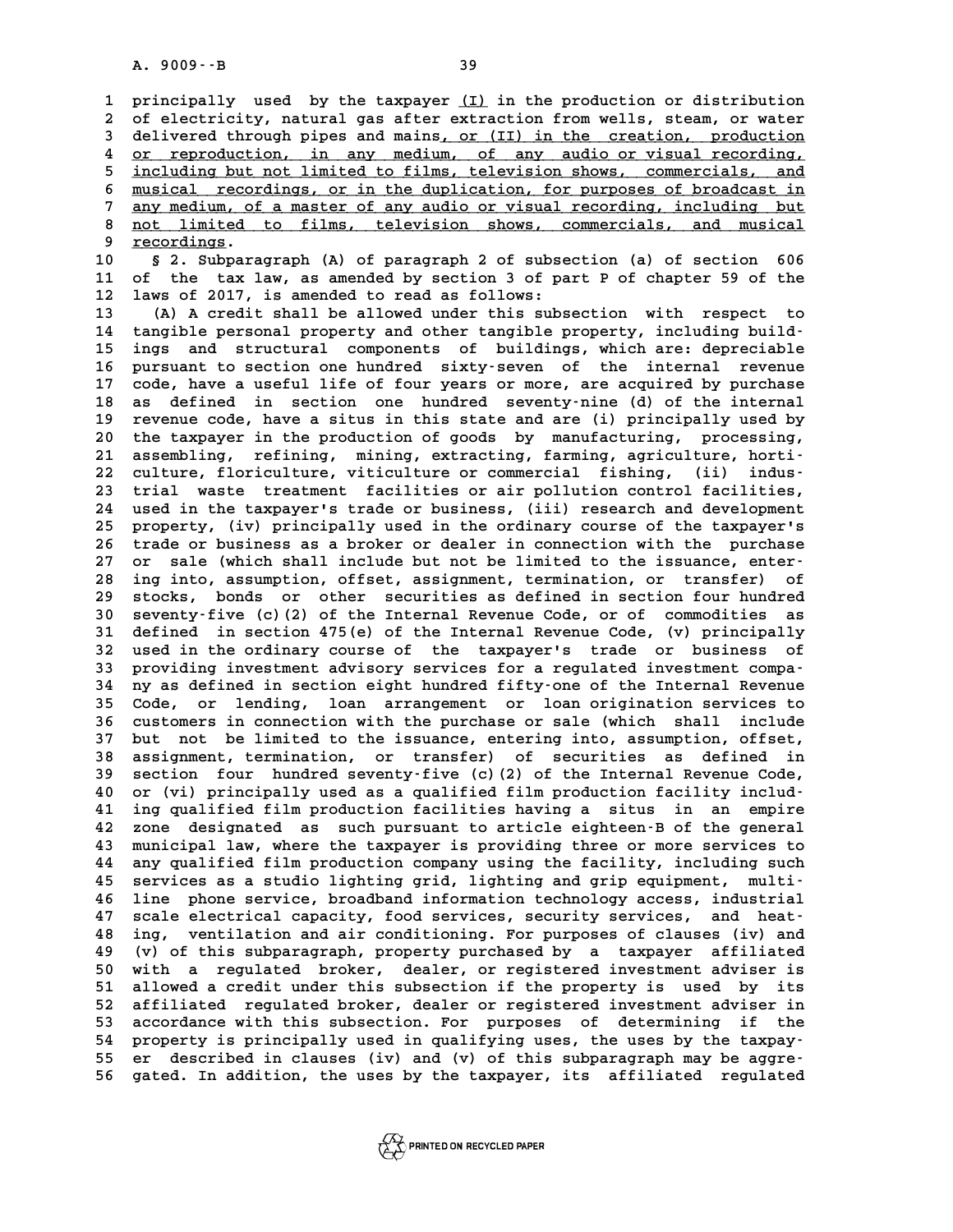**1 broker, dealer and registered investment adviser under either or both of 2** broker, dealer and registered investment adviser under either or both of<br>2 those clauses may be aggregated. Provided, however, a taxpayer shall not<br>3 be allowed the credit provided by clauses (iv) and (v) of this subpa 1 broker, dealer and registered investment adviser under either or both of<br>2 those clauses may be aggregated. Provided, however, a taxpayer shall not<br>3 be allowed the credit provided by clauses (iv) and (v) of this subpara those clauses may be aggregated. Provided, however, a taxpayer shall not<br>3 be allowed the credit provided by clauses (iv) and (v) of this subpara-<br>4 graph unless (I) eighty percent or more of the employees performing the<br>5 **5 be allowed the credit provided by clauses (iv) and (v) of this subpara-**<br>**4 graph unless (I) eighty percent or more of the employees performing the**<br>**5 administrative and support functions resulting from or related to t** 4 graph unless (I) eighty percent or more of the employees performing the<br>5 administrative and support functions resulting from or related to the<br>6 qualifying uses of such equipment are located in this state, or (II) the<br>3 5 administrative and support functions resulting from or related to the<br>6 qualifying uses of such equipment are located in this state, or (II) the<br>7 average number of employees that perform the administrative and support<br>8 8 qualifying uses of such equipment are located in this state, or (II) the<br>
8 average number of employees that perform the administrative and support<br>
8 functions resulting from or related to the qualifying uses of such<br>
9 average number of employees that perform the administrative and support 8 functions resulting from or related to the qualifying uses of such<br>9 equipment and are located in this state during the taxable year for<br>10 which the credit is claimed is equal to or greater than ninety-five<br>11 percent o 9 equipment and are located in this state during the taxable year for<br>10 which the credit is claimed is equal to or greater than ninety-five<br>11 percent of the average number of employees that perform these functions<br><sup>12</sup> a 10 which the credit is claimed is equal to or greater than ninety-five<br>11 percent of the average number of employees that perform these functions<br>12 and are located in this state during the thirty-six months immediately<br>13 11 percent of the average number of employees that perform these functions<br>12 and are located in this state during the thirty-six months immediately<br>13 preceding the year for which the credit is claimed, or (III) the numbe 12 and are located in this state during the thirty-six months immediately<br>13 preceding the year for which the credit is claimed, or (III) the number<br>14 of employees located in this state during the taxable year for which t 13 preceding the year for which the credit is claimed, or (III) the number<br>14 of employees located in this state during the taxable year for which the<br>15 credit is claimed is equal to or greater than ninety percent of the<br> 14 of employees located in this state during the taxable year for which the<br>15 credit is claimed is equal to or greater than ninety percent of the<br>16 number of employees located in this state on December thirty-first,<br>17 n 15 credit is claimed is equal to or greater than ninety percent of the<br>16 number of employees located in this state on December thirty-first,<br>17 nineteen hundred ninety-eight or, if the taxpayer was not a calendar<br>18 1001 16 number of employees located in this state on December thirty-first,<br>17 nineteen hundred ninety-eight or, if the taxpayer was not a calendar<br>18 year taxpayer in nineteen hundred ninety-eight, the last day of its<br>first ta 17 nineteen hundred ninety-eight or, if the taxpayer was not a calendar<br>18 year taxpayer in nineteen hundred ninety-eight, the last day of its<br>19 first taxable year ending after December thirty-first, nineteen hundred<br>20 n 18 year taxpayer in nineteen hundred ninety-eight, the last day of its<br>19 first taxable year ending after December thirty-first, nineteen hundred<br>20 ninety-eight. If the taxpayer becomes subject to tax in this state after<br> <sup>2</sup> first taxable year ending after December thirty-first, nineteen hundred<br>20 ninety-eight. If the taxpayer becomes subject to tax in this state after<br>21 the taxable year beginning in nineteen hundred ninety-eight, then t 20 ninety-eight. If the taxpayer becomes subject to tax in this state after<br>21 the taxable year beginning in nineteen hundred ninety-eight, then the<br>22 taxpayer is not required to satisfy the employment test provided in th 21 the taxable year beginning in nineteen hundred ninety-eight, then the<br>22 taxpayer is not required to satisfy the employment test provided in the<br>23 preceding sentence of this subparagraph for its first taxable year. For 22 taxpayer is not required to satisfy the employment test provided in the<br>23 preceding sentence of this subparagraph for its first taxable year. For<br>24 the purposes of clause (III) of this subparagraph the employment test 23 preceding sentence of this subparagraph for its first taxable year. For<br>24 the purposes of clause (III) of this subparagraph the employment test<br>25 will be based on the number of employees located in this state on the<br>2 <sup>24</sup> the purposes of clause (III) of this subparagraph the employment test<br>25 will be based on the number of employees located in this state on the<br>26 last day of the first taxable year the taxpayer is subject to tax in<br>27 25 will be based on the number of employees located in this state on the 126 last day of the first taxable year the taxpayer is subject to tax in this state. If the uses of the property must be aggregated to determine<br>22 w 26 last day of the first taxable year the taxpayer is subject to tax in<br>27 this state. If the uses of the property must be aggregated to determine<br>28 whether the property is principally used in qualifying uses, then either 27 this state. If the uses of the property must be aggregated to determine<br>28 whether the property is principally used in qualifying uses, then either<br>29 each affiliate using the property must satisfy this employment test **30 whether the property is principally used in qualifying uses, then either**<br>29 each affiliate using the property must satisfy this employment test or<br>30 this employment test must be satisfied through the aggregation of t 29 each affiliate using the property must satisfy this employment test or<br>30 this employment test must be satisfied through the aggregation of the<br>31 employees of the taxpayer, its affiliated regulated broker, dealer, and<br> 30 this employment test must be satisfied through the aggregation of the<br>31 employees of the taxpayer, its affiliated regulated broker, dealer, and<br>32 registered investment adviser using the property. For purposes of claus 31 employees of the taxpayer, its affiliated regulated broker, dealer, and<br>32 registered investment adviser using the property. For purposes of clause<br>33 (i) of this subparagraph, tangible personal property and other tangi **32 registered investment adviser using the property. For purposes of clause**<br> **33 (i) of this subparagraph, tangible personal property and other tangible**<br> **34 property shall not include property principally used by the t 33 (i) of this subparagraph, tangible personal property and other tangible**<br>**34 property shall not include property principally used by the taxpayer <u>(a)</u><br><b>35 in the production or distribution of electricity, natural gas** 34 property shall not include property principally used by the taxpayer <u>(a)</u><br>35 in the production or distribution of electricity, natural gas after<br>36 extraction from wells, steam, or water delivered through pipes and<br><sup>37</sup> 35 in the production or distribution of electricity, natural gas after<br>36 extraction from wells, steam, or water delivered through pipes and<br>37 mains, or (b) in the creation, production or reproduction, in any medi-<br><sup>38</sup> u 36 extraction from wells, steam, or water delivered through pipes and<br>37 mains<u>, or (b) in the creation, production or reproduction, in any medi-</u><br>38 <u>um, of any audio or visual recording, including but not limited to</u><br>51 37 mains, or (b) in the creation, production or reproduction, in any medi-<br>38 <u>um, of any audio or visual recording, including but not limited to</u><br><u>**films, television shows, commercials, and musical recordings, or in the**<br></u> **40 duplication in and any duply of any audio or visual recording, including but not limited to**<br> **40 duplication, for purposes of broadcast in any medium, of a master of any**<br> **41 audio or wisual recording including but n** 40 <u>films, television shows, commercials, and musical recordings, or in the duplication, for purposes of broadcast in any medium, of a master of any audio or visual recording, including but not limited to films, tele-<br>
41 </u> **40** duplication, for purposes of broadcast in any medium,<br> **41** audio or visual recording, including but not limi<br> **42** vision shows, commercials, and musical recordings.<br> **43** 8 3 This act shall take effect immediately a **41 <u>audio or visual recording, including but not limited to films, tele-**<br> **42 yision shows, commercials, and musical recordings.**<br> **43** § 3. This act shall take effect immediately, and shall apply to prop-<br> **44** orty pla</u>

42 <u>vision shows, commercials, and musical recordings</u>.<br>43 § 3. This act shall take effect immediately, and sha<br>44 erty placed in service on or after January 1, 2023. **44** erty placed in service on or after January 1, 2023.<br>45 **PART T** 

**45** PART T<br> **46** Intentionally Omitted **47 PART U 47** PART U<br> **48** Intentionally Omitted **49 PART V**

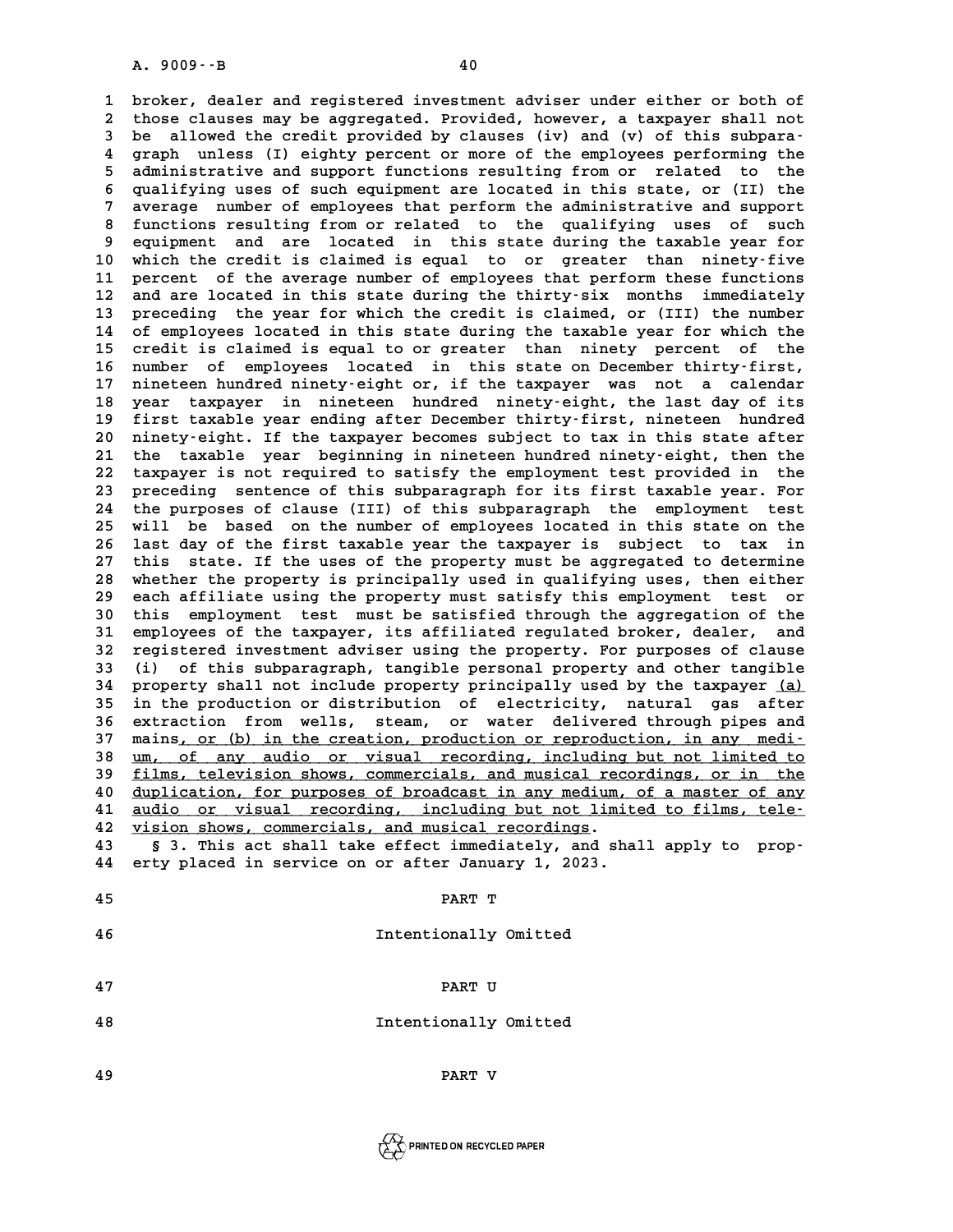# A. 9009 - -B<br>1 Intentionally Omitted

# **2 PART W**

**2**<br>3 Section 1. Paragraph 1 of subsection (a) of section 671 of the tax<br>4 law, as amended by chapter 760 of the laws of 1992, is amended to read **4 law, as amended by chapter 760 of the laws of 1992, is amended to read** 3 Section 1.<br>4 law, as amende<br>5 as follows:<br><sup>6</sup> (1) Frory of 4 law, as amended by chapter 760 of the laws of 1992, is amended to read<br>
5 as follows:<br>
(1) Every employer maintaining an office or transacting business with-<br>
<sup>7</sup> in this state and making payment of any wage taxable unde

**7** as follows:<br>
(1) Every employer maintaining an office or transacting business with-<br>
7 in this state and making payment of any wages taxable under this article<br>
8 shall deduct and withhold from such wages for each payr **8 (1) Every employer maintaining an office or transacting business with-**<br> **8 shall deduct and withhold from such wages for each payroll period a tax**<br> **8 south deduct and withhold from such wages for each payroll period** 9 in this state and making payment of any wages taxable under this article<br>
8 shall deduct and withhold from such wages for each payroll period a tax<br>
9 computed in such manner as to result, so far as practicable, in with-8 shall deduct and withhold from such wages for each payroll period a tax<br>9 computed in such manner as to result, so far as practicable, in with-<br>10 holding from the employee's wages during each calendar year an amount<br><sup>11</sup> 9 computed in such manner as to result, so far as practicable, in with-<br>10 holding from the employee's wages during each calendar year an amount<br>11 substantially equivalent to the tax reasonably estimated to be due under<br><sup></sup> 10 holding from the employee's wages during each calendar year an amount<br>11 substantially equivalent to the tax reasonably estimated to be due under<br>12 this article resulting from the inclusion in the employee's New York<br>1 11 substantially equivalent to the tax reasonably estimated to be due under<br>12 this article resulting from the inclusion in the employee's New York<br>13 adjusted gross income or New York source income of [his] <u>the employee'</u> 12 this article resulting from the inclusion in the employee's New York<br>13 adjusted gross income or New York source income of [his] <u>the employee's</u><br>14 wages received during such calendar year. The method of determining th 13 adjusted gross income or New York source income of [his] the employee's<br>14 wages received during such calendar year. The method of determining the<br>15 amount to be withheld shall be prescribed by [regulations of] the<br>20 14 wages received during such calendar year. The method of determining the<br>15 amount to be withheld shall be prescribed by [regulations of] the<br>16 commissioner, with due regard to the New York withholding exemptions of<br>17 15 amount to be withheld shall be prescribed by [regulations of] the commissioner, with due regard to the New York withholding exemptions of 17 the employee and the sum of any credits allowable against [his] <u>the</u> employee 16 commissioner, with due regard to the New York withholding exemptions of<br>17 the employee and the sum of any credits allowable against [his] <u>the<br>18 employee's</u> tax. <u>The commissioner shall publish any changes to such met</u> 19 <u>od of determining the amount of tax to be withheld on the website of the</u><br>20 department of taxation and finance. The commissioner shall also cause 20 department of taxation and finance shall publish any changes to such meth-<br>
20 <u>department of taxation and finance</u>. The commissioner shall also cause<br>
21 potise of such shapes to be published in the section for missell 21 od of determining the amount of tax to be withheld on the website of the<br>20 department of taxation and finance. The commissioner shall also cause<br>21 notice of such changes to be published in the section for miscellaneou department of taxation and finance. The commissioner shall also cause<br>
<u>notice</u> of such changes to be published in the section for miscellaneous<br>
22 notice in the state register and shall give other appropriate general<br>
23 21 <u>notice of such changes to be published in the section for miscellaneous<br>
22 notices in the state register and shall give other appropriate general<br>
23 notice of such changes.<br>
24 § 2. Paragraph 6 of subsection (j) of s</u> **22 <u>notices in the state register and shall give other appropriate general**<br> **23 <u>notice of such changes.</u><br>
24 § 2. Paragraph 6 of subsection (j) of section 697 of the tax law, as<br>
25 amended by chapter 61 of the laws of** </u>

**23** <u>notice of such changes.</u><br>24 § 2. Paragraph 6 of subsection (j) of section 697 of the tax law, as<br>25 amended by chapter 61 of the laws of 1989, is amended to read as 24 § 2. Pa<br>
25 amended by<br>
26 follows:<br>
27 (6) Publ

**27 (6) Publication of interest rates. The commissioner of taxation and** 26 follows:<br>27 (6) Publication of interest rates. The commissioner of taxation and<br>28 finance <u>shall publish the interest rates set under this subsection on</u><br>29 the vehsite of the department of taxation and finance Immedia 27 (6) Publication of interest rates. The commissioner of taxation and<br>28 finance shall publish the interest rates set under this subsection on<br>29 <u>the website of the department of taxation and finance. Immediately</u><br>30 fol finance shall publish the interest rates set under this subsection on<br>
29 the website of the department of taxation and finance. Immediately<br>
30 following such publication, the commissioner shall cause such interest<br>
21 ra 29 <u>the website of the department of taxation and finance. Immediately</u><br>30 <u>following such publication, the commissioner</u> shall cause <u>such interest</u><br>31 rates to be published in the section for miscellaneous notices in the **<u>following such publication, the commissioner</u> shall cause <u>such interest</u><br>31 <u>rates</u> to be published in the section for miscellaneous notices in the<br>32 state register[,] and give other appropriate general notice of[, the** 31 <u>rates</u> to be published in the section for miscellaneous notices in the<br>32 state register[,] and give other appropriate general notice of[, the]<br>33 <u>such</u> interest rates [to be set under this subsection no later than tw 32 state register[,] and give other appropriate general notice of[, the]<br>33 <u>such</u> interest rates [to be set under this subsection no later than twen-<br>34 ty days preceding the first day of the calendar quarter during which 33 <u>such</u> interest rates [to be set under this subsection no later than twen-<br>34 ty days preceding the first day of the calendar quarter during which<br>35 such interest rates apply]. The setting and publication of such inter **14 ty days preceding the first day of the calendar quarter during which**<br>
35 such interest rates apply]. The setting and publication of such interest<br>
36 rates shall not be included within paragraph (a) of subdivision two 35 such interest rates apply]. The setting and publication of such interest<br>36 rates shall not be included within paragraph (a) of subdivision two of<br>37 section one hundred two of the state administrative procedure act rel 36 rates shall not be included within paragraph (a) of subdivision two of section one hundred two of the state administrative procedure act relat-<br>38 ing to the definition of a rule.<br>39 \$ 3. Paragraph 5 of subsection (e) o

**39 § 3. Paragraph 5 of subsection (e) of section 1096 of the tax law, as 40 amous 10 and 10 amous 10 amous 10 amous 100 among 100 among 100 among 100 among 100 among 100 among 100 among 100 among 100 among 100 among 100 among 100 among 100 among 100 among 100 among 100 among 100 among 100 amon 40 6 3. Par.**<br>**40 amended by**<br>**41 follows: 40 amended by chapter 61 of the laws of 1989, is amended to read as<br>41 follows:**<br>42 (5) Publication of interest rates. The commissioner of taxation and<br>43 finance shall publish the interest rates set under this subsection

41 follows:<br>
42 (5) Publication of interest rates. The commissioner of taxation and<br>
43 finance shall <u>publish the interest rates set under this subsection on</u><br>
44 the website of the department of taxation and finance. Imm 42 (5) Publication of interest rates. The commissioner of taxation and<br>43 finance shall <u>publish the interest rates set under this subsection on</u><br>44 <u>the website of the department of taxation and finance. Immediately</u><br>50 f 43 finance shall <u>publish the interest rates set under this subsection on</u><br>44 <u>the website of the department of taxation and finance. Immediately</u><br><u>following such publication, the commissioner shall</u> cause <u>such interest</u><br> **44** the website of the department of taxation and finance. Immediately<br> **45** <u>following such publication</u>, the commissioner shall cause such interest<br> **46** rates to be published in the section for miscellaneous notices in 45 <u>following such publication, the commissioner shall</u> cause <u>such interest</u><br>46 <u>rates</u> to be published in the section for miscellaneous notices in the<br>47 state register[,] and give other appropriate general notice of[, t **46** <u>rates</u> to be published in the section for miscellaneous notices in the state register[,] and give other appropriate general notice of[, the]  $\frac{\text{such}}{\text{such}}$  interest rates [to be set under this subsection no later tha 47 state register[,] and give other appropriate general notice of[, the]<br>48 <u>such</u> interest rates [to be set under this subsection no later than twen-<br>49 ty days preceding the first day of the calendar quarter during which **50 such interest rates [to be set under this subsection no later than twen**<br>**49 ty days preceding the first day of the calendar quarter during which**<br>50 such interest rates apply]. The setting and publication of such inte **50 ty days preceding the first day of the calendar quarter during which**<br>
50 such interest rates apply]. The setting and publication of such interest<br>
51 rates shall not be included within paragraph (a) of subdivision two 50 such interest rates apply]. The setting and publication of such interest<br>
51 rates shall not be included within paragraph (a) of subdivision two of<br>
52 section one hundred two of the state administrative procedure act r 51 rates shall not be included within paragraph (a) of subdivision two of section one hundred two of the state administrative procedure act relat-<br>53 ing to the definition of a rule.

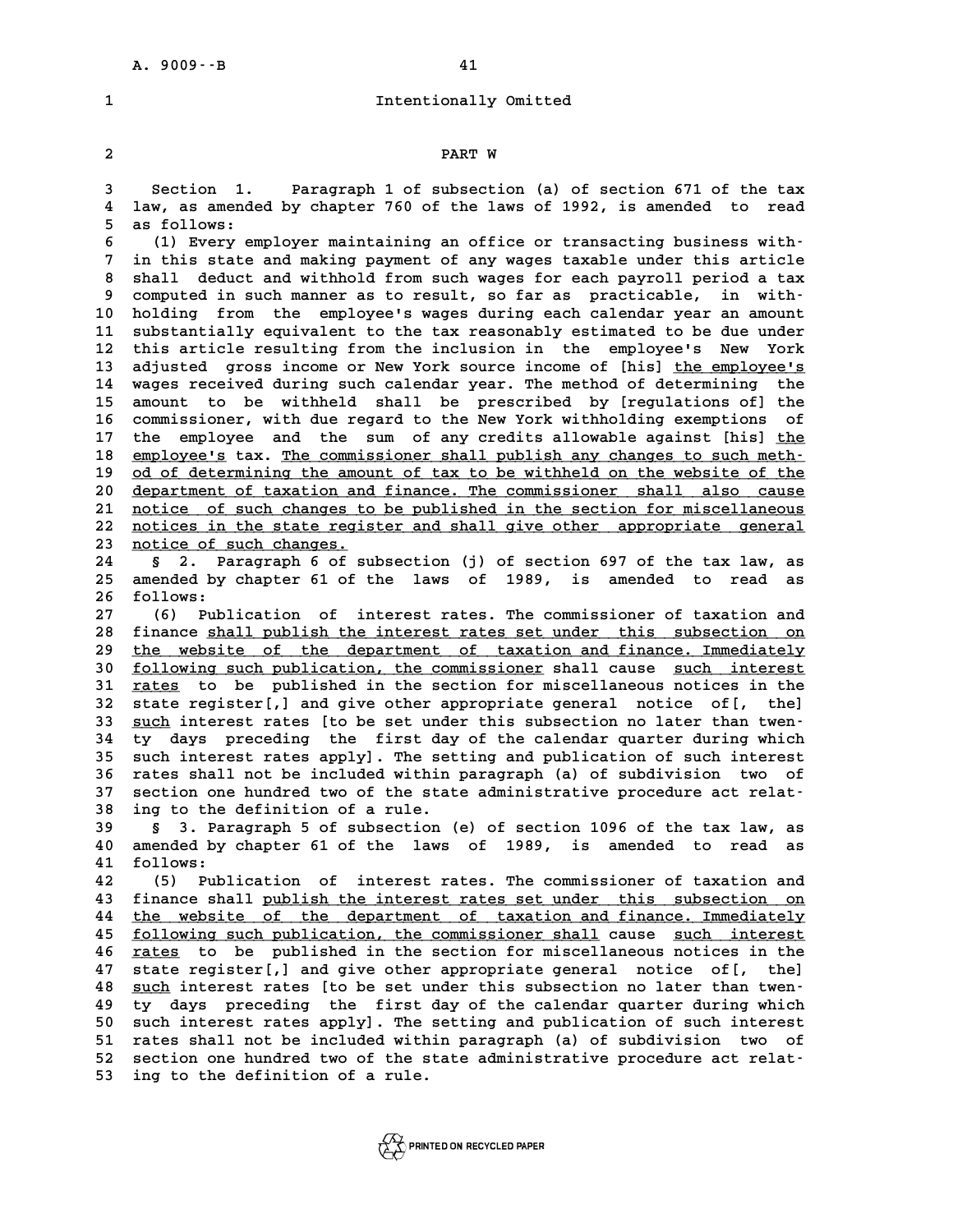**1 § 4. This act shall take effect immediately.** 1 § 4. This act shall take effect immediat<br>2 PART X

**2**<br>3 Section 1. Paragraph (c) of subdivision 1 of section 1701 of the tax<br>4 law, as added by section 1 of part CC-1 of chapter 57 of the laws of **5 1** Section 1. Paragraph (c) of subdivision 1 of section 1701 of the tax<br>4 law, as added by section 1 of part CC-1 of chapter 57 of the laws of **5 2008, is an added by section 1 of part CC-1**<br>**5 2008, is amended to read as follows:**<br>**6** (c) **WEinangial** institution means **6** (4) Iaw, as added by section 1 of part CC-1 of chapter 57 of the laws of<br>
5 2008, is amended to read as follows:<br> **6** (c) "Financial institution" means <u>(i)</u> any financial institution<br>
7 authorized ar required to parti

**7** 2008, is amended to read as follows:<br> **6** (c) "Financial institution" means <u>(i)</u> any financial institution<br> **7** authorized or required to participate in a financial institution data<br> **8** match system or program for ch **8 (c)** "Financial institution" means <u>(i)</u> any financial institution<br>7 authorized or required to participate in a financial institution data<br>8 match system or program for child support enforcement purposes under<br>8 federal 9 authorized or required to participate in a financial institution data<br>
8 match system or program for child support enforcement purposes under<br>
9 federal or state law, and (ii) any virtual currency business licensed by<br>
<sup></sup> 8 match system or program for child suppor<br>9 federal or state law, <u>and (ii) any virtual c</u><br>10 <u>the superintendent of financial services</u>.<br>11 5 2 This act shall take effect immediatel 9 federal or state law<u>, and (ii) any virtual currency business licensed by</u><br>10 <u>the superintendent of financial services</u>.<br>11 § 2. This act shall take effect immediately.

11 § 2. This act shall take effect immediately.<br>12 **PART Y** 

**13 Section 1. Section 4 of chapter 475 of the laws of 2013, relating to 13** Section 1. Section 4 of chapter 475 of the laws of 2013, relating to<br>14 assessment ceilings for local public utility mass real property, as<br>15 arouged by section 1 of part C of ghanter 59 of the laws of 2019, is **13** Section 1. Section 4 of chapter 475 of the laws of 2013, relating to<br>14 assessment ceilings for local public utility mass real property, as<br>15 amended by section 1 of part G of chapter 59 of the laws of 2018, is 14 assessment ceilings for loc.<br>15 amended by section 1 of part G<br>16 amended to read as follows:<br><sup>17</sup> 6 4 This ast shall take of 15 amended by section 1 of part G of chapter 59 of the laws of 2018, is<br>16 amended to read as follows:<br>17 § 4. This act shall take effect on the first of January of the second<br>18 calendar year commencing after this act sha

**16 amended to read as follows:**<br>
17 § 4. This act shall take effect on the first of January of the second<br>
18 calendar year commencing after this act shall have become a law and<br>
19 shall annly to assessment rolls with ta 17 s 4. This act shall take effect on the first of January of the second<br>18 calendar year commencing after this act shall have become a law and<br>19 shall apply to assessment rolls with taxable status dates on or after<br>20 su 20 such date; promotion after this act shall have become a law and<br>19 shall apply to assessment rolls with taxable status dates on or after<br>20 such date; provided, however, that this act shall expire and be deemed<br>21 repea 21 shall apply to assessment rolls with taxable status dates on or after<br>20 such date; provided, however, that this act shall expire and be deemed<br>21 repealed [eight] <u>twelve</u> years after such effective date; and provided, 20 such date; provided, however, that this act shall expire and be deemed<br>21 repealed [eight] <u>twelve</u> years after such effective date; and provided,<br>22 further, that no assessment of local public utility mass real propert 21 repealed [eight] <u>twelve</u> years after such effective date; and provided,<br>22 further, that no assessment of local public utility mass real property<br>23 appearing on the municipal assessment roll with a taxable status date 22 further, that no assessment of local public utility mass real property<br>23 appearing on the municipal assessment roll with a taxable status date<br>24 occurring in the first calendar year after this act shall have become a<br> 23 appearing on the municipal assessment roll with a taxable status date<br>24 occurring in the first calendar year after this act shall have become a<br>25 law shall be less than ninety percent or more than one hundred ten<br>26 p 24 occurring in the first calendar year after this act shall have become a<br>25 law shall be less than ninety percent or more than one hundred ten<br>26 percent of the assessment of the same property on the date this act<br>27 sha 25 law shall be less than ninety percent or more than one hundred ten<br>26 percent of the assessment of the same property on the date this act<br>27 shall have become a law.<br>28 § 2. Subdivision 4 of section 499-pppp of the real

26 percent of the assessment of the same property on the date this act<br>27 shall have become a law.<br>28 § 2. Subdivision 4 of section 499-pppp of the real property tax law,<br>29 as added by chapter 475 of the laws of 2013, is **29 as added by chapter 475 of the laws of 2013, is amended to read as** 29 as added by chapter 475 of the laws of 2013, is amended to read as<br>30 follows:<br>31 4. Any final determination of an assessment ceiling by the commission<sup>.</sup> **39** as added by chapter 475 of the laws of 2013, is amended to read as<br>
30 follows:<br>
31 4. Any final determination of an assessment ceiling by the commission-<br>
<sup>22</sup> expressed to subdivision one of this section shall be su

**30 follows:**<br> **31 4. Any final determination of an assessment ceiling by the commission**<br> **32 er pursuant to subdivision one of this section shall be subject to judi-**<br> **33 gial shallong by an evror of logal public utilit 31 4. Any final determination of an assessment ceiling by the commission-**<br>**32 er pursuant to subdivision one of this section shall be subject to judi-**<br>**33 cial challenge by an owner of local public utility mass real pro** 32 er pursuant to subdivision one of this section shall be subject to judi-<br>33 cial challenge by an owner of local public utility mass real property or<br>34 a local assessing jurisdiction in a proceeding under article seven 33 cial challenge by an owner of local public utility mass real property or<br>34 a local assessing jurisdiction in a proceeding under article seven of<br>35 this chapter; provided however, the time to commence such proceeding<br>3 **34 a local assessing jurisdiction in a proceeding under article seven of<br>
35 this chapter; provided however, the time to commence such proceeding<br>
36 shall be within sixty days of the issuance of the final assessment ceil** 35 this chapter; provided however, the time to commence such proceeding<br>36 shall be within sixty days of the issuance of the final assessment ceil-<br>37 ing certificate and all questions of fact and law shall be determined d **36 shall be within sixty days of the issuance of the final assessment ceil-**<br>**37 ing certificate and all questions of fact and law shall be determined de**<br>**38 novo. Any judicial proceeding shall be commenced in the suprem 37 ing certificate and all questions of fact and law shall be determined de**<br>**38 novo. Any judicial proceeding shall be commenced in the supreme court in**<br>**39 the county of Albany or the county agreed upon by the parties** a the commenced in the supreme court in<br>
40 the county of Albany or the county agreed upon by the parties in which<br>
40 the local public utility mass real property is located. Nothing in this<br>
41 section shall proglude a sh the county of Albany or the county agreed upon by the parties in which<br>40 the local public utility mass real property is located. Nothing in this<br>41 section shall preclude a challenge of the assessed value established by<br>4 40 the local public utility mass real property is located. Nothing in this<br>41 section shall preclude a challenge of the assessed value established by<br>42 a local assessing jurisdiction with respect to local public utility m 41 section shall preclude a challenge of the assessed value established by<br>42 a local assessing jurisdiction with respect to local public utility mass<br>43 real property as otherwise provided in article seven of this chapter **42** a local assessing jurisdiction with respect to local public utility mass<br> **43** real property as otherwise provided in article seven of this chapter,<br>
<u>provided however that upon motion of the local assessing jurisdict</u> real property as otherwise provided in article seven of this chapter,<br>44 <u>provided however that upon motion of the local assessing jurisdiction,</u><br><u>5 such challenge shall be consolidated with the challenge to the final</u><br>25 **44 provided however that upon motion of the local assessing jurisdiction,<br>45 <u>such challenge shall be consolidated with the challenge to the final<br>46 assessment ceiling commenced pursuant to this subdivision and litigated**</u> 45 <u>such challenge shall be consolidated with the challenge to the final</u><br>46 <u>assessment ceiling commenced pursuant to this subdivision and litigated</u><br>47 <u>in the venue specified by this subdivision</u>. In any proceeding chal 46 assessment ceiling commenced pursuant to this subdivision and litigated in the venue specified by this subdivision. In any proceeding challeng-<br>48 ing an assessed value established by a local assessing jurisdiction for<br> 47 in the venue specified by this subdivision. In any proceeding challeng-<br>48 ing an assessed value established by a local assessing jurisdiction for<br>49 local public utility mass real property, the final certified assessme **50 central in the stablished by a local assessing jurisdiction for**<br>**50 ceiling established pursuant to subdivision one of this section [shall**<br>**50 ceiling established pursuant to subdivision one of this section [shall**<br> **50** local public utility mass real property, the final certified assessment<br>50 ceiling established pursuant to subdivision one of this section [shall<br>51 not], and the evidence submitted in connection therewith, may be con 51 not], and the evidence submitted in connection therewith, may be consid-<br>52 ered by the court when determining the merits of the challenge to the

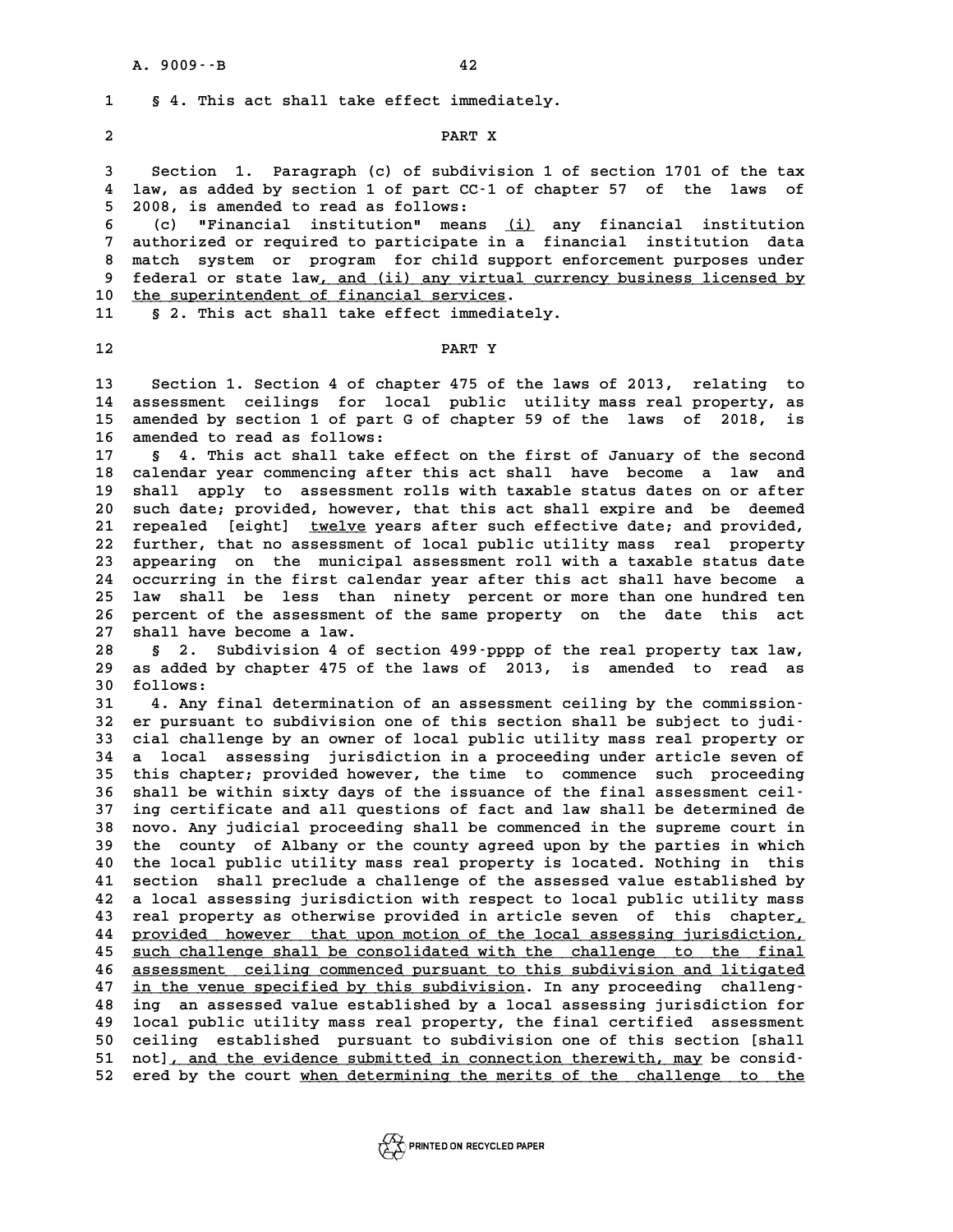A. 9009 $\cdot$ -B<br>1 <u>assessed value established by the assessing unit</u>. In such a proceeding, 2 the local assessing jurisdiction, upon request to the local public util-3 assessed value established by the assessing unit. In such a proceeding,<br>
2 the local assessing jurisdiction, upon request to the local public util-<br>
3 ity mass real property owner, shall be provided with a copy of the an the local assessing jurisdiction, upon request to the local public util-<br>
ity mass real property owner, shall be provided with a copy of the annu-<br>
<u>al report provided to the commissioner under section four hundred nine-</u><br> **5** ity mass real property owner, shall be provided with a copy of the annu-<br> **4** al report provided to the commissioner under section four hundred nine-<br>
<u>ty-nine-rrrr of this title. Such annual report shall only be used </u> 4 al report provided to the commissioner under section four hundred nine-<br>
<u>ty-nine-rrrr of this title. Such annual report shall only be used for</u><br>
6 <u>actual and necessary activities related to such proceeding and shall</u><br> 5 ty-nine-rrrr of this title. Such annual report shall only be used for<br>6 <u>actual and necessary activities related to such proceeding and shall</u><br>7 otherwise be considered confidential and shall not be subject to further<br>8 8 actual and necessary activities related to such proceeding and shall<br>
<sup>7</sup> otherwise be considered confidential and shall not be subject to further<br>
<sup>8</sup> disclosure pursuant to the freedom of information law or otherwise. by the local purisuant to the freedom of information law or otherwise. If the local public utility mass real property owner fails to provide the propert within thirty days of such a request the proceeding shall be 8 disclosure pursuant to the freedom of information law or otherwise. If<br>
9 the local public utility mass real property owner fails to provide the<br> **10** report within thirty days of such a request, the proceeding shall be<br> 9 <u>the local p</u><br>10 <u>report within</u><br>11 <u>dismissed.</u><br>22 mbig **10 report within thirty days of such a request, the proceeding shall be**<br>11 dismissed. S 3. This act shall take effect immediately, provided, however, that<br>13 the amendments to subdivision 4 of section 499,pppp of the r

11 dismissed.<br>12 § 3. This act shall take effect immediately, provided, however, that<br>13 the amendments to subdivision 4 of section 499-pppp of the real property<br>14 the law made by section two of this act shall not affect 12 § 3. This act shall take effect immediately, provided, however, that<br>13 the amendments to subdivision 4 of section 499-pppp of the real property<br>14 tax law made by section two of this act shall not affect the repeal of<br> 13 the amendments to subdivision 4 of section 499 pppp of the real p<br>14 tax law made by section two of this act shall not affect the rep<br>15 such subdivision and shall be deemed to be repealed therewith. 14 tax law made by section two of this act shall not affect the repeal of such subdivision and shall be deemed to be repealed therewith.<br>16

**17 Section 1. This Part enacts into law major components of legislation** 17 Section 1. This Part enacts into law major components of legislation<br>18 relating to the administration of the STAR program authorized by section<br>19 125 of the real property tax law and subsection (eee) of section 606 of **17** Section 1. This Part enacts into law major components of legislation<br>18 relating to the administration of the STAR program authorized by section<br>19 425 of the real property tax law and subsection (eee) of section 606 18 relating to the administration of the STAR program authorized by section<br>19 425 of the real property tax law and subsection (eee) of section 606 of<br>20 the tax law. Each component is wholly contained within a Subpart ide **22 and 125 of the real property tax law and subsection (eee) of section 606 of the tax law. Each component is wholly contained within a Subpart identi-**<br>**21 fied as Subparts A through E. The effective date for each partic** 20 the tax law. Each component is wholly contained within a Subpart identi-<br>21 fied as Subparts A through E. The effective date for each particular<br>22 provision contained within such Subpart is set forth in the last sectio 21 fied as Subparts A through E. The effective date for each particular<br>22 provision contained within such Subpart is set forth in the last section<br>23 of such Subpart. Any provision in any section contained within a<br>24 Sub 22 provision contained within such Subpart is set forth in the last section<br>23 of such Subpart. Any provision in any section contained within a<br>24 Subpart, including the effective date of the Subpart, which makes refer-<br>25 23 of such Subpart. Any provision in any section contained within a<br>24 Subpart, including the effective date of the Subpart, which makes refer-<br>25 ence to a section of "this act", when used in connection with that<br>26 parti 24 Subpart, including the effective date of the Subpart, which makes refer-<br>25 ence to a section of "this act", when used in connection with that<br>26 particular component, shall be deemed to mean and refer to the corre-<br>27 **27 sponding section of the Subpart in which it is found. Section two** 26 particular component, shall be deemed to mean and refer to the corre-<br>27 sponding section of the Subpart in which it is found. Section two<br>28 contains a severability clause for all provisions contained in each<br>29 Subpar 27 sponding section of the Subpart in which it is found. Section two<br>28 contains a severability clause for all provisions contained in each<br>29 Subpart of this Part. Section three of this act sets forth the general<br>20 offec 28 contains a severability clause<br>29 Subpart of this Part. Section<br>30 effective date of this Part. Subpart of this Part. Section three of this act sets forth the general<br>30 effective date of this Part.<br>31 SUBPART A

**32 Section 1. Paragraph (a-2) of subdivision 6 of section 425 of the real 32** Section 1. Paragraph (a-2) of subdivision 6 of section 425 of the real<br>33 property tax law, as amended by section 1 of part TT of chapter 59 of **34 the laws of 2019, is amended to read as follows:** 33 property tax law, as amended by section 1 of part TT of chapter 59 of<br>34 the laws of 2019, is amended to read as follows:<br>35 (a-2) Notwithstanding any provision of law to the contrary, where an<br>36 application for the "o

**36 application for the "enhanced" STAR exemption authorized by subdivision 37 four of this section has not been filed on or before the taxable status 36 application for the "enhanced" STAR exemption authorized by subdivision**<br>37 four of this section has not been filed on or before the taxable status<br>38 date, and the owner believes that good cause existed for the failur **37 four of this section has not been filed on or before the taxable status**<br>**38 date, and the owner believes that good cause existed for the failure to**<br>**39 file the application by that date, the owner may, no later than 40 date, and the owner believes that good cause existed for the failure to**<br>**40 file the application by that date, the owner may, no later than the last**<br>**40 day for paying school taxes without incurring interest or penal** file the application by that date, the owner may, no later than the last<br>40 day for paying school taxes without incurring interest or penalty,<br>41 submit a written request to the commissioner asking him or her to extend<br>the do day for paying school taxes without incurring interest or penalty,<br>41 submit a written request to the commissioner asking him or her to extend<br>42 the filing deadline and grant the exemption. Such request shall contain<br>4 41 submit a written request to the commissioner asking him or her to extend<br>42 the filing deadline and grant the exemption. Such request shall contain<br>43 an explanation of why the deadline was missed, and shall be accompan 42 the filing deadline and grant the exemption. Such request shall contain<br>43 an explanation of why the deadline was missed, and shall be accompanied<br>44 by an application, reflecting the facts and circumstances as they<br><sup>45</sup> 43 an explanation of why the deadline was missed, and shall be accompanied<br>44 by an application, reflecting the facts and circumstances as they<br>45 existed on the taxable status date. After consulting with the assessor,<br>46 45 existed on the taxable status date. After consulting with the assessor,<br>46 the commissioner may extend the filing deadline and grant the exemption<br>47 if the commissioner is satisfied that (i) good cause existed for the **45 existed on the taxable status date. After consulting with the assessor,**<br>46 the commissioner may extend the filing deadline and grant the exemption<br>47 if the commissioner is satisfied that (i) good cause existed for th 46 the commissioner may extend the filing deadline and grant the exemption<br>47 if the commissioner is satisfied that (i) good cause existed for the<br>48 failure to file the application by the taxable status date, and that<br>(ii 47 if the commissioner is satisfied that (i) good cause existed for the<br>48 failure to file the application by the taxable status date, and that<br>49 (ii) the applicant is otherwise entitled to the exemption. The commis-<br>50 s **50 failure to file the application by the taxable status date, and that**<br> **49 (ii) the applicant is otherwise entitled to the exemption. The commis-**<br> **50 sioner shall mail notice of his or her determination to such owner** 49 (ii) the applicant is otherwise entitled to the exemption. The commis-<br>50 sioner shall mail notice of his or her determination to such owner and<br>51 the assessor. If the determination states that the commissioner has<br>52 50 sioner shall mail notice of his or her determination to such owner and<br>51 the assessor. If the determination states that the commissioner has<br>52 granted the exemption, the assessor shall thereupon be authorized and

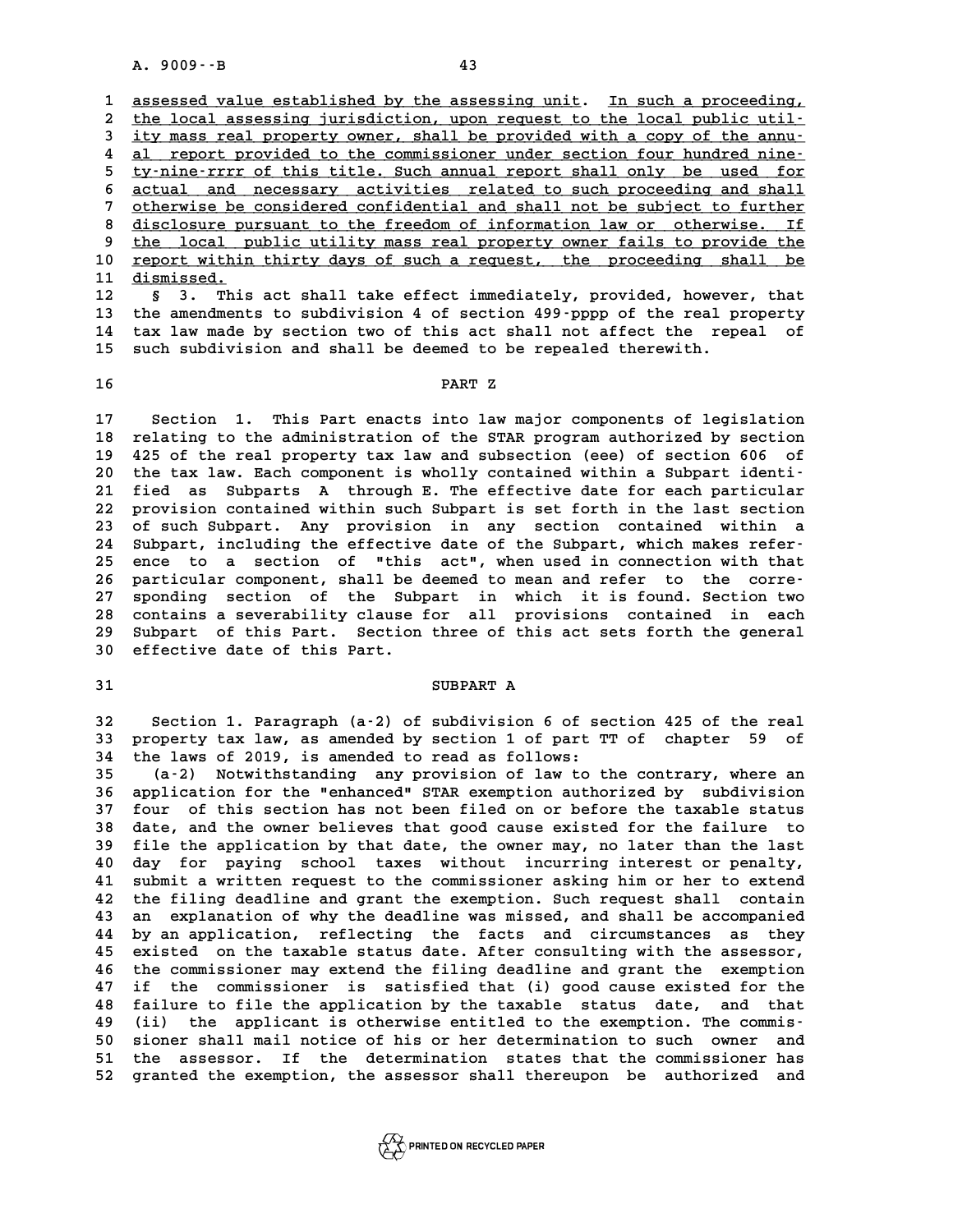**1 directed to correct the assessment roll accordingly, or, if another** 1 directed to correct the assessment roll accordingly, or, if another<br>2 person has custody or control of the assessment roll, to direct that<br>3 person to make the appropriate corrections. Itf the correction is not 1 directed to correct the assessment roll accordingly, or, if another<br>2 person has custody or control of the assessment roll, to direct that<br>3 person to make the appropriate corrections. [If the correction is not<br>4 made be 2 person has custody or control of the assessment roll, to direct that<br>3 person to make the appropriate corrections. [If the correction is not<br>4 made before school taxes are levied, the school district authorities<br>5 shall **5** shall be appropriate corrections. [If the correction is not<br> **4** made before school taxes are levied, the school district authorities<br> **5** shall be authorized and directed to take account of the fact that the<br> **6** serm 4 made before school taxes are levied, the school district authorities<br>5 shall be authorized and directed to take account of the fact that the<br>6 commissioner has granted the exemption by correcting the applicant's tax<br>bill 5 shall be authorized and directed to take account of the fact that the<br>6 commissioner has granted the exemption by correcting the applicant's tax<br>7 bill and/or issuing a refund accordingly] <u>Provided, however, that if the</u> 6 commissioner has granted the exemption by correcting the applicant's tax<br>7 bill and/or issuing a refund accordingly] <u>Provided, however, that if the</u><br>8 <u>assessment roll cannot be corrected in time for the exemption to ap</u> bill and/or issuing a refund accordingly] Provided, however, that if the 10 to remit directly to the applicant the tax savings that the STAR<br>11 exemption would have yielded if it had appeared on the applicant's tax 9 on the applicant's school tax bill, the commissioner shall be authorized<br>
10 to remit directly to the applicant the tax savings that the STAR<br>
11 <u>exemption would</u> have yielded if it had appeared on the applicant's tax<br> to remit directly to the applicant the tax savings that the STAR<br>
11 <u>exemption would have yielded if it had appeared on the applicant's tax</u><br>
12 <u>bill. The amounts so payable shall be paid from the account established</u><br>
f 11 <u>exemption would have yielded if it had appeared on the applicant's tax</u><br>12 <u>bill. The amounts so payable shall be paid from the account established</u><br>13 <u>for the payment of STAR benefits to late registrants pursuant to </u> **12** <u>bill. The amounts so payable shall be paid from the account established</u><br> **13** <u>for the payment of STAR benefits to late registrants pursuant to subpar-</u><br> **14** <u>agraph (iii) of paragraph (a) of subdivision fourteen o</u> **13** <u>for the payment of STAR benefits to late registra</u><br>14 <u>agraph (iii) of paragraph (a) of subdivision four</u><br>15 § 2. This act shall take effect immediately. 14 agraph (iii) of paragraph (a) of subdivision fourteen of this section.<br>15 § 2. This act shall take effect immediately.<br>16 SUBPART B

- 
- 16 SUBPART B<br>17 17 17 Intentionally Omitted.
	-

# **18** SUBPART C

**19 Section 1. Subparagraph (A) of paragraph 3 of subsection (eee) of** 19 Section 1. Subparagraph (A) of paragraph 3 of subsection (eee) of<br>20 section 606 of the tax law, as amended by section 2 of part RR of chap-**20** Section 1. Subparagraph (A) of paragraph 3 of subsection 2019 section 606 of the tax law, as amended by section 2 of part R<br>21 ter 59 of the laws of 2019, is amended to read as follows:<br>22 (A) Boginning with taxable w 20 section 606 of the tax law, as amended by section 2 of part RR of chap-<br>21 ter 59 of the laws of 2019, is amended to read as follows:<br>22 (A) Beginning with taxable years after two thousand fifteen, a basic<br><sup>22</sup> SUAR and

21 ter 59 of the laws of 2019, is amended to read as follows:<br>22 (A) Beginning with taxable years after two thousand fifteen, a basic<br>23 STAR credit shall be available to a qualified taxpayer if the affiliated<br>24 income of **22 (A) Beginning with taxable years after two thousand fifteen, a basic<br>23 STAR credit shall be available to a qualified taxpayer if the affiliated<br>24 income of the parcel that serves as the taxpayer's primary residence i** 23 STAR credit shall be available to a qualified taxpayer if the affiliated<br>24 income of the parcel that serves as the taxpayer's primary residence is<br>25 less than or equal to five hundred thousand dollars <u>for the applica</u> 24 income of the parcel that serves as the taxpayer's primary residence is<br>25 less than or equal to five hundred thousand dollars <u>for the applicable</u><br>26 <u>income tax year specified by paragraph</u> (b-1) of subdivision three 15 less than or equal to five hundred thousand dollars <u>for the applicable</u><br>26 <u>income tax year specified by paragraph</u> (b-1) of subdivision three of<br>27 <u>section four hundred twenty-five of the real property tax law</u>. The<br> 26 <u>income tax year specified by paragraph (b-1) of subdivision three of</u><br>27 <u>section four hundred twenty-five of the real property tax law</u>. The<br>28 income limit established for the basic STAR exemption by paragraph (b-1)<br> **27 section four hundred twenty-five of the real property tax law.** The income limit established for the basic STAR exemption by paragraph (b-1) of subdivision three of section four hundred twenty-five of the real<br>20 prope income limit established for the basic STAR exemption by paragraph (b-1)<br>
30 of subdivision three of section four hundred twenty-five of the real<br>
30 property tax law shall not be taken into account when determining eligi-39 of subdivision three of section four<br>30 property tax law shall not be taken<br>31 bility for the basic STAR credit.<br><sup>32</sup> 52 This 25t shall take offect in 30 property tax law shall not be taken into account<br>31 bility for the basic STAR credit.<br>32 § 2. This act shall take effect immediately. 31 bility for the basic STAR credit.<br>32 § 2. This act shall take effect immediately.<br>33 SUBPART D

**34 Section 1. Subparagraph (B) of paragraph 7 of subsection (eee) of** 34 Section 1. Subparagraph (B) of paragraph 7 of subsection (eee) of<br>35 section 606 of the tax law, as amended by section 7 of part E of chapter<br>36 59 of the laws of 2018, is amended to read as follows: **34 Section 1. Subparagraph (B) of paragraph 7 of subs<br>35 section 606 of the tax law, as amended by section 7 of pa<br>36 59 of the laws of 2018, is amended to read as follows:<br><sup>27</sup> (B) Notwithstanding any provision of law to** 35 section 606 of the tax law, as amended by section 7 of part E of chapter<br>36 59 of the laws of 2018, is amended to read as follows:<br>37 (B) Notwithstanding any provision of law to the contrary, the names<br>38 and addresses

**36 59 of the laws of 2018, is amended to read as follows:**<br> **37** (B) Notwithstanding any provision of law to the contrary, the names<br> **38 and addresses of individuals who have applied for or are receiving the**<br> **30 are in 37** (B) Notwithstanding any provision of law to the contrary, the names<br>38 and addresses of individuals who have applied for or are receiving the<br>39 credit authorized by this subsection may be disclosed to assessors,<br>40 c 40 (B) Notwithstanding any provision of law to the contrary, the names<br>38 and addresses of individuals who have applied for or are receiving the<br>39 credit authorized by this subsection may be disclosed to assessors,<br>40 cou 39 credit authorized by this subsection may be disclosed to assessors,<br>40 county directors of real property tax services, and municipal tax<br>41 collecting officers within New York state. In addition, where an agree-<br><sup>42</sup> mo 40 county directors of real property tax services, and municipal tax<br>41 collecting officers within New York state. In addition, where an agree-<br>42 ment is in place between the commissioner and the head of the tax<br>43 depart 41 collecting officers within New York state. In addition, where an agree-<br>42 ment is in place between the commissioner and the head of the tax<br>43 department of another state, such information may be disclosed to such<br>44 o 42 ment is in place between the commissioner and the head of the tax<br>43 department of another state, such information may be disclosed to such<br>44 official or his or her designees<u>, or assessors and tax officials from</u><br>invi 43 department of another state, such information may be disclosed to such<br>44 official or his or her designees<u>, or assessors and tax officials from</u><br>45 jurisdictions outside New York state if the laws of the other jurisdic 44 official or his or her designees<u>, or assessors and tax officials from</u><br>45 <u>jurisdictions outside New York state if the laws of the other jurisdic-</u><br>46 <u>tion allow it to provide similar information to this state</u>. Such 45 <u>jurisdictions outside New York state if the laws of the other jurisdic-</u><br>46 <u>tion allow it to provide similar information to this state</u>. Such infor-<br>47 mation shall be considered confidential and shall not be subject 46 tion allow it to provide similar information to this state. Such information shall be considered confidential and shall not be subject to further disclosure pursuant to the freedom of information law or other-**49 wise.**

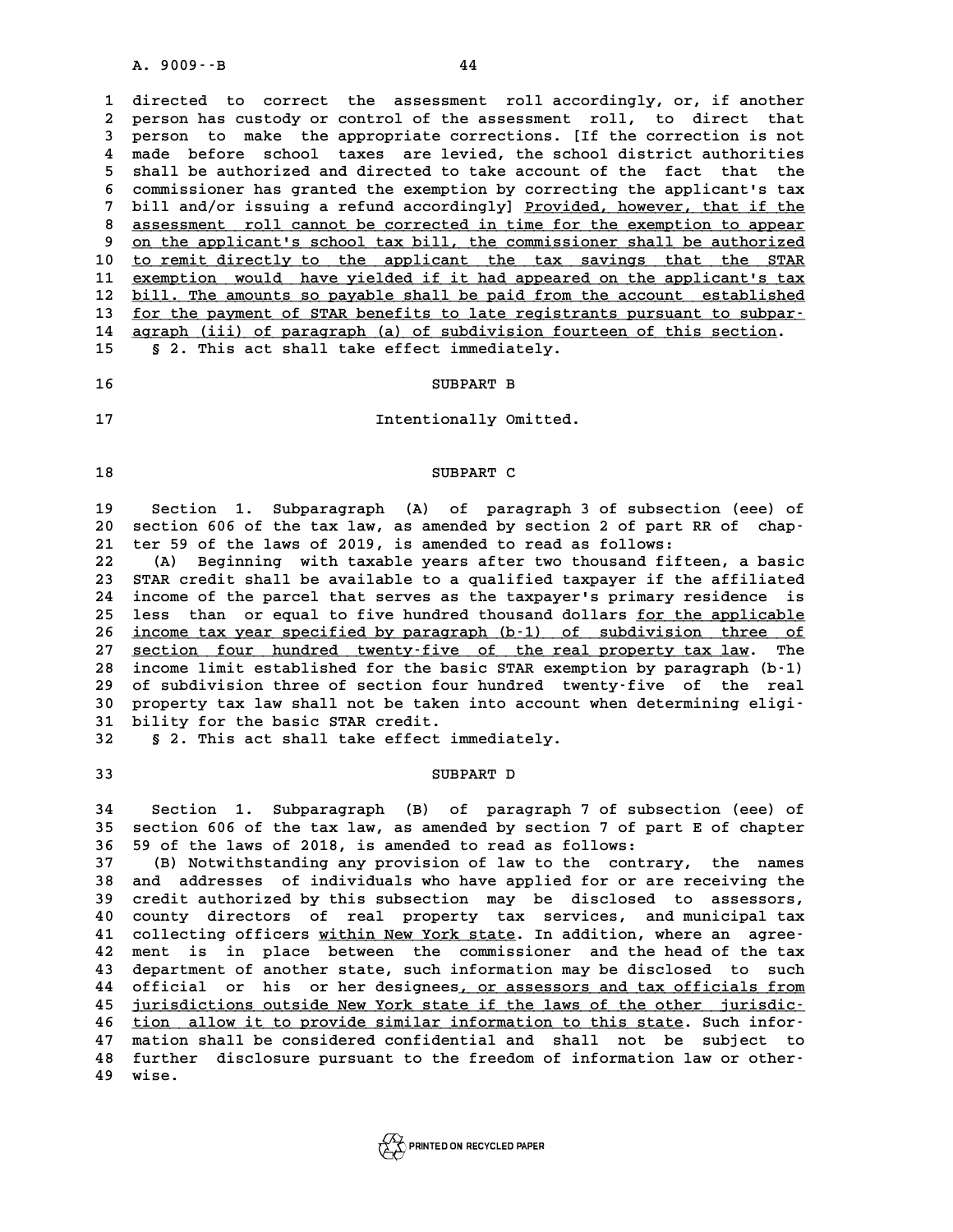**1 § 2. This act shall take effect immediately. 2** S 2. This act shall take effect immediately<br>2<br>SUBPART E

**3 SUBPART E**<br>3 Section 1. Subsection (c) of section 651 of the tax law, as amended by<br>4 section 3 of part 00 of chapter 59 of the laws of 2019, is amended to **5 Section 1. Subsection (c) of section 651 of the tax law, as amended by<br>4 section 3 of part QQ of chapter 59 of the laws of 2019, is amended to** 3 Section 1. Subsec<br>4 section 3 of par<br>5 read as follows:<br><sup>6</sup> (c) Decedents The **6** (c) Decedents. The return for any deceased individual shall be made<br> **6** (c) Decedents. The return for any deceased individual shall be made<br> **6** (c) Decedents. The return for any deceased individual shall be made

7 read as follows:<br>
6 (c) Decedents. The return for any deceased individual shall be made<br>
7 and filed by [his] <u>the decedent's</u> executor, administrator, or other<br>
8 person charged with [his] the decedent's property. If a **8 (c) Decedents. The return for any deceased individual shall be made<br>
<b>8 and filed by** [his] <u>the decedent's</u> executor, administrator, or other<br> **8 person charged with [his] <u>the decedent's</u> property. If a final return o** 7 and filed by [his] <u>the decedent's</u> executor, administrator, or other<br>8 person charged with [his] <u>the decedent's</u> property. If a final return of<br>9 a decedent is for a fractional part of a year, the due date of such<br>8 ro 8 person charged with [his] <u>the decedent's</u> property. If a final return of<br>9 a decedent is for a fractional part of a year, the due date of such<br>10 return shall be the fifteenth day of the fourth month following the<br>11 cl 9 a decedent is for a fractional part of a year, the due date of such<br>10 return shall be the fifteenth day of the fourth month following the<br>11 close of the twelve-month period which began with the first day of such<br>12 fra 10 return shall be the fifteenth day of the fourth month following the<br>11 close of the twelve-month period which began with the first day of such<br>12 fractional part of the year. Notwithstanding any provision of law to the<br> 11 close of the twelve-month period which began with the first day of such<br>12 fractional part of the year. Notwithstanding any provision of law to the<br>13 contrary, when a return has been filed for a decedent, the commissio 12 fractional part of the year. Notwithstanding any provision of law to the<br>13 contrary, when a return has been filed for a decedent, the commissioner<br>14 may disclose the decedent's name, address, and the date of death to 13 contrary, when a return has been filed for a decedent, the commissioner<br>14 may disclose the decedent's name, address, and the date of death to the<br>15 director of real property tax services of the county <u>and the assesso</u> 14 may disclose the decedent's name, address, and the date of death to the<br>15 director of real property tax services of the county <u>and the assessor of</u><br>16 <u>the assessing unit</u> in which the address reported on such return 15 director of<br>16 <u>the assessi</u><br>17 located.<br>19 s 3 mbig **16** the assessing unit in which the address reported on such return is located.<br>**18** § 2. This act shall take effect immediately.<br>**19** § 2. Severability clause. If any clause, sentence, paragraph, subdivi-

**19 § 2. Severability clause. If any clause, sentence, paragraph, subdivi-20 Solution 18 Solution Section Section Section Section Section**<br>19 Solution Section or subpart contained in any part of this act shall be<br>21 adjudged by any court of competent jurisdiction, to be invalided with 19 § 2. Severability clause. If any clause, sentence, paragraph, subdivi-<br>20 sion, section or subpart contained in any part of this act shall be<br>21 adjudged by any court of competent jurisdiction to be invalid, such<br>22 iud 20 sion, section or subpart contained in any part of this act shall be<br>21 adjudged by any court of competent jurisdiction to be invalid, such<br>22 judgment shall not affect, impair, or invalidate the remainder thereof,<br>23 bu 21 adjudged by any court of competent jurisdiction to be invalid, such<br>
22 judgment shall not affect, impair, or invalidate the remainder thereof,<br>
23 but shall be confined in its operation to the clause, sentence, para-<br> 22 judgment shall not affect, impair, or invalidate the remainder thereof,<br>23 but shall be confined in its operation to the clause, sentence, para-<br>24 graph, subdivision, section or subpart contained in any part thereof<br>25 23 but shall be confined in its operation to the clause, sentence, para-<br>24 graph, subdivision, section or subpart contained in any part thereof<br>25 directly involved in the controversy in which such judgment shall have<br>26 24 graph, subdivision, section or subpart contained in any part thereof<br>25 directly involved in the controversy in which such judgment shall have<br>26 been rendered. It is hereby declared to be the intent of the legislature<br> 25 directly involved in the controversy in which such judgment shall have<br>26 been rendered. It is hereby declared to be the intent of the legislature<br>27 that this act would have been enacted even if such invalid provisions 26 been rendered. It is hereby decl.<br>27 that this act would have been<br>28 had not been included herein.<br>29 5.3 This act shall take effect 27 that this act would have been enacted even if such invalid provisions<br>28 had not been included herein.<br>29 § 3. This act shall take effect immediately, provided, however, that<br>20 the applicable effective date of Subparts

<sup>28</sup> had not been included herein.<br>
29 § 3. This act shall take effect immediately, provided, however, that<br>
30 the applicable effective date of Subparts A through E of this act shall<br>
31 be as specifically set forth in th 8 3. This act shall take effect immediately, provided, however, t<br>30 the applicable effective date of Subparts A through E of this act sh<br>31 be as specifically set forth in the last section of such Subparts. 30 the applicable effective date of Subparts A through E of this act shall<br>31 be as specifically set forth in the last section of such Subparts.<br>32 **PART AA** 

| I<br>۰.<br>M. |  |
|---------------|--|

**33 Section 1. Section 575-b of the real property tax law is amended by 34 adding a new subdivision 4 to read as follows:**

**35** 4. Complaints with respect to assessments determined under this<br>36 section shall be governed by sections five hundred twelve and five 36 <u>section shall be governed by sections five hundred twelve and five</u><br>37 hundred twenty-four of this article and the following provisions: 37 <u>hundred twenty-four of this article and the following provisions:</u><br>38 (a) The assessor shall, upon request, provide the owner w: 36 <u>section shall be governed by sections five hundred twelve and five<br>37 <u>hundred twenty-four of this article and the following provisions:</u><br>38 (a) The assessor shall, upon request, provide the owner with the<br>39 inputs th</u>

37 <u>hundred twenty-four of this article and the following provisions:</u><br>
38 (a) The assessor shall, upon request, provide the owner with the<br>
39 <u>inputs that he or she entered into the commissioner's appraisal model</u><br>
40 wh **40 when valuing the property pursuant to this section. \_\_\_\_\_\_\_\_\_\_\_\_\_\_\_\_\_\_\_\_\_\_\_\_\_\_\_\_\_\_\_\_\_\_\_\_\_\_\_\_\_\_\_\_\_\_\_\_\_\_\_** ded in the property pursuant to this section.<br>
<u>41 (b) The property owner may advise the assessor of any alleged errors</u><br>
<u>42 to the appraisal model inputs believed to have been made by the asses</u>-

**41** (b) The property owner may advise the assessor of any alleged errors<br>42 to the appraisal model inputs believed to have been made by the asses-<br>43 sor, and may provide information to the assessor in support of any 41 (b) The property owner may advise the assessor of any alleged errors<br>42 to the appraisal model inputs believed to have been made by the asses-<br>50r, and may provide information to the assessor in support of any<br>44 propos 42 <u>to the appraisal model inputs belie</u><br>43 <u>sor, and may provide informatio</u><br>44 <u>proposed change to those inputs.</u><br>45 (a) If the proporty sympresside **43** <u>sor, and may provide information to the assessor in support of any</u><br> **44** <u>proposed change to those inputs.</u><br> **45** (c) If the property owner provides such information to the assessor<br> **46** prior to the filing of the

**44** proposed change to those inputs.<br>
45 (c) If the property owner provides such information to the assessor<br> **46** prior to the filing of the tentative assessment roll, the assessor may<br>
<sup>47</sup> make such adjustments to the 45 (c) If the property owner provides such information to the assessor<br>46 prior to the filing of the tentative assessment roll, the assessor may<br>**make such adjustments to the appraisal model inputs as he or she deems**<br>warr 46 <u>prior to the filing of the tentative assessment roll, the assessor may</u><br>47 <u>make such adjustments to the appraisal model inputs as he or she deems</u><br>48 <u>warranted based upon the information provided by the property owne</u> 47 make such adjustments to the appraisal model inputs as he or she deems<br>48 warranted based upon the information provided by the property owner, and<br>49 may recalculate the property value by entering the adjusted inputs in 48 <u>warranted based upon the may recalculate the present of the appraisal model.</u><br>50 <u>the appraisal model.</u> **50** <u>may recalculate the property value by entering the adjusted inputs into</u><br>51 (d) If dissatisfied with the assessed value appearing on the tentative<br>52 assessment vall the preperty sympathy iile a serplaint with the be

51 (d) If dissatisfied with the assessed value appearing on the tentative<br>52 assessment roll, the property owner may file a complaint with the board

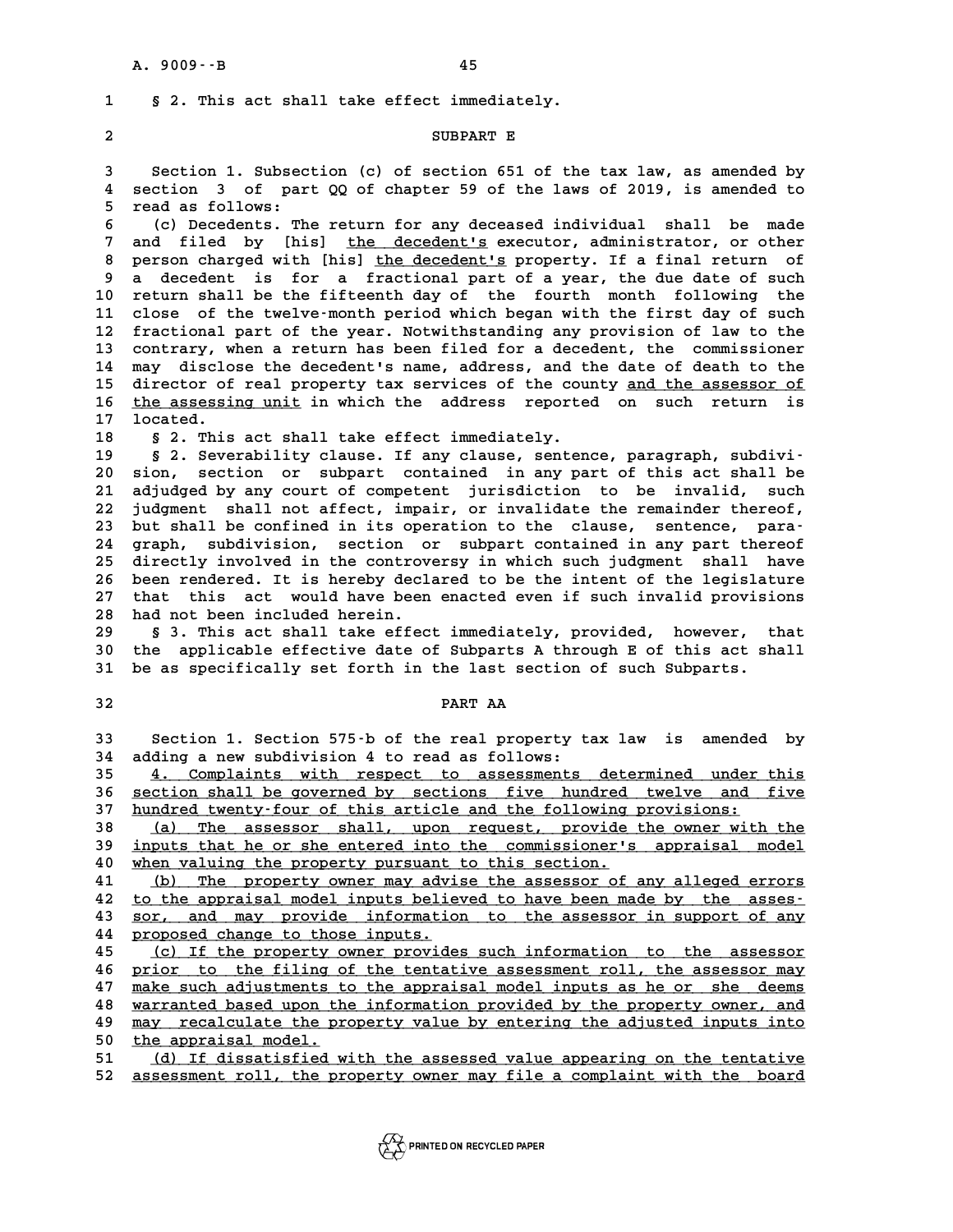A. 9009 · · B<br> **1** <u>of assessment review; provided, however, that the grounds for review of<br>
2 an assessment determined under this section with respect to beth article</u> **2** of assessment review; provided, however, that the grounds for review of an assessment determined under this section with respect to both article<br>**2** an assessment determined under this section with respect to both arcu **3** of assessment review; provided, however, that the grounds for review of an assessment determined under this section with respect to both article five and article seven of this chapter shall be limited to the accuracy 2 <u>an assessment determined under this section with respe</u><br>3 <u>five and article seven of this chapter shall be limite</u><br>4 <u>of the appraisal model inputs made by the assessor.</u><br>5 (c) Astions or preseedings that shallonge the Five and article seven of this chapter shall be limited to the accuracy of the appraisal model inputs made by the assessor.<br>
<u>(e) Actions or proceedings that challenge the validity and accuracy of</u><br>
the approximal model or 4 of the appraisal model inputs made by the assessor.<br>
5 (e) Actions or proceedings that challenge the validity and accuracy of<br>
the appraisal model or discount rates established under this section may<br>
7 not be commonoed

**7** (e) Actions or proceedings that challenge the validity and accuracy of the appraisal model or discount rates established under this section may not be commenced against assessing units. Such challenges may only be have 6 the appraisal model or discount rates established under this section may<br>
<sup>7</sup> not be commenced against assessing units. Such challenges may only be<br> **B** brought by commencing an action against the commissioner in the thi 9 <u>brought by commenced against assessing units. Such challenges may only be<br>8 <u>brought by commencing an action against the commissioner in the third</u><br>9 <u>department of the appellate division of the supreme court in the man</u></u> 8 <u>brought by commencing an action against the commissioner in the third</u><br>9 <u>department of the appellate division of the supreme court in the manner</u><br>10 <u>provided by article seventy-eight of the civil practice law and rule</u>

9 department of the appellate division of the supr<br>10 provided by article seventy-eight of the civil provided by article seventy-eight of the civil pro

11 § 2. This act shall take effect immediately.<br>12 **PART BB** 

**13 Section 1. The subsection heading and paragraphs 1, 2, 3, and 4 of 13** Section 1. The subsection heading and paragraphs 1, 2, 3, and 4 of<br>14 subsection (n-1) of section 606 of the tax law, as added by subpart B of<br>15 part G of chapter 20 of the laws of 2015 the epening paragraph of **13** Section 1. The subsection heading and paragraphs 1, 2, 3, and 4 of<br>14 subsection (n-1) of section 606 of the tax law, as added by subpart B of<br>15 part C of chapter 20 of the laws of 2015, the opening paragraph of<br>16 s 14 subsection (n-1) of section 606 of the tax law, as added by subpart B of<br>15 part C of chapter 20 of the laws of 2015, the opening paragraph of<br>16 subparagraph (a) of paragraph 2 as amended by section 7 of part A of<br>17 s 15 part C of chapter 20 of the laws of 2015, the opening paragraph of 16 subparagraph (a) of paragraph 2 as amended by section 7 of part A of 17 chapter 60 of the laws of 2016, are amended to read as follows:<br>18 [Property 16 subparagraph (a) of paragraph 2 as amended by section 7 of part A of chapter 60 of the laws of 2016, are amended to read as follows:<br>18 [Property tax relief] <u>Homeowner tax rebate</u> credit. (1) An individual<br>19 taxpayer

18 [Property tax relief] <u>Homeowner tax rebate</u> credit. (1) An individual<br>19 taxpayer who meets the eligibility standards in paragraph two of this<br>20 subsection shall be allowed a credit against the taxes imposed by this 18 [Property tax relief] <u>Homeowner tax rebate</u> credit. (1) An individual<br>19 taxpayer who meets the eligibility standards in paragraph two of this<br>20 subsection shall be allowed a credit against the taxes imposed by this<br>2 19 taxpayer who meets the eligibility standards in paragraph two of this<br>20 subsection shall be allowed a credit against the taxes imposed by this<br>21 article in the amount specified in paragraph three of this subsection<br>22 20 subsection shall be allowed a credit against the taxes imposed by this<br>21 article in the amount specified in paragraph three of this subsection<br>22 for tax [years two thousand sixteen, two thousand seventeen, two thou-<br>2 21 article in the amount specified in paragraph three of this subsection<br>22 for tax [years two thousand sixteen, two thousand seventeen, two thou-<br>23 sand eighteen, and two thousand nineteen] <u>year two thousand twenty-two</u> 22 for tax [years two thousand sixteen, two thousand seventeen, two thou-<br>23 sand eighteen, and two thousand nineteen] <u>year two thousand twenty-two</u>.<br>24 (2) (a) To be eligible for the credit, the taxpayer (or taxpayers<br><sup>2</sup>

23 sand eighteen, and two thousand nineteen] <u>year two thousand twenty-two</u>.<br>24 (2) (a) To be eligible for the credit, the taxpayer (or taxpayers<br>25 filing joint returns) on the personal income tax return filed for the<br>26 **24** (2) (a) To be eligible for the credit, the taxpayer (or taxpayers<br>25 filing joint returns) on the personal income tax return filed for the<br>26 taxable year two years prior, must have (i) been a resident, (ii) owned<br>27 25 filing joint returns) on the personal income tax return filed for the<br>26 taxable year two years prior, must have (i) been a resident, (ii) owned<br>27 and primarily resided in real property receiving either the STAR<br>28 exe 26 taxable year two years prior, must have (i) been a resident, (ii) owned<br>27 and primarily resided in real property receiving either the STAR<br>28 exemption authorized by section four hundred twenty-five of the real<br>29 prop 27 and primarily resided in real property receiving either the STAR<br>28 exemption authorized by section four hundred twenty-five of the real<br>29 property tax law or the school tax relief credit authorized by<br>20 subsection (0 28 exemption authorized by section four hundred twenty-five of the real<br>29 property tax law or the school tax relief credit authorized by<br>30 subsection (eee) of this section, and (iii) had qualified gross income<br>31 no grea property tax law or the school tax relief credit authorized by<br>30 subsection (eee) of this section, and (iii) had qualified gross income<br>31 no greater than two hundred [seventy-five] <u>fifty</u> thousand dollars.<br><sup>32</sup> Provided 30 subsection (eee) of this section, and (iii) had qualified gross income<br>31 no greater than two hundred [seventy-five] <u>fifty</u> thousand dollars.<br>32 [Provided, however, that no credit shall be allowed if any of the<br>33 foll 31 no greater than two hundred [seventy-five] <u>fifty</u> thousand dollars.<br>32 [Provided, however, that no credit shall be allowed if any of the<br>33 following apply:<br>(i) Such property is located in an independent school distric 12 (Provided, however, that no credit shall be allowed if any of the<br>
33 following apply:<br>
34 (i) Such property is located in an independent school district that is<br>
35 subject to the provisions of section two thousand twe

**35 subject to the provisions of section two thousand twenty-three-a of the 34** (i) Such property is located in an independent school district that is<br>35 subject to the provisions of section two thousand twenty-three-a of the<br>36 education law and that has adopted a budget in excess of the tax lev 35 subject to the provisions of section two thousand twenty-three-a of the<br>36 education law and that has adopted a budget in excess of the tax levy<br>37 limit prescribed by that section. To render its taxpayers eligible for<br> 36 education law and that has adopted a budget in excess of the tax levy<br>37 limit prescribed by that section. To render its taxpayers eligible for<br>38 the credit authorized by this subsection, the school district must<br>39 ce 37 limit prescribed by that section. To render its taxpayers eligible for<br>38 the credit authorized by this subsection, the school district must<br>39 certify its compliance with such tax levy limit in the manner prescribed<br>40 38 the credit authorized by this subsection, the school district must<br>39 certify its compliance with such tax levy limit in the manner prescribed<br>40 by subdivision two of section two thousand twenty-three-b of the educa-<br><sup></sup> **40** by subdivis<br> **40** by subdivis<br> **41** tion law.<br> **42** (ii) Such **40 by subdivision two of section two thousand twenty-three-b of the educa-**<br>**41 tion law.**<br>**42** (ii) Such property is located in a city with a dependent school<br>**43** district that is subject to the provisions of section th

**41 tion law.**<br>42 (ii) Such property is located in a city with a dependent school<br>43 district that is subject to the provisions of section three-c of the<br>44 concreate winding and that has adopted a hideot in awages of the **42** (ii) Such property is located in a city with a dependent school<br>**43** district that is subject to the provisions of section three-c of the<br>**44** general municipal law and that has adopted a budget in excess of the tax<br><sup></sup> 43 district that is subject to the provisions of section three-c of the general municipal law and that has adopted a budget in excess of the tax<br>45 levy limit prescribed by that section. To render its taxpayers eligible<br>46 44 general municipal law and that has adopted a budget in excess of the tax<br>45 levy limit prescribed by that section. To render its taxpayers eligible<br>46 for the credit authorized by this subsection, the city must certify **45 levy limit prescribed by that section. To render its taxpayers eligible**<br>**46 for the credit authorized by this subsection, the city must certify its**<br>**47 compliance with such tax levy limit in the manner prescribed by 46 for the credit authorized by this subsection, the city must<br>47 compliance with such tax levy limit in the manner prescribed<br>48 sion two of section three-d of the general municipal law.**<br>(iii) Such property is located i **47 compliance with such tax levy limit in the manner prescribed 148 sion two of section three-d of the general municipal law.**<br>**49** (iii) Such property is located in the city of New York.]<br>**50** (3) Amount of gradit (a) [E **50 (3) Amount of section three-d of the general municipal law.**<br> **49 (iii) Such property is located in the city of New York.**<br> **50** (3) Amount of credit. (a) [For the two thousand sixteen taxable year<br> **51** (i) for a taxp

**51 (i) for a taxpayer residing in real property located within the metro-**50 (3) Amount of credit. (a) [For the two thousand sixteen taxable year<br>51 (i) for a taxpayer residing in real property located within the metro-<br>52 politan commuter transportation district (MCTD) and outside the city of<br>5 51 (i) for a taxpayer residing in real property located within the metro-<br>52 politan commuter transportation district (MCTD) and outside the city of<br>53 New York, the amount of the credit shall be \$130; (ii) for a taxpayer

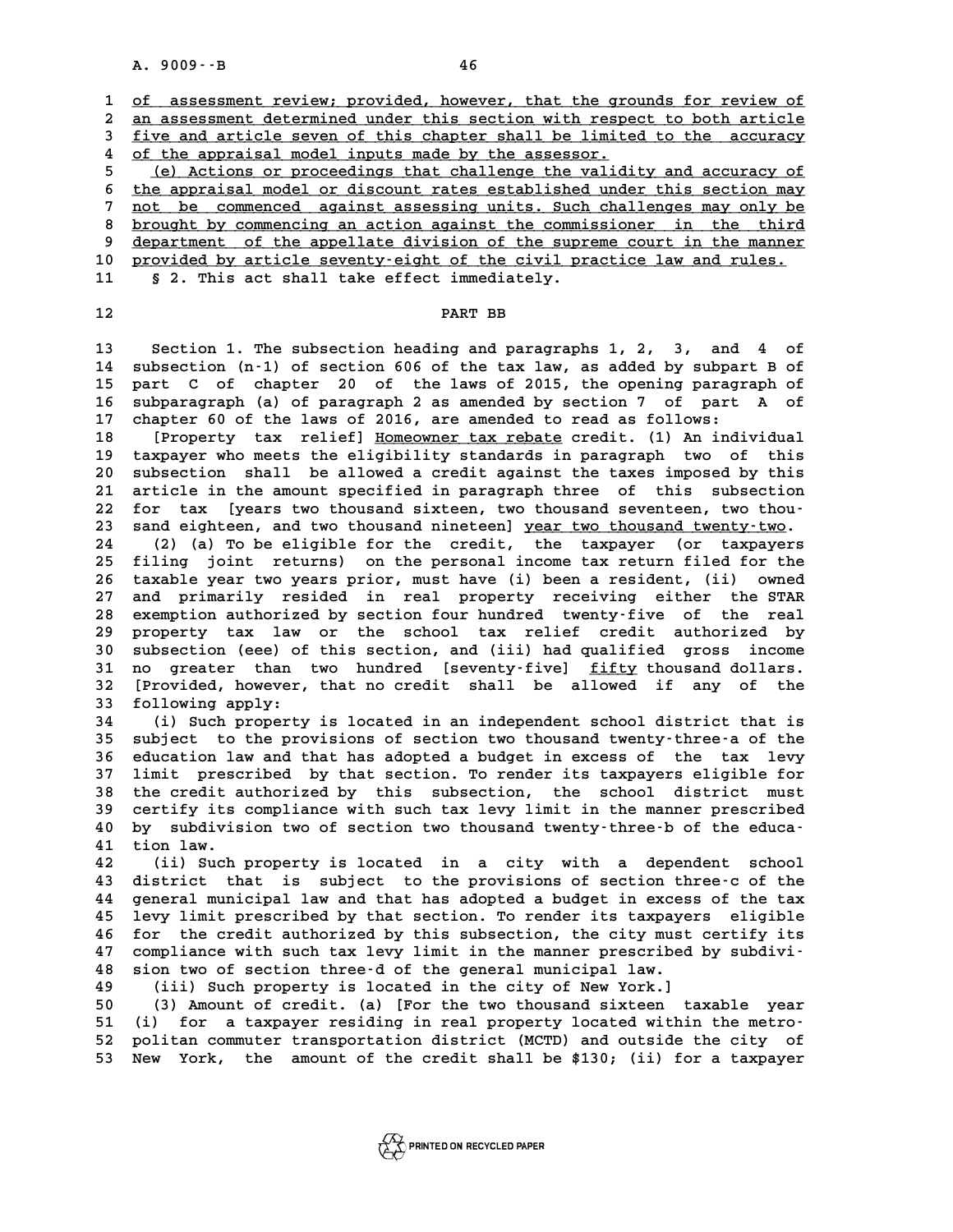**1 residing in real property located outside the MCTD, the amount of the 2** residing in real propert<br>2 credit shall be \$185.<br>3 (b) For the two th **3** (b) residing in real property located outside the MCTD, the amount of the credit shall be \$185.<br>
3 (b) For the two thousand seventeen, two thousand eighteen and two thousand increases the two thousand eighteen and two 2 credit shall be \$185.<br>
4 thousand nineteen taxable years (i)] For a taxpayer who owned and prima-<br>
<sup>4</sup> thousand nineteen taxable years (i)] For a taxpayer who owned and prima-(b) For the two thousand seventeen, two thousand eighteen and two<br>4 thousand nineteen taxable years (i)] For a taxpayer who owned and prima-<br>5 rily resided in real property receiving the basic STAR exemption <u>or who</u><br>5 req 4 thousand nineteen taxable years (i)] For a taxpayer who owned and prima-<br>5 rily resided in real property receiving the basic STAR exemption <u>or who</u><br>6 <u>received the basic STAR credit</u>, the amount of the credit shall equa Fily resided in real property receiving the basic STAR exemption <u>or who</u><br>6 <u>received the basic STAR credit</u>, the amount of the credit shall equal the<br>7 STAR tax savings associated with such basic STAR exemption <u>in the tw</u> **8** <u>received the basic STAR credit</u>, the amount of the credit shall equal the STAR tax savings associated with such basic STAR exemption in the two thousand twenty-one--two thousand twenty-two school year, multiplied by t 9 STAR tax savings associated with such basic STAR exemption <u>in the two</u><br>8 <u>thousand twenty-one--two thousand twenty-two school year</u>, multiplied by<br>9 the following percentage:<br>10 [(A) for the two thousand seventeen taxab 8 <u>thousand twenty-one--two thousand twenty-two school year</u>, multiplied by<br>
9 the following percentage:<br>
10 [(A) for the two thousand seventeen taxable year:<br>
11 Qualified Gross Income<br>
Percentage <sup>9</sup> the following percentage:<br>
10 [(A) for the two thousand seventeen taxable year:<br>
11 Qualified Gross Income<br>
Percentage<br>
<sup>202</sup> 10 [(A) for the two thousand seventeen taxable :<br>11 Qualified Gross Income Percen<br>12 Not over \$75,000 28% 28% **12 Not over \$75,000** 28%<br> **13 Over \$75,000 but not over \$150,000 20.5%**<br> **14 Over \$150.000 but not over \$200.000** 13% **14 Over \$150,000 but not over \$200,000 13% 13 Over \$75,000 but not over \$150,000 20.5%**<br>**14 Over \$150,000 but not over \$200,000 13%**<br>**15 Over \$200,000 but not over \$275,000 5.5% 14** Over \$150,000 but not over \$200,000 13%<br>
15 Over \$200,000 but not over \$275,000 5.5%<br>
16 Over \$275,000 No credit<br>
17 (B) for the two theysand eighteen taxable year. **15 Over \$200,000 but not over \$275,000** 5.5%<br> **16 Over \$275,000** No credit<br> **17** (B) for the two thousand eighteen taxable year:<br> **18 Oualified Cross Ingers 16 Over \$275,000** No credit<br> **17** (B) for the two thousand eighteen taxable year:<br> **18 Qualified Gross Income** Percentage<br>
Percentage<br>
Percentage 17 (B) for the two thousand eighteen taxable ye<br>18 Qualified Gross Income Percen<br>19 Not over \$75,000<br>20 Over \$75,000 but pot over \$150,000 60% **20 Qualified Gross Income** Percentage<br> **20** Not over \$75,000<br> **20** Over \$75,000 but not over \$150,000<br> **20** Over \$150,000 but not over \$200,000<br> **25% 21 Over \$150,000 but not over \$200,000 25% 20** Over \$75,000 but not over \$150,000 42.5%<br>
21 Over \$150,000 but not over \$200,000 25%<br>
22 Over \$200,000 but not over \$275,000 7.5%<br>
23 Over \$275,000 **21 Over \$150,000 but not over \$200,000 25%<br>
<b>22 Over \$200,000 but not over \$275,000 7.5%**<br> **23 Over \$275,000 No credit**<br> **24** (C) for the typ thousand pinoteen taxable years) **24 (C) for the two thousand nineteen taxable year:] 23 Over \$275,000**<br> **24** (C) for the two thousand nineteen taxable year:]<br> **25** (i) For a taxpayer whose primary residence is located outside the city<br> **26** 25 Nov York: 26 <u>of New York:</u><br>27 Qualified Gross Income 25 (i) For a taxpayer whose primary residence is locate<br>26 <u>of New York:</u><br>27 Qualified Gross Income Percentage<br>28 Not aver \$75,000 26 <u>of New York:</u><br>
27 Qualified Gross Income<br>
28 Not over \$75,000 [85%] 163%<br>
28 Quar<sup>\$75,000</sup> but not over \$150,000 [60%] 115% **27 Qualified Gross Income** Percentage<br> **28 Not over \$75,000** [85%] <u>163%</u><br> **29 Over \$75,000 but not over \$150,000** [60%] <u>115%</u><br> **30 Over \$150,000 but not over \$200,000** [35%] <u>66%</u> **28 Not over \$75,000** [85%]  $\frac{163\%}{115\%}$ <br>
29 Over \$75,000 but not over \$150,000 [60%]  $\frac{115\%}{115\%}$ <br>
30 Over \$150,000 but not over \$200,000 [35%]  $\frac{66\%}{19\%}$ **29 Over \$75,000 but not over \$150,000** [60%]  $\frac{115\%}{115\%}$ <br>30 Over \$150,000 but not over \$200,000 [35%]  $\frac{66\%}{16\%}$ <br>31 Over \$200,000 but not over [10%]  $\frac{18\%}{18\%}$ **30** Over \$150,000 but not<br>31 Over \$200,000 but not<br>32 [\$275,000] <u>\$250,000</u><br>33 Over [\$275,000] \$250,0 **31 Over \$200,000 but not over** [10%] <u>18%</u><br> **32 [\$275,000] <u>\$250,000</u> No credit<br>
34 (ii) For a taxpayer whose primary residence is 34 (ii) For a taxpayer whose primary residence is located within the city \_\_\_\_\_\_\_\_\_\_\_\_\_\_\_\_\_\_\_\_\_\_\_\_\_\_\_\_\_\_\_\_\_\_\_\_\_\_\_\_\_\_\_\_\_\_\_\_\_\_\_\_\_\_\_\_\_\_\_\_\_\_\_\_\_\_\_\_\_\_** 33 Over [\$275,000] <u>\$250,000</u><br>34 <u>(ii) For a taxpayer who</u><br>35 <u>of New York:</u><br>36 <u>Qualified Gross Income</u> **36 Qualified Gross Income Percentage \_\_\_\_\_\_\_\_\_\_\_\_\_\_\_\_\_\_\_\_\_\_ \_\_\_\_\_\_\_\_\_\_** 35 of New York:<br>
36 <u>Qualified Gross Income</u> Percent<br>
37 Not over \$75,000 125% 115%<br>
28 Create<sup>175</sup> 000 but not ever \$150,000 115% **36** <u>Qualified Gross Income</u> Percent<br>
37 <u>Not over \$75,000</u> 125%<br>
38 <u>Over \$75,000 but not over \$150,000</u> 115%<br>
29 Over \$150,000 but not over \$300,000 105% **37** Not over \$75,000<br> **38** Over \$75,000 but not over \$150,000<br> **39** Over \$150,000 but not over \$200,000<br> **105%**<br> **2000** 000 but not over \$350,000<br> **100% 40 Over \$75,000 but not over \$150,000 115%<br>
<u>0ver \$150,000 but not over \$200,000</u> 105%<br>
<u>200 Over \$200,000 but not over \$250,000</u> 100%<br>
200 Over \$250,000 92000 39**<br>
<u>Over \$200,000 but not over \$250,000</u><br>
<u>Over \$250,000</u><br>
<u>Over \$250,000</u><br>
<u>No credit</u><br>
<u>A2</u><br>
((a) (b) For a tarrawor who overd and primarily r <u>Over \$150,000 but not over \$200,000</u> 105%<br>
40 <u>Over \$200,000 but not over \$250,000</u> 100%<br>
41 <u>Over \$250,000</u> No credit<br>
42 [(c)] (b) For a taxpayer who owned and primarily resided in real prop-<br>
43 erty receiving the enha **43 erty receiving the enhanced STAR exemption <u>or who received the enhanced</u> <b>44** STAR credit, the amount of the credit shall equal the STAR tax savings I(c)] (b) For a taxpayer who owned and primarily resided in real prop-<br>43 erty receiving the enhanced STAR exemption <u>or who received the enhanced</u><br>44 <u>STAR credit</u>, the amount of the credit shall equal the STAR tax saving exty receiving the enhanced STAR exemption <u>or who received the enhanced</u><br>44 <u>STAR credit</u>, the amount of the credit shall equal the STAR tax savings<br>45 associated with such enhanced STAR exemption in the two thousand twen 44 <u>STAR credit</u>, the amount of the credit shall equal the STAR tax savings<br>45 associated with such enhanced STAR exemption <u>in the two thousand twen</u>-<br>46 ty-one--two thousand twenty-two school year, multiplied by [the fol 45 associated with such enhanced STAR exemption <u>in the two thousand twen-</u><br>46 <u>ty-one--two thousand twenty-two school year</u>, multiplied by [the follow-<br>47 ing percentage:<br>48 Taxable Year **Percentage** % 46 ty-one--two thousand twenty-two school year, multiplied by [the follow-<br>
47 ing percentage:<br>
48 Taxable Year<br>
49 two thousand seventeen<br>
49 two thousand seventeen<br>
49 two thousand seventeen<br>
49 two thousand seventeen **47** ing percentage:<br> **48** Taxable Year Percen<br> **49** two thousand seventeen 12%<br> **50** two thousand eightson 25% **50 Taxable Year**<br> **50 two thousand seventeen**<br> **50 two thousand eighteen**<br> **51 two thousand pipeteen**<br> **51 two thousand pipeteen**<br> **51 two thousand pipeteen**<br> **51 1/21** 49 two thousand seventeen 12%<br>
50 two thousand eighteen 26%<br>
51 two thousand nineteen 34%]<br>
52 dirty-gir persont if the terreworls primary res 50 two thousand eighteen 126%<br>
51 two thousand nineteen 34%]<br>
52 <u>sixty-six percent if the taxpayer's primary residence is located outside</u><br>
53 the city of New York, or one hundred ten percent if the taxpayer's 51 two thousand nineteen 52<br>
52 <u>sixty-six percent if the taxpayer's primary residence is located outside</u><br>
53 <u>the city of New York, or one hundred ten percent if the taxpayer's</u><br>
54 primary residence is located within th 52 <u>sixty-six percent if the taxpayer's primary residence is loc</u><br>53 <u>the city of New York, or one hundred ten percent if the primary residence is located within the city of New York.<br>55 [(d)] (g) In no see may the amount </u> **53** <u>the city of New York, or one hundred ten percent if the taxpayer's</u><br>54 <u>primary residence is located within the city of New York.</u><br>55 [(d)] <u>(c)</u> In no case may the amount of the credit allowed under this<br>56 subsecti **54 primary residence is located within the city of New York.**<br>55 [(d)] <u>(c)</u> In no case may the amount of the credit allowed under this<br>56 subsection exceed the school district taxes due with respect to the

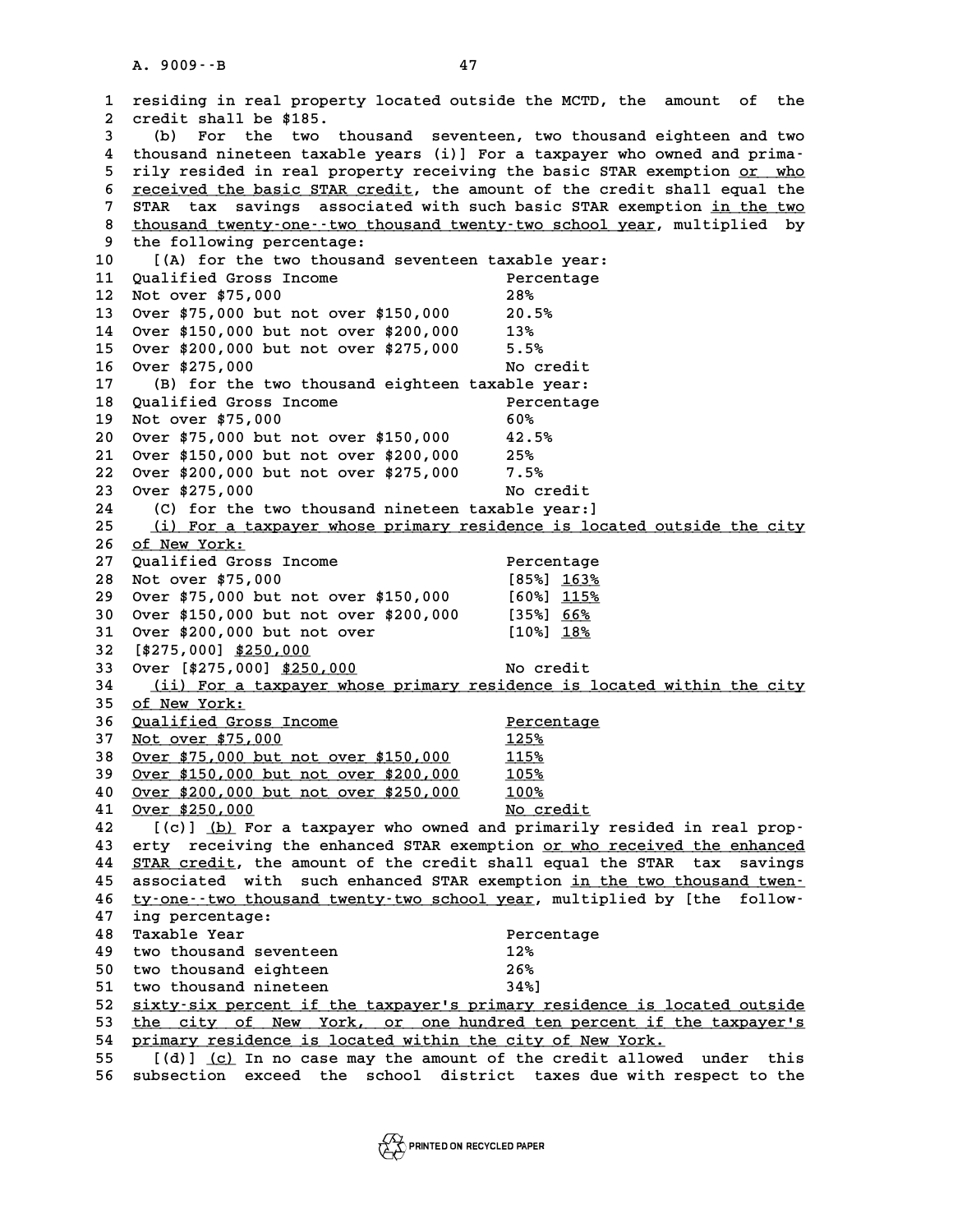**A. 9009--B 48** A. 9009 · - B<br>1 residence for that school year<u>, nor shall any credit be allowed under</u><br>2 this subsection if the amount determined pursuant to this paragraph is 1 residence for that school year<u>, nor shall any credit be allowed under</u><br>2 <u>this subsection if the amount determined pursuant to this paragraph is</u><br>3 less than one bundred dollars 1 residence for that school year<u>, not</u><br>2 this subsection if the amount d<br>3 <u>less than one hundred dollars</u>. % 1 this subsection if the amount determined pursuant to this paragraph is<br>
4 (4) For purposes of this subsection:<br>
4 (a) "Qualified gross income" means the adjusted gross income of the **5 (a) "Qualified gross income" means the adjusted gross income of the 6 qualified taxpayer for the taxable year as reported for federal income 7** (a) "Qualified gross income" means the adjusted gross income of the qualified taxpayer for the taxable year as reported for federal income tax purposes, or which would be reported as adjusted gross income if a<br>**particu** 6 qualified taxpayer for the taxable year as reported for federal income<br>
<sup>7</sup> tax purposes, or which would be reported as adjusted gross income if a<br>
8 federal income tax return were required to be filed. In computing qual **1** tax purposes, or which would be reported as adjusted gross income if a<br>8 federal income tax return were required to be filed. In computing quali-<br>9 fied gross income, the net amount of loss reported on Federal Schedule 10 **10 C, D, E, or F shall not exceed three thousand dollars per schedule**<br>10 C, D, E, or F shall not exceed three thousand dollars per schedule. In<br>11 addition, the net amount of any other separate gategory of loss shall 9 fied gross income, the net amount of loss reported on Federal Schedule<br>10 C, D, E, or F shall not exceed three thousand dollars per schedule. In<br>11 addition, the net amount of any other separate category of loss shall<br>12 10 C, D, E, or F shall not exceed three thousand dollars per schedule. In<br>11 addition, the net amount of any other separate category of loss shall<br>12 not exceed three thousand dollars. The aggregate amount of all losses<br>in 11 addition, the net amount of any other separate category of loss shall<br>12 not exceed three thousand dollars. The aggregate amount of all losses<br>13 included in computing qualified gross income shall not exceed fifteen<br>14 12 not exceed three<br>13 included in computin<br>14 thousand dollars.<br>15 (b) **"STAP tay cavis 13 included in computing qualified gross income shall not exceed fifteen**<br>**14 thousand dollars.**<br>(b) "STAR tax savings" means the tax savings attributable to the basic<br>16 or orbanged STAR cuernion, whichever is applicable **14 thousand dollars.**<br> **15 (b) "STAR tax savings" means the tax savings attributable to the basic<br>
16 or enhanced STAR exemption, whichever is applicable, within a portion of<br>
17 a school district, as determined by the co** (b) "STAR tax savings" means the tax savings attributable to the basic<br>
16 or enhanced STAR exemption, whichever is applicable, within a portion of<br>
17 a school district, as determined by the commissioner pursuant to subdi 16 or enhanced STAR exemption, whichever is applicable, within a portion of<br>17 a school district, as determined by the commissioner pursuant to subdi-<br>18 vision two of section thirteen hundred six-a of the real property ta 17 a school district, as determined by the commissioner pursuant to subdi-<br>18 vision two of section thirteen hundred six-a of the real property tax<br>19 law.<br>20 [(c) "Metropolitan commuter transportation district" or "MCTD" 18 vision two of section thirteen hundred six-a of the real property tax<br>19 law.<br>20 [(c) "Metropolitan commuter transportation district" or "MCTD" means<br>21 the metropolitan commuter transportation district as defined in se **20 Iaw.**<br>20 [(c) "Metropolitan commuter transportation district" or "MCTD" means<br>21 the metropolitan commuter transportation district as defined in section<br>22 twolve burdred sixturive of the public authorities law l 20 [(c) "Metropolitan commuter transportation district" or<br>21 the metropolitan commuter transportation district as define<br>22 twelve hundred sixty-two of the public authorities law.]<br><sup>23</sup> 5.2 This act shall take effect imme 21 the metropolitan commuter transportation district<br>22 twelve hundred sixty-two of the public authoritie<br>23 § 2. This act shall take effect immediately. 22 twelve hundred sixty-two of the public authorities law.]<br>23 § 2. This act shall take effect immediately.<br>24 **PART CC 24** PART CC<br>25 Intentionally Omitted **26 PART DD** PART DD<br>27 Section 1. Section 509-a of the racing, pari-mutuel wagering and<br>28 breeding law, as amended by section 1 of part LLL of chapter 59 of the 27 Section 1. Section 509<sup>-</sup>a of the racing, pari-mutuel wagering and<br>28 breeding law, as amended by section 1 of part LLL of chapter 59 of the 27 Section 1. Section 509-a of the racing,<br>28 breeding law, as amended by section 1 of part L<sub>2</sub><br>29 laws of 2021, is amended to read as follows:<br><sup>20</sup> 5 508-2 Capital agguisition fund 1 mbo 2 **38 breeding law, as amended by section 1 of part LLL of chapter 59 of the 129 laws of 2021, is amended to read as follows:**<br>**30** § 509-a. Capital acquisition fund. 1. The corporation may create and<br>**31 Sotialish a somital** 19 laws of 2021, is amended to read as follows:<br>
30 § 509-a. Capital acquisition fund. 1. The corporation may create and<br>
31 establish a capital acquisition fund for the purpose of financing the<br>
32 acquisition constructio **30 5** 509-a. Capital acquisition fund. 1. The corporation may create and<br>
31 establish a capital acquisition fund for the purpose of financing the<br>
32 acquisition, construction or equipping of offices, facilities or pre 31 establish a capital acquisition fund for the purpose of financing the<br>32 acquisition, construction or equipping of offices, facilities or prem-<br>33 ises of the corporation. Such capital acquisition fund shall consist of<br> **32 acquisition, construction or equipping of offices, facilities or prem-**<br>**33 ises of the corporation. Such capital acquisition fund shall consist of**<br>**34 (i)** the amounts specified pursuant to subdivision three-a of sec 33 ises of the corporation. Such capital acquisition fund shall consist of<br>34 (i) the amounts specified pursuant to subdivision three-a of section<br>35 five hundred thirty-two of this chapter; and (ii) contributions from the

34 (i) the amounts specified pursuant to subdivision three-a of section<br>35 five hundred thirty-two of this chapter; and (ii) contributions from the<br>36 corporation's pari-mutuel wagering pools, subject to the following limi 35 five hundre<br>36 corporation<br>37 tations: 36 corporation's pari-mutuel wagering pools, subject to the following limi-<br>37 tations:<br>38 a. no contribution shall exceed the amount of one percent of the total<br>39 pari-mutuel wagering pools for the quarter in which the c

**37 tations:**<br>**38 a. no contribution shall exceed the amount of one percent of the total<br><b>39 pari-mutuel wagering pools for the quarter in which the contribution is**<br><sup>40</sup> made: **40 made;**<br>**40 made;**<br>**41 h** med **40 pari-mutuel wagering pools for the quarter in which the contribution is<br>
40 made;**<br> **41 b. no contribution shall reduce the amount of quarterly net revenues,**<br> **42 ovelugive of gurshare revenues** to an amount loss than

**40** made;<br>41 b. no contribution shall reduce the amount of quarterly net revenues,<br>42 exclusive of surcharge revenues, to an amount less than fifty percent of 41 b. no contribution sha<br>42 exclusive of surcharge re<br>43 such net revenues; and<br>44 a the balance of the fi 42 exclusive of surcharge revenues, to an amount less than fifty percent of<br>43 such net revenues; and<br>44 c. the balance of the fund shall not exceed the lesser of one percent<br>45 of total parismutuel upcoring poels for the

43 such net revenues; and<br>44 c. the balance of the fund shall not exceed the lesser of one percent<br>45 of total pari-mutuel wagering pools for the previous twelve months or<br>46 the undepreciated value of the corporation's of 44 c. the balance of the fund shall not exceed the lesser of one percent<br>45 of total pari-mutuel wagering pools for the previous twelve months or<br>46 the undepreciated value of the corporation's offices, facilities and<br>47 p 45 of total p.<br>46 the undeprec<br>47 premises.<br>48 2 Notw **46 the undepreciated value of the corporation's offices, facilities and<br>47 premises.**<br>48 2. Notwithstanding any other provision of law or regulation to the<br>49 contrary from April pinctoonth, typ thousand typety.one to Mar

**47 premises.**<br>48 2. Notwithstanding any other provision of law or regulation to the<br>49 contrary, <u>from April nineteenth, two thousand twenty–one to March thir–</u> 50 ty-first, two thousand twenty-two, and for each state fiscal year there-51 after, twenty-three percent of the funds, not to exceed two and one-half

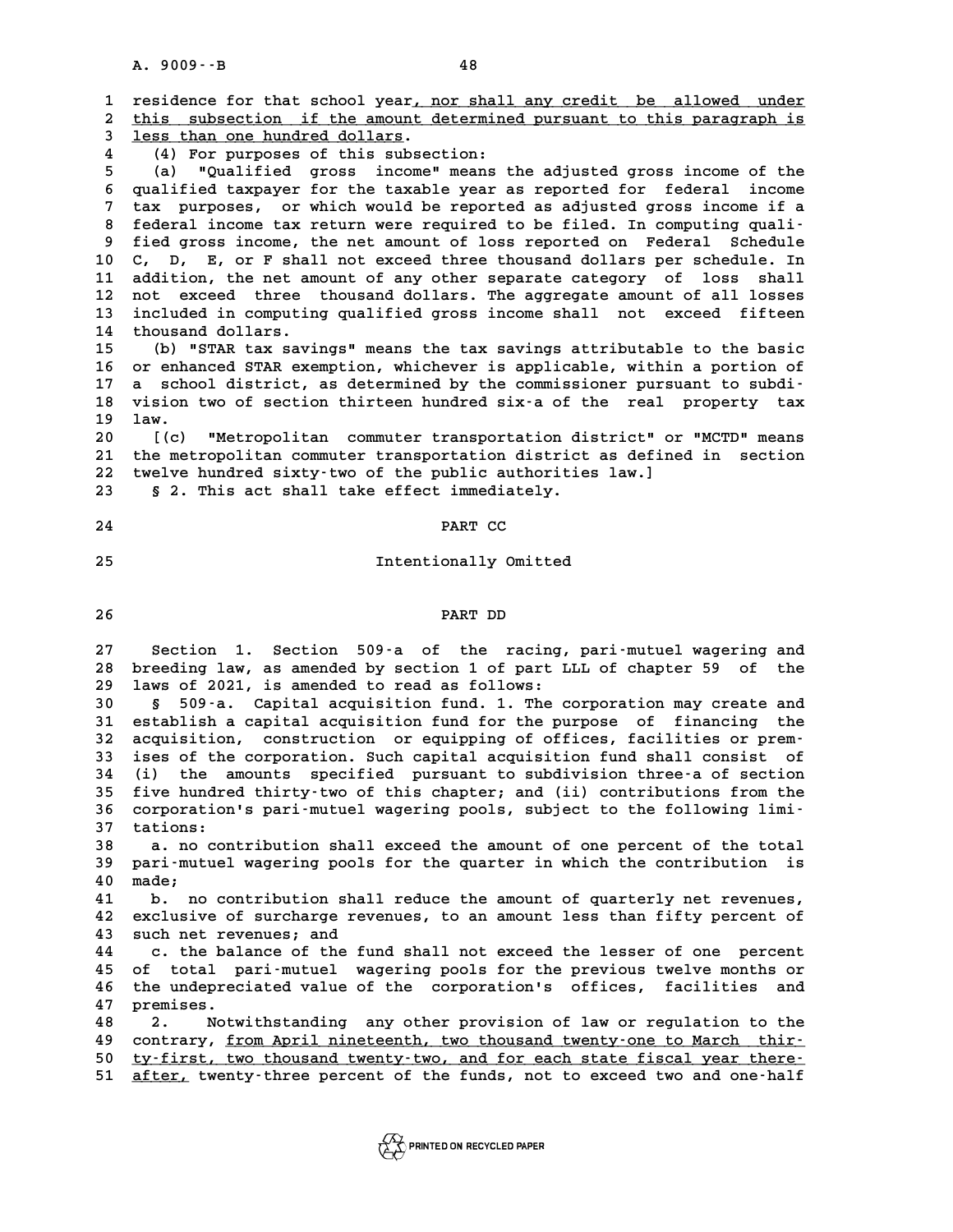**1 million dollars, in the Catskill off-track betting corporation's capital** 1 million dollars, in the Catskill off-track betting corporation's capital<br>2 acquisition fund and twenty-three percent of the funds, not to exceed<br>3 four bundred forty thousand dollars, in the Capital off-track betting 2 acquisition fund and twenty-three percent of the funds, not to exceed<br>3 four hundred forty thousand dollars, in the Capital off-track betting<br>4 corporation's capital acquisition fund established pursuant to this acquisition fund and twenty-three percent of the funds, not to exceed<br>3 four hundred forty thousand dollars, in the Capital off-track betting<br>4 corporation's capital acquisition fund established pursuant to this<br>5 section **5 four hundred forty thousand dollars, in the Capital off-track betting<br>
4 corporation's capital acquisition fund established pursuant to this<br>
5 section shall also be available to such off-track betting corporation<br>
for** 4 corporation's capital acquisition fund established pursuant to this<br>5 section shall also be available to such off-track betting corporation<br>6 for the purposes of statutory obligations, payroll, and expenditures<br>7 necessa 5 section shall also be available to such off-track betting corporation<br>6 for the purposes of statutory obligations, payroll, and expenditures<br>7 necessary to accept authorized wagers.<br>3 3. The Catskill off-track betting co 6 for the purposes of statutory obligations, payroll, and expenditures<br>
7 necessary to accept authorized wagers.<br>
8 3. The Catskill off-track betting corporation and the Capital off-<br>
9 track betting corporation shall make

**9 track betting corporation shall make a report to the governor, speaker** 10 3. The Catskill off-track betting corporation and the Capital off-<br>
10 of the assembly, temporary president of the senate and the commission<br>
11 detailing the astual use of the funds made available in the capital 9 track betting corporation shall make a report to the governor, speaker<br>10 of the assembly, temporary president of the senate and the commission<br>11 detailing the actual use of the funds made available in the capital<br>22 ac 10 of the assembly, temporary president of the senate and the commission<br>11 detailing the actual use of the funds made available in the capital<br>12 acquisition fund. Such report shall include, but not be limited to, any<br><sup>13</sup> 11 detailing the actual use of the funds made available in the capital<br>12 acquisition fund. Such report shall include, but not be limited to, any<br>13 impact on employment levels since utilizing the funds, the status of any<br> 12 acquisition fund. Such report shall include, but not be limited to, any<br>13 impact on employment levels since utilizing the funds, the status of any<br>14 statutory obligations, an accounting of the use of such funds, and a 13 impact on employment levels since utilizing the funds, the status of any<br>14 statutory obligations, an accounting of the use of such funds, and any<br>15 other information as deemed necessary by the commission. Such report<br> 14 statutory obligations, an accounting of the use of such funds, and any<br>
15 other information as deemed necessary by the commission. Such report<br>
16 shall be due no later than the [first day of April two thousand twentyother information as deemed necessary by the commission. Such r<br>16 shall be due no later than the [first day of April two thousand tw<br>17 two] <u>last day of the fiscal year in which the monies were spent</u>.<br>18 solution 2 of p 16 shall be due no later than the [first day of April two thousand twenty-<br>17 two] <u>last day of the fiscal year in which the monies were spent</u>.<br>18 § 2. Section 2 of part LLL of chapter 59 of the laws of 2021 amending<br>the

**17 twol <u>last day of the fiscal year in which the monies were spent</u>.<br>18 § 2. Section 2 of part LLL of chapter 59 of the laws of 2021 amending<br>19 the racing, pari-mutuel wagering and breeding law, relating to the<br>20 utili** 18 § 2. Section 2 of part LLL of chapter 59 of the laws of 2021 amending<br>19 the racing, pari-mutuel wagering and breeding law, relating to the<br>20 utilization of funds in the Catskill and Capital regions off-track<br>21 bettin 19 the racing, pari-mutuel wagering and breeding law, relating to the<br>20 utilization of funds in the Catskill and Capital regions off-track<br>21 betting corporation's capital acquisition funds, is amended to read<br>22 as follo 20 utilization o<br>21 betting corpo<br>22 as follows:<br><sup>23</sup> 5 <sup>2</sup> This 21 betting corporation's capital acquisition funds, is amended to read<br>22 as follows:<br>23 § 2. This act shall take effect immediately and shall expire and be<br>24 deemed repealed [one year] two years after such date.

22 as follows:<br>23 § 2. This act shall take effect immediately and sha<br>24 deemed repealed [one year] <u>two years</u> after such date.<br>25 § 3 This 25t Shall take effect immediately. **25 § 3. This act shall take effect immediately.**

**26 PART EE**

**27 Section 1. Paragraph (a) of subdivision 1 of section 1003 of the** 27 Section 1. Paragraph (a) of subdivision 1 of section 1003 of the<br>28 racing, pari-mutuel wagering and breeding law, as amended by section 1<br>29 of part PP of chapter 59 of the laws of 2021, is amended to read as 27 Section 1. Paragraph (a) of subdivision 1 of section 1003 of the<br>28 racing, pari-mutuel wagering and breeding law, as amended by section 1<br>29 of part DD of chapter 59 of the laws of 2021, is amended to read as 28 racing, pa<br>29 of part DD<br>30 follows:<br><sup>31</sup> (a) Apy 29 of part DD of chapter 59 of the laws of 2021, is amended to read as<br>30 follows:<br>31 (a) Any racing association or corporation or regional off-track<br><sup>32</sup> botting corporation authorized to conduct pari-wutuel upsering unde

29 of part DD of chapter 59 of the laws of 2021, is amended to read as<br>30 follows:<br>31 (a) Any racing association or corporation or regional off-track<br>32 betting corporation, authorized to conduct pari-mutuel wagering under **31** (a) Any racing association or corporation or regional off-track<br>32 betting corporation, authorized to conduct pari-mutuel wagering under<br>33 this chapter, desiring to display the simulcast of horse races on which<br>24 pe 32 betting corporation, authorized to conduct pari-mutuel wagering under<br>33 this chapter, desiring to display the simulcast of horse races on which<br>34 pari-mutuel betting shall be permitted in the manner and subject to the 33 this chapter, desiring to display the simulcast of horse races on which<br>34 pari-mutuel betting shall be permitted in the manner and subject to the<br>35 conditions provided for in this article may apply to the commission f **34 pari-mutuel betting shall be permitted in the manner and subject to the conditions provided for in this article may apply to the commission for a license so to do. Applications for licenses shall be in such form as**<br>**3** 35 conditions provided for in this article may apply to the commission for<br>36 a license so to do. Applications for licenses shall be in such form as<br>37 may be prescribed by the commission and shall contain such information **36 a license so to do. Applications for licenses shall be in such form as<br>37 may be prescribed by the commission and shall contain such information<br>38 or other material or evidence as the commission may require. No licens** 37 may be prescribed by the commission and shall contain such information<br>38 or other material or evidence as the commission may require. No license<br>39 shall be issued by the commission authorizing the simulcast transmissi 38 or other material or evidence as the commission may require. No license<br>39 shall be issued by the commission authorizing the simulcast transmission<br>40 of thoroughbred races from a track located in Suffolk county. The fe **41 shall be issued by the commission authorizing the simulcast transmission**<br>40 of thoroughbred races from a track located in Suffolk county. The fee<br>41 for such licenses shall be five hundred dollars per simulcast facili 40 of thoroughbred races from a track located in Suffolk county. The fee<br>
41 for such licenses shall be five hundred dollars per simulcast facility<br>
42 and for account wagering licensees that do not operate either a simul-41 for such licenses shall be five hundred dollars per simulcast facility<br>42 and for account wagering licensees that do not operate either a simul-<br>43 cast facility that is open to the public within the state of New York o 42 and for account wagering licensees that do not operate either a simul-<br>43 cast facility that is open to the public within the state of New York or<br>44 a licensed racetrack within the state, twenty thousand dollars per ye 43 cast facility that is open to the public within the state of New York or<br>44 a licensed racetrack within the state, twenty thousand dollars per year<br>45 payable by the licensee to the commission for deposit into the gener **44 a licensed racetrack within the state, twenty thousand dollars per year**<br>**45 payable by the licensee to the commission for deposit into the general**<br>**46 fund. Except as provided in this section, the commission shall no** 45 payable by the licensee to the commission for deposit into the general<br>46 fund. Except as provided in this section, the commission shall not<br>47 approve any application to conduct simulcasting into individual or group<br>28 **46 fund. Except as provided in this section, the commission shall not<br>47 approve any application to conduct simulcasting into individual or group<br>48 residences, homes or other areas for the purposes of or in connection<br>19 47 approve any application to conduct simulcasting into individual or group**<br>**48 residences, homes or other areas for the purposes of or in connection**<br>**49 with pari-mutuel wagering. The commission may approve simulcastin 48 residences, homes or other areas for the purposes of or in connection**<br>**49 with pari-mutuel wagering. The commission may approve simulcasting into**<br>50 residences, homes or other areas to be conducted jointly by one or 48 residences, homes or other areas for the purposes of or in connection<br>49 with pari-mutuel wagering. The commission may approve simulcasting into<br>50 residences, homes or other areas to be conducted jointly by one or more **52 ing: a franchised corporation, thoroughbred racing corporation or a** 51 regional off-track betting corporations and one or more of the follow-<br>52 ing: a franchised corporation, thoroughbred racing corporation or a<br>53 harness racing corporation or association; provided (i) the simulcasting<br>5 52 ing: a franchised corporation, thoroughbred racing corporation or a<br>53 harness racing corporation or association; provided (i) the simulcasting<br>54 consists only of those races on which pari-mutuel betting is authorized

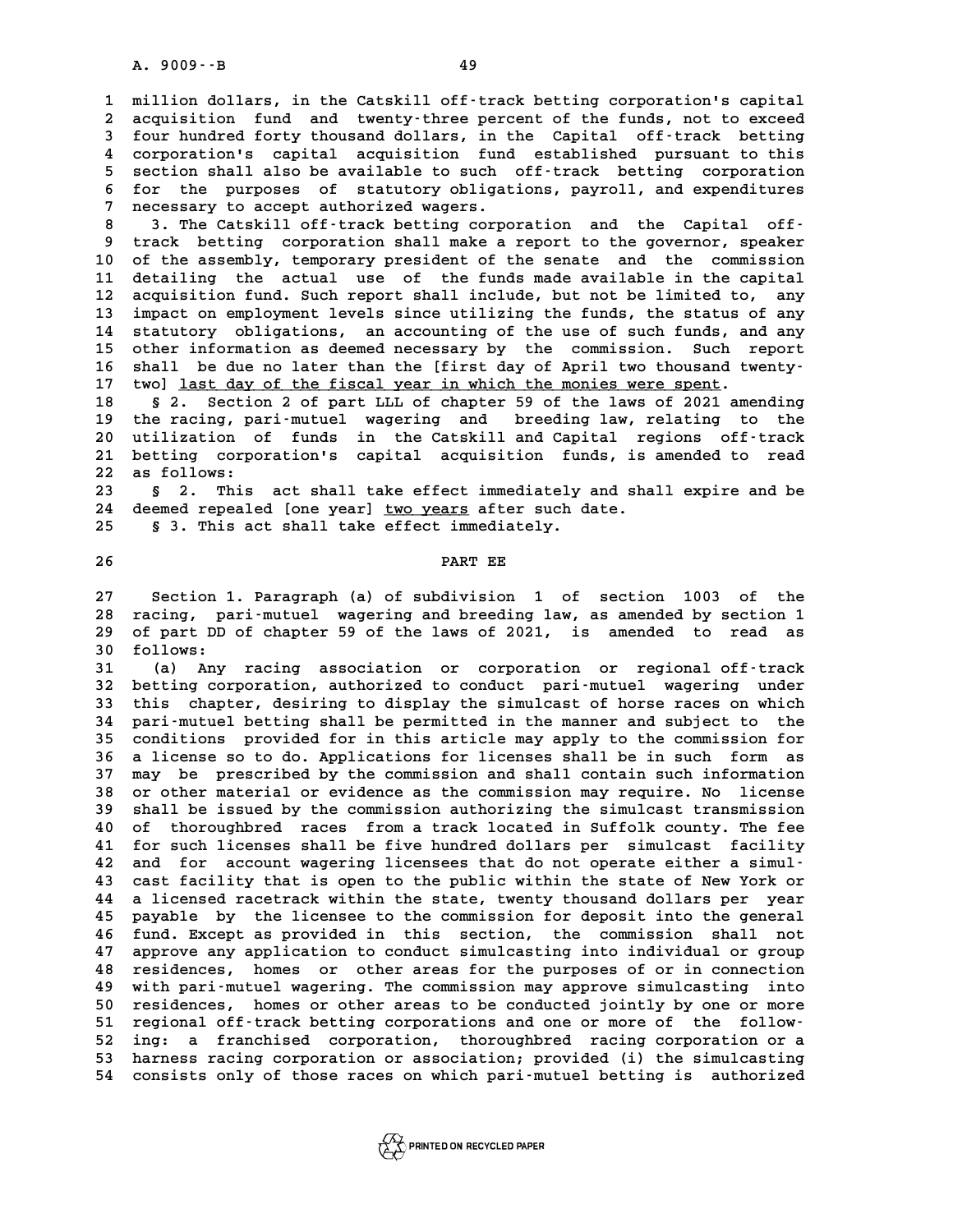**1 by this chapter at one or more simulcast facilities for each of the** 1 by this chapter at one or more simulcast facilities for each of the<br>2 contracting off-track betting corporations which shall include wagers<br>3 made in accordance with section one thousand fifteen one thousand 1 by this chapter at one or more simulcast facilities for each of the<br>2 contracting off-track betting corporations which shall include wagers<br>3 made in accordance with section one thousand fifteen, one thousand<br>4 sixteen a 2 contracting off-track betting corporations which shall include wagers<br>3 made in accordance with section one thousand fifteen, one thousand<br>4 sixteen and one thousand seventeen of this article; provided further<br>that the c **5** made in accordance with section one thousand fifteen, one thousand<br>4 sixteen and one thousand seventeen of this article; provided further<br>5 that the contract provisions or other simulcast arrangements for such<br>5 simula **6 sixteen and one thousand seventeen of this article; provided further**<br> **6 simulcast facility shall be no less favorable than those in effect on**<br> **6 simulcast facility shall be no less favorable than those in effect on** 5 that the contract provisions or other simulcast arrangements for such<br>6 simulcast facility shall be no less favorable than those in effect on<br>7 January first, two thousand five; (ii) that each off-track betting<br>correctio 6 simulcast facility shall be no less favorable than those in effect on<br>7 January first, two thousand five; (ii) that each off-track betting<br>8 corporation having within its geographic boundaries such residences,<br>bomes ar o **9** January first, two thousand five; (ii) that each off-track betting<br>8 corporation having within its geographic boundaries such residences,<br>9 homes or other areas technically capable of receiving the simulcast<br>0 signal s 8 corporation having within its geographic boundaries such residences,<br>9 homes or other areas technically capable of receiving the simulcast<br>10 signal shall be a contracting party; (iii) the distribution of revenues<br>11 sha 9 homes or other areas technically capable of receiving the simulcast<br>10 signal shall be a contracting party; (iii) the distribution of revenues<br>11 shall be subject to contractual agreement of the parties except that<br>12 st 10 signal shall be a contracting party; (ii) the distribution of revenues<br>11 shall be subject to contractual agreement of the parties except that<br>12 statutory payments to non-contracting parties, if any, may not be<br>reduced 11 shall be subject to contractual agreement of the parties except that<br>12 statutory payments to non-contracting parties, if any, may not be<br>13 reduced; provided, however, that nothing herein to the contrary shall<br>14 prove 12 statutory payments to non-contracting parties, if any, may not be<br>
13 reduced; provided, however, that nothing herein to the contrary shall<br>
14 prevent a track from televising its races on an irregular basis primari-<br>
<sup></sup> 13 reduced; provided, however, that nothing herein to the contrary shall<br>14 prevent a track from televising its races on an irregular basis primari-<br>15 ly for promotional or marketing purposes as found by the commission. F **16 purposes of this paragraph, the provisions of section one thousand thir-**15 ly for promotional or marketing purposes as found by the commission. For<br>16 purposes of this paragraph, the provisions of section one thousand thir-<br>17 teen of this article shall not apply. Any agreement authorizing an<br> 16 purposes of this paragraph, the provisions of section one thousand thir-<br>17 teen of this article shall not apply. Any agreement authorizing an<br>18 in-home simulcasting experiment commencing prior to May fifteenth, nine-<br> **17** teen of this article shall not apply. Any agreement authorizing an<br>18 in-home simulcasting experiment commencing prior to May fifteenth, nine-<br>19 teen hundred ninety-five, may, and all its terms, be extended until Jun 18 in-home simulcasting experiment commencing prior to May fifteenth, nine-<br>19 teen hundred ninety-five, may, and all its terms, be extended until June<br>20 thirtieth, two thousand [twenty-two] <u>twenty-three</u>; provided, howe 19 teen hundred ninety-five, may, and all its terms, be extended until June<br>20 thirtieth, two thousand [twenty-two] <u>twenty-three</u>; provided, however,<br>21 that any party to such agreement may elect to terminate such agreeme 20 thirtieth, two thousand [twenty-two] <u>twenty-three</u>; provided, however,<br>21 that any party to such agreement may elect to terminate such agreement<br>22 upon conveying written notice to all other parties of such agreement a 21 that any party to such agreement may elect to terminate such agreement<br>22 upon conveying written notice to all other parties of such agreement at<br>23 least forty-five days prior to the effective date of the termination,<br> 22 upon conveying written notice to all other parties of such agreement at<br>23 least forty-five days prior to the effective date of the termination,<br>24 via registered mail. Any party to an agreement receiving such notice of 23 least forty-five days prior to the effective date of the termination,<br>24 via registered mail. Any party to an agreement receiving such notice of<br>25 an intent to terminate, may request the commission to mediate between<br>2 <sup>24</sup> via registered mail. Any party to an agreement receiving such notice of<br>25 an intent to terminate, may request the commission to mediate between<br>26 the parties new terms and conditions in a replacement agreement betwe 25 an intent to terminate, may request the commission to mediate between<br>26 the parties new terms and conditions in a replacement agreement between<br>27 the parties as will permit continuation of an in-home experiment until<br> the parties new terms and conditions in a replacement agreement between<br>27 the parties as will permit continuation of an in-home experiment until<br>28 June thirtieth, two thousand [twenty-two] <u>twenty-three</u>; and (iv) no<br>in-27 the parties as will permit continuation of an in-home experiment until<br>28 June thirtieth, two thousand [twenty-two] <u>twenty-three</u>; and (iv) no<br>29 in-home simulcasting in the thoroughbred special betting district shall<br> 30 June thirtieth, two thousand [twenty-two] <u>twenty-three</u>; and (<br>30 in-home simulcasting in the thoroughbred special betting distric<br>30 occur without the approval of the regional thoroughbred track. **39 in-home simulcasting in the thoroughbred special betting district shall**<br> **30 occur without the approval of the regional thoroughbred track.**<br> **31 § 2. Subparagraph (iii) of paragraph d of subdivision 3 of section**<br> **3** 

**30 occur without the approval of the regional thoroughbred track.**<br> **31 § 2. Subparagraph (iii) of paragraph d of subdivision 3 of section**<br> **32 1007 of the racing, pari-mutuel wagering and breeding law, as amended by**<br> **52. Subparagraph (iii) of paragraph d of subdivision 3 of section**<br>32 1007 of the racing, pari-mutuel wagering and breeding law, as amended by<br>33 section 2 of part DD of chapter 59 of the laws of 2021, is amended to 32 1007 of the racing, pari-mutuel wagering and breeding law, as amended by section 2 of part DD of chapter 59 of the laws of 2021, is amended to read as follows:<br>35 (iii) Of the sums retained by a receiving track located 33 section 2 of part DD of chapter 59 of the laws of 2021, is amended to<br>34 read as follows:<br>(iii) Of the sums retained by a receiving track located in Westchester<br>26 septime process resoined from a franchised corporation

**34 read as follows:**<br>35 (iii) Of the sums retained by a receiving track located in Westchester<br>36 county on races received from a franchised corporation, for the period<br>37 commonging January first, typ thousand eight and **35 (ii) Of the sums retained by a receiving track located in Westchester**<br>36 county on races received from a franchised corporation, for the period<br>37 commencing January first, two thousand eight and continuing through Ju 36 county on races received from a franchised corporation, for the period<br>37 commencing January first, two thousand eight and continuing through June<br>38 thirtieth, two thousand [twenty-two] <u>twenty-three</u>, the amount used<br> 37 commencing January first, two thousand eight and continuing through June<br>38 thirtieth, two thousand [twenty-two] <u>twenty-three</u>, the amount used<br>39 exclusively for purses to be awarded at races conducted by such receiv-**40 instruction and the computed as follows:** of the sum is the amount used<br>
40 ing track shall be computed as follows: of the sums so retained, two and<br>
41 ope-balf percent of the total pools Such amount shall be increase 39 exclusively for purses to be awarded at races conducted by such receiv-<br>40 ing track shall be computed as follows: of the sums so retained, two and<br>41 one-half percent of the total pools. Such amount shall be increased **42 decreased in the amount of fifty percent of the difference in total** 41 one-half percent of the total pools. Such amount shall be increased or<br>42 decreased in the amount of fifty percent of the difference in total<br>43 commissions determined by comparing the total commissions available<br>44 aft **42 decreased in the amount of fifty percent of the difference in total**<br>**43 commissions determined by comparing the total commissions available**<br>**44 after July twenty-first, nineteen hundred ninety-five to the total**<br>25 c 43 commissions determined by comparing the total commissions available<br>44 after July twenty-first, nineteen hundred ninety-five to the total<br>45 commissions that would have been available to such track prior to July<br>46 type 44 after July twenty-first, nineteen hundred ninety-five to the total<br>45 commissions that would have been available to such track prior to July<br>46 twenty-first, nineteen hundred ninety-five.<br>47 § 3. The opening paragraph o 45 commissions that would have been available to such track prior to July<br>46 twenty-first, nineteen hundred ninety-five.<br>47 § 3. The opening paragraph of subdivision 1 of section 1014 of the<br>48 racing, pari-mutuel wagering

**46 twenty-first, nineteen hundred ninety-five.**<br>47 § 3. The opening paragraph of subdivision 1 of section 1014 of the<br>48 racing, pari-mutuel wagering and breeding law, as amended by section 3<br>49 of part PD of shapter 59 o 47 § 3. The opening paragraph of subdivision 1 of section 1014 of the<br>48 racing, pari-mutuel wagering and breeding law, as amended by section 3<br>49 of part DD of chapter 59 of the laws of 2021, is amended to read as<br>50 foll 48 racing, pari-mutuel wagering and breeding law, as amended by section 3<br>49 of part DD of chapter 59 of the laws of 2021, is amended to read as<br>50 follows:<br>The provisions of this section shall govern the simulcasting of r **51 121 13 13 13 13 141 141 141 141 141 141 141 141 141 141 141 141 141 141 141 141 141 141 141 141 141 141 141 141 141 141 141 141 141 141 141 141** 

**52 conducted at thoroughbred tracks located in another state or country on 53 any day during which a franchised corporation is conducting a race meet-**52 conducted at thoroughbred tracks located in another state or country on<br>53 any day during which a franchised corporation is conducting a race meet-<br>54 ing in Saratoga county at Saratoga thoroughbred racetrack until June 53 any day during which a franchised corporation is conducting a race meet-<br>54 ing in Saratoga county at Saratoga thoroughbred racetrack until June<br>55 thirtieth, two thousand [twenty-two] <u>twenty-three</u> and on any day rega 55 thirtieth, two thousand [twenty-two] <u>twenty-three</u> and on any day regard-<br>56 less of whether or not a franchised corporation is conducting a race

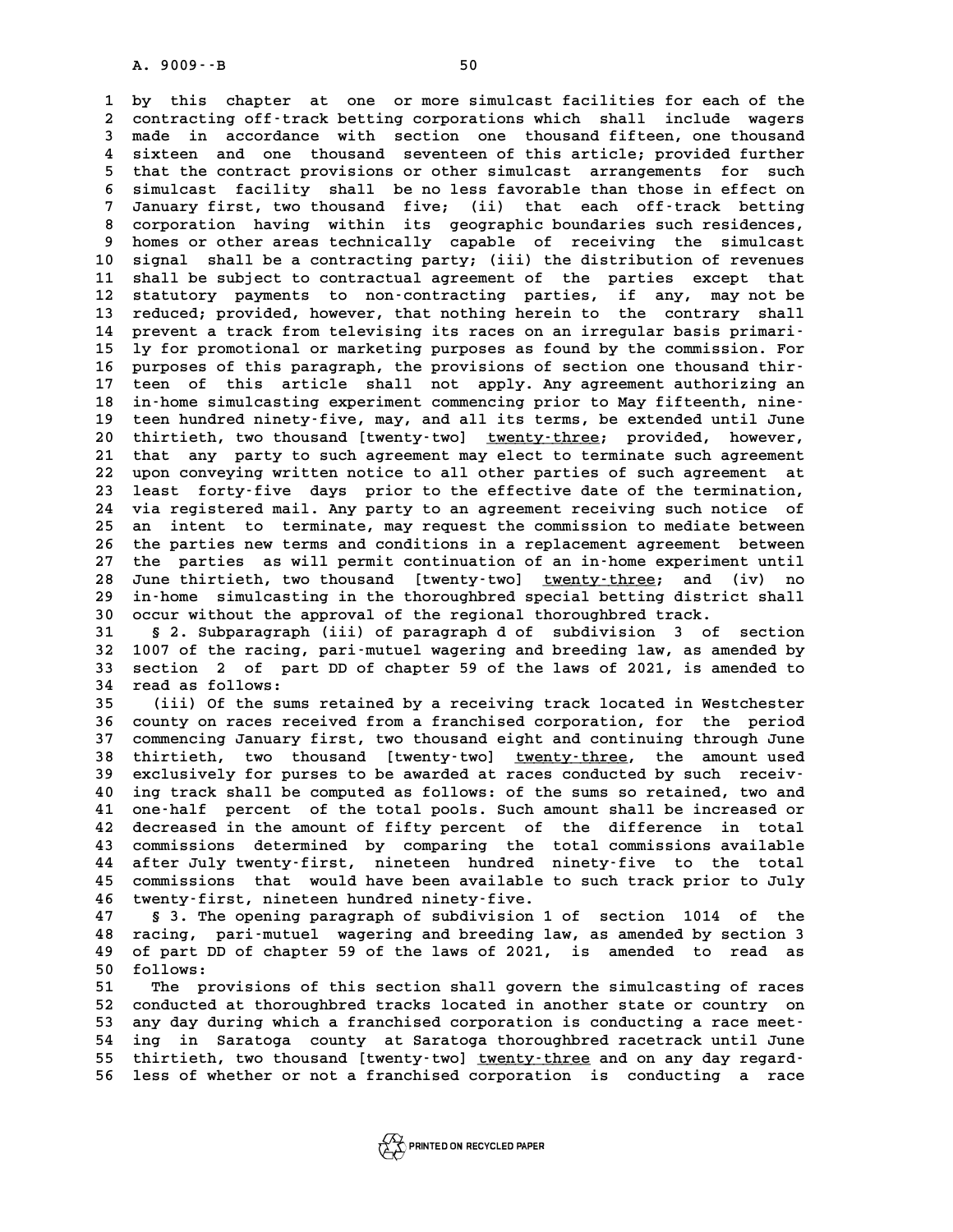**1 meeting in Saratoga county at Saratoga thoroughbred racetrack after June** 1 meeting in Saratoga county at Saratoga thoroughbred racetrack after June<br>2 thirtieth, two thousand [twenty-two] <u>twenty-three</u>. On any day on which a<br>3 franchised, corporation, has not, scheduled a raging program, but, a **3** meeting in Saratoga county at Saratoga thoroughbred racetrack after June<br>2 thirtieth, two thousand [twenty-two] <u>twenty-three</u>. On any day on which a<br>3 franchised corporation has not scheduled a racing program but a<br>4 2 thirtieth, two thousand [twenty-two] <u>twenty-three</u>. On any day on which a<br>3 franchised corporation has not scheduled a racing program but a<br>4 thoroughbred racing corporation located within the state is conducting<br>5 raci 3 franchised corporation has not scheduled a racing program but a<br>4 thoroughbred racing corporation located within the state is conducting<br>5 racing, each off-track betting corporation branch office and each simul-<br>5 castin 4 thoroughbred racing corporation located within the state is conducting<br>5 racing, each off-track betting corporation branch office and each simul-<br>6 casting facility licensed in accordance with section one thousand seven<br> <sup>5</sup> racing, each off-track betting corporation branch office and each simul-<br>
<sup>6</sup> casting facility licensed in accordance with section one thousand seven<br>
<sup>7</sup> (that has entered into a written agreement with such facility's **8 casting facility licensed in accordance with section one thousand seven<br>
7 (that has entered into a written agreement with such facility's repre-<br>
8 sentative horsemen's organization, as approved by the commission), one** 9 (that has entered into a written agreement with such facility's repre-<br>8 sentative horsemen's organization, as approved by the commission), one<br>9 thousand eight, or one thousand nine of this article shall be authorized<br>1 **10 to accept wagers and display the live simulcast signal from thoroughbred** 9 thousand eight, or one thousand nine of this article shall be authorized<br>10 to accept wagers and display the live simulcast signal from thoroughbred<br>11 tracks located in another state or foreign country subject to the<br><sup>1</sup> 10 to accept wagers and dis:<br>11 tracks located in ano<br>12 following provisions:<br><sup>13</sup> 5<sup>4</sup> Subdivision 1 of 11 tracks located in another state or foreign country subject to the<br>12 following provisions:<br>13 § 4. Subdivision 1 of section 1015 of the racing, pari-mutuel wagering<br>14 and brooding law as amondod by section 4 of part PP

12 following provisions:<br>13 § 4. Subdivision 1 of section 1015 of the racing, pari-mutuel wagering<br>14 and breeding law, as amended by section 4 of part DD of chapter 59 of<br>15 the laws of 2021, is amended to read as follows 13 § 4. Subdivision 1 of section 1015 of the racing,<br>14 and breeding law, as amended by section 4 of part D.<br>15 the laws of 2021, is amended to read as follows:<br>16 1 mbs previsions of this section shall sever 14 and breeding law, as amended by section 4 of part DD of chapter 59 of<br>15 the laws of 2021, is amended to read as follows:<br>16 1. The provisions of this section shall govern the simulcasting of<br>17 races conducted at harne

**17 races conducted at harness tracks located in another state or country** 16 1. The provisions of this section shall govern the simulcasting of<br>17 races conducted at harness tracks located in another state or country<br>18 during the period July first, nineteen hundred ninety-four through June<br>thir 17 races conducted at harness tracks located in another state or country<br>18 during the period July first, nineteen hundred ninety-four through June<br>19 thirtieth, two thousand [twenty-two] <u>twenty-three</u>. This section shall 18 during the period July first, nineteen hundred ninety-formation of this chapter.<br>20 supersede all inconsistent provisions of this chapter.<br>21 s. 5 s. The opening paragraph of subdivision 1 of sect. **21 but 102 supersede all inconsistent provisions of this chapter.**<br> **21 § 5. The opening paragraph of subdivision 1 of section 1016 of the**<br> **22 racing, pari-mutuel wagering and breeding law, as amended by section 5** 

**20 supersede all inconsistent provisions of this chapter.**<br> **21** § 5. The opening paragraph of subdivision 1 of section 1016 of the<br> **22 racing, pari-mutuel wagering and breeding law, as amended by section 5**<br> **23 of part** 21 § 5. The opening paragraph of subdivision 1 of section 1016 of the<br>22 racing, pari-mutuel wagering and breeding law, as amended by section 5<br>23 of part DD of chapter 59 of the laws of 2021, is amended to read as 22 racing, par<br>23 of part D.<br>24 follows:<br><sup>25 mb</sup>o provi 23 of part DD of chapter 59 of the laws of 2021, is amended to read as<br>24 follows:<br>25 The provisions of this section shall govern the simulcasting of races<br>26 separated at the provisional trains legated in another state or

24 follows:<br>25 The provisions of this section shall govern the simulcasting of races<br>26 conducted at thoroughbred tracks located in another state or country on<br>27 apu day during which a franchised corporation is not conduc The provisions of this section shall govern the simulcasting of races<br>26 conducted at thoroughbred tracks located in another state or country on<br>27 any day during which a franchised corporation is not conducting a race<br>28 26 conducted at thoroughbred tracks located in another state or country on<br>27 any day during which a franchised corporation is not conducting a race<br>28 meeting in Saratoga county at Saratoga thoroughbred racetrack until Ju 27 any day during which a franchised corporation is not conducting a race<br>28 meeting in Saratoga county at Saratoga thoroughbred racetrack until June<br>29 thirtieth, two thousand [twenty-two] <u>twenty-three</u>. Every off-track<br> meeting in Saratoga county at Saratoga thoroughbred racetrack until June<br>
29 thirtieth, two thousand [twenty-two] <u>twenty-three</u>. Every off-track<br>
30 betting corporation branch office and every simulcasting facility<br>
31 li 29 thirtieth, two thousand [twenty-two] <u>twenty-three</u>. Every off-track<br>30 betting corporation branch office and every simulcasting facility<br>31 licensed in accordance with section one thousand seven that have entered<br><sup>32</sup> 30 betting corporation branch office and every simulcasting facility<br>31 licensed in accordance with section one thousand seven that have entered<br>32 into a written agreement with such facility's representative horsemen's<br>33 31 licensed in accordance with section one thousand seven that have entered<br>32 into a written agreement with such facility's representative horsemen's<br>33 organization as approved by the commission, one thousand eight or on 32 into a written agreement with such facility's representative horsemen's<br>33 organization as approved by the commission, one thousand eight or one<br>34 thousand nine of this article shall be authorized to accept wagers and<br> 33 organization as approved by the commission, one thousand eight or one<br>34 thousand nine of this article shall be authorized to accept wagers and<br>35 display the live full-card simulcast signal of thoroughbred tracks<br>26 (w **34 thousand nine of this article shall be authorized to accept wagers and<br>35 display the live full-card simulcast signal of thoroughbred tracks<br>36 (which may include quarter horse or mixed meetings provided that all<br>37 qu 35 display the live full-card simulcast signal of thoroughbred tracks**<br>36 (which may include quarter horse or mixed meetings provided that all<br>37 such wagering on such races shall be construed to be thoroughbred races)<br>19 **36 (which may include quarter horse or mixed meetings provided that all such wagering on such races shall be construed to be thoroughbred races)<br>38 located in another state or foreign country, subject to the following<br>pro** 37 such wagering on such races shall be construed to be thoroughbred races)<br>38 located in another state or foreign country, subject to the following<br>39 provisions; provided, however, no such written agreement shall be<br>20 r **40 located in another state or foreign country, subject to the following<br>
<b>40 required of a franchised corporation licensed in accordance with section**<br> **40 required of a franchised corporation licensed in accordance with** 91 provisions; provided, however, no such written agreement shall be<br>
40 required of a franchised corporation licensed in accordance with section<br>
41 one thousand seven of this article:<br>
42 § 6. The opening paragraph of se

**42 § 6. The opening paragraph of section 1018 of the racing, pari-mutuel** 41 one thousand seven of this article:<br>42 § 6. The opening paragraph of section 1018 of the racing, pari-mutuel<br>43 wagering and breeding law, as amended by section 6 of part DD of chapter<br><sup>44 59 of the laws of 2021 is amen</sup> **44 59 of the laws of 2021, is amended to read as follows: 43 wagering and breeding law, as amended by section 6 of part DD of chapter**<br>44 59 of the laws of 2021, is amended to read as follows:<br>Notwithstanding any other provision of this chapter, for the period<br>16 Tuly type this

45 Notwithstanding any other provision of this chapter, for the period<br>46 July twenty-fifth, two thousand one through September eighth, two thou-<br>47 sand [twenty-one] twenty-two, when a franchised corporation is **45 Notwithstanding any other provision of this chapter, for the period<br>46 July twenty-fifth, two thousand one through September eighth, two thou-<br>47 sand [twenty-one] <u>twenty-two</u>, when a franchised corporation is conduct 46 July twenty-fifth, two thousand one through September eighth, two thou-**<br> **47 sand [twenty-one]** <u>twenty-two</u>, when a franchised corporation is conduct-<br> **48 ing a race meeting within the state at Saratoga Race Course,** 47 sand [twenty-one] <u>twenty-two</u>, when a franchised corporation is conduct-<br>48 ing a race meeting within the state at Saratoga Race Course, every off-<br>49 track betting corporation branch office and every simulcasting faci 48 ing a race meeting within the state at Saratoga Race Course, every off<sup>1</sup><br>49 track betting corporation branch office and every simulcasting facility<br>50 licensed in accordance with section one thousand seven (that has en **50 track betting corporation branch office and every simulcasting facility**<br>
50 licensed in accordance with section one thousand seven (that has entered<br>
51 into a written agreement with such facility's representative hor 50 licensed in accordance with section one thousand seven (that has entered<br>51 into a written agreement with such facility's representative horsemen's<br>52 organization as approved by the commission), one thousand eight or o 51 into a written agreement with such facility's representative horsemen's<br>52 organization as approved by the commission), one thousand eight or one<br>53 thousand nine of this article shall be authorized to accept wagers and 52 organization as approved by the commission), one thousand eight or one<br>53 thousand nine of this article shall be authorized to accept wagers and<br>54 display the live simulcast signal from thoroughbred tracks located in<br>5 53 thousand nine of this article shall be authorized to accept wagers and<br>54 display the live simulcast signal from thoroughbred tracks located in<br>55 another state, provided that such facility shall accept wagers on races<br> 54 display the live simulcast signal from thoroughbred tracks located in<br>55 another state, provided that such facility shall accept wagers on races<br>56 run at all in-state thoroughbred tracks which are conducting racing

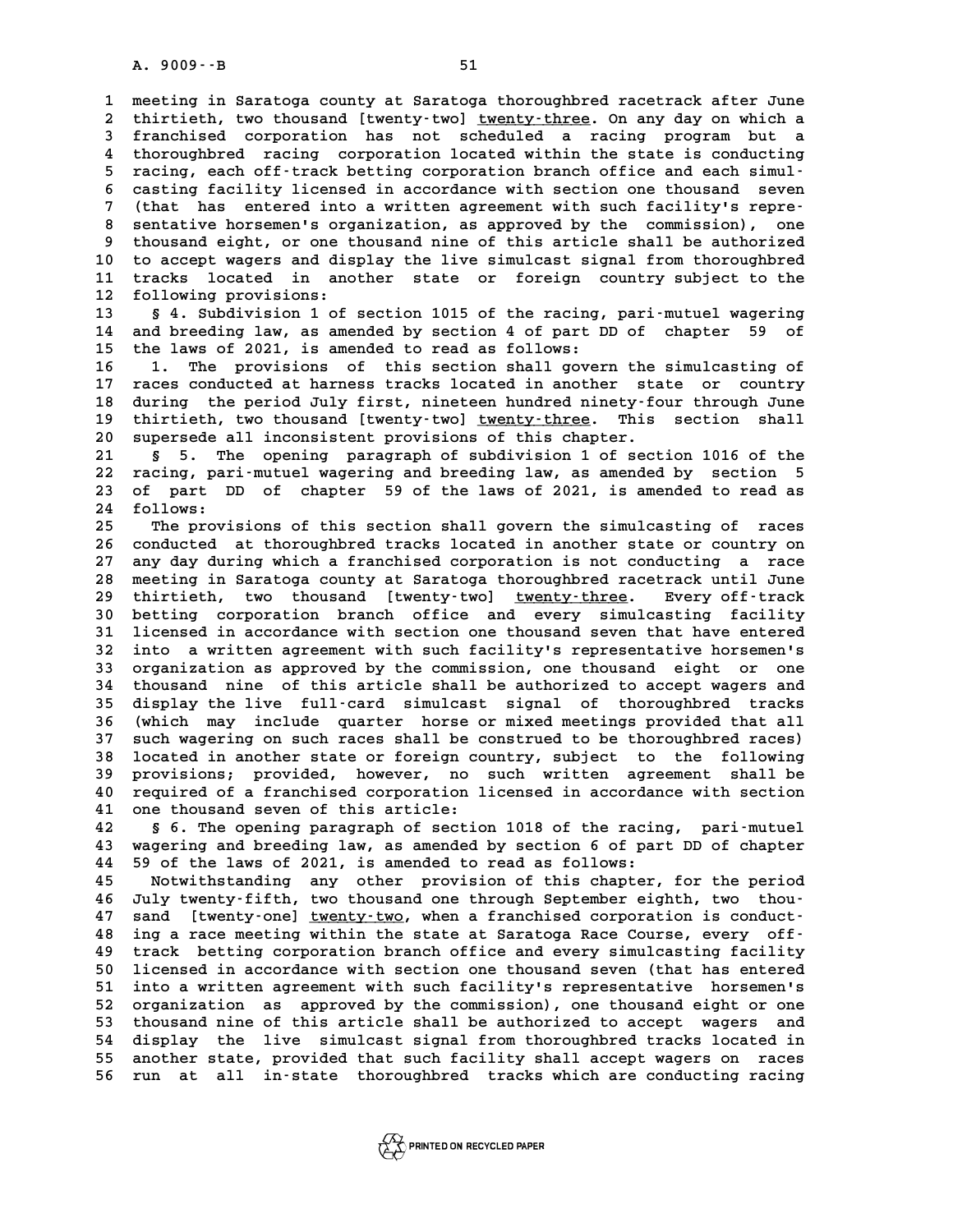**1 programs subject to the following provisions; provided, however, no such 2** programs subject to the following provisions; provided, however, no such<br>2 written agreement shall be required of a franchised corporation licensed<br>3 in aggordance with section one thousand seven of this article **3** programs subject to the following provisions; provided, however, 1<br>2 written agreement shall be required of a franchised corporation 1<br>3 in accordance with section one thousand seven of this article.

%20 written agreement shall be required of a franchised corporation licensed<br>3 in accordance with section one thousand seven of this article.<br>4 § 7. Section 32 of chapter 281 of the laws of 1994, amending the<br>5 racing, par **5 racing, pari-mutuel wagering and breeding law and other laws relating to 6 6 6** s 7. Section 32 of chapter 281 of the laws of 1994, amending the<br> **6 simulcasting, as amended by section 7 of part DD of chapter 59 of the**<br> **6 simulcasting, as amended by section 7 of part DD of chapter 59 of** 5 racing, pari-mutuel wagering and breeding law as<br>6 simulcasting, as amended by section 7 of part D.<br>7 laws of 2021, is amended to read as follows:<br>8 522 mbig act shall take offect impediately 8 simulcasting, as amended by section 7 of part DD of chapter 59 of the<br>
7 laws of 2021, is amended to read as follows:<br>
8 32. This act shall take effect immediately and the pari-mutuel tax<br>
8 reductions in section six of

9 1 aws of 2021, is amended to read as follows:<br>
8 § 32. This act shall take effect immediately and the pari-mutuel tax<br>
9 reductions in section six of this act shall expire and be deemed<br>
10 repealed on July 1, [2022] 202 8 § 32. This act shall take effect immediately and the pari-mutuel tax<br>9 reductions in section six of this act shall expire and be deemed<br>10 repealed on July 1, [2022] 2023; provided, however, that nothing<br>11 contained ber 9 reductions in section six of this act shall expire and be deemed<br>
10 repealed on July 1, [2022] <u>2023</u>; provided, however, that nothing<br>
11 contained herein shall be deemed to affect the application, qualifica-<br>
<sup>12</sup> tio 10 repealed on July 1, [2022] 2023; provided, however, that nothing<br>11 contained herein shall be deemed to affect the application, qualifica-<br>12 tion, expiration, or repeal of any provision of law amended by any<br>13 section 11 contained herein shall be deemed to affect the application, qualifica-<br>12 tion, expiration, or repeal of any provision of law amended by any<br>13 section of this act, and such provisions shall be applied or qualified<br>14 o 12 tion, expiration, or repeal of any provision of law amended by any<br>13 section of this act, and such provisions shall be applied or qualified<br>14 or shall expire or be deemed repealed in the same manner, to the same<br>15 or 13 section of this act, and such provisions shall be applied or qualified<br>14 or shall expire or be deemed repealed in the same manner, to the same<br>15 extent and on the same date as the case may be as otherwise provided by<br> 14 or shall expire or be deemed repealed in the same manner, to the same<br>
15 extent and on the same date as the case may be as otherwise provided by<br>
16 law; provided further, however, that sections twenty-three and twenty 15 extent and on the same date as the case may be as otherwise provided by<br>16 law; provided further, however, that sections twenty-three and twenty-<br>17 five of this act shall remain in full force and effect only until May 16 law; provided further, however, that sections twenty-t<br>17 five of this act shall remain in full force and effect of<br>18 1997 and at such time shall be deemed to be repealed.<br>19 5 8 Soction 54 of chapter 346 of the laws o

17 five of this act shall remain in full force and effect only until May 1,<br>18 1997 and at such time shall be deemed to be repealed.<br>19 \$ 8. Section 54 of chapter 346 of the laws of 1990, amending the<br>20 racing, pari-mutue 18 1997 and at such time shall be deemed to be repealed.<br>
19 § 8. Section 54 of chapter 346 of the laws of 1990, amending the<br>
20 racing, pari-mutuel wagering and breeding law and other laws relating to<br>
21 simulasting and **20 s 8. Section 54 of chapter 346 of the laws of 1990, amending the racing, pari-mutuel wagering and breeding law and other laws relating to simulcasting and the imposition of certain taxes, as amended by section**<br>22 s of 20 racing, pari-mutuel wagering and breeding law and other laws relating to<br>21 simulcasting and the imposition of certain taxes, as amended by section<br>22 8 of part DD of chapter 59 of the laws of 2021, is amended to read a 21 simulcastin<br>22 8 of part D.<br>23 follows:<br>24 8 54 m. 22 8 of part DD of chapter 59 of the laws of 2021, is amended to read as<br>23 follows:<br>8 54. This act shall take effect immediately; provided, however,<br>25 sections three through typing of this ast shall take effect on Januar

23 follows:<br>24 § 54. This act shall take effect immediately; provided, however,<br>25 sections three through twelve of this act shall take effect on January<br>26 1 1991 and Section 1913 of the racing pari mutuel westing and bro 8 54. This act shall take effect immediately; provided, however,<br>25 sections three through twelve of this act shall take effect on January<br>26 1, 1991, and section 1013 of the racing, pari-mutuel wagering and breed-<br><sup>27</sup> in 25 sections three through twelve of this act shall take effect on January<br>26 1, 1991, and section 1013 of the racing, pari-mutuel wagering and breed-<br>27 ing law, as added by section thirty-eight of this act, shall expire a 1, 1991, and section 1013 of the racing, pari-mutuel wagering and breed-<br>27 ing law, as added by section thirty-eight of this act, shall expire and<br>28 be deemed repealed on July 1, [2022] 2023; and section eighteen of this 27 ing law, as added by section thirty-eight of this act, shall expire and<br>
28 be deemed repealed on July 1, [2022] <u>2023</u>; and section eighteen of this<br>
29 act shall take effect on July 1, 2008 and sections fifty-one and 28 be deemed repealed on July 1, [2022] <u>2023</u>; and section eighteen of this<br>29 act shall take effect on July 1, 2008 and sections fifty-one and fifty-<br>30 two of this act shall take effect as of the same date as chapter 77 29 act shall take effect on July 1<br>30 two of this act shall take effec<br>31 the laws of 1989 took effect. **30 two of this act shall take effect as of the same date as chapter 772 of<br>31 the laws of 1989 took effect.<br>32 § 9. Paragraph (a) of subdivision 1 of section 238 of the racing,<br>33 pari-mutuel wagering and breeding law, as** 

31 the laws of 1989 took effect.<br>32 § 9. Paragraph (a) of subdivision 1 of section 238 of the racing,<br>33 pari-mutuel wagering and breeding law, as amended by section 9 of part<br>34 PD of ghaptor 59 of the laws of 2021, is am **32** § 9. Paragraph (a) of subdivision 1 of section 238 of the racing<br>33 pari-mutuel wagering and breeding law, as amended by section 9 of par<br>34 DD of chapter 59 of the laws of 2021, is amended to read as follows:<br>25 (a) **33 pari-mutuel wagering and breeding law, as amended by section 9 of part**<br>**34 DD of chapter 59 of the laws of 2021, is amended to read as follows:**<br>**35** (a) The franchised corporation authorized under this chapter to<br>**36** 

**34 DD of chapter 59 of the laws of 2021, is amended to read as follows:**<br>35 (a) The franchised corporation authorized under this chapter to<br>36 conduct pari-mutuel betting at a race meeting or races run thereat shall<br>27 di **35** (a) The franchised corporation authorized under this chapter to conduct pari-mutuel betting at a race meeting or races run thereat shall<br>37 distribute all sums deposited in any pari-mutuel pool to the holders of<br>18 wi 36 conduct pari-mutuel betting at a race meeting or races run thereat shall<br>37 distribute all sums deposited in any pari-mutuel pool to the holders of<br>38 winning tickets therein, provided such tickets are presented for pay **37 distribute all sums deposited in any pari-mutuel pool to the holders of<br>38 winning tickets therein, provided such tickets are presented for payment<br>39 before April first of the year following the year of their purchase 40 less an amount that shall be established and retained by such franchised 40 before April first of the year following the year of their purchase,**<br>40 less an amount that shall be established and retained by such franchised<br>41 corporation of between twelve to seventeen percent of the total depos 40 less an amount that shall be established and retained by such franchised<br>41 corporation of between twelve to seventeen percent of the total deposits<br>42 in pools resulting from on-track regular bets, and fourteen to twen 41 corporation of between twelve to seventeen percent of the total deposits<br>42 in pools resulting from on-track regular bets, and fourteen to twenty-<br>43 one percent of the total deposits in pools resulting from on-track<br>44 42 in pools resulting from on-track regular bets, and fourteen to twenty-<br>43 one percent of the total deposits in pools resulting from on-track<br>44 multiple bets and fifteen to twenty-five percent of the total deposits<br>in p 43 one percent of the total deposits in pools resulting from on-track<br>44 multiple bets and fifteen to twenty-five percent of the total deposits<br>45 in pools resulting from on-track exotic bets and fifteen to thirty-six<br>46 p 44 multiple bets and fifteen to twenty-five percent of the total deposits<br>45 in pools resulting from on-track exotic bets and fifteen to thirty-six<br>46 percent of the total deposits in pools resulting from on-track super<br>47 45 in pools resulting from on-track exotic bets and fifteen to thirty-six<br>46 percent of the total deposits in pools resulting from on-track super<br>47 exotic bets, plus the breaks. The retention rate to be established is<br>48 46 percent of the total deposits in pools resulting<br>47 exotic bets, plus the breaks. The retention rate<br>48 subject to the prior approval of the commission.<br><sup>49</sup> such rate may not be changed may than ange por G **47 exotic bets, plus the breaks. The retention rate to be established is**<br>48 subject to the prior approval of the commission.<br>49 Such rate may not be changed more than once per calendar quarter to be<br>50 offective on the f

**50 effect to the prior approval of the commission.**<br> **50 effective on the first day of the calendar quarter. "Exotic bets" and<br>
<b>Exotic bets"** and<br> **Exotic bets"** shall have the meanings set forth in section five Such rate may not be changed more than once per calendar quarter to be<br>50 effective on the first day of the calendar quarter. "Exotic bets" and<br>51 "multiple bets" shall have the meanings set forth in section five<br>bundred p 50 effective on the first day of the calendar quarter. "Exotic bets" and<br>51 "multiple bets" shall have the meanings set forth in section five<br>52 hundred nineteen of this chapter. "Super exotic bets" shall have the<br>53 meani 51 "multiple bets" shall have the meanings set forth in section five<br>52 hundred nineteen of this chapter. "Super exotic bets" shall have the<br>53 meaning set forth in section three hundred one of this chapter. For<br>54 purpose 52 hundred nineteen of this chapter. "Super exotic bets" shall have the<br>53 meaning set forth in section three hundred one of this chapter. For<br>54 purposes of this section, a "pick six bet" shall mean a single bet or<br>55 wea 53 meaning set forth in section three hundred one of this chapter. For<br>54 purposes of this section, a "pick six bet" shall mean a single bet or<br>55 wager on the outcomes of six races. The breaks are hereby defined as the<br>56 55 wager on the outcomes of six races. The breaks are hereby defined as the<br>56 odd cents over any multiple of five for payoffs greater than one dollar

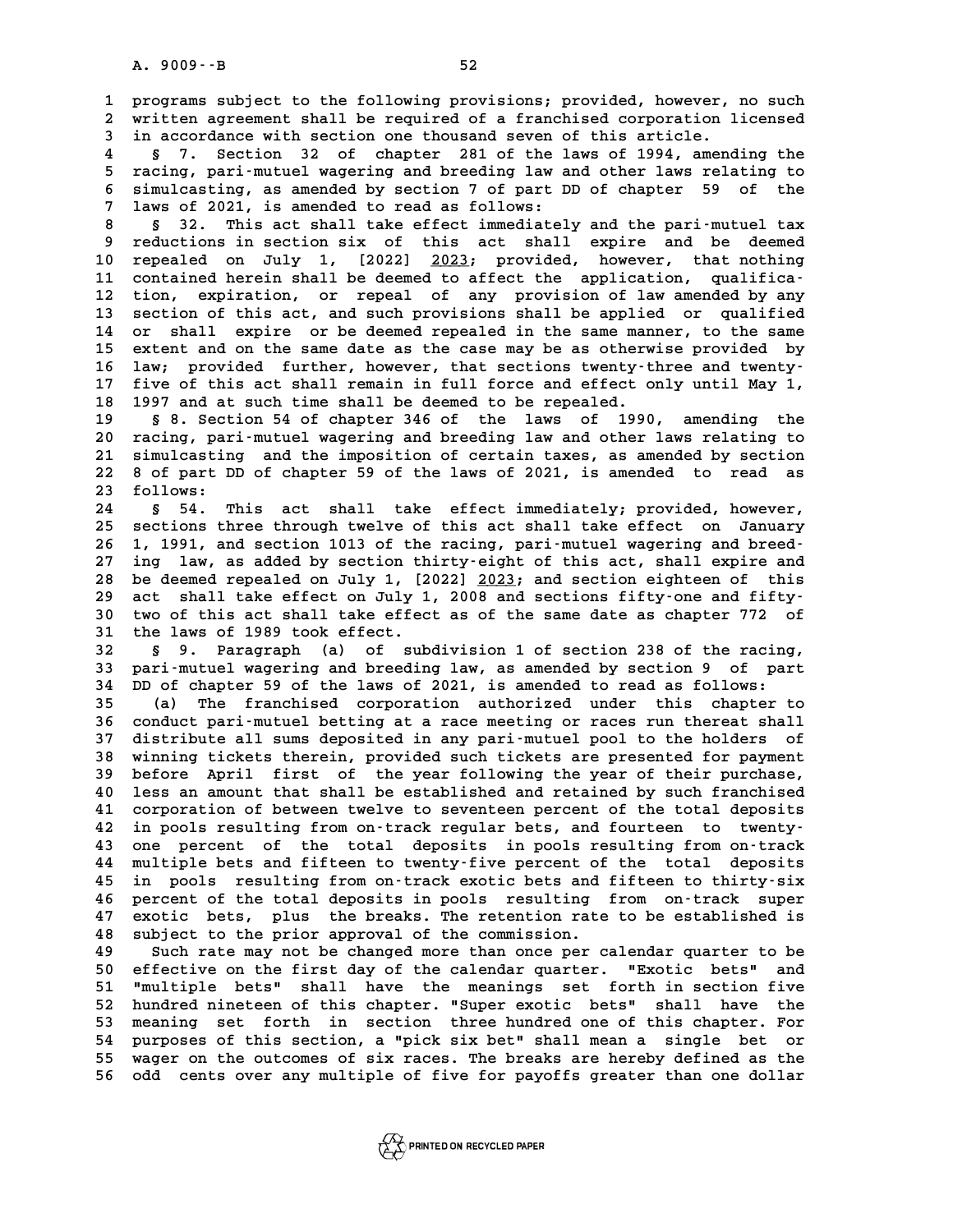**1 five cents but less than five dollars, over any multiple of ten for** 1 five cents but less than five dollars, over any multiple of ten for<br>2 payoffs greater than five dollars but less than twenty-five dollars,<br>3 over any multiple of twenty-five for payoffs, greater, than twenty-five 1 five cents but less than five dollars, over any multiple of ten for<br>2 payoffs greater than five dollars but less than twenty-five dollars,<br>3 over any multiple of twenty-five for payoffs greater than twenty-five<br>4 dollars 2 payoffs greater than five dollars but less than twenty-five dollars,<br>3 over any multiple of twenty-five for payoffs greater than twenty-five<br>4 dollars but less than two hundred fifty dollars, or over any multiple of<br>5 fi Figure 1 for payoffs over any multiple of twenty-five for payoffs greater than twenty-five<br>4 dollars but less than two hundred fifty dollars, or over any multiple of<br>5 fifty for payoffs over two hundred fifty dollars. Out 4 dollars but less than two hundred fifty dollars, or over any multiple of<br>5 fifty for payoffs over two hundred fifty dollars. Out of the amount so<br>6 retained there shall be paid by such franchised corporation to the<br>7 com 5 fifty for payoffs over two hundred fifty dollars. Out of the amount so<br>6 retained there shall be paid by such franchised corporation to the<br>7 commissioner of taxation and finance, as a reasonable tax by the state<br>for the **8 retained there shall be paid by such franchised corporation to the commissioner of taxation and finance, as a reasonable tax by the state for the privilege of conducting pari-mutuel betting on the races run at**<br>the race 9 commissioner of taxation and finance, as a reasonable tax by the state<br>8 for the privilege of conducting pari-mutuel betting on the races run at<br>9 the race meetings held by such franchised corporation, the following<br>10 p 8 for the privilege of conducting pari-mutuel betting on the races run at<br>9 the race meetings held by such franchised corporation, the following<br>10 percentages of the total pool for regular and multiple bets five percent<br>1 9 the race meetings held by such franchised corporation, the following<br>10 percentages of the total pool for regular and multiple bets five percent<br>11 of regular bets and four percent of multiple bets plus twenty percent of 10 percentages of the total pool for regular and multiple bets five percent<br>11 of regular bets and four percent of multiple bets plus twenty percent of<br>12 the breaks; for exotic wagers seven and one-half percent plus twent 11 of regular bets and four percent of multiple bets plus twenty percent of<br>12 the breaks; for exotic wagers seven and one-half percent plus twenty<br>13 percent of the breaks, and for super exotic bets seven and one-half<br>14 **14 percent plus fifty percent of the breaks.** 13 percent of the breaks, and for super exotic bets seven and one-half<br>
14 percent plus fifty percent of the breaks.<br>
15 For the period April first, two thousand one through December thirty-<br>
16 first, two thousand [twenty

**16 first, two thousand [twenty-two] <u>twenty-three</u>, such tax on all wagers<br>17 shall be one and six-tenths percent, plus, in each such period, twenty** For the period April first, two thousand one through December thirty-<br>16 first, two thousand [twenty-two] <u>twenty-three</u>, such tax on all wagers<br>17 shall be one and six-tenths percent, plus, in each such period, twenty<br>18 16 first, two thousand [twenty-two] <u>twenty-three</u>, such tax on all wagers<br>17 shall be one and six-tenths percent, plus, in each such period, twenty<br>18 percent of the breaks. Payment to the New York state thoroughbred bree 17 shall be one and six-tenths percent, plus, in each such period, twenty<br>
18 percent of the breaks. Payment to the New York state thoroughbred breed-<br>
19 ing and development fund by such franchised corporation shall be on 18 percent of the breaks. Payment to the New York state thoroughbred breed-<br>19 ing and development fund by such franchised corporation shall be one-<br>20 half of one percent of total daily on-track pari-mutuel pools resultin <sup>21</sup> ing and development fund by such franchised corporation shall be one-<br>
20 half of one percent of total daily on-track pari-mutuel pools resulting<br>
21 from regular, multiple and exotic bets and three percent of super e 20 half of one percent of total daily on-track pari-mutuel pools resulting<br>21 from regular, multiple and exotic bets and three percent of super exotic<br>22 bets and for the period April first, two thousand one through Decemb 21 from regular, multiple and exotic bets and three percent of super exotic<br>22 bets and for the period April first, two thousand one through December<br>23 thirty-first, two thousand [twenty-two] <u>twenty-three</u>, such payment 22 bets and for the period April first, two thousand one through December<br>23 thirty-first, two thousand [twenty-two] <u>twenty-three</u>, such payment shall<br>24 be seven-tenths of one percent of regular, multiple and exotic pool 23 thirty-first, two thousand [twenty-two] <u>twenty-three</u>, such payment shall<br>24 be seven-tenths of one percent of regular, multiple and exotic pools.<br>25 \$ 10. This act shall take effect immediately.

8 10. This act shall take effect immediately.<br>26 **PART FF** 

**27 Section 1. Paragraph 1 of subsection (d) of section 606 of the tax** 27 Section 1. Paragraph 1 of subsection (d) of section 606 of the tax<br>28 law, as amended by section 1 of part Q of chapter 63 of the laws of 27 Section 1. Paragraph 1 of subsection<br>28 law, as amended by section 1 of pa<br>29 2000, is amended to read as follows:<br><sup>20</sup> (1) Conoral A taunaucr shall be allow 18 law, as amended by section 1 of part Q of chapter 63 of the laws of<br>
29 2000, is amended to read as follows:<br>
30 (1) General. A taxpayer shall be allowed a credit as provided herein<br>
31 equal to (i) the applicable perce

29 2000, is amended to read as follows:<br>
30 (1) General. A taxpayer shall be allowed a credit as provided herein<br>
31 equal to (i) the applicable percentage of the earned income credit<br>
32 allowed under section thirty-two o **30** (1) General. A taxpayer shall be allowed a credit as provided herein<br>31 equal to (i) the applicable percentage of the earned income credit<br>32 allowed under section thirty-two of the internal revenue code for the<br>33 sa 31 equal to (i) the applicable percentage of the earned income credit<br>32 allowed under section thirty-two of the internal revenue code for the<br>33 same taxable year, (ii) reduced by the credit permitted under subsection 32 allowed under section the same taxable year, (ii)<br>33 same taxable year, (ii)<br>34 (b) of this section. **33 same taxable year, (ii) reduced by the credit permitted under subsection**<br>**34 (b) of this section.**<br>**35** The applicable percentage shall be (i) seven and one-half percent for<br>**36 taxable years** beginning in nineteen hu

**34 (b) of this section.**<br>
35 The applicable percentage shall be (i) seven and one-half percent for<br>
36 taxable years beginning in nineteen hundred ninety-four, (ii) ten<br>
37 persont for taxable years beginning in nineteen The applicable percentage shall be (i) seven and one-half percent for<br>36 taxable years beginning in nineteen hundred ninety-four, (ii) ten<br>37 percent for taxable years beginning in nineteen hundred ninety-five,<br>38 (ii) typ **36 taxable years beginning in nineteen hundred ninety-four, (ii) ten**<br>37 percent for taxable years beginning in nineteen hundred ninety-five,<br>38 (iii) twenty percent for taxable years beginning after nineteen hundred<br>39 p 37 percent for taxable years beginning in nineteen hundred ninety-five,<br>38 (iii) twenty percent for taxable years beginning after nineteen hundred<br>39 ninety-five and before two thousand, (iv) twenty-two and one-half<br>40 per **40 (ii) twenty percent for taxable years beginning after nineteen hundred**<br> **40 percent for taxable years beginning in two thousand, (v) twenty-five**<br> **40 percent for taxable years beginning in two thousand, (v) twenty-fi** 19 ninety-five and before two thousand, (iv) twenty-two and one-half<br>
40 percent for taxable years beginning in two thousand, (v) twenty-five<br>
41 percent for taxable years beginning in two thousand one, (vi) twenty-<br>
<sup>42</sup> 41 percent for taxable years beginning in two thousand one, (vi) twenty-<br>42 seven and one-half percent for taxable years beginning in two thousand<br>43 two, [and] (vii) thirty percent for taxable years beginning in two thou-**41 percent for taxable years beginning in two thousand one, (vi) twenty-**<br>42 seven and one-half percent for taxable years beginning in two thousand<br>43 two, [and] (vii) thirty percent for taxable years beginning in two tho 42 seven and one-half percent for taxable years beginning in two thousand<br>43 two, [and] (vii) thirty percent for taxable years beginning in two thou-<br>44 sand three<u>, and (viii) thirty-seven and one-half percent for taxable</u> **43 two, [and] (vii) thirty percent for taxable years beginning in two thou-<br>44 sand three<u>, and (viii) thirty-seven and one-half percent for taxable<br><u>years beginning in two thousand twenty-two</u> and thereafter. [Provided,<br>**</u> 44 sand three<u>, and (viii) thirty-seven and one-half percent for taxable<br>45 years beginning in two thousand twenty-two and thereafter. [Provided,<br>46 however, that if the reversion event, as defined in this paragraph,<br>27 eq</u> **45 years beginning in two thousand twenty-two and thereafter.** [Provided, however, that if the reversion event, as defined in this paragraph, occurs, the applicable percentage shall be twenty percent for taxable As however, that if the reversion event, as defined in this paragraph,<br>47 occurs, the applicable percentage shall be twenty percent for taxable<br>48 years ending on or after the date on which the reversion event occurred.<br><sup>4</sup> 47 occurs, the applicable percentage shall be twenty percent for taxable<br>48 years ending on or after the date on which the reversion event occurred.<br>49 The reversion event shall be deemed to have occurred on the date on<br>50 For the search of the same of the date on which the reversion event occurred.<br> **49** The reversion event shall be deemed to have occurred on the date on<br> **50** which federal action, including but not limited to, administrati The reversion event shall be deemed to have occurred on the date on<br>50 which federal action, including but not limited to, administrative,<br>51 statutory or regulatory changes, materially reduces or eliminates New<br>52 York st 50 which federal action, including but not limited to, administrative,<br>51 statutory or regulatory changes, materially reduces or eliminates New<br>52 York state's allocation of the federal temporary assistance for needy<br>53 fa 51 statutory or regulatory changes, materially reduces or eliminates New<br>52 York state's allocation of the federal temporary assistance for needy<br>53 families block grant, or materially reduces the ability of the state to<br>5 51 statutory or regulatory changes, materially reduces or eliminates New<br>52 York state's allocation of the federal temporary assistance for needy<br>53 families block grant, or materially reduces the ability of the state to<br>5



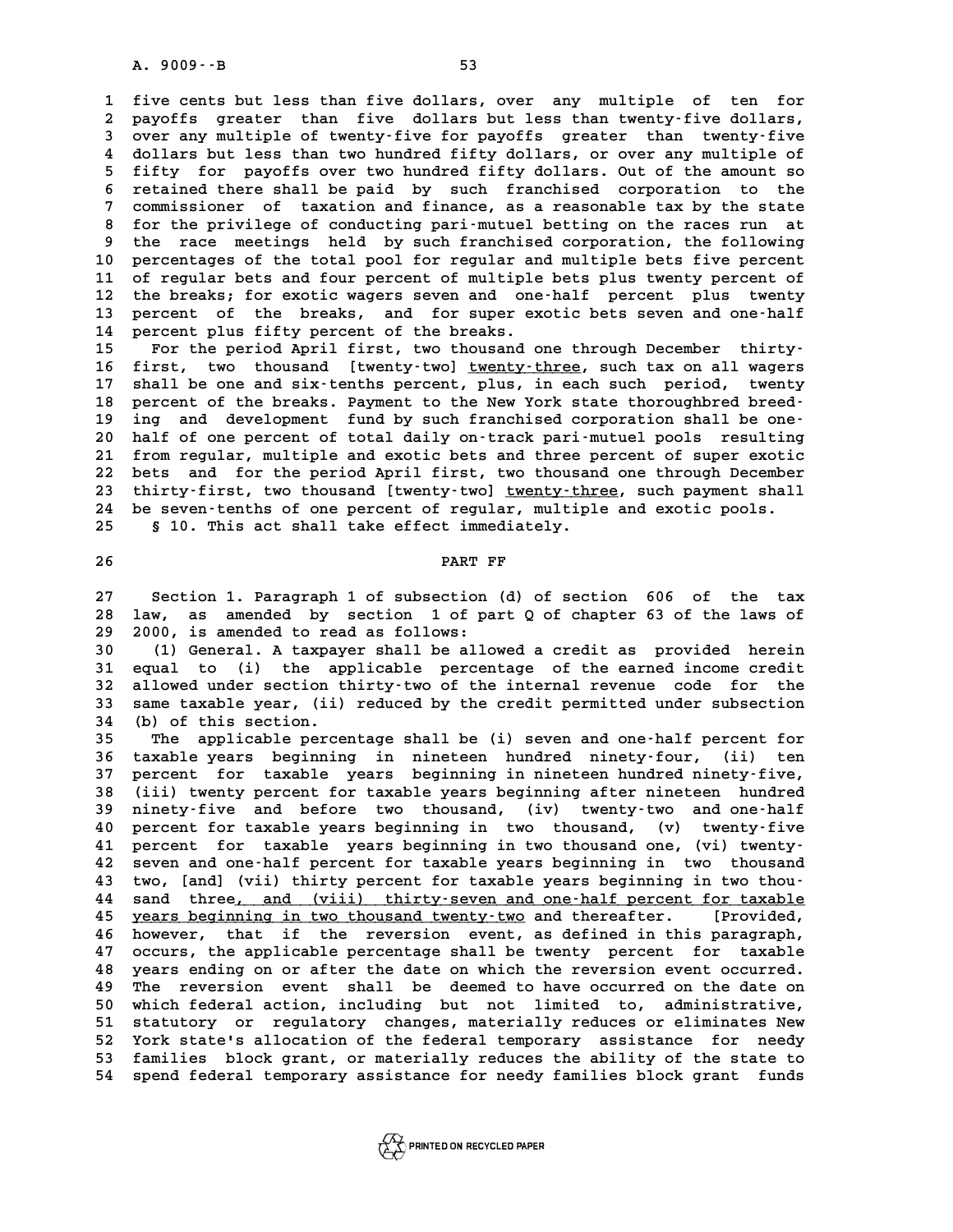**1 for the earned income credit or to apply state general fund spending on** 1 for the earned income credit or to apply state general fund spending on<br>2 the earned income credit toward the temporary assistance for needy fami-<br>3 lies block grapt maintenance of effort requirement, and the commissione 1 for the earned income credit or to apply state general fund spending on<br>2 the earned income credit toward the temporary assistance for needy fami-<br>3 lies block grant maintenance of effort requirement, and the commissione the earned income credit toward the temporary assistance for needy fami-<br>
ies block grant maintenance of effort requirement, and the commissioner<br>
4 of the office of temporary and disability assistance shall certify the<br>
5 3 lies block grant maintenance of effort requirement, and the commissioner<br>4 of the office of temporary and disability assistance shall certify the<br>5 date of such event to the commissioner of taxation and finance, the<br>dire 4 of the office of temporary and disability assistance shall certify the<br>5 date of such event to the commissioner of taxation and finance, the<br>6 director of the division of the budget, the speaker of the assembly and<br><sup>7</sup> t 5 date of such event to the commissioner of taxation and finance, the<br>6 director of the division of the budget, the speaker of the assembly and<br>7 the temporary president of the senate.] <u>Provided, however, for taxable</u><br>8 y 8 director of the division of the budget, the speaker of the assembly and<br>
7 the temporary president of the senate.] <u>Provided, however, for taxable</u><br>
8 years beginning in two thousand twenty-two and thereafter, in the cas 7 the temporary president of the senate.] <u>Provided, however, for taxable</u><br>8 years beginning in two thousand twenty-two and thereafter, in the case<br>9 of an eligible individual with no qualifying children, as such term is<br>1 8 years beginning in two thousand twenty-two and thereafter, in the case<br>
9 <u>of an eligible individual with no qualifying children, as such term is</u><br>
10 <u>defined in section 32 of the internal revenue code, notwithstanding</u> of an eligible individual with no qualifying children, as such term is<br>
10 <u>defined in section 32 of the internal revenue code</u>, notwithstanding<br>
11 <u>section 32(c)(3)(D), the applicable percentage shall be sixty percent.</u><br> defined in section 32 of the internal revenue code, notwithstanding<br>
11 <u>section 32(c)(3)(D), the applicable percentage shall be sixty percent.</u><br>
12 Furthermore, an individual otherwise eligible but for the requirement<br>
13 11 <u>section 32(c)(3)(D), the applicable percentage shall be sixty percent.</u><br>12 <u>Furthermore, an individual otherwise eligible but for the requirement</u><br>13 <u>under section 32(m) of the internal revenue code shall be eligible </u> 11 <u>section 32(c)(3)(D), the applicable percentage shall be sixty percent.<br>
12 Furthermore, an individual otherwise eligible but for the requirement<br>
13 <u>under section 32(m)</u> of the internal revenue code shall be eligible </u> **13** <u>under section 32(m) of the internal revenue code shall be eligible for</u><br>14 <u>this credit.</u><br>5 3 2. The tax law is amended by adding a new section 679 to read as<br>16 follows. 14 <u>this credit.</u><br>15 § 2. The<br>16 follows:<br>17 § 679. Adva 17 § 679. Advance payment of earned income credit. (a) General rule.<br>18 Except as otherwise provided in this chapter, the commissioner shall **16** follows:<br>17 <u>§ 679. Advance payment of earned income credit. (a) General rule.<br>18 Except as otherwise provided in this chapter, the commissioner shall<br>provide for the properment of the eerned income gredit to gualifyi</u> **17** § 679. Advance payment of earned income credit. (a) General rule.<br> **B** Except as otherwise provided in this chapter, the commissioner shall<br> **provide for the prepayment of the earned income credit to qualifying<br>
the p** Except as otherwise provided in this chapter, the commissioner shall<br>
19 provide for the prepayment of the earned income credit to qualifying<br>
20 taxpayers, if such taxpayer elects to receive such advanced payments.<br>
(b) F 20 <u>taxpayers, if such taxpayer elects to receive such advanced payments.<br>
21 (b) Earned income eligibility application. For purposes of this arti-<br>
22 cle, an earned income eligibility application is a statement furnished</u> 20 taxpayers, if such taxpayer elects to receive such advanced payments.<br>
21 (b) Earned income eligibility application. For purposes of this arti-<br>
22 cle, an earned income eligibility application is a statement furnished<br> 21 (b) Earned income eligibility application<br>
22 <u>cle, an earned income eligibility application</u><br>
23 by a taxpayer to the commissioner which:<br>
24 (1) cortifies that the taxpayer required <u>by a taxpayer to the commissioner which:</u><br>24 <u>(1) certifies that the taxpayer received an earned income credit or an</u><br>25 enhanced earned income credit provided pursuant to subsection (d) or by a taxpayer to the commissioner which:<br>
24 (1) certifies that the taxpayer received an earned income credit or an<br>
25 enhanced earned income credit provided pursuant to subsection (d) or<br>
26 (d.1) of costion six hurdred 24 (1) certifies that the taxpayer received an earned income credit or an<br>25 enhanced earned income credit provided pursuant to subsection (d) or<br>26 (d-1) of section six hundred six of this article for the most recently 25 <u>enhanced earned income</u><br>26 <u>(d-1) of section six hundr</u><br>27 <u>available taxable year;</u><br>28 (2) includes information <u>(d-1) of section six hundred six of this article for the most recently</u><br>27 <u>available taxable year;</u><br>28 (2) includes information on any substantial change in income or change<br>29 in filing status that would materially chan **27** <u>available taxable year;</u><br>
28 (2) includes information on any substantial change in income or change<br>
29 in filing status that would materially change a taxpayer's eligibility<br>
20 for the expred income gredit, and **38 (2) includes information on any sum 29 in filing status that would materially for the earned income credit; and**<br> **30 for the earned income credit; and**<br> **31 (3) states whether the employee! 39** <u>in filing status that would materially change a taxpayer's eligibility</u><br> **30** <u>for the earned income credit; and</u><br> **31** (3) states whether the employee's spouse has filed an earned income<br> **22** eligibility analizatio **30** <u>for the earned income credit; and</u><br> **31** (3) states whether the employee's spouse has f<br>
<u>eligibility application for the taxable year.</u><br> **33** (c) Farned income advance amount Three ad: 31 (3) states whether the employee's spouse has filed an earned income<br>32 eligibility application for the taxable year.<br>33 (c) Earned income advance amount. Three advanced payments shall be<br><sup>34</sup> made to such gualifying tax 32 eligibility application for the taxable year.<br>
33 (c) Earned income advance amount. Three advanced payments shall be<br>
34 made to such qualifying taxpayer that files an earned income eligibility<br>
35 application with the 33 (c) Earned income advance amount. Three advanced payments shall be<br>34 <u>made to such qualifying taxpayer that files an earned income eligibility</u><br>35 application with the department by the first of June in any taxable<br>36 34 <u>made to such qualifying taxpayer that files an earned income eligibility</u><br>35 <u>application with the department by the first of June in any taxable</u><br>36 year. An estimated annual tax credit shall be determined by the comm 35 application with the department by the first of June in any taxable<br>36 year. An estimated annual tax credit shall be determined by the commis-<br>37 sioner in advance of the first payment which shall be equal to the cred-<br> **36 year. An estimated annual tax credit shall be determined by the commis-**<br> **37 sioner in advance of the first payment which shall be equal to the cred-**<br> **38 it provided for the most recently available taxable year as a** 37 <u>sioner in advance of the first payment which shall be equal to the cred-</u><br>38 <u>it provided for the most recently available taxable year as adjusted</u><br>based on changes in income or filing status as reported in the taxpay-**40 it provided for the most recently available taxable year as adjusted**<br> **40 er's earned income eligibility application.** Prior to disbursement, the<br> **20 er's earned income eligibility application.** Prior to disbursement based on changes in income or filing status as reported in the taxpay-<br>
40 er's earned income eligibility application. Prior to disbursement, the<br>
41 commissioner is authorized to verify that the qualifying taxpayer's<br>
42 **40** er's earned income eligibility application. Prior to disbursement, the commissioner is authorized to verify that the qualifying taxpayer's status has not changed. The three advanced payments for a taxable year shall b 41 <u>commissioner is authorized to verify that the qualifying taxpayer's</u><br>42 <u>status has not changed. The three advanced payments for a taxable year</u><br><u>shall be equal to twenty-five percent of the estimated annual tax cred-</u> 42 <u>status has not changed. The three advanced payments for a taxable year</u><br>43 <u>shall be equal to twenty-five percent of the estimated annual tax cred-</u><br>44 <u>it, and shall be disbursed on the thirtieth of June, the thirtiet</u> **43** shall be equal to twenty-five percent of the estimated annual tax cred-<br> **44** it, and shall be disbursed on the thirtieth of June, the thirtieth of<br> **Explember, and the thirty-first of December, of the taxable year. T 44** it, and shall be disbursed on the thirtieth of June, the thirtieth of<br>45 September, and the thirty-first of December, of the taxable year. The<br>46 <u>remainder of the earned income credit amount shall be reconciled upon</u> **45 September, and the thirty-first of December, of the taxable year.** The remainder of the earned income credit amount shall be reconciled upon the filing of the taxpayer's final return for the taxable year. Such advanc **46** <u>remainder of the earned income credit amount shall be reconciled upon</u><br>47 <u>the filing of the taxpayer's final return for the taxable year. Such</u><br>advanced payments shall, to the extent practicable, be made available<br>w the filing of the taxpayer's final return for the taxable year. S<br> **48** advanced payments shall, to the extent practicable, be made availa<br> **49** via direct deposit and via electronic benefit transfer (EBT) card.<br>
(d) Form **50 advanced payments shall, to the extent practicable, be made available**<br> **50** (d) Form and contents of application. Earned income eligibility<br> **Examplication** shall be in such form and contain such information as the **Form and contents of application.** Earned income eligibility<br> **51** <u>application shall be in such form and contain such information as the</u><br> **Examplication shall be in such form and contain such information as the**<br> **Examp** 50 (d) Form and contents of application.<br>
51 application shall be in such form and con<br>
<u>commissioner may determine and prescribe.</u><br>
53 (e) Notification (1) The commissioner sha 51 <u>application shall be in such form and contain such information as the commissioner may determine and prescribe.<br>
53 (e) Notification. (1) The commissioner shall notify all taxpayers who<br>
54 have received a refund of th</u> 52 <u>commissioner may determine and prescribe.</u><br>53 (e) Notification. (1) The commissioner shall notify all taxpayers who<br>54 have received a refund of the credit pursuant to subsection (d) or (d-1)<br>55 of section six bundred 53 (e) Notification. (1) The commissioner shall notify all taxpayers who<br>54 have received a refund of the credit pursuant to subsection (d) or (d-1)<br>55 <u>of section six hundred six of this article based on the most recent t</u> 55 <u>of section six hundred six of this article based on the most recent tax</u><br>56 <u>return or record in writing of the availability of earned income advance</u>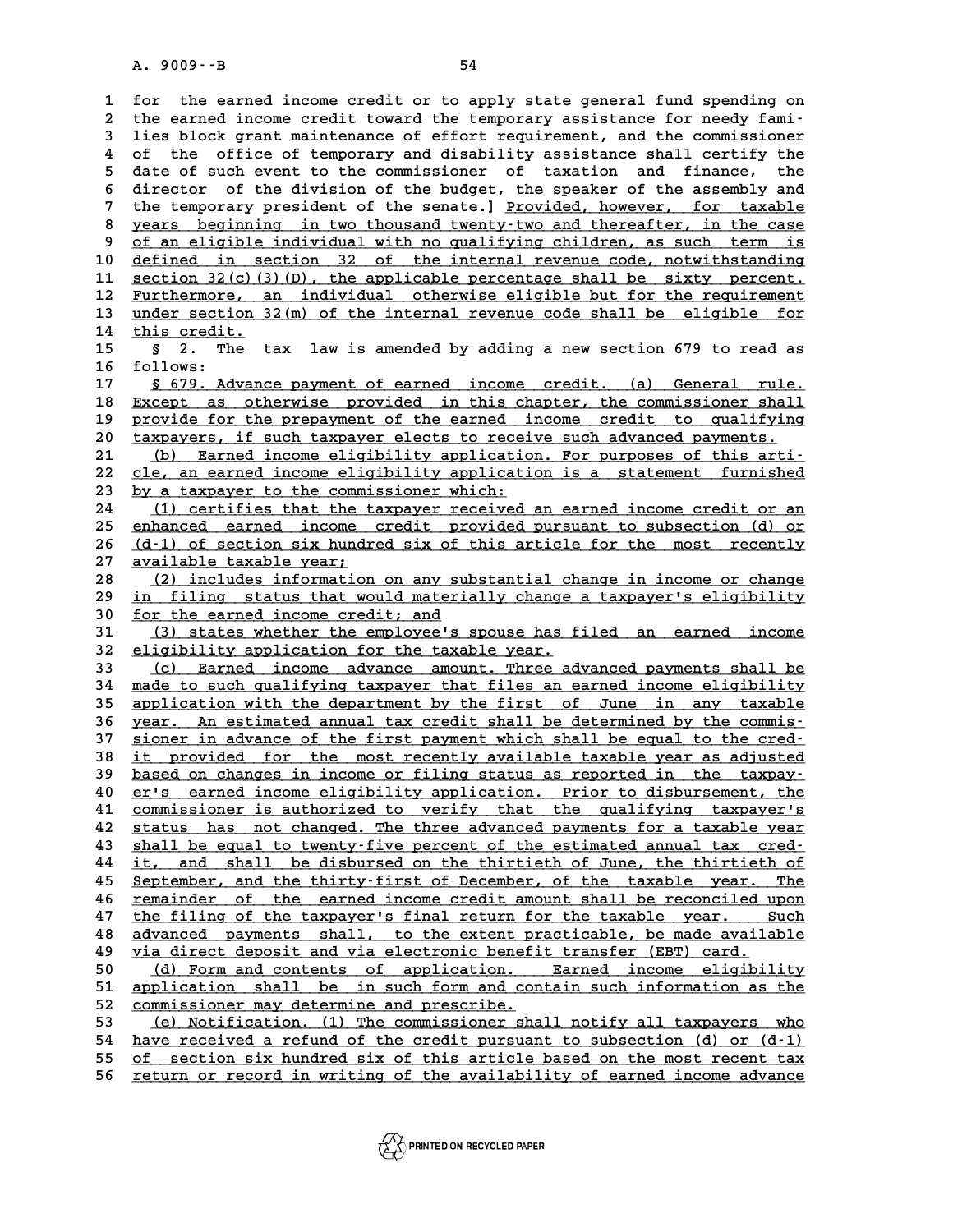A. 9009 $\cdot$ -B<br>1 <u>amounts under this section, no later than May first of the taxable year.</u> **2 Such written or electronic notification shall include a clearly labeled \_\_\_\_\_\_\_\_\_\_\_\_\_\_\_\_\_\_\_\_\_\_\_\_\_\_\_\_\_\_\_\_\_\_\_\_\_\_\_\_\_\_\_\_\_\_\_\_\_\_\_\_\_\_\_\_\_\_\_\_\_\_\_\_\_\_\_\_\_\_\_\_** 3 <u>section or withholding forms and a separate handout with information</u><br>4 about the advanced payment of the earned income credit in the six most 2 Such written or electronic notification shall include a clearly labeled<br>
3 section or withholding forms and a separate handout with information<br>
4 about the advanced payment of the earned income credit in the six most<br>
5 **5 section or withholding forms and a separate handout**<br>4 about the advanced payment of the earned income credit<br>5 common languages spoken by individuals in this state.<br>(2) The commissioner shall provide information of the 4 about the advanced payment of the earned income credit in the six most<br>
5 <u>common languages spoken by individuals in this state.</u><br>
6 (2) The commissioner shall provide information of the availability of<br>
2 carred income 5 common languages spoken by individuals in this state.<br>
(2) The commissioner shall provide information of the availability of<br>
<u>earned income</u> advance amounts under this section to tax preparers,<br>
consultants and exercist 8 (2) The commissioner shall provide information of the availability of<br> **earned** income advance amounts under this section to tax preparers,<br>
<u>accountants and organizations that assist individuals in tax prepara-</u><br>
tion S **9** earned income advance amounts under this section to tax preparers,<br> **accountants and organizations that assist individuals in tax prepara-**<br> **p** tion. Such information shall be distributed to qualifying individuals.<br>
( 8 accountants and organizations that assist individuals in tax prepara-<br>
9 tion. Such information shall be distributed to qualifying individuals.<br>
10 (3) Any increase in tax under this subsection shall not be treated as<br>
<sup></sup> <sup>9</sup> tion. Such information shall be distributed to qualifying individuals.<br>
10 (3) Any increase in tax under this subsection shall not be treated as<br>
11 tax imposed by this chapter for purposes of determining the amount of 10 (3) Any increase in tax under this subsection shall not be treated as<br>
11 tax imposed by this chapter for purposes of determining the amount of<br>
12 any credit, other than the credit allowed by subsection (d) or (d-1) of 11 <u>tax imposed by this chapter for purposes of determining the amount of</u><br>12 <u>any credit, other than the credit allowed by subsection (d) or (d-1) of<br>13 section six hundred six of this article, allowable under this articl</u> **12 any credit, other than the credit allowed by subsection (d) or (d-1) of section six hundred six of this article, allowable under this article.**<br>14 § 3. Paragraph 1 of subsection (c-1) of section 606 of the tax law, as<br> **13 section six hundred six of this article, allowable under this article.**<br> **14** § 3. Paragraph 1 of subsection (c-1) of section 606 of the tax law, as<br> **15** amended by section 1 of part P of chapter 59 of the laws of 2 14 § 3. Paragraph 1 of subsecti<br>15 amended by section 1 of part P<br>16 amended to read as follows:<br><sup>17</sup> (1) a regident termsuce ch **15 amended by section 1 of part P of chapter 59 of the laws of 2018, is<br>16 amended to read as follows:**<br>17 (1) A resident taxpayer shall be allowed a credit as provided herein<br>18 acrea in the grapher of ano hundred dollar 16 amended to read as follows:<br>
17 (1) A resident taxpayer shall be allowed a credit as provided herein<br>
18 equal to the greater of one hundred dollars times the number of qualify-<br>
19 ing children of the taxpayer or the a **17** (1) A resident taxpayer shall be allowed a credit as provided herein<br>18 equal to the greater of one hundred dollars times the number of qualify-<br>19 ing children of the taxpayer or the applicable percentage of the chil 18 equal to the greater of one hundred dollars times the number of qualify-<br>
19 ing children of the taxpayer or the applicable percentage of the child<br>
20 tax credit allowed the taxpayer under section twenty-four of the in <sup>19</sup> ing children of the taxpayer or the applicable percentage of the child<br>20 tax credit allowed the taxpayer under section twenty-four of the inter-<br>21 nal revenue code for the same taxable year for each qualifying child 20 tax credit allowed the taxpayer under section twenty-four of the inter-<br>21 nal revenue code for the same taxable year for each qualifying child.<br>22 Provided, however, in the case of a taxpayer whose federal adjusted<br>23 21 nal revenue code for the same taxable year for each qualifying child.<br>22 Provided, however, in the case of a taxpayer whose federal adjusted<br>23 gross income exceeds the applicable threshold amount set forth by<br>24 sectio 22 Provided, however, in the case of a taxpayer whose federal adjusted<br>23 gross income exceeds the applicable threshold amount set forth by<br>24 section 24(b)(2) of the Internal Revenue Code, the credit shall only be<br>25 equa 23 gross income exceeds the applicable threshold amount set forth by<br>24 section 24(b)(2) of the Internal Revenue Code, the credit shall only be<br>25 equal to the applicable percentage of the child tax credit allowed the<br>26 t **26 taxpayer under section 24 of the Internal Revenue Code for each qualify-27 ing child. For the purposes of this subsection, a qualifying child shall** 26 taxpayer under section 24 of the Internal Revenue Code for each qualify-<br>27 ing child. For the purposes of this subsection, a qualifying child shall<br>28 be a child who meets the definition of qualified child under sectio 27 ing child. For the purposes of this subsection, a qualifying child shall<br>28 be a child who meets the definition of qualified child under section<br>29 24(c) of the internal revenue code [and is at least four years of age]. **30 be a child who meets the definition of qualified child under section**<br> **30 24(c) of the internal revenue code [and is at least four years of age].**<br> **30 The applicable percentage shall be thirty-three percent. For purp** 29 24(c) of the internal revenue code [and is at least four years of age].<br>30 The applicable percentage shall be thirty-three percent. For purposes of<br>31 this subsection, any reference to section 24 of the Internal Revenue The applicable percentage shall be thirty-three percent. For purposes of<br>31 this subsection, any reference to section 24 of the Internal Revenue<br>32 Code shall be a reference to such section as it existed immediately<br>33 pri 31 this subsection, any reference to section 24 of the Internal Revenue<br>32 Code shall be a reference to such section as it existed immediately<br>33 prior to the enactment of Public Law 115-97. <u>Provided, however, for</u><br>24 tax 32 Code shall be a reference to such section as it existed immediately<br>33 prior to the enactment of Public Law 115-97. <u>Provided, however, for</u><br>34 <u>taxable years beginning in two thousand twenty-two and thereafter, for a</u> 33 prior to the enactment of Public Law 115-97. <u>Provided, however, for</u><br>34 <u>taxable years beginning in two thousand twenty-two and thereafter, for a</u><br>35 <u>resident taxpayer with federal adjusted gross income of less than o</u> <sup>1</sup> taxable years beginning in two thousand twenty-two and thereafter, for a<br>
35 <u>resident taxpayer with federal adjusted gross income of less than one</u><br>
36 <u>hundred thousand dollars, the applicable percentage shall be the</u> **15** resident taxpayer with federal adjusted gross income of less than one<br>36 hundred thousand dollars, the applicable percentage shall be the appli-<br>37 cable percentage otherwise computed under this paragraph multiplied b 36 <u>hundred thousand dollars, the applicable percentage shall be the applicable percentage otherwise computed under this paragraph multiplied by a<br>38 <u>factor as follows:</u><br>39 If federal adjusted gross</u> 37 cable percentage otherwise computed under this paragraph multiplied by a<br>
<u>18 factor as follows:</u><br>
39 <u>If federal adjusted gross</u><br>
40 income is:<br>
<sup>The factor is:</sup> 38 <u>factor as follows:</u><br>
<u>16 federal adjusted gross</u><br>
40 <u>income is:</u><br>  $\frac{16}{1000}$  The factor is:<br>  $\frac{10000}{200}$ **19** If federal adjusted gross<br> **40** <u>income is:</u><br> **41** <u>Less than \$10,000</u> **2.00**<br> **42** At least \$10,000 and less **40** <u>income is:</u><br> **41** <u>Less than \$10,000</u><br> **42** <u>At least \$10,000 and less</u><br> **43** than \$25,000 **41** <u>Less than \$10,000</u><br> **42** <u>At least \$10,000</u> and less <br> **43** <u>than \$25,000</u> <br> **1.75**<br> **1.75**<br> **1.75 42 At least \$10,000 and less<br>43 <u>than \$25,000</u><br>44 At least \$25,000 and less<br>45 than \$50,000** 43 **than \$25,000** 1.75<br>44 <u>At least \$25,000 and less</u> 1.75<br>45 **than \$50,000** 1.50<br>1.50 **44** At least \$25,000 and less<br>45 <u>than \$50,000</u><br>46 At least \$50,000 and less<br>47 than \$100,000 45 **than \$50,000** 1.50<br>46 <u>At least \$50,000 and less</u> 1.50<br>47 **than \$100,000** 1.25<br>48 **5.4 This ast shall take offest immediately** as **48 § 4. This act shall take effect immediately and shall apply to taxable** 47 **than \$100,000** 1.25<br>48 § 4. This act shall take effect immediately a<br>49 years beginning on or after January 1, 2022. 9 years beginning on or after January 1, 2022.<br>50 **PART GG 51 Section 1. Subsection (b) of section 612 of the tax law is amended by 52 adding a new paragraph 44 to read as follows:** 51 Section 1. Subsection (b) of section 612 of the tax law is amended by<br>52 adding a new paragraph 44 to read as follows:<br>53 (44) Any income, gain, loss and deduction, to the extent it is<br>54 included in foderal adjusted gr 52 adding a new paragraph 44 to read as follows:<br>53 <u>(44) Any income, gain, loss and deduction, to the extent it is</u><br>54 <u>included in federal adjusted gross income and is, when combined and</u>

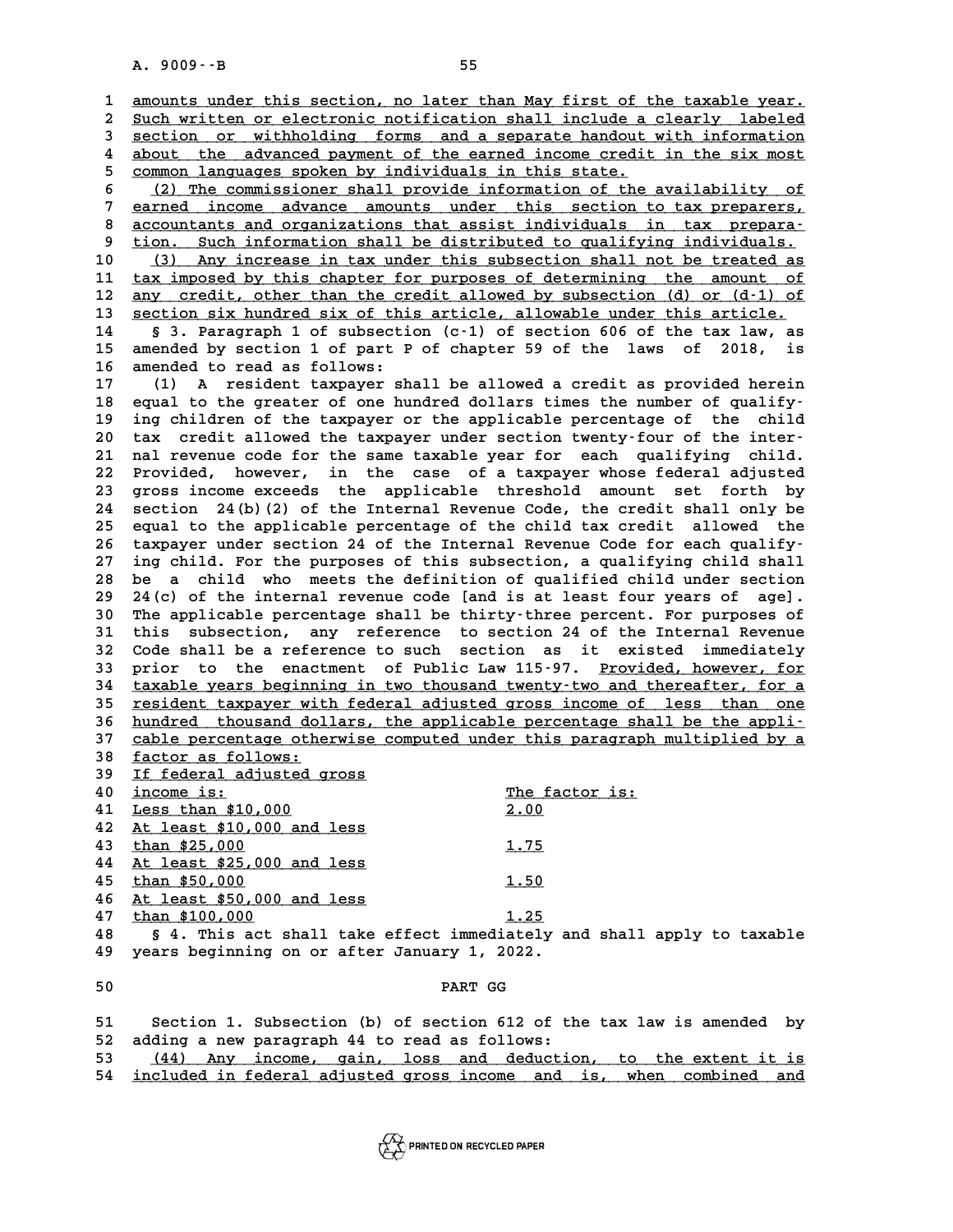A. 9009 · -B<br>1 <u>combined with additions for federal depreciation required by paragraph</u><br>2 cight of this subsection, and subtractions for New York alloyed by 2 <u>combined with additions for federal depreciation required by paragraph</u><br>2 <u>eight of this subsection and subtractions for New York allowed by</u><br>3 subsection (k) of this section, less than zero of an individual or 3 <u>combined with additions for federal depreciation required by paragraph</u><br>2 <u>eight of this subsection and subtractions for New York allowed by<br>3 subsection (k) of this section, less than zero, of an individual or<br>4 trust </u> 4 eight of this subsection and subtractions for New York allowed by<br>
4 subsection (k) of this section, less than zero, of an individual or<br>
4 trust from a qualified pass-through manufacturer, as defined in para-<br> **A** symph 5 **subsection** (k) of this section, less than zero,<br>
4 <u>trust from a qualified pass-through manufacturer,</u><br>
5 **graph forty-six of subsection** (c) of this section. **6 § 2. Paragraph 39 of subsection (c) of section 612 of the tax law, as**

**9 and 5 and 1 of subsection 1 of this section.**<br> **7 added by section 1 of part Y of chapter 59 of the laws of 2013, is**<br> **7 added by section 1 of part Y of chapter 59 of the laws of 2013, is**<br> **8 arough a november of the 8 2. Paragraph 39 of subsection (c) of section 612 of the tail added by section 1 of part Y of chapter 59 of the laws of anended and a new paragraph 46 is added to read as follows:<br>(20) In the gase of a targeter who is a** added by section 1 of part Y of chapter 59 of the laws of 2013, is<br>8 amended and a new paragraph 46 is added to read as follows:<br>9 (39) In the case of a taxpayer who is a small business who has busi-<br>2 acts income and/or f

8 amended and a new paragraph 46 is added to read as follows:<br>
9 (39) In the case of a taxpayer who is a small business who has busi-<br>
10 ness income and/or farm income as defined in the laws of the United<br>
11 states are a 11 (39) In the case of a taxpayer who is a small business who has busi-<br>10 ness income and/or farm income as defined in the laws of the United<br>11 States, an amount equal to three percent of the net items of income,<br>12 gain 10 ness income and/or farm income as defined in the laws of the United<br>11 States, an amount equal to three percent of the net items of income,<br>12 gain, loss and deduction attributable to such business or farm entering<br>into 11 States, an amount equal to three percent of the net items of income,<br>12 gain, loss and deduction attributable to such business or farm entering<br>13 into federal adjusted gross income, but not less than zero, for taxable<br> **14 years beginning after two thousand thirteen, an amount equal to three 15 and three-quarters percent of the net items of income, gain, loss and 16 deduction attributable to such business or farm entering into federal** 15 and three-quarters percent of the net items of income, gain, loss and<br>16 deduction attributable to such business or farm entering into federal<br>17 adjusted gross income, but not less than zero, for taxable years begin-<br>1 16 deduction attributable to such business or farm entering into federal<br>17 adjusted gross income, but not less than zero, for taxable years begin-<br>18 ning after two thousand fourteen, and an amount equal to five percent o 17 adjusted gross income, but not less than zero, for taxable years begin-<br>18 ning after two thousand fourteen, and an amount equal to five percent of<br>19 the net items of income, gain, loss and deduction attributable to su 18 ning after two thousand fourteen, and an amount equal to five percent of<br>19 the net items of income, gain, loss and deduction attributable to such<br>20 business or farm entering into federal adjusted gross income, but not 19 the net items of income, gain, loss and deduction attributable to such<br>20 business or farm entering into federal adjusted gross income, but not<br>21 less than zero, for taxable years beginning after two thousand fifteen.<br> 20 business or farm entering into federal adjusted gross income, but not<br>21 less than zero, for taxable years beginning after two thousand fifteen.<br>22 For the purposes of this paragraph, the term small business shall mean 21 less than zero, for taxable years beginning after two thousand fifteen.<br>22 For the purposes of this paragraph, the term small business shall mean a<br>23 sole proprietor or a farm business who employs one or more persons<br><sup></sup> 22 For the purposes of this paragraph, the term small business shall mean a<br>23 sole proprietor or a farm business who employs one or more persons<br>24 during the taxable year and who has net business income or net farm<br>25 in 23 sole proprietor or a farm business who employs one or more persons<br>24 during the taxable year and who has net business income or net farm<br>25 income of less than two hundred fifty thousand dollars. <u>For the</u><br>26 purposes 24 during the taxable year and who has net business income or net farm<br>25 income of less than two hundred fifty thousand dollars. <u>For the<br>26 purposes of this paragraph, the term small business shall exclude any<br>27 busines</u> 25 income of less than two hundred fifty thousand dollars. <u>For the</u><br>26 <u>purposes of this paragraph, the term small business shall exclude any</u><br>27 <u>business that is a qualified pass-through manufacturer, as defined in</u><br>28 27 <u>business that is a qualified pass-through manufacturer, as defined in</u><br>28 <u>paragraph forty-six of this subsection for the current tax year.</u><br>29 (46) (A) Any income, gain, loss and deduction, to the extent included **27 business that is a qualified pass-through manufacturer, as defined in paragraph forty-six of this subsection for the current tax year.**<br> **29** (46) (A) Any income, gain, loss and deduction, to the extent included in fod

**38 paragraph forty-six of this subsection for the current tax year.**<br> **30** (46) (A) Any income, gain, loss and deduction, to the extent included<br> **30** in federal adjusted gross income and is, when combined and combined wi (46) (A) Any income, gain, loss and deduction, to the extent included<br>
30 <u>in federal adjusted gross income and is, when combined and combined with</u><br>
31 <u>additions for federal depreciation required by paragraph eight of th</u> 30 <u>in federal adjusted gross income and is, when combined and combined with<br>31 <u>additions for federal depreciation required by paragraph eight of this<br>32 subsection and subtractions for New York allowed by subsection (k) </u></u> 31 <u>additions for federal depreciation required by paragraph eight of this<br>32 subsection and subtractions for New York allowed by subsection (k) of<br><sup>21</sup> tied page,through manufacturer, Income from a qualified page,through</u> 32 <u>subsection and subtractions for New York allowed by subsection (k) of this section, greater than zero, of an individual or trust from a quali-<br>34 fied pass-through manufacturer. Income from a qualified pass-through<br>35 </u> 33 this section, greater than zero, of an individual or trust from a quali-<br>34 fied pass-through manufacturer. Income from a qualified pass-through<br>35 manufacturer shall include wages of an individual controlling ten<br>26 ma **34** <u>fied pass-through manufacturer. Income</u> from a qualified pass-through<br>35 <u>manufacturer shall include wages of an individual controlling ten</u><br>36 percent or more of the qualified business or entity. Income or loss from 35 <u>manufacturer shall include wages of an individual controlling ten</u><br>36 <u>percent or more of the qualified business or entity. Income or loss from</u><br>37 <u>a qualified pass-through manufacturer shall not include an amount</u><br>28 36 percent or more of the qualified business or entity. Income or loss from<br>37 <u>a qualified</u> pass-through manufacturer shall not include an amount<br>38 representing reasonable compensation for personal services, as defined<br>3 37 <u>a qualified pass-through manufacturer shall not include an amount</u><br>38 <u>representing reasonable compensation for personal services, as defined</u><br>39 <u>in the internal revenue code section one hundred sixty-two regulations,</u> 38 <u>representing reasonable compensation for personal services, as defined</u><br>39 <u>in the internal revenue code section one hundred sixty-two regulations,</u><br>40 <u>for an individual controlling ten percent or more of the qualifie</u> **41 ness or entity. \_\_\_\_\_\_\_\_\_\_\_\_\_\_\_ 40** <u>for an individual controlling ten percent or more of the qualified busi-</u><br> **42** (B) The qualified pass-through manufacturer may be organized as a sole<br> **43** proprietorship a partnership a limited liability company el

**41** <u>ness or entity.</u><br>42 (B) The qualified pass-through manufacturer may be organized as a sole<br>43 proprietorship, a partnership, a limited liability company electing to<br>44 be treated as a partnership or sole proprietorsh **42** (B) The qualified pass-through manufacturer may be organized as a sole<br>43 proprietorship, a partnership, a limited liability company electing to<br>44 be treated as a partnership or sole proprietorship, or an S corporati **43 proprietorship, a partnership, a limited liability company electing to**<br>**44 be treated as a partnership or sole proprietorship, or an S corporation.**<br><u>(C) For the purposes of this subsection, the term qualified pass-</u><br> **66 11 44 be treated as a partnership or sole proprietorship, or an S corporation.**<br> **45** (C) For the purposes of this subsection, the term qualified pass-<br> **46** through manufacturer shall mean a business that is a qualifi 45 (C) For the purposes of this subsection, the term qualified pass-<br>46 through manufacturer shall mean a business that is a qualified New York<br>47 manufacturer, as defined by subparagraph (vi) of paragraph (a) of subdi-<br>wi through manufacturer shall mean a business that is a qualified New York<br>47 manufacturer, as defined by subparagraph (vi) of paragraph (a) of subdi-<br>48 vision one of section two hundred ten of this chapter, except that the<br> **47** <u>manufacturer, as defined by subparagraph (vi) of paragraph (a) of subdi-<br>48 vision one of section two hundred ten of this chapter, except that the<br><u>term "gross receipts" shall be replaced by "business receipts" in de</u></u> **50 mining whether the business is "principally engaged" in manufacturing.** A  $\frac{1}{2}$  mining whether the business is "principally engaged" in manufacturing. A  $\frac{1}{2}$  muslified pass-through manufacturer shall not inclu **50** term "gross receipts" shall be replaced by "business receipts" in deter-<br>50 mining whether the business is "principally engaged" in manufacturing. A<br>51 qualified pass-through manufacturer shall not include a business 50 mining whether the business is "principally engaged" in manufacturing. A<br>51 qualified pass-through manufacturer shall not include a business that is<br>52 currently participating in the START-UP NY program.<br>53 § 3. Paragra 51 <u>qualified pass-through manufacturer shall not include a business that is<br>52 <u>currently participating in the START-UP NY program.</u><br>53 § 3. Paragraph 2 of subsection (a) of section 606 of the tax law is<br>54 amended by add</u>

**54 amended by adding a new subparagraph (B-1) to read as follows:**

**55** (B-1) Property placed in service during the tax year that is otherwise<br>**56** eligible for the investment tax credit described in subparagraph (A) of **56 eligible for the investment tax credit described in subparagraph (A) of \_\_\_\_\_\_\_\_\_\_\_\_\_\_\_\_\_\_\_\_\_\_\_\_\_\_\_\_\_\_\_\_\_\_\_\_\_\_\_\_\_\_\_\_\_\_\_\_\_\_\_\_\_\_\_\_\_\_\_\_\_\_\_\_\_\_\_\_\_\_\_\_**

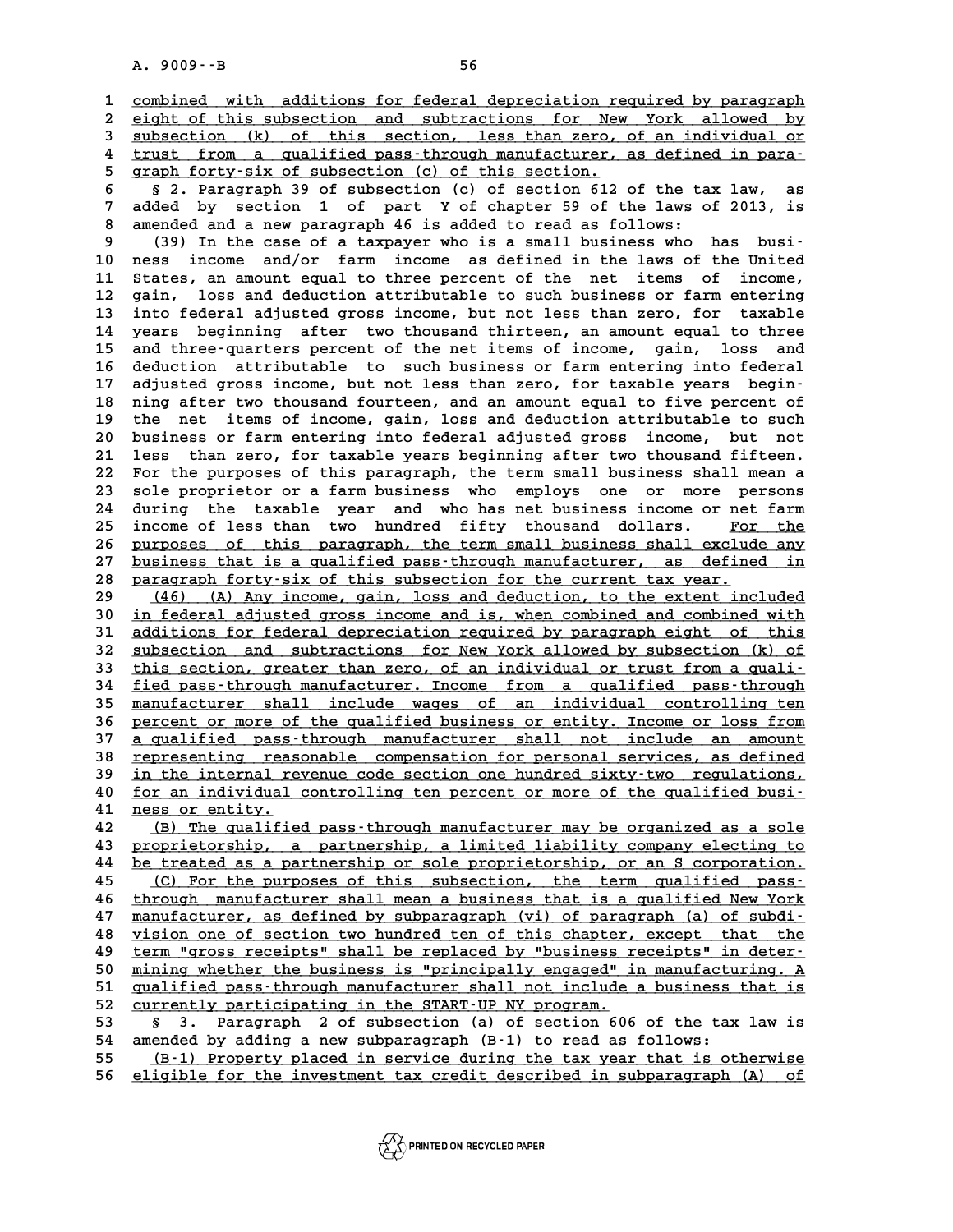A. 9009 · · B<br>1 <u>this paragraph, will not be eligible for the investment tax credit if</u><br>2 the use of the proporty is by a sualified pass through papufacturer as 2 this paragraph, will not be eligible for the investment tax credit if<br>2 <u>the use of the property is by a qualified pass-through manufacturer, as</u><br>3 defined in paragraph forty-six of subsection (c) of section six hundred this paragraph, will not be eligible for the investment tax credit if<br>
2 the use of the property is by a qualified pass-through manufacturer, as<br>
3 defined in paragraph forty-six of subsection (c) of section six hundred<br>
4 the use of the property is by a qualified pass-thro<br> **4** defined in paragraph forty-six of subsection (c) o<br>
<u>twelve of this article for the current tax year.</u><br> **5** 4 Subdivision 1 of soction 210-B of the **<u>defined in paragraph forty-six of subsection (c) of section six hundred</u><br>4 <u>twelve of this article for the current tax year.</u><br>5 4. Subdivision 1 of section 210-B of the tax law is amended by<br>6 adding a pour paragraph (c)** 

**6 adding a new paragraph (g) to read as follows:** 5 § 4. Subdivision 1 of section 210 B of the tax law is amended by<br>6 adding a new paragraph (g) to read as follows:<br><u>(g) Property placed in service during the tax year that is otherwise</u><br>8 eligible for the investment tax c

8 <u>eligible for the investment tax credit described in this subdivision,</u><br>8 <u>eligible for the investment tax credit described in this subdivision,</u><br>9 will not be eligible for the investment tax credit if the use of the **9 Property placed in service during the tax year that is otherwise**<br> **9 eligible for the investment tax credit described in this subdivision,**<br> **9 will not be eligible for the investment tax credit if the use of the**<br> **pr** 8 eligible for the investment tax credit described in this subdivision,<br>
9 will not be eligible for the investment tax credit if the use of the<br>
10 property is by a qualified New York manufacturer, as defined in subpara-<br> 9 will not be eligible for the investment tax credit if the use of the property is by a qualified New York manufacturer, as defined in subpara-<br>11 graph (vi) of paragraph (a) of subsection one of section two hundred ten<br>12 10 <u>property is by a qualified New York manufacturer, as defined in subpara-</u><br>11 <u>graph (vi) of paragraph (a) of subsection one of section two hundred ten</u><br>12 <u>of this article for the current tax year.</u><br>13 § 5. For purpose

**13 § 5. For purposes of determining the modifications of paragraphs 39 14 and 46 of subsection (c) of section 612 of the tax law and the invest-15 ment tax credit disallowance of subparagraph (B-1) of paragraph 2 of** 14 and 46 of subsection (c) of section 612 of the tax law and the invest-<br>15 ment tax credit disallowance of subparagraph (B-1) of paragraph 2 of<br>16 subsection (a) of section 606 of the tax law, the amounts shall be<br>17 mul **15 ment tax credit disallowance of subparagraph (B-1) of paragraph 2 of subsection (a) of section 606 of the tax law, the amounts shall be multiplied by the following percentages: (a) for tax years beginning on<br>18 an afte** 16 subsection (a) of section 606 of the tax law, the amounts shall be<br>17 multiplied by the following percentages: (a) for tax years beginning on<br>18 or after January 1, 2022: thirty-three percent; (b) for tax years begin-<br>1 17 multiplied by the following percentages: (a) for tax years beginning on<br>18 or after January 1, 2022: thirty-three percent; (b) for tax years begin-<br>19 ning on or after January 1, 2023: sixty-six percent; and (c) for tax 18 or after January 1, 2022: thirty-three percent; (b) for tax years be<br>19 ning on or after January 1, 2023: sixty-six percent; and (c) for<br>20 years beginning on or after January 1, 2024: one hundred percent. 19 ning on or after January 1, 2023: sixty-six percent; and (c) for tax<br>20 years beginning on or after January 1, 2024: one hundred percent.<br>21 § 6. This act shall take effect immediately and shall apply to tax<br>22 years be

20 years beginning on or after January 1, 2024: one hundred percent.<br>21 § 6. This act shall take effect immediately and shall apply to tax<br>22 years beginning on or after January 1, 2022. 22 years beginning on or after January 1, 2022.<br>23 **PART HH** 

PART HH<br>24 Section 1. Paragraph (a) of subdivision 26 of section 210-B of the tax<br>25 Jay 25 Jaw 26 Section 2 of part BB of shaptor 58 of the Jays of 24 Section 1. Paragraph (a) of subdivision 26 of section 210<sup>.</sup>B of the tax<br>25 law, as amended by section 2 of part RR of chapter 59 of the laws of 24 Section 1. Paragraph (a) of subdivision 26 of section 210 B of the tax<br>25 law, as amended by section 2 of part RR of chapter 59 of the laws of<br>26 2018, subparagraph (i) as amended by section 2 of part CCC of chapter 59<br> **25 law, as amended by section 2 of part RR of chapter 59 of the laws of 2018, subparagraph (i) as amended by section 2 of part CCC of chapter 59 of the laws of 2021, and clause (B) of subparagraph (ii) as added by**<br>27 of 26 2018, subparagraph (i) as amended by section 2 of part CCC of chapter 59<br>27 of the laws of 2021, and clause (B) of subparagraph (ii) as added by<br>28 section 17 of part A of chapter 59 of the laws of 2014, is amended and 27 of the laws of 2021, and clause (B) of subpar<br>28 section 17 of part A of chapter 59 of the laws of<br>29 new paragraph (g) is added to read as follows:<br><sup>20</sup> (a) Application of gradit (i) For taughle U 30 section 17 of part A of chapter 59 of the laws of 2014, is amended and a<br> **29 new paragraph** (g) is added to read as follows:<br>
(a) Application of credit. (i) For taxable years beginning on or<br> **31 after January first, t** 

**31 after January first, two thousand ten, and before January first, two 30** (a) Application of credit. (i) For taxable years beginning on or after January first, two thousand ten, and before January first, two thousand [twenty-five] thirty-two, a taxpayer shall be allowed a credit<br> **32** as be 31 after January first, two thousand ten, and before January first, two<br>32 thousand [twenty-five] <u>thirty-two</u>, a taxpayer shall be allowed a credit<br>33 as hereinafter provided, against the tax imposed by this article, in a 32 thousand [twenty-five] <u>thirty-two</u>, a taxpayer shall be allowed a credit<br>33 as hereinafter provided, against the tax imposed by this article, in an<br>34 amount equal to one hundred percent of the amount of credit allowed **33 as hereinafter provided, against the tax imposed by this article, in an amount equal to one hundred percent of the amount of credit allowed the taxpayer for the same taxable year with respect to a certified historic** 34 amount equal to one hundred percent of the amount of credit allowed the<br>35 taxpayer for the same taxable year with respect to a certified historic<br>36 structure, and one hundred fifty percent of the amount of credit allo 35 taxpayer for the same taxable year with respect to a certified historic<br>36 structure, and one hundred fifty percent of the amount of credit allowed<br>37 the taxpayer with respect to a certified historic structure that is 36 structure, and one hundred fifty percent of the amount of credit allowed<br>37 the taxpayer with respect to a certified historic structure that is a<br>38 small project, under internal revenue code section 47(c)(3), determine 37 the taxpayer with respect to a certified historic structure that is a<br>38 small project, under internal revenue code section 47(c)(3), determined<br>39 without regard to ratably allocating the credit over a five year period 38 small project, under internal revenue code section 47(c)(3), determined<br>39 without regard to ratably allocating the credit over a five year period<br>40 as required by subsection (a) of such section 47, with respect to a<br>4 39 without regard to ratably allocating the credit over a five year period<br>40 as required by subsection (a) of such section 47, with respect to a<br>41 certified historic structure located within the state. Provided, howev-<br>4 40 as required by subsection (a) of such section 47, w<br>41 certified historic structure located within the state. P<br>42 er, the credit shall not exceed five million dollars. 41 certified historic structure located within the state. Provided, howev-<br>42 er, the credit shall not exceed five million dollars.<br>43 (ii) <u>(A)</u> For taxable years beginning on or after January first, two<br>44 thousand [twen

**44** thousand [twenty-five] <u>thirty-two</u>, a taxpayer shall be allowed a credit<br>45 as hereinafter provided, against the tax imposed by this article, in an **43** (ii) <u>(A)</u> For taxable years beginning on or after January first, two<br>44 thousand [twenty-five] thirty-two, a taxpayer shall be allowed a credit<br>45 as hereinafter provided, against the tax imposed by this article, in 44 thousand [twenty-five] <u>thirty-two</u>, a taxpayer shall be allowed a credit<br>45 as hereinafter provided, against the tax imposed by this article, in an<br>46 amount equal to thirty percent of the amount of credit allowed the<br> 45 as hereinafter provided, against the tax imposed by this article, in an<br>46 amount equal to thirty percent of the amount of credit allowed the<br>47 taxpayer for the same taxable year determined without regard to ratably<br><sup>4</sup> 46 amount equal to thirty percent of the amount of credit allowed the<br>47 taxpayer for the same taxable year determined without regard to ratably<br>48 allocating the credit over a five year period as required by subsection<br>49 47 taxpayer for the same taxable year determined without regard to ratably<br>48 allocating the credit over a five year period as required by subsection<br>49 (a) of section 47 of the internal revenue code, with respect to a cer **48 allocating the credit over a five year period as required by subsection**<br>**49 (a) of section 47 of the internal revenue code, with respect to a certi-**<br>50 fied historic structure under subsection (c)(3) of section 47 of 49 (a) of section 47 of the internal revenue code, with respect to a certi-<br>50 fied historic structure under subsection (c) (3) of section 47 of the<br>51 internal revenue code with respect to a certified historic structure<br>5 50 fied historic structure under subsection (c)(3) of section 47 of the<br>51 internal revenue code with respect to a certified historic structure<br>52 located within the state. Provided, however, the credit shall not exceed<br>53 51 internal revenue code with re<br>52 located within the state. Pro<br>53 one hundred thousand dollars.

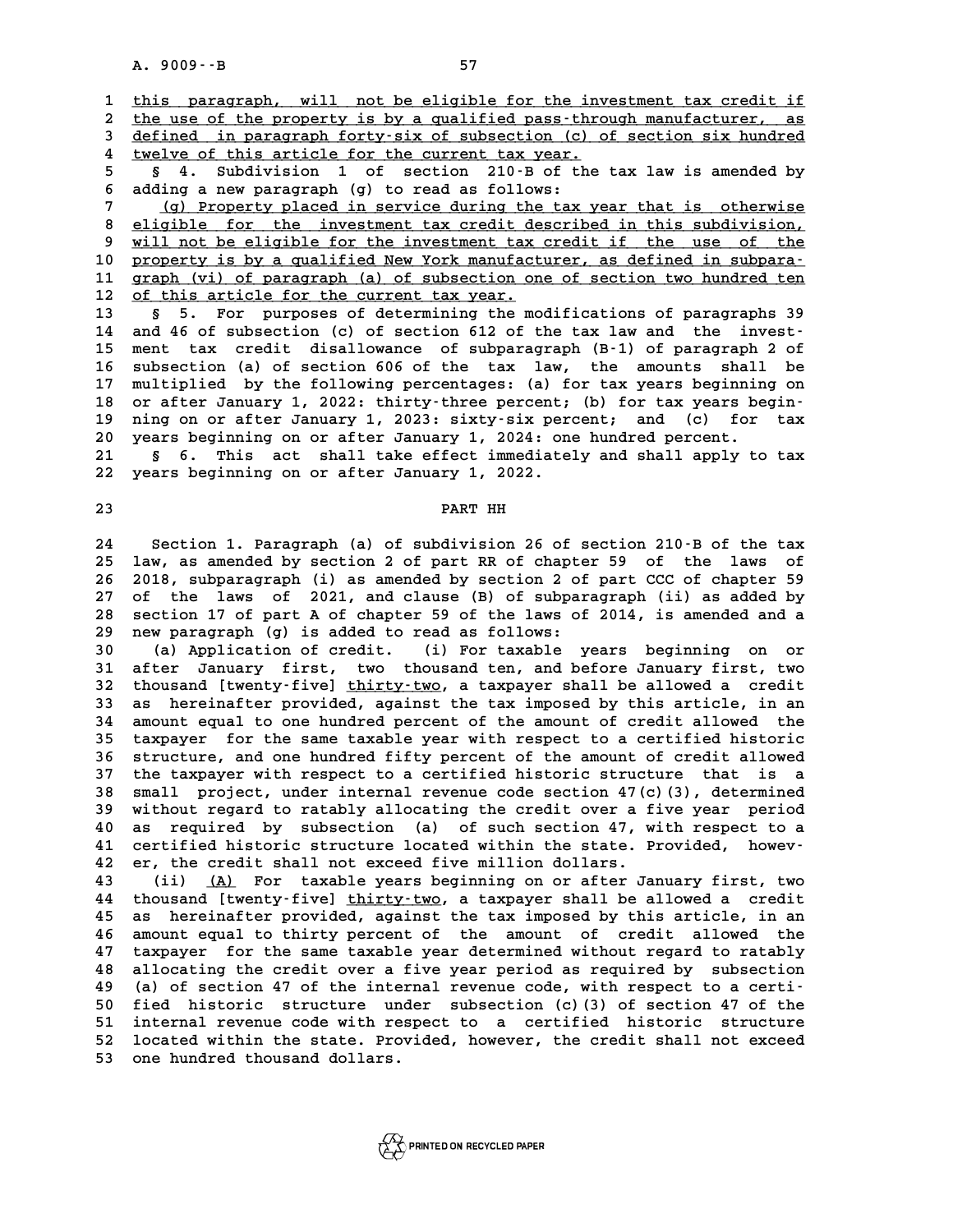**1 (B) If the taxpayer is a partner in a partnership or a shareholder in 2 a New York S corporation, then the credit caps imposed in [subparagraph]** (B) If the taxpayer is a partner in a partnership or a shareholder in<br>
2 a New York S corporation, then the credit caps imposed in [subparagraph]<br>
3 <u>clause</u> (A) of this [paragraph] subparagraph shall be applied at the<br>
2 a New York S corporation, then the credit caps imposed in [subparagraph]<br>
3 clause (A) of this [paragraph] subparagraph shall be applied at the<br>
4 entity level, so that the aggregate credit allowed to all the partners<br>
5 a 3 clause (A) of this [paragraph] subparagraph shall be applied at the<br>4 entity level, so that the aggregate credit allowed to all the partners<br>5 or shareholders of each such entity in the taxable year does not exceed<br>5 the 6 the credit allowed to all the partners<br>
6 or shareholders of each such entity in the taxable year does not exceed<br>
6 the credit cap that is applicable in that taxable year.<br>
7 (a) The commissioner shall report annually, 5 or shareholders of each such entity in the taxable year does not exceed<br>6 the credit cap that is applicable in that taxable year.<br><u>(g) The commissioner shall report annually, on or before the first day</u><br>8 of November, on

8 <u>of November, on the aggregate amount of credits claimed and awarded</u><br>8 <u>of November, on the aggregate amount of credits claimed and awarded</u><br>8 pursuant to this subdivision on returns filed during the preceding 9 <u>pursuant to this subdivision on returns filed during the preceding</u><br>10 calendar year. Such report shall be provided to the governor, temporary 8 of November, on the aggregate amount of credits claimed and awarded<br>
9 pursuant to this subdivision on returns filed during the preceding<br>
10 calendar year. Such report shall be provided to the governor, temporary<br>
11 pr 9 pursuant to this subdivision on returns filed during the preceding<br>10 <u>calendar year. Such report shall be provided to the governor, temporary</u><br>11 <u>president of the senate</u>, speaker of the assembly, chair of the senate<br>5 calendar year. Such report shall be provided to the governor, temporary<br>
11 president of the senate, speaker of the assembly, chair of the senate<br>
12 finance committee and chair of the assembly ways and means committee and 11 <u>president of the senate, speaker of the assembly, chair of the senate</u><br>12 <u>finance committee and chair of the assembly ways and means committee and</u><br>13 shall be made publicly available on the department's website.<br>14 §

12 <u>finance committee and chair of the assembly ways and means committee and</u><br>13 <u>shall be made publicly available on the department's website.</u><br>14 § 2. Section 14.05 of the parks, recreation and historic preservation<br>15 l **15 law is amended by adding a new subdivision 5 to read as follows:**

16 5. (a) The commissioner shall report annually, on or before the<br>17 first day of November, on the tax credit projects applied for in **15 law is amended by adding a new subdivision 5 to read as follows:**<br> **16** 5. (a) The commissioner shall report annually, on or before the<br> **17** first day of November, on the tax credit projects applied for in<br> **18** accor **16 5. (a) The commissioner shall report annually, on or before the**<br> **17 first day of November, on the tax credit projects applied for in**<br> **18 accordance with subdivision twenty-six of section two hundred ten-B,**<br>
author 17 <u>first day of November, on the tax credit projects applied for in</u><br>18 <u>accordance with subdivision twenty-six of section two hundred ten-B,<br>subsection (oo) of section six hundred six, and subdivision (y) of<br>20 section o</u> accordance with subdivision twenty-six of section two hundred ten-B,<br> **20** <u>section one thousand five hundred eleven of the tax law on returns</u><br> **21** filed during the preceding calendar wear Such report shall be <sup>21</sup> **subsection** (oo) of section six hundred six, and subdivision (y) of section one thousand five hundred eleven of the tax law on returns <br>
<sup>21</sup> filed during the preceding calendar year. Such report shall be<br>
<sup>22</sup> provi **20** <u>section one thousand five hundred eleven of the tax law on returns</u><br>
21 <u>filed during the preceding calendar year. Such report shall be<br>
provided to the governor, temporary president of the senate, speaker<br>
23 of the</u> 21 <u>filed during the preceding calendar year. Such report shall be<br>22 provided to the governor, temporary president of the senate, speaker<br>23 <u>of the assembly, chair of the senate finance</u> committee and chair of<br>24 the ass</u> 22 provided to the governor, temporary president of the senate, speaker<br>
23 of the assembly, chair of the senate finance committee and chair of<br>
24 the assembly ways and means committee, shall be made publicly available<br>
2 of the assembly, chair of the senate finance committee and chair of<br>
<sup>24</sup> the assembly ways and means committee, shall be made publicly available<br>
<sup>25</sup> on the office's website, and shall include the following information:<br> 24 the assembly ways and means committee, shall be made publicly available<br>
25 on the office's website, and shall include the following information:<br>
26 (i) the number and value of tax credit projects applied for during th

25 on the office's website, and shall include the following information:<br>
26 (i) the number and value of tax credit projects applied for during the<br>
27 state fiscal year, organized by municipality and county, and project<br> <u>(i) the number and value of tax credit projects applied for during the<br>27 <u>state fiscal year, organized by municipality and county, and project</u><br>28 <u>size;</u><br>(ii) the number and value of tax credit projects certified by the</u>

29 <u>(ii) the number and value of tax credit projects certified by the</u><br>30 national park service during the state fiscal year, organized by munici-**38 <u>size;</u><br>29 (ii) the number and value of tax credit projects certified by the<br>30 national park service during the state fiscal year, organized by munici-<br>31 pality and county, and project size;** 29 (ii) the number and value of tax<br>30 <u>national park service during the state</u><br>31 <u>pality and county, and project size;</u><br>22 (iii) the total value of gredits gort 30 <u>national park service during the state fiscal year, organized by munici-</u><br>31 <u>pality and county, and project size;</u><br>32 (iii) the total value of credits certified annually for each of the<br>33 taxable years beginning on o

**31 pality and county, and project size;<br>32 (iii) the total value of credits certified annually for each of the<br>33 taxable years beginning on or after January first, two thousand seven to<br>24 the present by municipality and** 32 (iii) the total value of credits certifie<br>33 taxable years beginning on or after January<br>34 the present, by municipality and county;<br><sup>25</sup> (iv) the number of beuging units before 23 132 (iii) the total value of credits certified annually for each of the<br>
33 taxable years beginning on or after January first, two thousand seven to<br>
34 <u>the present, by municipality and county;</u><br>
<u>(iv) the number of housi</u>

34 the present, by municipality and county;<br>
35 (iv) the number of housing units before and after rehabilitation;<br>
36 (v) the number of low-moderate housing units before and after rehabil-<br>
37 itation: and <u>(iv) the number of housing units before and after rehabilitation;<br>36 (v) the number of low-moderate housing units before and after rehabilitation; and<br>37 <u>itation; and</u> (vi) the number of projects certified for both feder</u> (v) the number of low-moderate housing units before and after rehabil-<br> **37** <u>itation; and</u><br>
<u>(vi) the number of projects certified for both federal and state cred-</u><br>
its and the number of projects certified for federal gr

**37 itation; and<br>
38 (vi) the number of projects certified for both federal and state cre<br>
39 its, and the number of projects certified for federal credits only.**<br>
40 (b) The commissioner shall repert annually, on or befor **40 (vi) the number of projects certified for both federal and state cred-**<br> **40** (b) The commissioner shall report annually, on or before the first<br> **41** day of November on the tax credit projects applied for pursuant to

**40** its, and the number of projects certified for federal credits only.<br> **40** (b) The commissioner shall report annually, on or before the first<br> **41** day of November, on the tax credit projects applied for pursuant to<br>
d 40 (b) The commissioner shall report annually, on or before the first<br>41 <u>day of November, on the tax credit projects applied for pursuant to</u><br>42 <u>subsection (pp) of section six hundred six of the tax law on returns</u><br>511ed **41 day of November, on the tax credit projects applied for pursuant to**<br>42 <u>subsection (pp) of section six hundred six of the tax law on returns</u><br>43 <u>filed during the preceding calendar year. Such report shall be</u><br>24 prov 42 <u>subsection (pp) of section six hundred six of the tax law on returns<br>43 <u>filed during the preceding calendar year. Such report shall be<br>provided to the governor, temporary president of the senate, speaker<br>25 the assemb</u></u> 43 <u>filed during the preceding calendar year. Such report shall be<br>44 provided to the governor, temporary president of the senate, speaker<br>45 <u>of the assembly, chair of the senate finance committee and chair of</u><br>the assemb</u> 44 provided to the governor, temporary president of the senate, speaker<br>45 of the assembly, chair of the senate finance committee and chair of<br>46 the assembly ways and means committee, shall be made publicly available<br>47 o of the assembly, chair of the senate finance committee and chair of<br>46 <u>the assembly ways and means committee, shall be made publicly available</u><br><u>20 on the office's website, and shall include the following information:</u><br>(i

the assembly ways and means committee, shall be made publicly available<br> **47** <u>on the office's website, and shall include the following information:</u><br> **48** (i) the number and value of tax credit projects applied for during 47 <u>on the office's website, and shall include the following information:</u><br>48 (i) the number and value of tax credit projects applied for during the<br><u>state fiscal year, organized by municipality</u> and county, and project<br>50 <u>(i) the number and value of tax credit projects applied for during the<br>49 <u>state fiscal year, organized by municipality and county, and project</u><br>50 <u>size;</u><br>(ii) the number and value of tax credit projects certified by</u>

51 <u>(ii) the number and value of tax-credit-projects certified by</u><br>52 the office during the state-fiscal-year, organized-by-municipality-and 50 <u>size;<br>51 (ii) the number and value of tax credit projects certified by<br>52 the office during the state fiscal year, organized by municipality and<br>53 county and project size;</u> 51 <u>(ii) the number and va</u><br>52 <u>the office during the stat</u><br>53 <u>county, and project size;</u><br>54 (iii) the total value of G 52 <u>the office during the state fiscal year, organized by municipality and<br>53 <u>county, and project size:</u><br>54 (iii) the total value of credits certified annually for each of the<br>55 taxable wears beginning on ar after Januar</u>

53 county, and project size;<br>54 (iii) the total value of credits certified annually for each of the<br>55 taxable years beginning on or after January first, two thousand seven<br>56 to the present by municipality and seurty. 53 county, and project size;<br>54 (iii) the total value of credits certified annually for each of the<br>55 taxable years beginning on or after January first, two thousand seven<br>56 to the present, by municipality and county;

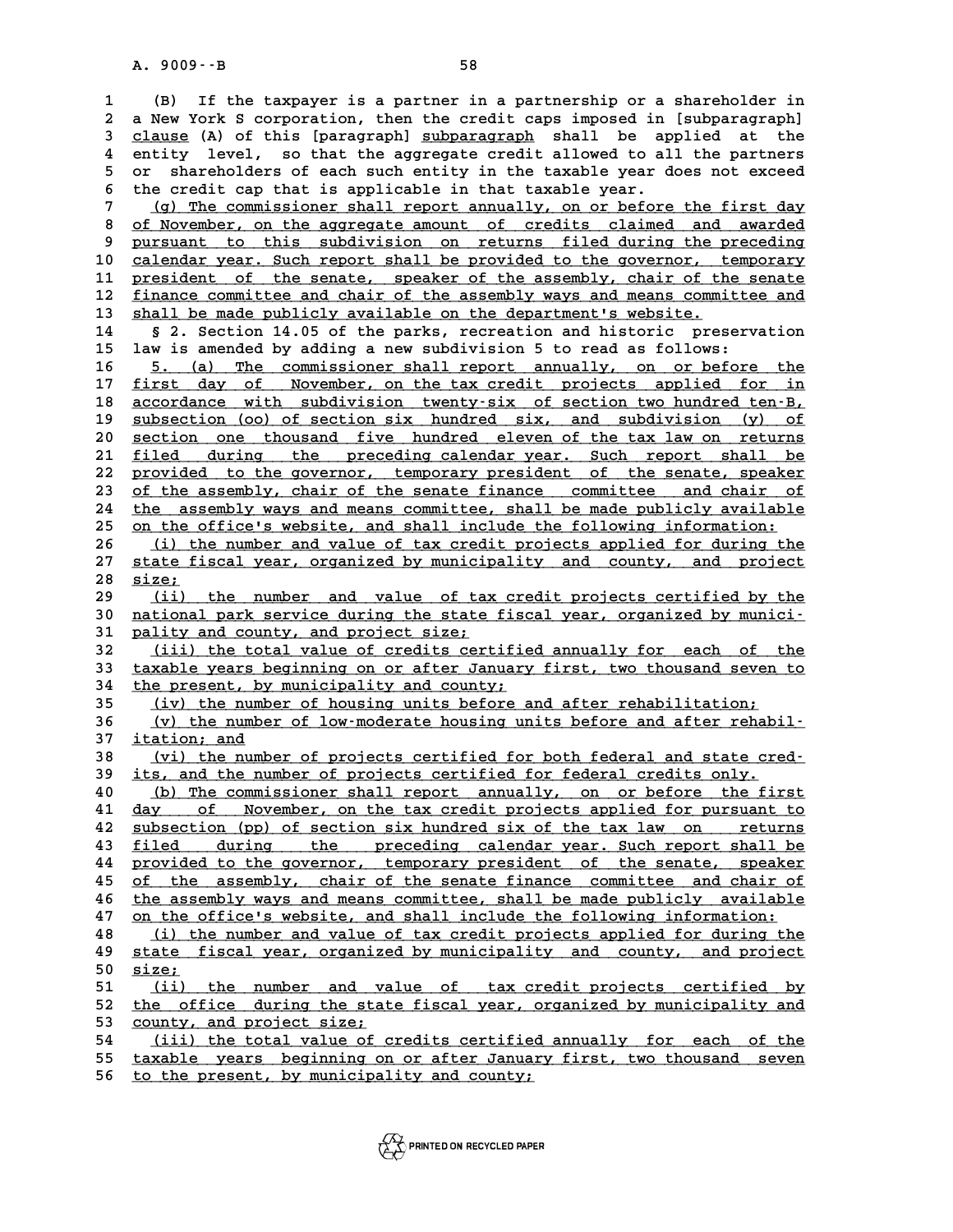A. 9009 – -B<br> **1** (iv) the number of housing units before and after rehabilitation; and<br> **2** (v) the number of projects certified for state credits by the office

(iv) the number of housing units before and after rehabilitation; and<br>2 (v) the number of projects certified for state credits by the office.<br>3 Subparagraph (A) of paragraph 1 of subsection (oo) of section 606 **3 (iv) the number of housing units before and after rehabilitation; and (v) the number of projects certified for state credits by the office.**<br> **3 3. Subparagraph (A) of paragraph 1 of subsection (oo) of section 606**<br> **4 4 (v) the number of projects certified for state credits by the office.**<br> **4 of the tax law, as amended by section 1 of part CCC of chapter 59 of the**<br> **4 of the tax law, as amended by section 1 of part CCC of chapter 59** 5 3. Subparagraph (A) of paragraph 1 of subsection (oo) of section 606<br>4 of the tax law, as amended by section 1 of part CCC of chapter 59 of the<br>5 laws of 2021, is amended and a new paragraph 7 is added to read as 4 of the tax<br>5 laws of 2<br>6 follows:<br>7 (A) For t **7** laws of 2021, is amended and a new paragraph 7 is added to read as<br> **6** follows:<br>
(A) For taxable years beginning on or after January first, two thou-<br>  $\frac{1}{2}$  and to and before Innuary first, two thousand [two-tw-fi

**8 follows:**<br> **8 sand ten and before January first, two thousand ten and before January first, two thousand [twenty-five]<br>
<b>8 thirty-two a targety shall be allowed a gradit as bereignifier (A) For taxable years beginning on or after January first, two thou-<br>8 sand ten and before January first, two thousand [twenty-five]<br>9 thirty-two, a taxpayer shall be allowed a credit as hereinafter<br>provided against the t** 8 sand ten and before January first, two thousand [twenty-five]<br>
9 <u>thirty-two</u>, a taxpayer shall be allowed a credit as hereinafter<br>
10 provided, against the tax imposed by this article, in an amount equal to<br>
11 one hund 9 thirty-two, a taxpayer shall be allowed a credit as hereinafter<br>10 provided, against the tax imposed by this article, in an amount equal to<br>11 one hundred percent of the amount of credit allowed the taxpayer with<br>12 regn provided, against the tax imposed by this article, in an amount equal to<br>11 one hundred percent of the amount of credit allowed the taxpayer with<br>12 respect to a certified historic structure, and one hundred fifty percent<br> 11 one hundred percent of the amount of credit allowed the taxpayer with<br>12 respect to a certified historic structure, and one hundred fifty percent<br>13 of the amount of credit allowed the taxpayer with respect to a certifi 12 respect to a certified historic structure, and one hundred fifty percent<br>13 of the amount of credit allowed the taxpayer with respect to a certified<br>14 historic structure that is a small project, under internal revenue 13 of the amount of credit allowed the taxpayer with respect to a certified<br>14 historic structure that is a small project, under internal revenue code<br>15 section 47(c)(3), determined without regard to ratably allocating th 14 historic structure that is a small project, under internal revenue code<br>15 section 47(c)(3), determined without regard to ratably allocating the<br>16 credit over a five year period as required by subsection (a) of such<br>17 15 section 47(c)(3), determined without regard to ratably allocating the<br>
16 credit over a five year period as required by subsection (a) of such<br>
17 section 47, with respect to a certified historic structure located with-16 credit over a five year period as required by subsection (a) of such<br>17 section 47, with respect to a certified historic structure located with-<br>18 in the state. Provided, however, the credit shall not exceed five<br>milli 17 section 47, with respect to a certified historic structure located with-<br>18 in the state. Provided, however, the credit shall not exceed five<br>19 million dollars. For taxable years beginning on or after January first,<br>20 18 in the state. Provided, however, the credit shall not exceed five<br>19 million dollars. For taxable years beginning on or after January first,<br>20 two thousand [twenty-five] <u>thirty-two</u>, a taxpayer shall be allowed a<br>21 c 19 million dollars. For taxable years beginning on or after January first,<br>20 two thousand [twenty-five] <u>thirty-two</u>, a taxpayer shall be allowed a<br>21 credit as hereinafter provided, against the tax imposed by this articl 20 two thousand [twenty-five] thirty-two, a taxpayer shall be allowed a<br>21 credit as hereinafter provided, against the tax imposed by this article,<br>22 in an amount equal to thirty percent of the amount of credit allowed th 21 credit as hereinafter provided, against the tax imposed by this article,<br>22 in an amount equal to thirty percent of the amount of credit allowed the<br>23 taxpayer with respect to a certified historic structure under inter 22 in an amount equal to thirty percent of the amount of credit allowed the<br>23 taxpayer with respect to a certified historic structure under internal<br>24 revenue code section 47(c)(3), determined without regard to ratably<br>2 23 taxpayer with respect to a certified historic structure under internal<br>24 revenue code section 47(c)(3), determined without regard to ratably<br>25 allocating the credit over a five year period as required by subsection<br>26 24 revenue code section 47(c)(3), determined without regard to ratably<br>25 allocating the credit over a five year period as required by subsection<br>26 (a) of such section 47, with respect to a certified historic structure<br>27 25 allocating the credit over a five year period as required by subsection<br>26 (a) of such section 47, with respect to a certified historic structure<br>27 located within the state; provided, however, the credit shall not exce (a) of such section 47, with respect to a certified historic structure<br>27 located within the state; provided, however, the credit shall not exceed<br>28 one hundred thousand dollars.<br>29 (7) The commissioner shall report annua

29 (7) The commissioner shall report annually, on or before the first day<br>30 of November, on the aggregate amount of credits claimed and awarded 38 one hundred thousand dollars.<br>
29 (7) The commissioner shall report annually, on or before the first day<br>
30 <u>of November, on the aggregate amount of credits claimed and awarded</u><br>
31 nurguant to this subsection on retur **39 (7) The commissioner shall report annually, on or before the first day**<br> **30 of November, on the aggregate amount of credits claimed and awarded**<br> **pursuant to this subsection on returns filed during the preceding cale** 30 <u>of November, on the aggregate amount of credits claimed and awarded</u><br>31 <u>pursuant to this subsection on returns filed during the preceding calen-</u><br>32 <u>dar year. Such report shall be provided to the governor, temporary </u> 31 <u>pursuant to this subsection on returns filed during the preceding calen-</u><br>32 <u>dar year. Such report shall be provided to the governor, temporary pres-</u><br>33 <u>ident of the senate, speaker of the assembly, chair of the sen</u> 32 dar year. Such report shall be provided to the governor, temporary pres-<br>33 <u>ident of the senate, speaker of the assembly, chair of the senate</u><br>34 finance committee and chair of the assembly ways and means committee and 33 ident of the senate, speaker of the assembly, chair of the finance committee and chair of the assembly ways and means commit<br>35 shall be made publicly available on the department's website.<br>26 shall be made publicly ava **<u>Sinance committee and chair of the assembly ways and means committee and</u><br>
35 <u>shall be made publicly available on the department's website.</u><br>
36 § 4. Paragraph 2 of subsection (pp) of section 606 of the tax law, as<br>
37** 

**35** shall be made publicly available on the department's website.<br>36 § 4. Paragraph 2 of subsection (pp) of section 606 of the tax law, as<br>37 amended by section 4 of part RR of chapter 59 of the laws of 2018, is<br>38 amende **38 shall be made publicly available on the department's website.**<br>**36 § 4. Paragraph 2 of subsection (pp) of section 606 of the tax law,**<br>**37 amended by section 4 of part RR of chapter 59 of the laws of 2018,**<br>**38 amended** 37 amended by section 4 of part RR of chapter 59 of the laws of 2018, is<br>38 amended and a new paragraph 13 is added to read as follows:<br>(2) (A) With respect to any particular residence of a taxpayer, the<br>40 special played

**40 credit allowed under paragraph one of this subsection shall not exceed 41 (2) (A) With respect to any particular residence of a taxpayer, the credit allowed under paragraph one of this subsection shall not exceed fifty thousand dollars for taxable years beginning on or after January**<br>**41 fir** 40 credit allowed under paragraph one of this subsection shall not exceed<br>41 fifty thousand dollars for taxable years beginning on or after January<br>42 first, two thousand ten and before January first, two thousand [twenty-**41 fifty thousand dollars for taxable years beginning on or after January<br>42 first, two thousand ten and before January first, two thousand [twenty-<br>43 five] thirty-two and twenty-five thousand dollars for taxable years<br>2** 42 first, two thousand ten and before January first, two thousand [twenty-<br>43 five] <u>thirty-two</u> and twenty-five thousand dollars for taxable years<br>44 beginning on or after January first, two thousand [twenty-five] <u>thirty</u> fivel thirty-two and twenty-five thousand dollars for taxable years<br>44 beginning on or after January first, two thousand [twenty-five] thirty-<br>45 <u>two</u>. In the case of a husband and wife, the amount of the credit shall<br>16 **44 beginning on or after January first, two thousand [twenty-five] thirty-<br>45 two. In the case of a husband and wife, the amount of the credit shall**<br>46 be divided between them equally or in such other manner as they may 45 <u>two</u>. In the case of a husband and wife, the amount of the credit shall<br>46 be divided between them equally or in such other manner as they may both<br>47 elect. If a taxpayer incurs qualified rehabilitation expenditures i **46 be divided between them equally or in such other manner as they may both**<br>**47 elect. If a taxpayer incurs qualified rehabilitation expenditures in**<br>**48 relation to more than one residence in the same year, the total am 47 elect. If a taxpayer incurs qualified rehabilitation expenditures in relation to more than one residence in the same year, the total amount of credit allowed under paragraph one of this subsection for all such cynomitu 50 experience in the same year, the total amount that is used to the set of credit allowed under paragraph one of this subsection for all such expenditures shall not exceed fifty thousand dollars for taxable years<br>
<b>10 ex 50** of credit allowed under paragraph one of this subsection for all such<br>50 expenditures shall not exceed fifty thousand dollars for taxable years<br>51 beginning on or after January first, two thousand ten and before Janua 50 expenditures shall not exceed fifty thousand dollars for taxable years<br>51 beginning on or after January first, two thousand ten and before January<br>52 first, two thousand [twenty-five] thirty-two and twenty-five thousand 51 beginning on or after January first, two thousand ten and before January<br>52 first, two thousand [twenty-five] <u>thirty-two</u> and twenty-five thousand<br>53 dollars for taxable years beginning on or after January first, two t 52 first, two thousand [twenty-fi-<br>53 dollars for taxable years beginni:<br>54 sand [twenty-five] thirty-two. 53 dollars for taxable years beginning on or after January first, two thou-<br>54 sand [twenty-five] <u>thirty-two</u>.<br>55 (B) For taxable years beginning on or after January first, two thou-<br>56 sand the and before January first,

54 sand [twenty-five] <u>thirty-two</u>.<br>55 (B) For taxable years beginning on or after January first, two thou-<br>56 sand ten and before January first, two thousand [twenty-five]

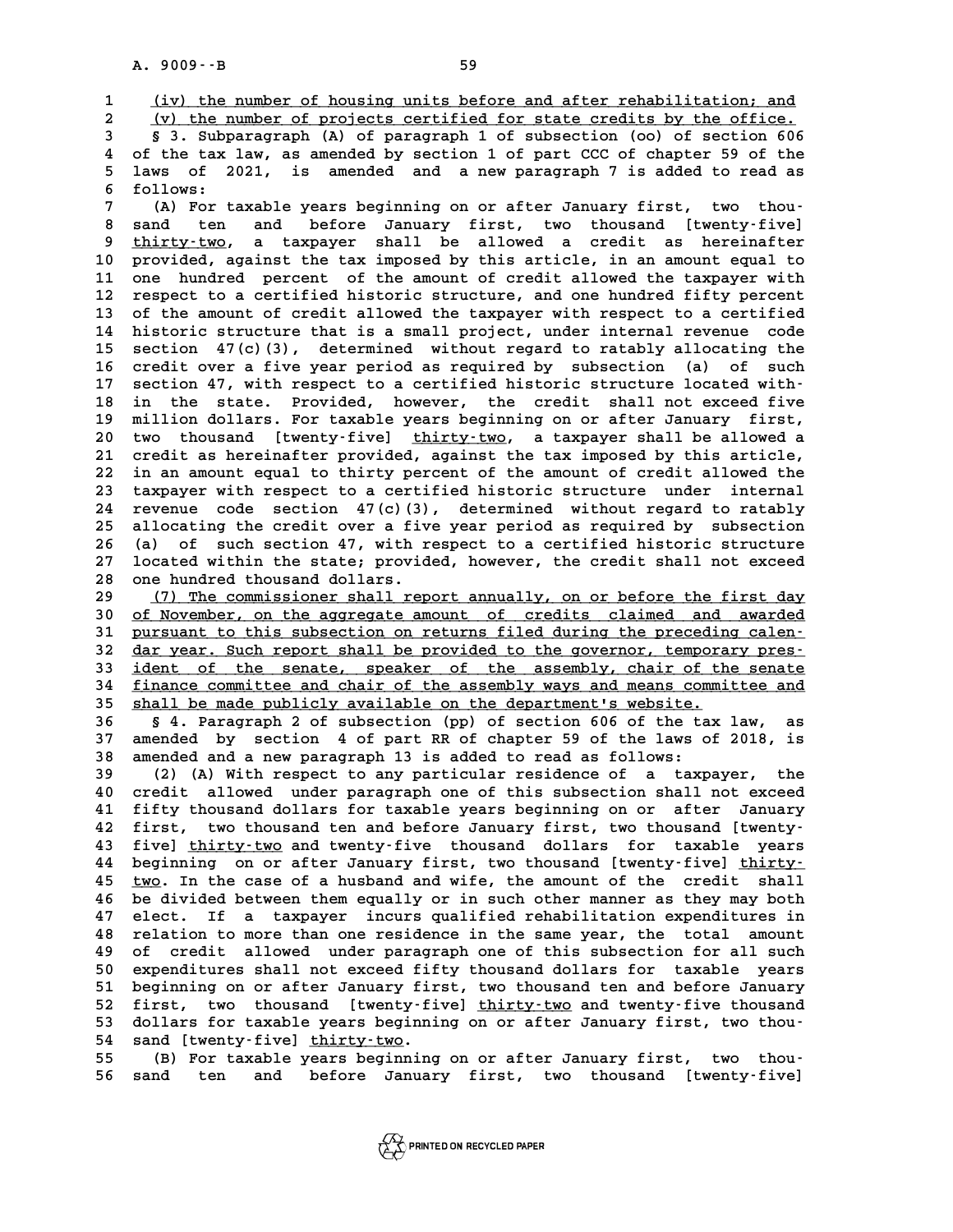**1 1** thirty-two, if the amount of credit allowable under this subsection<br> **1 thirty-two**, if the amount of credit allowable under this subsection<br> **1 chall oxgood** the taxonucris tax for such year, and the taxonucri 1 <u>thirty-two</u>, if the amount of credit allowable under this subsection<br>2 shall exceed the taxpayer's tax for such year, and the taxpayer's New<br>3 York adjusted gross income for such year does not exceed sixty, thousand 1 <u>thirty-two</u>, if the amount of credit allowable under this subsection<br>2 shall exceed the taxpayer's tax for such year, and the taxpayer's New<br>3 York adjusted gross income for such year does not exceed sixty thousand<br>4 do 2 shall exceed the taxpayer's tax for such year, and the taxpayer's New<br>3 York adjusted gross income for such year does not exceed sixty thousand<br>4 dollars, the excess shall be treated as an overpayment of tax to be<br>5 grad Fig. 2018 or adjusted gross income for such year does not exceed sixty thousand<br>4 dollars, the excess shall be treated as an overpayment of tax to be<br>5 credited or refunded in accordance with the provisions of section six<br> 4 dollars, the excess shall be treated as an overpayment of tax to be<br>5 credited or refunded in accordance with the provisions of section six<br>6 hundred eighty-six of this article, provided, however, that no interest<br>7 shal 5 credited or refunded in accordance with the provisions of section six<br>6 hundred eighty-six of this article, provided, however, that no interest<br>7 shall be paid thereon. If the taxpayer's New York adjusted gross income<br>8 8 hundred eighty-six of this article, provided, however, that no interest<br>
8 for such year exceeds sixty thousand dollars, the excess credit that may<br>
9 be carried over to the following year or years and may be deducted fr **9 be carried over to the following year or years and may be deducted from** 10 for such year exceeds sixty thousand dollars, the excess credit that may<br>
10 the taxpayer's tax for such year or years. For taxable years beginning<br>
11 on or after January first, two thousand [tyenty-five] thirty-two if 9 be carried over to the following year or years and may be deducted from<br>10 the taxpayer's tax for such year or years. For taxable years beginning<br>11 on or after January first, two thousand [twenty-five] <u>thirty-two</u>, if 11 on or after January first, two thousand [twenty-five] <u>thirty-two</u>, if the<br>12 amount of credit allowable under this subsection shall exceed the<br>13 taxpayer's tax for such year, the excess may be carried over to the 11 on or after January first, two thousand [twenty-five] thirty-two, if the<br>12 amount of credit allowable under this subsection shall exceed the<br>13 taxpayer's tax for such year, the excess may be carried over to the<br>14 fol 12 amount of credit allowable under this subsection shall exceed the<br>13 taxpayer's tax for such year, the excess may be carried over to the<br>14 following year or years and may be deducted from the taxpayer's tax for<br>15 such 13 taxpayer's tax for such<br>14 following year or year<br>15 such year or years.<br>16 (13) The commissions 14 following year or years and may be deducted from the taxpayer's tax for<br>15 such year or years.<br>16 <u>(13) The commissioner shall report annually, on or before the first</u><br>17 day of November, on the aggregate amount of cred

**15** such year or years.<br> **16** (13) The commissioner shall report annually, on or before the first<br> **17** day of November, on the aggregate amount of credits claimed and awarded<br> **18** nursus the this subsection on returns f **16 (13) The commissioner shall report annually, on or before the first**<br>17 <u>day of November, on the aggregate amount of credits claimed and awarded</u><br>18 <u>pursuant to this subsection on returns filed during the preceding ca</u> 17 <u>day of November, on the aggregate amount of credits claimed and awarded</u><br>18 <u>pursuant to this subsection on returns filed during the preceding calen-</u><br>19 <u>dar year. Such report shall be provided to the governor, tempor</u> 20 ident of this subsection on returns filed during the preceding calen-<br>
20 <u>ident of the senate</u>, speaker of the assembly, chair of the senate<br>
21 finance committee and chair of the assembly ways and means committee and 19 <u>dar year. Such report shall be provided to the governor, temporary pres-</u><br>20 <u>ident of the senate, speaker of the assembly, chair of the senate</u><br>21 <u>finance committee and chair of the assembly ways and means committee </u> **22** shall be made publicly available on the department's website.<br> **23** § 5. Subparagraph (A) of paragraph 1 of subdivision (y) 21 <u>finance committee and chair of the assembly ways and means committee and</u><br>22 <u>shall be made publicly available on the department's website.</u><br>23 § 5. Subparagraph (A) of paragraph 1 of subdivision (y) of section<br>24 1511

**24 1511 of the tax law, as amended by section 3 of part CCC of chapter 59 23 5** 5. Subparagraph (A) of paragraph 1 of subdivision (y) of section 1511 of the tax law, as amended by section 3 of part CCC of chapter 59 of the laws of 2021, is amended and a new paragraph 7 is added to read **24 1511 of the ta:**<br>**25 of the laws**<br>**26 as follows:**<br>**27** (2) For taxa) 25 of the laws of 2021, is amended and a new paragraph 7 is added to read<br>26 as follows:<br>27 (A) For taxable years beginning on or after January first, two thou-<br>28 and the and before January first, two thousand liventy-fiv

26 as follows:<br>
27 (A) For taxable years beginning on or after January first, two thou-<br>
28 sand ten and before January first, two thousand [twenty-five]<br>
29 thirty-two, a taxpayer shall be allowed a credit as hereinafter 29 thirty-two, a taxpayer shall be allowed a credit as hereinafter<br>30 provided, against the tax imposed by this article, in an amount equal to **30 sand ten and before January first, two thousand [twenty-five]**<br> **29 <u>thirty-two</u>, a taxpayer shall be allowed a credit as hereinafter<br>
30 provided, against the tax imposed by this article, in an amount equal to<br>
31 one** 29 <u>thirty-two</u>, a taxpayer shall be allowed a credit as hereinafter<br>30 provided, against the tax imposed by this article, in an amount equal to<br>31 one hundred percent of the amount of credit allowed the taxpayer with<br>32 r 30 provided, against the tax imposed by this article, in an amount equal to<br>31 one hundred percent of the amount of credit allowed the taxpayer with<br>32 respect to a certified historic structure, and one hundred fifty perce 31 one hundred percent of the amount of credit allowed the taxpayer with<br>32 respect to a certified historic structure, and one hundred fifty percent<br>33 of the amount of credit allowed the taxpayer with respect to a certifi **32 respect to a certified historic structure, and one hundred fifty percent**<br>**33 of the amount of credit allowed the taxpayer with respect to a certified**<br>**34 historic structure that is a small project, under internal rev** 33 of the amount of credit allowed the taxpayer with respect to a certified<br>34 historic structure that is a small project, under internal revenue code<br>35 section 47(c)(3), determined without regard to ratably allocating th **34 historic structure that is a small project, under internal revenue code**<br>**35 section 47(c)(3), determined without regard to ratably allocating the**<br>**36 credit over a five year period as required by subsection (a) of su** 35 section 47(c)(3), determined without regard to ratably allocating the<br>36 credit over a five year period as required by subsection (a) of such<br>37 section 47, with respect to a certified historic structure located with-<br><sup></sup> 36 credit over a five year period as required by subsection (a) of such<br>37 section 47, with respect to a certified historic structure located with-<br>38 in the state. Provided, however, the credit shall not exceed five<br><sup>39</sup> 37 section 47, with respect to a certified historic structure located with-<br>38 in the state. Provided, however, the credit shall not exceed five<br>39 million dollars. For taxable years beginning on or after January first,<br>10 38 in the state. Provided, however, the credit shall not exceed five<br>39 million dollars. For taxable years beginning on or after January first,<br>40 two thousand [twenty-five] <u>thirty-two</u>, a taxpayer shall be allowed a<br>41 c 39 million dollars. For taxable years beginning on or after January first,<br>40 two thousand [twenty-five] <u>thirty-two</u>, a taxpayer shall be allowed a<br>41 credit as hereinafter provided, against the tax imposed by this articl **40 two thousand [twenty-five] thirty-two, a taxpayer shall be allowed a**<br>**41 credit as hereinafter provided, against the tax imposed by this article,**<br>**42 in an amount equal to thirty percent of the amount of credit allow** 41 credit as hereinafter provided, against the tax imposed by this article,<br>42 in an amount equal to thirty percent of the amount of credit allowed the<br>43 taxpayer with respect to a certified historic structure under inter **44 revenue code section 47(c)(3), determined without regard to ratably** 43 taxpayer with respect to a certified historic structure under internal<br>44 revenue code section 47(c)(3), determined without regard to ratably<br>45 allocating the credit over a five year period as required by subsection<br>46 **44 revenue code section 47(c)(3), determined without regard to ratably allocating the credit over a five year period as required by subsection 46 (a) of such section 47 with respect to a certified historic structure**<br><sup>47</sup> 45 allocating the credit over a five year period as required by subsection<br>46 (a) of such section 47 with respect to a certified historic structure<br>47 located within the state. Provided, however, the credit shall not<br>48 cu 46 (a) of such section 47 with respect to a certified historic structure<br>47 located within the state. Provided, however, the credit shall not<br>48 exceed one hundred thousand dollars.<br>49 (7) The commissioner shall report ann

49 (7) The commissioner shall report annually, on or before the first day<br>50 of November, on the aggregate amount of credits claimed and awarded **50 exceed one hundred thousand dollars.**<br> **50 (7) The commissioner shall report annually, on or before the first day**<br> **60 of November, on the aggregate amount of credits claimed and awarded**<br> **purguant to this subdivisio 51 (7) The commissioner shall report annually, on or before the first day**<br> **51 <u>pursuant to this subdivision on</u> returns filed during the preceding<br>
<b>pursuant to this subdivision on returns filed during the preceding**<br> 50 <u>of November, on the aggregate amount of credits claimed and awarded</u><br>51 <u>pursuant to this subdivision on returns filed during the preceding</u><br>52 <u>calendar year. Such report shall be provided to the governor, temporary</u><br> 51 <u>pursuant to this subdivision on returns filed during the preceding</u><br>52 <u>calendar year. Such report shall be provided to the governor, temporary</u><br>53 <u>president of the senate, speaker of the assembly, chair of the senate</u> 52 calendar year. Such report shall be provided to the governor, temporary<br>53 president of the senate, speaker of the assembly, chair of the senate<br>54 finance committee and chair of the assembly ways and means committee an 53 president of the senate, speaker of the assembly, chair of the finance committee and chair of the assembly ways and means committee shall be made publicly available on the department's website. 54 **finance committee and chair of the assembly wa**<br>55 **shall be made publicly available on the depart**<br>56 **§ 6.** This act shall take effect immediately.

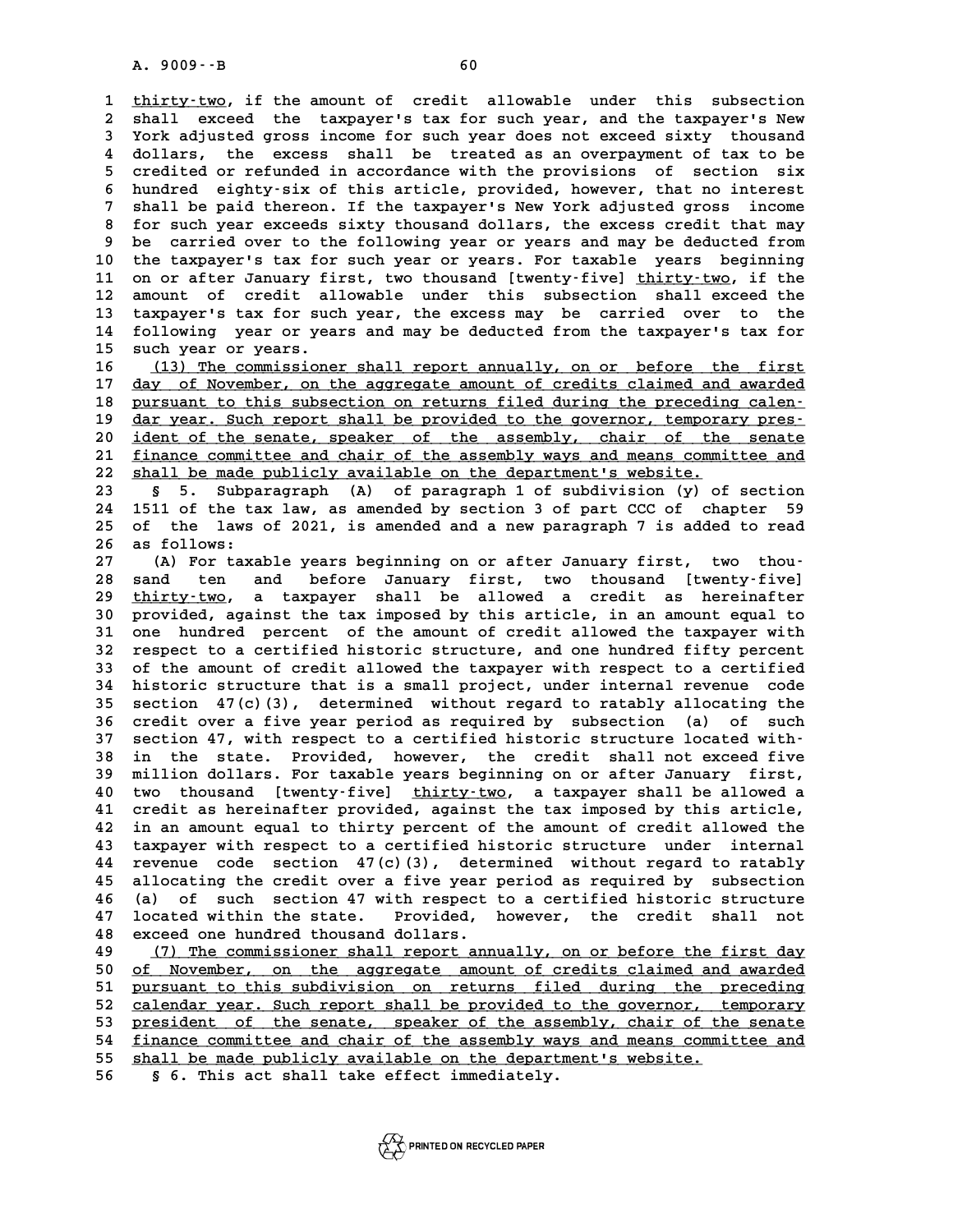**2 Section 1. The tax law is amended by adding a new section 493-a to 2** Section 1. The<br>3 read as follows:<br><sup>4</sup> 5 483.2 Poduation Section 1. The tax law is amended by adding a new section 493-a to<br>3 read as follows:<br><u>5 493-a. Deductions. (a) For each taxable year beginning on or after</u><br>5 Ionians: first this thousand treatments the and before January 5 read as follows:<br>
<u>5 493-a. Deductions. (a) For each taxable year beginning on or after</u><br>
5 <u>January first, two thousand twenty-two, and before January first, two</u><br>
6 thousand twenty-five, the provisions of section 280E **6** 493-a. Deductions. (a) For each taxable year beginning on or after<br> **5** January first, two thousand twenty-two, and before January first, two<br>
thousand twenty-five, the provisions of section 280E of the internal<br>
repre *January first, two thousand twenty-two, and before January first, two*<br>6 thousand twenty-five, the provisions of section 280E of the internal<br>7 revenue code, relating to expenditures in connection with the illegal<br>32lo of 8 thousand twenty-five, the provisions of section 280E of the internal<br> **8** sale of drugs, shall not apply for the purposes of this chapter to the<br> **EXECUTE:**<br> **8** sarrwing on of any trade or business that is commonsial ca For the same of the same of the same of the commeters of the same of drugs, shall not apply for the purposes of this chapter to the carrying on of any trade or business that is commercial cannabis activity in the process o 8 <u>sale of drugs, shall</u><br>9 <u>carrying on of any t</u><br>10 <u>ity by a licensee.</u><br>11 (b) For the purpose 9 carrying on of any trade or business that is commercial cannabis activ-<br>
10 <u>ity by a licensee.</u><br>
11 (b) For the purposes of this section, the following definitions shall<br>
2 apply: 10 <u>ity by a licensee.</u><br>11 <u>(b) For the purport</u><br>12 <u>apply:</u><br>13 (1) "Commercial 11 <u>(b) For the purposes of this section, the following definitions shall</u><br>12 <u>apply:</u><br>13 (1)"Commercial cannabis activity" includes the cultivation,<br>14 possession, manufacture, distribution, processing, storing, laborator 14 <u>possession, manufacture, distribution, processing, storing, laboratory</u><br>15 testing, packaging, labeling, transportation, delivery, or sale of 13 (1)"Commercial cannabis activity" includes the cultivation,<br>14 <u>possession, manufacture, distribution, processing, storing, laboratory</u><br>15 testing, packaging, labeling, transportation, delivery, or sale of<br>2011 cannabis 14 possession, manufacture, distribution, processing, storing, laboratory<br>15 <u>testing, packaging, labeling, transportation, delivery, or sale of</u><br>16 <u>cannabis and cannabis products, or acting as the holder of an adult-use</u> **15** <u>testing, packaging, labeling, transportation, delivery, or sale of cannabis and cannabis products, or acting as the holder of an adult-use<br>17 <u>on-site consumption license pursuant to article four of the cannabis<br>18 l</u></u> cannabis and cannabis products, or acting as the holder of an adult-use<br>17 <u>on-site consumption license pursuant to article four of the cannabis<br>18 <u>law.</u><br>(2) "Licensee" shall have the same meaning as defined in section th</u> 17 <u>on-site consumption license pursuant to article four of the cannabis<br>
18 <u>law.</u><br>
<u>(2) "Licensee" shall have the same meaning as defined in section three</u><br>
20 <u>of the cannabis law.</u></u> 18 <u>law.<br>19 (2) "Licensee" shall:</u><br>20 <u>of the cannabis law.</u><br>21 5.2 This 29t shall t **21 (2) "Licensee" shall have the same meaning as defined in section three**<br>20 <u>of the cannabis law.</u><br>21 § 2. This act shall take effect on the same date and in the same<br>22 manner as section 39 of chapter 92 of the laws of **20** of the cannabis law.<br> **21** § 2. This act shall take effect on the same date and in the same<br> **22** manner as section 39 of chapter 92 of the laws of 2021, takes effect,<br>
23 and shall evening January 1, 2025 when upon s 8 2. This act shall take effect on the same date and in the same<br>22 manner as section 39 of chapter 92 of the laws of 2021, takes effect,<br>23 and shall expire January 1, 2025 when upon such date the provisions of<br><sup>24</sup> this 22 manner as section 39 of chapter 92 of the laws of 2021, takes effect,<br>23 and shall expire January 1, 2025 when upon such date the provisions of<br>24 this act shall be deemed repealed. 24 this act shall be deemed repealed.<br>25 **PART JJ 26 Section 1. The opening paragraph of subdivision 7 of section 221 of 27 the racing, pari-mutuel wagering and breeding law, as separately amended 26 Section 1. The opening paragraph of subdivision 7 of section 221 of the racing, pari-mutuel wagering and breeding law, as separately amended**<br>**28 by chapter 243 and section 1 of part CC of chapter 59 of the laws of** 20 27 the racing, pari-mutuel wagering and br<br>28 by chapter 243 and section 1 of part CC<br>29 2020, is amended to read as follows:<br><sup>30</sup> In exder to pay the costs of the i **28 by chapter 243 and section 1 of part CC of chapter 59 of the laws of 29 2020, is amended to read as follows:**<br> **30** In order to pay the costs of the insurance required by this section<br> **31** and by the verkers! componen 29 2020, is amended to read as follows:<br>30 In order to pay the costs of the insurance required by this section<br>31 and by the workers' compensation law and to carry out its other powers<br>32 and duties and to pay for any of i In order to pay the costs of the insurance required by this section<br>
31 and by the workers' compensation law and to carry out its other powers<br>
32 and duties and to pay for any of its liabilities under section four-<br>
<sup>22</sup> 31 and by the workers' compensation law and to carry out its other powers<br>32 and duties and to pay for any of its liabilities under section four-<br>33 teen-a of the workers' compensation law, the New York Jockey Injury<br>24 Co 32 and duties and to pay for any of its liabilities under section four-<br>33 teen-a of the workers' compensation law, the New York Jockey Injury<br>34 Compensation Fund, Inc. shall ascertain the total funding necessary and<br>35 e 33 teen-a of the workers' compensation law, the New York Jockey Injury<br>34 Compensation Fund, Inc. shall ascertain the total funding necessary and<br>35 establish the sums that are to be paid by all owners and trainers<br>36 liga **34 Compensation Fund, Inc. shall ascertain the total funding necessary and establish the sums that are to be paid by all owners and trainers**<br>36 licensed or required to be licensed under section two hundred twenty of<br>27 t 35 establish the sums that are to be paid by all owners and trainers<br>36 licensed or required to be licensed under section two hundred twenty of<br>37 this article, to obtain the total funding amount required annually. In<br>38 o 36 licensed or required to be licensed under section two hundred twenty of this article, to obtain the total funding amount required annually. In order to provide that any sum required to be paid by an owner or trainer is **39 is equitable, the fund shall establish payment schedules that reflect** 38 order to provide that any sum required to be paid by an owner or trainer<br>39 is equitable, the fund shall establish payment schedules that reflect<br>40 such factors as are appropriate, including where applicable, the<br>41 se **40 is equitable, the fund shall establish payment schedules that reflect**<br> **40 such factors as are appropriate, including where applicable, the**<br> **41 geographic location of the racing corporation at which the owner or**<br> 40 such factors as are appropriate, including where applicable, the<br>41 geographic location of the racing corporation at which the owner or<br>42 trainer participates, the duration of such participation, the amount of<br>42 appro 41 geographic location of the racing corporation at which the owner or<br>42 trainer participates, the duration of such participation, the amount of<br>43 any purse earnings, the number of horses involved, or such other factors<br> 42 trainer participates, the duration of such participation, the amount of<br>43 any purse earnings, the number of horses involved, or such other factors<br>44 as the fund shall determine to be fair, equitable and in the best in 43 any purse earnings, the number of horses involved, or such other factors<br>44 as the fund shall determine to be fair, equitable and in the best inter-<br>45 ests of racing. In no event shall the amount deducted from an owner **44 as the fund shall determine to be fair, equitable and in the best inter-**<br>**45 ests of racing. In no event shall the amount deducted from an owner's**<br>**46 share of purses exceed two percent; provided, however, [for two t** 45 ests of racing. In no event shall the amount deducted from an owner's<br>46 share of purses exceed two percent; provided, however, [for two thousand<br>47 twenty-and two thousand twenty-one] <u>through calendar year two thousan</u> 46 share of purses exceed two percent; provided, however, [for two thousand<br>47 twenty and two thousand twenty-one] <u>through calendar year two thousand</u><br>48 <u>twenty-five,</u> the New York Jockey Injury Compensation Fund, Inc. m 47 twenty and two thousand twenty-one] <u>through calendar year two thousand</u><br>48 <u>twenty-five,</u> the New York Jockey Injury Compensation Fund, Inc. may use<br>49 up to two million dollars from the account established pursuant to 48 <u>twenty-five,</u> the New York Jockey Injury Compensation Fund, Inc. may use<br>49 up to two million dollars from the account established pursuant to<br>50 subdivision nine of section two hundred eight of this article to pay the **51 annual costs required by this section and the funds from such account** 50 subdivision nine of section two hundred eight of this article to pay the<br>51 annual costs required by this section and the funds from such account<br>52 shall not count against the two percent of purses deducted from an<br>53 51 annual costs required by this section and the funds from such account<br>52 shall not count against the two percent of purses deducted from an<br>53 owner's share of purses. The amount deducted from an owner's share of

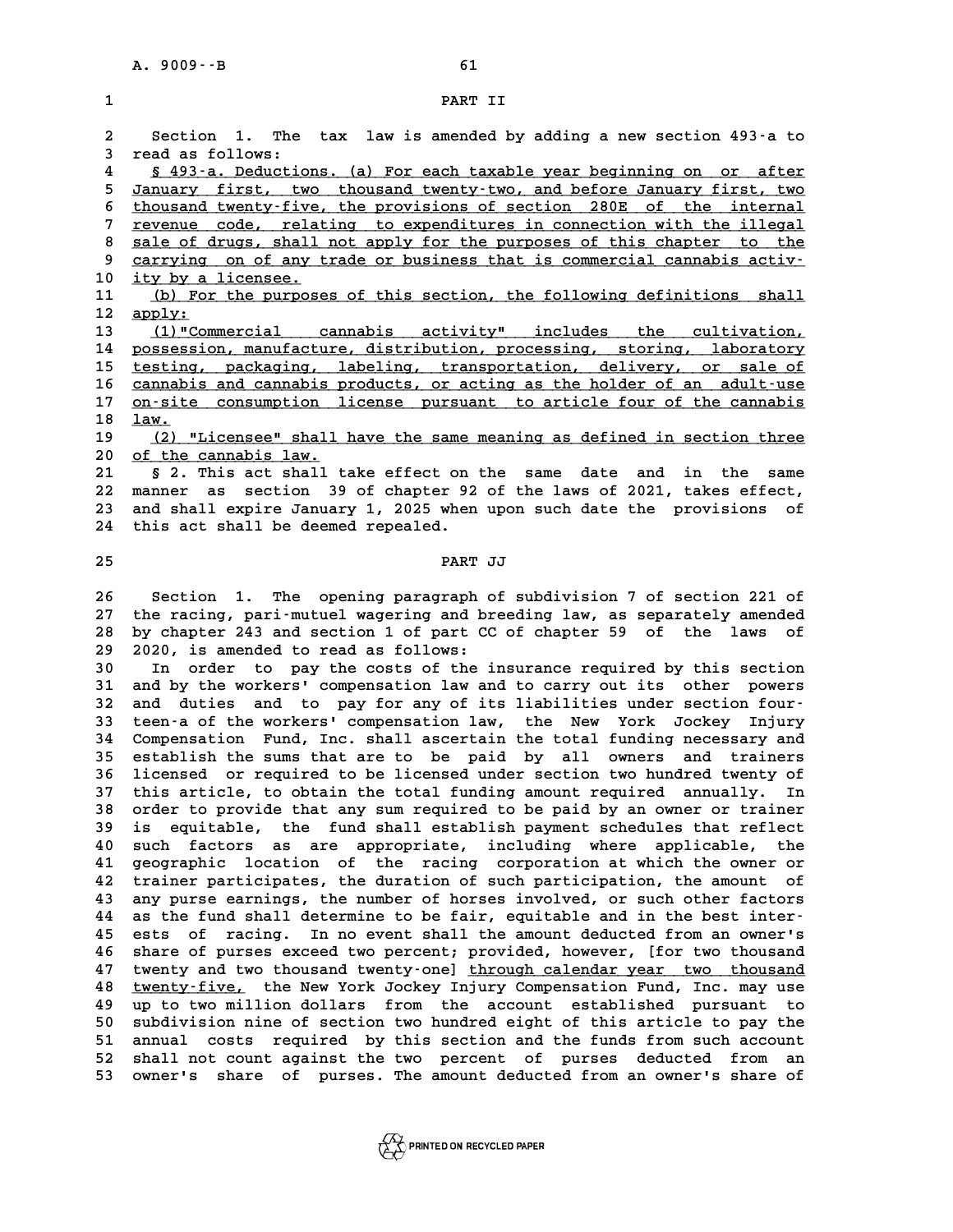**1 purses shall not exceed one percent after April first, two thousand** 1 purses shall not exceed one percent after April first, two thousand<br>2 twenty-four. In the cases of multiple ownerships and limited racing<br>3 appearances, the fund shall equitably adjust the sum required 1 purses shall not exceed one percent after April first, two the twenty-four. In the cases of multiple ownerships and limited<br>3 appearances, the fund shall equitably adjust the sum required.<br><sup>4</sup> 5 3 Percentable 10 of subdi Extenty-four. In the cases of multiple ownerships and limited racing<br>
3 appearances, the fund shall equitably adjust the sum required.<br>
4 § 2. Paragraph (a) of subdivision 9 of section 208 of the racing,<br>
5 parismutuel was

3 appearances, the fund shall equitably adjust the sum required.<br>4 § 2. Paragraph (a) of subdivision 9 of section 208 of the racing,<br>5 pari-mutuel wagering and breeding law, as amended by section 2 of part<br>6 CC of shaptor **6 6** 2. Paragraph (a) of subdivision 9 of section 208 of the racing<br> **6 pari-mutuel wagering and breeding law, as amended by section 2 of par<br>
<b>6 CC of chapter 59 of the laws of 2020, is amended to read as follows:<br>
<b>6** 

5 pari-mutuel wagering and breeding law, as amended by section 2 of part<br>6 CC of chapter 59 of the laws of 2020, is amended to read as follows:<br>7 (a) The franchised corporation shall maintain a separate account for<br>8 all f **8 all funds held on deposit in trust by the corporation for individually horsemen's accounts. Purse funds shall be paid by the corporation for individual horsemen's accounts. Purse funds shall be paid by the corporation f 9 horsemen's accounts. Purse funds shall be paid by the corporation as** 10 all funds held on deposit in trust by the corporation for individual<br>
9 horsemen's accounts. Purse funds shall be paid by the corporation as<br>
10 required to meet its purse payment obligations. Funds held in horsemen's<br> 9 horsemen's accounts. Purse funds shall be paid by the corporation as<br>10 required to meet its purse payment obligations. Funds held in horsemen's<br>11 accounts shall only be released or applied as requested and directed by<br> 10 required to meet its purse payment obligations. Funds held in horsemen's<br>11 accounts shall only be released or applied as requested and directed by<br>12 the individual horseman. [For two thousand twenty and two thousand t 11 accounts shall only be released or applied as requested and directed by<br>12 the individual horseman. [For two thousand twenty and two thousand twen-<br>13 ty-one] <u>Through calendar year two thousand twenty-five</u> the New Yor 12 the individual horseman. [For two thousand twenty and two thousand twen-<br>13 ty-one] <u>Through calendar year two thousand twenty-five</u> the New York<br>14 Jockey Injury Compensation Fund, Inc. may use up to two million dollar 13 ty-one] <u>Through calendar year two thousand twenty-five</u> the New York<br>14 Jockey Injury Compensation Fund, Inc. may use up to two million dollars<br>15 from the account established pursuant to this subdivision to pay the<br>16 14 Jockey Injury Compensation Fund, Inc. may use up to two million dollars<br>15 from the account established pursuant to this subdivision to pay the<br>16 annual costs required by section two hundred twenty-one of this article. annual costs required by section two hundred twenty-one of this article. 17 § 3. This act shall take effect immediately.<br>18 PART KK

**19 Section 1. Paragraph 1 of subdivision (e) of section 24-a of the tax** 19 Section 1. Paragraph 1 of subdivision (e) of section 24–a of the tax<br>20 law, as amended by section 2 of part HH of chapter 59 of the laws of **21 2021, is amended to read as follows:** 20 law, as amended by section 2 of part HH of chapter 59 of the laws of<br>21 2021, is amended to read as follows:<br>22 (1) The aggregate amount of tax credits allowed under this section,<br><sup>23</sup> subdivision, forty-seven of sectio

21 2021, is amended to read as follows:<br>
22 (1) The aggregate amount of tax credits allowed under this section,<br>
23 subdivision forty-seven of section two hundred ten-B and subsection (u)<br>
24 of section six hundred six of 22 (1) The aggregate amount of tax credits allowed under this section,<br>23 subdivision forty-seven of section two hundred ten-B and subsection (u)<br>24 of section six hundred six of this chapter in any calendar year shall be<br> 23 subdivision forty-seven of section two hundred ten-B and subsection (u)<br>24 of section six hundred six of this chapter in any calendar year shall be<br>25 [eight] thirteen million dollars. Such aggregate amount of credits s 24 of section six hundred six of this chapter in any calendar year shall be [eight] <u>thirteen</u> million dollars. Such aggregate amount of credits shall 26 be allocated by the department of economic development among taxpaye 25 [eight] <u>thirteen</u> million dollars. Such aggregate amount of credits shall<br>26 be allocated by the department of economic development among taxpayers<br>27 in order of priority based upon the date of filing an application f 26 be allocated by the department of economic development among taxpayers<br>
27 in order of priority based upon the date of filing an application for<br>
28 allocation of musical and theatrical production credit with such depar 27 in order of priority based upon the date of filing an application for<br>28 allocation of musical and theatrical production credit with such depart-<br>29 ment. If the total amount of allocated credits applied for in any allocation of musical and theatrical production credit with such depart-<br>29 ment. If the total amount of allocated credits applied for in any<br>30 particular year exceeds the aggregate amount of tax credits allowed for<br>31 su 29 ment. If the total amount of allocated credits applied for in any<br>30 particular year exceeds the aggregate amount of tax credits allowed for<br>31 such year under this section, such excess shall be treated as having<br>22 bee 30 particular year exceeds the aggregate amount of tax credits<br>31 such year under this section, such excess shall be treated<br>32 been applied for on the first day of the subsequent year.<br><sup>33</sup> and solutional the effect inmed 31 such year under this section, such excess shall be treated as having<br>32 been applied for on the first day of the subsequent year.<br>33 § 2. This act shall take effect immediately, provided, however, that<br><sup>34</sup> the appearan

32 been applied for on the first day of the subsequent year.<br>33 § 2. This act shall take effect immediately, provided, however, that<br>34 the amendments to section 24-a of the tax law made by section one of<br><sup>35</sup> this act sha **33 5 2.** This act shall take effect immediately, provided, however, that<br>34 the amendments to section 24-a of the tax law made by section one of<br>35 this act shall not affect the expiration and repeal of such section a 34 the amendments to section 24-a of the tax law made by section one of this act shall not affect the expiration and repeal of such section and shall be deemed to expire and repeal therewith. 36 shall be deemed to expire and repeal therewith.<br>37 PART LL

**PART LL<br>38 Section 1. Subdivision (a) of section 1115 of the tax law is amended**<br>39 by adding a new paragraph 47 to read as follows: **38** Section 1. Subdivision (a) of section 1115 of the<br>39 by adding a new paragraph 47 to read as follows:<br>40 (47) The regeints from the first thirty-five th **40 10 38 Section 1. Subdivision (a) of section 1115 of the tax law is amended**<br> **40** by adding a new paragraph 47 to read as follows:<br> **40** (47) The receipts from the first thirty-five thousand dollars of the<br> **41** retail

by adding a new paragraph 47 to read as follows:<br>
40 (47) The receipts from the first thirty-five thousand dollars of the<br>
<u>11 retail sale or lease of a new or used battery, electric, or plug-in</u><br>
by the paragraph the term **40** (47) The receipts from the first thirty-five thousand dollars of the<br> **41** retail sale or lease of a new or used battery, electric, or plug-in<br> **42** hybrid electric vehicle. For purposes of this paragraph the term<br> **4** 41 <u>retail sale or lease of a new or used battery, electric, or plug-in</u><br>42 hybrid electric vehicle. For purposes of this paragraph the term<br>43 <u>"battery, electric, or plug-in hybrid electric vehicle" means a motor</u><br>14 uph A vehicle. For purposes of this paragraph the term<br>
43 <u>"battery, electric, or plug-in hybrid electric vehicle" means a motor</u><br>
<u>vehicle, as defined in section one hundred twenty-five of the vehicle</u><br>
25 and traffic law, t 43 **Thattery, electric, or pl**<br>44 <u>vehicle, as defined in</u><br>45 <u>and traffic law, that:</u><br>(i) has four wheels: <u>vehicle, as defined in section one hundred twenty–five of the vehicle</u><br>45 <u>and traffic law, that:</u><br>46 (i) has four wheels;<br>47 (ii) was manufactured for use primarily on public streets, roads and **45** and traffic law, that:<br>46 (i) has four wheels;<br>47 (ii) was manufactured for use primarily on public streets, roads and<br>bigbrows:

46 <u>(i) has four wheels;</u><br>47 <u>(ii) was manufacture</u><br>48 <u>highways;</u><br>49 (iii) the powertrain **47** (ii) was manufactured for use primarily on public streets, roads and<br> **48** highways:<br> **49** (iii) the powertrain of which has not been modified from the original<br> **50** manufacturer's specifications:

49 <u>(iii) the powertrain of which has not been modified from the original<br>50 <u>manufacturer's specifications;</u><br>51 (iv) is rated at not more than eight thousand five hundred pounds</u>

**51 (iv) is rated at not more than eight thousand five hundred pounds \_\_\_\_\_\_\_\_\_\_\_\_\_\_\_\_\_\_\_\_\_\_\_\_\_\_\_\_\_\_\_\_\_\_\_\_\_\_\_\_\_\_\_\_\_\_\_\_\_\_\_\_\_\_\_\_\_\_\_\_\_\_\_\_\_\_\_\_\_\_**

**52 gross vehicle weight; \_\_\_\_\_\_\_\_\_\_\_\_\_\_\_\_\_\_\_\_\_**

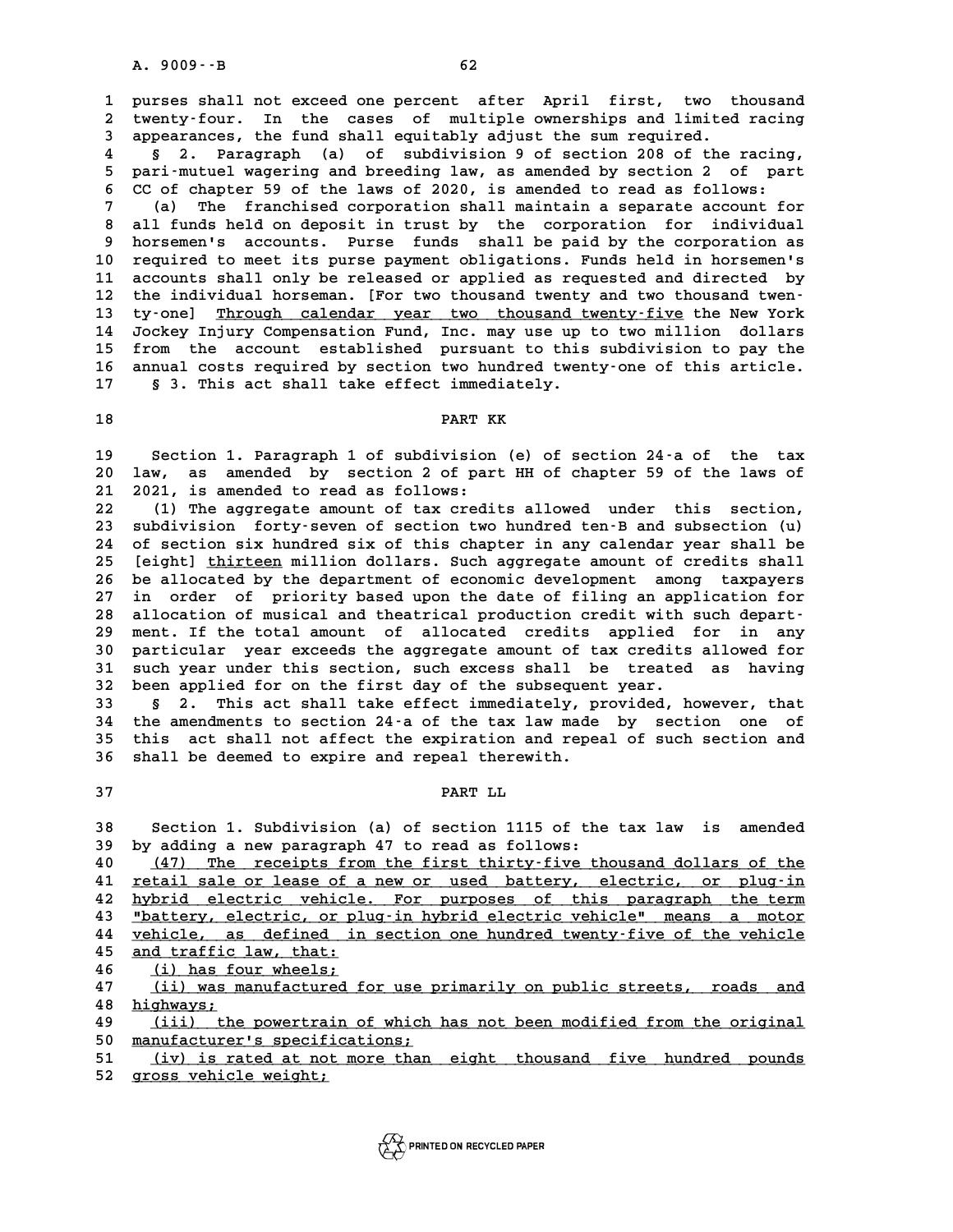|                             | A. 9009 -- B | 63                                                                                                                                              |
|-----------------------------|--------------|-------------------------------------------------------------------------------------------------------------------------------------------------|
|                             |              | (v) has a maximum speed capability of at least fifty-five miles per                                                                             |
| $\mathbf{1}$<br>$\mathbf 2$ | hour; and    |                                                                                                                                                 |
| 3                           |              | (vi) is propelled at least in part by an electronic motor and associ-                                                                           |
| 4                           |              | ated power electronics which provide acceleration torque to the drive                                                                           |
| 5                           |              | wheels sometime during normal vehicle operation, and that draws elec-                                                                           |
| 6                           |              | tricity from a battery that:                                                                                                                    |
| 7                           |              | (A) has a capacity of not less than four kilowatt hours; and                                                                                    |
| 8                           |              | (B) is capable of being recharged from an external source of electric-                                                                          |
| 9                           | ity.         |                                                                                                                                                 |
| 10                          |              | § 2. Section 1160 of the tax law is amended by adding a new<br>subdivi-                                                                         |
| 11                          |              | sion (d) to read as follows:                                                                                                                    |
| 12                          |              | (d) The new or used battery, electric, or plug-in hybrid electric                                                                               |
| 13                          |              | vehicles exemption provided for in paragraph forty-seven of subdivision                                                                         |
| 14                          |              | (a) of section eleven hundred fifteen of this chapter shall not apply to                                                                        |
| 15                          |              | or limit the imposition of the tax imposed pursuant to this article.                                                                            |
| 16                          | 3.<br>Ş.     | Subparagraph (ii) of paragraph 1 of subdivision (a) of section                                                                                  |
| 17<br>18                    |              | 1210 of the tax law, as amended by section 5 of part J of chapter 59 of<br>the laws of 2021, is amended to read as follows:                     |
| 19                          |              | (ii) Any local law, ordinance or resolution enacted by any city, coun-                                                                          |
| 20                          |              | ty or school district, imposing the taxes authorized by this subdivi-                                                                           |
| 21                          |              | sion, shall omit the residential solar energy systems equipment and                                                                             |
| 22                          |              | electricity exemption provided for in subdivision (ee), the commercial                                                                          |
| 23                          |              | solar energy systems equipment and electricity exemption provided for in                                                                        |
| 24                          |              | subdivision (ii), the commercial fuel cell electricity generating                                                                               |
| 25                          | systems      | equipment and electricity generated by such equipment exemption                                                                                 |
| 26                          |              | provided for in subdivision (kk) and the clothing and footwear exemption                                                                        |
| 27                          |              | provided for in paragraph thirty of subdivision (a) of section eleven                                                                           |
| 28                          |              | hundred fifteen of this chapter, and the battery, electric, or plug-in                                                                          |
| 29                          |              | hybrid electric vehicle exemption provided for in paragraph forty-seven                                                                         |
| 30<br>31                    |              | of subdivision (a) of section eleven hundred fifteen of this chapter<br>unless such city, county or school district elects otherwise as to such |
| 32                          |              | residential solar energy systems equipment and electricity exemption,                                                                           |
| 33                          |              | such commercial solar energy systems equipment and<br>electricity                                                                               |
| 34                          |              | exemption, commercial fuel cell electricity generating systems equipment                                                                        |
| 35                          |              | and electricity generated by such equipment exemption or such clothing                                                                          |
| 36                          |              | and footwear exemption or such battery, electric, or plug-in hybrid                                                                             |
| 37                          |              | electric vehicle exemption provided for in paragraph forty-seven of                                                                             |
| 38                          |              | subdivision (a) of section eleven hundred fifteen of this chapter.                                                                              |
| 39                          |              | § 4. This act shall take effect on the first day of a sales tax quar-                                                                           |
| 40                          |              | terly period, as described in subdivision (b) of section 1136 of the tax                                                                        |
| 41                          | law,         | next succeeding the date on which it shall have become a law and                                                                                |
| 42                          |              | shall apply to sales made on or after such date; provided, however, this                                                                        |
| 43                          |              | act shall expire and be deemed repealed April 1, 2027.                                                                                          |
| 44                          |              | PART MM                                                                                                                                         |
|                             |              |                                                                                                                                                 |
| 45                          |              | Section 1. Short title. This act shall be known and may be cited as                                                                             |
| 46                          |              | the "savings accounts for a variable economy (SAVE) for small businesses                                                                        |
| 47                          | act".        |                                                                                                                                                 |
| 48                          | Ś.<br>2.     | The tax law is amended by adding a new section 45 to read as                                                                                    |
| 49                          | follows:     |                                                                                                                                                 |
| 50                          |              | \$ 45. Small business savings accounts. (a) General. (1) The commis-                                                                            |
| 51                          |              | sioner shall establish a program to administer small business savings                                                                           |
| 52                          |              | accounts under this section.                                                                                                                    |
| 53                          |              | (2) The commissioner shall establish minimum standards for small busi-                                                                          |
| 54                          |              | ness savings accounts and shall establish accounts, or enter into agree-                                                                        |

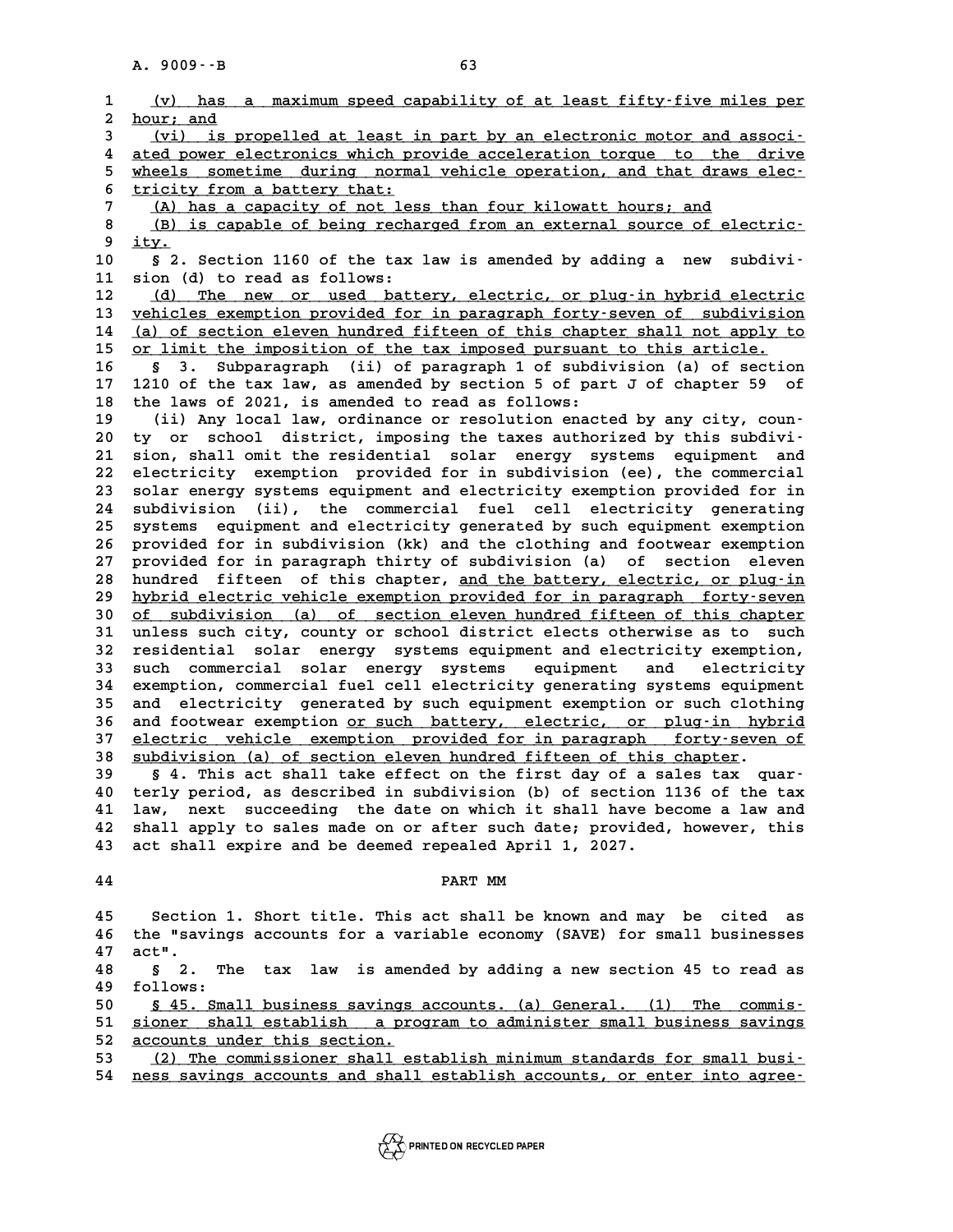A. 9009 --B<br>
1 <u>ments that meet these standards to administer such accounts. In estab-</u><br>
2 lishing such standards and making such agreements the commissioner 2 <u>lishing such standards and making such agreements the commissioner</u><br>3 shall, to the extent practicable, seek to minimize fees, minimize risk 3 <u>ments that meet these standards to administer such accounts. In estab-</u><br>2 <u>lishing such standards and making such agreements the commissioner</u><br>3 shall, to the extent practicable, seek to minimize fees, minimize risk<br>2 o 4 <u>lishing such standards and making such agreements the commissioner</u><br>
4 <u>of loss of principal, and ensure a range of investment risk options</u><br>
<sup>4</sup> original to aggount bonoficianies, Any oligible small business may 5 **shall, to the extent practicable, seek to minimize fees, minimize risk**<br> **5** <u>available to account beneficiaries</u>. Any eligible small business may<br> **Example to account beneficiaries.** Any eligible small business may<br>
ac 6 <u>establish a small business and ensure a range of investment risk options<br>
5 available to account beneficiaries. Any eligible small business may<br>
6 establish a small business savings account with respect to such business</u> 5 <u>available to account beneficiaries. Any eligible small business may</u><br>6 <u>establish a small business savings account with respect to such business</u><br>7 <u>under terms which meet the requirements of this section.</u><br>8 (b) Defini 8 <u>establish a small business savings account with respect to such business</u><br>
8 (b) Definition. For the purposes of this section, the term "small<br>
9 business savings account" means a tax preferred savings account which is 9 <u>business savings account" means a tax preferred savings account which is</u><br>10 designated at the time of establishment of the plan as a small business **10 designated at the time of establishment of the plan as a small business \_\_\_\_\_\_\_\_\_\_\_\_\_\_\_\_\_\_\_\_\_\_\_\_\_\_\_\_\_\_\_\_\_\_\_\_\_\_\_\_\_\_\_\_\_\_\_\_\_\_\_\_\_\_\_\_\_\_\_\_\_\_\_\_\_\_\_\_\_\_\_\_** 9 business savings account" means a tax preferred savings account which is<br>10 <u>designated at the time of establishment of the plan as a small business</u><br>11 savings account. Such designation shall be made in such manner as t 10 designated at the time of establishment of the savings account. Such designation shall b<br>
12 <u>commissioner may by regulation prescribe.</u><br>
13 (a) Contributions (1) There shall be allow 11 <u>savings account. Such designation shall be made in such manner as the commissioner may by regulation prescribe.<br>
13 (c) Contributions. (1) There shall be allowed as a deduction an amount<br>
14 equal to the contributions </u> 12 <u>commissioner may by regulation prescribe.</u><br>13 (c) Contributions. (1) There shall be allowed as a deduction an amount<br>14 equal to the contributions to a small business savings account for the<br>15 tarable wear 13 <u>(c) Contributi</u><br>14 <u>equal to the con</u><br>15 taxable year. 15 <u>taxable year.</u><br>16 <u>(2) The aggregate amount of contributions for any taxable year to all</u><br>17 small business savings accounts maintained for the benefit of an eligi– 15 **taxable year.**<br>
16 (2) The aggregate amount of contributions for any taxable year to all<br>
17 <u>small business savings accounts maintained for the benefit of an eligi-</u><br>
ble small business shall not exaced an amount essa 16 (2) The aggregate amount of contributions for any taxable year to all<br>17 <u>small business savings accounts maintained for the benefit of an eligi-</u><br>18 ble small business shall not exceed an amount equal to ten percent of **17** small business savings accounts maintained for the benefit of an eligi-<br> **ble small business shall not exceed an amount equal to ten percent of**<br> **the entire net income of greater than zero but less than two hundred**<br> 18 <u>ble small business shall not exceed an amount equal to ten percent of</u><br>19 <u>the entire net income of greater than zero but less than two hundred</u><br>20 <u>fifty thousand dollars for article nine-A taxpayers and ten percent o</u> 20 the entire net income of greater than zero but less than two hundred<br>20 fifty thousand dollars for article nine-A taxpayers and ten percent of<br>21 the New York source gross income of greater than zero but less than two<br>2 20 <u>fifty thousand dollars for article nine-A taxpayers and ten percent of the New York source gross income of greater than zero but less than two hundred fifty thousand dollars for a limited liability company, partner-<br><sup>2</u></sup> 21 the New York source gross income of<br>
22 hundred fifty thousand dollars for<br>
23 ship, or New York S corporation.<br>
24 (d) Distributions (1) Apy gual 22 <u>hundred fifty thousand dollars for a limited liability company, partner-</u><br>23 <u>ship, or New York S corporation.</u><br>24 (d) Distributions. (1) Any qualified distribution from a small busi-<br>25 nose swings account shall not b **23** ship, or New York S corporation.<br> **24** (d) Distributions. (1) Any qualified distribution from a sma<br>
<u>ness savings account shall not be includible in gross income.</u><br>
26 (2) Any amounts distributed out of a small busin (d) Distributions. (1) Any qualified distribution from a small busi-<br>
25 <u>ness savings account shall not be includible in gross income.</u><br>
26 (2) Any amounts distributed out of a small business savings account<br>
27 that are 25 <u>ness savings account shall not be includible in gross income.</u><br>
26 (2) Any amounts distributed out of a small business savings account<br>
27 that are not qualified distributions shall be included in gross income<br>
28 for 26 (2) Any amounts distributed out of a small<br>27 that are not qualified distributions shall<br>28 for the taxable year of the distribution. 27 that are not qualified distributions<br>
28 <u>for the taxable year of the distribution:</u><br>
29 (3) For purposes of this section:<br>
20 (3) The term "cualified distribution **30 <u>for the taxable year of the distribution</u>.<br>
<b>30** (A) The term "qualified distribution" means any amount:<br> **30** (A) The term "qualified distribution" means any amount:<br> **31** (i) distributed from a small business saving **31** (3) For purposes of this section:<br> **30** (A) The term "qualified distribution" means any amount:<br> **31** (i) distributed from a small business savings account during a speci-<br> **32** fied period of economic bardship, and 30 **(A)** The term "qualified distribution" i<br>31 **(i)** distributed from a small business<br>32 <u>fied period of economic hardship; and</u><br>33 (ii) the distribution of which is gert (i) distributed from a small business savings account during a speci-<br>32 <u>fied period of economic hardship; and</u><br>33 (ii) the distribution of which is certified by the taxpayer as part of<br>34 a plan which provided for the po <u>fied period of economic hardship; and</u><br>
33 (ii) the distribution of which is certified by the taxpayer as part of<br>
34 <u>a plan which provides for the reinvestment of such distribution for the</u><br>
35 funding of worker hiring **33** (ii) the distribution of which is certified by the taxpayer as part of a plan which provides for the reinvestment of such distribution for the funding of worker hiring or financial stabilization for the purposes of ic **34** <u>**a** plan which provides for the funding of worker hiring or f<br>36 job retention or creation.<br>27 (B) The term laposified per</u> **<u>funding of worker hiring or financial stabilization for the purp</u><br>36 <u>job retention or creation.</u><br>37 (B) The term "specified period of economic hardship" means:<br>(i) any one way period beginning impediately after the and** 36 <u>job retention or creation.</u><br>37 (B) The term "specified period of economic hardship" means:<br>38 (i) any one-year period beginning immediately after the end of any two<br>29 consequiive guarters during which the annual rate **37** (B) The term "specified period of economic hardship" means:<br>38 (i) any one-year period beginning immediately after the end of any two<br>39 consecutive quarters during which the annual rate of real gross domestic<br>40 prod 48 (i) any one-year period beginning immediately after the end of any two<br>
40 <u>consecutive quarters during which the annual rate of real gross domestic</u><br>
40 product (as determined by the Bureau of Economic Analysis of the 39 <u>consecutive quarters during which</u><br>40 <u>product (as determined by the Bure</u><br>41 <u>ment of Commerce) decreases, or</u><br>42 (ii) any period in pequent of product (as determined by the Bureau of Economic Analysis of the Depart-<br>  $\frac{1}{2}$  <u>(ii) any period, in no event shorter than one year, specified by the</u><br>  $\frac{1}{2}$  commissioner for purposes of this section 41 <u>ment of Commerce) decreases, or</u><br>42 (ii) any period, in no event shorter than<br>43 <u>commissioner for purposes of this section.</u><br>44 (C) The commissioner may specify a period w **42** (ii) any period, in no event shorter than one year, specified by the<br> **43** <u>commissioner for purposes of this section.</u><br> **44** (C) The commissioner may specify a period under clause (ii) of subpar-<br> **45** agraph (B) of **43** <u>commissioner for purposes of this section.</u><br> **44** (C) The commissioner may specify a period under clause (ii) of subpar-<br>
<u>agraph (B) of this paragraph with respect to a specified area in the</u><br> **46** aggraph (B) or ar **44 (C) The commissioner may specify a period under clause (ii) of subpar-**<br>**45 agraph (B) of this paragraph with respect to a specified area in the case of an area determined by the governor to warrant assistance from**<br>**4 45** agraph (B) of this paragraph with respect to a specified area in the case of an area determined by the governor to warrant assistance from the Federal Government under the Robert T. Stafford Disaster Relief and 46 case of an area determine<br>47 the Federal Government under<br>48 Emergency Assistance Act.<br>49 (D) The commissioner sh **47** the Federal Government under the Robert T. Stafford Disaster Relief and<br>48 <u>Emergency Assistance Act.</u><br>(D) The commissioner shall, for each specified period of economic<br>bardship ostablish a distribution limitation for **50 <u>Emergency Assistance Act.</u><br>
<b>50** (D) The commissioner shall, for each specified period of economic<br> **hardship establish a distribution limitation for qualified distributions**<br> **property form aligible small business as** 49 (D) The commissioner shall, for each specified period of economic<br>50 hardship establish a distribution limitation for qualified distributions<br>51 <u>from eligible small business accounts with respect to such period. The</u><br>5 50 hardship establish a distribution limitation for qualified distributions<br>51 <u>from eligible small business accounts</u> with respect to such period. The<br>52 aggregate qualified distributions for any such period from all acco from eligible small business accounts with respect to such period. The

**54 tion. \_\_\_\_\_**

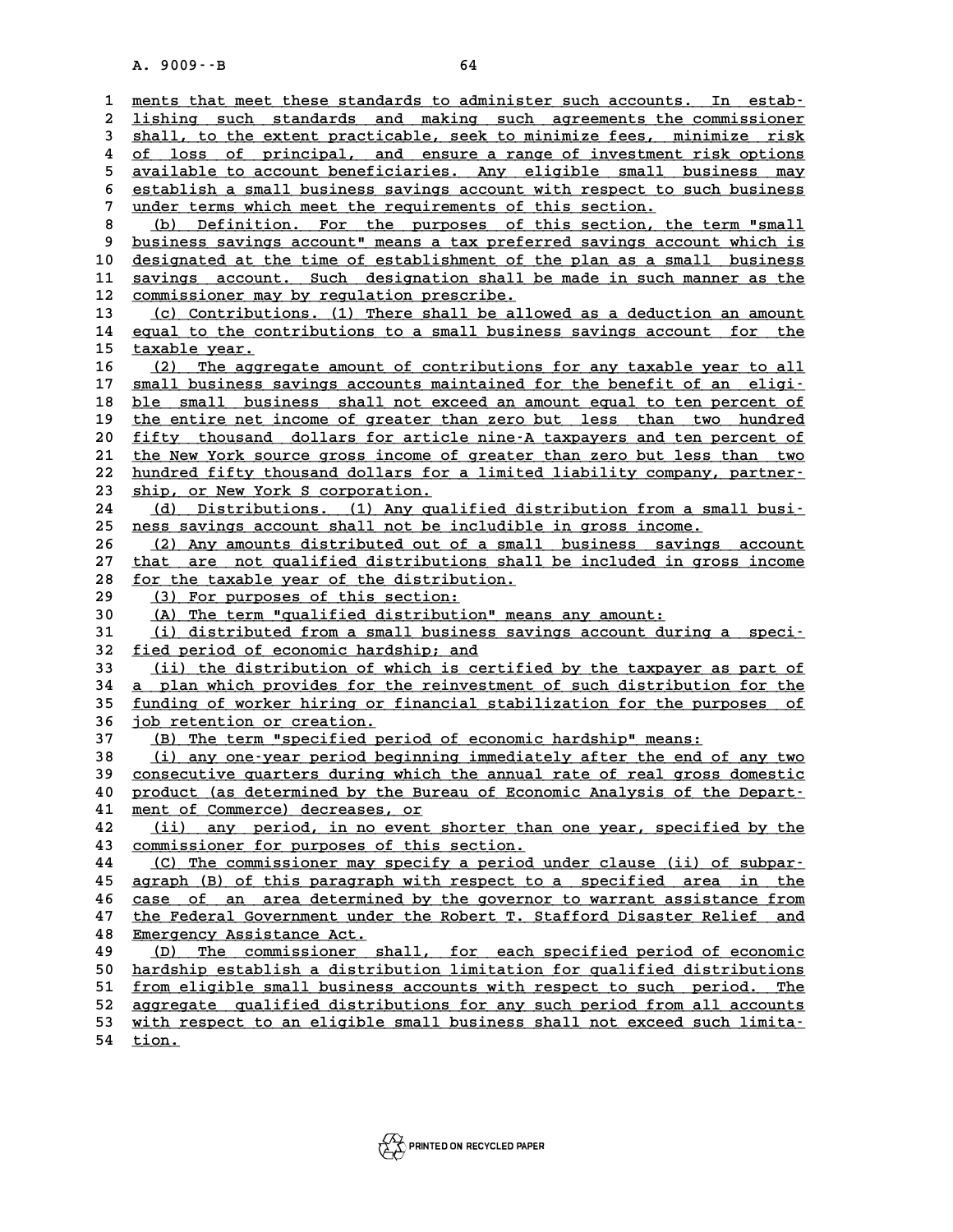A. 9009 --B<br>
1 <u>(E) Any distribution not used in the manner certified under subpara-</u><br>
2 graph (A) of this paragraph shall be treated as a distribution other <u>(E) Any distribution not used in the manner certified under subpara-</u><br>2 graph (A) of this paragraph shall be treated as a distribution other<br>3 than a qualified distribution in the taxable year of such distribution.</u> **3 (E)** Any distribution not used in the manner certified under subpara-<br> **2 graph** (A) of this paragraph shall be treated as a distribution other<br> **3** than a qualified distribution in the taxable year of such distribution **4** (F) Any amount contributed to a small business savings account (and<br>5 any earnings attributable thereto), once distributed, shall not be than a qualified distribution in the taxable year of such distribution.<br>
(F) Any amount contributed to a small business savings account (and<br>  $\frac{1}{2}$  any earnings attributable thereto), once distributed, shall not be<br>  $\$ **6 (F)** Any amount contributed to a small business savings account (and<br>
s any earnings attributable thereto), once distributed, shall not be<br>
treated as a qualified distribution unless such distribution is made not<br>
liter 5 any earnings attributable thereto), once distributed, shall not be<br>
treated as a qualified distribution unless such distribution is made not<br>
There than eight years after the date of such contribution. For purposes<br>
of t 6 <u>treated as a qualified distribution unless such distribution is made not<br>
7 later than eight years after the date of such contribution. For purposes<br>
8 of this subparagraph, amounts (and the earnings attributable theret</u> **1 distribution.** For p<br> **9** <u>of this subparagraph</u>, amounts (and the earnings attributable the<br> **9** shall be treated as distributed on a first-in first-out basis.<br>
(a) Fligible small business For purposes of this sectio 10 8 8 8 8 6 6 this subparagraph, amounts (and the earnings attributable thereto)<br>
10 <u>5 khall be treated as distributed on a first-in first-out basis.</u><br>
10 <u>(e) Eligible small business. For purposes of this section:</u><br>
11 9 shall be treated as distributed on a first-in first-out basis.<br>
10 (e) Eligible small business. For purposes of this section:<br>
11 (1) The term "eligible small business" means, with respect to any<br>
22 salerdar wear any pe 10 (e) Eligible small business. For purposes of this section:<br>
11 (1) The term "eligible small business" means, with respect to any<br>
2 calendar year, any person if the annual average number of full-time<br>
213 employees empl 11 (1) The term "eligible small business" means, with respect to any<br>
12 <u>calendar year, any person if the annual average number of full-time</u><br>
13 employees employed by such person during the preceding calendar year was<br>
1 12 calendar year, any person if the annual average number of full-time<br>13 <u>employees employed by such person during the preceding calendar year was</u><br>14 <u>twenty-five or fewer and such person has an annual net income of less</u> 15 than two hundred fifty thousand dollars. For purposes of this paragraph,<br>16 a preceding calendar year may be taken into account only if the person 14 <u>twenty-five or fewer and such person has an annual net income of less<br>15 than two hundred fifty thousand dollars. For purposes of this paragraph,<br>16 <u>a preceding calendar year may be taken into account only if the pers</u></u> than two hundred fifty thousand dollars.<br> **16** <u>was in existence throughout the year.</u><br> **19** (2)(3) The term "full-time employee" **16** <u>a preceding calendar year may be taken into account only if the person</u><br>17 <u>was in existence throughout the year.</u><br>18 (2)(A) The term "full-time employee" means, with respect to any year. **17** was in existence throughout the year.<br> **18** (2)(A) The term "full-time employee" means, with respect to any year,<br>
<u>an employee who is employed on average at least forty hours of service</u><br> **por weak 20 per week. \_\_\_\_\_\_\_\_\_ 20** <u>an employee who is employed on average at least forty hours of service</u><br> **20** <u>per week.</u><br> **21** (B) The commissioner shall prescribe such regulations, rules, and<br> **22** quidance 25 may be recognary to determine the be 20 <u>per week.</u><br>
21 <u>(B) The commissioner shall prescribe such regulations, rules, and</u><br>
22 <u>guidance as may be necessary to determine the hours of service of an</u><br>
23 <u>employee, including rules for the application</u> of this (B) The commissioner shall prescribe such regulations, rules, and<br>22 guidance as may be necessary to determine the hours of service of an<br>23 employee, including rules for the application of this subdivision to<br>24 employees 22 guidance as may be necessary to determine the hours<br>
23 employee, including rules for the application of this<br>
24 employees who are not compensated on an hourly basis.<br>
25 (f) Fffort of plodging account as sequrity If d 23 employee, including rules for the application of this subdivision to<br>24 employees who are not compensated on an hourly basis.<br>25 (f) Effect of pledging account as security. If, during any taxable<br>26 year of the cligible 24 employees who are not compensated on an hourly basis.<br>
25 (f) Effect of pledging account as security. If, during any taxable<br>
26 year of the eligible small business for whose benefit an account is<br>
27 established the ac 25 (f) Effect of pledging account as security. If, during any taxable<br>26 year of the eligible small business for whose benefit an account is<br>27 established, the account or any portion thereof is pledged as security<br>28 for **26 year of the eligible small business for whose benefit an account is<br>
27 established, the account or any portion thereof is pledged as security<br>
28 for a loan, the portion so pledged shall be treated as distributed in a** 27 established, the account or any portion thereof is<br>
28 <u>for a loan, the portion so pledged shall be treated</u><br>
<u>distribution other than a qualified distribution.</u><br>
20 (c) Annual report The commissioner shall preated **30 (g) Annual report. The commissioner shall prepare and deliver an annu- \_\_\_\_\_\_\_\_\_\_\_\_\_\_\_\_\_\_\_\_\_\_\_\_\_\_\_\_\_\_\_\_\_\_\_\_\_\_\_\_\_\_\_\_\_\_\_\_\_\_\_\_\_\_\_\_\_\_\_\_\_\_\_\_\_\_\_\_\_\_** distribution other than a qualified distribution.<br>
30 (g) Annual report. The commissioner shall prepare and deliver an annu-<br>
31 <u>al report on the efficacy of small business savings accounts to the</u><br>
to the context present **30** (g) Annual report. The commissioner shall prepare and deliver an annu-<br> **all report on the efficacy of small business savings accounts to the**<br> **temporary president of the senate and the speaker of the assembly.** Such **31 al report on the efficacy of small business savings accounts to the temporary president of the senate and the speaker of the assembly. Such report shall include, but not be limited to, an evaluation as to whether**  $\frac{$ 32 <u>temporary president of the senate and the speaker of the assembly. Such</u><br>33 <u>report shall include, but not be limited to, an evaluation as to whether</u><br>34 <u>small business savings accounts contribute to financial stabili</u> **33 report shall include, but not be limited to, an evaluation as to whether**<br>34 <u>small business savings accounts contribute to financial stabilization of</u><br>35 the small business during times of economic hardship, job ret 34 <u>small busine</u><br>35 <u>the small</u><br>36 <u>creation.</u><br>37 53 Sorti **35 <u>the small business during times of economic hardship, job retention or creation.</u><br>37 § 3. Section 209 of the tax law is amended by adding a new subdivision<br>38 13 to read as follows. 36** <u>creation.</u><br> **37 5** 3. Section 209 of the<br> **38** 13 to read as follows:<br> **39 12** For any tarable year **37 5** 3. Section 209 of the tax law is amended by adding a new subdivision<br> **38** 13 to read as follows:<br>
<u>13. For any taxable year beginning on or after January first, two</u><br>
thousand typety.org, any cligible small busin 10 to read as follows:<br>
10 thousand twenty-one, any eligible small business, as such term is<br>
10 <u>thousand twenty-one, any eligible small business, as such term is</u><br>
11 defined pursuant to section forty-five of this chapte 13. For any taxable year beginning on or after January first, two<br>40 <u>thousand twenty-one, any eligible small business, as such term is</u><br>41 defined pursuant to section forty-five of this chapter, shall be exempt<br>42 from al 40 <u>thousand twenty-one, any eligible small business, as such term is<br>41 defined pursuant to section forty-five of this chapter, shall be exempt<br>42 from all taxes imposed pursuant to this article for any contribution to<br>an</u> **41** defined pursuant to section forty-five of this chapter, shall be exempt<br>42 from all taxes imposed pursuant to this article for any contribution to<br>and qualified distribution from a small business savings account estab 42 <u>from all taxes imposed pursuant to this article for any contribution to</u><br>43 <u>and qualified distribution from a small business savings account estab-</u><br><u>14 lished pursuant to section forty-five of this chapter, subject t</u> and qualified distribution from a small business savings account estab-<br> **144** lished pursuant to section forty-five of this chapter, subject to the<br> **15** limits set forth in such section. If a taxpayer files for and recei **44** lished pursuant to section forty-five of this chapter, subject to the<br>45 limits set forth in such section. If a taxpayer files for and receives<br>46 an exemption from the tax imposed under this section pursuant to the<br>p **45** <u>limits set forth in such section. If a taxpayer files for and receives</u><br>46 <u>an exemption from the tax imposed under this section pursuant to the</u><br>provisions of this subdivision and the funds withdrawn, or any portion **46** <u>an exemption from the tax imposed under this section pursuant to the</u><br>47 provisions of this subdivision and the funds withdrawn, or any portion<br>48 thereof, are not expended for a qualifying purpose as set forth in<br>5 provisions of this subdivision and the funds withdrawn, or any portion<br>48 <u>thereof, are not expended for a qualifying purpose as set forth in</u><br>50 section forty-five of this chapter, then the amount of such exemption<br>50 sla the the taxpent of this chapter, then the amount of such exemption<br>49 <u>section forty-five of this chapter, then the amount of such exemption</u><br>50 <u>claimed by the taxpayer shall be added back to tax in the next succeed-</u><br>51 **50** <u>section forty-five of this chapter</u>, then the amount of such exemption claimed by the taxpayer shall be added back to tax in the next succeed-<br> **ing taxable year or in the year in which the exemption is disallowed.**<br> **12. Subsection 12. Subsection (c)** of section 612 of the tax law is amended by adding<br>
52 § 4. Subsection (c) of section 612 of the tax law is amended by adding<br>
53. A new parameter 46 to read as follows. 51 ing taxable year or in the year in which the exemption is disallowed.<br>52 § 4. Subsection (c) of section 612 of the tax law is amended by adding<br>53 a new paragraph 46 to read as follows:<br>54 (46) Any qualified contributio 54 (46) Any qualified contribution to and any qualified distribution from<br>55 a small business savings account established pursuant to section forty. **55** a small business savings account established pursuant to section forty-<br>56 five of this chapter. If a taxpayer files for and receives an exemption five of this chapter. If a taxpayer files for and receives an exemption

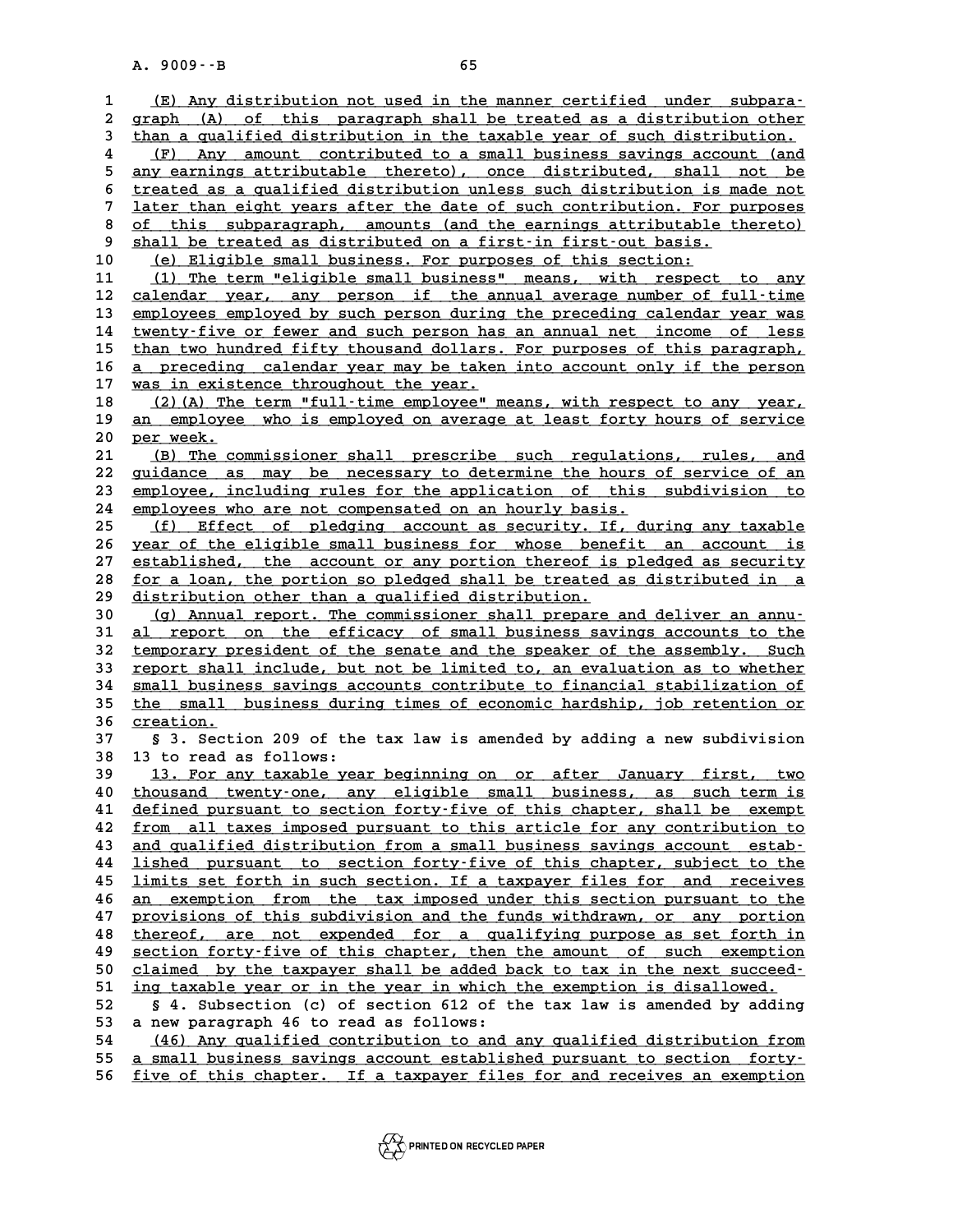|                  | $A. 9009 - B$                 | 66                                                                                                                                                 |
|------------------|-------------------------------|----------------------------------------------------------------------------------------------------------------------------------------------------|
| 1                |                               | from the tax imposed under this section pursuant to the provisions of                                                                              |
| $\boldsymbol{2}$ |                               | this paragraph and are not a qualifying contribution or distribution as                                                                            |
| 3                |                               | set forth in section forty-five of this chapter, then the amount of any                                                                            |
| 4                |                               | such exemption claimed by the taxpayer shall be added back to tax in the                                                                           |
| 5                | next succeeding taxable year. |                                                                                                                                                    |
| 6                |                               | § 5. This act shall take effect immediately and shall apply to taxable                                                                             |
| 7                |                               | years beginning on or after January 1, 2022.                                                                                                       |
|                  |                               |                                                                                                                                                    |
| 8                |                               | PART NN                                                                                                                                            |
| 9                | Section                       | 1. Section 606 of the tax law is amended by adding a new                                                                                           |
| 10               |                               | subsection (g-3) to read as follows:                                                                                                               |
| 11               |                               | (g-3) Geothermal energy systems credit. (1) General. An individual                                                                                 |
| 12               |                               | taxpayer shall be allowed a credit against the tax imposed by this arti-                                                                           |
| 13               |                               | cle equal to twenty-five percent of qualified geothermal energy system                                                                             |
| 14               |                               | expenditures, except as provided in subparagraph (D) of paragraph two of                                                                           |
| 15               |                               | this subsection. This credit shall not exceed five thousand dollars for                                                                            |
| 16               |                               | a qualified geothermal energy system placed in service on or after                                                                                 |
| 17               |                               | September first, two thousand twenty-one.                                                                                                          |
| 18<br>19         |                               | (2) Qualified geothermal energy systems expenditures. (A) The term<br>"qualified geothermal energy system expenditures" means expenditures         |
| 20               | for:                          |                                                                                                                                                    |
| 21               |                               | (i) the purchase of geothermal energy system equipment which is                                                                                    |
| 22               |                               | installed in connection with residential property which is (I) located                                                                             |
| 23               |                               | in this state and (II) which is used by the taxpayer as his or her prin-                                                                           |
| 24               |                               | cipal residence at the time the geothermal energy system equipment is                                                                              |
| 25               | placed in service;            |                                                                                                                                                    |
| 26               |                               | (ii) the lease of geothermal energy system equipment under a written                                                                               |
| 27               |                               | agreement that spans at least ten years where such equipment owned by a                                                                            |
| 28<br>29         |                               | person other than the taxpayer is installed in connection with residen-<br>tial property which is (I) located in this state and (II) which is used |
| 30               |                               | by the taxpayer as his or her principal residence at the time the geoth-                                                                           |
| 31               |                               | ermal energy system equipment is placed in service; or                                                                                             |
| 32               |                               | (iii) the purchase of power under a written agreement that spans at                                                                                |
| 33               |                               | least ten years whereunder the power purchased is generated by geother-                                                                            |
| 34               | mal                           | energy system equipment owned by a person other than the taxpayer                                                                                  |
| 35               |                               | which is installed in connection with residential property which is (I)                                                                            |
| 36               |                               | located in this state and (II) used by the taxpayer as his or her prin-                                                                            |
| 37               |                               | cipal residence at the time the geothermal energy system equipment is                                                                              |
| 38<br>39         | placed in service.            | (B) Such qualified expenditures shall include expenditures for materi-                                                                             |
| 40               |                               | als, labor costs properly allocable to on-site preparation, assembly and                                                                           |
| 41               |                               | original installation, architectural and engineering services, and                                                                                 |
| 42               |                               | designs and plans directly related to the construction or installation                                                                             |
| 43               |                               | of the geothermal energy system equipment.                                                                                                         |
| 44               |                               | (C) Such qualified expenditures for the purchase of geothermal energy                                                                              |
| 45               |                               | system equipment shall not include interest or other finance charges.                                                                              |
| 46               |                               | (D) Such qualified expenditures for the lease of geothermal<br>energy                                                                              |
| 47               |                               | system equipment or the purchase of power under an agreement described                                                                             |
| 48<br>49         |                               | in clause (ii) or (iii) of subparagraph (A) of this paragraph shall<br>include an amount equal to all payments made during the taxable year        |
| 50               |                               | under such agreement. Provided, however, such credits shall only be                                                                                |
| 51               |                               | allowed for fourteen years after the first taxable year in which such                                                                              |
| 52               |                               | credit is allowed. Provided further, however, the twenty-five percent                                                                              |
| 53               |                               | limitation in paragraph one of this subsection shall only apply to the                                                                             |
| 54               |                               | total aggregate amount of all payments to be made pursuant to an agree-                                                                            |
|                  |                               |                                                                                                                                                    |

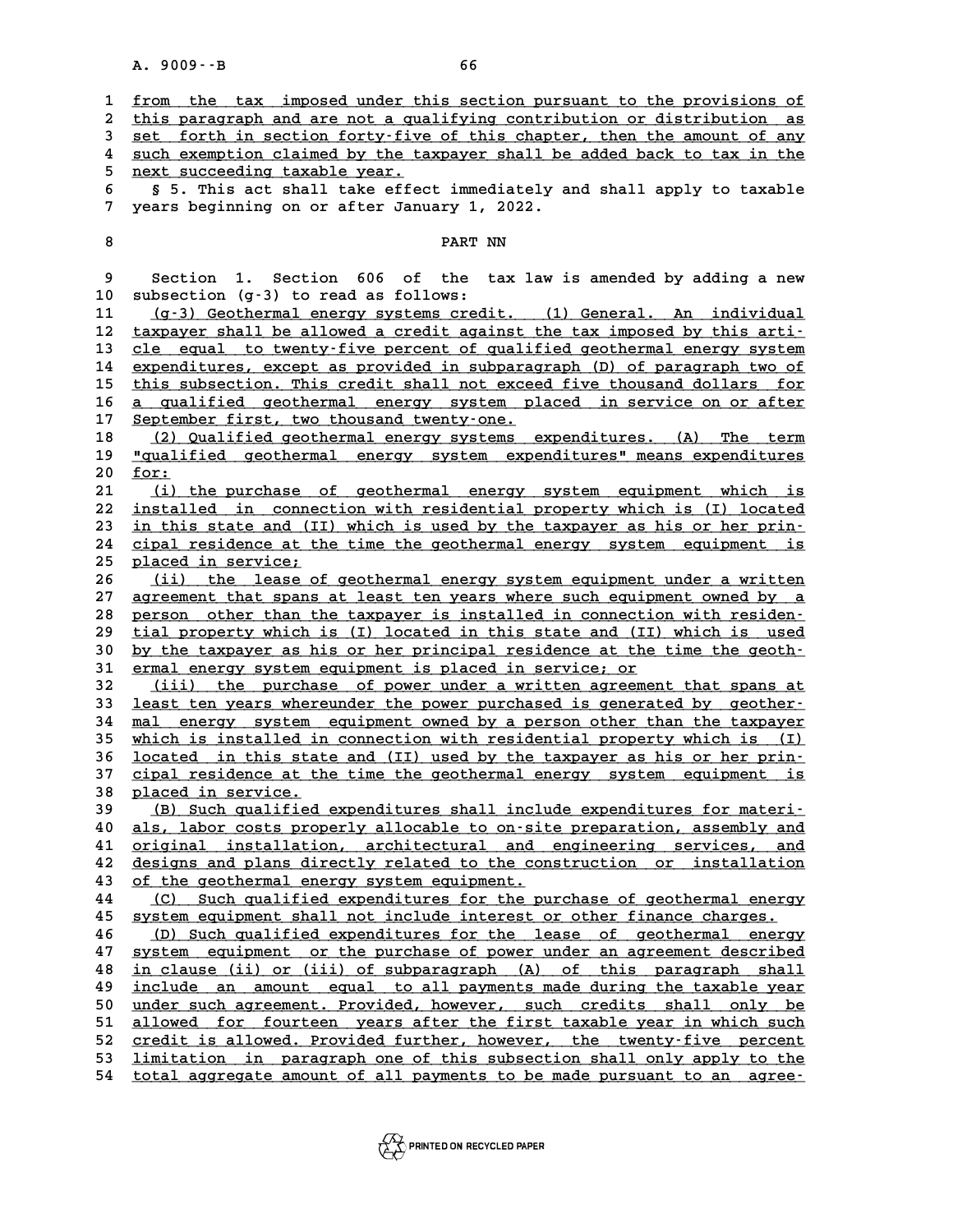A. 9009 · - B<br>
1 <u>ment referenced in clause (ii) or (iii) of subparagraph (A) of this</u><br>
2 paragraph and shall not apply to individual payments made during a 2 <u>ment referenced in clause (ii) or (iii) of subparagraph (A) of this<br>2 <u>paragraph, and shall not apply to individual payments made during a</u><br>3 taxable year under such agreement except to the extent such limitation</u> **3** <u>ment referenced in clause (ii) or (iii) of subparagraph (A) of this paragraph, and shall not apply to individual payments made during a taxable year under such agreement except to the extent such limitation</u> paragraph, and shall not apply to individ<br>  $\frac{1}{2}$  taxable year under such agreement except<br>  $\frac{1}{2}$  on an aggregate basis has been reached.<br>  $\frac{1}{2}$  (2) Coothermal energy system equipment 5 (3) Geothermal energy system equipment. The term "geothermal energy<br>
5 (3) Geothermal energy system equipment. The term "geothermal energy<br>
5 (3) Geothermal energy system equipment. The term "geothermal energy **6 4 on an aggregate basis has been reached.**<br> **6 (3) Geothermal energy system equipment. The term "geothermal energy**<br> **6 system equipment" shall mean a system whose original use begins with the**<br> **1** tarraway, which meat <sup>5</sup> (3) Geothermal energy system equipment. The term "geothermal energy system equipment" shall mean a system whose original use begins with the taxpayer; which meets the eligibility criteria, if any, prescribed by the dep 8 system equipment" shall mean a system whose original use begins with the<br>
<sup>7</sup> taxpayer; which meets the eligibility criteria, if any, prescribed by<br>
<sup>8</sup> the department; and which is a ground coupled solar thermal system **expayer; which meets the eligibility criteria, if any, prescribed by**<br> **9 the department; and which is a ground coupled solar thermal system that**<br> **9 utilizes the solar thermal energy stored in the ground or in bodies of** 8 the department; and which is a ground coupled solar thermal system that<br>9 utilizes the solar thermal energy stored in the ground or in bodies of<br>10 water to produce heat, and which is commonly known as or referred to as<br> 9 <u>utilizes the solar thermal energy stored in the ground or in bodies of</u><br>10 <u>water to produce heat, and which is commonly known as or referred to as</u><br>11 <u>a ground source heat pump system.</u><br>12 (4) Multiple taxpayers. Wher which is commonly known as or referred to as<br>
11 <u>a ground source heat pump system.</u><br>
12 (4) Multiple taxpayers. Where geothermal energy system equipment is<br>
13 purchased and installed in a principal residence shared by tw **11 a ground source heat pump system.**<br> **12** (4) Multiple taxpayers. Where geothermal energy system equipment is<br> **13** purchased and installed in a principal residence shared by two or more<br> **14** taxpayers, the amount of t 12 (4) Multiple taxpayers. Where geothermal energy system equipment is<br>13 <u>purchased and installed in a principal residence shared by two or more</u><br>14 taxpayers, the amount of the credit allowable under this subsection for<br> 13 <u>purchased and installed in a principal residence shared by two or more</u><br>14 <u>taxpayers, the amount of the credit allowable under this subsection for</u><br>15 <u>each such taxpayer shall be prorated according to the percentage </u> 14 taxpayers, the amount of the credit allowable under this subsection for<br>15 each such taxpayer shall be prorated according to the percentage of the<br>16 total expenditure for such geothermal energy system equipment contrib 15 each such taxpayer shall<br>16 <u>total expenditure for suc.</u><br>17 <u>uted by each taxpayer.</u> **16** total expenditure for such geothermal energy system equipment contrib-<br>17 <u>uted by each taxpayer.</u><br>18 (5) Proportionate share. Where geothermal energy system equipment is<br>nurshared and installed by a condeminium manag 17 uted by each taxpayer.<br>
18 (5) Proportionate share. Where geothermal energy system equipment is<br>
<u>purchased and installed by a condominium management</u> association or a<br>
conceptive housing corporation a taxpayer who is a 18 (5) Proportionate share. Where geothermal energy system equipment is<br>19 <u>purchased and installed by a condominium management association or a</u><br>20 <u>cooperative housing corporation, a taxpayer who is a member of the</u><br>21 c purchased and installed by a condominium management association or a<br>
20 <u>cooperative housing corporation</u>, a taxpayer who is a member of the<br>
21 condominium management association or who is a tenant-stockholder in the<br>
22 **20** cooperative housing corporation, a taxpayer who is a member of the condominium management association or who is a tenant-stockholder in the cooperative housing corporation may for the purpose of this subsection claim 21 <u>condominium management association or who is a tenant-stockholder in the cooperative housing corporation may for the purpose of this subsection  $\frac{1}{2}$ <br>
23 claim a proportionate share of the total expense as the expe</u> 22 cooperative housing corporation may for the purpose of this subsection<br>
23 claim a proportionate share of the total expense as the expenditure f<br>
24 the purposes of the credit attributable to his principal residence.<br>
( 22 <u>cooperative housing corporation may for the purpose of this subsection</u><br>23 <u>claim a proportionate share of the total expense as the expenditure for</u><br>25 <u>(6) Grants. For purposes of determining the amount of the expendi</u> 24 the purposes of the credit attributable to his principal residence.<br>
25 (6) Grants. For purposes of determining the amount of the expenditure<br>
26 <u>incurred in purchasing and installing geothermal energy system equip-</u><br> 25 (6) Grants. For purposes of determining the amount of the expenditure<br>26 <u>incurred in purchasing and installing geothermal energy system equip-</u><br>27 ment, the amount of any federal, state or local grant received by the<br>2 27 <u>ment, the amount of any federal, state or local grant received by the</u><br>28 <u>taxpayer, which was used for the purchase and/or installation of such</u><br>29 equipment and which was not included in the federal gross income of t 27 ment, the amount of any federal, state or local grant received by the<br>
28 taxpayer, which was used for the purchase and/or installation of such<br>
<u>equipment and which was not included in the federal gross income of the</u><br> taxpayer, which was used for the purchase and/or installation of su<br>
29 equipment and which was not included in the federal gross income of the<br>
30 taxpayer, shall not be included in the amount of such expenditures.<br>
<sup>21</sup> equipment and which was not included in the federal gross income of the<br>30 taxpayer, shall not be included in the amount of such expenditures.<br>31 (7) When credit allowed. The credit provided for herein shall be<br>32 allowed 30 **taxpayer, shall not be included in the amount of such expenditures.**<br>31 (7) When credit allowed. The credit provided for herein shall be<br>32 allowed with respect to the taxable year, commencing after two thousand<br>33 twe 31 (7) When credit allowed. The credit provided for herein shall be<br>32 allowed with respect to the taxable year, commencing after two thousand<br>33 <u>twenty-two, in which the geothermal energy system equipment is placed in</u><br>3 allowed with respect to the taxable year, commencing after two thousand<br>33 <u>twenty-two, in which the geothermal energy system equipment is placed in<br>34 <u>service.</u><br>(8) Carryover of credit. If the amount of the credit, and c</u> 35 <u>(8) Carryover of credit. If the amount of the credit, and carryovers</u><br>36 of such credit, allowable under this subsection for any taxable year **34 <u>service.</u><br>
<b>35** (8) Carryover of credit. If the amount of the credit, and carryovers<br> **36** <u>of such credit, allowable under this subsection for any taxable year</u><br> **27** shall exaced the taxnaveris tax for such year, su **35 (8) Carryover of credit. If the amount of the credit, and carryovers**<br>36 <u>of such credit, allowable under this subsection for any taxable year</u><br>37 <u>shall exceed the taxpayer's tax for such year, such excess amount may </u> 36 <u>of such credit, allowable under this subsection for any taxable year</u><br>37 <u>shall exceed the taxpayer's tax for such year, such excess amount may be<br>28 carried over to the five taxable years next following the taxable ye</u> 37 <u>shall exceed the taxpayer's tax for such year, such excess amount may be carried over to the five taxable years next following the taxable year 39 with respect to which the credit is allowed and may be deducted from th</u> 38 carried over to the five taxable years next following the taxable year<br>39 <u>with respect to which the credit is allowed and may be deducted from the</u><br>40 taxpayer's tax for such year or years.<br>41 § 2. This act shall take with respect to which the credit is allowed and may be deducted from the<br>40 taxpayer's tax for such year or years.<br>41 § 2. This act shall take effect immediately and shall apply to taxable<br><sup>42</sup> years commonging on and afte 40 **Laxpayer's tax for such year or years.**<br>41 § 2. This act shall take effect immediately and<br>42 years commencing on and after January 1, 2022. **42 years commencing on and after January 1, 2022.<br><b>43** PART OO **44 Section 1. Paragraph (a) of subdivision 4 of section 189 of the state 44** Section 1. Paragraph (a) of subdivision 4 of section 189 of the state<br>45 finance law, as amended by section 8 of part A of chapter 56 of the laws **44** Section 1. Paragraph (a) of subdivision<br>**45 finance law, as amended by section 8 of pa**<br>**46 of 2013, is amended to read as follows:**<br><sup>47</sup> (a) This section shall apply to glaims 45 finance law, as amended by section 8 of part A of chapter 56 of the laws<br>46 of 2013, is amended to read as follows:<br>47 (a) This section shall apply to claims, records, [or] statements<u>, and</u><br>28 obligations made under th of 2013, is amended to read as follows:<br>
47 (a) This section shall apply to claims, records, [or] statements<u>, and</u><br>
48 <u>obligations</u> made under the tax law only if (i) the net income or sales<br>
9 of the person against whom **47** (a) This section shall apply to claims, records, [or] statements<u>, and</u><br>48 <u>obligations</u> made under the tax law only if (i) the net income or sales<br>49 of the person against whom the action is brought equals or exceeds **50 millions and the star and the set of the person against whom the action is brought equals or exceeds one**<br> **49 of the person against whom the action is brought equals or exceeds one**<br> **50 million dollars for any taxabl 51** pursuant to the person against whom the action is brought equals or exceeds one<br> **51** pursuant to this article; <u>and</u> (ii) the damages pleaded in such action<br> **52** exceed three bundred [and] fifty thousand dollars[1, 50 million dollars for any taxable year subject to any action brought<br>51 pursuant to this article; <u>and</u> (ii) the damages pleaded in such action<br>52 exceed three hundred [and] fifty thousand dollars[; and (iii) the person<br>5

51 pursuant to this article; <u>and</u> (ii) the damages pleaded in such action<br>52 exceed three hundred [and] fifty thousand dollars [; and (iii) the person<br>53 is alleged to have violated paragraph (a), (b), (c), (d), (e), (f) 52 exceed three hundred [and] fifty thousand dollars[; and (iii) the person<br>53 is alleged to have violated paragraph (a), (b), (c), (d), (e), (f) or<br>54 (g) of subdivision one of this section; provided, however, that nothin

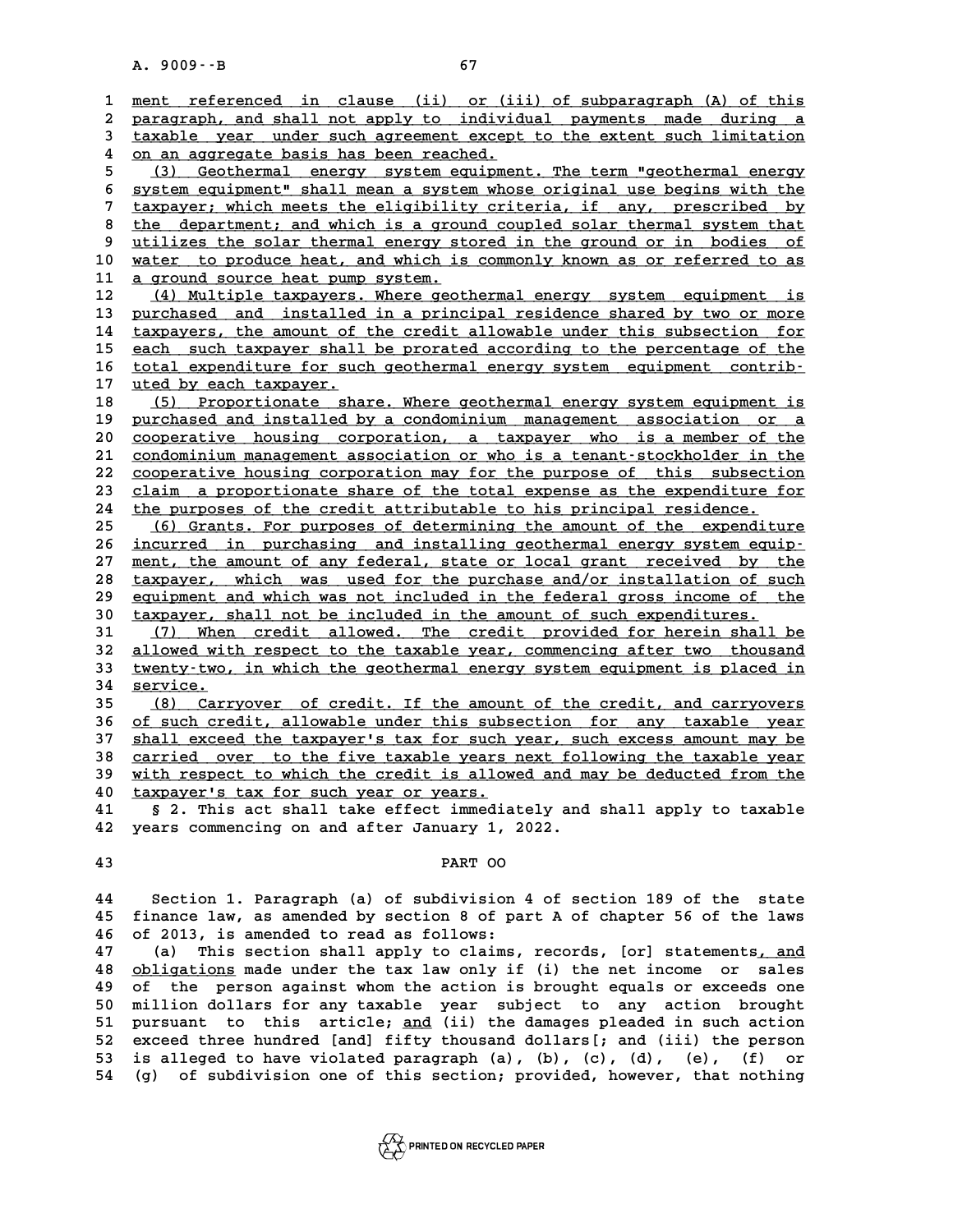A. 9009 - - B<br>1 in this subparagraph shall be deemed to modify or restrict the applica-<br><sup>2</sup> tion of such paragraphs to any ast alloged that relates to a violation 1 in this subparagraph shall be deemed to modify or restrict the applica<sup>.</sup><br>2 tion of such paragraphs to any act alleged that relates to a violation 1 in this subparagrap<sup>1</sup><br>2 tion of such para<br>3 of the tax law]. % at tion of such paragraphs to any act alleged that relates to a violation<br>
4 § 2. This act shall take effect immediately and shall apply to all<br>
5 false claims, records, statements and obligations concealed, avoided or 5 of the tax law].<br>4 § 2. This act shall take effect immediately and shall apply to all<br>5 false claims, records, statements and obligations concealed, avoided or<br>6 decreesed on prior to ar after such effective data § 2. This act shall take effect immediately and sh<br>5 false claims, records, statements and obligations concea<br>6 decreased on, prior to, or after such effective date. 6 decreased on, prior to, or after such effective date.<br> **7** PART PP **8 Section 1. Subparagraph (B) of paragraph 1 of subsection (a) of** 8 Section 1. Subparagraph (B) of paragraph 1 of subsection (a) of<br>9 section 1115 of the tax law, as amended by section 1 of part SS of chap-**10 ter 59 of the laws of 2021, is amended to read as follows:** 9 section 1115 of the tax law, as amended by section 1 of part SS of chap-<br>10 ter 59 of the laws of 2021, is amended to read as follows:<br>11 (B) Until May thirty first, two thousand [twenty-two] <u>twenty-five</u>, the<br>12 food a **10 ter 59 of the laws of 2021, is amended to read as follows:**<br> **11 (B) Until May thirty first, two thousand [twenty-two] <u>twenty-five</u>, the<br>
<b>12 food and drink excluded from the exemption provided by clauses (i), (ii)**<br> 11 (B) Until May thirty first, two thousand [twenty-two] <u>twenty-five</u>, the<br>12 food and drink excluded from the exemption provided by clauses (i), (ii)<br>13 and (iii) of subparagraph (A) of this paragraph, and bottled water, 12 food and drink excluded from the exemption provided by clauses (i), (ii)<br>13 and (iii) of subparagraph (A) of this paragraph, and bottled water,<br>14 shall be exempt under this subparagraph when sold for [one dollar] <u>two</u> and (iii) of subparagraph (A) of this paragraph, and bottled water,<br>
14 shall be exempt under this subparagraph when sold for [one dollar] <u>two</u><br>
15 <u>dollars</u> and fifty cents or less through any vending machine that accept 14 shall be exempt under this subparagraph when sold for [one dollar] <u>two</u><br>15 <u>dollars</u> and fifty cents or less through any vending machine that accepts<br>16 coin or currency only or when sold for two dollars <u>and fifty cen</u> 15 dollars and fifty cents or less through any vending machine that accepts<br>16 coin or currency only or when sold for two dollars <u>and fifty cents</u> or<br>17 less through any vending machine that accepts any form of payment ot 16 coin or currency only or when sold for two dollars <u>and fifty cents</u> or<br>17 less through any vending machine that accepts any form of payment other<br>18 than coin or currency, whether or not it also accepts coin or currenc less through any vending machine that accepts any form of payment other

19 § 2. This act shall take effect immediately.<br>20 **PART QQ** 

**20**<br>**21** Section 1. Paragraph (e) of subdivision 1 of section 536 of the real<br>22 DECAMING 10 25 SECTION 1 of Dati Content 58 of 21 Section 1. Paragraph (e) of subdivision 1 of section 536 of the real<br>22 property tax law, as amended by section 4 of part CC of chapter 58 of 21 Section 1. Paragraph (e) of subdivision 1 of sect<br>22 property tax law, as amended by section 4 of par<br>23 the laws of 2018, is amended to read as follows:<br>24 (e) Ianda suped by the state within the same pre-22 property tax law, as amended by section 4 of part CC of chapter 58 of<br>
23 the laws of 2018, is amended to read as follows:<br>
24 (e) Lands owned by the state, within the core preservation area of the<br>
25 Central Pine Barr **23 the laws of 2018, is amended to read as follows:**<br> **24** (e) Lands owned by the state, within the core preservation area of the<br> **25 Central Pine Barrens area as described and bounded by subdivision eleven**<br>
26 of secti

**24** (e) Lands owned by the state, within the core preservation area of the<br>25 Central Pine Barrens area as described and bounded by subdivision eleven<br>26 of section 57-0107 of the environmental conservation law, situate i 25 Central Pine Barrens area as d<br>26 of section 57-0107 of the envi<br>27 following school districts: **28 County School District Town**

| 28       | County  |  |  | School District                              | Town        |
|----------|---------|--|--|----------------------------------------------|-------------|
| 29<br>30 | Suffolk |  |  | Rocky Point Union Free<br>school district    | Brookhaven  |
| 31       |         |  |  | [Eastport Union Free school]                 | Brookhaven  |
| 32       |         |  |  | [district] Eastport-South                    | Southampton |
| 33       |         |  |  | Manor Central school                         |             |
| 34       |         |  |  | district                                     |             |
| 35       |         |  |  | Longwood Central school                      | Brookhaven  |
| 36       |         |  |  | district                                     |             |
| 37       |         |  |  | Riverhead Central school                     | Brookhaven  |
| 38       |         |  |  | district                                     | Riverhead   |
| 39       |         |  |  |                                              | Southampton |
| 40       |         |  |  | Hampton Bays Union Free                      | Southampton |
| 41       |         |  |  | school district                              |             |
| 42       |         |  |  | Shoreham-Wading River                        | Brookhaven  |
| 43       |         |  |  | Central school                               | Riverhead   |
| 44       |         |  |  | district                                     |             |
| 45       |         |  |  | § 2. This act shall take effect immediately. |             |

**46 PART RR**

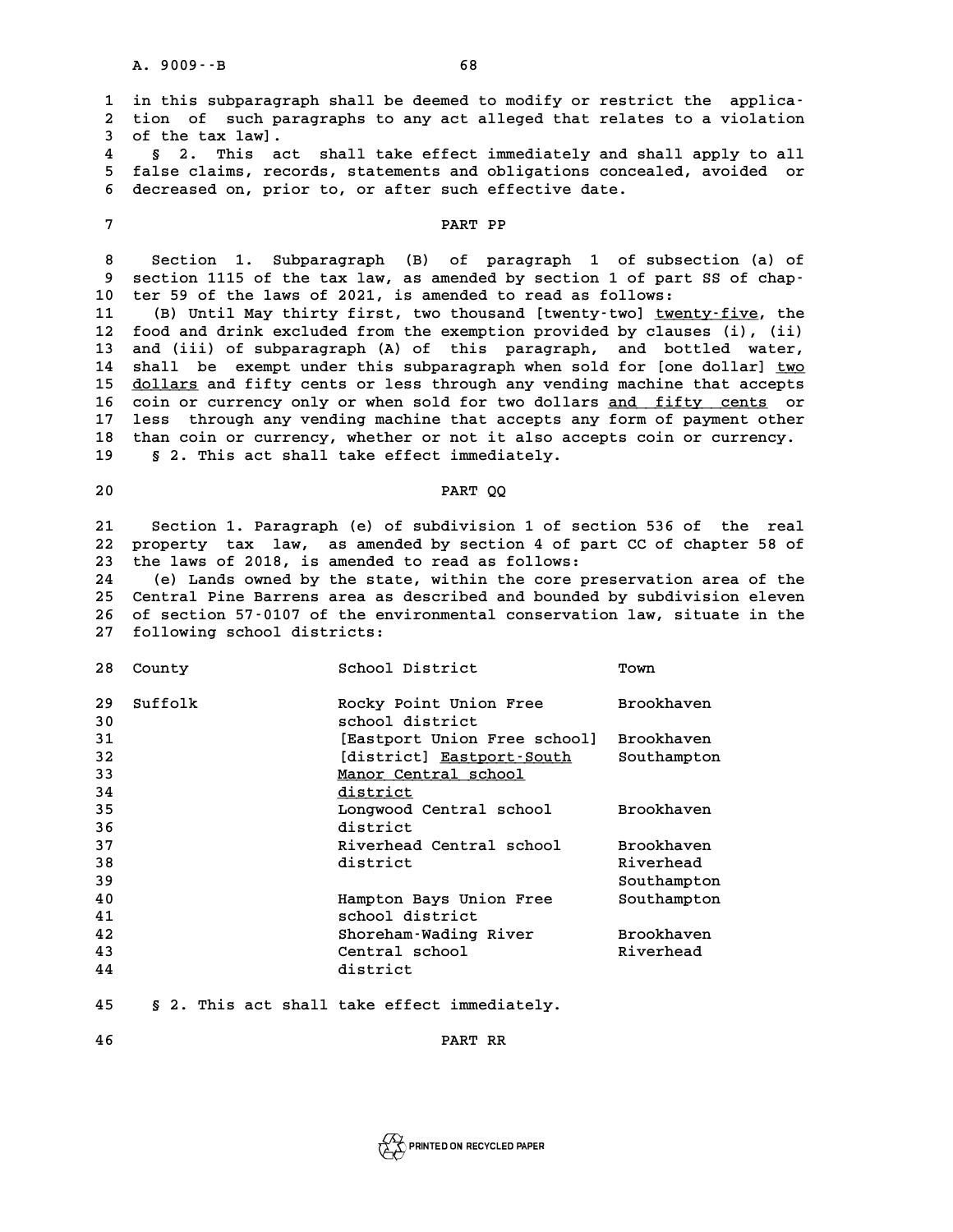**1 Section 1. Subparagraph (ii) of paragraph (b) of subdivision 4 of 2** Section 1. Subparagraph (ii) of paragraph (b) of subdivision 4 of<br>2 section 425 of the real property tax law, as amended by section 1 of<br>3 part B of chapter 59 of the laws of 2018 is amended to read as follows: **3 part B of chapter 59 of the laws of 2018, is amended to read as follows:** 2 section 425 of the real property tax law, as amended by section 1 of<br>3 part B of chapter 59 of the laws of 2018, is amended to read as follows:<br>4 (ii) The term "income" as used herein shall mean the "adjusted gross<br>5 inc **5** part B of chapter 59 of the laws of 2018, is amended to read as follows:<br>
4 (ii) The term "income" as used herein shall mean the "adjusted gross<br>
5 income" for federal income tax purposes as reported on the applicant's 4 (ii) The term "income" as used herein shall mean the "adjusted gross<br>5 income" for federal income tax purposes as reported on the applicant's<br>6 federal or state income tax return for the applicable income tax year,<br>7 sub 5 income" for federal income tax purposes as reported on the applicant's<br>
6 federal or state income tax return for the applicable income tax year,<br>
7 subject to any subsequent amendments or revisions, reduced by distrib-<br> 6 federal or state income tax return for the applicable income tax year,<br>7 subject to any subsequent amendments or revisions, reduced by distrib-<br>8 utions, to the extent included in federal adjusted gross income,<br>processin 9 subject to any subsequent amendments or revisions, reduced by distrib-<br>
8 utions, to the extent included in federal adjusted gross income,<br>
9 received from an individual retirement account and an individual retire-<br>
0 mo 8 utions, to the extent included in federal adjusted gross income,<br>9 received from an individual retirement account and an individual retire<br>10 ment annuity, and for other pensions and annuities, as such term is<br>11 defined 9 received from an individual retirement account and an individual retire-<br>10 ment annuity, and for other pensions and annuities, as such term is<br>11 defined in paragraph three-a of subsection (c) of section six hundred<br>two 10 ment annuity, and for other pensions and annuities, as such term is<br>11 defined in paragraph three a of subsection (c) of section six hundred<br>12 twelve of the tax law, received by an individual who has attained the<br>330 o 11 <u>defined in paragraph three-a of subsection (c) of section six hundred</u><br>12 <u>twelve of the tax law, received by an individual who has attained the</u><br>13 <u>age of fifty-nine and one-half years, but not in excess of twenty th</u> 12 <u>twelve of the tax law, received by an individual who has attained the</u><br>13 <u>age of fifty-nine and one-half years, but not in excess of twenty thou-</u><br>14 <u>sand dollars</u>; provided that if no such return was filed for the a **13 age of fifty-nine and one-half years, but not in excess of twenty thou-**<br> **14 sand dollars; provided that if no such return was filed for the applica-**<br> **15 ble income tax year, "income" shall mean the adjusted gross i 14 sand dollars; provided that if no such return was filed for the applica-**<br> **15 ble income tax year, "income" shall mean the adjusted gross income that**<br> **16 would have been so reported if such a return had been filed. 15 ble income tax year, "income" shall mean the adjusted gross income that**<br>16 would have been so reported if such a return had been filed. Provided<br>17 further, that effective with exemption applications for final assessm 16 would have been so reported if such a return had been filed. Provided<br>17 further, that effective with exemption applications for final assessment<br>18 rolls to be completed in two thousand nineteen, where an income-eligi-17 further, that effective with exemption applications for final assessment<br>18 rolls to be completed in two thousand nineteen, where an income eligi-<br>19 bility determination is wholly or partly based upon the income of one **20 more individuals who did not file a return for the applicable income eligi-**<br>**20 more individuals who did not file a return for the applicable income tax**<br>**21 year** then in order for the application to be considered co **20 bility determination is wholly or partly based upon the income of one or** 20 more individuals who did not file a return for the applicable income tax year, then in order for the application to be considered complete, e 20 more individuals who did not file a return for the applicable income tax<br>21 year, then in order for the application to be considered complete, each<br>22 such individual must file a statement with the department showing th 21 year, then in order for the application to be considered complete, each<br>22 such individual must file a statement with the department showing the<br>23 source or sources of his or her income for that income tax year, and th 22 such individual must file a statement with the department showing the<br>23 source or sources of his or her income for that income tax year, and the<br>24 amount or amounts thereof, that would have been reported on such a<br>25 23 source or sources of his or her income for that income tax year, and the<br>24 amount or amounts thereof, that would have been reported on such a<br>25 return if one had been filed. Such statement shall be filed at such<br>16 ti 24 amount or amounts thereof, that would have been reported on such a<br>
25 return if one had been filed. Such statement shall be filed at such<br>
26 time, and in such form and manner, as may be prescribed by the depart-<br>
27 m 25 return if one had been filed. Such statement shall be filed at such 26 time, and in such form and manner, as may be prescribed by the depart-<br>27 ment, and shall be subject to the secrecy provisions of the tax law to<br>28 **28 the same extent that a personal income tax return would be. The depart-29 ment shall make such forms and instructions available for the filing of** 28 the same extent that a personal income tax return would be. The depart-<br>29 ment shall make such forms and instructions available for the filing of<br>30 such statements. The local assessor shall upon the request of a taxpa **39 ment shall make such forms and instructions available for the filing of such statements. The local assessor shall upon the request of a taxpayer assist such taxpayer in the filing of the statement with the department. 30** such statements. The local assessor shall upon the request of a taxpayer<br>31 assist such taxpayer in the filing of the statement with the department.<br>32 § 2. Subparagraph (B) of paragraph 1 of subsection (eee) of secti **31** assist such taxpayer in the filing of the statement with the department.<br> **32** § 2. Subparagraph (B) of paragraph 1 of subsection (eee) of section<br> **33** 606 of the tax law, as amended by section 10 of part B of chapte **34 the laws of 2018, is amended to read as follows:** 33 606 of the tax law, as amended by section 10 of part B of chapter 59 of<br>34 the laws of 2018, is amended to read as follows:<br>35 (B) "Affiliated income" shall mean for purposes of the basic STAR<br>36 credit, the combined in **36 credit, the combined income of all of the owners of the parcel who 37 resided primarily thereon as of December thirty-first of the taxable** 36 credit, the combined income of all of the owners of the parcel who<br>37 resided primarily thereon as of December thirty-first of the taxable<br>38 year, and of any owners' spouses residing primarily thereon as of such<br>39 dat **37 resided primarily thereon as of December thirty-first of the taxable**<br>**38 year, and of any owners' spouses residing primarily thereon as of such date, and for purposes of the enhanced STAR credit, the combined income<br> 40 of any owners' spouses residing primarily thereon as of such date, and for purposes of the enhanced STAR credit, the combined income 40 of all of the owners of the parcel as of December thirty-first of the theory and o** 39 date, and for purposes of the enhanced STAR credit, the combined income<br>40 of all of the owners of the parcel as of December thirty-first of the<br>41 taxable year, and of any owners' spouses residing primarily thereon as<br> 40 of all of the owners of the parcel as of December thirty-first of the<br>41 taxable year, and of any owners' spouses residing primarily thereon as<br>42 of such date; provided that for both purposes the income to be so<br>43 com 41 taxable year, and of any owners' spouses residing primarily thereon as<br>42 of such date; provided that for both purposes the income to be so<br>43 combined shall be the "adjusted gross income" for the taxable year as<br>44 rep 42 of such date; provided that for both purposes the income to be so<br>43 combined shall be the "adjusted gross income" for the taxable year as<br>44 reported for federal income tax purposes, or that would be reported as<br>45 adj 43 combined shall be the "adjusted gross income" for the taxable year as<br>44 reported for federal income tax purposes, or that would be reported as<br>45 adjusted gross income if a federal income tax return were required to be **44 reported for federal income tax purposes, or that would be reported as<br>45 adjusted gross income if a federal income tax return were required to be<br>46 filed, reduced by distributions, to the extent included in federal<br>4** 45 adjusted gross income if a federal income tax return were required to be<br>46 filed, reduced by distributions, to the extent included in federal<br>47 adjusted gross income, received from an individual retirement account<br>48 46 filed, reduced by distributions, to the extent included in federal<br>47 adjusted gross income, received from an individual retirement account<br>48 and an individual retirement annuity, and for other pensions and annui-<br>tion **47** adjusted gross income, received from an individual retirement account<br>48 and an individual retirement annuity, and for other pensions and annui-<br><u>ties, as such term is defined in paragraph three-a of subsection (c) of</u>

ties, as such term is defined in paragraph three-a of subsection (c) of an individual<br>
50 <u>section six hundred twelve of this article, received by an individual</u><br>
51 who has attained the age of fifty-nine and one-half vear ties, as such term is defined in paragraph three-a of subsection (c) of<br>50 <u>section six hundred twelve of this article, received by an individual</u><br>51 who has attained the age of fifty-nine and one-half years, not in excess 50 section six hundred twelve of this article, received by an individual<br>51 who has attained the age of fifty-nine and one-half years, not in excess<br>52 <u>of twenty thousand dollars</u>. For taxable years beginning on and after 51 who has attained the age of fifty-nine and one-half years, not in excess<br>
52 <u>of twenty thousand dollars</u>. For taxable years beginning on and after<br>
53 January first, two thousand nineteen, where an income-eligibility d 52 <u>of twenty thousand dollars</u>. For taxable years beginning on and after<br>
53 January first, two thousand nineteen, where an income eligibility deter-<br>
54 mination is wholly or partly based upon the income of one or more i **55 viduals who did not file a return pursuant to section six hundred 56 fifty-one of this article for the applicable income tax year, then in**

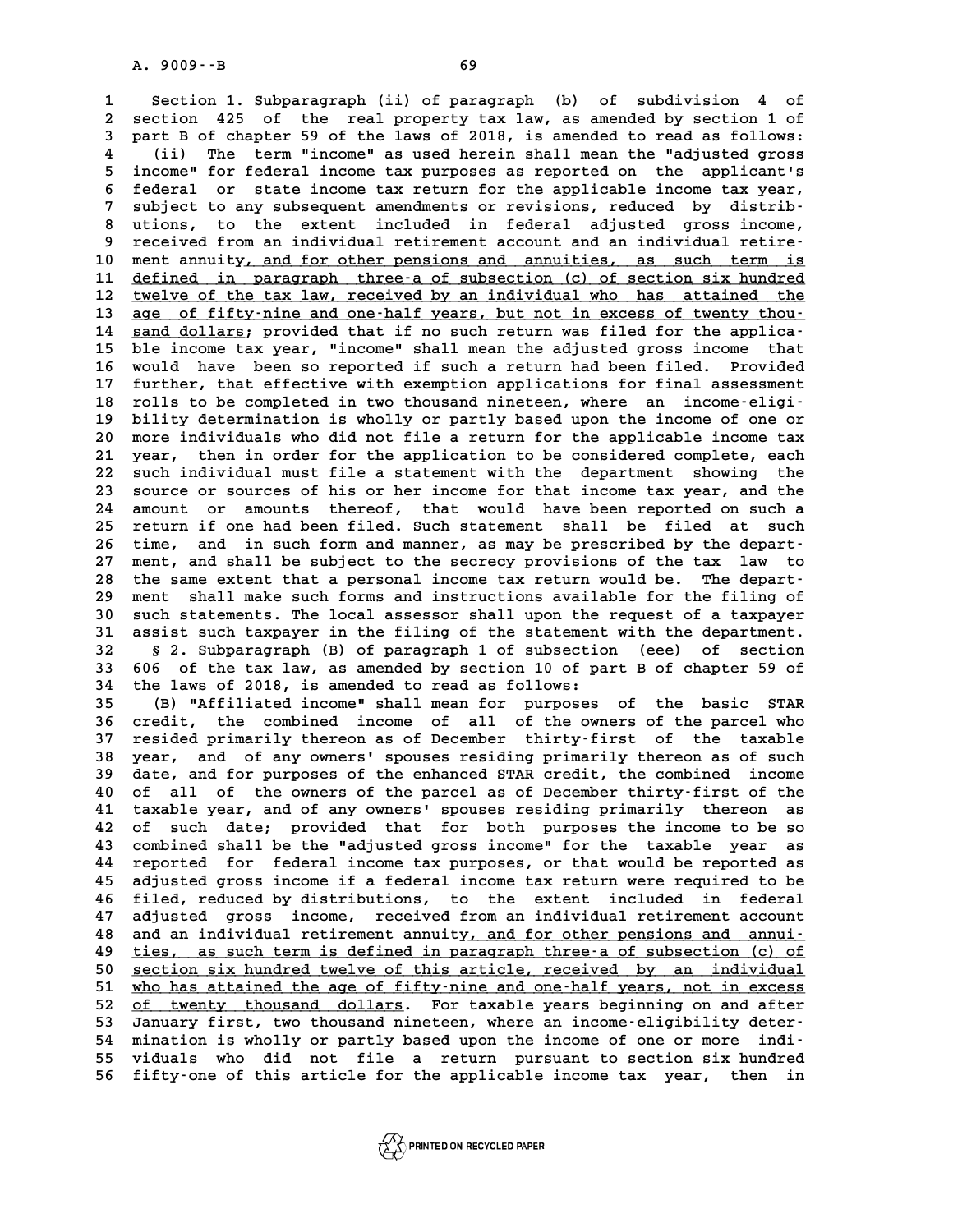**1 order to be eligible for the credit authorized by this subsection, each 2** order to be eligible for the credit authorized by this subsection, each<br>2 such individual must file a statement with the department showing the<br>3 source or sources of his or ber income for that income tax year, and the 3 such individual must file a statement with the department showing the<br>3 source or sources of his or her income for that income tax year, and the<br>3 source or sources of his or her income for that income tax year, and the 2 such individual must file a statement with the department showing the<br>3 source or sources of his or her income for that income tax year, and the<br>4 amount or amounts thereof, that would have been reported on such a<br>5 retu 5 source or sources of his or her income for that income tax year, and the<br>4 amount or amounts thereof, that would have been reported on such a<br>5 return if one had been filed. Such statement shall be filed at such<br>5 time a 4 amount or amounts thereof, that would have been reported on such a<br>
5 return if one had been filed. Such statement shall be filed at such<br>
6 time, and in such form and manner, as may be prescribed by the depart-<br>
<sup>7</sup> mon 5 return if one had been filed. Such statement shall be filed at such<br>6 time, and in such form and manner, as may be prescribed by the depart-<br>7 ment, and shall be subject to the provisions of section six hundred<br>principle 8 time, and in such form and manner, as may be prescribed by the depart-<br>7 ment, and shall be subject to the provisions of section six hundred<br>8 ninety-seven of this article to the same extent that a return would be.<br>9 The ment, and shall be subject to the provisions of section six hundred 10 **8** filing of such satisfactions and instructions available for the filing of such statements. The local assessor shall upon the request of<br>10 filing of such statements. The local assessor shall upon the request of<br>11 a 9 The department shall make such forms and instructions available for the<br>10 filing of such statements. The local assessor shall upon the request of<br>11 a taxpayer assist such taxpayer in the filing of the statement with th 10 filing of such statements. The local assessor shall upon the request of<br>11 a taxpayer assist such taxpayer in the filing of the statement with the<br>12 department. Provided further, that if the qualified taxpayer was an<br>1 11 a taxpayer assist such taxpayer in the filing of the statement with the<br>12 department. Provided further, that if the qualified taxpayer was an<br>13 owner of the property during the taxable year but did not own it on<br>14 De 12 department. Provided further, that if the qualified taxpayer was an<br>13 owner of the property during the taxable year but did not own it on<br>14 December thirty-first of the taxable year, then the determination as to<br>15 wh 13 owner of the property during the taxable year but did not own it on<br>14 December thirty-first of the taxable year, then the determination as to<br>15 whether the income of an individual should be included in "affiliated<br>16 14 December thirty-first of the taxable year, then the determination as to<br>15 whether the income of an individual should be included in "affiliated<br>16 income" shall be based upon the ownership and/or residency status of<br>17 **15 whether the income of an individual should be included in "affiliated income" shall be based upon the ownership and/or residency status of that individual as of the first day of the month during which the quali-<br>
<b>12 16 income" shall be based upon the ownership and/or residency status of**<br>17 that individual as of the first day of the month during which the quali-<br>18 fied taxpayer ceased to be an owner of the property, rather than as o 17 that individual as of the first day of the month during which the quali-<br>18 fied taxpayer ceased to be an owner of the property, rather than as of<br>19 December thirty-first of the taxable year.<br>20 § 3. This act shall tak fied taxpayer ceased to be an owner of the property, rather than as of

§ 3. This act shall take effect on the first of January next succeed-21 ing the date on which it shall have become a law.<br>22 **PART SS** 

| 22 | PART SS                                                                  |
|----|--------------------------------------------------------------------------|
| 23 | Section 1. Article 4 of the real property tax law is amended by adding   |
| 24 | a new title 6 to read as follows:                                        |
| 25 | TITLE 6                                                                  |
| 26 | CHILDCARE CENTER TAX ABATEMENT FOR CERTAIN PROPERTIES IN A CITY          |
| 27 | HAVING A POPULATION OF ONE MILLION OR MORE                               |
| 28 | Section 499-aaaaa. Definitions.                                          |
| 29 | 499-bbbbb. Real property tax abatement.                                  |
| 30 | 499-ccccc. Application for tax abatement.                                |
| 31 | 499-ddddd. Continuing requirements.                                      |
| 32 | 499-eeeee. Revocation of tax abatement.                                  |
| 33 | 499-fffff. Enforcement and administration.                               |
| 34 | § 499-aaaaa. Definitions. When used in this title, the following terms   |
| 35 | shall have the following meanings:                                       |
| 36 | 1. "Abatement period" means the tax year or tax years in which the       |
| 37 | abatement is applied by the department of finance to the real property   |
| 38 | tax liability of an eligible building, provided that such abatement      |
| 39 | shall not be applied to the real property tax liability of such building |
| 40 | during more than five tax years.                                         |
| 41 | 2. "Applicant" means an owner who files an application for tax abate-    |
| 42 | ment.                                                                    |
| 43 | 3. "Application for tax abatement" means an application for a child-     |
| 44 | care center tax abatement pursuant to section four hundred ninety-nine-  |
| 45 | ccccc of this title.                                                     |
| 46 | 4. "Childcare center" means a child care program for which a permit to   |
| 47 | operate such program has been issued by the department of health and     |
| 48 | mental hygiene pursuant to the health code of the city.                  |
| 49 | 5. "Childcare desert" means a census tract in a city having a popu-      |
| 50 | lation of one million or more where, at the time of an application for   |
| 51 | tax abatement, there are three or more children under five years of age  |
| 52 | for each available childcare slot, or where there are no available       |
| 53 | childcare slots, as determined by the office of children and family      |
| 54 | services.                                                                |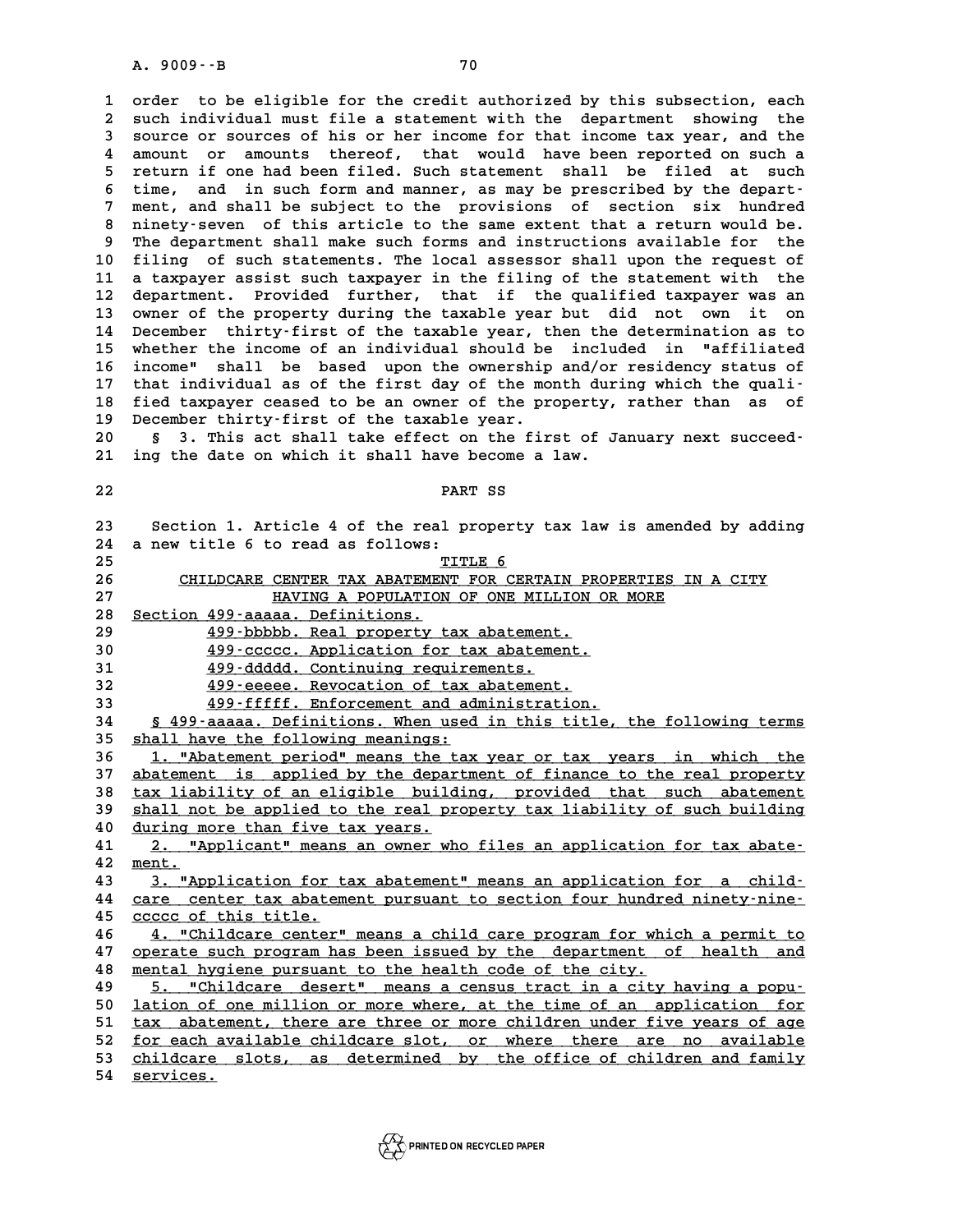|              | $A. 9009 - B$<br>71                                                                                                                                   |
|--------------|-------------------------------------------------------------------------------------------------------------------------------------------------------|
| $\mathbf{1}$ | 6. "City" means a city with a population of a million or more.                                                                                        |
| 2            | 7. "Cost-reasonable" means having a cost that, in its nature and                                                                                      |
| 3            | amount, does not exceed that which would be incurred by a prudent person                                                                              |
| 4            | under the circumstances prevailing at the time the decision was made to                                                                               |
| 5            | incur such cost.                                                                                                                                      |
| 6            | 8. "Department of finance" means the department of finance of a city                                                                                  |
| 7            | having a population of one million or more.                                                                                                           |
| 8            | 9. "Department of health and mental hygiene" means the department of                                                                                  |
| 9            | health and mental hygiene of a city having a population of one million                                                                                |
| 10           | or more.                                                                                                                                              |
| 11           | 10. "Designated agency" means an agency of a city having a population                                                                                 |
| 12           | of one million or more that is designated by the mayor of such city to                                                                                |
| 13           | exercise the functions, powers and duties of a designated agency pursu-                                                                               |
| 14           | ant to this title.                                                                                                                                    |
| 15           | 11. "Eligible building" shall mean a class one, class two or class                                                                                    |
| 16           | four property, as such classes of property are defined in subdivision                                                                                 |
| 17           | one of section eighteen hundred two of this chapter, located within a                                                                                 |
| 18<br>19     | city having a population of one million or more, provided that, for any                                                                               |
| 20           | such property held in the condominium form of ownership, "eligible<br>building" shall mean a tax lot in such property.                                |
| 21           | 12. "Owner" means the owner of an eligible building, or with respect                                                                                  |
| 22           | to an eligible building held in the cooperative form of ownership, the                                                                                |
| 23           | board of directors of a cooperative apartment corporation, or, with                                                                                   |
| 24           | respect to an eligible building held in the condominium form of owner-                                                                                |
| 25           | ship, an owner of a tax lot in such building or the board of managers of                                                                              |
| 26           | such building.                                                                                                                                        |
| 27           | 13. "Premises" means the location of a childcare center as specified                                                                                  |
| 28           | on the permit for the operation of such center issued by the department                                                                               |
| 29           | of health and mental hygiene pursuant to the health code of the city.                                                                                 |
| 30           | § 499-bbbbb. Real property tax abatement. 1. The department of finance                                                                                |
| 31           | shall provide an abatement of real property taxes pursuant to this                                                                                    |
| 32           | section to an eligible building in which construction, conversion,                                                                                    |
| 33           | alteration or improvement that is completed on or after April first, two                                                                              |
| 34           | thousand twenty-two has resulted in the creation of a premises of a                                                                                   |
| 35           | childcare center or in an increase in the maximum number of children                                                                                  |
| 36<br>37     | allowed on the premises of an existing childcare center when such center                                                                              |
| 38           | is in operation, as such number is specified in the permit issued by the                                                                              |
| 39           | <u>department of health and mental hygiene to operate such center. The</u><br>department of finance may only grant one such abatement to any eligible |
| 40           | building.                                                                                                                                             |
| 41           | 2. (a) Beginning in the tax year commencing on or after July first,                                                                                   |
| 42           | two thousand twenty-three, the amount of such tax abatement provided to                                                                               |
| 43           | an eligible building described in subdivision one of this section shall                                                                               |
| 44           | be equal to the costs incurred in the construction, conversion, alter-                                                                                |
| 45           | ation or improvement that has resulted in the creation of a premises of                                                                               |
| 46           | childcare center or in an increase in the maximum number of children<br>a -                                                                           |
| 47           | allowed on the premises of an existing childcare center, provided that                                                                                |
| 48           | such costs are certified in accordance with paragraph (d) of subdivision                                                                              |
| 49           | two of section four hundred ninety-nine-ccccc of this title, and                                                                                      |
| 50           | provided further that, during the abatement period, the amount of such                                                                                |
| 51           | abatement shall not exceed thirty-five dollars for each square foot of                                                                                |
| 52           | the premises, nor exceed one hundred thousand dollars.                                                                                                |
| 53           | (i) For any tax year, such abatement shall not exceed seven dollars                                                                                   |
| 54<br>55     | for each square foot of the premises, provided that such amount may be<br>reduced as a result of an allocation of available funds for such abate-     |
| 56           | ment pursuant to paragraph (d) of this subdivision; and provided,                                                                                     |
|              |                                                                                                                                                       |

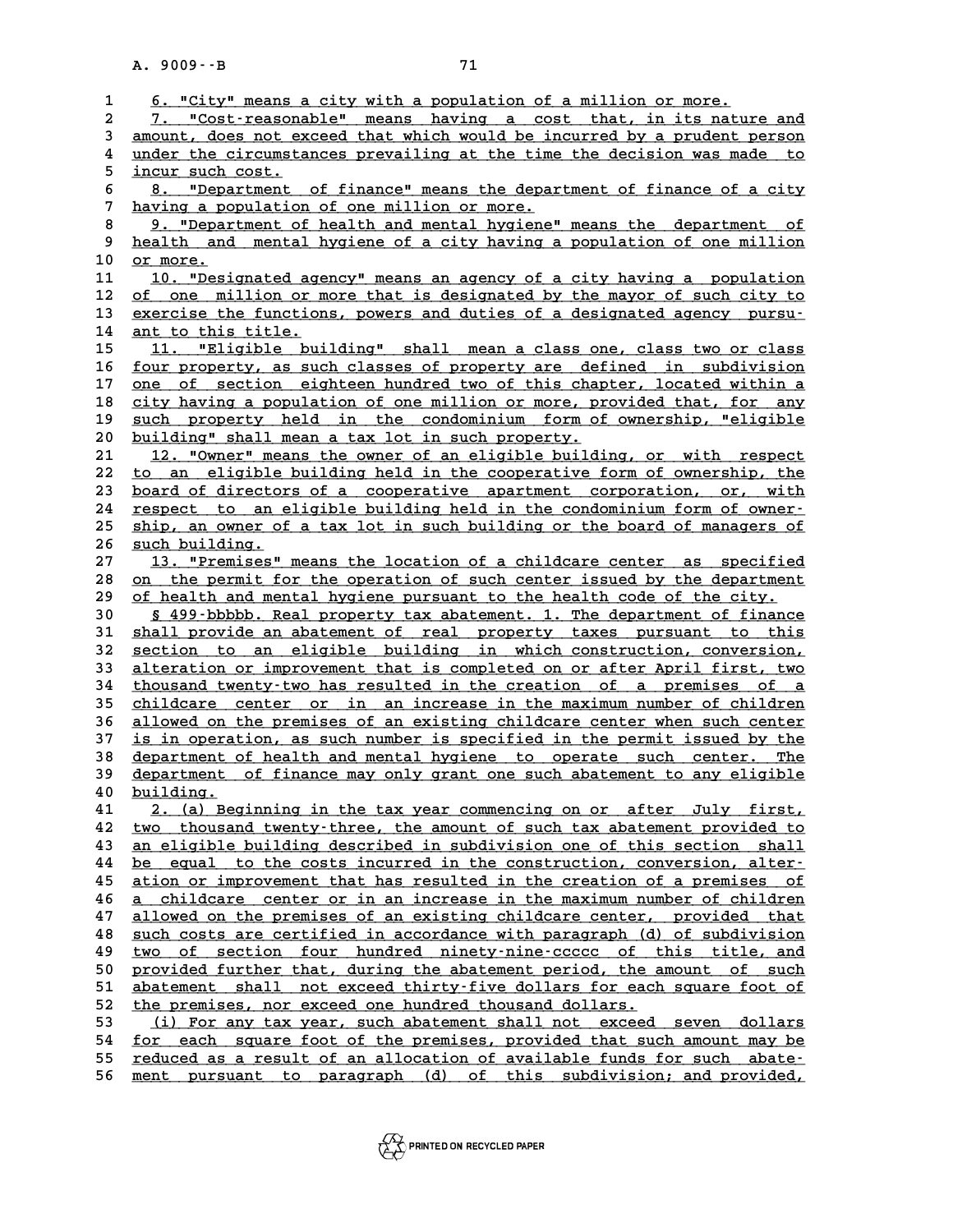A. 9009 --B<br> **1** <u>further, that the amount of such tax abatement in any tax year shall not</u><br>
2 overed the lesser of (A) typety thousand dellars or (B) the real prepar. 1 <u>further, that the amount of such tax abatement in any tax year shall not</u><br>2 <u>exceed the lesser of (A) twenty thousand dollars or (B) the real proper-</u><br>3 ty tax liability for the eligible building in the tax year in whic 1 <u>further, that the amount of such tax abatement in any tax year shall not<br>2 exceed the lesser of (A) twenty thousand dollars or (B) the real proper-<br>3 ty tax liability for the eligible building in the tax year in which s</u> 2 exceed the lesser of (A) the tax liability for the e<br>
4 tax abatement is taken.<br> **4** (ii) me the extent the existence **5** (i) the eligible building in the tax year in which such<br> **5** (ii) To the extent the amount of such tax abatement exceeds the lesser<br> **6** (A) tunntu thousand dollars or (B) the roal proportu tau lightlitu of 4 <u>tax abatement is taken.</u><br>
5 (ii) To the extent the amount of such tax abatement exceeds the lesser<br>
6 <u>of (A) twenty thousand dollars or (B) the real property tax liability of</u><br>
the eligible building in any tay wear, an <sup>5</sup> (ii) To the extent the amount of such tax abatement exceeds the lesser<br>
of (A) twenty thousand dollars or (B) the real property tax liability of<br>
<sup>7</sup> the eligible building in any tax year, any amount of such tax abatem 8 of (A) twenty thousand dollars or (B) the real property tax liability of<br>
<sup>7</sup> the eligible building in any tax year, any amount of such tax abatement<br>
<sup>8</sup> that remains may be applied to the real property tax liability of 9 that remains may be applied to the real property tax liability of such<br>9 <u>building in succeeding tax years, provided that such abatement must be</u><br>9 applied to the real property tax liability of such building in one or 8 that remains may be applied to the real property tax liability of such<br>9 <u>building in succeeding tax years, provided that such abatement must be<br>10 applied to the real property tax liability of such building in one or<br>11</u> 9 <u>building in succeeding tax years, provided that such abatement must be applied to the real property tax liability of such building in one or more of the four tax years succeeding the tax year in which such tax abatement</u> 10 applied to the real property tax<br>11 <u>more of the four tax years su</u><br>12 <u>abatement was initially taken.</u><br>13 (b) Notwithstanding paragraph ( 11 <u>more of the four tax years succeeding the tax year in which such tax</u><br>12 <u>abatement was initially taken.</u><br>13 (b) Notwithstanding paragraph (a) of this subdivision, an enhanced tax<br>14 abatement shall be provided to an e 14 <u>abatement shall be provided to an eligible building described in subdi-</u><br>15 vision one of this section that is located within a childcare desert as 15 <u>vision one of this section that is located within a childcare desert as</u><br>16 described in this title and in any rules promulgated hereunder. Beginabatement shall be provided to an eligible building described in subdi-<br>
<u>vision one of this section that is located within a childcare desert as</u><br>
16 <u>described in this title and in any rules promulgated hereunder. Begin-</u> vision one of this section that is located within a childcare desert as<br>16 described in this title and in any rules promulgated hereunder. Begin-<br><u>ning in the tax year commencing on or after July first, two thousand</u><br>turnt described in this title and in any rules promulgated hereunder. Begin-<br>17 <u>ning in the tax year commencing on or after July first, two thousand</u><br>18 <u>twenty-three, the amount of such enhanced tax abatement shall be equal</u><br>1 17 <u>ning in the tax year commencing on or after July first, two thousand</u><br>18 <u>twenty-three, the amount of such enhanced tax abatement shall be equal</u><br>19 <u>to the costs incurred in the construction, conversion, alteration or</u> 18 <u>twenty-three, the amount of such enhanced tax abatement shall be equal</u><br>
20 <u>improvement that has resulted in the creation of a premises of a child-</u><br>
21 gare center or in an increase in the maximum number of children to the costs incurred in the construction, conversion, alteration or<br>
20 <u>improvement that has resulted in the creation of a premises of a child-</u><br>
21 <u>care center or in an increase in the maximum number of children allowe</u> In that has resulted in the creation of a premises of a child-<br> **21** <u>care</u> center or in an increase in the maximum number of children allowed<br> **22** <u>on the premises of an existing childcare</u> center, provided that such<br>
23 21 <u>care center or in an increase in the maximum number of children allowed</u><br>22 <u>on the premises of an existing childcare center</u>, provided that such<br>23 costs are certified in accordance with paragraph (d) of subdivision t 22 <u>on the premises of an existing childcare center, provided that such</u><br>23 <u>costs are certified in accordance with paragraph</u> (d) of subdivision two<br>24 <u>of section four hundred ninety-nine-ccccc of this title, and provide</u> <sup>23</sup> costs are certified in accordance with paragraph (d) of subdivision two of section four hundred ninety-nine-ccccc of this title, and provided further that, during the abatement period, the amount of such abatement aba 24 of section four hundred ninety-nine-ccccc of this title, and provided<br>25 <u>further that, during the abatement period</u>, the amount of such abatement<br>26 shall not exceed seventy-five dollars for each square foot of the pre 25 <u>further that, during the abatement period, the amount of such abatement<br>26 shall not exceed seventy-five dollars for each square foot of the prem-<br>27 <u>ises nor exceed two hundred twenty-five thousand dollars.</u><br>28 (i) F</u> 28 (i) For any tax year, such abatement shall not exceed fifteen dollars<br>29 for each square foot of the premises, provided that such amount may be ises nor exceed two hundred twenty-five thousand dollars.<br>
28 (i) For any tax year, such abatement shall not exceed fifteen dollars<br>
29 <u>for each square foot of the premises, provided that such amount may be</u><br>
20 reduced a (i) For any tax year, such abatement shall not exceed fifteen dollars<br> **29** <u>for each square foot of the premises</u>, provided that such amount may be<br> **reduced** as a result of an allocation of available funds for such abate for each square foot of the premises, provided that such amount may be<br>30 <u>reduced as a result of an allocation of available funds for such abate-</u><br>31 ment pursuant to paragraph (d) of this subdivision; and provided furthe reduced as a result of an allocation of available funds for such abate-<br>
31 ment pursuant to paragraph (d) of this subdivision; and provided further<br>
32 that the amount of such enhanced tax abatement in any tax year shall 31 <u>ment pursuant to paragraph (d) of this subdivision; and provided further</u><br>32 <u>that the amount of such enhanced tax abatement in any tax year shall not<br>33 exceed the lesser of (A) forty-five thousand dollars or (B) the </u> 32 <u>that the amount of such enhanced tax abatement in any tax year shall not<br>33 exceed the lesser of (A) forty-five thousand dollars or (B) the real<br>34 property tax liability for the eligible building in the tax year in<br>25</u> 32 that the amount of such enhanced tax abatement in any tax year shall not<br>33 exceed the lesser of (A) forty-five thousand dollars or (B) the real<br>34 property tax liability for the eligible building in the tax year in<br>35 **34 property tax liability for the eligible building in the tax year in**<br>35 which such tax abatement is taken.<br>36 (ii) To the extent the amount of such enhanced tax abatement exceeds<br>37 the legger of (a) fortu-five thousan **35** which such tax abatement is taken.<br>36 (ii) To the extent the amount of such enhanced tax abatement exceeds<br>37 the lesser of (A) forty-five thousand dollars or the (B) real property<br>tor lightlity of the eligible buildi **36** (ii) To the extent the amount of such enhanced tax abatement exceeds<br> **37** the lesser of (A) forty-five thousand dollars or the (B) real property<br>
<u>tax liability of the eligible building in any tax year, any amount of</u> 37 <u>the lesser of (A) forty-five thousand dollars or the (B) real property</u><br>38 <u>tax liability of the eligible building in any tax year, any amount of</u><br>39 <u>such tax abatement that remains may be applied to the real property</u> **40** <u>liability of such building in succeeding tax years, provided that such</u><br>41 abatement shall be applied to the real property tax liability of such 39 <u>such tax abatement that remains may be applied to the real property tax</u><br>40 <u>liability of such building in succeeding tax years, provided that such</u><br>41 abatement shall be applied to the real property tax liability of s **40** liability of such building in succeeding tax years, provided that such<br>41 abatement shall be applied to the real property tax liability of such<br>42 building in one or more of the four tax years succeeding the tax year 42 <u>building in one or more of the four tax years succeeding the tax year in</u><br>43 <u>which the tax abatement was initially taken.</u><br>44 (c) Notwithstanding paragraph (a) or (b) of this subdivision, the **42 building in one or more of the four tax years succeeding the tax year in**<br> **43** which the tax abatement was initially taken.<br>
<u>(c) Notwithstanding paragraph (a) or (b) of this subdivision, the</u><br> **A5** accression amount which the tax abatement was initially taken.<br>
(c) Notwithstanding paragraph (a) or (b) of this subdivision, the<br>
<u>aggregate amount of tax abatements authorized pursuant to this section</u><br>
for any tax upor shall be a maximum 44 (c) Notwithstanding paragraph (a) or (b) of this subdivision, the<br>45 <u>aggregate amount of tax abatements authorized pursuant to this section</u><br>46 <u>for any tax year shall be a maximum of twenty-five million dollars. No</u><br>4 45 <u>aggregate amount of tax abatements authorized pursuant to this section</u><br>46 <u>for any tax year shall be a maximum of twenty-five million dollars. No</u><br>47 <u>tax abatements shall be authorized pursuant to this section for an</u> **48** year commencing on or after July first, two thousand thirty.<br>**49 (d)** Such aggregate amount of tax abatements, including the tax abated. The such and the summents shall be authorized pursuant to this section for any tax<br>
48 year commencing on or after July first, two thousand thirty.<br>
49 (d) Such aggregate amount of tax abatements, including the tax abat year commencing on or after July first, two thousand thirty.<br>
49 (d) Such aggregate amount of tax abatements, including the tax abate-<br>
50 <u>ment described in paragraph</u> (a) of this subdivision shall be allo.<br>
51 abatement **50** (d) Such aggregate amount of tax abatements, including the tax abate-<br>50 <u>ment described in paragraph</u> (a) of this subdivision, shall be allo-<br><u>abatement described in paragraph</u> (b) of this subdivision, shall be allo-50 <u>ment described in paragraph (a) of this subdivision and the enhanced tax</u><br>51 <u>abatement described in paragraph (b) of this subdivision, shall be allo-</u><br><u>cated by the department of finance on a pro rata basis among appl</u> 51 <u>abatement described in paragraph (b) of this subdivision, shall be allo-</u><br>52 <u>cated by the department of finance on a pro rata basis among applicants</u><br>53 whose applications have been approved by the designated agency. 52 <u>cated by the department of finance on a pro rata basis among applicants</u><br>53 <u>whose applications have been approved by the designated agency. If such<br>54 allocation is not made prior to the date that the real property ta</u> whose applications have been approved by the designated agency. If such<br>allocation is not made prior to the date that the real property tax<br>bill, statement of account or other similar bill or statement is<br>proposed the depa 54 allocation is not made prior to the date that the real property tax<br>55 <u>bill, statement of account or other similar bill or statement is</u><br>56 <u>prepared, the department of finance shall, as necessary, after such</u>

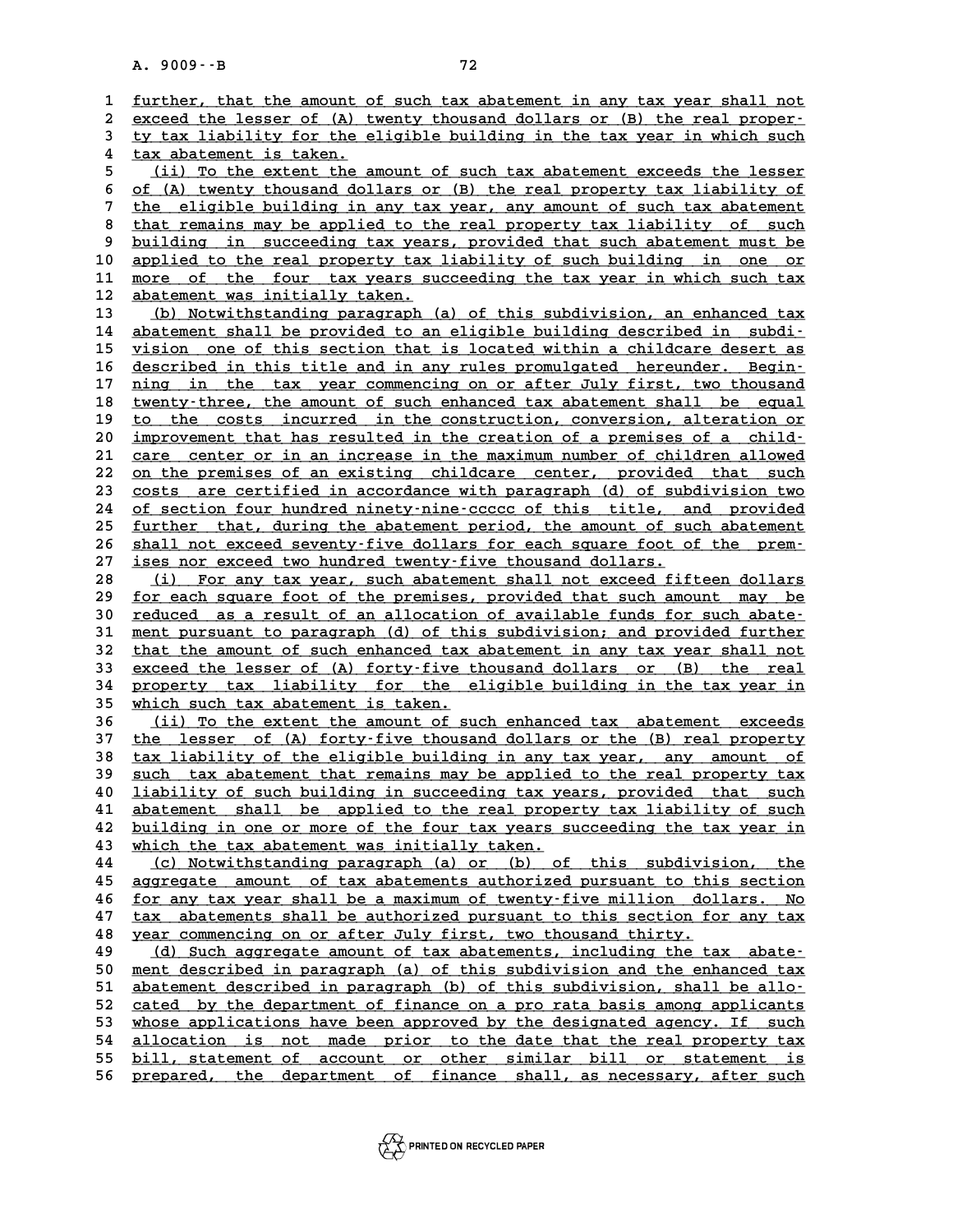A. 9009 · · B<br>1 <u>allocation is made, submit an amended real property tax bill, statement</u><br>2 of aggount or other similar bill or statement to any applicant whose **2** allocation is made, submit an amended real property tax bill, statement<br>2 <u>of account or other similar bill or statement to any applicant whose</u><br>3 abatement requires adjustment to reflect, such allocation. Nothing in 3 allocation is made, submit an amended real property tax bill, statement<br>
2 of account or other similar bill or statement to any applicant whose<br>
3 abatement requires adjustment to reflect such allocation. Nothing in<br>
<sup>1</sup> of account or other similar bill or statement to any applicant whose<br> **abatement requires adjustment to reflect such allocation.** Nothing in<br>
this paragraph shall be deemed to affect the obligation of any taxpayer<br>
index a 3 abatement requires adjustment to reflect such allocation. Nothing in<br>
<sup>4</sup> this paragraph shall be deemed to affect the obligation of any taxpayer<br>
<u>under applicable law with respect to the payment of any installment of</u><br> 4 this paragraph shall be deemed to affect the obligation of any taxpayer<br>
5 <u>under applicable law with respect to the payment of any installment of<br>
feal property tax for the fiscal year as to which such allocation is<br>
7 </u> 5 under applicable law with respect to the payment of any installment of real property tax for the fiscal year as to which such allocation is made, which was due and payable prior to the date such amended real proportion t **8 real property tax for the fiscal year as to which such allocation is<br>
<b>a** made, which was due and payable prior to the date such amended real<br> **a** property tax bills are sent, and the department of finance shall be<br>
aut 9 <u>made, which was due and payable prior to the date such amended real</u><br>8 <u>property tax bills are sent, and the department of finance shall be</u><br>9 <u>authorized to determine the date on which any such amended bills be sent</u><br>1 10 <u>and the installments of real property tax be reflected therein.</u><br>11 <u>(e) Notwithstanding any law to the contrary, any abatement granted to</u> 9 <u>authorized to determine the date on which any such amended bills be sent</u><br>10 <u>and the installments of real property tax be reflected therein.</u><br>11 (e) Notwithstanding any law to the contrary, any abatement granted to<br>12 **12** an eligible building pursuant to this section shall be in addition to 13 any other abatement or exemption granted to such building, provided that 11 (e) Notwithstanding any law to the contrary, any abatement granted to an eligible building pursuant to this section shall be in addition to any other abatement or exemption granted to such building, provided that any ob 12 <u>an eligible building pursuant to this section shall be in addition to</u><br>13 <u>any other abatement or exemption granted to such building, provided that</u><br>14 <u>any abatement granted under this section shall be applied after a</u> any other abatement or exemption granted to such building, provided that<br>
14 any abatement granted under this section shall be applied after any<br>
15 other abatement or exemption granted to such building, and provided<br>
16 f **14 any abatement granted under this section shall be applied after any other abatement or exemption granted to such building, and provided further that the application of this abatement after any other such exercise any o** other abatement or exemption granted to such building, and provided<br>16 <u>further that the application of this abatement after any other such<br>217 exemption or abatement shall not exceed the real property tax liability<br>218 du</u> 16 <u>further that the application of this abatement after any other such</u><br>17 <u>exemption or abatement shall not exceed the real property tax liability</u><br>18 <u>due on such eligible property.</u><br>19 3. Such abatement shall commence 17 <u>exemption or abatement shall not exceed the real property tax liability</u><br>18 <u>due on such eligible property.</u><br>19 3. Such abatement shall commence on the first of July following the<br>20 approval of an application for abat **20 approval of an application for abatement by the designated agency. \_\_\_\_\_\_\_\_\_\_\_\_\_\_\_\_\_\_\_\_\_\_\_\_\_\_\_\_\_\_\_\_\_\_\_\_\_\_\_\_\_\_\_\_\_\_\_\_\_\_\_\_\_\_\_\_\_\_\_\_\_\_\_\_\_\_** 3. Such abatement shall commence on the first of July following the<br>
20 approval of an application for abatement by the designated agency.<br>
21 4. If, as a result of application to the tax commission or a court<br>
22 order or 21 <u>4. If, as a result of application to the tax commission or a court</u><br>22 <u>order or action by the department of finance, the billable assessed</u><br>23 <u>value of the eligible building for the fiscal year in which the tax</u> 21 4. If, as a result of application to the tax commission or a court<br>22 <u>order or action by the department of finance</u>, the billable assessed<br>23 <u>value of the eligible building for the fiscal year in which the tax</u><br>24 aba 22 <u>order or action by the department of finance, the billable assessed<br>23 <u>value of the eligible building for the fiscal year in which the tax</u><br>24 <u>abatement is taken is reduced after the assessment roll becomes final,</u><br>2</u> value of the eligible building for the fiscal year in which the tax<br>
24 abatement is taken is reduced after the assessment roll becomes final,<br>
25 the department of finance shall recalculate such abatement so that the<br>
26 24 <u>abatement is taken is reduced after the assessment roll becomes final,</u><br>25 <u>the department of finance shall recalculate such abatement so that the</u><br>26 <u>abatement granted shall not exceed the annual tax liability of suc</u> the department of finance shall recalculate such abatement so that the<br>
26 <u>abatement granted shall not exceed the annual tax liability of such<br>
27 building as so reduced. The amount equal to the difference between the<br>  $\$ 26 <u>abatement granted shall not exceed the annual tax liability of such</u><br>27 <u>building as so reduced. The amount equal to the difference between the<br>28 initial abatement granted by the department and the abatement as so<br>29 </u> <u>building as so reduced. The amount equal to the difference between the<br>
28 initial abatement granted by the department and the abatement as so<br>
<u>recalculated shall be deducted from any refund otherwise payable or</u><br>  $\frac{11$ **38** initial abatement granted by the department and the abatement as so<br>29 recalculated shall be deducted from any refund otherwise payable or<br>30 remission otherwise due as a result of such reduction in billable<br>33 assess 29 **recalculated shal**<br>30 <u>remission otherwis</u><br>31 <u>assessed value.</u><br>22 5 499.00000 AP **Example 30**<br> **32** <u>§ 499-ccccc. Application for tax abatement. 1. To obtain a tax abate-<br> **32** § 499-ccccc. Application for tax abatement. 1. To obtain a tax abate-<br> **33** ment authorized by this title, an application for</u> **31** assessed value.<br> **32** § 499–ccccc. Application for tax abatement. 1. To obtain a tax abate-<br> **33** ment authorized by this title, an application for tax abatement shall be<br> **34** filed with a docignated agongy no lator, **32** § 499-ccccc. Application for tax abatement. 1. To obtain a tax abate-<br>33 ment authorized by this title, an application for tax abatement shall be<br><u>filed with a designated agency no later than the fifteenth of March</u><br>b 33 <u>ment authorized by this title, an application for tax abatement shall be<br>34 filed with a designated agency no later than the fifteenth of March<br>35 before the tax year, commencing on the first of July, for which the tax</u> 34 <u>filed with a designated agency no later than the fifteenth of March</u><br>35 <u>before the tax year, commencing on the first of July, for which the tax</u><br>36 <u>abatement authorized by this title is sought, provided, however, tha</u> **35** before the tax year, commencing on the first of July, for which the tax<br> **36** abatement authorized by this title is sought, provided, however, that<br> **37** such application for tax abatement shall not be filed later tha 36 abatement authorized by this title is sought, provided, however, that<br>37 <u>such application</u> for tax abatement shall not be filed later than March<br>38 fifteenth, two thousand twenty-five.<br><u>2. Such application shall contai</u> 37 <u>such application for tax abatement shall not be filed later than March<br>38 fifteenth, two thousand twenty-five.<br>2. Such application shall contain the following:<br>40 (a) The name, address and electronic mail address of th</u> **40 (a)** fifteenth, two thousand twenty-five.<br> **40** (a) The name, address and electronic mail address of the applicant and<br> **40** (a) The name, address and electronic mail address of the applicant and<br> **41** the location of 39 2. Such application shall contain the f<br>40 (a) The name, address and electronic ma<br>41 the location of the eligible building.<br><sup>42</sup> (b) Proof that all required permits and **40** (a) The name, address and electronic mail address of the applicant and<br> **41** the location of the eligible building.<br> **42** (b) Proof that all required permits and other approvals, as further<br> **43** designated by rule to **41 the location of the eligible building.**<br> **42** (b) Proof that all required permits and other approvals, as further<br> **43** designated by rule, to construct, convert, alter or improve the premises<br> **44** of the childers con **42** (b) Proof that all required permits and other approvals, as further<br>43 designated by rule, to construct, convert, alter or improve the premises<br><u>of the childcare center in the eligible building described in subdivi-</u><br> designated by rule, to construct, convert, alter or improve the premises<br>of the childcare center in the eligible building described in subdivi-<br><u>sion one of section four hundred ninety-nine-bbbbb of this title were</u><br>abinat 44 <u>of the chi</u><br>45 <u>sion one of</u><br>46 <u>obtained.</u><br>47 (c) Proof 45 sion one of section four hundred ninety-nine-bbbbb of this title were<br>46 <u>obtained.</u><br>47 (c) Proof that the applicant has entered into a lease or other agree-<br>48 montivith a person to eperate a childerse sentor in the el **46** <u>obtained.</u><br>47 (c) Proof that the applicant has entered into a lease or other agree-<br><u>ment with a person to operate a childcare center in the eligible build-</u><br>ing described in subdivision one of section four bundred p 47 (c) Proof that the applicant has entered into a lease or other agree-<br>48 <u>ment with a person to operate a childcare center in the eligible build-<br>49 ing described in subdivision one of section four hundred ninety-nine-<br></u> A smear with a person to operate a childcare center in the eligible build-<br> **19** <u>ing described in subdivision one of section four hundred ninety-nine-</u><br> **bbbbb** of this title, or a copy of the new or amended permit issued ing described in subdivision one of section four hundred ninety-nine-<br>50 <u>bbbbb of this title, or a copy of the new or amended permit issued to</u><br>51 <u>such childcare center by the department of health and mental hygiene for</u> 50 bbbbb of this titl<br>51 <u>such childcare cen</u><br>52 <u>such operation.</u><br>53 (d) Determination 51 <u>such childcare center by the department of health and mental hygiene for</u><br>52 <u>such operation.</u><br>53 (d) Determinations that have been certified, in a form prescribed by<br>54 the designated agency, by an engineer, architect 52 <u>such operation.</u><br>
53 (d) Determinations that have been certified, in a form prescribed by<br>
54 the designated agency, by an engineer, architect, or certified public<br>
55 aggestion ligenced and registered pursuant to the (d) Determinations that have been certified, in a form prescribed by<br>54 the designated agency, by an engineer, architect, or certified public<br>55 accountant, licensed and registered pursuant to the education law, or by

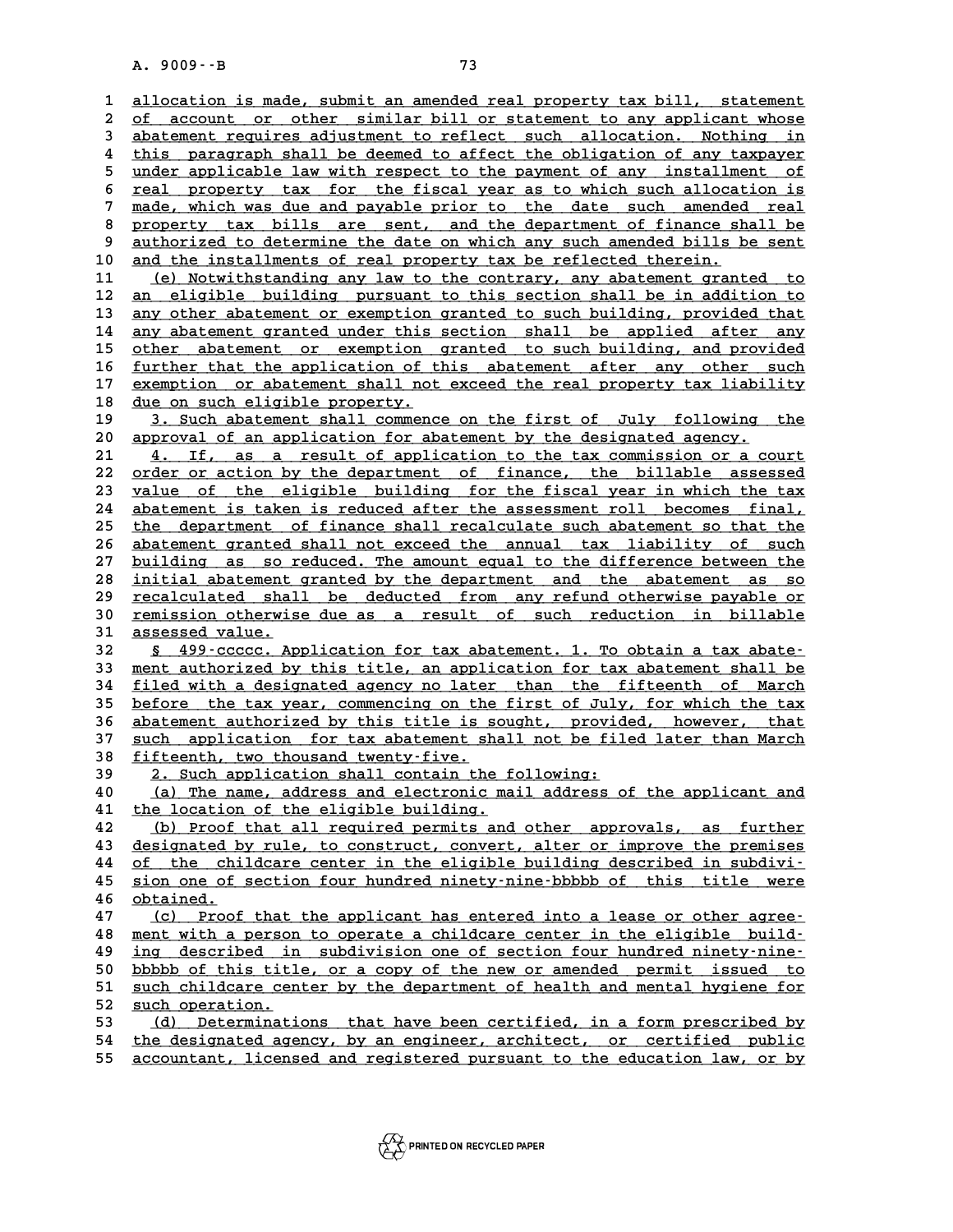|          | $A. 9009 - B$<br>74                                                                                                                               |
|----------|---------------------------------------------------------------------------------------------------------------------------------------------------|
|          |                                                                                                                                                   |
| 1        | another certified or licensed professional in the field of business or                                                                            |
| 2        | design, as further designated by rule, as follows:                                                                                                |
| 3        | The area, in square feet, of the premises of the childcare center<br>(i)                                                                          |
| 4        | in the eligible building described in subdivision one of section four                                                                             |
| 5        | hundred ninety-nine-bbbbb of this title;                                                                                                          |
| 6<br>7   | (ii) The costs incurred in the construction, conversion, alteration or                                                                            |
| 8        | improvement that has resulted in the creation of a premises of a child-<br>care center in such building; or, for construction, conversion, alter- |
| 9        | ation or improvement resulting in an increase in the maximum number of                                                                            |
| 10       | children allowed on the premises of an existing childcare center in such                                                                          |
| 11       | building, such costs that were necessary to increase the maximum number                                                                           |
| 12       | of children allowed on such premises; and                                                                                                         |
| 13       | (iii) The reasonableness of the costs to construct, convert, alter or                                                                             |
| 14       | improve the premises of the childcare center in the eligible building                                                                             |
| 15       | described in subdivision one of section four hundred ninety-nine-bbbbb                                                                            |
| 16       | of this title, which requires finding that such costs were cost-reasona-                                                                          |
| 17       | ble and comparable to the cost of constructing, converting, altering or                                                                           |
| 18       | improving a premises of a childcare center pursuant to the health code                                                                            |
| 19       | of the city in a similar eligible building.                                                                                                       |
| 20       | (e) Any other information or certifications required by a designated                                                                              |
| 21       | agency pursuant to this title and the rules promulgated under this                                                                                |
| 22       | title.                                                                                                                                            |
| 23       | 3. An application for tax abatement shall be in any format prescribed                                                                             |
| 24       | by a designated agency, including electronic form.                                                                                                |
| 25       | 4. An application for tax abatement shall be approved by a designated                                                                             |
| 26       | agency upon determining that the applicant has submitted proof accepta-                                                                           |
| 27       | ble to such agency that the requirements for obtaining such tax abate-<br>ment have been satisfied. The burden of proof shall be on the applicant |
| 28<br>29 | to show by clear and convincing evidence that the requirements for                                                                                |
| 30       | granting such tax abatement have been satisfied.                                                                                                  |
| 31       | 5. Upon receipt of notification from a designated agency that an                                                                                  |
| 32       | application for tax abatement has been approved, the department of                                                                                |
| 33       | finance shall apply such tax abatement to the real property tax liabil-                                                                           |
| 34       | ity of the eligible building for the tax year for which the abatement                                                                             |
| 35       | was sought, provided that there are no outstanding real property taxes,                                                                           |
| 36       | water and sewer charges, payments in lieu of taxes or other municipal                                                                             |
| 37       | charges with respect to the eligible building.                                                                                                    |
| 38       | § 499-ddddd. Continuing requirements. Granting of the tax abatement                                                                               |
| 39       | authorized by this title shall require that an owner whose application                                                                            |
| 40       | for tax abatement has been approved:                                                                                                              |
| 41       | 1. Complies with all applicable provisions of law, including but not                                                                              |
| 42       | limited to, the local health, building and fire codes; and                                                                                        |
| 43       | 2. Does not have real property taxes, water and sewer charges,                                                                                    |
| 44       | payments in lieu of taxes or other municipal charges with respect to an                                                                           |
| 45       | eligible building due and owing during the abatement period for a period<br>of six months or more.                                                |
| 46<br>47 | § 499-eeeee. Revocation of tax abatement. 1. Notwithstanding any                                                                                  |
| 48       | provision of law to the contrary, the department of finance shall                                                                                 |
| 49       | revoke, in whole or in part, any tax abatement granted pursuant to this                                                                           |
| 50       | title whenever a designated agency has determined and notified such                                                                               |
| 51       | department that:                                                                                                                                  |
| 52       | (a) The childcare center in the eligible building of the owner whose                                                                              |
| 53       | application for tax abatement has been approved has ceased operation as                                                                           |
| 54       | a childcare center for a period exceeding one hundred eighty days of the                                                                          |
| 55       | abatement period, except when such childcare center ceases operation due                                                                          |
| 56       | to an act or event beyond the control and without any fault or negli-                                                                             |
|          |                                                                                                                                                   |

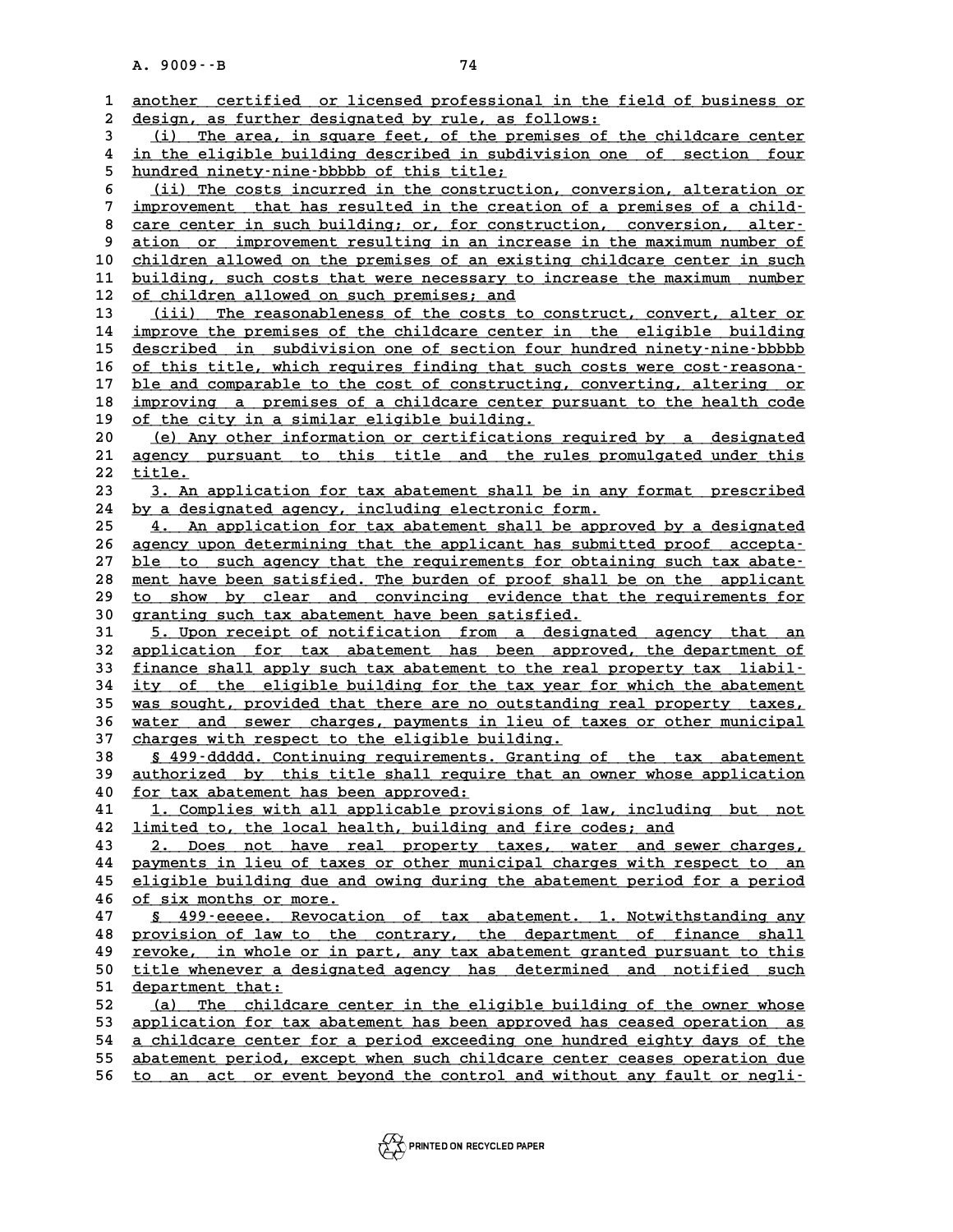|          | $A. 9009 - B$<br>75                                                                                                                         |
|----------|---------------------------------------------------------------------------------------------------------------------------------------------|
|          |                                                                                                                                             |
| 1        | gence of the childcare center or of the owner of the eligible building                                                                      |
| 2        | in which such childcare center operates, which shall include, but is not                                                                    |
| 3        | limited to, fire, flood, earthquake, storm or other natural disaster,                                                                       |
| 4        | civil commotion, war, terrorism, riot, and labor disputes not brought                                                                       |
| 5        | about by any act or omission of such childcare center or such owner;                                                                        |
| 6        | (b) An application, certification, report or other document submitted                                                                       |
| 7        | by the owner whose application for tax abatement has been approved                                                                          |
| 8        | contains a false or misleading statement as to a material fact or omits                                                                     |
| 9        | to state any material fact necessary in order to make the statement                                                                         |
| 10       | therein not false or misleading.                                                                                                            |
| 11       | 2. The department of finance may revoke, in whole or in part, any tax                                                                       |
| 12<br>13 | abatement granted pursuant to this title whenever it has determined that                                                                    |
| 14       | an owner whose application for tax abatement has been approved has<br>outstanding real property taxes, water and sewer charges, payments in |
| 15       | lieu of taxes or other municipal charges that have been due and owing                                                                       |
| 16       | during the abatement period for a period of six months or more.                                                                             |
| 17       | 3. Upon a determination by a designated agency, after notice and<br>an                                                                      |
| 18       | opportunity to be heard, that the childcare center in the eligible                                                                          |
| 19       | building of the owner whose application for tax abatement has been                                                                          |
| 20       | approved has ceased operation as a childcare center for a period exceed-                                                                    |
| 21       | ing one hundred eighty days of the abatement period, such agency shall                                                                      |
| 22       | notify the department of finance of such determination no later than the                                                                    |
| 23       | <u>ninetieth day after such determination was reached.</u>                                                                                  |
| 24       | 4. An owner whose application for tax abatement has been approved, and                                                                      |
| 25       | for whom such tax abatement has been revoked due to a false or mislead-                                                                     |
| 26       | ing statement, or an omission, pursuant to paragraph (b) of subdivision                                                                     |
| 27       | one of this section, shall pay, with interest, such part of any tax                                                                         |
| 28       | abatement received pursuant to this title that represents the period of                                                                     |
| 29       | non-compliance as determined by the designated agency or the department                                                                     |
| 30       | of finance, as the case may be.                                                                                                             |
| 31       | § 499-fffff. Enforcement and administration. 1. The department of                                                                           |
| 32       | finance shall have, in addition to any other functions, powers and                                                                          |
| 33       | duties conferred on it by law, the following functions, powers and                                                                          |
| 34       | duties to be exercised in accordance with this title:                                                                                       |
| 35       | (a) To apply the tax abatement authorized by this title to the real                                                                         |
| 36<br>37 | property tax liability of an eligible building;<br>(b) To revoke all or part of any such tax abatement;                                     |
|          | (c) To promulgate rules to carry out the purposes of this title,                                                                            |
| 38<br>39 | including, but not limited to, requiring, notwithstanding any inconsist-                                                                    |
| 40       | ent provision of law, that any submission be made in electronic form;                                                                       |
| 41       | and                                                                                                                                         |
| 42       | (d) Any other function, power or duty necessarily implied by this                                                                           |
| 43       | title.                                                                                                                                      |
| 44       | 2. A designated agency shall have, in addition to any other functions,                                                                      |
| 45       | powers and duties conferred on it by law, the following functions,                                                                          |
| 46       | powers and duties to be exercised in accordance with this title:                                                                            |
| 47       | (a) To accept, review, approve and deny applications for tax abate-                                                                         |
| 48       | ment;                                                                                                                                       |
| 49       | (b) To promulgate rules to carry out the purposes of this title,                                                                            |
| 50       | including, but not limited to, requiring, notwithstanding any inconsist-                                                                    |
| 51       | ent provision of law, that any submission be made in electronic form;                                                                       |
| 52       | (c) To make the determinations provided for in this title; and                                                                              |
| 53       | (d) Any other function, power or duty necessarily implied by this                                                                           |
| 54<br>55 | title.<br>3. If a designated agency determines that an architect, engineer,                                                                 |
| 56       | certified public accountant, or other certified or licensed professional                                                                    |
|          |                                                                                                                                             |

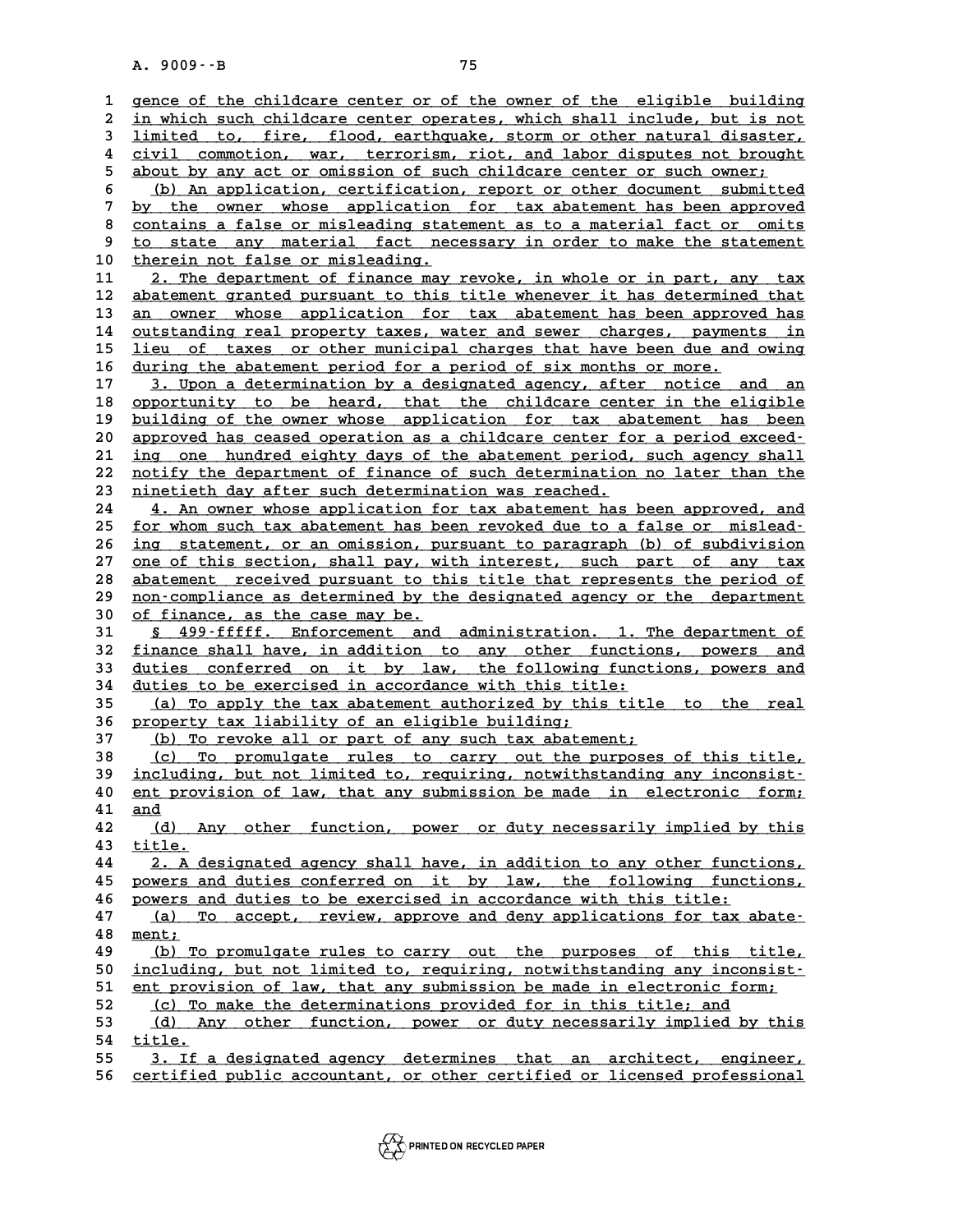|                                        | $A. 9009 - B$<br>76                                                                                                                                                                                                                                                                                                                                                                                                                                                                           |
|----------------------------------------|-----------------------------------------------------------------------------------------------------------------------------------------------------------------------------------------------------------------------------------------------------------------------------------------------------------------------------------------------------------------------------------------------------------------------------------------------------------------------------------------------|
| 1<br>2<br>3<br>4<br>5.                 | in the field of business or design whom such agency designates by rule,<br>in making any certification under this title or any rule promulgated<br>hereunder, engaged in professional misconduct, such agency shall so<br>inform the education department or other appropriate certifying or                                                                                                                                                                                                  |
| 6<br>7                                 | licensing authority.<br>§ 2. This act shall take effect immediately, and shall apply<br>to<br>tax<br>years beginning on and after July 1, 2023.                                                                                                                                                                                                                                                                                                                                               |
| 8                                      | PART TT                                                                                                                                                                                                                                                                                                                                                                                                                                                                                       |
| 9<br>10<br>11<br>12<br>13<br>14<br>15  | 1. Paragraph 1 of subsection (f) of section 1310 of the tax<br>Section<br>law, as added by section 2 of part V of chapter 60 of the laws of 2004,<br>is amended to read as follows:<br>Notwithstanding any other provision of law to the contrary, any<br>(1)<br>city having a population of one million or more, acting through its<br>legislative body, is hereby authorized and empowered to adopt and<br>local<br>amend local laws granting in any such city, for taxable years beginning |
| 16<br>17<br>18<br>19<br>20             | two thousand three, a credit against the city personal income tax<br>after<br>equal to five percent of the earned income credit allowed under<br>section<br>thirty-two of the internal revenue code for the same taxable year, and,<br>for taxable years beginning after two thousand twenty-one, a credit<br>against the city personal income tax equal to a percentage, determined                                                                                                          |
| 21<br>22<br>23<br>24<br>25             | pursuant to subparagraphs (A) through (I) of this paragraph, of the<br>earned income credit allowed under section thirty-two of the internal<br>revenue code for the same taxable year. For purposes of this paragraph,<br>"adjusted gross income" means New York adjusted gross income as deter-<br>mined pursuant to article twenty-two of this chapter. The percentage                                                                                                                     |
| 26<br>27<br>28<br>29<br>30<br>31<br>32 | shall be:<br>thirty percent, where the taxpayer's adjusted gross income for<br>(A)<br>such taxable year is less than five thousand dollars;<br>(B) thirty percent reduced by the product of two-tenths of a percent-<br>age point (0.002) and the amount of the taxpayer's adjusted gross income<br>for such taxable year in excess of forty-nine hundred ninety-nine<br>dollars, where such taxpayer's adjusted gross income for such taxable                                                |
| 33<br>34<br>35                         | year is equal to or greater than five thousand dollars and less than<br>seventy-five hundred dollars;<br>(C) twenty-five percent, where the taxpayer's adjusted gross income                                                                                                                                                                                                                                                                                                                  |
| 36<br>37<br>38<br>39                   | <u>for such taxable year is equal to or greater than seventy-five hundred</u><br>dollars and less than fifteen thousand dollars;<br>(D) twenty-five percent reduced by the product of two-tenths of a<br>percentage point (0.002) and the amount of the taxpayer's adjusted gross                                                                                                                                                                                                             |
| 40<br>41<br>42                         | income for such taxable year in excess of fourteen thousand nine hundred<br>ninety-nine dollars, where such taxpayer's adjusted gross income for<br>such taxable year is equal to or greater than fifteen thousand dollars                                                                                                                                                                                                                                                                    |
| 43<br>44<br>45<br>46<br>47             | and less than seventeen thousand five hundred dollars;<br>twenty percent, where the taxpayer's adjusted gross income for<br>(E)<br>such taxable year is equal to or greater than seventeen thousand five<br>hundred dollars and less than twenty thousand dollars;<br>twenty percent reduced by the product of two-tenths of a percent-<br>(F)                                                                                                                                                |
| 48<br>49<br>50<br>51<br>52             | age point (0.002) and the amount of the taxpayer's adjusted gross income<br>for such taxable year in excess of nineteen thousand nine hundred nine-<br>ty-nine dollars, where such taxpayer's adjusted gross income for such<br>taxable year is equal to or greater than twenty thousand dollars and<br>less than twenty-two thousand five hundred dollars;                                                                                                                                   |

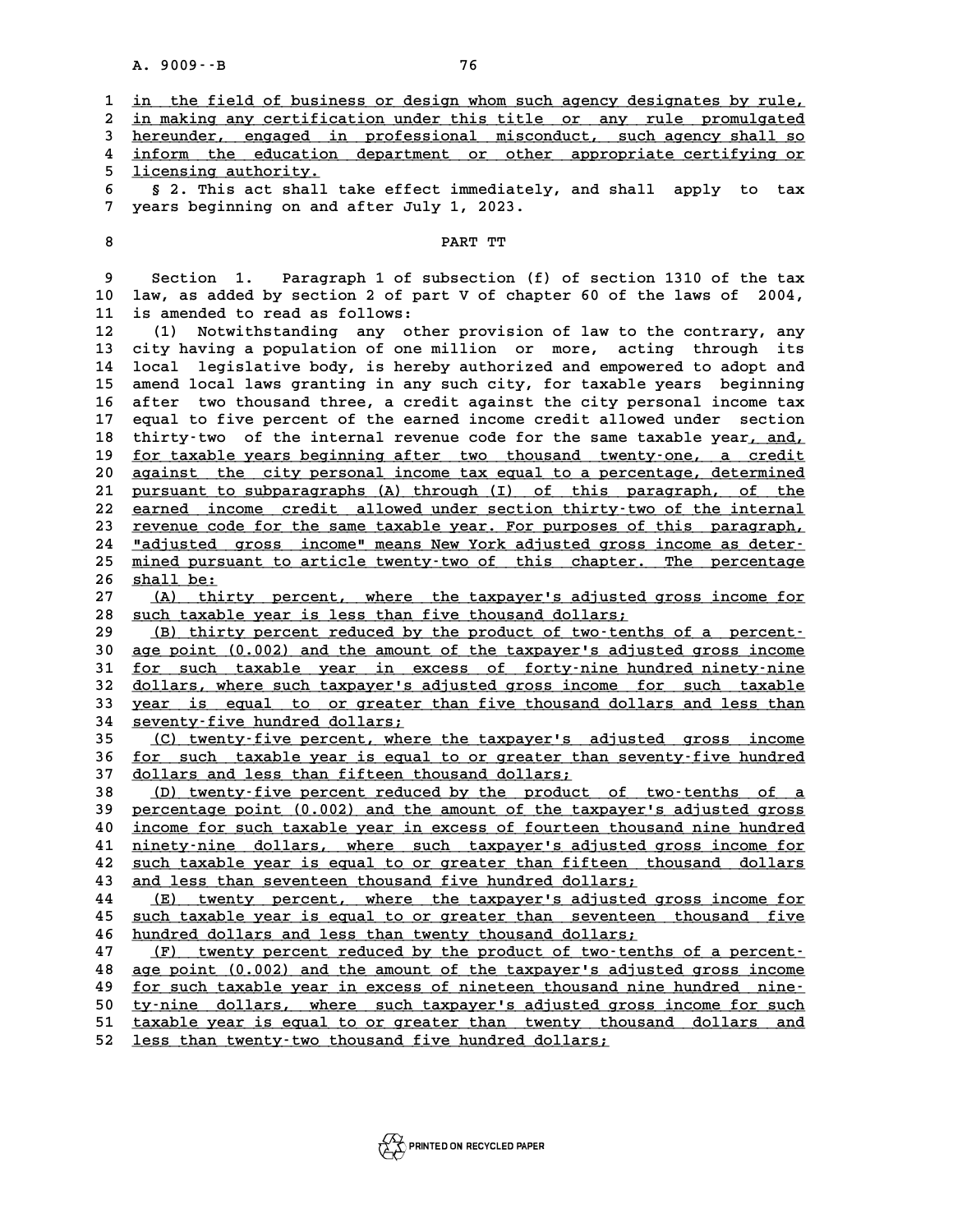|              | A. 9009 -- B<br>77                                                                                                            |
|--------------|-------------------------------------------------------------------------------------------------------------------------------|
|              |                                                                                                                               |
| $\mathbf{1}$ | (G) fifteen percent, where the taxpayer's adjusted gross income for                                                           |
| 2            | such taxable year is equal to or greater than twenty-two thousand five                                                        |
| 3            | hundred dollars and less than forty thousand dollars;                                                                         |
| 4            | (H) fifteen percent reduced by the product of two-tenths of a percent-                                                        |
| 5            | age point (0.002) and the amount of the taxpayer's adjusted gross income                                                      |
| 6            | for such taxable year in excess of thirty-nine thousand nine hundred                                                          |
| 7            | ninety-nine dollars, where such taxpayer's adjusted gross income for                                                          |
| 8<br>9       | such taxable year is equal to or greater than forty thousand dollars and                                                      |
| 10           | less than forty-two thousand five hundred dollars; and<br>(I) ten percent where the taxpayer's adjusted gross income for such |
| 11           | taxable year is equal to or greater than forty-two thousand five hundred                                                      |
| 12           | dollars.                                                                                                                      |
| 13           | § 2. Paragraph 1 of subdivision (d) of section 11-1706 of the adminis-                                                        |
| 14           | trative code of the city of New York, as added by local law number<br>39                                                      |
| 15           | for the year 2004, is amended to read as follows:                                                                             |
| 16           | For taxable years beginning after two thousand three, a credit<br>(1)                                                         |
| 17           | against the city personal income tax shall be allowed, equal to five                                                          |
| 18           | percent of the earned income credit allowed under section thirty-two of                                                       |
| 19           | the internal revenue code for the same taxable year, and, for taxable                                                         |
| 20           | years beginning after two thousand twenty-one, a credit against the city                                                      |
| 21           | personal income tax shall be allowed, equal to a percentage determined                                                        |
| 22           | pursuant to subparagraphs (A) through (I) of this paragraph, of the                                                           |
| 23           | earned income credit allowed under section thirty-two of the internal                                                         |
| 24           | revenue code for the same taxable year. For purposes of this paragraph,                                                       |
| 25           | "adjusted gross income" means New York adjusted gross income as deter-                                                        |
| 26           | mined pursuant to article twenty-two of the tax law. The percentage                                                           |
| 27           | shall be:                                                                                                                     |
| 28           | thirty percent, where the taxpayer's adjusted gross income for<br>(A)                                                         |
| 29           | such taxable year is less than five thousand dollars;                                                                         |
| 30           | (B) thirty percent reduced by the product of two-tenths of a percent-                                                         |
| 31           | age point (0.002) and the amount of the taxpayer's adjusted gross income                                                      |
| 32           | for such taxable year in excess of forty-nine hundred ninety-nine                                                             |
| 33           | dollars, where such taxpayer's adjusted gross income for such taxable                                                         |
| 34<br>35     | year is equal to or greater than five thousand dollars and less than<br>seventy-five hundred dollars;                         |
| 36           | (C) twenty-five percent, where the taxpayer's adjusted gross income                                                           |
| 37           | for such taxable year is equal to or greater than seventy-five hundred                                                        |
| 38           | dollars and less than fifteen thousand dollars;                                                                               |
| 39           | (D) twenty-five percent reduced by the product of two-tenths of a                                                             |
| 40           | percentage point (0.002) and the amount of the taxpayer's adjusted gross                                                      |
| 41           | income for such taxable year in excess of fourteen thousand nine hundred                                                      |
| 42           | ninety-nine dollars, where such taxpayer's adjusted gross income for                                                          |
| 43           | such taxable year is equal to or greater than fifteen thousand dollars                                                        |
| 44           | and less than seventeen thousand five hundred dollars;                                                                        |
| 45           | twenty percent, where the taxpayer's adjusted gross income for<br>(E)                                                         |
| 46           | such taxable year is equal to or greater than seventeen thousand five                                                         |
| 47           | hundred dollars and less than twenty thousand dollars;                                                                        |
| 48           | twenty percent reduced by the product of two-tenths of a percent-<br>(F)                                                      |
| 49           | age point (0.002) and the amount of such taxpayer's adjusted gross                                                            |
| 50           | income for such taxable year in excess of nineteen thousand nine hundred                                                      |
| 51           | ninety-nine dollars, where the taxpayer's adjusted gross income for such                                                      |
| 52           | taxable year is equal to or greater than twenty thousand dollars and                                                          |
| 53           | less than twenty-two thousand five hundred dollars;                                                                           |
| 54           | (G) fifteen percent, where the taxpayer's adjusted gross income for                                                           |
| 55           | such taxable year is equal to or greater than twenty-two thousand five                                                        |
| 56           | hundred dollars and less than forty thousand dollars;                                                                         |

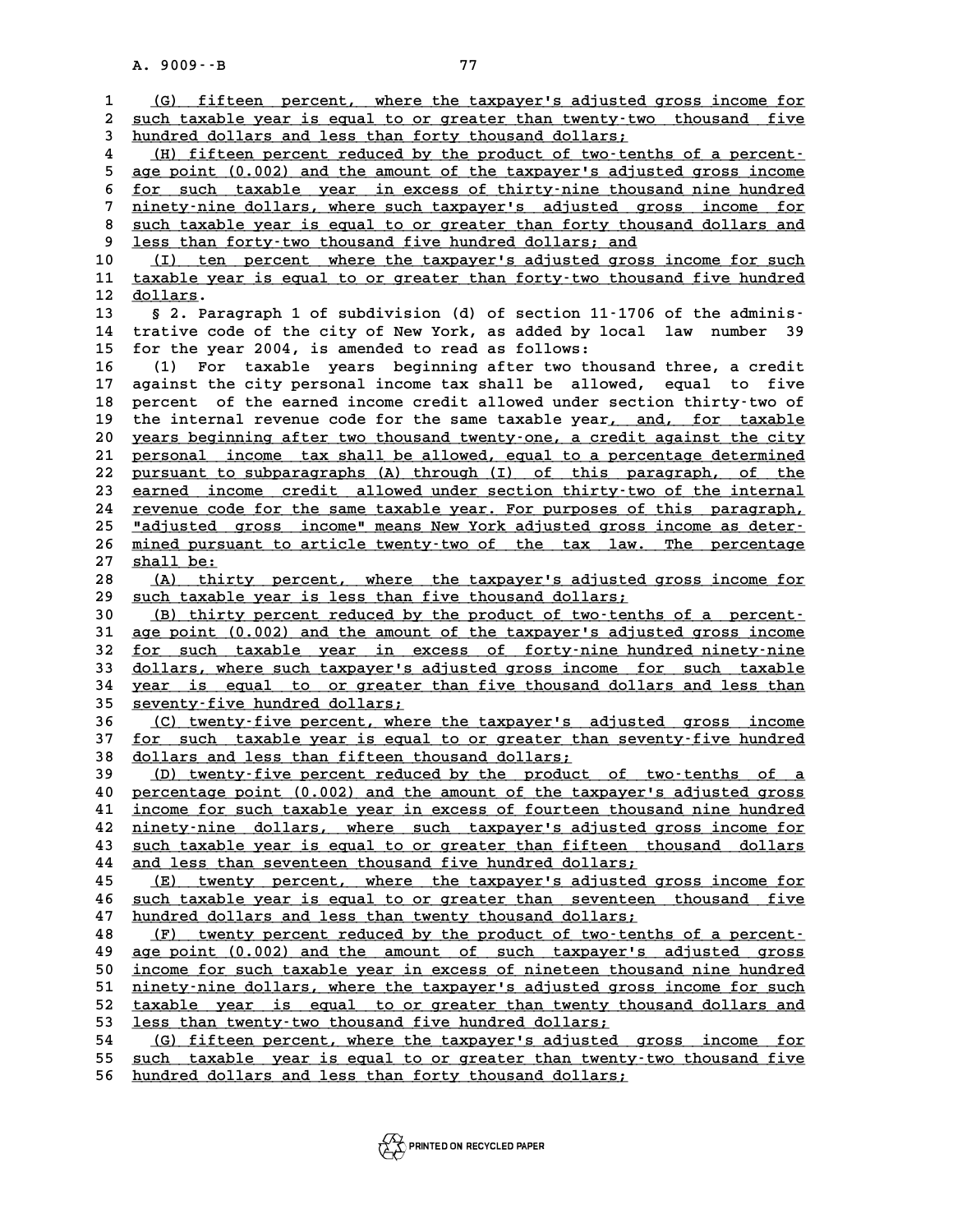|                   | $A. 9009 - B$<br>78                                                                                                                                |
|-------------------|----------------------------------------------------------------------------------------------------------------------------------------------------|
|                   |                                                                                                                                                    |
| $\mathbf{1}$<br>2 | (H) fifteen percent reduced by the product of two-tenths of a percent-<br>age point (0.002) and the amount of the taxpayer's adjusted gross income |
| 3                 | for such taxable year in excess of thirty-nine thousand nine hundred                                                                               |
| 4                 | ninety-nine dollars, where such taxpayer's adjusted gross income for                                                                               |
| 5                 | such taxable year is equal to or greater than forty thousand dollars and                                                                           |
| 6                 | less than forty-two thousand five hundred dollars; and                                                                                             |
| 7                 | (I) ten percent where the taxpayer's adjusted gross income for such                                                                                |
| 8                 | taxable year is equal to or greater than forty-two thousand five hundred                                                                           |
| 9                 | <u>dollars</u> .                                                                                                                                   |
| 10                | § 3. This act shall take effect immediately, and shall apply to taxa-                                                                              |
| 11                | ble years beginning on and after January 1, 2022.                                                                                                  |
| 12                | PART UU                                                                                                                                            |
|                   |                                                                                                                                                    |
| 13<br>14          | Section 1. The administrative code of the city of New York is amended<br>by adding a new section 11-144 to read as follows:                        |
| 15                | § 11-144 Child care credit against certain business income taxes. a.                                                                               |
| 16                | Definitions. For purposes of this section:                                                                                                         |
| 17                | 1. Child care program. The term "child care program" means a child                                                                                 |
| 18                | care program for which a permit to operate such program has been issued                                                                            |
| 19                | by the department of health and mental hygiene pursuant to article                                                                                 |
| 20                | forty-seven of the health code.                                                                                                                    |
| 21                | 2. Child care rate. The term "child care rate" means the weekly child                                                                              |
| 22                | care subsidy market rates, based on the sixty-ninth percentile of the                                                                              |
| 23                | 2017-18 New York state child care market rate survey, for infant and                                                                               |
| 24<br>25          | toddler care provided by a permitted day care center in county cluster<br>five, as reflected in the 2019 child care market rate survey report      |
| 26                | published by the New York state office of children and family services                                                                             |
| 27                | in compliance with section 98.45 of title forty-five of the code of                                                                                |
| 28                | federal regulations, provided that the department of finance may, by                                                                               |
| 29                | rule, revise such rates based on subsequent editions of the child care                                                                             |
| 30                | market rate survey report, as published by such office, or any other                                                                               |
| 31                | similar report published by such office in compliance with such section.                                                                           |
| 32<br>33          | 3. Child care seats. The term "child care seats" means the maximum<br>number of children to be allowed on the premises of a child care program     |
| 34                | at any time that such program is in operation as specified on the permit                                                                           |
| 35                | issued for such program by the department of health and mental hygiene.                                                                            |
| 36                | <u>4. Child care seats that are occupied. The term "child care seats that</u>                                                                      |
| 37                | are occupied" means, for each service year in which a child care program                                                                           |
| 38                | is in operation, the average daily number of children in attendance on                                                                             |
| 39                | the premises of such child care program.                                                                                                           |
| 40                | 5. Creates child care. The term "creates child care" means the making                                                                              |
| 41                | available of child care seats in a child care program by a taxpayer,                                                                               |
| 42<br>43          | directly or through a third party, for employees of such taxpayer, where<br>such child care program was not available prior to April first, two    |
| 44                | thousand twenty-two, provided that the costs imposed on such employees                                                                             |
| 45                | for such child care program do not exceed forty percent of the child                                                                               |
| 46                | care rate.                                                                                                                                         |
| 47                | 6. Expands child care. The term "expands child care" means the                                                                                     |
| 48                | increase in the number of child care seats in a child care program made                                                                            |
| 49                | available by a taxpayer, directly or through a third party, for employ-                                                                            |
| 50                | ees of such taxpayer, provided that such increase requires a new or                                                                                |
| 51                | amended permit issued by the department of health and mental hygiene<br>pursuant to article forty-seven of the health code on or after April       |
| 52<br>53          | first, two thousand twenty-two, and, provided, further, that the costs                                                                             |
|                   |                                                                                                                                                    |

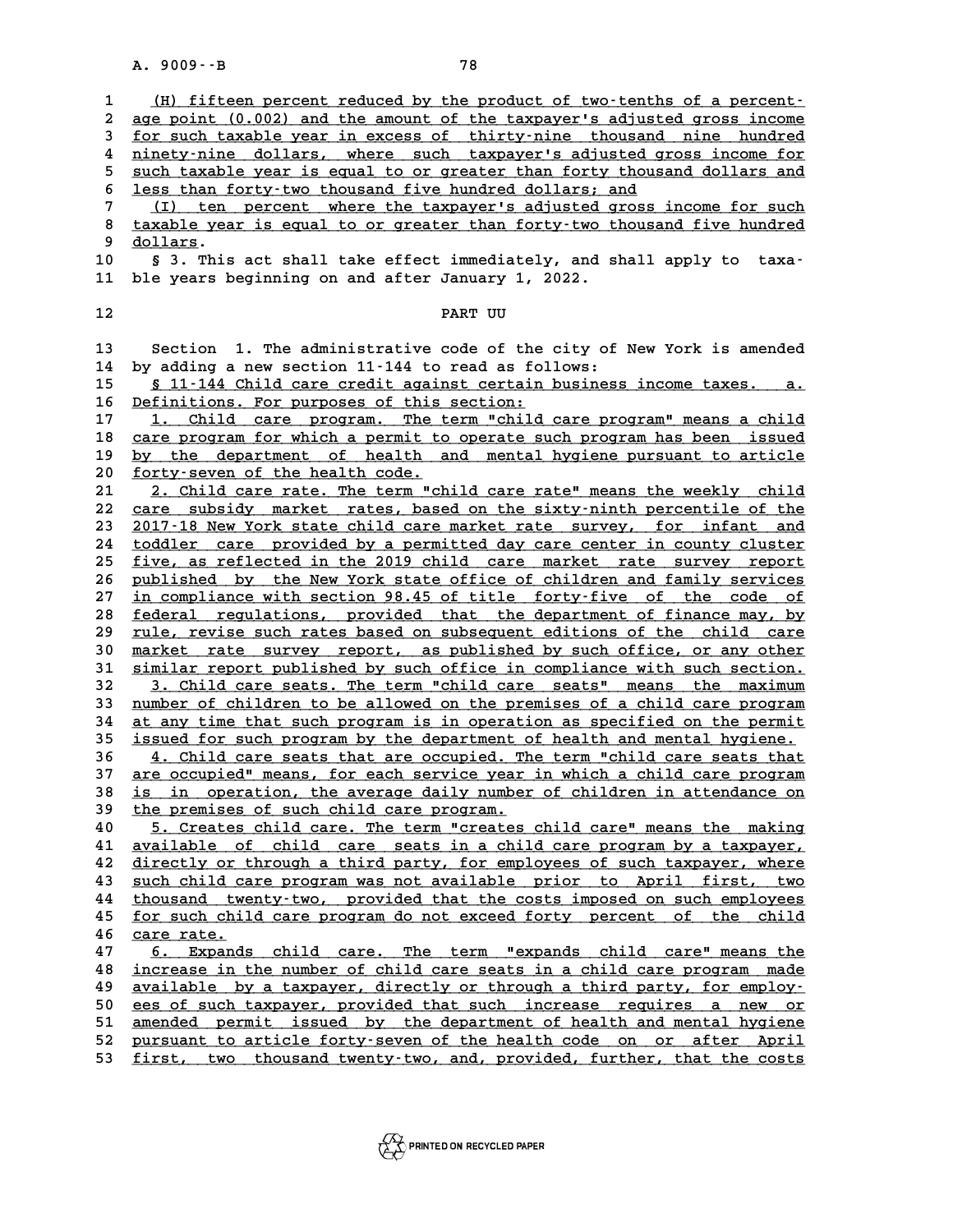|          | A. 9009 -- B<br>79                                                                                                                                |
|----------|---------------------------------------------------------------------------------------------------------------------------------------------------|
|          |                                                                                                                                                   |
| 1        | imposed on such employees for such child care program<br>do not<br>exceed                                                                         |
| 2        | forty percent of the child care rate.                                                                                                             |
| 3        | 7. Service year. The term "service year" means the twelve-month period                                                                            |
| 4        | commencing on October first and ending on September thirtieth in the                                                                              |
| 5        | subsequent calendar year.                                                                                                                         |
| 6<br>7   | b. Credit allowed. A taxpayer that creates child care or expands child<br>care shall be allowed a credit against the tax imposed by chapter five, |
| 8        | or by subchapter two or three-a of chapter six, of this title to be                                                                               |
| 9        | credited or refunded, without interest, in accordance with<br>the                                                                                 |
| 10       | provisions of subdivision (q) of section 11-503, subdivision twenty-                                                                              |
| 11       | three of section 11-604 and subdivision twenty-three of section 11-654                                                                            |
| 12       | of this title. The amount of such credit shall be, for the portion of                                                                             |
| 13       | the service year in which the child care program was in operation, the                                                                            |
| 14       | sum of: (i) the product of the number of infant child care seats that                                                                             |
| 15       | have been created or expanded and twenty percent of the child care rate                                                                           |
| 16       | for such infant child care seats; and (ii) the product of the number of                                                                           |
| 17       | toddler child care seats that have been created or expanded and twenty                                                                            |
| 18       | percent of the child care rate for such toddler child care seats;                                                                                 |
| 19       | provided that such infant and toddler child care seats are child care                                                                             |
| 20       | seats that are occupied. Notwithstanding the preceding sentence, a cred-                                                                          |
| 21       | it shall not be allowed for more than twenty-five child care seats that                                                                           |
| 22       | are occupied, and the amount of such credit may be reduced as a result                                                                            |
| 23       | of an allocation of available funds, as described in subdivision e of                                                                             |
| 24       | this section, for such credit.                                                                                                                    |
| 25       | c. Application process. A taxpayer must submit an application for such                                                                            |
| 26       | credit by November first of the calendar year in which the service year                                                                           |
| 27       | has ended.                                                                                                                                        |
| 28       | 1. Such application shall include but not be limited to:                                                                                          |
| 29       | a permit issued by the department of health and mental hygiene to<br>(a)                                                                          |
| 30<br>31 | operate a child care center indicating the number of child care seats<br>or, in the case of a child care center that has experienced an expansion |
| 32       | of child care seats, a permit issued by such department demonstrating                                                                             |
| 33       | such expansion; and                                                                                                                               |
| 34       | (b) a certification from an independent certified public accountant                                                                               |
| 35       | that provides:                                                                                                                                    |
| 36       | (1) the total number of child care seats that are child care seats                                                                                |
| 37       | that are occupied during such service year;                                                                                                       |
| 38       | (2) of such total number of child care seats that are occupied, the                                                                               |
| 39       | number of infant child care seats that are occupied and the number of                                                                             |
| 40       | toddler child care seats that are occupied; and                                                                                                   |
| 41       | (3) to the extent the taxpayer has expanded child care, the number of                                                                             |
| 42       | child care seats in existence before such expansion and the number of                                                                             |
| 43       | such child care seats that were occupied before such expansion.                                                                                   |
| 44       | 2. No later than January thirty-first of the calendar year following                                                                              |
| 45       | the calendar year in which the application was submitted, the department                                                                          |
| 46       | of finance shall approve or deny such application and provide a calcu-                                                                            |
| 47       | lation of the amount of such credit as determined by subdivision e of                                                                             |
| 48       | this section for any application that has been approved.                                                                                          |
| 49       | d. Application of credit to tax year. The credit, as approved and                                                                                 |
| 50       | calculated by the department of finance pursuant to paragraph two of                                                                              |
| 51       | subdivision c of this section, shall be applied to the tax year in which                                                                          |
| 52       | the service year concludes, except that: (i) for a taxpayer whose tax                                                                             |
| 53       | year concludes on or after September thirtieth and before December thir-                                                                          |
| 54       | ty-first, the credit shall be applied to the tax year immediately                                                                                 |
| 55       | following the tax year in which the service year concludes; and (ii) to                                                                           |
| 56       | provide the credit in a tax year consistent with this subdivision, the                                                                            |

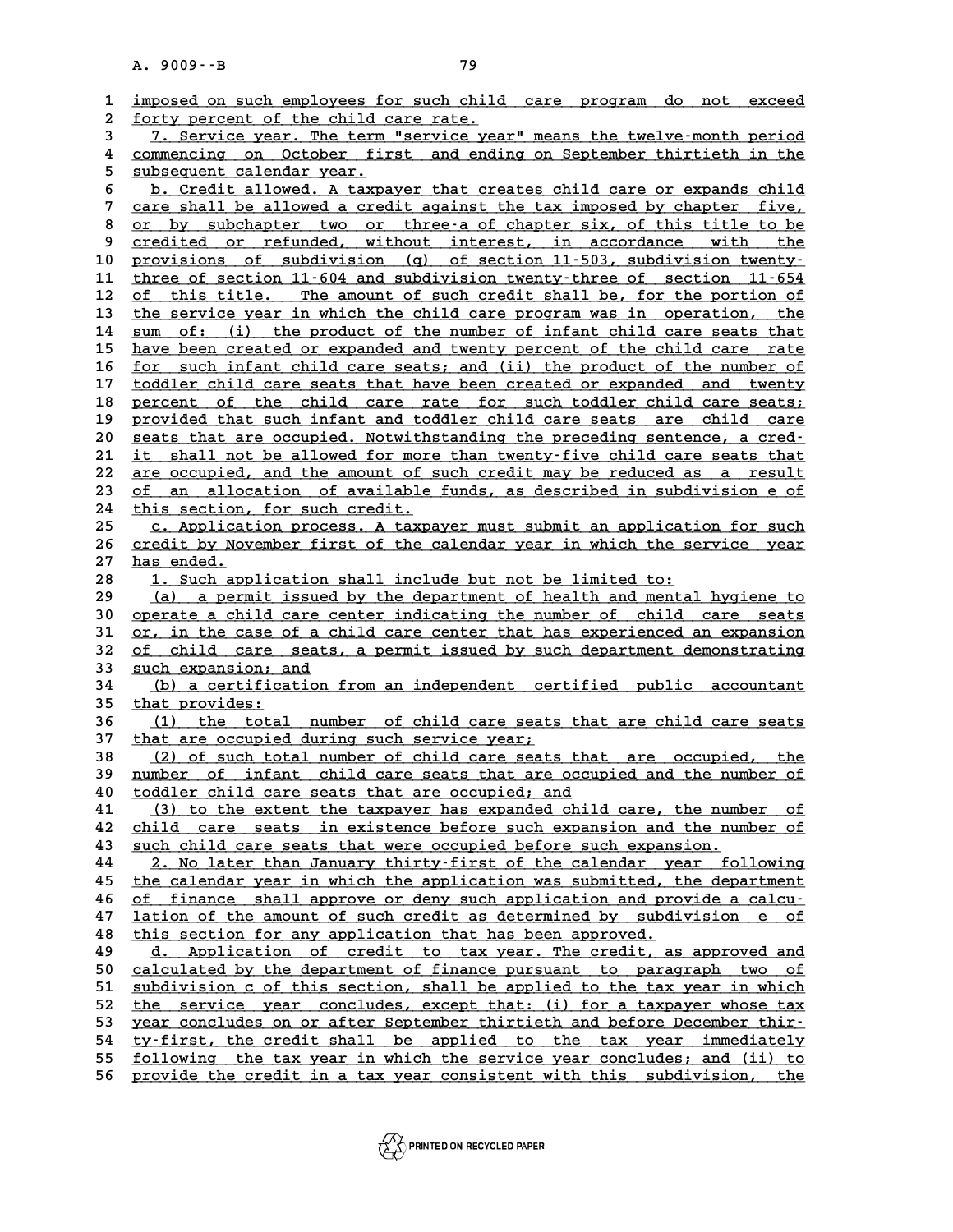|          | $A. 9009 - B$<br>80                                                                                                                                  |  |
|----------|------------------------------------------------------------------------------------------------------------------------------------------------------|--|
|          |                                                                                                                                                      |  |
| 1        | department of finance may establish procedures governing the application                                                                             |  |
| 2        | of such credit where the tax year of a taxpayer who has applied for such                                                                             |  |
| 3        | credit is less than twelve months, or where such tax year varies in                                                                                  |  |
| 4        | accordance with subsection f of section four hundred forty-one of the                                                                                |  |
| 5        | internal revenue code.                                                                                                                               |  |
| 6<br>7   | e. Maximum amount of credit available. For each of the three tax years                                                                               |  |
| 8        | in which the credit authorized by this section is available, the aggre-<br>gate amount of such credit shall be a maximum of twenty-five million      |  |
| 9        | dollars. To the extent that the department of finance has determined                                                                                 |  |
| 10       | that the aggregate amount of such credit, as calculated pursuant to                                                                                  |  |
| 11       | subdivision b of this section, would exceed twenty-five million dollars,                                                                             |  |
| 12       | such department shall reduce the amount of credit to be granted to each                                                                              |  |
| 13       | taxpayer who has applied for such credit in accordance with a process to                                                                             |  |
| 14       | be developed in rules promulgated by such department. In developing such                                                                             |  |
| 15       | process, the department may consider factors including, but not limited                                                                              |  |
| 16       | to, the date of application, the number of child care seats in a child                                                                               |  |
| 17       | care program that are occupied, and the extent to which the taxpayer                                                                                 |  |
| 18       | bears the cost of the child care that is provided to the employees of                                                                                |  |
| 19       | such taxpayer.                                                                                                                                       |  |
| 20       | § 2. Section 11-503 of the administrative code of the city of New York                                                                               |  |
| 21       | is amended by adding a new subdivision (q) to read as follows:                                                                                       |  |
| 22       | (q) Credit for the provision of child care. In addition to any other                                                                                 |  |
| 23       | credit allowed under this section, a taxpayer whose application for a                                                                                |  |
| 24       | credit authorized by section 11-144 of this title has been approved by                                                                               |  |
| 25       | the department of finance shall be allowed a credit against the tax                                                                                  |  |
| 26<br>27 | imposed by this chapter. The amount of the credit shall be determined as<br>provided in such section. To the extent the amount of the credit allowed |  |
| 28       | by this subdivision exceeds the amount of tax due pursuant to this chap-                                                                             |  |
| 29       | ter, as calculated without such credit, such excess amount shall be                                                                                  |  |
| 30       | treated as an overpayment of tax to be credited or refunded in accord-                                                                               |  |
| 31       | ance with the provisions of section 11-526 of this chapter, provided,                                                                                |  |
| 32       | however, that notwithstanding the requirements of section 11-528 of this                                                                             |  |
| 33       | chapter to the contrary, no interest shall be paid thereon.                                                                                          |  |
| 34       | § 3. Section 11-604 of the administrative code of the city of New York                                                                               |  |
| 35       | is amended by adding a new subdivision 23 to read as follows:                                                                                        |  |
| 36       | (23) Credit for the provision of child care. In addition to any other                                                                                |  |
| 37       | credit allowed under this section, a taxpayer whose application for a                                                                                |  |
| 38       | <u>credit authorized by section 11-144 of this title has been approved by</u>                                                                        |  |
| 39       | the department of finance shall be allowed a credit against the tax                                                                                  |  |
| 40       | imposed by this chapter. The amount of the credit shall be determined as                                                                             |  |
| 41       | provided in such section. To the extent the amount of the credit allowed                                                                             |  |
| 42<br>43 | by this subdivision exceeds the amount of tax due pursuant to this<br>subchapter, as calculated without such credit, such excess amount shall        |  |
| 44       | be treated as an overpayment of tax to be credited or refunded in                                                                                    |  |
| 45       | accordance with the provisions of section 11-677 of this chapter,                                                                                    |  |
| 46       | provided, however, that notwithstanding the requirements of section                                                                                  |  |
| 47       | 11-679 of this chapter to the contrary, no interest shall be paid there-                                                                             |  |
| 48       | on.                                                                                                                                                  |  |
| 49       | § 4. Section 11-654 of the administrative code of the city of New York                                                                               |  |
| 50       | is amended by adding a new subdivision 23 to read as follows:                                                                                        |  |
| 51       | (23) Credit for the provision of child care. In addition to any other                                                                                |  |
| 52       | credit allowed under this section, a taxpayer whose application for a                                                                                |  |
| 53       | credit authorized by section 11-144 of this title has been approved by                                                                               |  |
| 54       | the department of finance shall be allowed a credit against the tax                                                                                  |  |
| 55       | imposed by this chapter. The amount of the credit shall be determined as                                                                             |  |
| 56       | provided in such section. To the extent the amount of the credit allowed                                                                             |  |

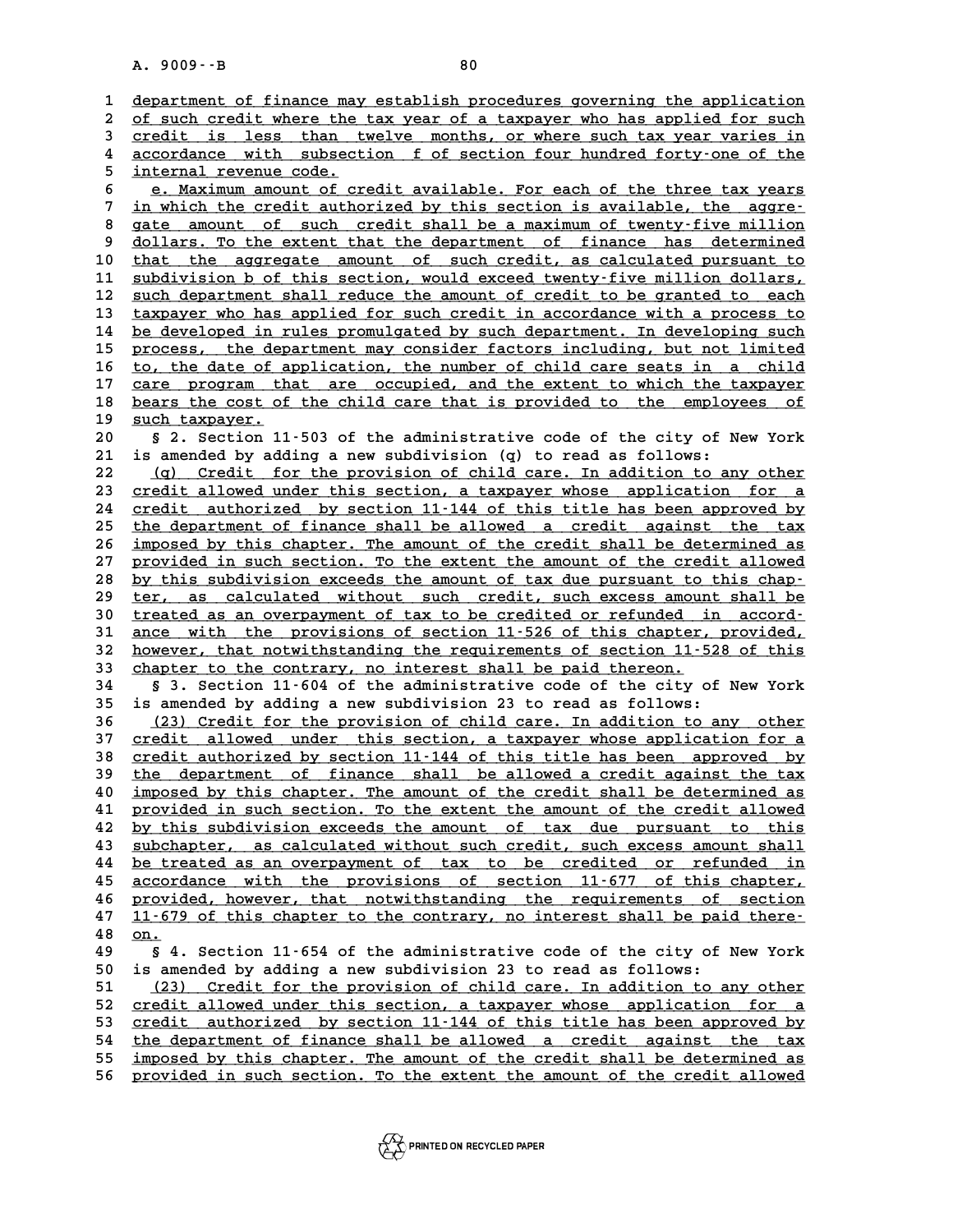|          | $A. 9009 - B$<br>81                                                                                                                            |
|----------|------------------------------------------------------------------------------------------------------------------------------------------------|
|          |                                                                                                                                                |
| 1        | by this subdivision exceeds the amount of tax due pursuant to this                                                                             |
| 2<br>3   | subchapter, as calculated without such credit, such excess amount shall<br>be treated as an overpayment of tax to be credited or refunded in   |
| 4        | accordance with the provisions of section 11-677 of this chapter,                                                                              |
| 5        | provided, however, that notwithstanding the requirements of section                                                                            |
| 6        | 11-679 of this chapter to the contrary, no interest shall be paid there-                                                                       |
| 7        | on.                                                                                                                                            |
| 8        | S.<br>5. This act shall take effect immediately, provided that the credit                                                                      |
| 9        | authorized by section 11-144 of the administrative code of the city of                                                                         |
| 10       | York, as added by section one of this act, shall be available to be<br>New                                                                     |
| 11       | applied to the tax year beginning between January 1, 2023 and December                                                                         |
| 12<br>13 | 31, 2023, inclusive of those dates, and to the two tax years immediately<br>following such initial tax year.                                   |
|          |                                                                                                                                                |
| 14       | PART VV                                                                                                                                        |
|          |                                                                                                                                                |
| 15       | 1. The tax law is amended by adding a new section 45 to read<br>Section                                                                        |
| 16       | as follows:                                                                                                                                    |
| 17       | \$ 45. Empire state digital gaming media production credit. (a) Allow-<br>ance of credit. (1) A taxpayer which is a digital gaming media       |
| 18<br>19 | production entity engaged in qualified digital gaming media production,                                                                        |
| 20       | or who is a sole proprietor of or a member of a partnership, which is a                                                                        |
| 21       | digital gaming media production entity engaged in qualified digital                                                                            |
| 22       | gaming media production, and is subject to tax under article nine-A or                                                                         |
| 23       | twenty-two of this chapter, shall be allowed a credit against such tax                                                                         |
| 24       | to be computed as provided herein.                                                                                                             |
| 25       | The amount of the credit shall be the product (or pro rata share<br>(2)                                                                        |
| 26       | of the product, in the case of a member of a partnership or limited                                                                            |
| 27<br>28 | liability company) of twenty-five percent and the eligible production<br>costs of one or more qualified digital gaming media productions.      |
| 29       | (3) Eligible digital gaming media production costs for a qualified                                                                             |
| 30       | digital gaming media production incurred and paid in this state but                                                                            |
| 31       | outside such metropolitan commuter transportation district shall be                                                                            |
| 32       | eligible for a credit of ten percent of such eligible production costs                                                                         |
| 33       | in addition to the credit specified in paragraph two of this subdivi-                                                                          |
| 34       | sion.                                                                                                                                          |
| 35       | Eligible production costs shall not include those costs used by<br>(4)                                                                         |
| 36<br>37 | the taxpayer or another taxpayer as the basis calculation of any other<br>tax credit allowed under this chapter or allowed in any other state. |
| 38       | Allocation of credit. The aggregate amount of tax credits allowed<br>(b)                                                                       |
| 39       | under this section, subdivision fifty-five of section two hundred ten-B                                                                        |
| 40       | and subsection (nnn) of section six hundred six of this chapter in any                                                                         |
| 41       | taxable year shall be twenty million dollars. The aggregate amount of                                                                          |
| 42       | credits for any taxable year must be distributed on a regional basis as                                                                        |
| 43       | follows: twenty-five percent of the aggregate amount of credits shall be                                                                       |
| 44       | available for qualified digital gaming media productions that incur at                                                                         |
| 45       | least sixty percent of eligible production costs for a qualified digital                                                                       |
| 46<br>47 | gaming media production in region one; ten percent of the aggregate<br>amount of credits shall be available for qualified digital gaming media |
| 48       | productions that incur at least sixty percent of eligible production                                                                           |
| 49       | costs for a qualified digital gaming media production in region two; and                                                                       |
| 50       | sixty-five percent of the aggregate amount of credits shall be available                                                                       |
| 51       | for qualified digital gaming media productions that incur at least sixty                                                                       |
| 52       | percent of eligible production costs for a qualified digital gaming                                                                            |
| 53       | media production in region three. If such regional distribution is not                                                                         |
| 54       | fully allocated in any taxable year, the remainder of such credits shall                                                                       |

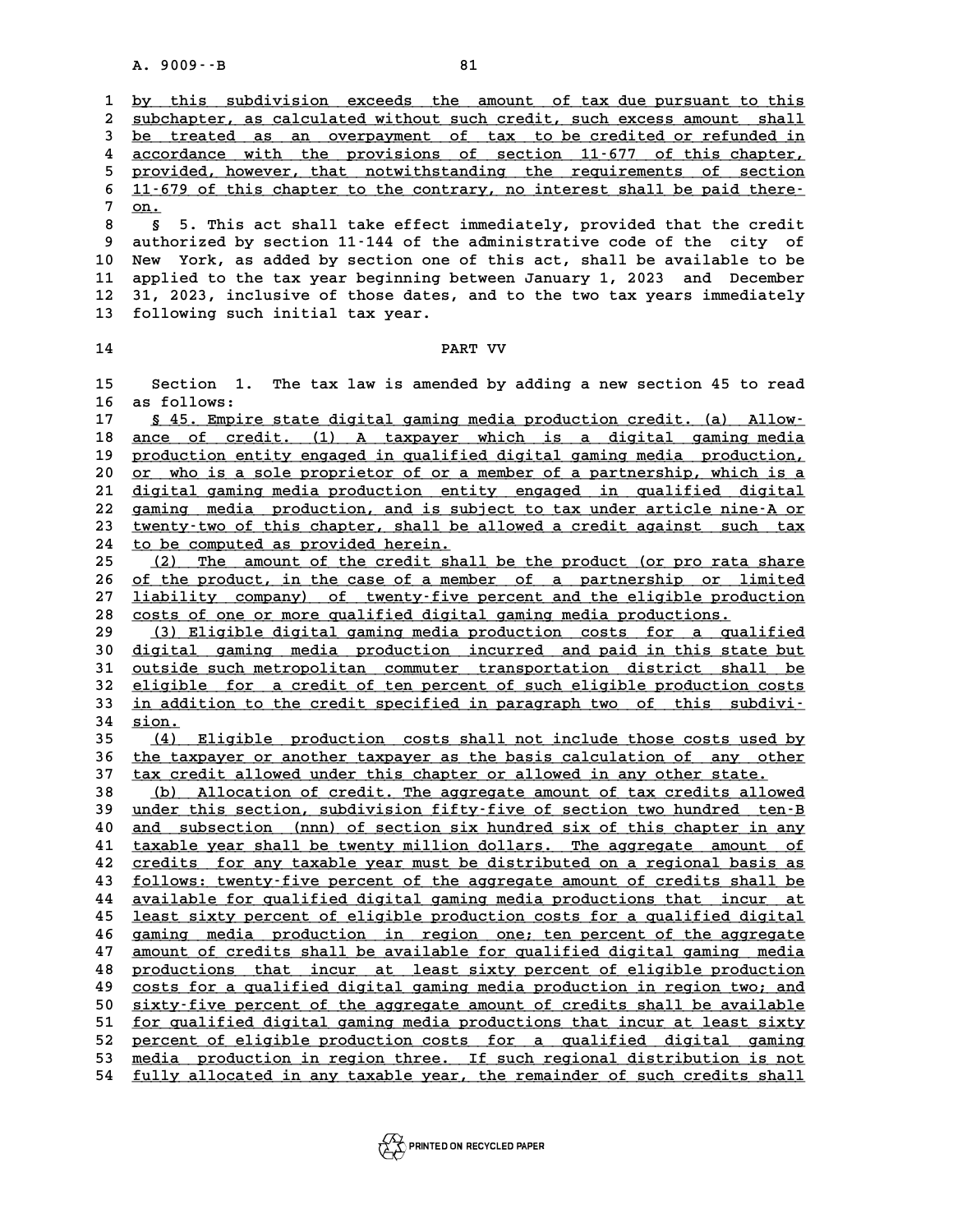A. 9009 · · B<br>1 <u>be available for allocation to any region in the subsequent tax year.</u><br>2 For the nurposes of this sestion region one shall sentain the situ of 2 <u>be available for allocation to any region in the subsequent tax year.</u><br>2 <u>For the purposes of this section region one shall contain the city of</u><br>3 New York, region tyo shall contain the counties of Mestchester, Bock. **3 New York; region to any region in the subsequent tax year.**<br>**3 New York; region two shall contain the counties of Westchester, Rock-**<br>**4 land.** Nassau and Suffolk: and region three shall contain any county not For the purposes of this section region one shall contain the city of<br>3 <u>New York; region two shall contain the counties of Westchester, Rock-<br>4 land, Nassau and Suffolk; and region three shall contain any county not<br>conta</u> New York; region two shall contain the counties of Westchester, Rock-<br>
4 land, Nassau and Suffolk; and region three shall contain any county not<br>
<u>contained in regions one and two. Such credit shall be allocated by the</u><br>
c 4 land, Nassau and Suffolk; and region three shall contain any county not<br>
5 <u>contained in regions one and two. Such credit shall be allocated by the<br>
6 empire state development corporation among taxpayers in order of prio</u> 5 contained in regions one and two. Such credit shall be allocated by the<br>6 empire state development corporation among taxpayers in order of priori-<br>7 ty based upon the date of filing an application for allocation of<br>8 dig 8 <u>empire state development corporation among taxpayers in order of priority based upon the date of filing an application for allocation of digital gaming media production credit with such office. If the total<br>a smount of </u> I ty based upon the date of filing an application for allocation of<br>
8 digital gaming media production credit with such office. If the total<br>
9 amount of allocated credits applied for in any particular year exceeds<br>
<sup>9</sup> an 8 digital gaming media production credit with such office. If the total<br>9 amount of allocated credits applied for in any particular year exceeds<br>10 <u>the aggregate amount of tax credits allowed for such year under this</u><br>sec 9 amount of allocated credits applied for in any particular year exceeds<br>
10 the aggregate amount of tax credits allowed for such year under this<br>
11 section, such excess shall be treated as having been applied for on the<br> 10 the aggregate amount of tax credits allo<br>
11 <u>section</u>, such excess shall be treated as hav<br>
12 first day of the subsequent taxable year.<br>
13 (c) Definitions As used in this section. 11 <u>section, such excess shall be treated as having been applied for on the<br>12 first day of the subsequent taxable year.<br>13 (c) Definitions. As used in this section:<br>14 (1) "Qualified digital gaming media production" means</u> 14 (1) "Qualified digital gaming media production" means: (i) a website,<br>15 the digital media production costs of which are paid or incurred predo-15 the digital media production costs of which are paid or incurred predo-<br>16 minately in connection with (A) video simulation, animation, text, 14 (1) "Qualified digital gaming media production" means: (i) a website,<br>15 <u>the digital media production costs of which are paid or incurred predo-</u><br>16 <u>minately in connection with (A) video simulation, animation, text,</u><br> the digital media production costs of which are paid or incurred predo-<br> **16** <u>minately in connection with (A) video simulation, animation, text,<br> **2010** audio, graphics or similar gaming related property embodied in digit</u> 16 <u>minately in connection with (A) video simulation, animation, text,</u><br>17 <u>audio, graphics or similar gaming related property embodied in digital</u><br>18 <u>format, and (B) interactive features of digital gaming (e.g., links,</u><br> 17 <u>audio, graphics or similar gaming related property embodied in digital</u><br>18 <u>format, and (B) interactive features of digital gaming (e.g., links,</u><br>19 <u>message boards, communities or content manipulation); (ii) video or</u> 18 <u>format, and (B) interactive features of digital gaming (e.g., links,</u><br>19 <u>message boards, communities or content manipulation); (ii) video or</u><br>20 <u>interactive games produced primarily for distribution over the internet</u> 19 message boards, communities or content manipulation); (ii) video or<br>20 <u>interactive games produced primarily for distribution over the internet,</u><br>21 <u>wireless network or successors thereto; (iii) animation, simulation o</u> Interactive games produced primarily for distribution over the internet,<br>
21 wireless network or successors thereto; (iii) animation, simulation or<br>
22 embedded graphics digital gaming related software intended for commer-21 <u>wireless network or successors thereto; (iii) animation, simulation or embedded graphics digital gaming related software intended for commer-<br>23 <u>cial distribution regardless of medium; and (iv) a digital gaming media</u></u> 22 <u>embedded graphics digital gaming related software intended for commer-</u><br>23 <u>cial distribution regardless of medium; and (iv) a digital gaming media</u><br>24 production in which qualified digital gaming media production cost 23 cial distribution regardless of medium; and (iv) a digital gaming media<br>24 production in which qualified digital gaming media production costs<br>25 equal to or are in excess of seven thousand five hundred dollars if<br>26 in 24 <u>production in which qualified digital gaming media production costs</u><br>25 <u>equal to or are in excess of seven thousand five hundred dollars if</u><br>26 <u>incurred and paid in this state in twelve months preceding the date on</u><br> 25 equal to or are in excess of seven thousand five hundred dollars if<br>26 <u>incurred and paid in this state in twelve months preceding the date on</u><br>27 which the credit is claimed. Provided, however, if such production costs incurred and paid in this state in twelve months preceding the date on<br>27 which the credit is claimed. Provided, however, if such production costs<br>28 <u>are incurred and paid outside the metropolitan commuter transportation</u> which the credit is claimed. Provided, however, if such production costs<br>
28 <u>are incurred</u> and paid outside the metropolitan commuter transportation<br>
29 district in this state, such production costs shall be equal to or i are incurred and paid outside the metropolitan commuter transportation<br> **29** district in this state, such production costs shall be equal to or in<br> **30** excess of three thousand seven hundred fifty dollars to be a qualifie district in this state, such production costs shall be equal to or in<br>30 excess of three thousand seven hundred fifty dollars to be a qualified<br>31 digital gaming media production for purposes of this paragraph. A quali-<br>50 30 excess of three thousand seven hundred fifty dollars to be a qualified<br>31 digital gaming media production for purposes of this paragraph. A quali-<br>32 fied digital gaming media production does not include a website, vide 31 <u>digital gaming media production for purposes of this paragraph. A quali-</u><br>32 <u>fied digital gaming media production does not include a website, video,</u><br>33 <u>interactive game or software that is used predominately for: el</u> 32 <u>fied digital gaming media production does not include a website, video,</u><br>33 <u>interactive game or software that is used predominately for: electronic</u><br>34 <u>commerce (retail or wholesale purposes other than the sale of vi</u> 33 interactive game or software that is used predominately for: electronic<br>34 <u>commerce (retail or wholesale purposes other than the sale of video or<br>35 interactive games), gambling (including activities regulated by a New</u> 34 <u>commerce (retail or wholesale purposes other than the sale of video or<br>35 <u>interactive games), gambling (including activities regulated by a New</u><br><u>York gaming agency), exclusive local consumption for entities not acces</u></u> 35 <u>interactive games), gambling (including activities regulated by a New York gaming agency), exclusive local consumption for entities not acces-<br>37 <u>sible by the general public including industrial or other private</u><br>38 <u></u></u> <u>York gaming agency), exclusive local consumption for entities not accessing in the seneral public including industrial or other private<br> **38 purposes, and political advocacy purposes.**<br> **39** (2) "Digital gaming media prod</u> 37 <u>sible by the general public including industrial or other private</u><br>38 <u>purposes, and political advocacy purposes.</u><br><u>(2) "Digital gaming media production costs" means any costs for prop-</u><br>40 erty used and wages or salar **40 erty used and wages or salaries paid to individuals directly employed \_\_\_\_\_\_\_\_\_\_\_\_\_\_\_\_\_\_\_\_\_\_\_\_\_\_\_\_\_\_\_\_\_\_\_\_\_\_\_\_\_\_\_\_\_\_\_\_\_\_\_\_\_\_\_\_\_\_\_\_\_\_\_\_\_\_\_\_\_\_\_\_** 40 (2) "Digital gaming media production costs" means any costs for prop-<br>
40 erty used and wages or salaries paid to individuals directly employed<br>
41 <u>for services performed by those individuals directly and predominantly</u> 40 erty used and wages or salaries paid to individuals directly employed<br>41 <u>for services performed by those individuals directly and predominantly</u><br>42 <u>in the creation of a digital gaming media production or productions.</u> **41** <u>for services performed by those individuals directly and predominantly<br>42 in the creation of a digital gaming media production or productions.<br>43 Digital gaming media production costs include but shall not be limited</u> 42 <u>in the creation of a digital gaming media production or productions.</u><br>43 <u>Digital gaming media production costs include but shall not be limited</u><br>44 <u>to payments for property used and services performed directly and</u><br>p **43** <u>Digital gaming media production costs include but shall not be limited</u><br>44 <u>to payments for property used and services performed directly and</u><br>45 <u>predominantly in the development (including concept creation), design</u> to payments for property used and services performed directly and<br>45 <u>predominantly in the development (including concept creation), design,</u><br>46 <u>production (including concept creation), design, production (including</u><br>47 t Fredominantly in the development (including concept creation), design, production (including concept creation), design, production (including the production), editing (including encoding) and compositing (including the int **46** production (including concept creation), design, production (including testing), editing (including encoding) and compositing (including the integration of digital files for interaction by end users) of digital coming **47** testing), editing (including encoding) and compositing (including the integration of digital files for interaction by end users) of digital gaming media. Digital gaming media production costs shall not include gyponeo image the dimension of digital files for interaction by end users) of digital<br>49 gaming media. Digital gaming media production costs shall not include<br>50 <u>expenses incurred for the distribution, marketing, promotion, or ad</u> **51 tising content generated by end-users or other costs not directly and \_\_\_\_\_\_\_\_\_\_\_\_\_\_\_\_\_\_\_\_\_\_\_\_\_\_\_\_\_\_\_\_\_\_\_\_\_\_\_\_\_\_\_\_\_\_\_\_\_\_\_\_\_\_\_\_\_\_\_\_\_\_\_\_\_\_\_\_\_\_\_\_ 50** expenses incurred for the distribution, marketing, promotion, or adver-<br>
<u>tising content generated by end-users or other costs not directly and</u><br>
<u>predominantly related to the creation, production or modification of</u><br> 51 <u>tising content generated by end-users or other costs not directly and</u><br>52 <u>predominantly related to the creation, production or modification of</u><br>53 <u>digital gaming media. In addition, salaries or other income distribut</u> 52 predominantly related to the creation, production or modification of<br>53 <u>digital gaming media. In addition, salaries or other income distribution</u><br>54 related to the creation of digital gaming media for any person who digital gaming media. In addition, salaries or other income distribution<br>
<u>related</u> to the creation of digital gaming media for any person who<br>
serves in the role of chief executive officer, chief financial officer,<br>
areci 54 <u>related to the creation of digital gaming media-for any person-who serves in the role of chief executive officer, chief financial officer, president, treasurer or similar position shall not be included as</u>

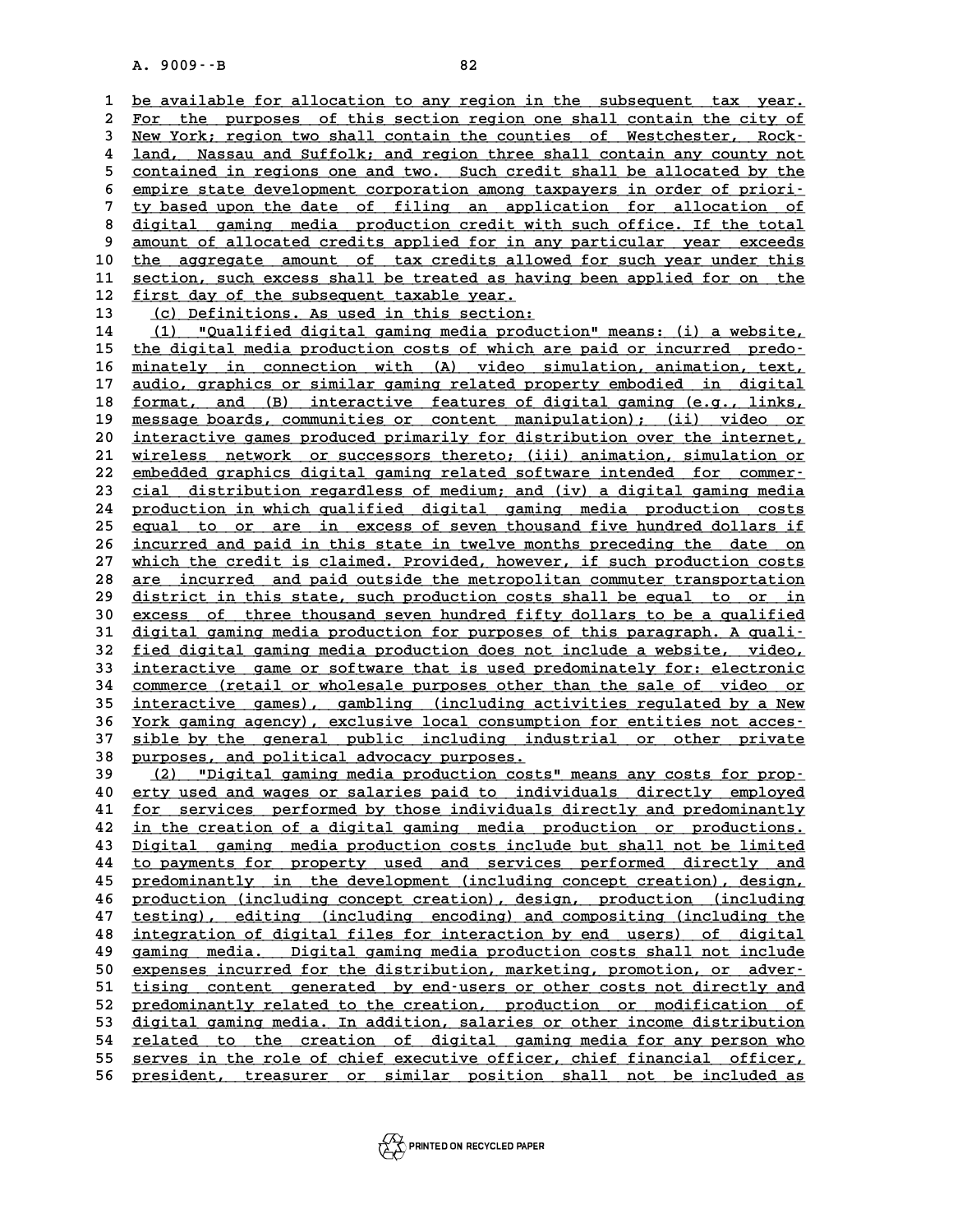|          | A. 9009 -- B<br>83                                                                                |
|----------|---------------------------------------------------------------------------------------------------|
|          |                                                                                                   |
| 1        | digital gaming media production costs. Furthermore, any income or other                           |
| 2        | distribution to any individual who holds an ownership interest in a                               |
| 3        | digital gaming media production entity shall not be included as digital                           |
| 4<br>5   | gaming media production costs.<br>"Qualified digital gaming media production costs" means digital |
|          | (3)<br>gaming media production costs only to the extent such costs are attrib-                    |
| 6<br>7   | utable to the use of property or the performance of services by any                               |
| 8        | persons within the state directly and predominantly in the creation,                              |
| 9        | production or modification of digital gaming related media. Such total                            |
| 10       | production costs incurred and paid in this state shall be equal to or                             |
| 11       | exceed seventy-five percent of total cost of an eligible production                               |
| 12       | incurred and paid within and without this state.                                                  |
| 13       | (d) Cross-references. For application of the credit provided for in                               |
| 14       | this section, see the following provisions of this chapter:                                       |
| 15       | (1) Article nine-A: section two hundred ten-B, subdivision fifty-five.                            |
| 16       | (2) Article twenty-two: section six hundred six, subsection (i), para-                            |
| 17       | graph one, subparagraph (B), clause (xlvi).                                                       |
| 18       | (3) Article twenty-two: section six hundred six, subsection (nnn).                                |
| 19       | 2. Section 210-B of the tax law is amended by adding a new subdivi-<br>S,                         |
| 20       | sion 55 to read as follows:                                                                       |
| 21       | 55. Empire state digital gaming media production credit. (a) Allowance                            |
| 22       | of credit. A taxpayer who is eligible pursuant to section forty-five of                           |
| 23       | this chapter shall be allowed a credit to be computed as provided in                              |
| 24       | such section forty-five against the tax imposed by this article.                                  |
| 25       | (b) Application of credit. The credit allowed under this subdivision                              |
| 26       | for any taxable year shall not reduce the tax due for such year to less                           |
| 27       | than the amount prescribed in paragraph (d) of subdivision one of                                 |
| 28       | section two hundred ten of this article. Provided, however, that if the                           |
| 29       | amount of the credit allowable under this subdivision for any taxable                             |
| 30       | year reduces the tax to such amount, the excess shall be treated as an                            |
| 31       | overpayment of tax to be credited or refunded in accordance with the                              |
| 32       | provisions of section one thousand eighty-six of this chapter, provided,                          |
| 33       | however, no interest shall be paid thereon.                                                       |
| 34       | 3. Subparagraph (B) of paragraph 1 of subsection (i) of section 606                               |
| 35       | of the tax law is amended by adding a new clause (xlvi)<br>to<br>read<br>as                       |
| 36       | follows:                                                                                          |
|          |                                                                                                   |
| 37<br>38 | (xlvi) Empire state digital<br>Amount of credit<br>gaming media production<br>under subdivision   |
| 39       | credit under subsection (nnn)<br>fifty-five of section                                            |
| 40       | two hundred ten-B                                                                                 |
| 41       | § 4. Section 606 of the tax law is amended by adding a new subsection                             |
| 42       | (nnn) to read as follows:                                                                         |
| 43       | (nnn) Empire state digital gaming media production credit. (1) Allow-                             |
| 44       | ance of credit. A taxpayer who is eligible pursuant to section forty-                             |
| 45       | five of this chapter shall be allowed a credit to be computed as                                  |
| 46       | provided in such section forty-five against the tax imposed by this                               |
| 47       | article.                                                                                          |
| 48       | (2) Application of credit. If the amount of the credit allowable under                            |
| 49       | this subsection for any taxable year exceeds the taxpayer's tax for such                          |
| 50       | year, the excess shall be treated as an overpayment of tax to be credit-                          |
| 51       | ed or refunded as provided in section six hundred eighty-six of this                              |
| 52       | article, provided, however, that no interest shall be paid thereon.                               |
| 53       | 5. The state commissioner of economic development, after consulting<br>S.                         |
| 54       | with the state commissioner of taxation and finance, shall promulgate                             |
| 55       | regulations by June 30, 2022 to establish procedures for the allocation                           |
|          |                                                                                                   |

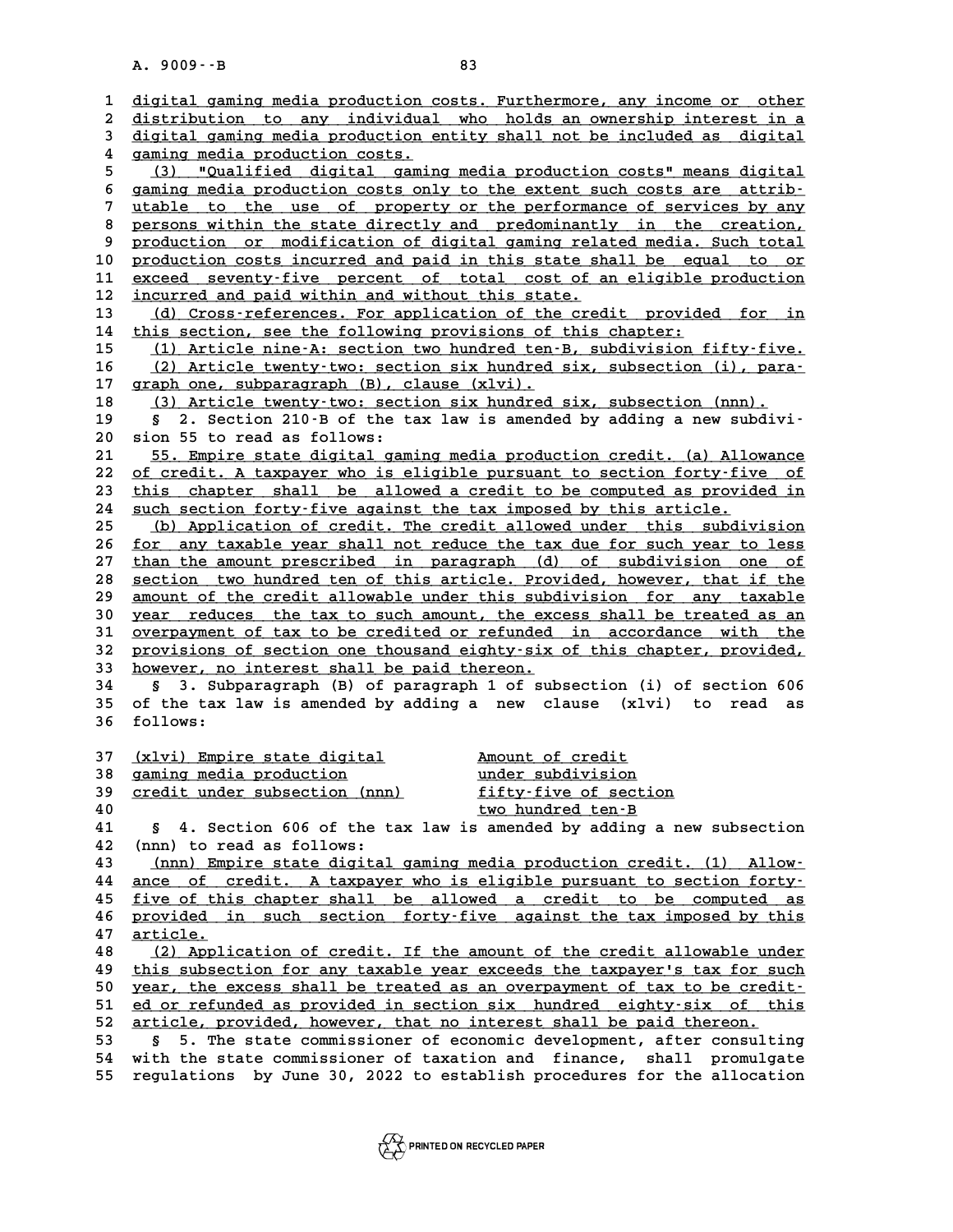**1 of tax credits as required by subdivision (a) of section 45 of the tax 2** 1 of tax credits as required by subdivision (a) of section 45 of the tax<br>2 law. Such rules and regulations shall include provisions describing the<br>3 application process, the due dates for such applications, the standar 1 of tax credits as required by subdivision (a) of section 45 of the tax<br>2 law. Such rules and regulations shall include provisions describing the<br>3 application process, the due dates for such applications, the standards<br><sup></sup> 1 aw. Such rules and regulations shall include provisions describing the<br>3 application process, the due dates for such applications, the standards<br>4 which shall be used to evaluate the applications, the documentation that<br> 3 application process, the due dates for such applications, the standards<br>4 which shall be used to evaluate the applications, the documentation that<br>5 will be provided to taxpayers substantiate to the New York state depart 4 which shall be used to evaluate the applications, the documentation that<br>5 will be provided to taxpayers substantiate to the New York state depart-<br>6 ment of taxation and finance the amount of tax credits allocated to su 5 will be provided to taxpayers substantiate to the New York state depart-<br>6 ment of taxation and finance the amount of tax credits allocated to such<br>7 taxpayers, under what conditions all or a portion of this tax credit m 6 ment of taxation and finance the amount of tax credits allocated to such<br>7 taxpayers, under what conditions all or a portion of this tax credit may<br>8 be revoked, and such other provisions as deemed necessary and appropri 9 taxpayers, under what conditions all or a portion of this tax credit may<br>
9 be revoked, and such other provisions as deemed necessary and appropri-<br>
9 ate. Notwithstanding any other provisions to the contrary in the stat 10 8 be revoked, and such other provisions as deemed necessary and appropri-<br>
10 administrative procedure act, such rules and regulations may be adopted<br>
11 on an emergency basis if peossary to meet such June 30, 2022 dead 9 ate. Notwithstanding any other provisions to the contrary in the state<br>10 administrative procedure act, such rules and regulations may be adopted<br>11 on an emergency basis if necessary to meet such June 30, 2022 deadline. 10 administrative procedure act, such rules and regulations may be adopted<br>11 on an emergency basis if necessary to meet such June 30, 2022 deadline.<br>12 § 6. The economic development law is amended by adding a new section 11 on an emergency basis if necessary to meet such June 30, 2022 deadline.<br>12 § 6. The economic development law is amended by adding a new section<br>13 242 to read as follows:<br>14 § 242. Reports on the digital gaming industri

14 **§ 242. Reports on the digital gaming industries in New York. 1. The 15** empire state development corporation shall file a report on a biannual 15 empire state development corporation shall file a report on a biannual<br>16 basis with the director of the division of the budget and the chair-**14** <u>§ 242. Reports on the digital gaming industries in New York. 1. The empire state development corporation shall file a report on a biannual basis with the director of the division of the budget and the chair-<br>porsons </u> **15 empire state development corporation shall file a report on a biannual**<br>16 <u>basis with the director of the division of the budget and the chair-</u><br>17 persons of the assembly ways and means committee and senate finance<br>2 **16** basis with the director of the division of the budget and the chair-<br>17 persons of the assembly ways and means committee and senate finance<br>18 committee. The report shall be filed no later than thirty days before<br>the persons of the assembly ways and means committee and senate finance<br>
18 committee. The report shall be filed no later than thirty days before<br>
the mid-point and the end of the state fiscal year. The first report<br>  $\frac{1}{20}$ 20 shall committee. The report shall be filed no later than thirty days before<br>
20 <u>shall cover the calendar half year that begins on January first, two</u><br>
21 thousand type the Fach report must contain the following informa 19 the mid-point and the end of the state fiscal year. The first report<br>20 <u>shall cover the calendar half year that begins on January first, two</u><br>21 thousand twenty-four. Each report must contain the following informa-<br>22 22 <u>tion for the covered calendar half year:</u><br>23 **(a)** the total dollar amount of credit 21 <u>thousand twenty-four. Each report must contain the following informa-<br>22 <u>tion for the covered calendar half year:</u><br>23 <u>(a) the total dollar amount of credits allocated pursuant to section</u><br>24 <u>forty-five of the tax la</u></u>

<u>(a) the total dollar amount of credits allocated pursuant to section</u><br>24 <u>forty-five of the tax law during the half year, broken down by month;</u><br>25 (b) the number of digital gaming projects, which have been allocated (a) the total dollar amount of credits allocated pursuant to section<br>
24 <u>forty-five of the tax law during the half year, broken down by month;<br>
(b) the number of digital gaming projects, which have been allocated<br>
26 tour</u>

24 <u>forty-five of the tax law during the half year, broken down by month;<br>
25 (b) the number of digital gaming projects, which have been allocated<br>
26 tax credits of less than one million dollars per project, and the total</u> (b) the number of digital gaming projects, which have been allocated tax credits of less than one million dollars per project, and the total dollar amount of credits allocated to those projects distributed by region purgua 26 tax credits of less than one million dollars per project, and the total<br>27 dollar amount of credits allocated to those projects distributed by<br>28 region pursuant to subdivision (b) of section forty-five of the tax law;<br> <u>dollar amount of credits allocated to those projects distributed by<br>28 region pursuant to subdivision (b) of section forty-five of the tax law;<br><u>(c) the number of digital gaming projects, which have been allocated</u><br>20 tax</u> **28 region pursuant to subdivision (b) of section forty-five of the tax law;**<br> **30** (c) the number of digital gaming projects, which have been allocated<br> **30** tax credits of more than one million dollars, and the total dol 29 (c) the number of digital gaming projects, which have been allocated<br>30 tax credits of more than one million dollars, and the total dollar<br>31 <u>amount of credits allocated to those projects distributed by region</u><br>22 nurs 30 <u>tax credits of more than one million dollars, and the total do<br>31 <u>amount of credits allocated to those projects distributed by re</u><br>32 <u>pursuant to subdivision (b) of section forty-five of the tax law;</u><br>(d) a list of e</u> 31 <u>amount of credits allocated to those projects distributed by region</u><br>32 <u>pursuant to subdivision (b) of section forty-five of the tax law;<br>33 (d) a list of each eligible digital gaming project, which has been<br>34 alloca</u>

**34** allocated a tax credit enumerated by region pursuant to subdivision (b)<br>35 of section forty-five of the tax law, and for each of those projects, 33 (d) a list of each eligible digital gaming project, which has been<br>34 allocated a tax credit enumerated by region pursuant to subdivision (b)<br>35 <u>of section forty-five of the tax law, and for each of those projects,</u><br>(i **34** allocated a tax credit enumerated by region pursuant to subdivision (b)<br>
<u>of section forty-five of the tax law, and for each of those projects,<br>
(i) the estimated number of employees associated with the project, (ii)<br></u> 35 of section forty-five of the tax law, and for each of those projects,<br>36 (i) the estimated number of employees associated with the project, (ii)<br>37 the estimated qualifying costs for the projects, (iii) the estimated<br>52 **36** (i) the estimated number of employees associated with the project, (ii)<br>37 the estimated qualifying costs for the projects, (iii) the estimated<br>38 total costs of the project, (iv) the credit eligible employee hours fo 37 the estimated qualifying costs for the projects, (iii) the estimated<br>38 total costs of the project, (iv) the credit eligible employee hours for<br>39 each project, and (v) total wages for such credit eligible employee<br>20 h 38 <u>total costs of the project, (</u><br>39 <u>each project, and (v) total way</u><br>40 <u>hours for each project; and</u><br>41 (e) (i) the name of each

each project, and (v) total wages for such credit eligible employee<br>
40 <u>hours for each project; and</u><br>
41 (e) (i) the name of each taxpayer allocated a tax credit for each<br>
42 <u>project and the county of residence or incorp</u> A provement and the country of residence or incorporation of such taxpayer<br>  $\frac{12}{12}$  project and the county of residence or incorporation of such taxpayer<br>  $\frac{12}{12}$  or if the taxpayer does not reside or is not incorp **41** (e) (i) the name of each taxpayer allocated a tax credit for each project and the county of residence or incorporation of such taxpayer 43 or, if the taxpayer does not reside or is not incorporated in New York, the st **42** project and the county of residence or incorporation of such taxpayer<br>43 or, if the taxpayer does not reside or is not incorporated in New York,<br><u>the state of residence or incorporation</u>; however, if the taxpayer clai **43** <u>or, if the taxpayer does not reside or is not incorporated in New York, the state of residence or incorporation; however, if the taxpayer claims a tax credit because the taxpayer is a member of a limited liability co</u> the state of residence or incorporation; however, if the taxpayer claims<br>
45 <u>a tax credit because the taxpayer is a member of a limited liability</u><br>
<u>company, a partner in a partnership or a shareholder in a subchapter S</u><br> **45** a tax credit because the taxpayer is a member of a limited liability<br>46 company, a partner in a partnership or a shareholder in a subchapter S<br>47 corporation, the name of each limited liability company, partnership or **46** <u>company, a partner in a partnership or a shareholder in a subchapter S</u><br>47 <u>corporation, the name of each limited liability company, partnership or</u><br>48 <u>subchapter S corporation earning any of those tax credits must </u> **47** <u>corporation, the name of each limited liability company, partnership or subchapter S corporation earning any of those tax credits must be included in the report instead of information about the taxpayer claim-<br> **49** </u> 50 included in the report instead of information about the taxpayer claim-<br>50 <u>ing the tax credit, (ii)</u> the amount of tax credit allocated to each<br>51 taxpayer; provided however, if the taxpayer claims a tax credit because included in the report instead of information about the taxpayer claim-<br>50 <u>ing the tax credit, (ii) the amount of tax credit allocated to each</u><br>51 <u>taxpayer; provided however, if the taxpayer claims a tax credit because</u><br> ing the tax credit, (ii) the amount of tax credit allocated to each<br>
51 taxpayer; provided however, if the taxpayer claims a tax credit because<br>
<u>the taxpayer is a member of a limited liability company, a partner in a</u><br>
pa 51 <u>taxpayer; provided however, if the taxpayer claims a tax credit because<br>52 the taxpayer is a member of a limited liability company, a partner in a<br>53 partnership or a shareholder in a subchapter S corporation, the amou</u> 52 <u>the taxpayer is a member of a limited liability company, a partner in a</u><br>53 <u>partnership or a shareholder in a subchapter S corporation, the amount</u><br>54 <u>of tax credit earned by each entity must be included in the repor</u> 53 partnership or a shareholder in a subchapter S corporation, the amount<br>
of tax credit earned by each entity must be included in the report<br>
instead of information about the taxpayer claiming the tax credit, and<br>
56 (ii) **56 (iii) information identifying the project associated with each taxpayer \_\_\_\_\_\_\_\_\_\_\_\_\_\_\_\_\_\_\_\_\_\_\_\_\_\_\_\_\_\_\_\_\_\_\_\_\_\_\_\_\_\_\_\_\_\_\_\_\_\_\_\_\_\_\_\_\_\_\_\_\_\_\_\_\_\_\_\_\_\_\_\_**

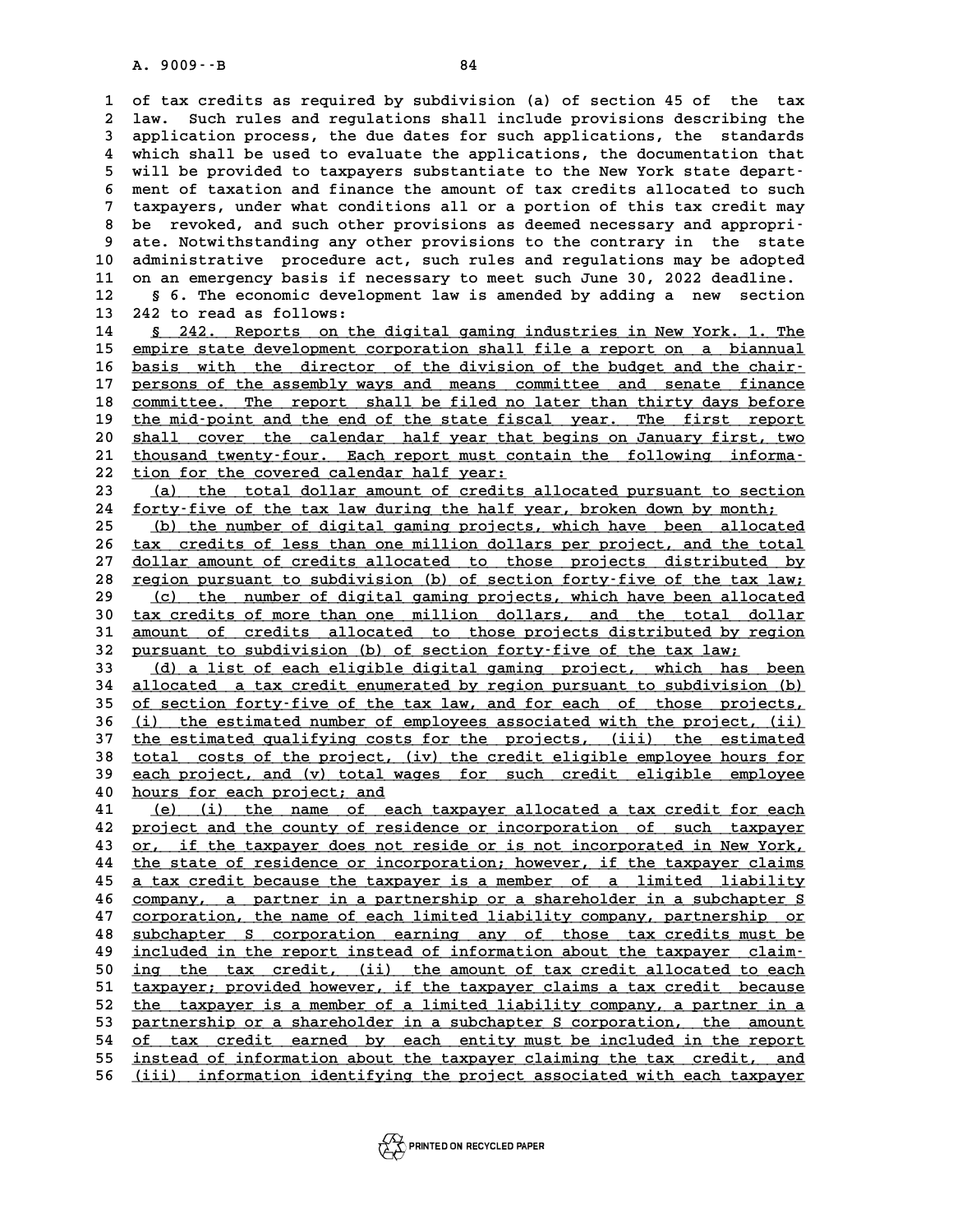**1** for which a tax credit was claimed under section forty-five of the tax<br> **1** for which a tax credit was claimed under section forty-five of the tax 1 <u>for whi</u><br>2 <u>law.</u><br>3 2 m **3** 1 for which a tax credit was claimed under section forty-five of the tax<br> **2.** The empire state development corporation shall file a report on a<br> *A* triennial basis with the director of the division of the budget and

1 1aw.<br>
4 triennial basis with the director of the division of the budget and the<br>
<sup>4</sup> triennial basis with the director of the division of the budget and the<br>
<sup>5</sup> shairpersons of the assembly ways and means semmittee and 3 2. The empire state development corporation shall file a report on a<br>
4 triennial basis with the director of the division of the budget and the<br>
<u>chairpersons of the assembly ways and means committee and senate finance</u><br> 4 <u>triennial basis with the director of the division of the budget and the chairpersons of the assembly ways and means committee and senate finance committee. The first report shall be filed no later than March first, two </u> 5 chairpersons of the assembly ways and means committee and senate finance<br>6 committee. The first report shall be filed no later than March first,<br><u>two thousand twenty-five. The report must be prepared by an independent</u><br>8 8 committee. The first report shall be filed no later than March first,<br> **7** two thousand twenty-five. The report must be prepared by an independent<br> **8** third party auditor and include: (a) information regarding the empir 9 two thousand twenty-five. The report must be prepared by an independent<br>8 third party auditor and include: (a) information regarding the empire<br>9 state digital gaming production credit program including the efficiency<br>10 8 <u>third party auditor and include: (a) information regarding the empire<br>
9 state digital gaming production credit program including the efficiency<br>
10 <u>of operations, reliability of financial reporting, compliance with la</u></u> 9 state digital gaming production credit program including the efficiency<br>
10 <u>of operations, reliability of financial reporting, compliance with laws</u><br>
11 and regulations and distribution of assets and funds; (b) an econo of operations, reliability of financial reporting, compliance with laws<br>
11 <u>and regulations and distribution of assets and funds; (b) an economic</u><br>
12 <u>impact study prepared by an independent third party of the program wi</u> **11** and regulations and distribution of assets and funds; (b) an economic<br> **12** <u>impact study prepared by an independent third party of the program with</u><br> **13** special emphasis on the regional impact by region and the tot **12** <u>impact study prepared by an independent third party of the program with</u><br> **13** special emphasis on the regional impact by region and the total dollar<br> **14** <u>amount of credits</u> allocated to those projects distributed 12 <u>impact study prepared by an independent third party of the program with</u><br>13 <u>special emphasis on the regional impact by region and the total dollar</u><br>14 <u>amount of credits allocated to those projects distributed by regi</u> **14 amount of credits allocated to those projects distributed by region**<br> **15 pursuant to subdivision (b) of section forty-five of the tax law; and**<br> **16 (c) any other information or statistical information that the commis 15** pursuant to subdivision (b) of section forty-five of the tax law; and<br>16 (c) any other information or statistical information that the commis-<br>17 sioner of economic development deems to be useful in analyzing the<br>5 se 16 (c) any other information<br>
17 <u>sioner of economic developm</u><br>
18 <u>effects of the programs.</u><br>
19 5.7 mbis act shall take 17 <u>sioner of economic development deems to be useful in analyzing the</u><br>18 <u>effects of the programs.</u><br>19 § 7. This act shall take effect immediately and shall apply to taxable<br>20 years beginning on January 1, 2022 and befo

**20 years beginning on January 1, 2022 and before January 1, 2027; provided 21 that sections one through four of this act shall expire and be deemed** 20 years beginning on January 1,<br>21 that sections one through four<br>22 repealed December 31, 2026. 21 that sections one through four of this act shall expire and be deemed<br>22 repealed December 31, 2026.<br>**PART WW** 

**24 Section 1. The opening paragraph and paragraph (d) of subdivision 7 24 Section 1. The opening paragraph and paragraph (d) of subdivision 7**<br>25 of section 1367-a of the racing, pari-mutuel wagering and breeding law,<br>26 25 added by section 4 of part Y of shaptor 50 of the laws of 2021, are **24 Section 1. The opening paragraph and paragraph (d) of subdivision 7<br>25 of section 1367 a of the racing, pari-mutuel wagering and breeding law,<br>26 as added by section 4 of part Y of chapter 59 of the laws of 2021, are<br>2** 25 of section 1367-a of the racin<br>26 as added by section 4 of par<br>27 amended to read as follows: 26 as added by section 4 of part Y of chapter 59 of the laws of 2021, are<br>27 amended to read as follows:<br>28 A platform provider may be licensed by the commission only after<br>29 having been selected for potential licensure b

27 amended to read as follows:<br>28 A platform provider may be licensed by the commission only after<br>29 having been selected for potential licensure by the commission following<br>20 a compotitive bidding process in which the c **30 a competitive bidding process in which the commission shall issue a** 29 having been selected for potential licensure by the commission following<br>30 a competitive bidding process in which the commission shall issue a<br>31 request for applications no later than July first, two thousand twenty-<br> 30 a competitive bidding process in which the commission shall issue a<br>31 request for applications no later than July first, two thousand twenty-<br>32 one; provided however, that additional mobile sports wagering licenses<br><sup>3</sup> 31 request for applications no later than July first, two thousand twenty-<br>32 one; <u>provided however, that additional mobile sports wagering licenses</u><br>33 <u>may be licensed by the commission only after having been selected f</u> 32 one; <u>provided however, that additional mobile sports wagering licenses</u><br>33 <u>may be licensed by the commission only after having been selected for</u><br>34 <u>potential licensure by the commission following a competitive biddi</u> 33 <u>may be licensed by the commission only after having been selected for potential licensure by the commission following a competitive bidding process in which the commission shall issue a second request for appli-<br>
36 ca</u> 34 <u>potential licensure by the commission following a competitive bidding</u><br>35 <u>process in which the commission shall issue a second request for appli-</u><br>36 <u>cations no later than July first, two thousand twenty-two; and</u> pr **35 process in which the commission shall issue a second request for appli-**<br>36 cations no later than July first, two thousand twenty-two; and provided<br>37 however, that the deadline for submission of applications shall be 36 cations no later than July first, two thousand twenty-two; and provided<br>37 however, that the deadline for submission of applications shall be no<br>38 later than thirty days after the date upon which the commission issues<br> **37 however, that the deadline for sum 138 later than thirty days after the such request for applications.** 18 later than thirty days after the date upon which the commission issues<br>
40 (d) The commission shall award a license to each of the [two] highest<br>
41 scoring platform providers that submit applications; provided however,

**41 scoring platform providers that submit applications; provided however, 40** (d) The commission shall award a license to each of the [two] highest<br>41 scoring platform providers that submit applications; provided however,<br>42 that such awards shall require that [both] winning platform providers<br> 41 scoring platform providers that submit applications; provided however,<br>42 that such awards shall require that [both] winning platform providers<br>43 pay the same tax rate; and provided further, that the commission shall<br>4 42 that such awards shall require that [both] winning platform providers<br>43 pay the same tax rate; and provided further, that the commission shall<br>44 [require that no less than four] <u>authorize up to sixteen</u> mobile sports 43 pay the same tax rate; and provided further, that the commission shall<br>44 [require that no less than four] <u>authorize up to sixteen</u> mobile sports<br>45 wagering operators [will] <u>to</u> be operating in the state. The commiss If a that no less than four <u>authorize up to sixteen</u> mobile sports<br>45 wagering operators [will] <u>to</u> be operating in the state. The commission<br>46 may award additional licenses if it determines that such additional<br>47 avai wagering operators [will] <u>to</u> be operating in the state. The commission<br>46 may award additional licenses if it determines that such additional<br>47 awards are in the best interests of the state; provided however, that<br>28 ap A any award additional licenses if it determines that such additional<br>47 awards are in the best interests of the state; provided however, that<br>48 any additional platform providers awarded licenses must also agree to<br>49 pay 47 awards are in the best interests of the state; provided however, that<br>48 any additional platform providers awarded licenses must also agree to<br>49 pay the same tax rate as those platform providers that were initially<br>50 48 any additional platform providers awarded licenses must also agree to<br>49 pay the same tax rate as those platform providers that were initially<br>50 awarded licenses by the commission. The award of any such license shall<br>5 **50 pay the same tax rate as those platform providers that were initially**<br>
50 awarded licenses by the commission. The award of any such license shall<br>
51 require each applicant to remit the highest percentage of gross gam **50 awarded licenses by the commission. The award of any such license shall**<br>51 require each applicant to remit the highest percentage of gross gaming<br>52 revenue from mobile sports wagering contained in an applicant's bid<br> 51 require each applicant to remit the highest percentage of gross gaming<br>
52 revenue from mobile sports wagering contained in an applicant's bid<br>
53 selected by the commission considered for licensure. A qualified appli-<br> 51 require each applicant to remit the highest percentage of gross gaming<br>52 revenue from mobile sports wagering contained in an applicant's bid<br>53 selected by the commission considered for licensure. A qualified appli-<br>54